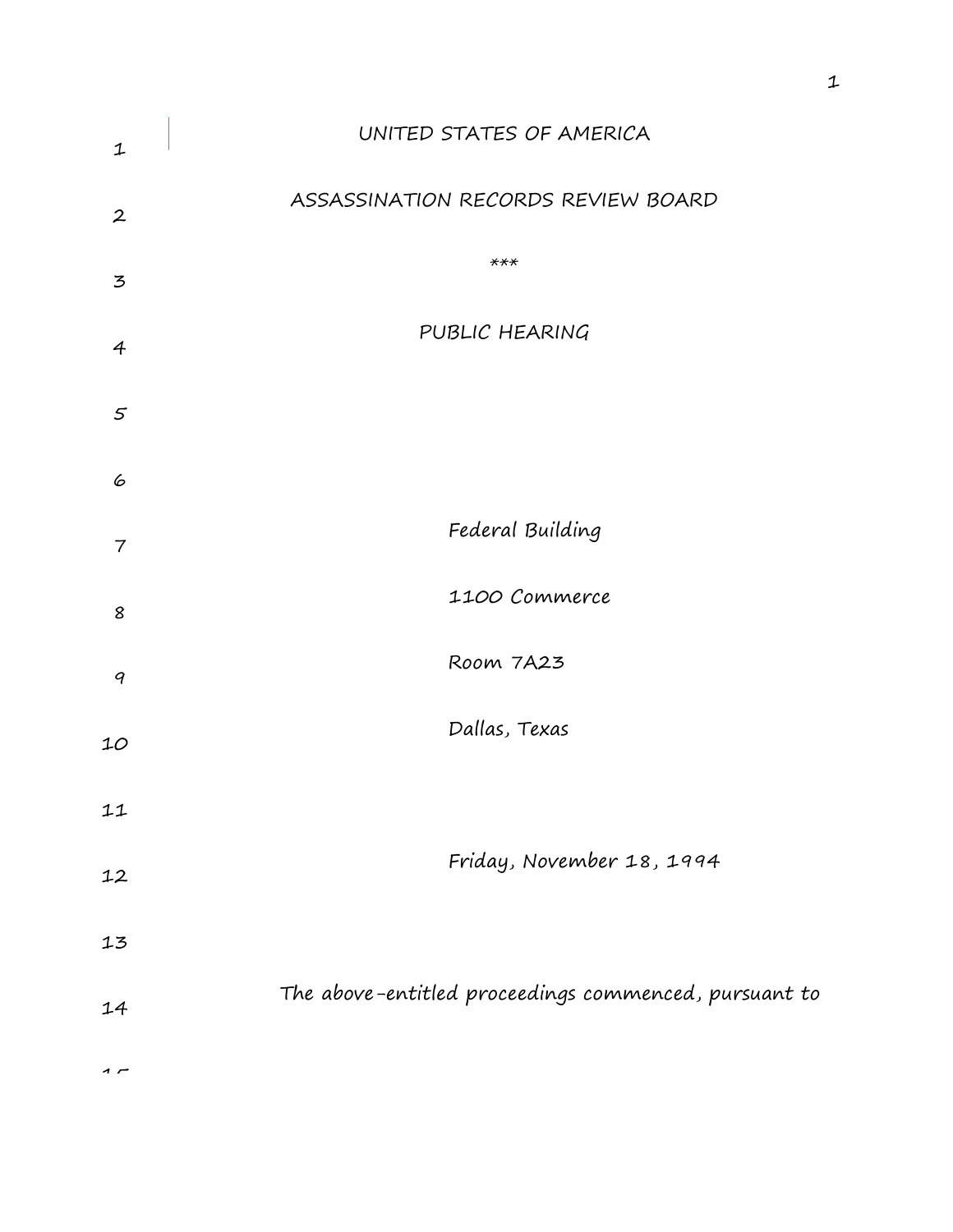| $\mathbf{1}$             | notice, at 10:00 a.m., John R. Tunheim, chairman, presiding. |
|--------------------------|--------------------------------------------------------------|
| $\boldsymbol{2}$         |                                                              |
| $\overline{5}$           |                                                              |
| $\overline{4}$           |                                                              |
| $\boldsymbol{5}$         |                                                              |
| 6                        |                                                              |
| $\overline{\mathcal{I}}$ |                                                              |
| $\pmb{8}$                |                                                              |
| $\boldsymbol{q}$         |                                                              |
| $10$                     |                                                              |
| 11                       |                                                              |

- 
- 
- 

 $\overline{1}$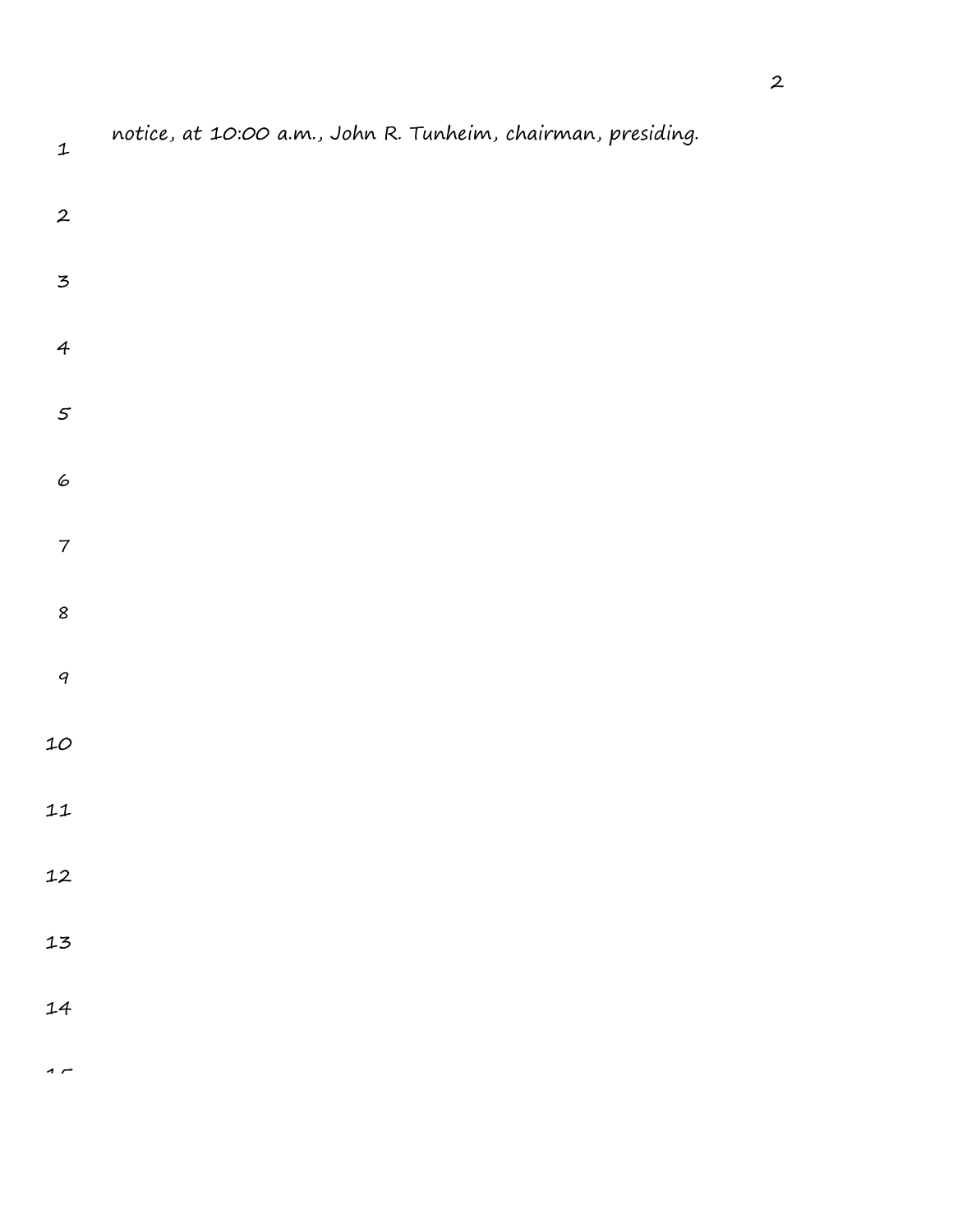| $\mathbf{1}$      | PRESENT FOR ASSASSINATION RECORDS REVIEW BOARD: |
|-------------------|-------------------------------------------------|
| $\boldsymbol{2}$  | JOHN R. TUNHEIM, Chairman                       |
| $\mathbf{z}$      | HENRY F. GRAFF, Member                          |
| $\overline{4}$    | KERMIT L. HALL, Member                          |
| $\mathcal{F}_{0}$ | WILLIAM L. JOYCE, Member                        |
| 6                 | ANNA K. NELSON, Member                          |
| $\overline{7}$    | DAVID G. MARWELL, Executive Director            |
| 8                 |                                                 |
| 9                 | WITNESSES:                                      |
| 10                | <b>JIM MARRS</b>                                |
| 11                | DAVID J. MURRAH                                 |
| 12                | ADELE E.U. EDISEN                               |
| 13                | <b>GARY MACK</b>                                |
| 14                | <b>ROBERT VERNON</b>                            |
|                   |                                                 |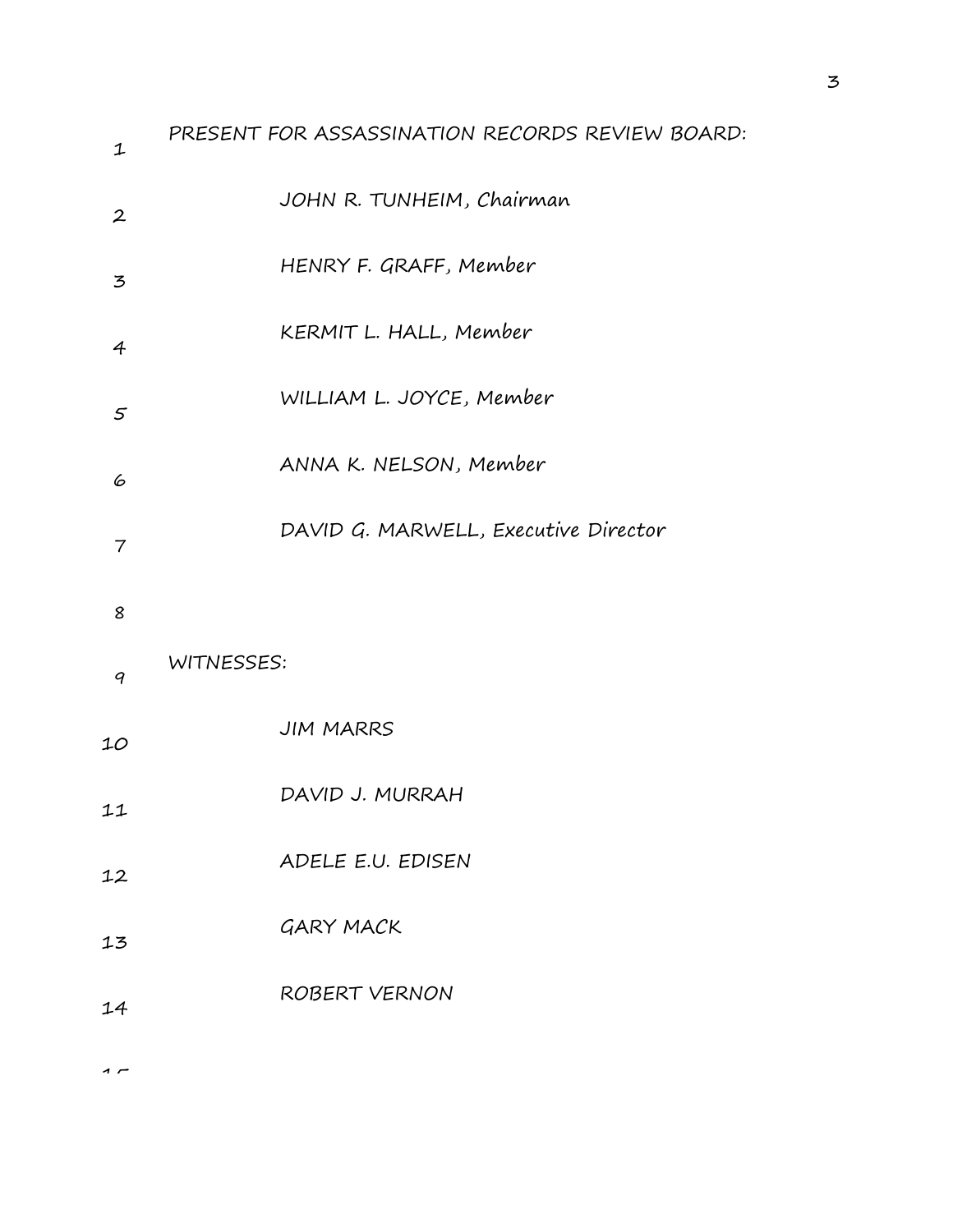| $\mathbf 1$       | <b>THOMAS WILSON</b>    |
|-------------------|-------------------------|
| $\boldsymbol{2}$  | WALLACE MILAM           |
| $\mathbf{z}$      | BEVERLY OLIVER MASSEGEE |
| $\overline{4}$    | <b>STEVE OSBORN</b>     |
| $\mathcal{F}_{0}$ | PHILIP TENBRINK         |
| 6                 | JOHN MCLAUGHLIN         |
| $\overline{7}$    | GARY L. AGUILAR         |
| 8                 | <b>HAL VERB</b>         |
| 9                 | <b>THOMAS MEROS</b>     |
| 10                | LAWRENCE SUTHERLAND     |
| 11                | <b>JOSEPH BACKES</b>    |
| 12                |                         |
| 13                |                         |
| 14                |                         |
|                   |                         |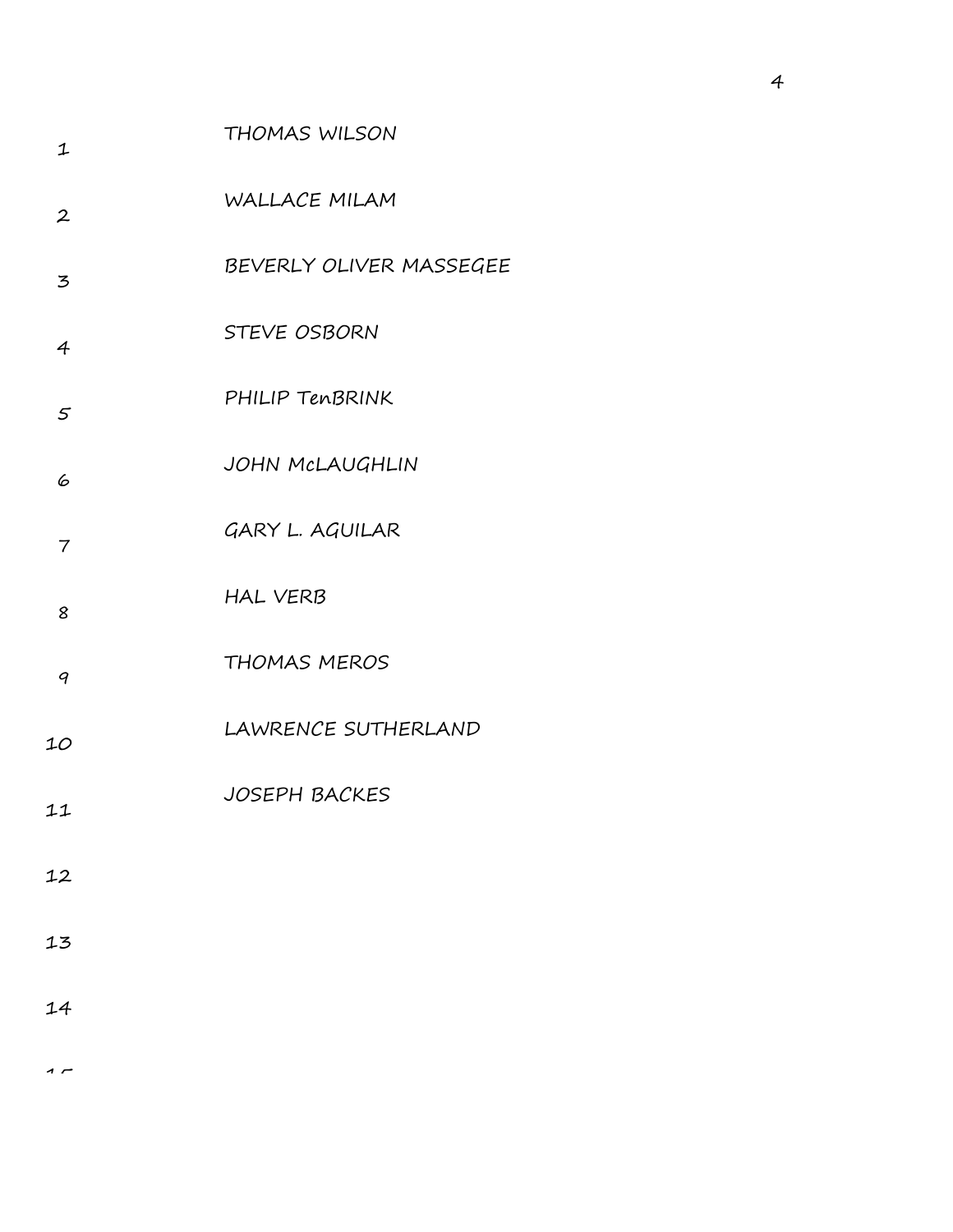| $\ensuremath{\mathbf{1}}$             | WITNESSES [continued]: |
|---------------------------------------|------------------------|
| $\boldsymbol{2}$                      | MARTIN SHACKELFORD     |
| $\mathfrak{Z}% _{C}=\mathfrak{Z}_{C}$ | ROY SCHAEFFER          |
| $\overline{4}$                        | <b>KENNETH SMITH</b>   |
| $\varsigma$                           |                        |
| 6                                     |                        |
| $\overline{7}$                        |                        |
| 8                                     |                        |
| $\boldsymbol{q}$                      |                        |
| $10$                                  |                        |
| 11                                    |                        |
| 12                                    |                        |
| 13                                    |                        |
| 14                                    |                        |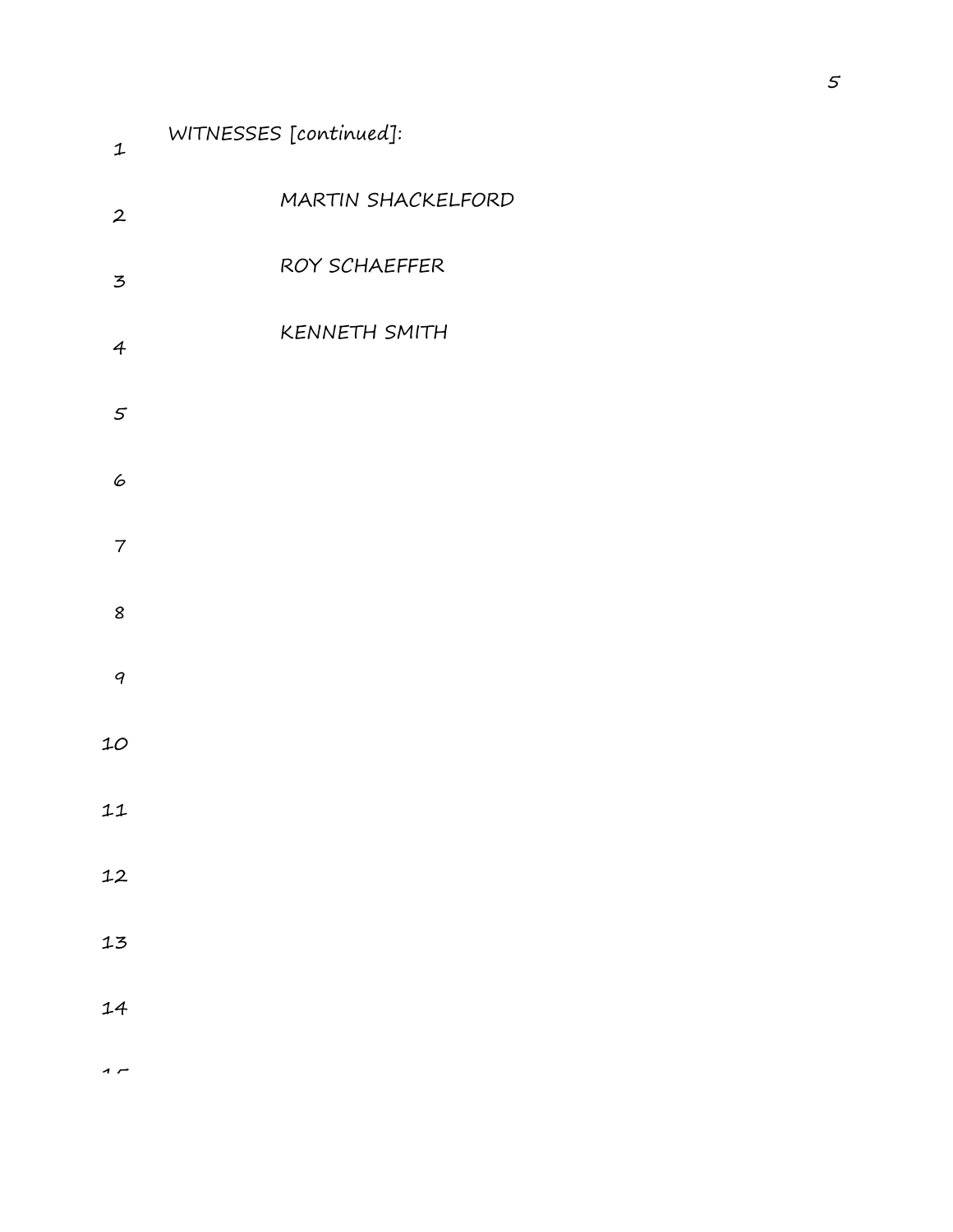| 1                | PROCEEDINGS                                                           |
|------------------|-----------------------------------------------------------------------|
| $\boldsymbol{2}$ | [10:05 a.m.]                                                          |
| 3                | CHAIRMAN TUNHEIM: Good morning everyone, and                          |
| $\overline{4}$   | welcome everyone to this public hearing held today in Dallas by the   |
| $\varsigma$      | Assassination Records Review Board.                                   |
| 6                | The Review Board is an independent Federal agency that                |
| 7                | was established by Congress for a very important purpose, to identify |
| 8                | and secure all the materials and documentation regarding the          |
| 9                | assassination of President John Kennedy and its aftermath.            |
| 10               | The purpose is to provide to the American public a                    |
| 11               | complete record of this national tragedy, a record that is fully      |
| 12               | accessible to anyone who wishes to go see it.                         |
| 13               | The members of the Review Board, which is a part-time                 |
| 14               | citizen panel, were nominated by President Clinton and confirmed by   |
|                  |                                                                       |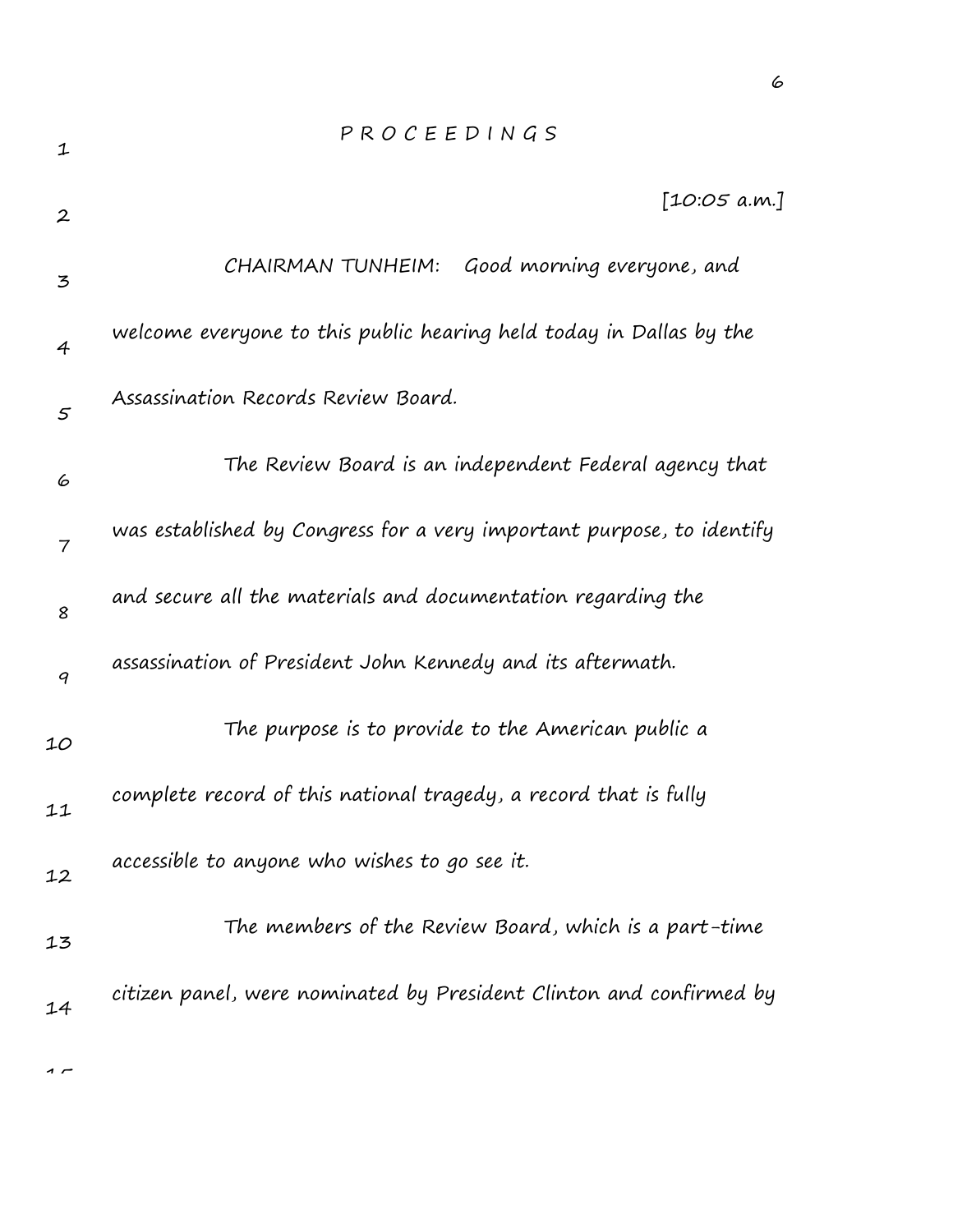| $\mathbf{1}$   | the United States Senate. I am John Tunheim, Chair of the Board, I    |
|----------------|-----------------------------------------------------------------------|
| $\overline{2}$ | am also the Chief Deputy Attorney General from Minnesota.<br>The      |
| 3              | members of the Board to my right Dr. Henry Graff, who is Professor    |
| $\overline{4}$ | Emeritus of History at Columbia University; Dr. Kermit Hall, who is   |
| 5              | Dean of the College of Humanities at the Ohio State University in     |
| 6              | To my left, Dr. Anna Nelson, who is Professor of History<br>Columbus. |
| $\overline{7}$ | at the American University in Washington, D.C.; and Dr. William       |
| 8              | Joyce who is Associate Librarian at Princeton University.             |
| 9              | Then to my far left is the Executive Director for the                 |
| 10             | Review Board, David Marwell. We have additional staff members         |
| 11             | here today that I would just like to mention their names briefly      |
| 12             | because they will be here helping us with the hearing today, Sheryl   |
| 13             | Walter and Tracy Shycoff, Jeremy Gunn, Tom Samoluk.<br>Also with      |
| 14             | us today is our liaison from the National Archives, Mr. Steve Tilley. |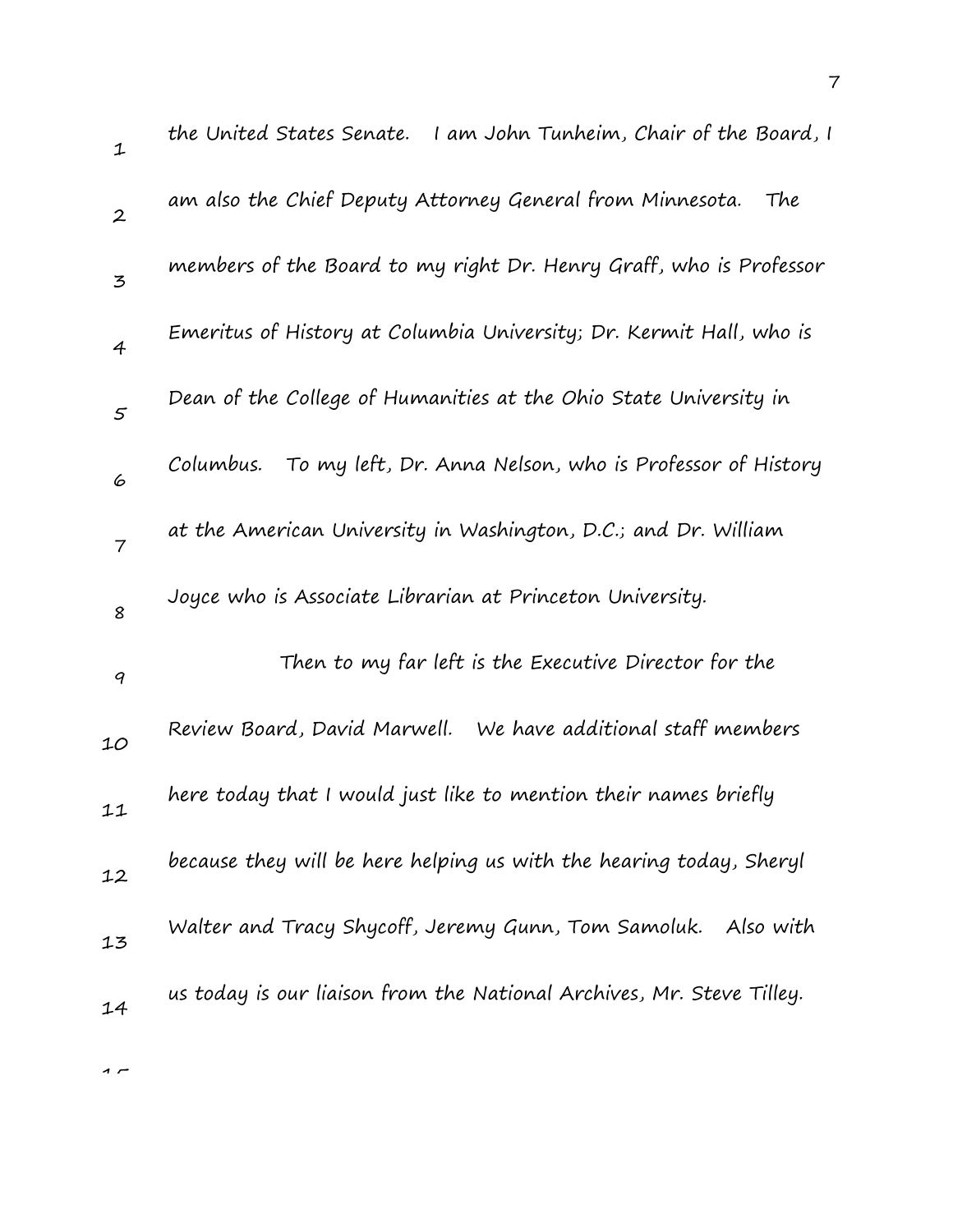| $\mathbf{1}$     | A major responsibility of the Review Board is to review                |
|------------------|------------------------------------------------------------------------|
| $\overline{2}$   | secret Federal government records and decide which records are to be   |
| 3                | made public immediately and which records will have postponed          |
| $\overline{4}$   | release dates, and we expect that review process to begin within three |
| $\varsigma$      | months.                                                                |
| 6                | Today, however, the Review Board is in Dallas for a                    |
| 7                | different purpose. Our focus today is the search for additional        |
| 8                | assassination records. We are seeking input about materials that are   |
| $\boldsymbol{q}$ | related to the assassination, where such material may be located, and  |
| 10               | why the material is relevant. We are holding this hearing in Texas     |
| 11               | because we believe there are records in this area, in this State, that |
| 12               | are essential to a complete record of this event.                      |
| 13               | I want to point out and ask you to remember that the                   |
| 14               | Review Board has been charged with the responsibility of securing a    |
|                  |                                                                        |

8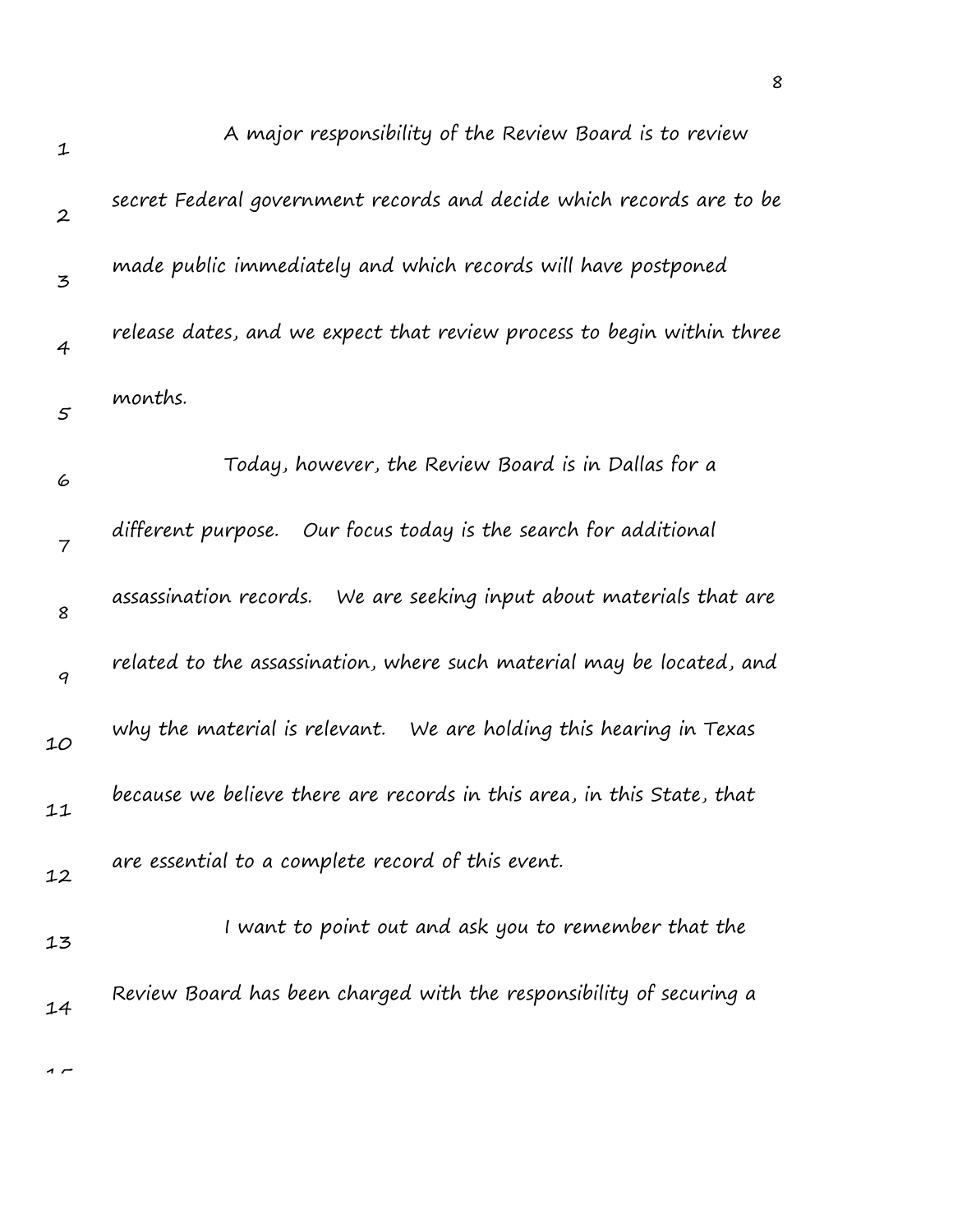| $\mathbf{1}$     | complete record of the assassination and its aftermath.<br>The Review     |
|------------------|---------------------------------------------------------------------------|
| $\overline{2}$   | Board is not reinvestigating the assassination of President Kennedy.      |
| $\mathfrak{Z}$   | Our purpose really is to lift the veil of secrecy that has surrounded the |
| $\overline{4}$   | records of the assassination and the follow-up investigations and to be   |
| $\mathcal{S}$    | very open with the public about our activities because in the final       |
| 6                | analysis, it is really up to the American people to decide for            |
| $\overline{7}$   | themselves what happened nearly 31 years ago in Dallas.                   |
| 8                | The Congress has determined that it is time to make                       |
| $\boldsymbol{q}$ | complete the public record of the assassination and the Review Board      |
| 10               | is her today to carry out that mandate, and we appreciate the help        |
| 11               | of all of our witnesses today toward that end.                            |
| 12               | Let me just review very briefly some groundrules for our                  |
| 13               | We will recess today at 12:30 p.m., and reconvene at 2:00<br>hearing.     |
| 14               | We don't intend to go beyond the hour of 4:00 p.m. this<br>p.m.           |
|                  |                                                                           |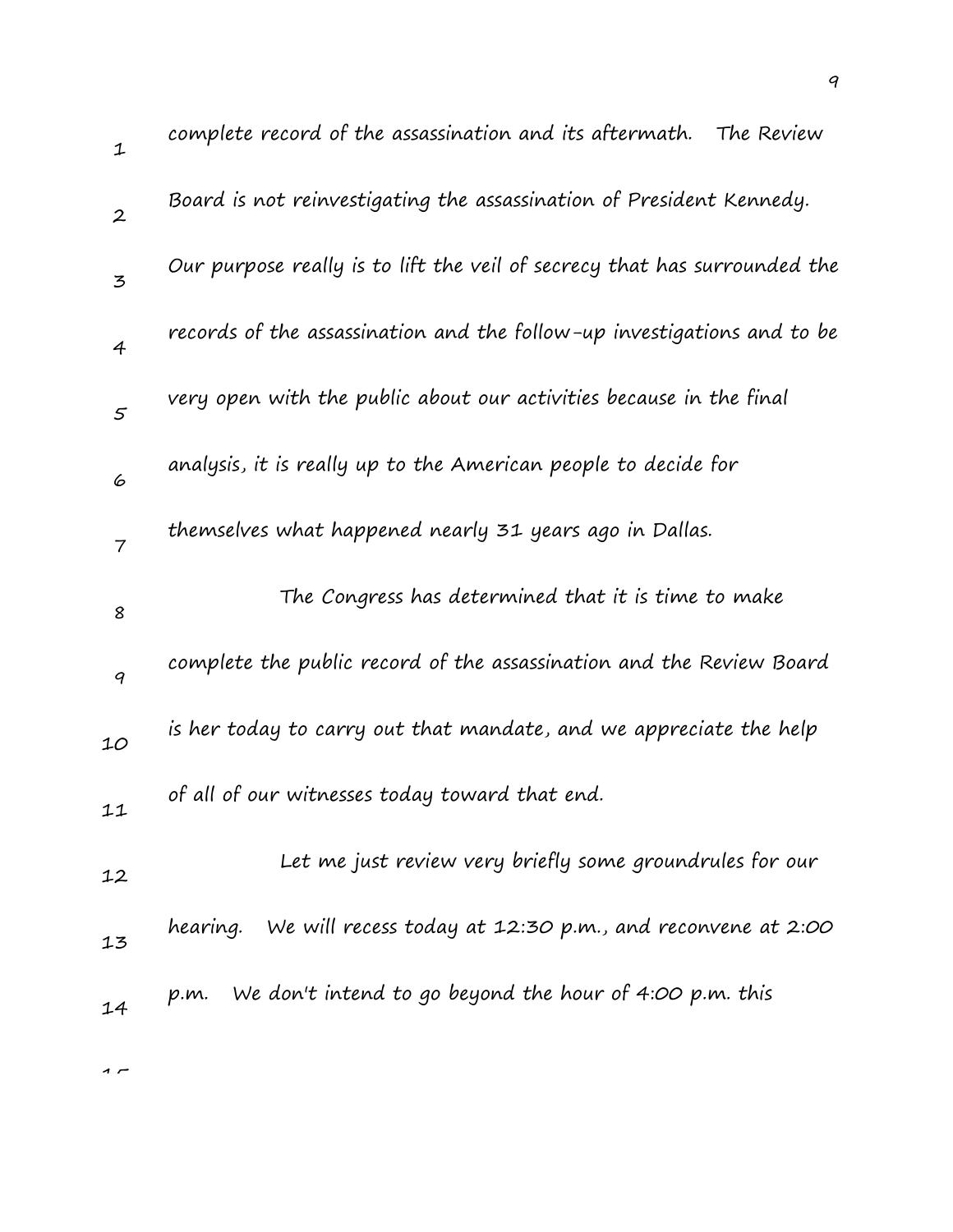| $\mathbf{1}$     | afternoon, and we may finish earlier if the schedule allows us to do so. |
|------------------|--------------------------------------------------------------------------|
| $\boldsymbol{2}$ | We are asking each witness to provide testimony to us for                |
| 3                | no longer than ten minutes. At the close of each testimony, the          |
| $\overline{4}$   | Board may wish to ask questions, members of the Board may wish to        |
| $\mathfrak{s}$   | ask questions of the witness. In order to keep moving and to allow       |
| 6                | all who wish to testify an opportunity to speak, I may ask some          |
| 7                | witnesses to cut their testimony short.                                  |
| 8                | We will accept anyone's written testimony for the hearing                |
| 9                | record, which we will keep open for a short period of time to allow      |
| 10               | people to sent follow-up testimony in to us. We will publish a           |
| 11               | transcript of this hearing that will be available to the public.         |
|                  |                                                                          |
| 12               | I thank you all for your assistance and for your interest,               |
| 13               | and I will ask Mr. Marwell to introduce our first witness.               |

10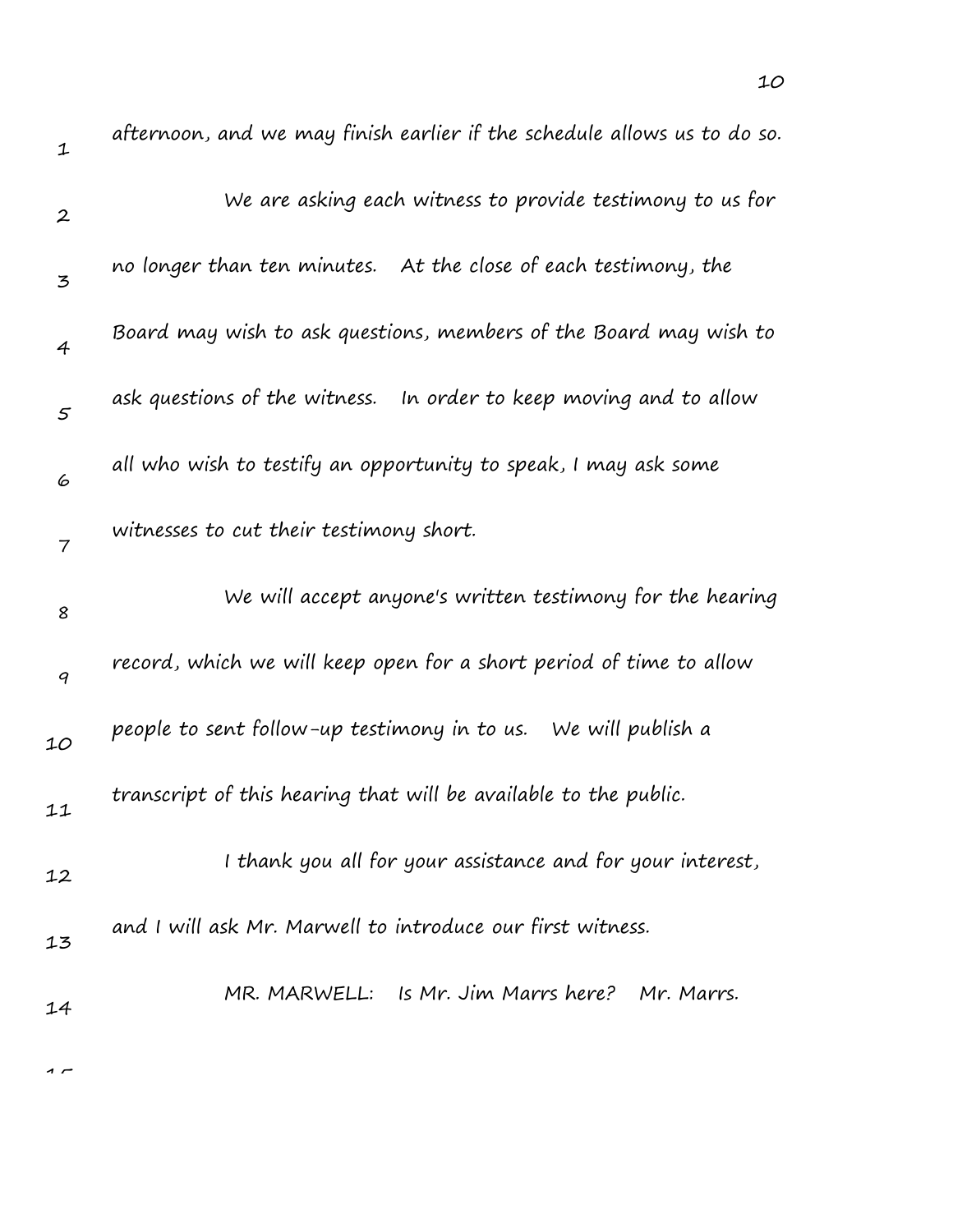| $\mathbf 1$      | CHAIRMAN TUNHEIM: Good morning, Mr. Marrs.                                               |
|------------------|------------------------------------------------------------------------------------------|
| $\boldsymbol{2}$ | Good morning.<br>MR. MARRS:                                                              |
| 3                | Mr. Chairman, lady and gentlemen, first off, my name is                                  |
| 4                | Jim Marrs. I am a native of the Dallas-Fort Worth Metroplex.<br>$\overline{\phantom{a}}$ |
| $\mathfrak{s}$   | am a journalist and as such I have worked for several Texas                              |
| 6                | newspapers including more than a decade at the nearby Fort Worth                         |
| 7                | Star Telegram.                                                                           |
|                  |                                                                                          |
| 8                | During my career, I had the opportunity to meet many of                                  |
| 9                | the key characters of the JFK assassination saga. As a college                           |
| 10               | student, I was in the Carousel Club and met Jack Ruby prior to the                       |
| 11               | assassination, also have interviewed Marguerite Oswald, Marina                           |
| 12               | Oswald, John DeMohrenschildt, General Edmund Walker, and many                            |
| 13               | others including Dealey Plaza witnesses, police and government                           |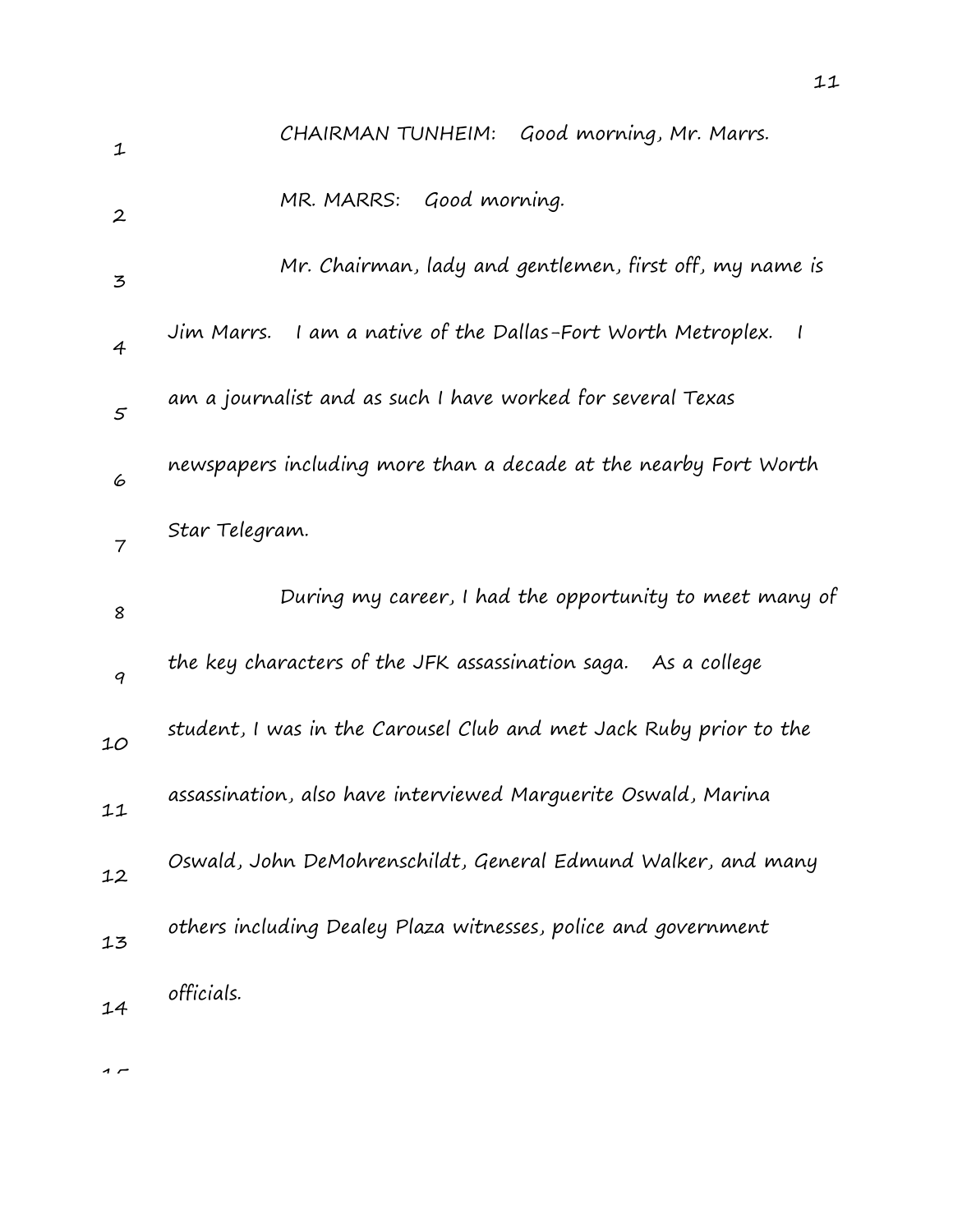| $\mathbf{1}$     | Since 1976, I have taught a course on the Kennedy                       |
|------------------|-------------------------------------------------------------------------|
| $\boldsymbol{2}$ | assassination at the University of Texas at Arlington and, of course,   |
| 3                | my book Crossfire: The Plot to Kill Kennedy was a basis for the         |
| 4                | Oliver Stone movie JFK.                                                 |
| 5                | Now having established who I am, let me, since I am up to               |
| 6                | the plate first, let me welcome you to Dallas and, if you have not      |
| $\overline{7}$   | been here before, let me assure you that you are going to find Dallas a |
| 8                | very hospitable and friendly place, and I hope that your stay here is   |
| 9                | very enjoyable.                                                         |
| 10               | As I am sure you all are becoming very aware, the JFK                   |
| 11               | assassination is, indeed, one of the world's greatest murder mysteries. |
| 12               | The more you study this case, the less you know for certain.<br>The     |
| 13               | medical evidence, which should be the best evidence, is in total        |
| 14               | disarray, even imminent medical authorities cannot agree on what        |
|                  |                                                                         |

12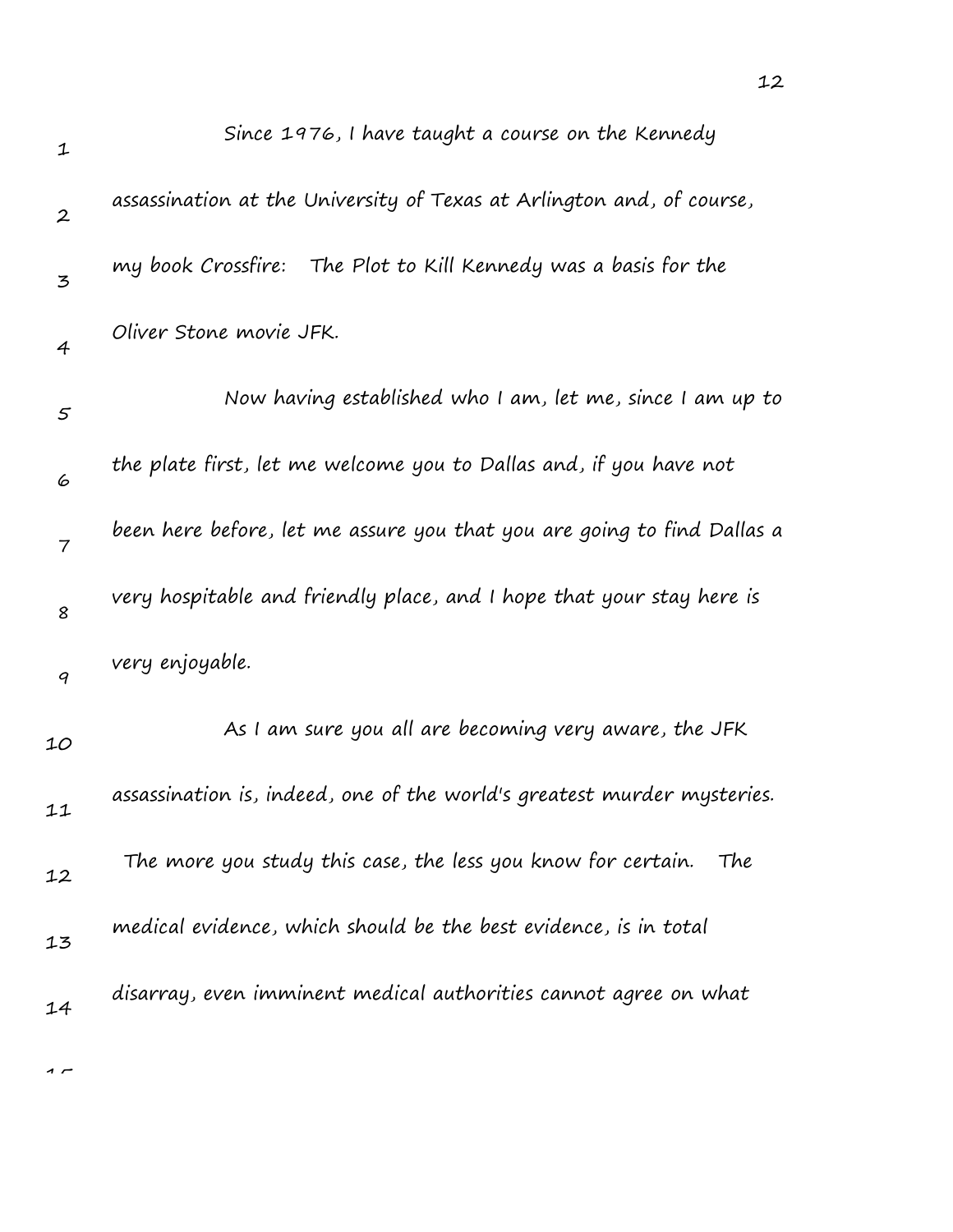| $\mathbf{1}$     | this evidence is much less what it means.<br>Living eyewitnesses have  |
|------------------|------------------------------------------------------------------------|
| $\boldsymbol{2}$ | had their testimony challenged due to the number of years that have    |
| $\mathbf{z}$     | passed. Even the physical evidence and primary FBI reports have        |
| $\overline{4}$   | come under fire and rightly so.                                        |
| $\varsigma$      | In my own investigations, I have found too numerous                    |
| 6                | instances of FBI reports which do not accurately reflect what          |
| $\overline{7}$   | witnesses tried to tell them and other activities which were conducted |
| 8                | in a manner to incriminate Lee Harvey Oswald. But to get to the        |
| 9                | crux of the case, I would like to present you this morning with what I |
| 10               | consider to be the smoking gun of this case, and it is available right |
| 11               | now, it is in the public record, and it can be found on page 193 of    |
| 12               | the Warren Commission transcript of January 27th, 1964. This is        |
| 13               | well before they got into their investigative phase, well before they  |
| 14               | reached any permanent conclusions.                                     |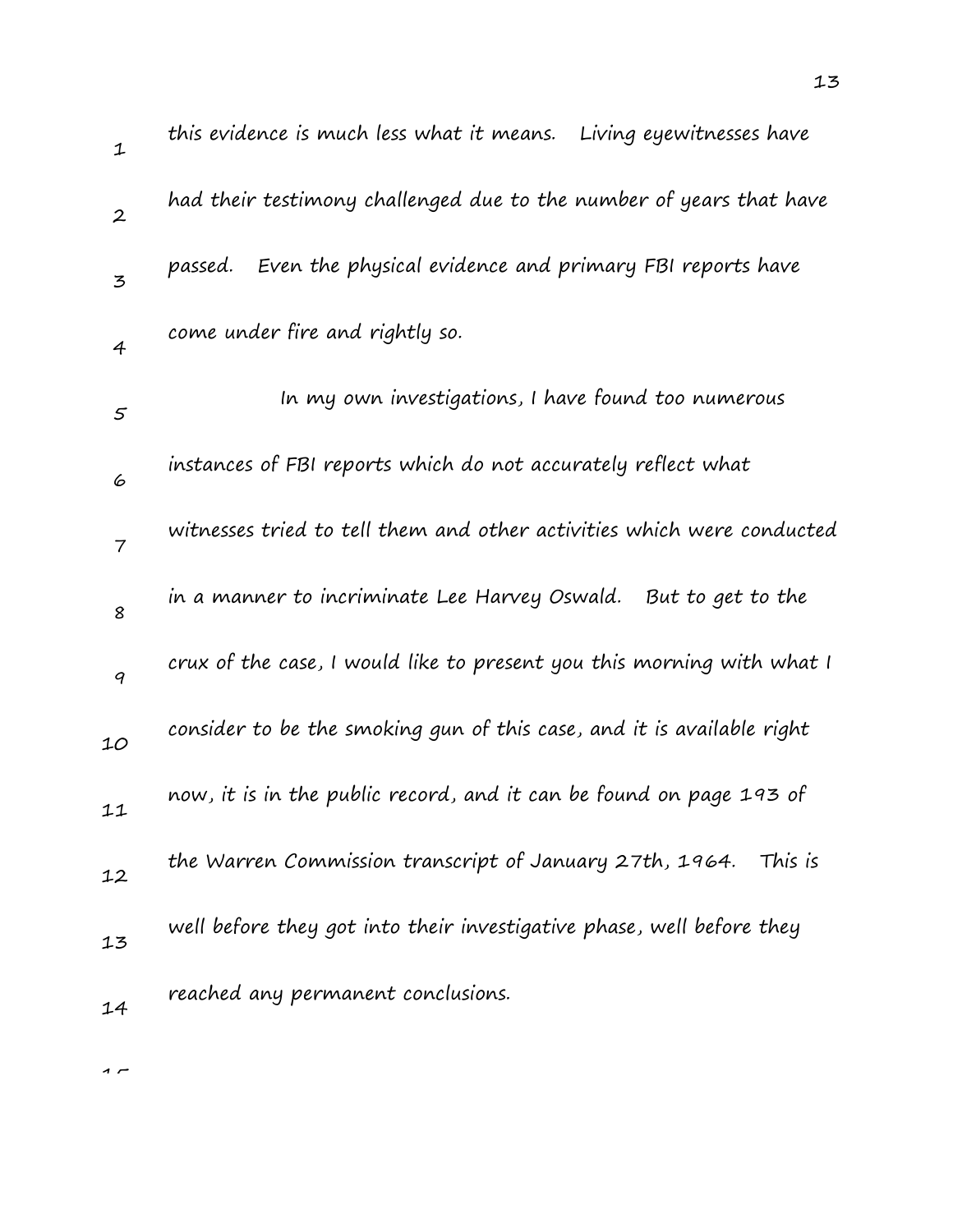| $\mathbf{1}$     | Understand that the Zapruder film established that the                     |
|------------------|----------------------------------------------------------------------------|
| $\boldsymbol{2}$ | shooting sequence occurred within six seconds and the FBI laboratory       |
| 3                | established that it took two seconds just to cock and fire the Oswald      |
| $\overline{4}$   | This means that it was only possible for three shots to be fired<br>rifle. |
| $\varsigma$      | within the timeframe of the shooting. One shot struck Kennedy in           |
| 6                | the head, reportedly, and fragmented, and a second shot reportedly         |
| $\overline{7}$   | missed and nicked a bystander by the name of James Teague near the         |
| 8                | This leaves only one shot to account for seven<br>triple underpass.        |
| 9                | wounds to both Kennedy and Connolly.<br>Now this one bullet strike         |
| 10               | known as the Single Bullet Theory is pretty ridiculous, but for the        |
| 11               | sake of argument let's look at this government's premise.                  |
| 12               | The Warren Commission report stated:<br>President                          |
| 13               | Kennedy was first struck by a bullet which entered the back of his         |
| 14               | neck and exited through the lower front portion of his neck.<br>The        |
|                  |                                                                            |

14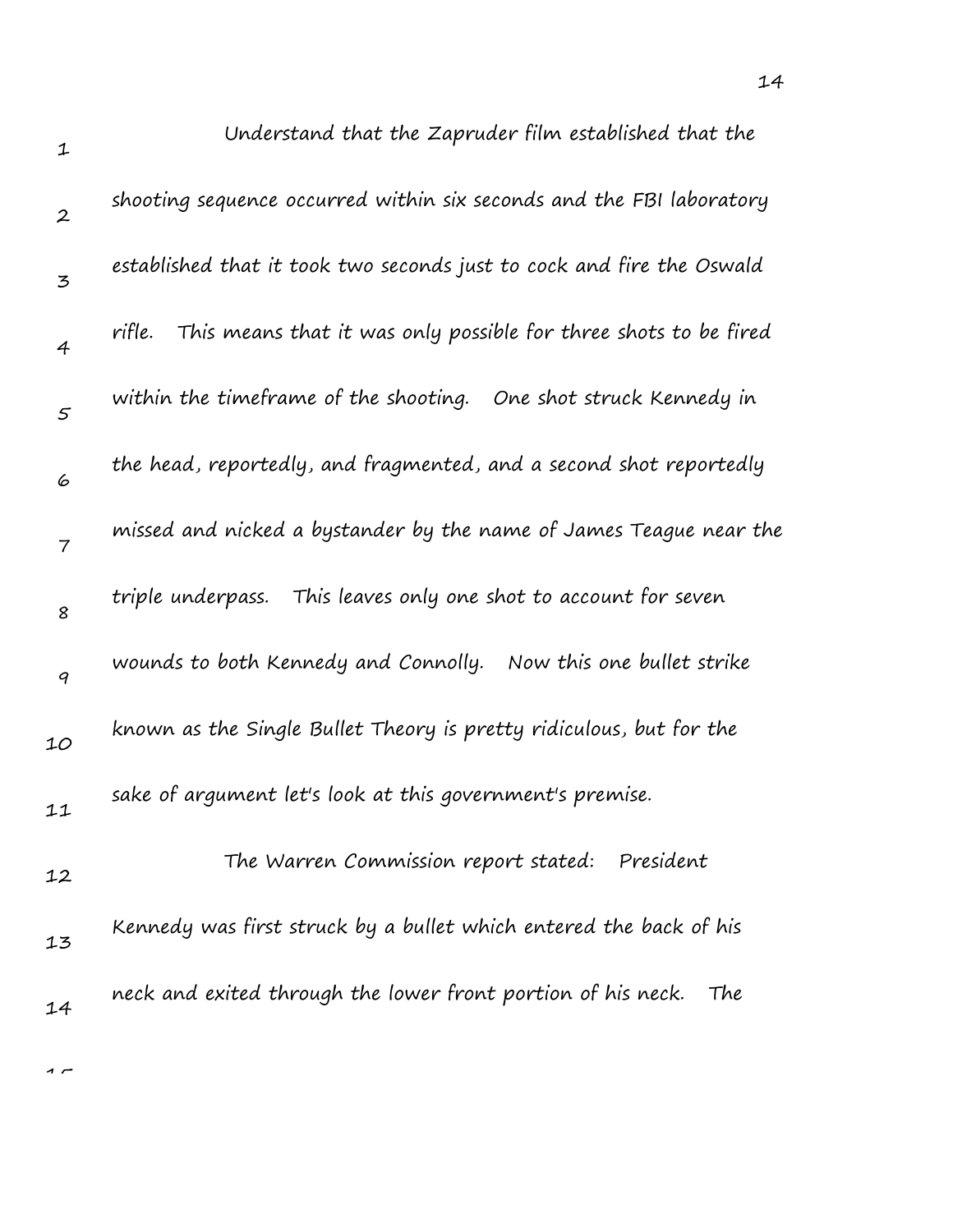| $\mathbf 1$      | bullet passed through Kennedy's neck and struck Connolly.<br>They         |
|------------------|---------------------------------------------------------------------------|
| $\boldsymbol{2}$ | even show us a nice little diagram of the bullet passing through          |
| 3                | Kennedy's neck.                                                           |
| $\overline{4}$   | The problem here is that at no time did a bullet traverse                 |
| 5                | President Kennedy's neck. You can see the death certificate plainly       |
| 6                | states that a wound occurred in the posterior back at the level of the    |
| $\overline{7}$   | third vorasic vertebrae, which is between the shoulder blades.<br>This is |
| 8                | marked on the autopsy face sheet clearly, and is marked at the            |
| 9                | bottom verified and signed by Dr. George Burkley, Kennedy's personal      |
| 10               | physician.                                                                |
| 11               | Seibert O'Neill's FBI report of the autopsy says Dr. Humes                |
| 12               | located an opening which appeared to be a bullet hole which was           |
| 13               | below the shoulders and two inches to the right of the middle line of     |
| 14               | the spinal column. It is all right there.                                 |
|                  |                                                                           |

15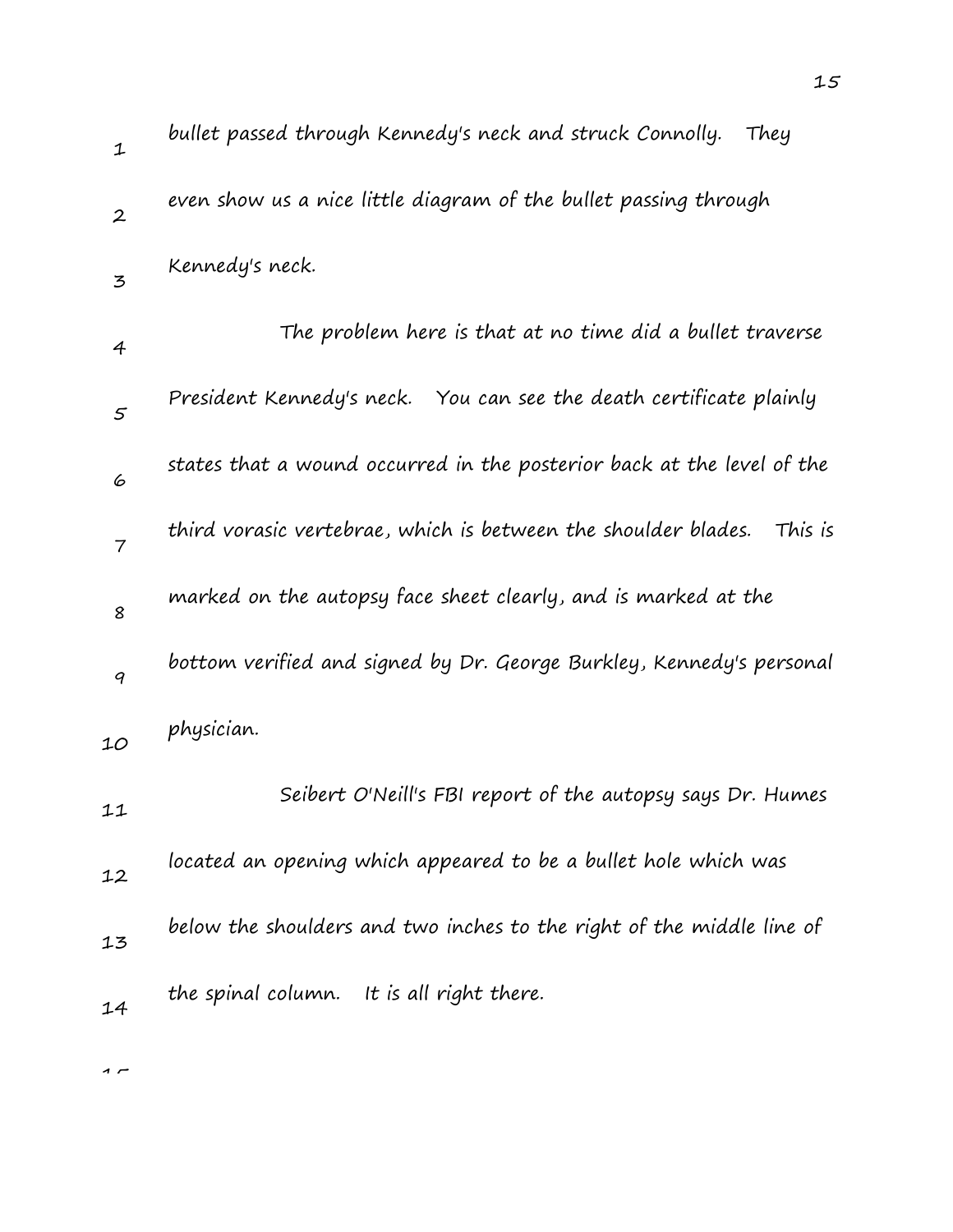| $\mathbf 1$      | Secret Service Agent Glenn Bennett in his typed notes                  |
|------------------|------------------------------------------------------------------------|
| $\boldsymbol{2}$ | made from handwritten notes made less than an hour after the           |
| 3                | shooting said, I saw the shot hit the President about four inches down |
| 4                | from the right shoulder, the exact location.                           |
| 5                | Officer Clint Hill from the Secret Service, who was the                |
| 6                | only agent to react that day, to the Warren Commission said -- they    |
| $\overline{7}$   | Did you see any other wound than the head wound?<br>asked:<br>He       |
| 8                | Yes, sir. I saw an opening in the back about six inches below<br>said: |
| 9                | the neckline to the right hand side of the spinal column.              |
| 10               | Available today in the National Archives are Kennedy's                 |
| 11               | bloody shirt and jacket, both of which show a bullet hole low in the   |
| 12               | back to the right of the midline of the spinal column. The bullet      |
| 13               | struck President Kennedy in the back.                                  |
| 14               | Now back to page 193, January 27, 1964, Warren                         |
|                  |                                                                        |

16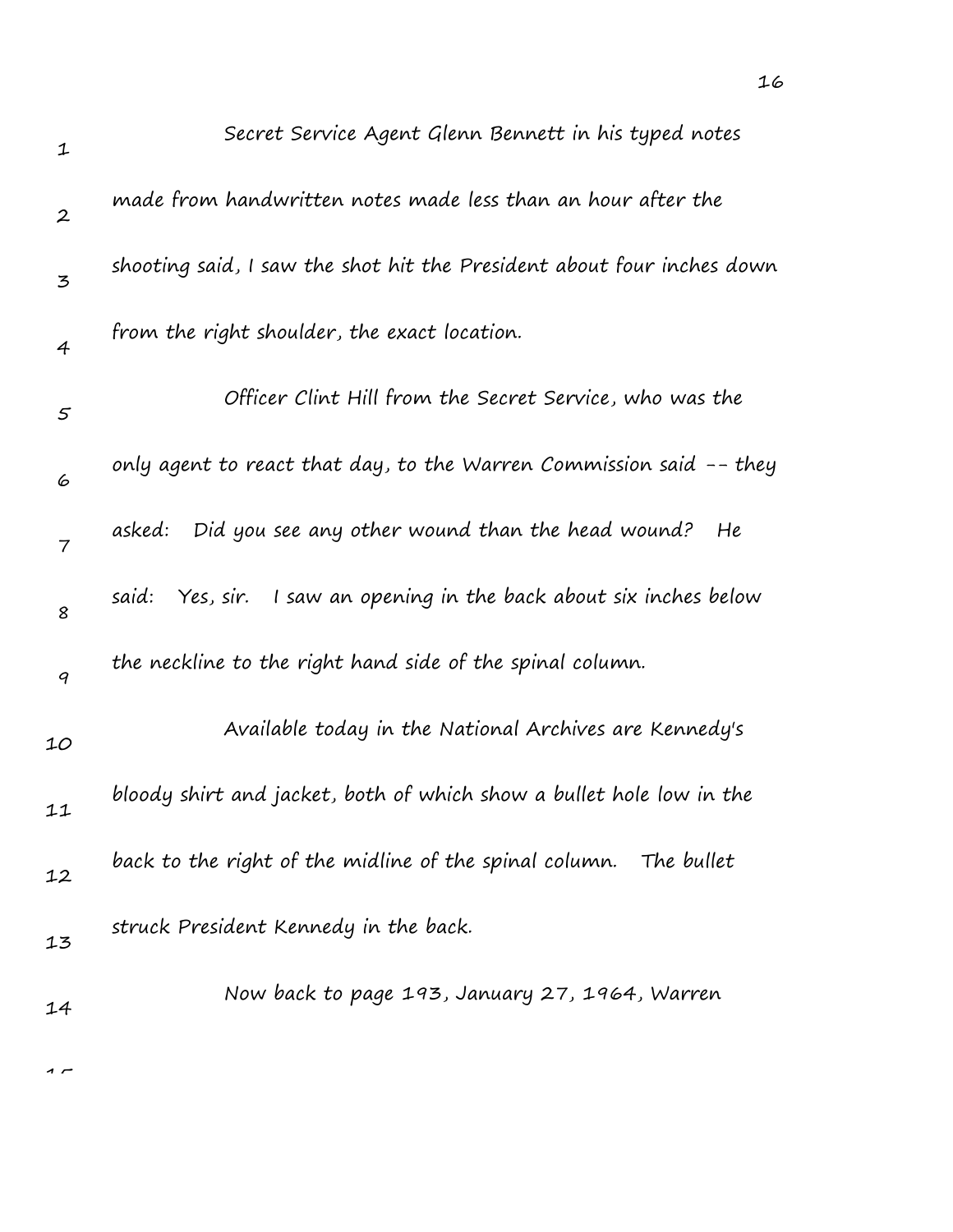| $\mathbf 1$      | Report, we hear their own Chief Counsel J. Lee Rankin state:<br>It    |
|------------------|-----------------------------------------------------------------------|
| $\boldsymbol{2}$ | seems quite apparent now, since we have a picture of where the bullet |
| 3                | entered in the back, that the bullet entered below the shoulder blade |
| $\overline{4}$   | to the right of the backbone, which is below the place where the      |
| $\mathfrak{s}$   | picture shows the bullet came out of the neckband of the shirt in     |
| 6                | front.                                                                |
| 7                | You have a bullet low in the back and you have a bullet               |
| 8                | wound in the throat. If you connect these two wounds, and I assure    |
| 9                | you they do not connect -- but, again, I am going with the            |
| 10               | government's own documents here -- if you connect those that is an    |
| 11               | As anybody knows, simple physics, a<br>upwards trajectory.            |
| 12               | high-powered supersonic missile cannot travel upward and then twist   |
| 13               | in midair and come back down and strike Governor Connolly.            |
| 14               | This document not only shows the lie of the Single Bullet             |
|                  |                                                                       |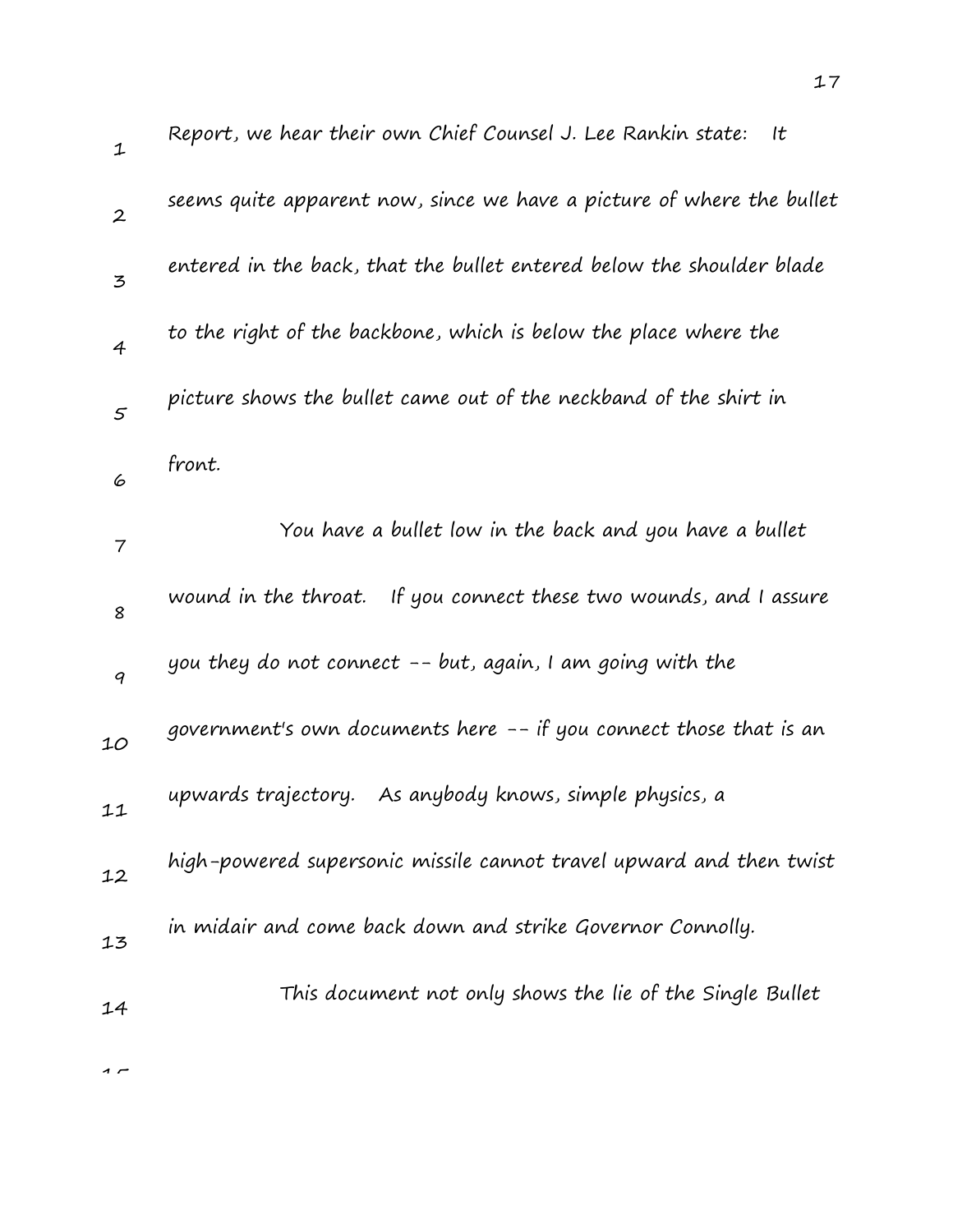| $\mathbf 1$      | Theory, but shows that the Warren Commission, an official body of        |
|------------------|--------------------------------------------------------------------------|
| $\boldsymbol{2}$ | the U.S. Government knew it was a lie in January of 1964, and yet        |
| 3                | they chose to show us a little diagram of a bullet going through the     |
| $\overline{4}$   | neck and report to us that the bullet went through the neck and did      |
| $\varsigma$      | not pose any problems.                                                   |
| 6                | I cannot overemphasize the importance of this point                      |
| $\overline{7}$   | because if the Single Bullet Theory falls, as it does based on the       |
| 8                | statement from the Warren Commission's own Chief Counsel, then the       |
| 9                | lone assassin theory also falls and we are into conspiracy just like the |
| 10               | House Select Committee on Assassinations included in the 1970s.          |
| 11               | It is this type of information which has trickled out over               |
| 12               | the past 31 years and has led researchers and the vast majority of       |
| 13               | the American public to disbelieve the government's lone assassin         |
| 14               | theory. So now we must treat the subject of conspiracy seriously,        |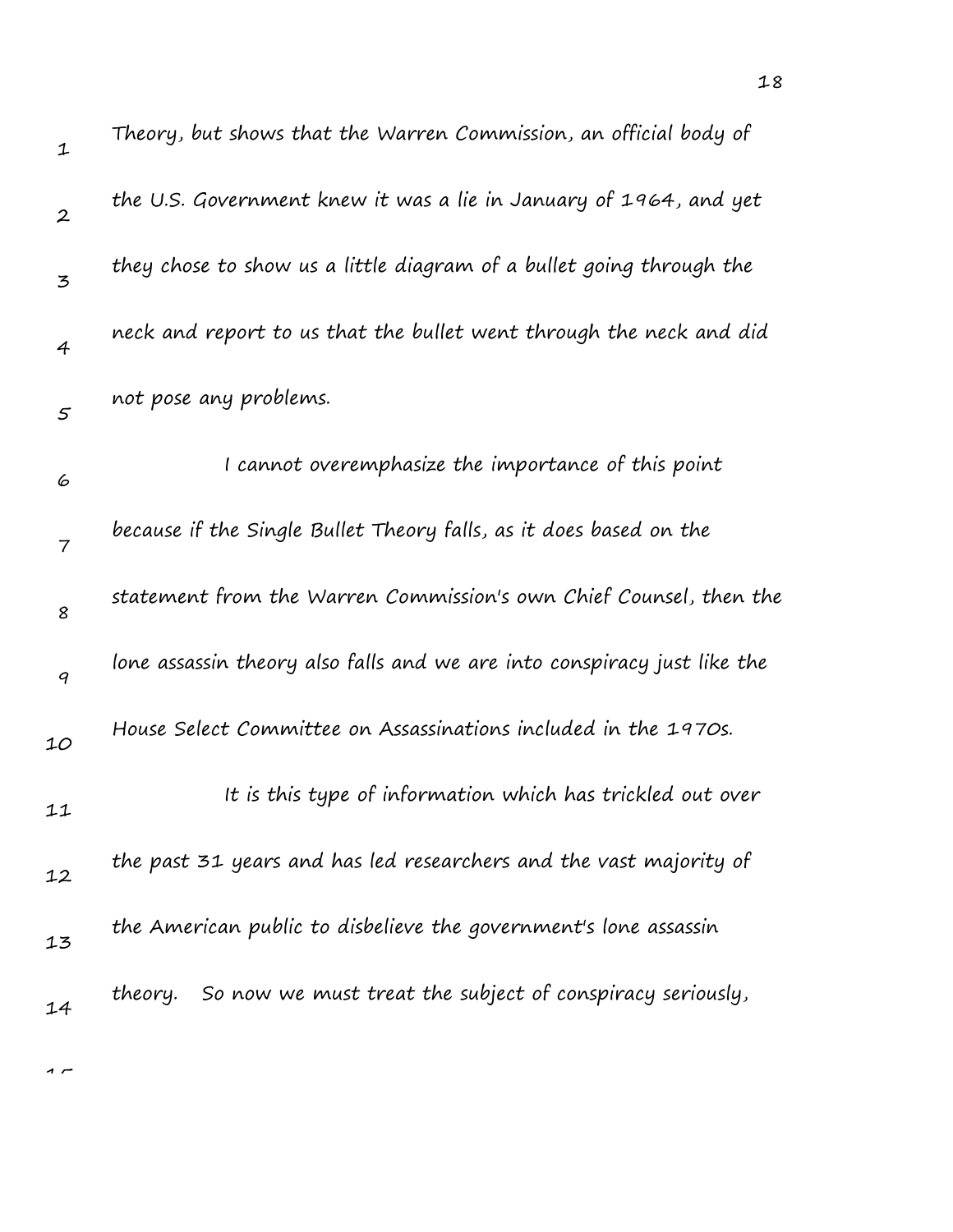| $\mathbf{1}$   | and for this reason it is especially important for you people on the     |
|----------------|--------------------------------------------------------------------------|
| $\overline{2}$ | Assassination Records Review Board to look closely at the question of    |
| 3              | conspiracy and the government records which might contain evidence       |
| $\overline{4}$ | of such.                                                                 |
| 5              | I think, lady and gentlemen, you are going to find you are               |
| 6              | dealing with two conspiracies here. One was the conspiracy to kill       |
| $\overline{7}$ | the President, and it obviously was quite successful.<br>Who did it, who |
| 8              | committed it, how many gunmen, from which trajectory, how many           |
| 9              | shots, we don't know. That is what is being debated.<br>I am not sure    |
| 10             | that you are going to find the answers to those questions in these       |
| 11             | government records that you are looking for.                             |
| 12             | But the second conspiracy was the conspiracy to cover-up                 |
| 13             | the truth of the first conspiracy, and this one was not quite so         |
| 14             | successful.<br>Today there is very much evidence to show that officials  |
|                |                                                                          |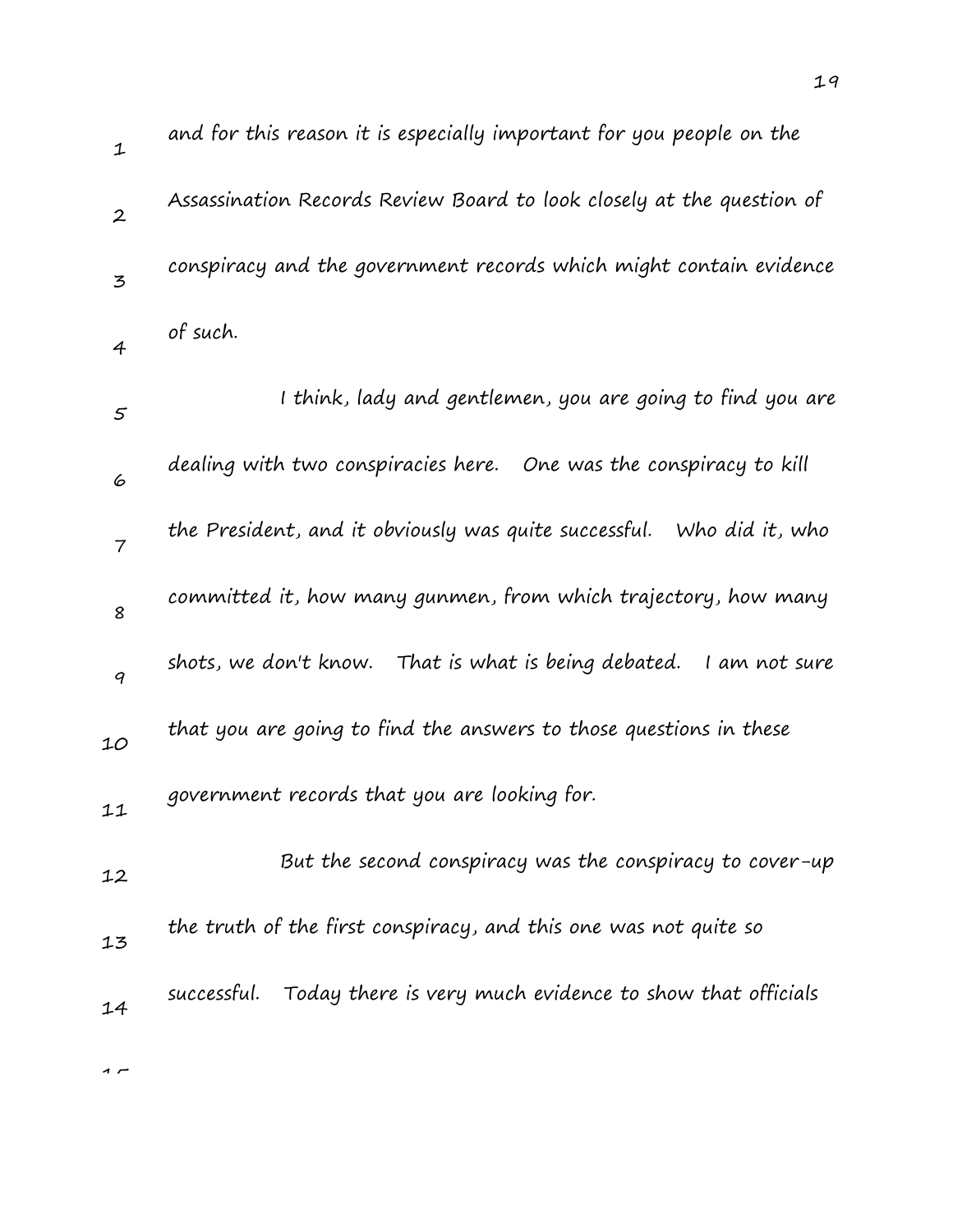| 1                | high within the U.S. Government committed acts designed not to find      |
|------------------|--------------------------------------------------------------------------|
| $\boldsymbol{2}$ | truthful answers but rather to hide the truth from the American          |
| 3                | public.                                                                  |
| 4                | For example, consider yourselves detectives. You arrive                  |
| 5                | on the crime scene and here is the victim's body.<br>The uniformed       |
| 6                | police present you with four suspects.  By the way, they tell you, we    |
| $\overline{7}$   | caught Suspect Number 4 destroying evidence, withholding evidence,       |
| 8                | altering evidence, fabricating evidence and intimidating witnesses.      |
| 9                | Now who are you going to believe committed the crime?<br>Suspect         |
| 10               | I this case Suspect Number 4 represents persons within<br>Number 4.      |
| 11               | the Federal Government of the United States. The crimes mentioned        |
| 12               | have been documented. So the government that we turn to for              |
| 13               | information on this case includes some of the very suspects in the case. |
| 14               | With this in mind, I would ask you to watch very carefully               |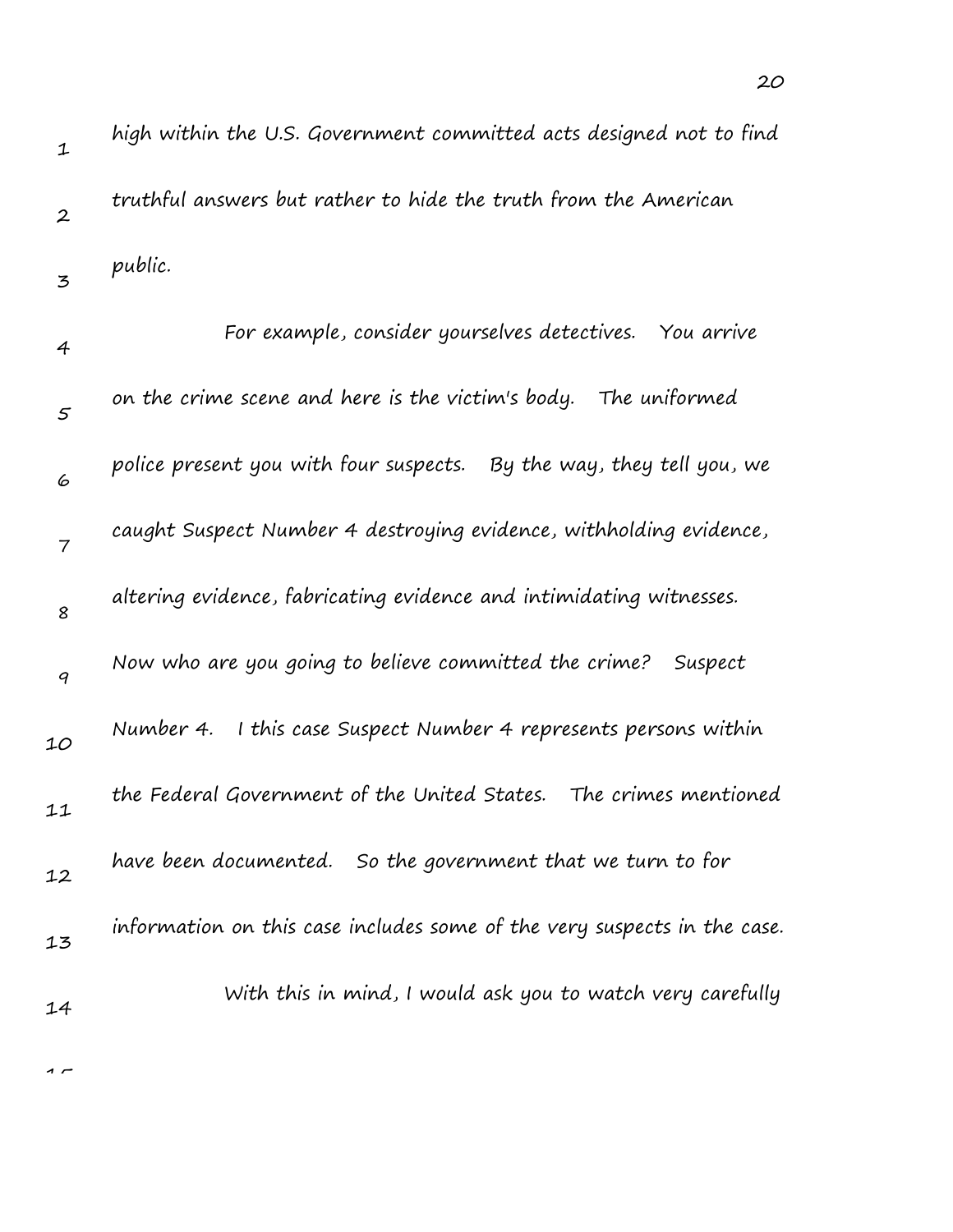2

for misdirection, obfuscation, deceit when dealing with these government documents.

| 3              | Now briefly I would like to turn to the central character               |
|----------------|-------------------------------------------------------------------------|
| $\overline{4}$ | of the assassination, Lee Harvey Oswald.<br>The Government and its      |
| 5              | apologists continue to claim that any investigation into the Kennedy    |
| 6              | assassination is a waste of time because Lee Oswald acting alone was    |
| $\overline{7}$ | the person responsible for the assassination. If this is true, and I    |
| 8              | hope I just disproved that by showing you that it was impossible for    |
| 9              | the Single Bullet Theory to work and therefore it is impossible for one |
| 10             | single assassination, but if it is true, then why should there be       |
| 11             | anything classified in this case. If it was one lone nut at the wrong   |
| 12             | place at the wrong time, the Cold War is over and any intelligence      |
| 13             | agents from the 1960s have probably already retired. There is no        |
| 14             | longer any need for secrecy in this case, or is there?                  |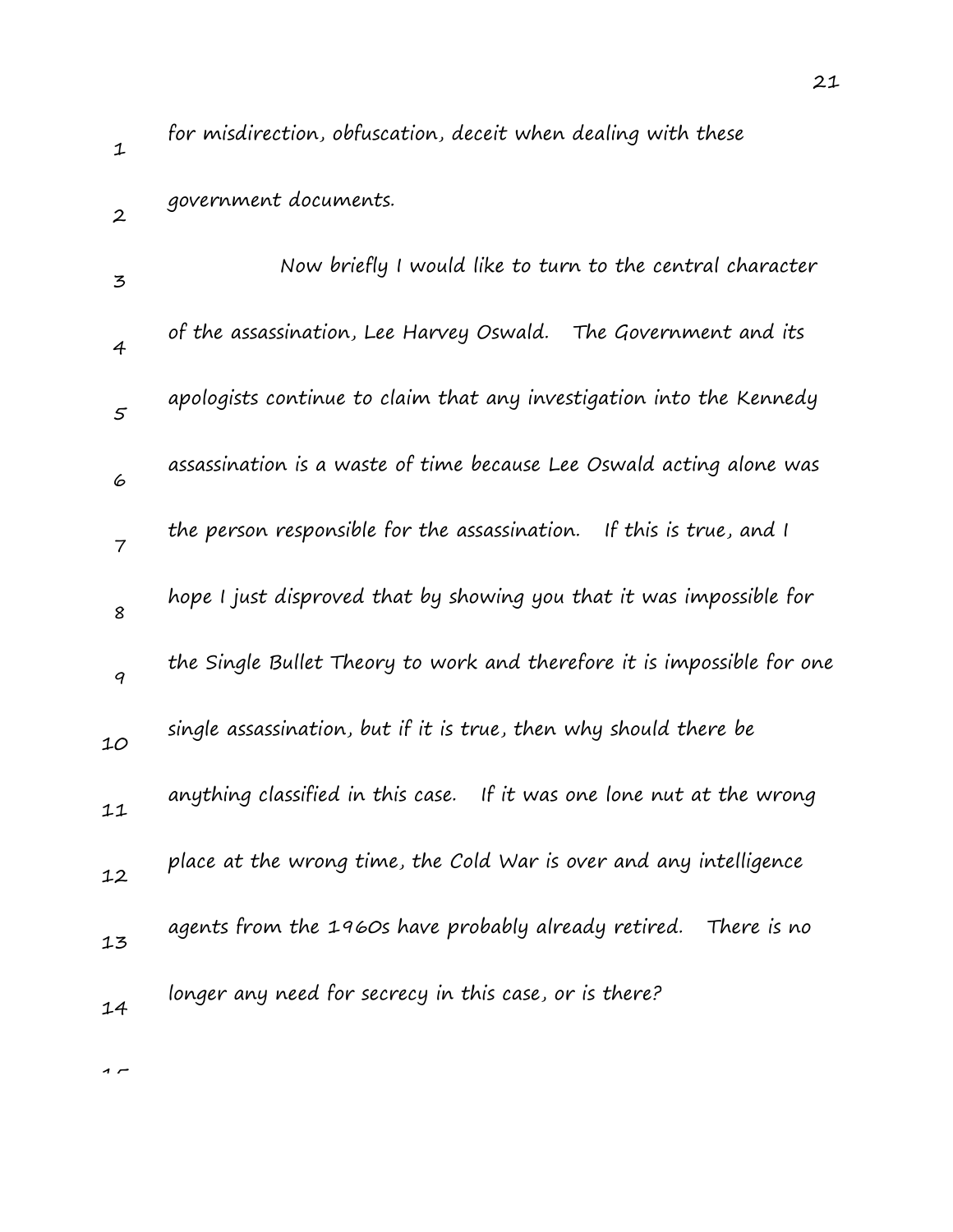| $\mathbf{1}$     | Let me share with you this brief thing. First, I want to               |
|------------------|------------------------------------------------------------------------|
| $\boldsymbol{2}$ | point to two documents.   The first is a memo from J. Edgar Hoover     |
| 3                | to the Office of Security at the State Department, it is dated June    |
| $\overline{4}$   | In this memo, which was also sent to the Office of Naval<br>3rd, 1960. |
| $\mathfrak{s}$   | Intelligence, Hoover writes: Since there is a possibility that an      |
| 6                | imposter is using Oswald's birth certificate, any current information  |
| 7                | the Department of State may have concerning subject will be            |
| 8                | appreciated.                                                           |
| $\boldsymbol{q}$ | What a bombshell. We were told that nobody within the                  |
| 10               | government paid much attention to Oswald, and yet here is a            |
| 11               | document showing that no less than J. Edgar Hoover personally was      |
| 12               | aware of Lee Harvey Oswald three years before the assassination, and   |
| 13               | that he had reason to suspect that someone was posing as Oswald,       |
| 14               | indicating a possible intelligence connection.                         |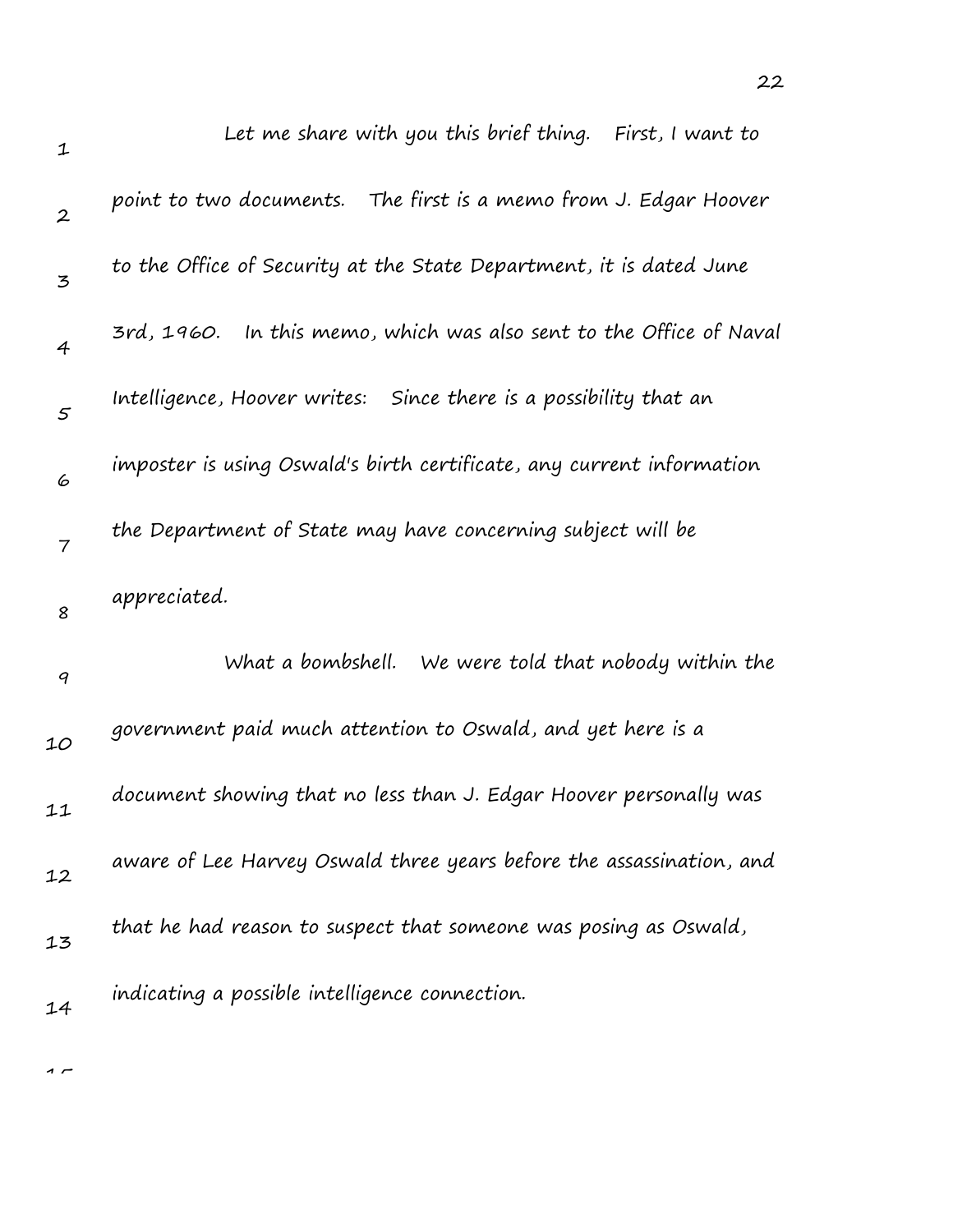| $\mathbf 1$      | Now listen to the words of Oswald's mother, Marguerite,               |
|------------------|-----------------------------------------------------------------------|
| $\boldsymbol{2}$ | in an interview reprinted in Exhibit 1808 of the Warren Commission    |
| 3                | Lee was 16 years old when he wanted to enlist in the<br>volumes:      |
| $\overline{4}$   | The circumstances in which he chose this least branch of<br>Marines.  |
| 5                | service, in my opinion, are in glaring contradictions to the reports  |
| 6                | according to which Lee frequented with Communists at this time and    |
| $\overline{7}$   | was himself a Red and admirer of Karl Marx. For my part, in taking    |
| 8                | into consideration what I know about the life of my son, I think that |
| 9                | on the contrary he was recruited by the CIA and he was sent by this   |
| 10               | organization to Russia and then to Dallas to infiltrate subversive    |
| 11               | organizations and, who knows, to expose a conspiracy against          |
| 12               | Kennedy.                                                              |
| 13               | Now there is evidence to support this idea.<br>It is well             |
| 14               | documented that Oswald left a note styled as a warning with the FBI   |
|                  |                                                                       |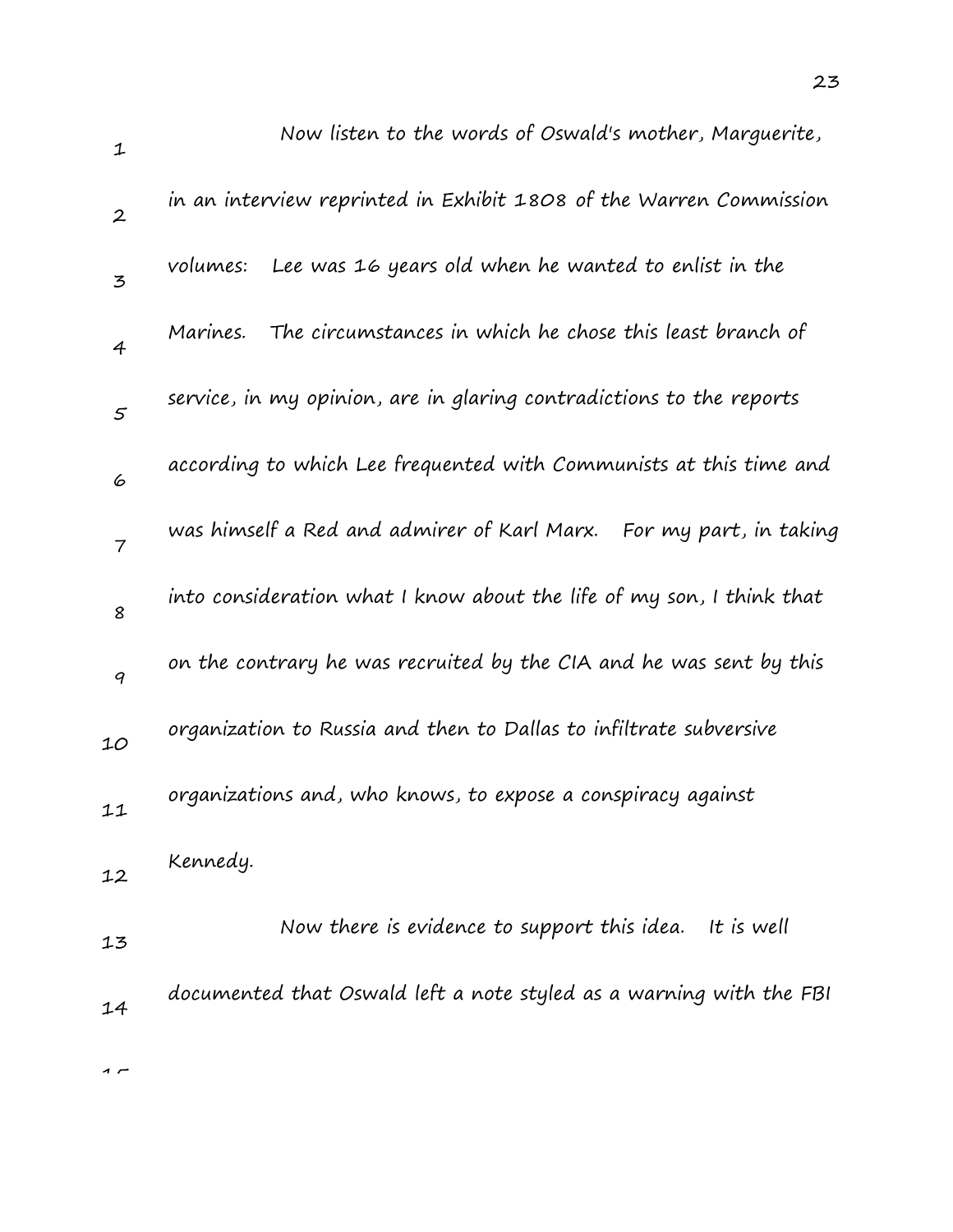| $\mathbf 1$      | two weeks prior to the assassination, despite claims that the note        |
|------------------|---------------------------------------------------------------------------|
| $\boldsymbol{2}$ | warned FBI agents to leave Oswald's wife alone or he would take           |
| 3                | action, it has been established that an FBI official in Dallas ordered    |
| $\overline{4}$   | this note destroyed after the assassination.<br>This was a blatant act of |
| $\varsigma$      | destruction of evidence and leaves the impression that the note must      |
| 6                | have contained something other than a threat against the FBI,             |
| $\overline{7}$   | because if it had I think we all know it would have been printed on       |
| 8                | the front cover of Life Magazine.                                         |
| $\boldsymbol{q}$ | Now, Mrs. Oswald adds:<br>This is a theory, but it seems to               |
| 10               | me that it conforms to my son's conduct on the day in 1954 when           |
| 11               | he came home accompanied by an officer in uniform.<br>This officer        |
| 12               | told me that the country needed boys like Lee, alert, educated and        |
| 13               | loyal, and that I should let him enlist in the Marines despite his youth. |
| 14               | I hesitated a little and then gave my consent.                            |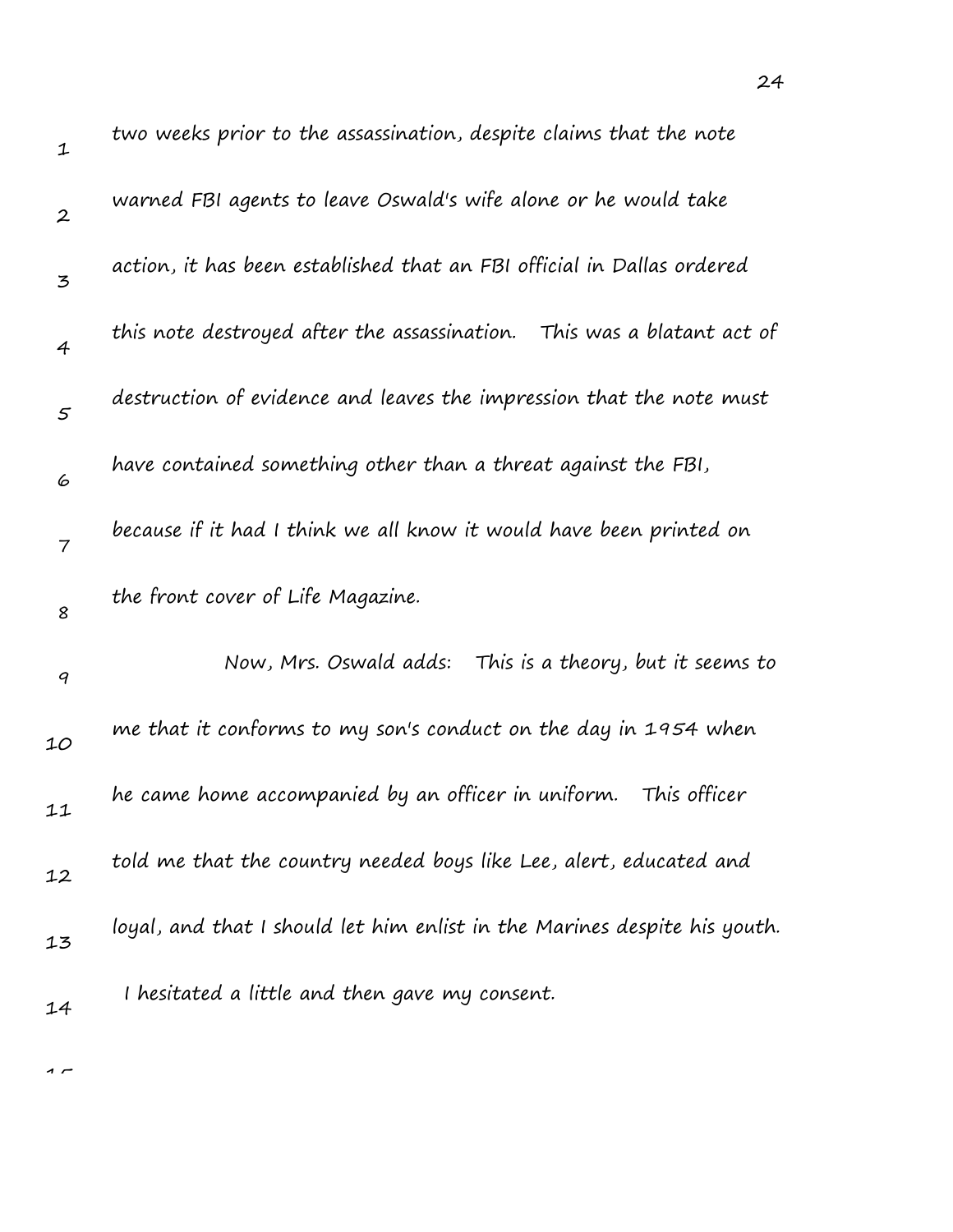| $\mathbf 1$      | This sounds like the start of a career in intelligence and                  |
|------------------|-----------------------------------------------------------------------------|
| $\boldsymbol{2}$ | other bits of evidence only give further support to this idea.<br>I have a  |
| 3                | list of these and I will leave this with you, the 201 File, Personnel File, |
| $\overline{4}$   | that was discovered within the CIA. The recently released documents         |
| 5                | from the Soviet Union which clearly show that the Soviets considered        |
| 6                | Oswald a spy. The ease with which Oswald received passports, both           |
| $\overline{7}$   | before and after his trip to Russia. The fact that he used the word         |
| 8                | "microdots" in conversation with his coworkers, which is a method, a        |
| 9                | spy method, of course.<br>His possession of a tiny Minox spy camera         |
| 10               | which carried a serial number that showed it was not commercially           |
| 11               | available.                                                                  |
|                  | So we see that beginning with the 1960 Hoover warning                       |
| 12               |                                                                             |
| 13               | we see the very real possibility that there may have been more than         |
| 14               | one Lee Harvey Oswald. Within the Warren Commission volumes                 |
|                  |                                                                             |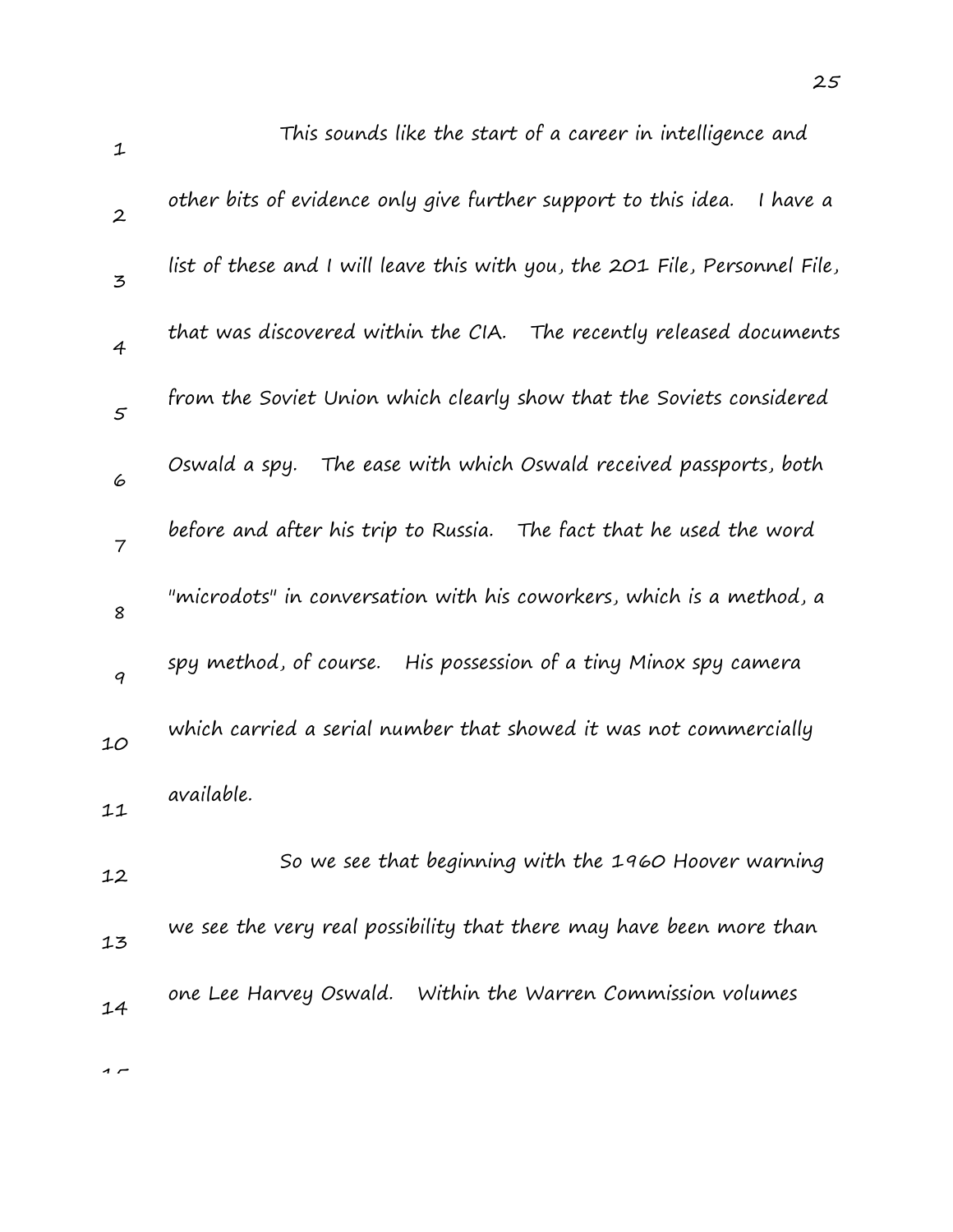| $\mathbf 1$      | there are school records showing that during the fall semester of    |
|------------------|----------------------------------------------------------------------|
| $\boldsymbol{2}$ | 1953, Oswald attended 89 days at Beauregard Junior High School in    |
| 3                | New Orleans missing only one day, yet there are also records showing |
| $\overline{4}$   | that during this same period Oswald attended 66 days at Public       |
| 5                | School Number 44 in New York City. One person cannot be in two       |
| 6                | separate places at the same time.                                    |
| 7                | Officially the Oswalds moved from New York to New                    |
| 8                | Orleans in early '54, and yet there are some people, including a Mr. |
| $\boldsymbol{q}$ | William Timmer, who has told us that as a youngster he met Oswald    |
| 10               | when he lived in Stanley, North Dakota. Now Timmer and others        |
| 11               | may have been mistaken, but on two separate occasions in a Moscow    |
| 12               | interview with reporter Aline Mosby and in talking to New Orleans    |
| 13               | Police Lieutenant Francis Martello in the summer of 1963, Oswald     |
| 14               | himself referred to his move to North Dakota, and yet there is no    |
|                  |                                                                      |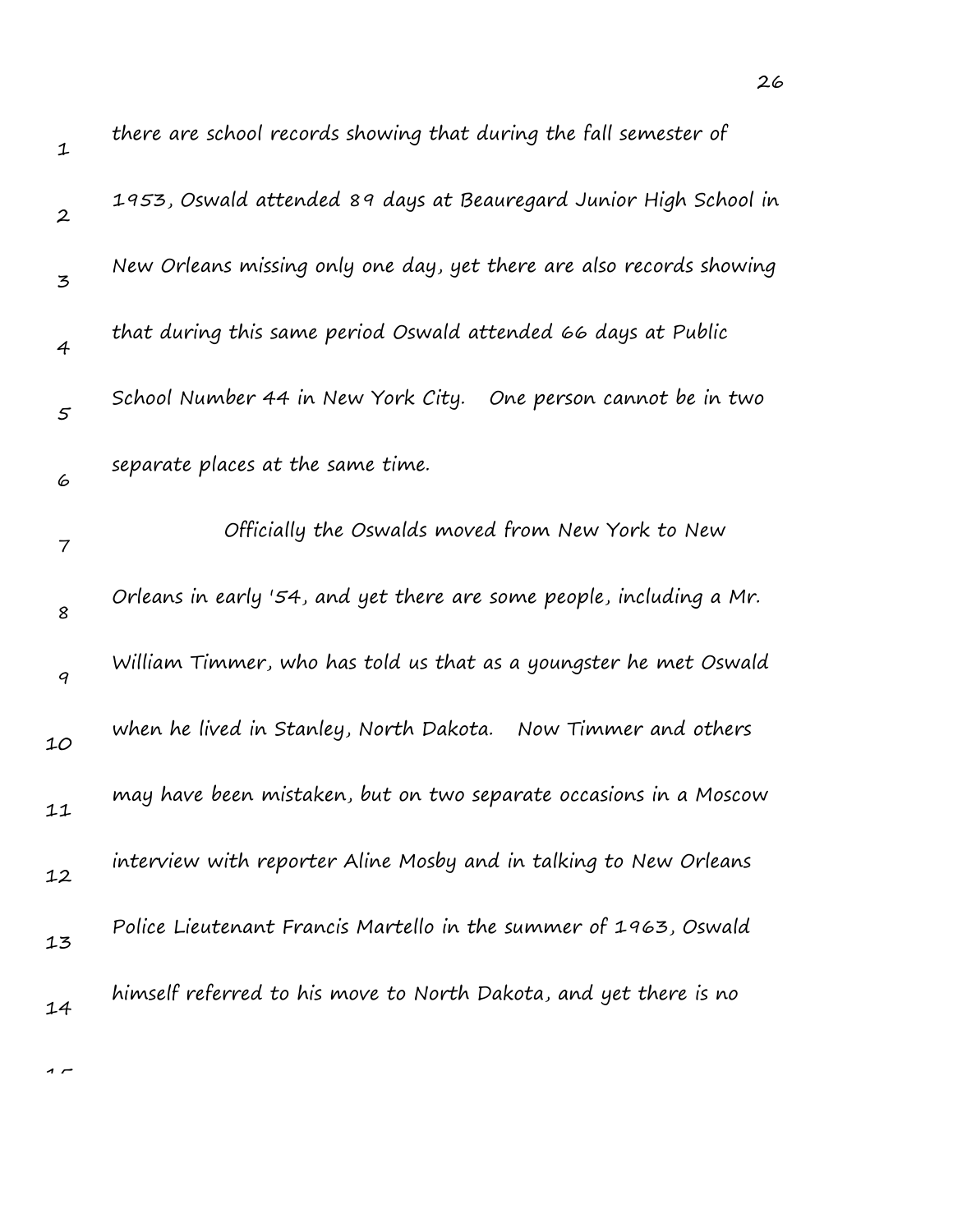| 3              | Finally, I will leave you the story of Oswald attending W.C.           |
|----------------|------------------------------------------------------------------------|
| $\overline{4}$ | Stripling Junior High School in Fort Worth, both his mother and his    |
| 5              | brother Robert told the Warren Commission that Lee entered junior      |
| 6              | high school in Fort Worth, and Robert specifically named Stripling     |
| $\overline{7}$ | Junior High School, and yet records presented by the Commission        |
| 8              | clearly show that Lee entered junior high school in New York where     |
| 9              | he and his mother had moved in August of 1952. There was no            |
| 10             | further mention of Stripling Junior High.<br>However, just very        |
| 11             | recently we located and spoke with a Mr. Frank Kudlaty who now         |
| 12             | lives in Waco just south of here.<br>In 1963, Mr. Kudlaty was the      |
| 13             | Assistant Principal at W.C. Stripling High School.<br>He said that the |
| 14             | day after the assassination, a Saturday, his principal ordered him to  |
|                |                                                                        |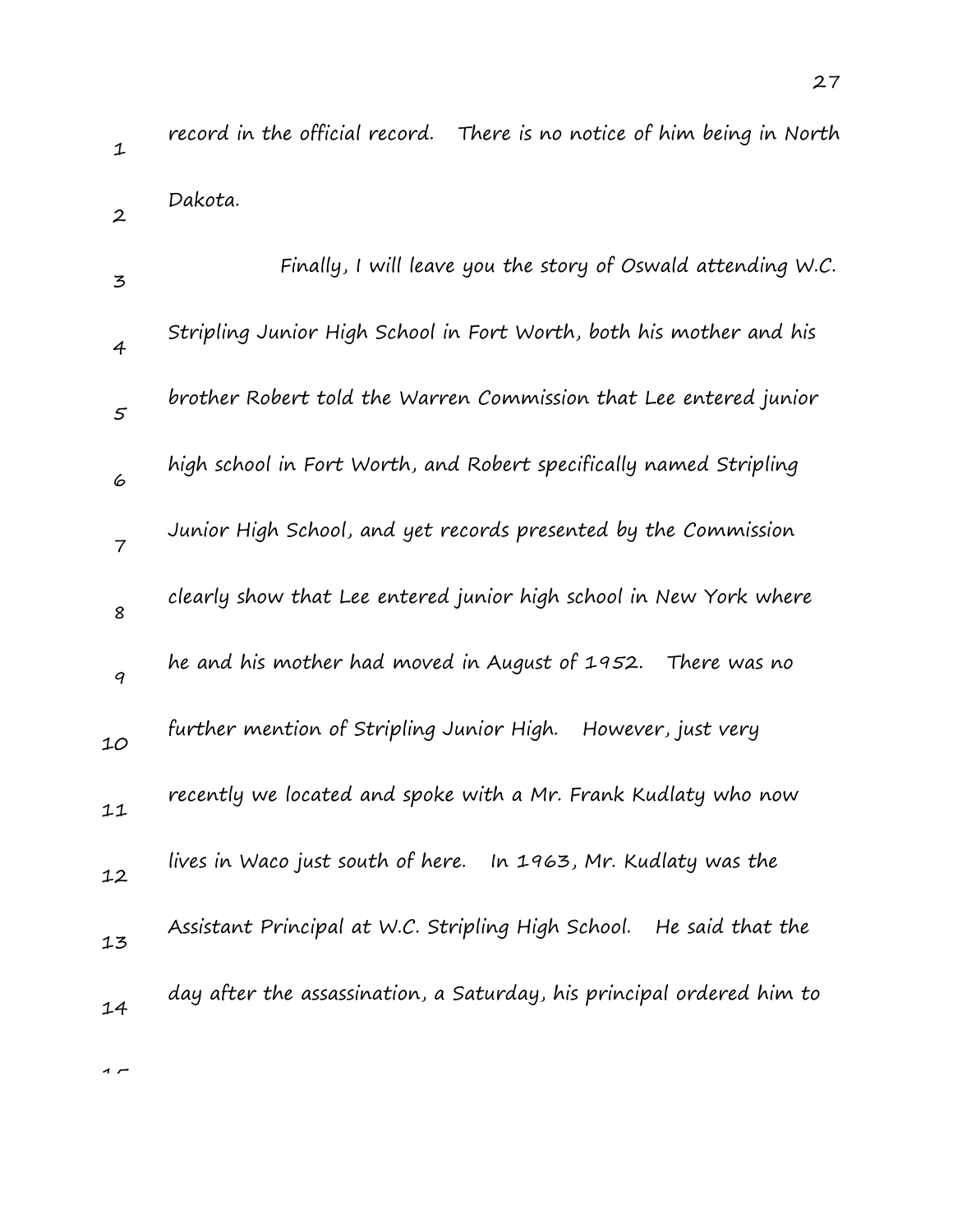| $\mathbf 1$      | go to the school and provide FBI agents with records on Lee Harvey     |
|------------------|------------------------------------------------------------------------|
| $\boldsymbol{2}$ | He said he handed over a file of school records to the FBI.<br>Oswald. |
| 3                | There is no mention of these records in the Warren Commission          |
| $\overline{4}$   | Report or volumes.                                                     |
| $\mathfrak{s}$   | Mr. Kudlaty told us that this was the first time since                 |
| 6                | 1963 that anyone had even asked him about these records, and lady      |
| 7                | and gentlemen, this is one of my main points. There has yet to be a    |
| 8                | true and full investigation of this case.                              |
| $\boldsymbol{q}$ | So I hope you see now how extremely vital it is to release             |
| 10               | all the records pertaining to Oswald, even things so minute as his     |
| 11               | school records. There are thousands -- your job is not as              |
| 12               | investigators, however there are thousands of investigators in this    |
| 13               | country, private citizens who are spending their own time and money    |
| 14               | to solve this case. They deserve full disclosure from their own        |

28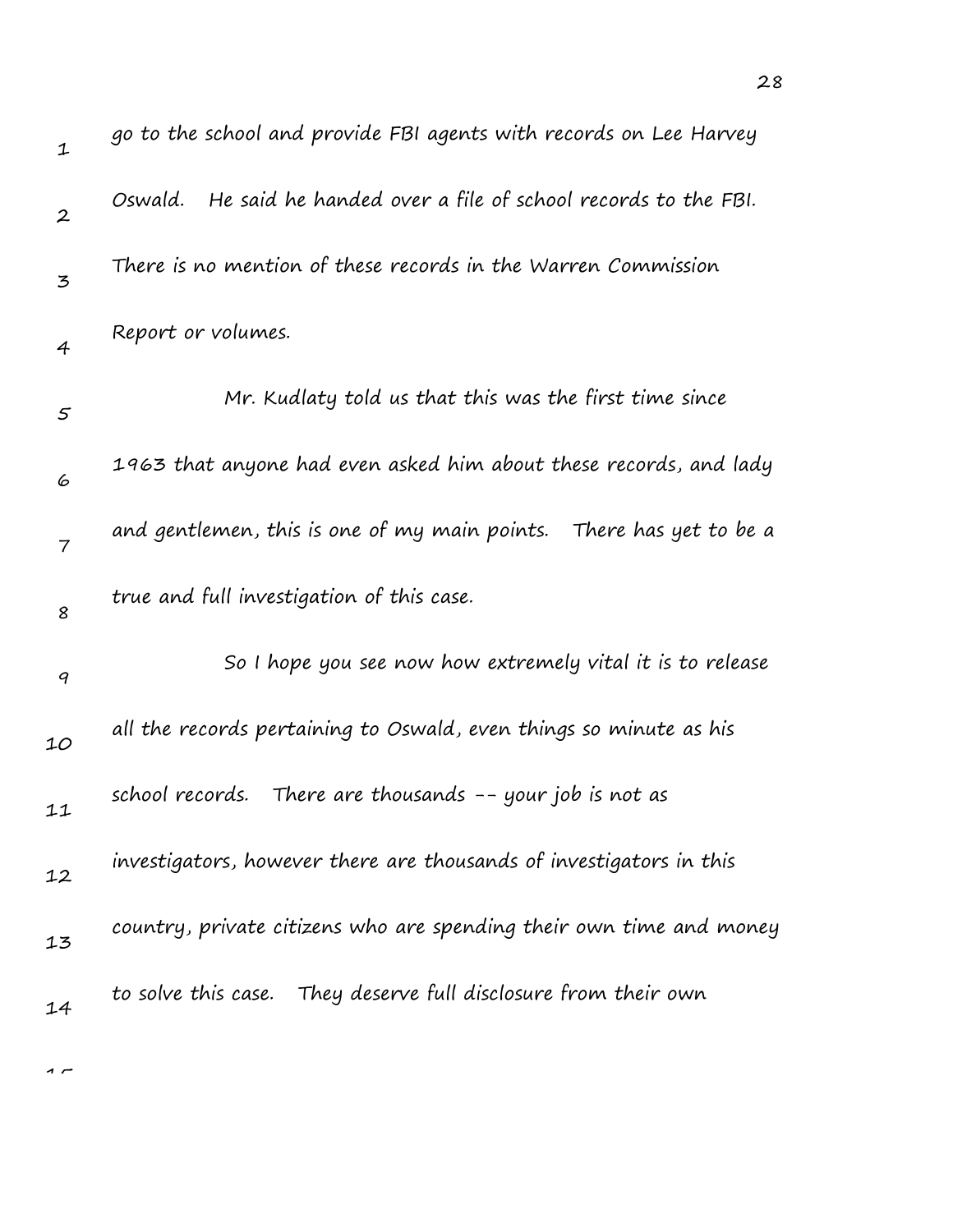| $\mathbf{1}$     | government, especially in light of the fact that the government and     |
|------------------|-------------------------------------------------------------------------|
| $\boldsymbol{2}$ | its apologists still maintain that there is nothing amiss with the      |
| $\overline{5}$   | assassination story.                                                    |
| 4                | I hope in my own small way I have shown you the need to                 |
| 5                | produce the documents necessary to bring the assassination case to a    |
| 6                | truthful conclusion, particularly we need Oswald's early school records |
| $\overline{7}$   | in Fort Worth, New York and New Orleans. We need all medical            |
| 8                | records, all military records, all employment and Social Security and   |
| 9                | I know there has been some controversy over where his<br>tax records.   |
| 10               | tax forms have been released. Surely we could see his tax forms.        |
| 11               | The Cold War is over, there can no longer be any justifiable excuse of  |
| 12               | national security in holding back assassination material. The only      |
| 13               | possible security involved would be for those who do not want the       |
| 14               | truth of the assassination revealed to the public. Its time for         |
|                  |                                                                         |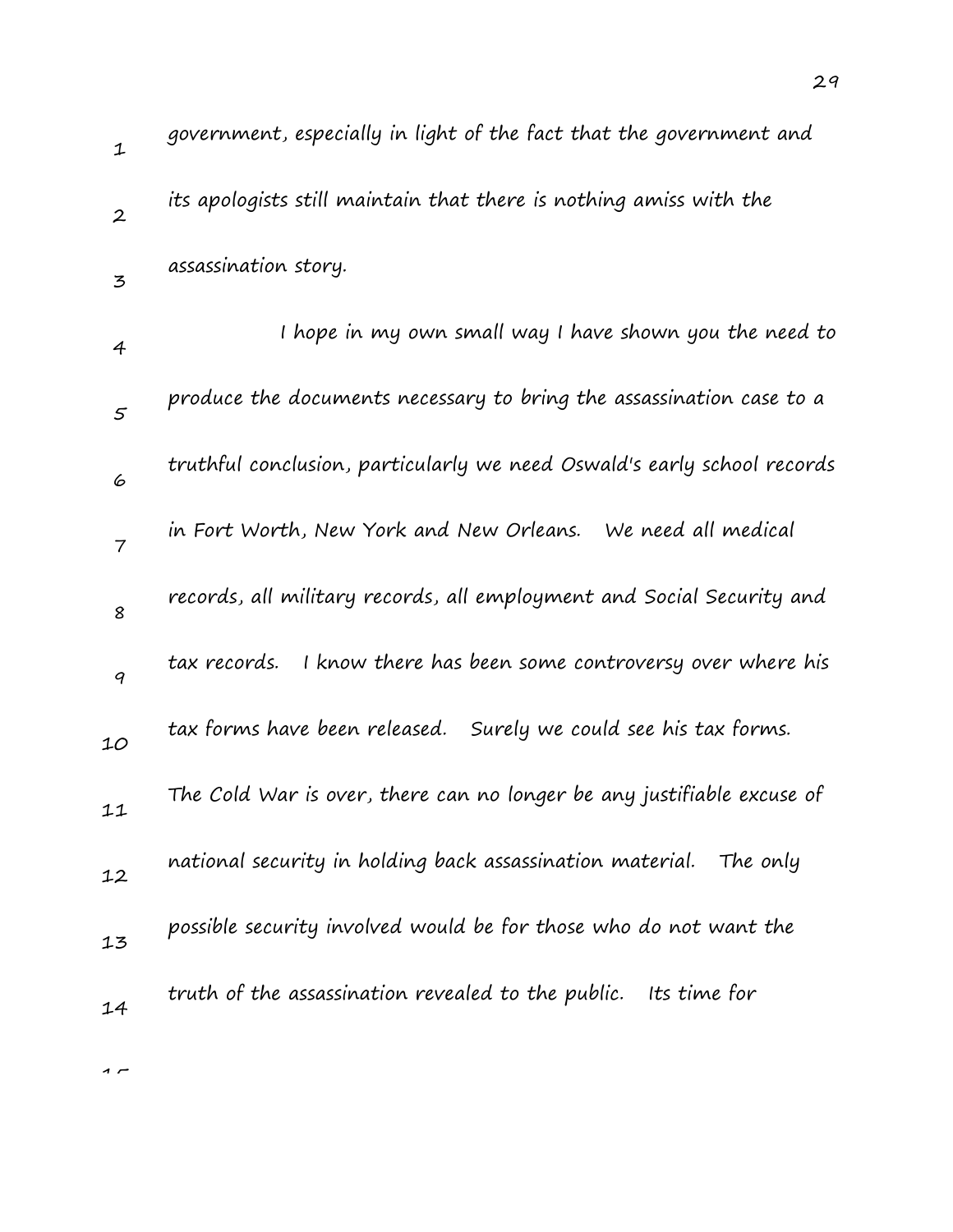| $\mathbf 1$              | consideration of embarrassment to the FBI or the CIA or the           |
|--------------------------|-----------------------------------------------------------------------|
| $\boldsymbol{2}$         | Pentagon has long passed. It is now time for the government to        |
| 3                        | open its files on one of the most traumatic events in this nation's   |
| $\overline{4}$           | history. And you people are the ones, I think, who can effect this    |
| $\varsigma$              | turn to full and honest disclosure, and I thank you for your time and |
| 6                        | attention.                                                            |
| $\overline{\phantom{a}}$ | CHAIRMAN TUNHEIM: Thank you, Mr. Marrs.                               |
| 8                        | Do members of the Board have any questions?                           |
| 9                        | [No response.]                                                        |
| 10                       | CHAIRMAN TUNHEIM:<br>Thank you very much.<br>We                       |
| 11                       | appreciate your being here today.                                     |
| 12                       | MR. MARRS: Thank you.                                                 |
| 13                       | MR. MARWELL: Is Dr. Murrah here?                                      |
| 14                       | MR. MURRAH: My name is David Murrah. I am an                          |
|                          |                                                                       |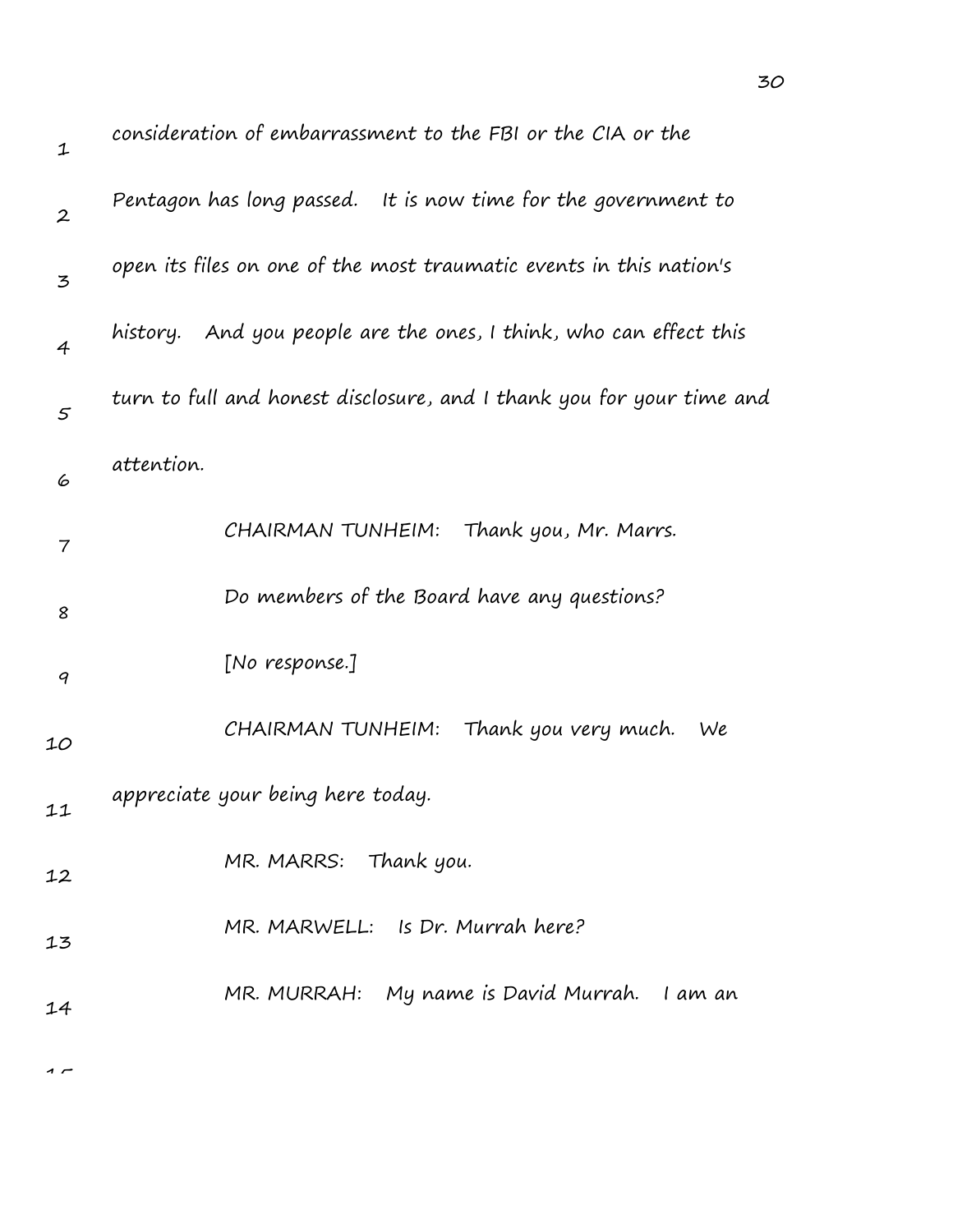| $\mathbf 1$    | Associate Director of Libraries and Director of the Southwest          |
|----------------|------------------------------------------------------------------------|
| $\overline{2}$ | Collection at Texas Tech University in Lubbock.                        |
| 3              | Good morning, Dr. Murrah.<br>CHAIRMAN TUNHEIM:                         |
| 4              | MR. MURRAH: Mr. Chairman and others, I appreciate                      |
| $\varsigma$    | the opportunity to tell you about the Kennedy assassination materials  |
| 6              | housed at the Southwest Collection at Texas Tech University.<br>The    |
| $\overline{7}$ | Southwest Collection is a major historical repository for the American |
| 8              | Southwest, and within that capacity the repository has received over   |
| 9              | a number of years donations of personal papers and other materials     |
| 10             | from former Texas Attorney General and Texas Tech Alumnus              |
| 11             | Waggoner Carr.                                                         |
| 12             | As you probably know, Mr. Carr served as Attorney                      |
| 13             | General of Texas from 1963 to 1967. Shortly after the                  |
| 14             | assassination of President Kennedy Mr. Carr began his own              |
|                |                                                                        |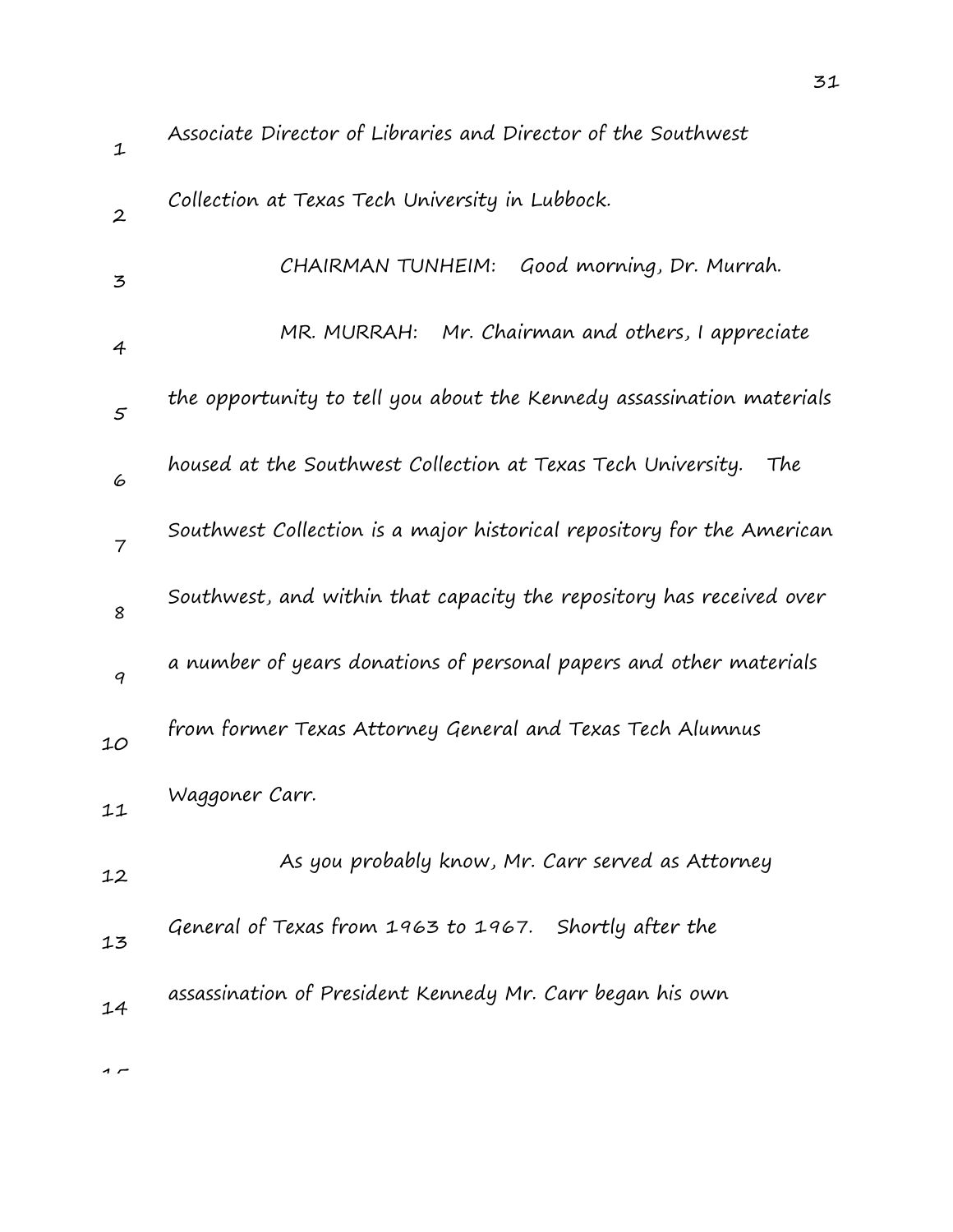| $\mathbf 1$      | investigation but subsequently acquiesced to Federal authorities as well |
|------------------|--------------------------------------------------------------------------|
| $\boldsymbol{2}$ | as the Warren Commission and became liaison to the Warren                |
| 3                | In that capacity, Mr. Carr acquired copies of relevant<br>Commission.    |
| $\overline{4}$   | documents from a number of sources, including the Dallas Police files    |
| $\varsigma$      | and Dallas County Sheriff Bill Decker's report.                          |
| 6                | Shortly after the conclusion of the Commission's work, in                |
| $\overline{7}$   | June of 1967, Mr. Carr sent copies of this material, which comprised     |
| 8                | about 2,500 items, to the Southwest Collection for inclusion with        |
| $\boldsymbol{q}$ | other papers and material that he had already donated.<br>This           |
| 10               | material was inventoried by staff within months of its receipt, and      |
| 11               | consequently was made available to the public and has been available     |
| 12               | to the public for nearly three decades. I have furnished to you a        |
| 13               | copy of that inventory from our files as Attachment A to my              |
| 14               | prepared remarks.                                                        |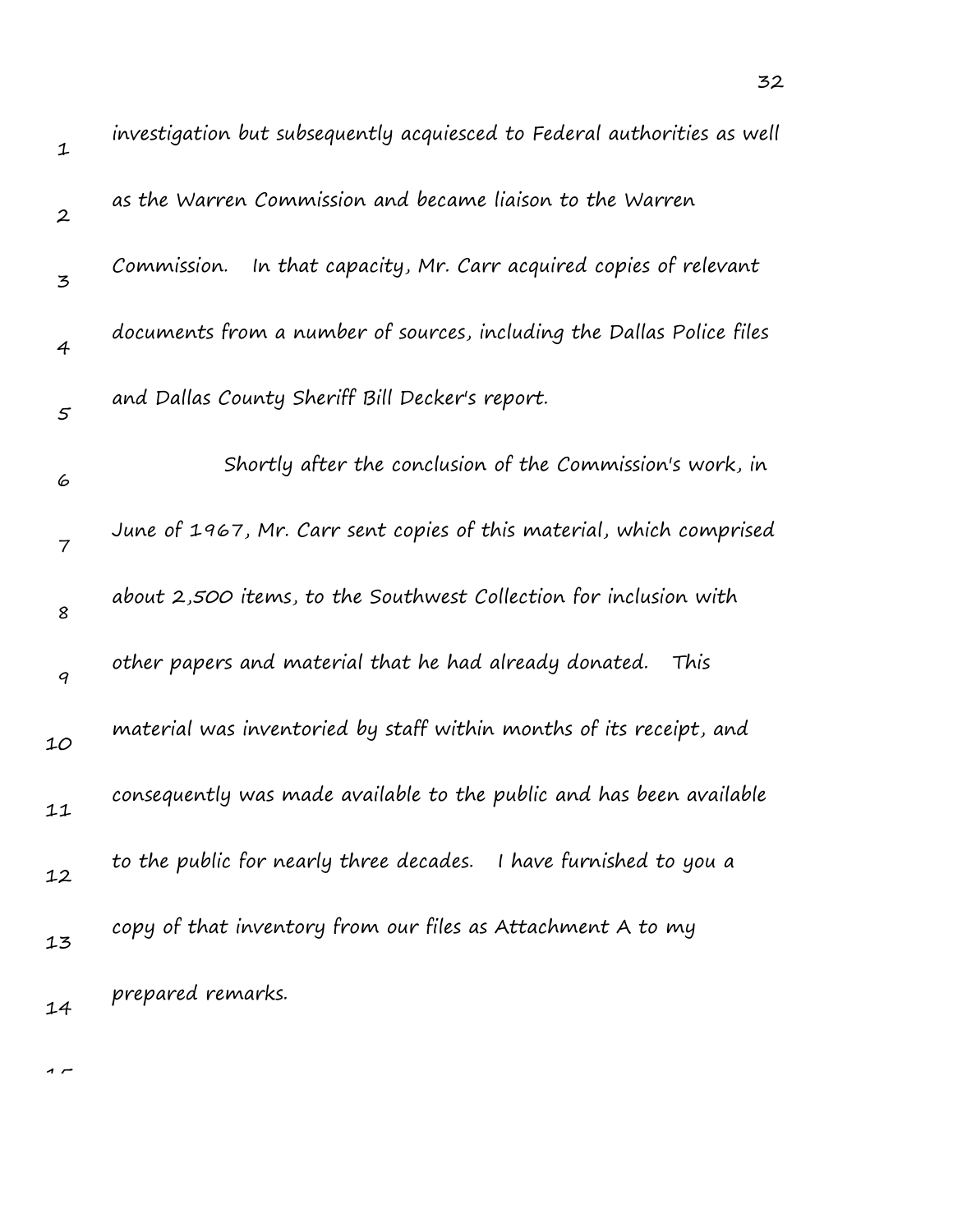| $\mathbf{1}$     | However, to the best of my knowledge, the collection                    |
|------------------|-------------------------------------------------------------------------|
| $\boldsymbol{2}$ | received very little use until the release of the Oliver Stone move JFK |
| 3                | in late 1991. It is also my understanding that Mr. Carr furnished       |
| $\overline{4}$   | the same set of materials to other universities in the State, but I     |
| $\mathfrak{s}$   | cannot confirm that other than through hearsay know that the            |
| 6                | University of Texas and perhaps Texas A&M and another university or     |
| $\overline{7}$   | two received the same set of materials.                                 |
| 8                | In 1988, Mr. Carr made another large donation of his                    |
| 9                | personal and political papers which also included another set of the    |
| 10               | Kennedy assassination materials, also photocopies as was the first      |
| 11               | Much of this donation duplicated the 1967 material, and<br>donation.    |
| 12               | I have furnished to you a portion of that inventory as well.            |
| 13               | Other items in this particular donation were original                   |
| 14               | materials and included letters written to Carr during his involvement   |
|                  |                                                                         |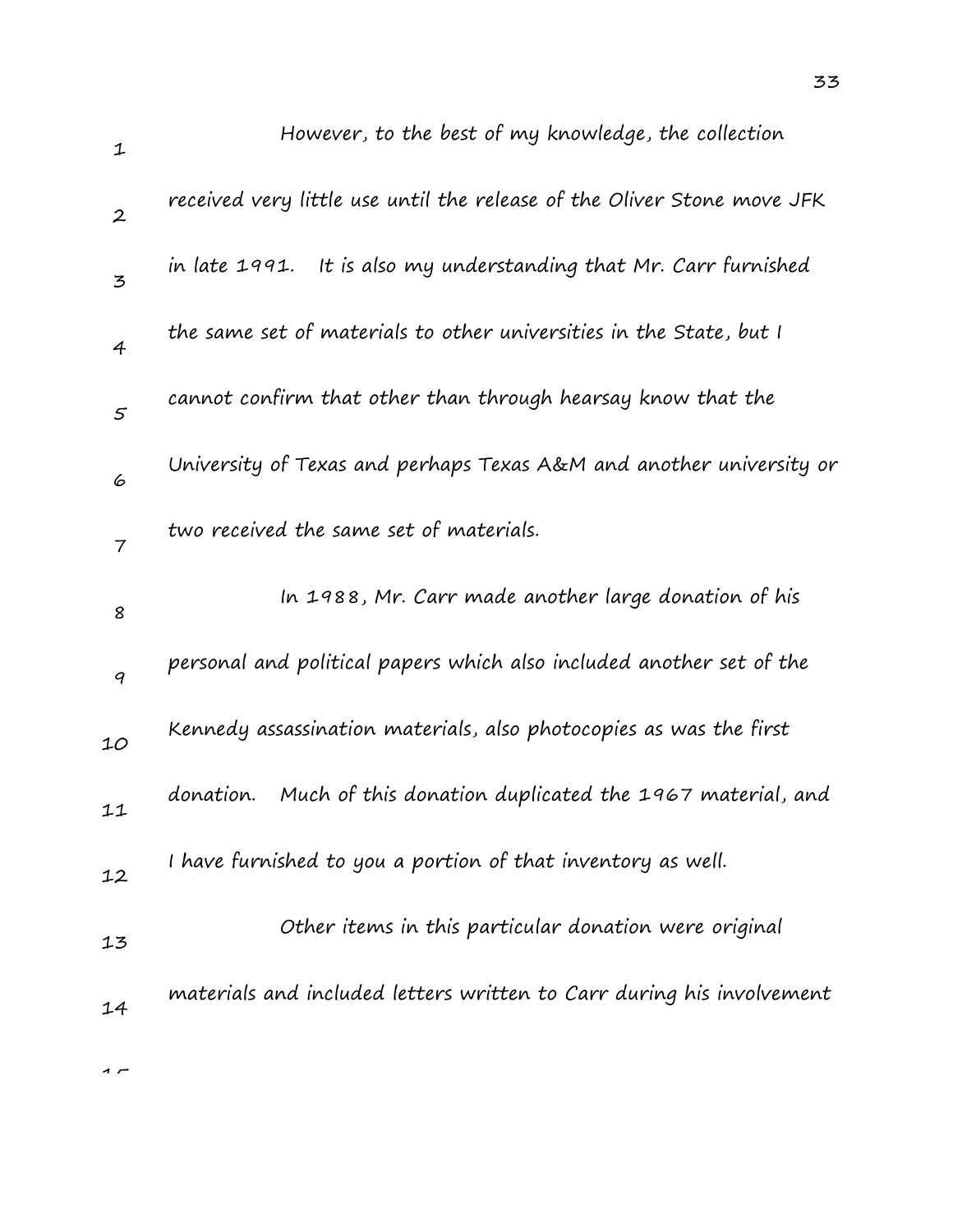| $\mathbf{1}$     | in the investigation as well as notes taken by Carr and his assistant  |
|------------------|------------------------------------------------------------------------|
| $\boldsymbol{2}$ | Robert Davis during witness interrogations and news clippings dating   |
| 3                | from the 1960s through the late 1970s.                                 |
| 4                | In July 1991, the Southwest Collection listed the Carr                 |
| 5                | papers online through the OCLC bibliographic utility which links       |
| 6                | 13,000 libraries around the world.   This listing carried computer     |
| $\overline{7}$   | searchable subject headings such as the John F. Kennedy assassination, |
| 8                | Lee Harvey Oswald, Jack Ruby and J.D. Tippit. Yet to the best of       |
| 9                | my knowledge this wide dissemination to the scholarly community        |
| 10               | produced no inquiries from the public at large.                        |
| 11               | Extensive use of the Carr papers by assassination                      |
| 12               | researchers did not occur until the release of the movie JFK and the   |
| 13               | publication of a story in the February 6, 1992, issue of the Dallas    |
| 14               | Observer which called attention to Texas Tech's possession of the      |
|                  |                                                                        |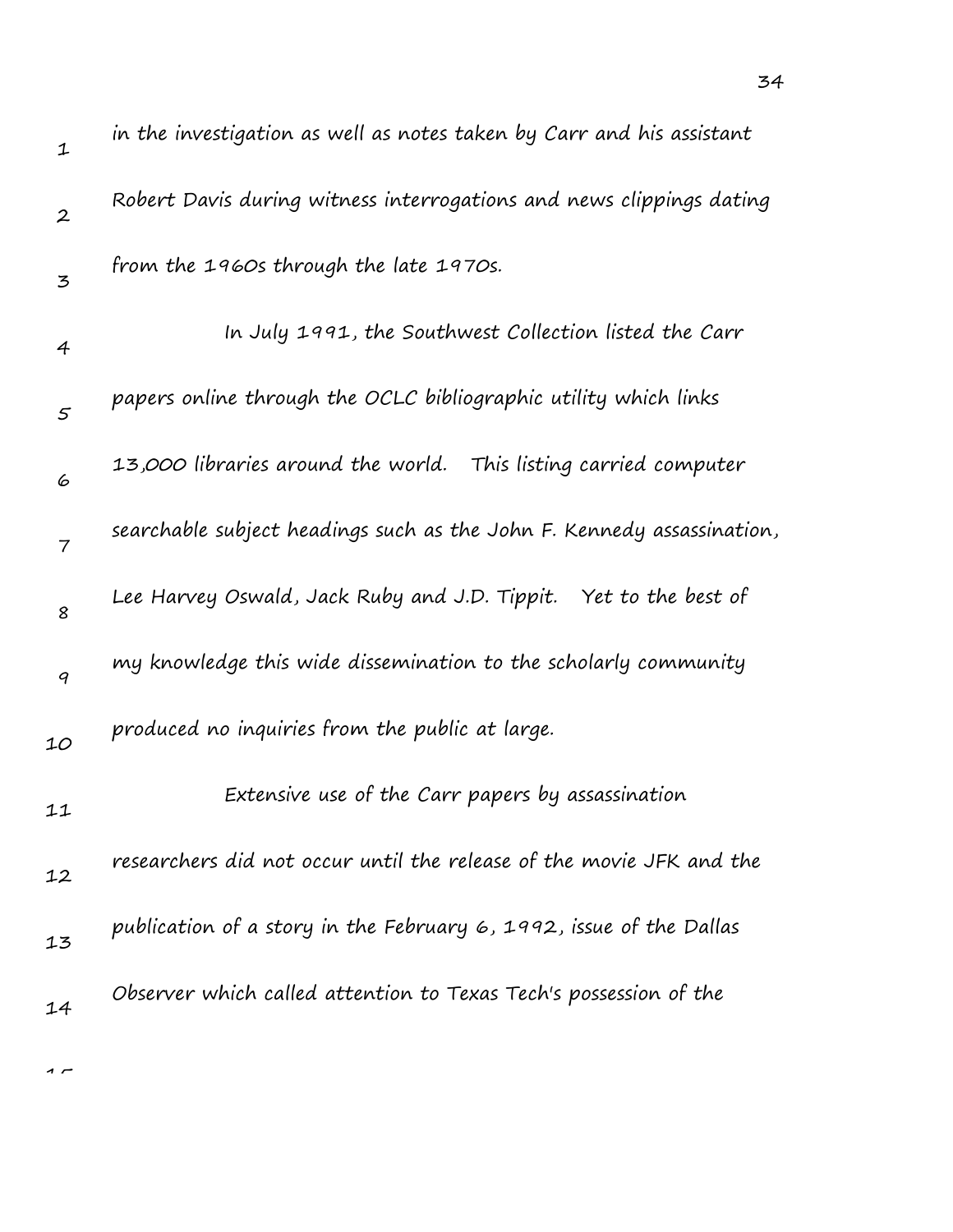| $\mathbf{1}$     | Waggoner Carr papers. Southwest Collection was soon besieged by          |
|------------------|--------------------------------------------------------------------------|
| $\boldsymbol{2}$ | assassination researchers as well as the curious general public.         |
| 3                | In the interest of security and conservation, the Southwest              |
| $\overline{4}$   | Collection then microfilmed every document from the Carr papers          |
| $\mathcal{S}$    | pertaining to the assassination. Great care was taken to compare         |
| 6                | the two sets of assassination materials in order to eliminate            |
| $\overline{7}$   | duplication and to create as complete a set as possible and I furnish to |
| 8                | you Attachment D which is an inventory of the microfilm set. It is       |
| 9                | our policy to sell copies of that microfilm on request. To date we       |
| 10               | have had no requests for the film.                                       |
| 11               | I have also attached representative pages from the Carr                  |
| 12               | papers which are examples of the various kinds of materials that are     |
| 13               | included there. The Southwest Collection also holds material which       |
| 14               | pertains to the assassination in the papers of the late former           |
|                  |                                                                          |

35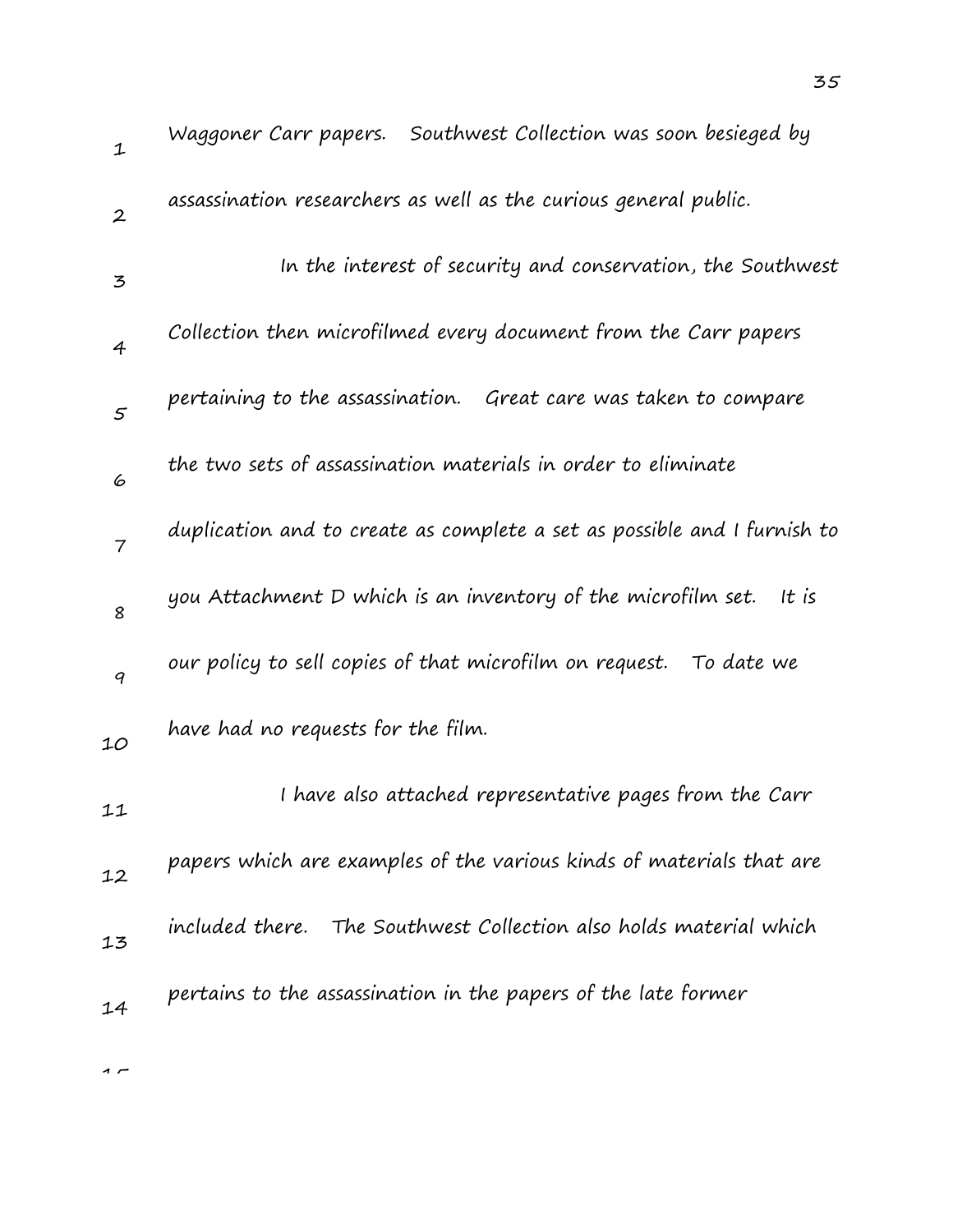| $\mathbf 1$      | Congressman George H. Mahan, and in the papers of Dallas                |
|------------------|-------------------------------------------------------------------------|
| $\boldsymbol{2}$ | broadcaster Gordon McClendon.<br>I might add, Mr. Mahan was in, I       |
| 3                | believe, the fourth car behind the President's vehicle during the       |
| 4                | parade, and he promptly recorded his memories of that and we have       |
| 5                | those original comments within his papers. In the McClendon papers      |
| 6                | are the broadcast of radio station KLIF as they were recorded as the    |
| 7                | radio station covered the events at that time.                          |
| 8                | In addition, the Southwest Collection has done extensive                |
| 9                | oral history interviews with Waggoner Carr pertaining to the            |
| 10               | assassination.                                                          |
| 11               | After the initial flurry of interest shortly after the release          |
| 12               | of the movie, user interest has declined sharply.<br>But one researcher |
| 13               | did call me from out-of-state to inquire about the materials, and in    |
| 14               | the conversation he had mentioned that he had written six books on      |
|                  |                                                                         |

 $\overline{1}$ 

36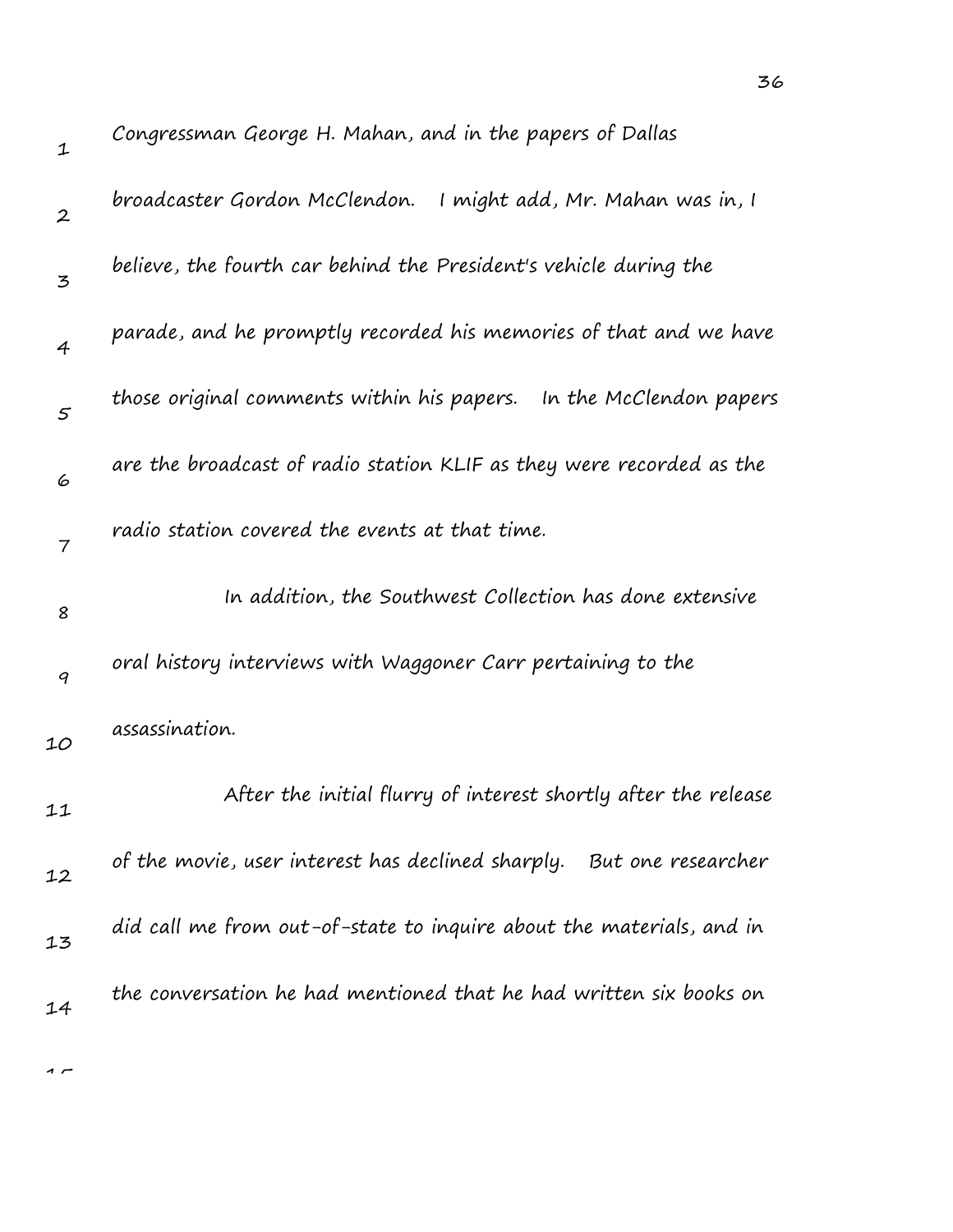| $\mathbf{1}$   | the Kennedy assassination. I responded, that's great, and I             |
|----------------|-------------------------------------------------------------------------|
| $\overline{2}$ | proceeded to tell them that we had put on microfilm the papers that     |
| 3              | we had in case that he wanted to acquire the reels.<br>His response was |
| $\overline{4}$ | as follows, that is good to know but I hate to ask a dumb question,     |
| 5              | but what is microfilm.<br>Well, in summary, the Kennedy assassination   |
| 6              | materials housed at Texas Tech have been available to the public for    |
| $\overline{7}$ | at least 26 years and yet until the JFK movie was released little use   |
| 8              | was made of them.                                                       |
| 9              | I would suggest to you that careful and meticulous                      |
| 10             | scholars would have and should have utilized this material years ago.   |
| 11             | Careful and meticulous scholars do not have to be told the definition   |
| 12             | of microfilm.                                                           |
| 13             | I would also add that Texas Tech University would be                    |
| 14             | pleased to furnish to this Board the microfilm copy of this             |
| $\sim$         |                                                                         |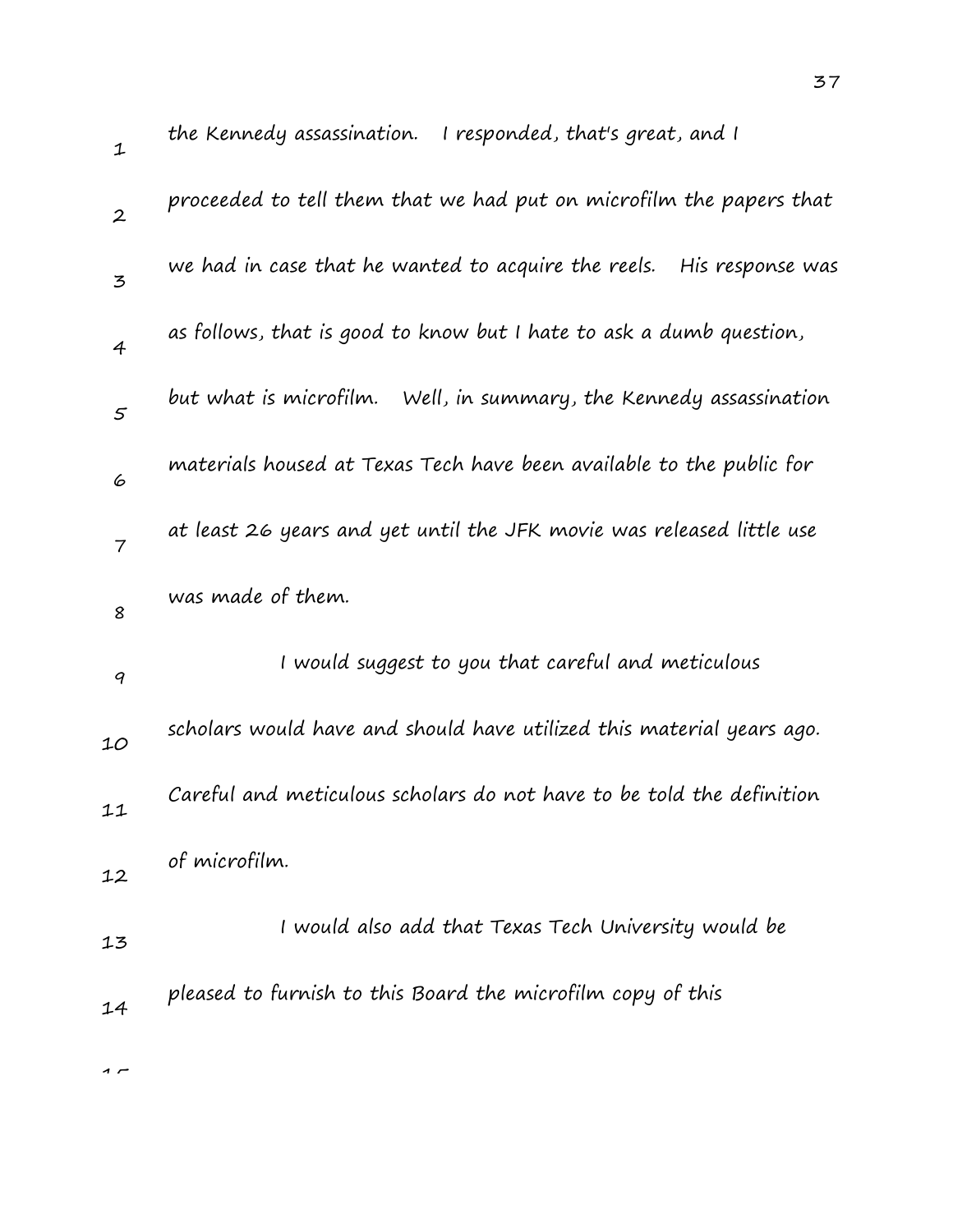| $\mathbf 1$      | assassination material that we hold and will do so upon your request. |
|------------------|-----------------------------------------------------------------------|
| $\boldsymbol{2}$ | Thank you again for the opportunity to share with you                 |
| 3                | about what we have.                                                   |
| $\overline{4}$   | CHAIRMAN TUNHEIM: Thank you, Dr. Murrah.                              |
| 5                | Are there questions?                                                  |
| 6                | Mr. Joyce?                                                            |
| 7                | MR. JOYCE: David, are any of the collections in your                  |
| 8                | repository closed in any way and unavailable for research?            |
| 9                | MR. MURRAH: None of these materials are closed.<br>We                 |
| 10               | do have restricted collections but none pertain at all to the         |
| 11               | assassination.                                                        |
| 12               | MR. JOYCE: And are you aware of any additional                        |
| 13               | material that might be related to these collections that is still in  |
| 14               | private hands?                                                        |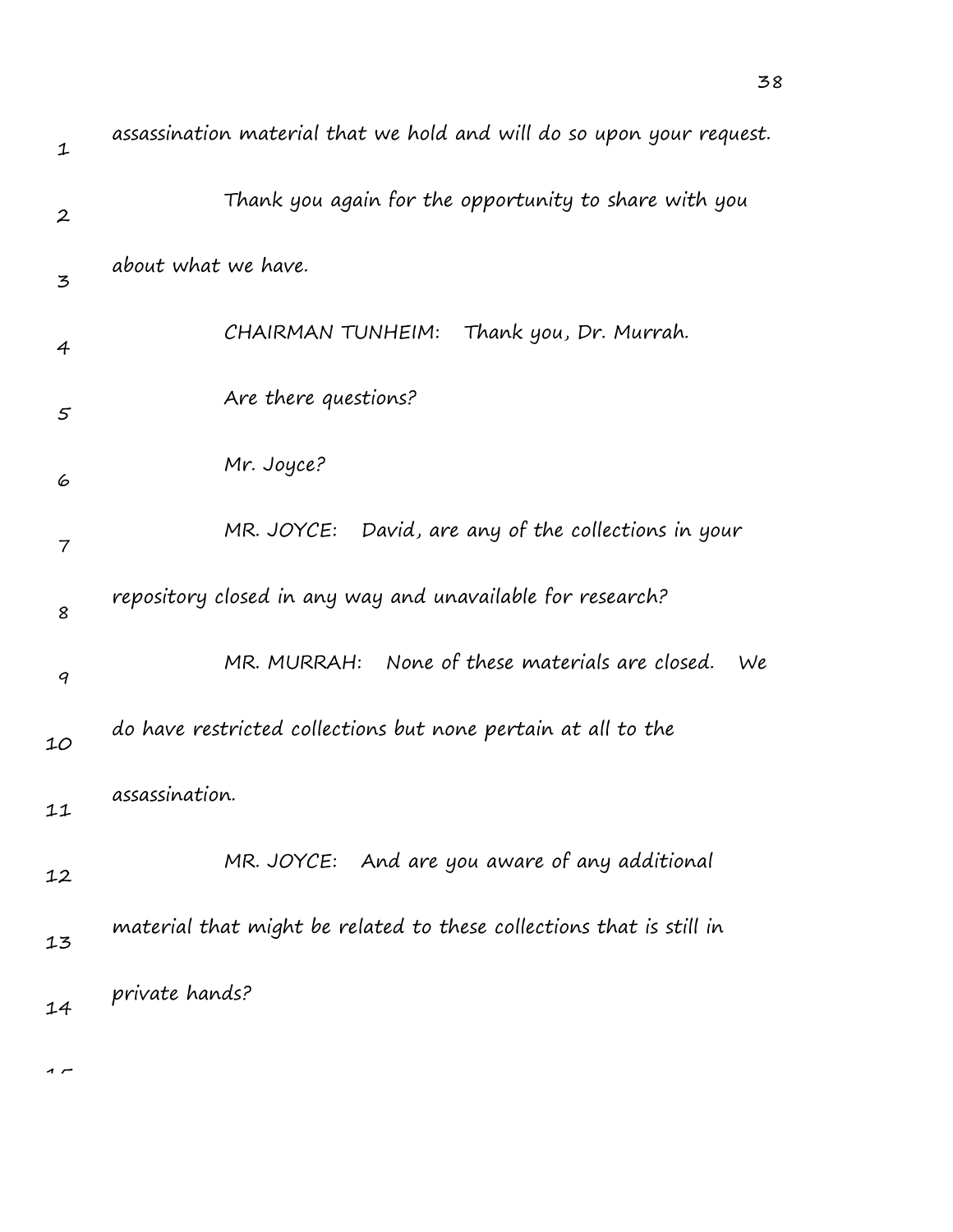| $\mathbf 1$      | MR. MURRAH: I am not personally, no.                                        |
|------------------|-----------------------------------------------------------------------------|
| $\boldsymbol{2}$ | MR. JOYCE: Thank you.                                                       |
| 3                | DR. NELSON: What percentage of your documents are                           |
| 4                | That is, there is only one copy and it is in your collection,<br>originals? |
| $\varsigma$      | would you say? You mentioned some correspondence in here.<br>Are            |
| 6                | there a lot of original documentation?                                      |
| 7                | MR. MURRAH: Well, of the $-$ - most of the material is                      |
| 8                | photocopied and is not original to us. The only things that are             |
| 9                | original are the things that were created as part of the personal           |
| 10               | papers of Waggoner Carr, including his diary, relative correspondence,      |
| 11               | and the inquiries, and so forth, and as well as his own notes within        |
| 12               | the Waggoner Carr papers.                                                   |
| 13               | Within the Mahan papers, it is all original material, yes,                  |
| 14               | ma'am.                                                                      |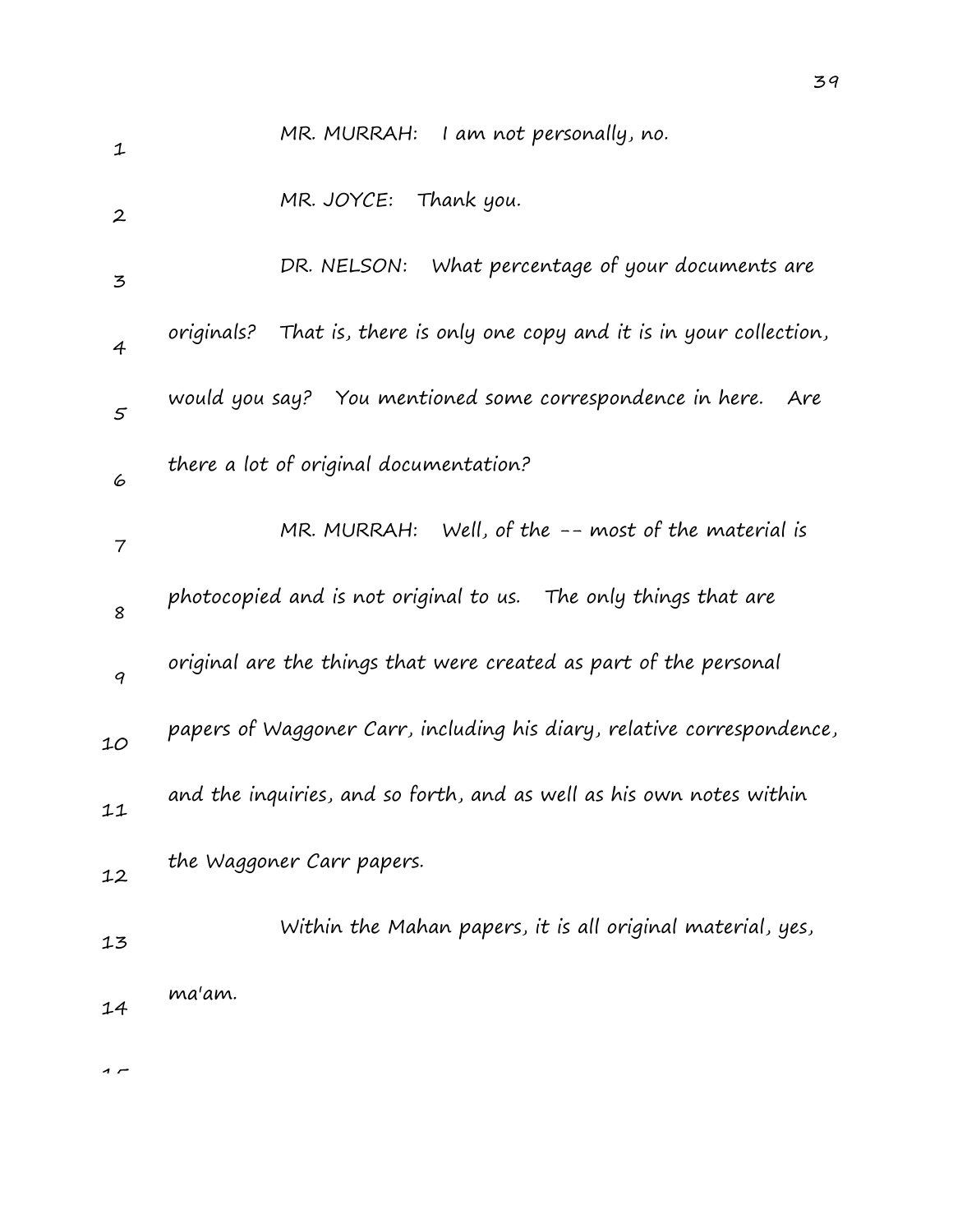| 1                | DR. NELSON: If some of his personal papers are there                        |
|------------------|-----------------------------------------------------------------------------|
| $\boldsymbol{2}$ | and they are original, obviously that is valuable.<br>I was just curious to |
| 3                | know how much of it was.                                                    |
| $\overline{4}$   | In regards to the whole of what we have,<br>MR. MURRAH:                     |
| $\mathfrak{s}$   | only a small percent is original. Yes, ma'am.                               |
| 6                | CHAIRMAN TUNHEIM:<br>Dr. Murrah, I have just a couple                       |
| 7                | What is the total volume of documents or pages that the<br>of points.       |
| 8                | university has that are relevant to the assassination?                      |
| 9                | I would refer you to Item B2 in the<br>MR. MURRAH:                          |
| 10               | material I have, if you have that before you, the attachments to my         |
| 11               | I am sorry, let me back up and refer you to Item<br>remarks.                |
| 12               | A2 -- A1, the inventory for the 1967 donation, 2,479 items which            |
| 13               | are listed there, and then the 1988 donation, there are 6,190 items.        |
| 14               | So we received about two-thirds more material there within the              |

40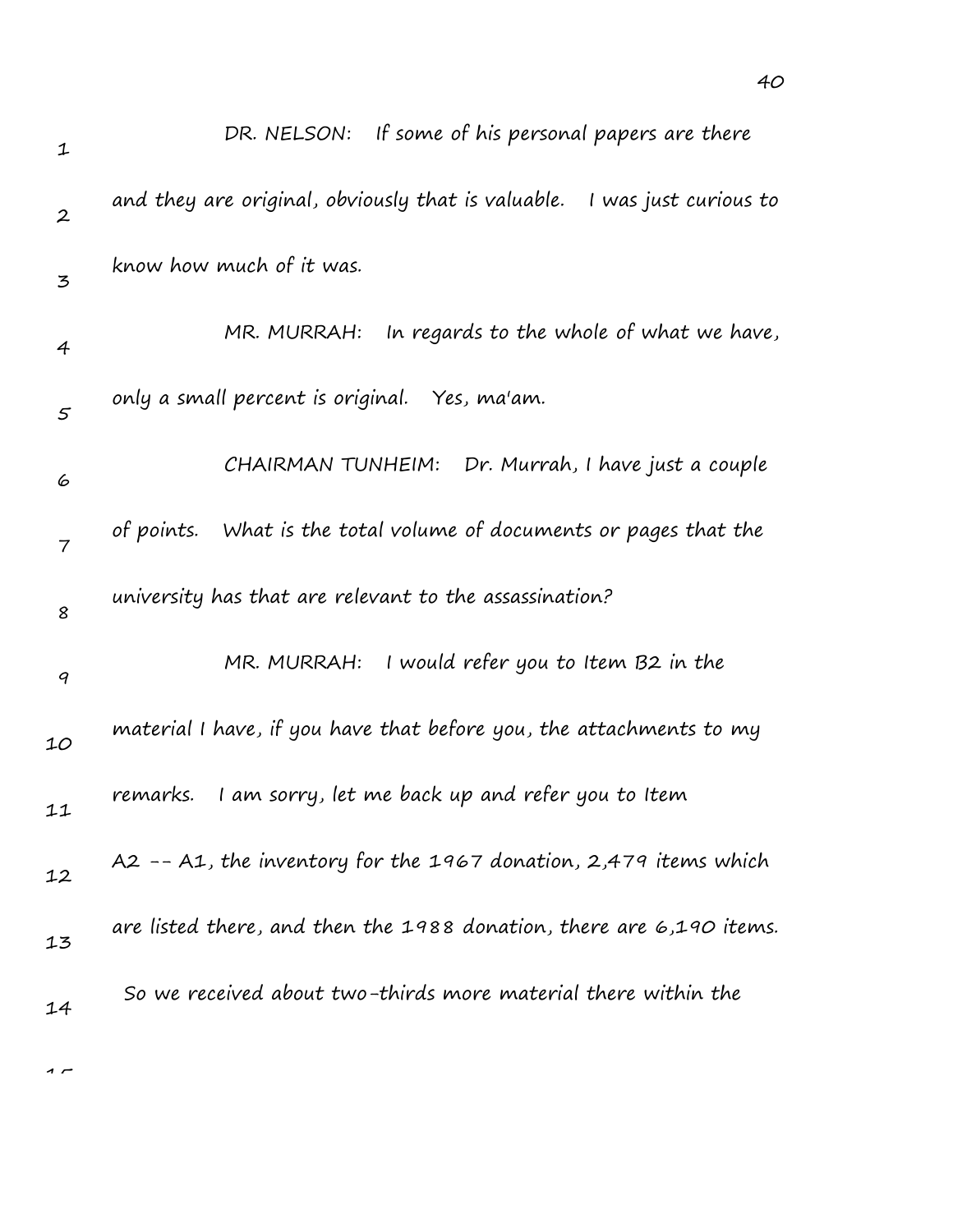| $\mathbf{1}$   | second donation that was not within the first, that is material       |
|----------------|-----------------------------------------------------------------------|
| $\overline{2}$ | pertaining directly to the Kennedy assassination, out of a total      |
| 3              | donation of 55,000 items which represent other Waggoner Carr          |
| $\overline{4}$ | personal papers.                                                      |
| $\varsigma$    | I noticed in the materials, the<br>CHAIRMAN TUNHEIM:                  |
| 6              | Carr papers, a reference to autopsy reports. The autopsy records      |
| $\overline{7}$ | related to President Kennedy are exempt from the Act. They are in     |
| 8              | the collection of the National Archives that is closed. What kinds of |
| 9              | materials are included in this referenced autopsy reports, do you     |
| 10             | recall?                                                               |
| 11             | It has been a while since I looked at that.<br>MR. MURRAH:            |
| 12             | The one item that I do remember is the medical report that was        |
| 13             | filled out at the time of the autopsy. It is only a guess on my part, |
| 14             | but this very well may be copies of material that otherwise has been  |
|                |                                                                       |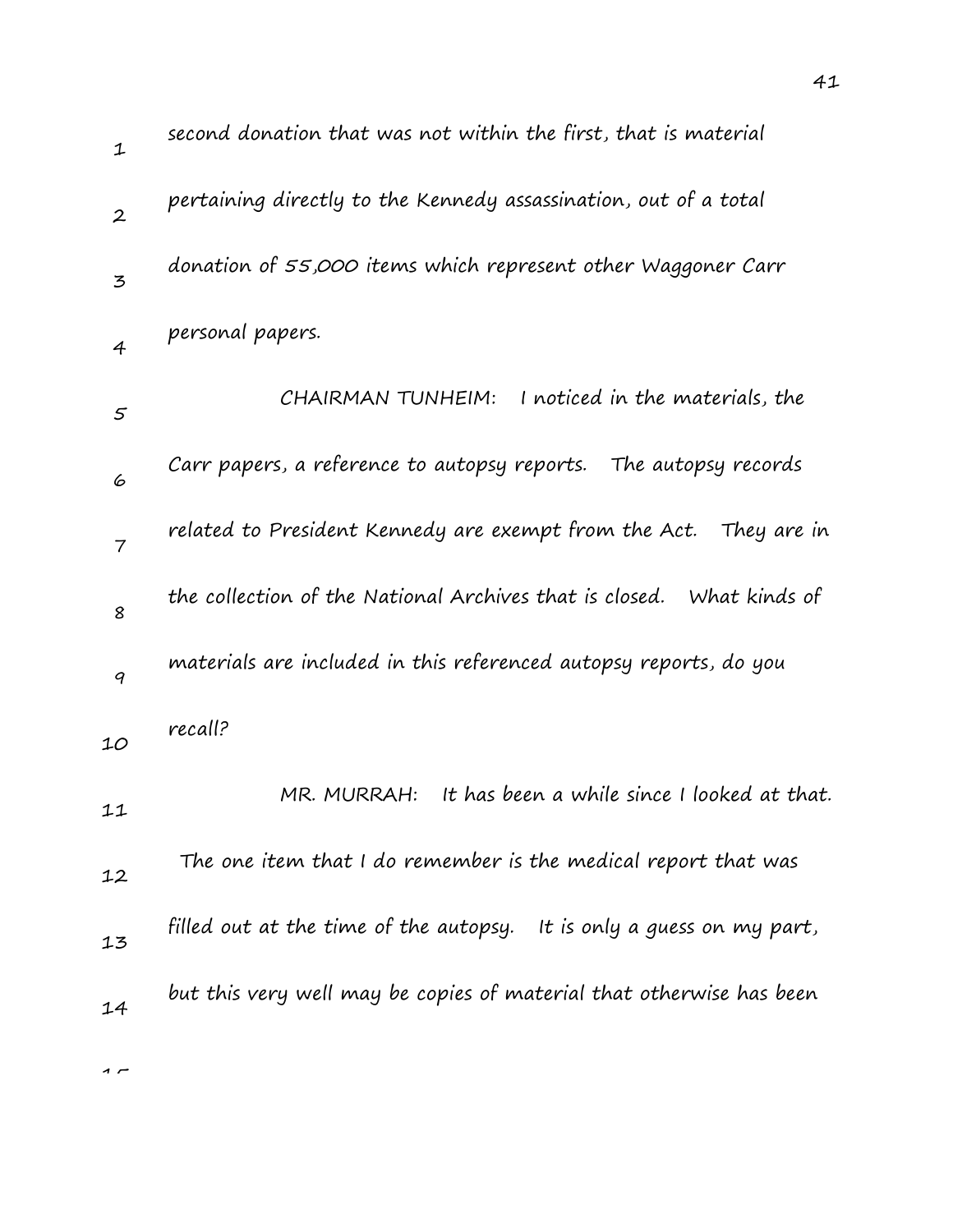| $\mathbf{2}$ | DR. HALL: But it is material that is open in your --                |
|--------------|---------------------------------------------------------------------|
| 3            | MR. MURRAH: But it has always been open in our place.               |
| 4            | We received no instructions whatsoever at the time of donation that |
| $\varsigma$  | it was to be restricted at all.                                     |
| 6            | CHAIRMAN TUNHEIM:<br>We may follow-up with you on                   |
| 7            | that.                                                               |
| 8            | MR. MURRAH: Any further questions?                                  |
| 9            | DR. GRAFF: I would just like to inquire, you said the               |
| 10           | interest picked up after the movie JFK.                             |
| 11           | MR. MURRAH:<br>Yes, sir.                                            |
| 12           | Has that continued steady or has there been<br>DR. GRAFF:           |
| 13           | some decline, can you tell us?                                      |
| 14           | MR. MURRAH: It was very steady for about three                      |
|              |                                                                     |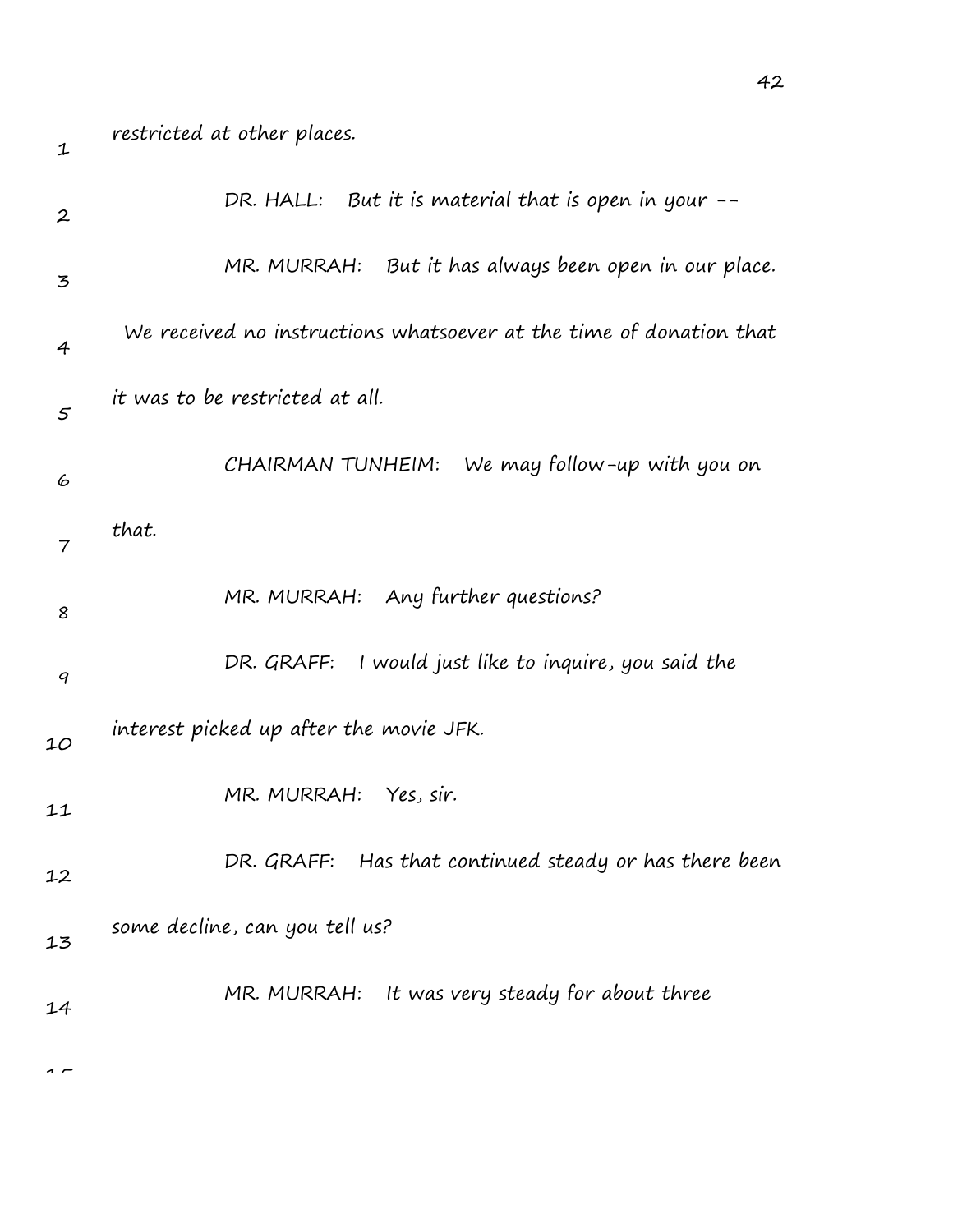| $\mathbf 1$    | I examined our use records, and we had approximately 90<br>months.        |
|----------------|---------------------------------------------------------------------------|
| $\overline{2}$ | individuals who made use of that collection shortly after the release of  |
| 3              | the movie.    No, after about three months it fell off quite rapidly, and |
| $\overline{4}$ | I would say over the last year-and-a-half or so we have had no more       |
| $\mathcal{S}$  | than two or three inquiries to use the collection.                        |
| 6              | DR. GRAFF: Thank you.                                                     |
| 7              | CHAIRMAN TUNHEIM: Thank you, Dr. Murrah.<br>This                          |
| 8              | type of information is exactly what we are looking for and we             |
| 9              | appreciate you being with us today.                                       |
| 10             | DR. MURRAH: Thank you.                                                    |
| 11             | MR. MARWELL: Adele Edisen.                                                |
| 12             | MS. EDISEN: Good morning.                                                 |
| 13             | CHAIRMAN TUNHEIM: Good morning, Ms. Edisen.                               |
| 14             | MS. EDISEN: And thank you for your consideration and                      |
|                |                                                                           |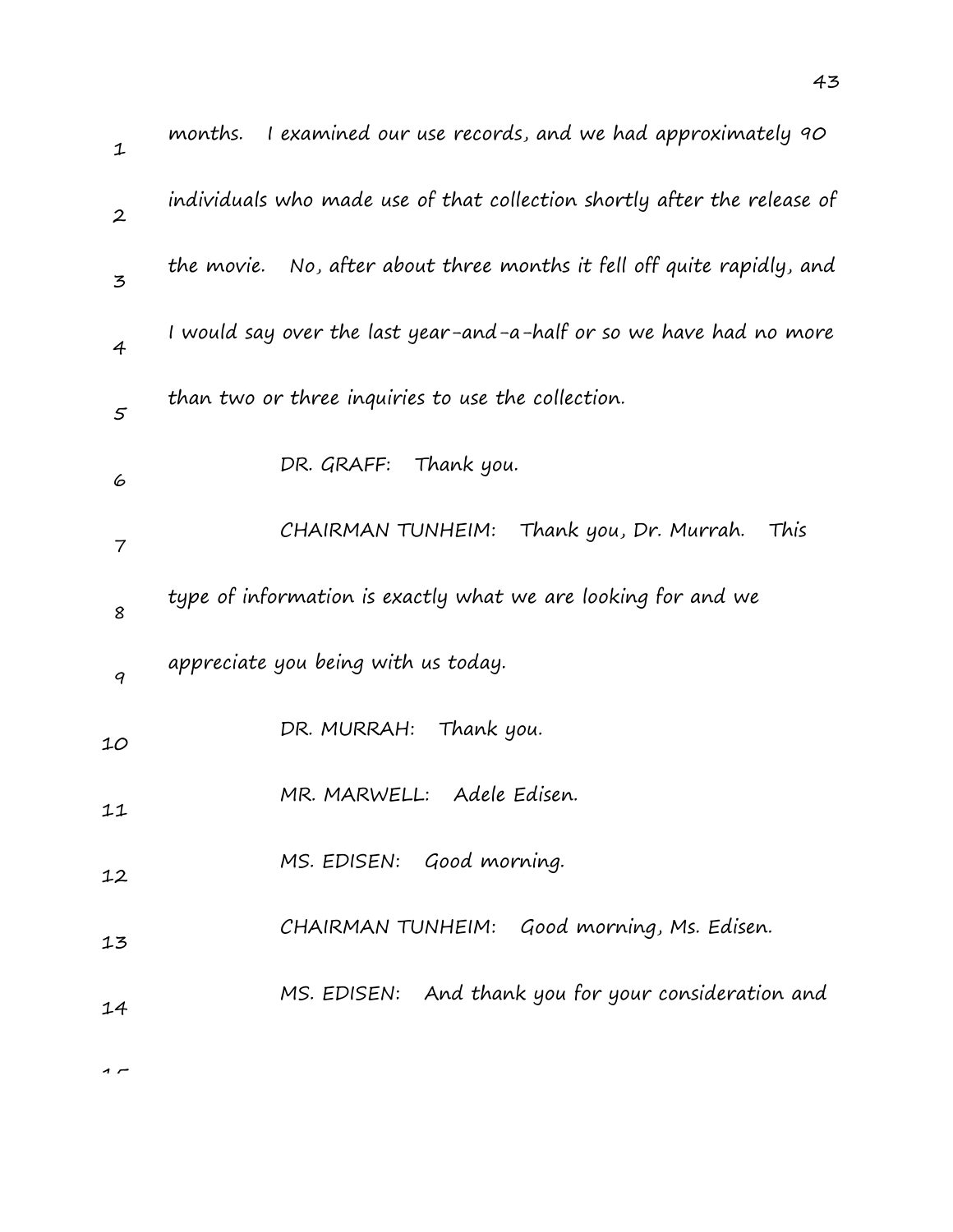| 1                | I received a call from Mr. Marwell. My<br>the opportunity to speak.     |
|------------------|-------------------------------------------------------------------------|
| $\boldsymbol{2}$ | name is Adele Elvira Uskali Edisen.  Professionally I have a bachelor's |
| $\mathbf{z}$     | degree and a doctorate degree in physiology from the University of      |
| $\overline{4}$   | My field is neurophysiology.<br>I am a neuroscientist.<br>Chicago.      |
| $\varsigma$      | At the time I will be speaking about 1963 from personal                 |
| 6                | experience, but before I do I could give you a brief run down of my     |
| $\overline{7}$   | background. I have been on the faculty and have done research at        |
| 8                | Tulane University School of Medicine, at LSU School of Medicine. In     |
| $\boldsymbol{q}$ | fact, in 1963, I was there as a third year post-doctoral fellow of the  |
| 10               | National Institute of Neurological Diseases and Blindness of the        |
| 11               | National Institutes of Health. I have also been on the faculty of       |
| 12               | Rockefeller University, that was much later; St. Mary's Dominican       |
| 13               | College in New Orleans, Delgato College in New Orleans; the University  |
| 14               | of Texas at San Antonio; and I am currently teaching part-time at       |
|                  |                                                                         |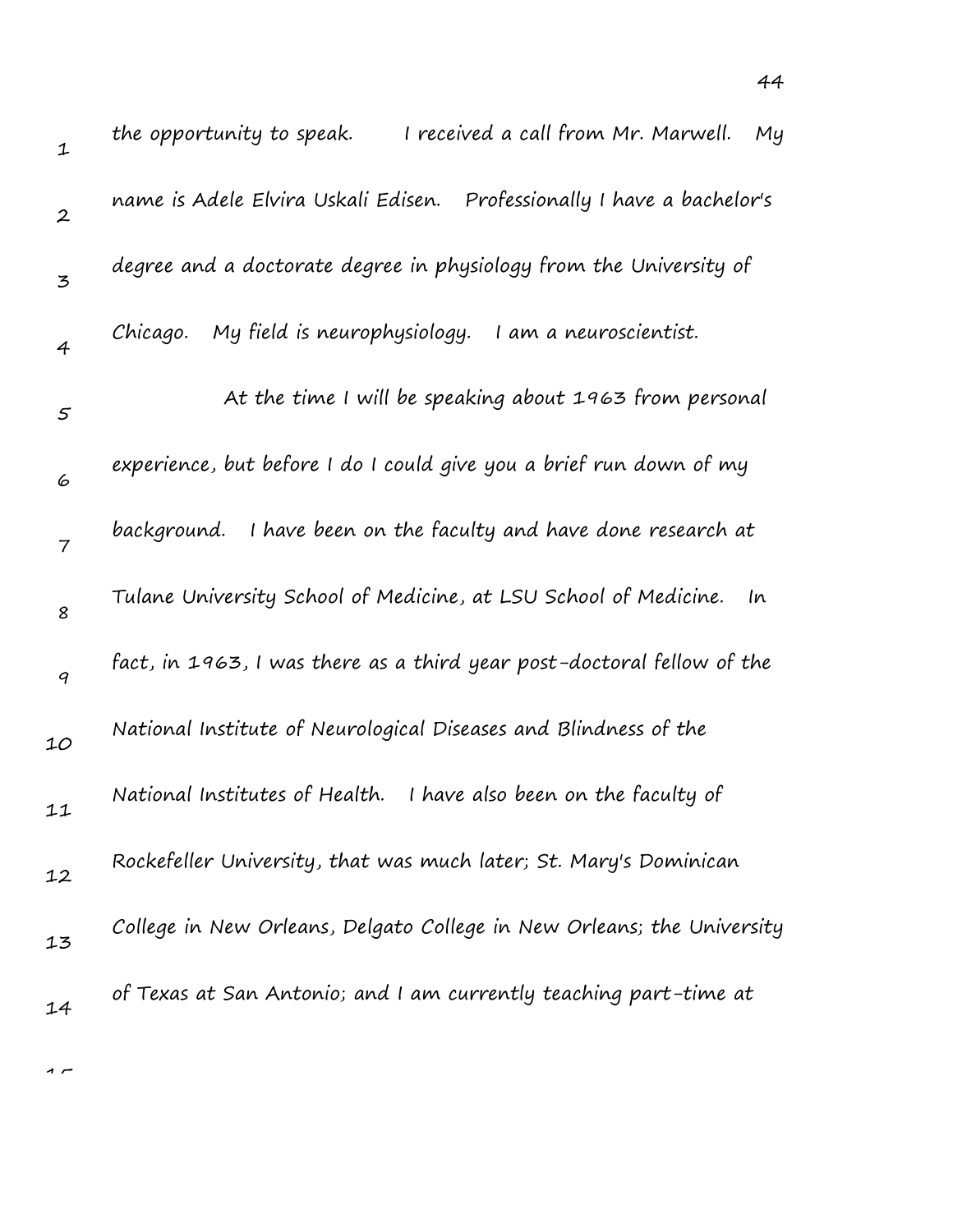| $\mathbf{1}$   | Palo Alto College which is a community college of San Antonio.          |
|----------------|-------------------------------------------------------------------------|
| $\overline{2}$ | have also been associated with the Mind Science Foundation in San       |
| $\mathbf{z}$   | Antonio in the past.                                                    |
| 4              | I am seeking specific records which I mentioned in my                   |
| 5              | letter, and there are some others, but perhaps it would be best to give |
| 6              | you an idea of the experience I had.<br>I am willing to give you also a |
| $\overline{7}$ | narrative that I wrote in 1975 to give to my attorney in the event of   |
| 8              | my death in case something happened to me so that there would be a      |
| 9              | record somewhere because we could not obtain records from the           |
| 10             | Secret Service or the FBI with whom I had an interview on November      |
| 11             | 24th, 1963.                                                             |
| 12             | In 1962, I tried to get back into my field of research                  |
| 13             | after having three children. My children at that time, in '63, were     |
| 14             | seven, five and three, and I was offered the opportunity to apply for a |
| ~ ∼            |                                                                         |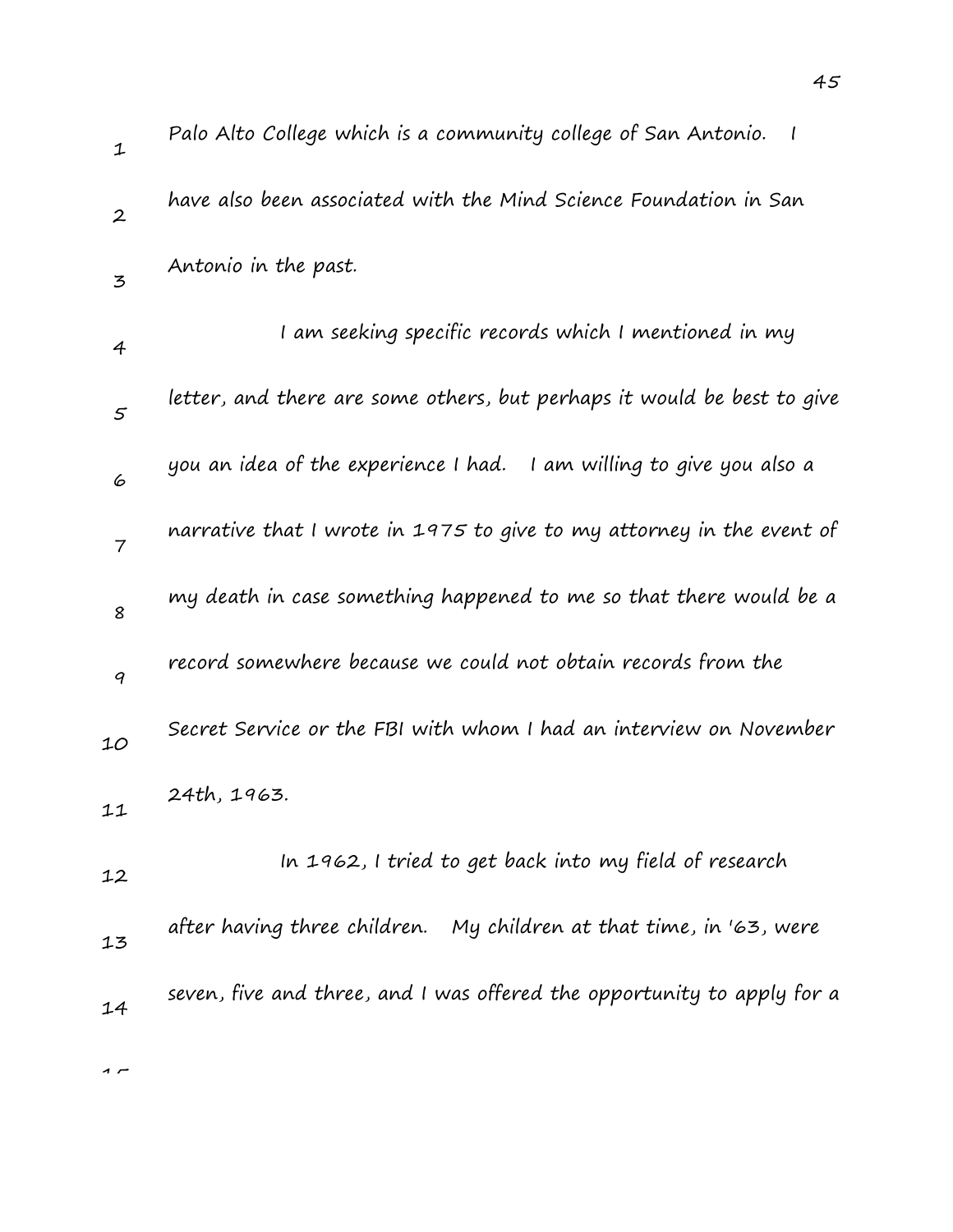| $\mathbf 1$      | post-doctoral fellowship.<br>I had already had two years of              |
|------------------|--------------------------------------------------------------------------|
| $\boldsymbol{2}$ | post-doctoral fellowship support from that institute, that was at        |
| 3                | Tulane, and Dr. Sidney Harris of LSU's School of Medicine,               |
| $\overline{4}$   | Department of Physiology suggested that I apply and he told me in        |
| 5                | December that he had received a phone call from a Dr. Jose Rivera of     |
| 6                | the Institute telling him that I had been granted that award.            |
| 7                | Since my husband had been ill that was a very important                  |
| 8                | award, and by the time that these meetings occurred in April of the      |
| 9                | Federation of American Societies for Experimental Biology, which is      |
| 10               | an umbrella organization of six major biological societies including the |
| 11               | physiological, American Physiological Society, I had accomplished a      |
| 12               | certain amount of research on a volunteer basis, and I had enough        |
| 13               | results to report.                                                       |
| 14               | So I went to these meetings which were held in Atlantic                  |
|                  |                                                                          |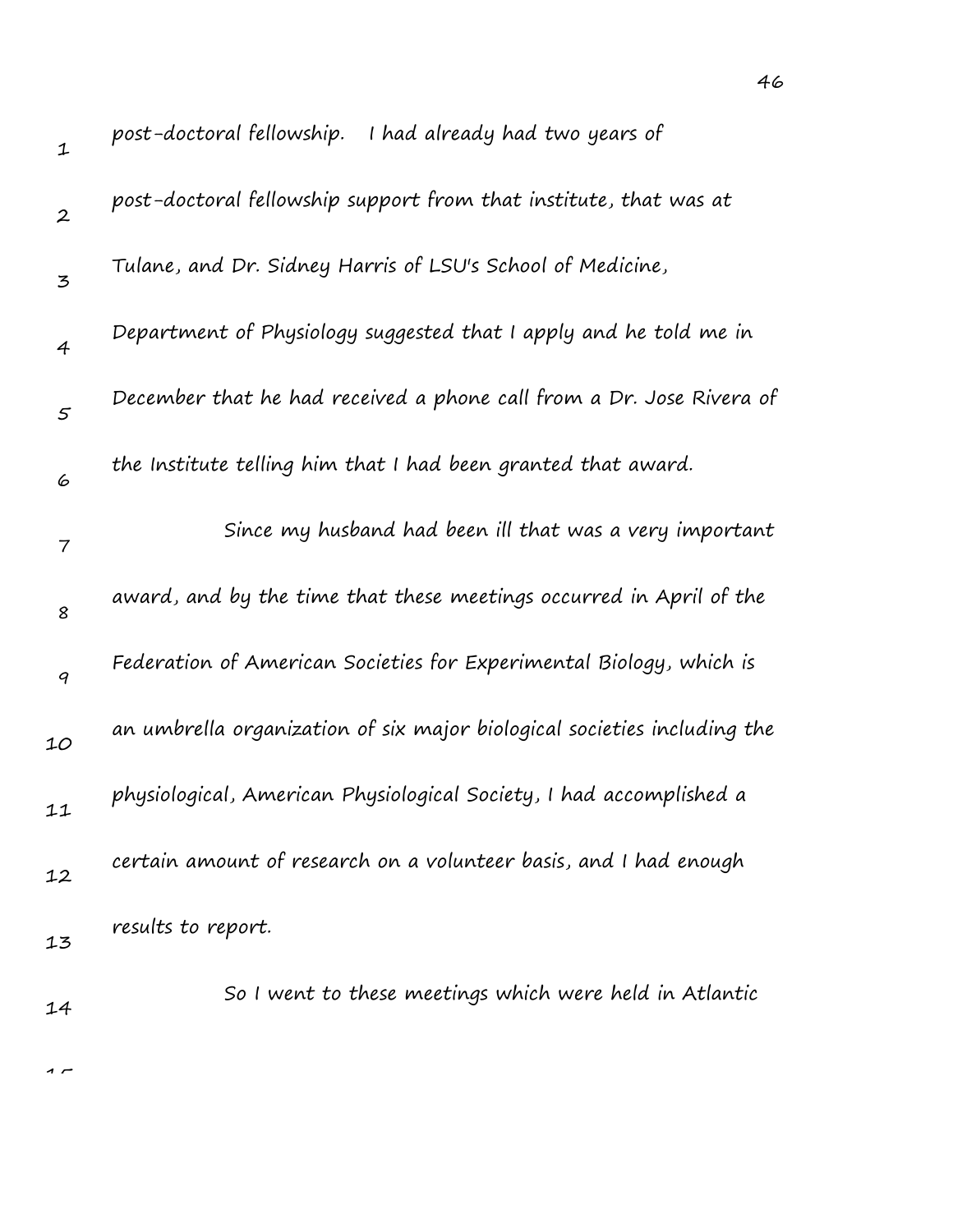| 1              | City and it was there that I met the individual I am going to be       |
|----------------|------------------------------------------------------------------------|
| $\overline{2}$ | speaking about, Jose Rivera, who was manning a booth at the            |
| $\mathbf{z}$   | convention hall there.                                                 |
| 4              | Well, to make this story shorter, I befriended him or he               |
| 5              | befriended me, I was planning to go to Bethesda in Washington and      |
| 6              | visit with colleagues and friends at the NIH and also to see the NIH,  |
| $\overline{7}$ | and so he had, in the course of our conversations and so on, invited   |
| 8              | me to his home to have dinner with him and his wife and daughter,      |
| 9              | and also to help me obtain hotel, motel space for my visit in Bethesda |
| 10             | after these meetings, and to give me a site-seeing tour, and so on.    |
| 11             | It turned out he had taught at Loyola University in New                |
| 12             | Orleans, and we knew some people in common who were, for               |
| 13             | example, Dr. Fred Brazda who was Chairman of Biochemistry at LSU       |
| 14             | Medical School and a few other people.                                 |
|                |                                                                        |

 $\overline{1}$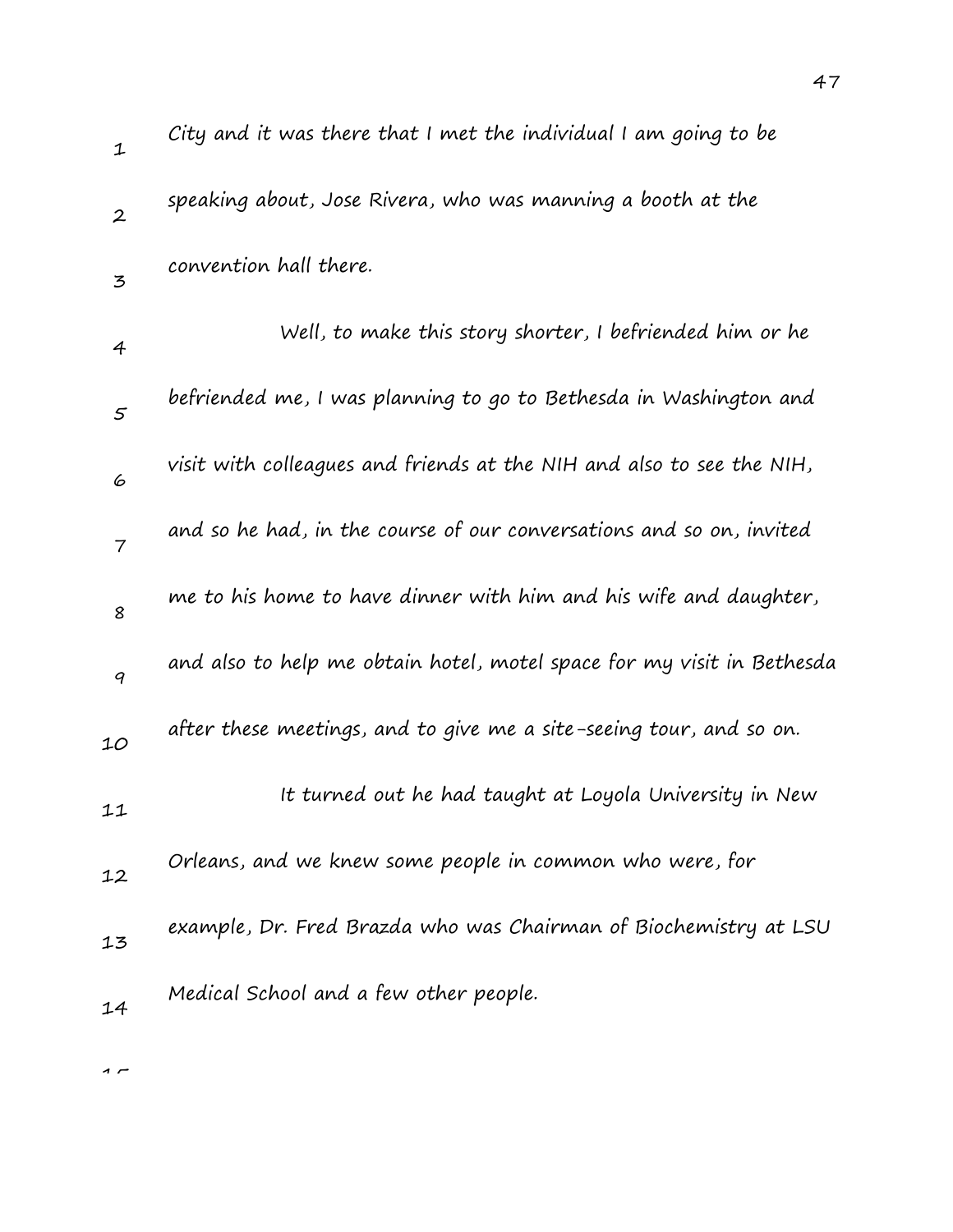| $\mathbf{1}$     | So, at any rate, I won't go into all the detail in the                   |
|------------------|--------------------------------------------------------------------------|
| $\boldsymbol{2}$ | interest of time, but I will submit my narrative to you.<br>I also wrote |
| 3                | a short paper which was published in The Third Decade, which is a        |
| 4                | research journal of the assassination of President Kennedy, published    |
| 5                | and edited by Dr. Jerry Rose. This article, this short article was       |
| 6                | written by me under a pseudonym of K.S. Turner, I was looking            |
| $\overline{7}$   | trying to find one of the Secret Service agents because I have not yet   |
| 8                | received any records of my interviews with them.                         |
| $\boldsymbol{q}$ | Mr. Rivera, or Dr. Rivera or Colonel Rivera he also called               |
| 10               | himself, mentioned to me, and this is April 1963, seven months           |
| 11               | before the assassination, on Monday night April the 22nd, it turned      |
| 12               | out that his wife was a nurse and she was on duty at her hospital and    |
| 13               | so we didn't go to dinner at his home, but rather he took me to          |
| 14               | Blackie's House of Beef in Washington, and it was there that he said     |
|                  |                                                                          |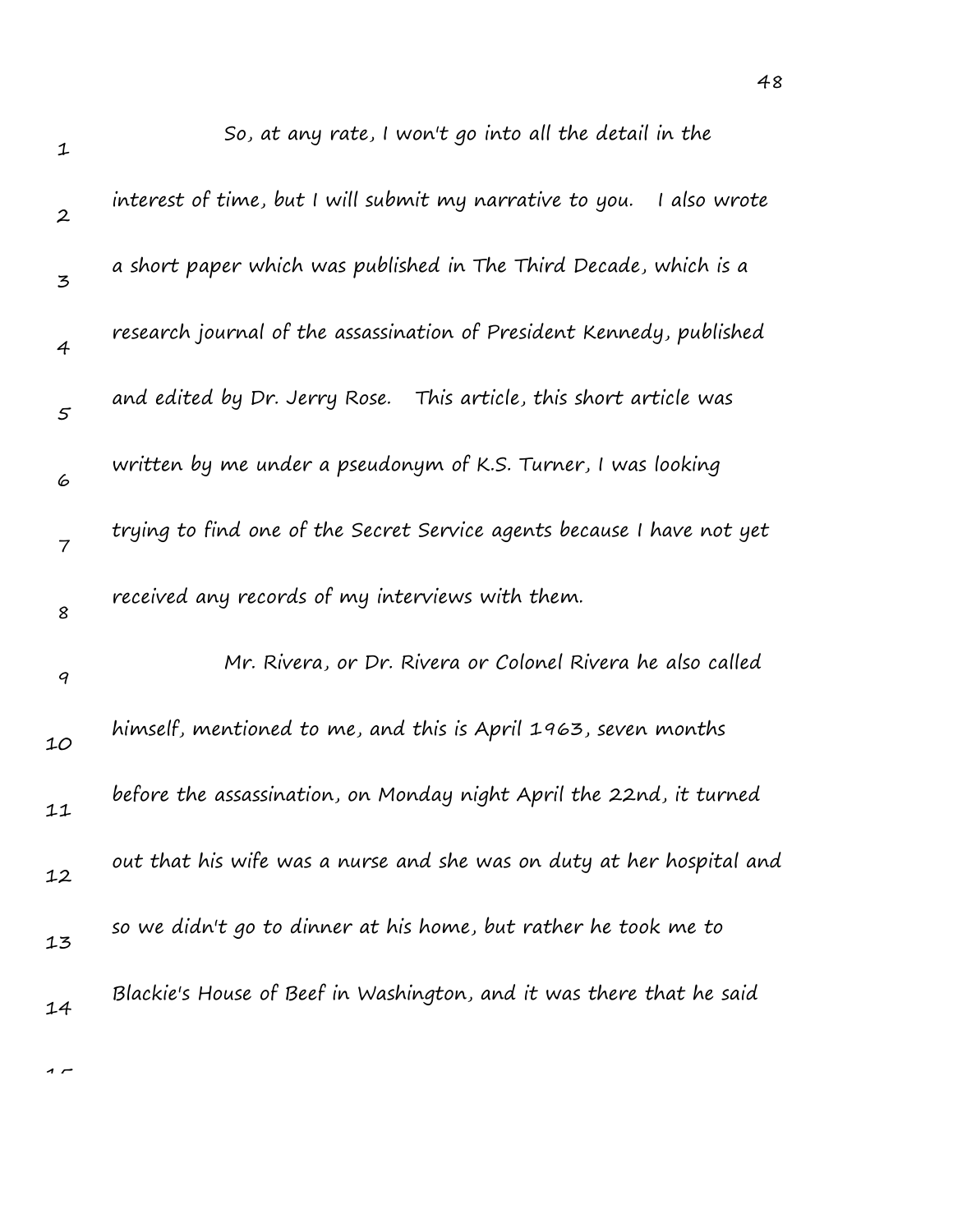| $\mathbf 1$      | to me, as we were waiting to be seated, he told me about his trips to   |
|------------------|-------------------------------------------------------------------------|
| $\boldsymbol{2}$ | Dallas and so on, and he mentioned, he said there is a very nice        |
| 3                | nightclub there, the Carousel Club and the next time you are in Dallas  |
| $\overline{4}$   | you should go there.                                                    |
| $\varsigma$      | In the few moments later he asked me if I knew Lee                      |
| 6                | I had never heard of Lee Oswald.<br>Oswald.<br>I vaguely wondered if he |
| 7                | was related to a boy I had gone to high school with whose name was      |
| 8                | Fred Oswald, and I went to high school in New York, but that was all.   |
| 9                | I said, no, I didn't know him.                                          |
| 10               | He said, well, he lived in Russia for a while, and he has a             |
| 11               | Russian wife and a child and they are in Dallas now and they are        |
| 12               | planning, he is planning to come to New Orleans -- they are planning    |
| 13               | to come to New Orleans, and you should get to know them because         |
| 14               | they are a very lovely couple. Those are more or less exact quotes.     |
|                  |                                                                         |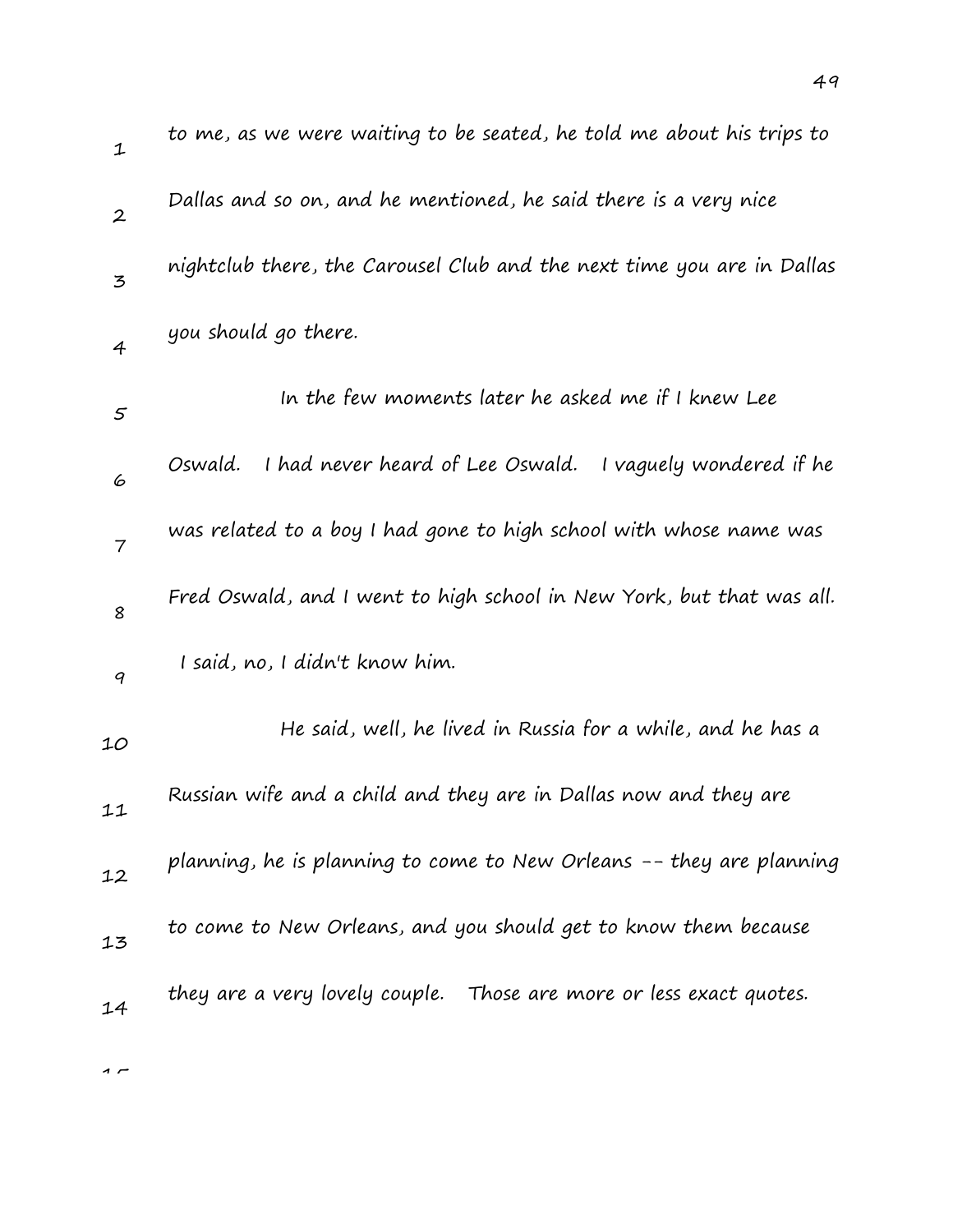| $\mathbf{1}$     | I didn't think anything of it. We had dinner and so on                |
|------------------|-----------------------------------------------------------------------|
| $\boldsymbol{2}$ | and so forth. It was the next night, again his wife apparently        |
| 3                | couldn't make dinner, and we were seated at, this time, the Marriott, |
| $\overline{4}$   | I think it is called the Twin Bridges, across the Potomac River, and  |
| $\varsigma$      | there were several other things he asked me about, if I knew of John  |
| 6                | Abt for example. I later, many years later, learned that was the      |
| $\overline{7}$   | attorney that Lee Oswald asked to represent him.<br>I didn't know     |
| 8                | But he did later on say to the effect that Oswald<br>John Abt either. |
| $\boldsymbol{q}$ | would -- I presume he meant Oswald would call upon Abt to defend      |
| 10               | him.                                                                  |
| 11               | All of these things were only in retrospect that I put it             |
| 12               | together. But it was that Tuesday night which was the most            |
| 13               | devastating. We were site-seeing, and we went all around              |
| 14               | Washington to the cherry blossoms, the White House, every time we     |
|                  |                                                                       |

50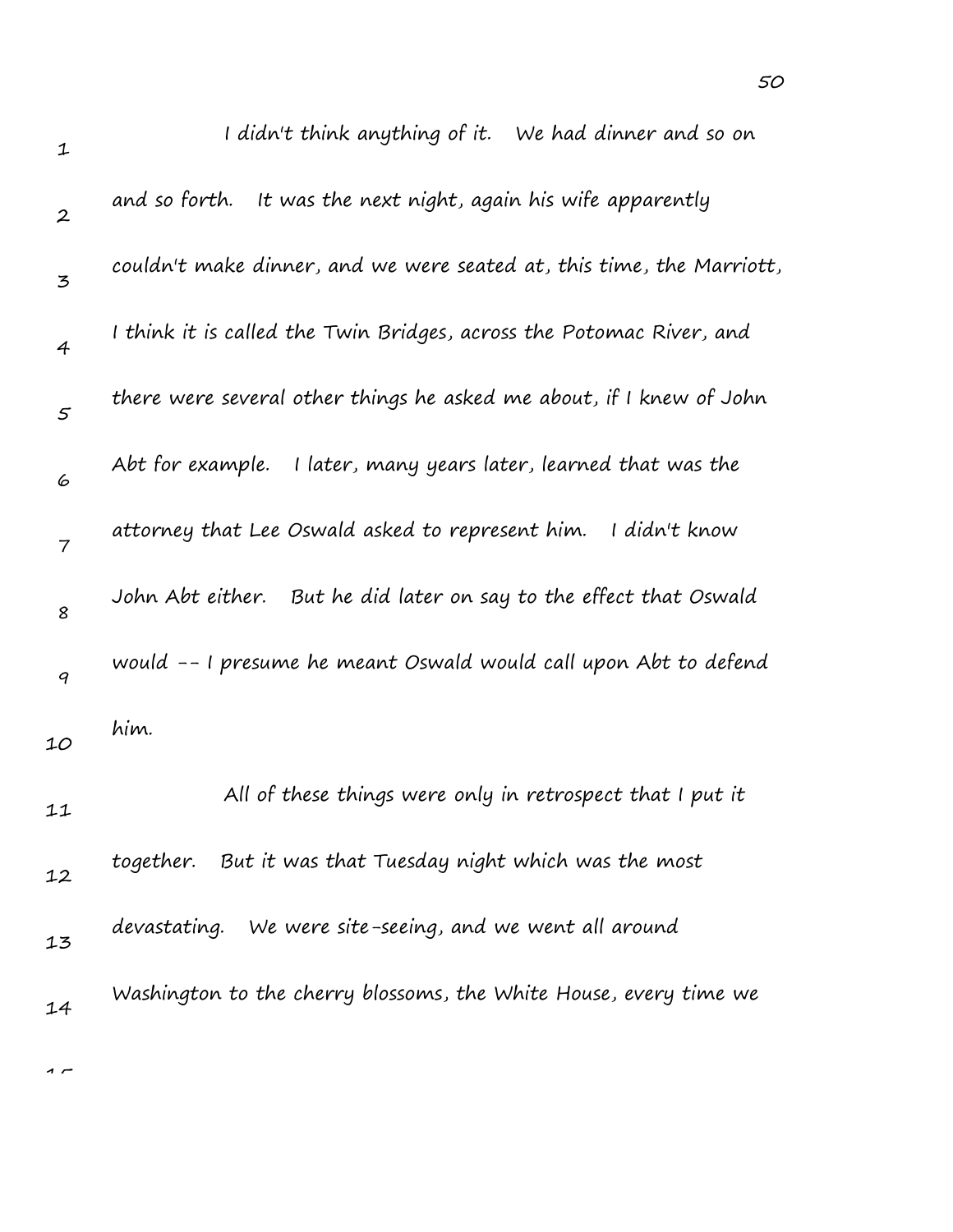| $\mathbf{1}$     | toured around the White House he asked me if I saw Caroline on her                             |
|------------------|------------------------------------------------------------------------------------------------|
| $\boldsymbol{2}$ | pony Macaroni, and all kinds of crazy nonsense, and I was beginning                            |
| $\mathbf{z}$     | to think I was with an absolute mad man.                                                       |
| 4                | But the first indication he made of the death of the                                           |
| 5                | President was as we were approaching getting near the White House                              |
| 6                | the first time, he said, I wonder what Jackie will do when her                                 |
| $\overline{7}$   | husband dies.<br>I said, what? And he said, I mean the baby.                                   |
| 8                | What baby was what went into my mind, I didn't know                                            |
|                  |                                                                                                |
| 9                | He said, well she might lose the baby, and then<br>she was pregnant.                           |
| 10               | he began to talk about women having caesarian sections and did I                               |
| 11               | know whether they could have normal deliveries, vaginal deliveries if                          |
| 12               | they have had caesarian sections, and it went on and on like that.<br>$\overline{\phantom{a}}$ |
| 13               | just wondered about what he was -- maybe he did make a slip of the                             |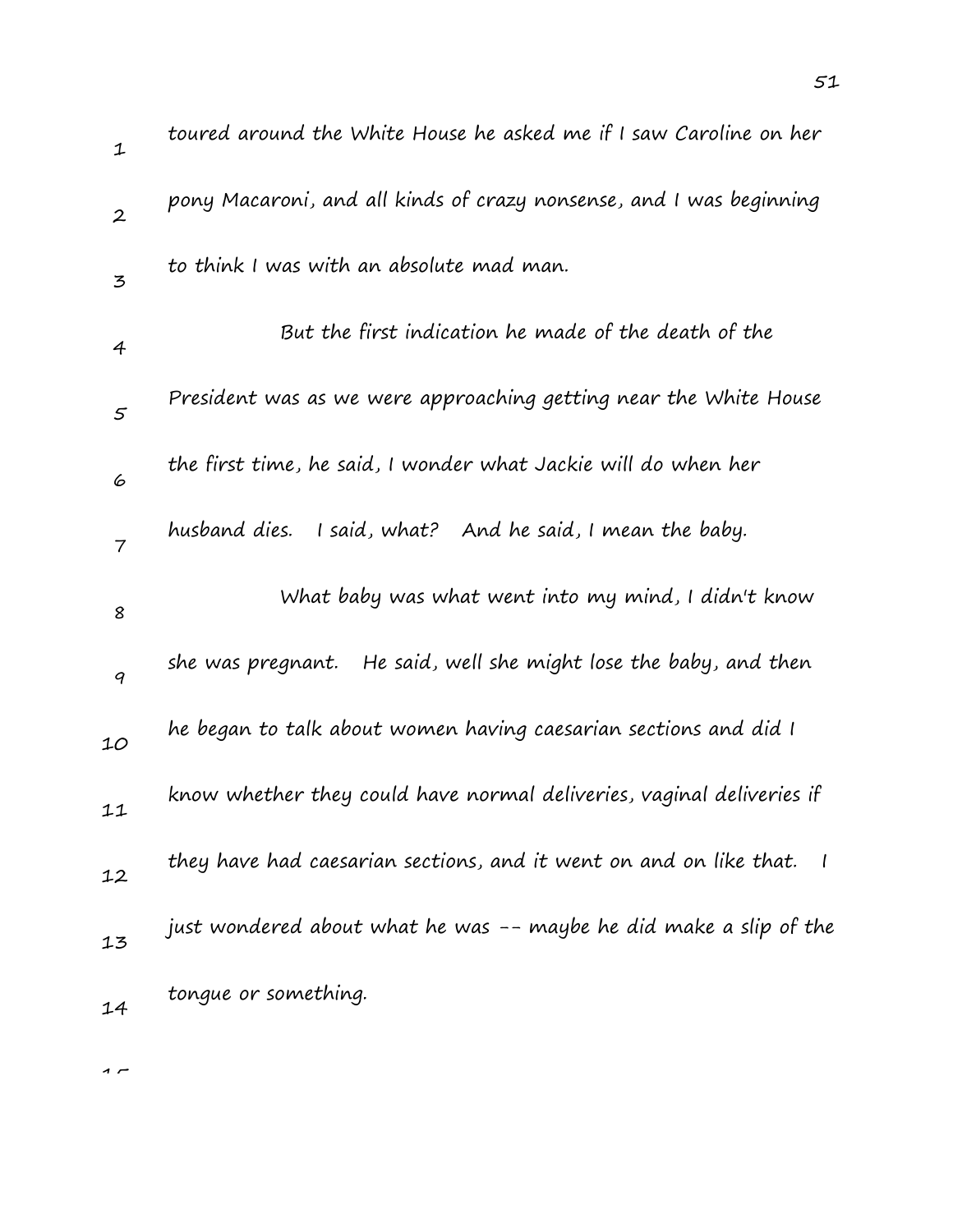| $\mathbf{1}$     | But at the Marriott -- let me get back to that, and I am                |
|------------------|-------------------------------------------------------------------------|
| $\boldsymbol{2}$ | sorry I digressed -- it was after dinner and he asked to do a favor for |
| 3                | him when I got back to New Orleans, and that was the subject of the     |
| 4                | note which I mentioned in the letter.                                   |
| 5                | He said that he had talked with this gentleman, I guess it              |
| 6                | is all right to mention the name, I don't know if he had anything to    |
| $\overline{7}$   | do with the assassination or not, but it was a faculty member at        |
| 8                | Loyola who apparently had been a friend of his or was a friend,         |
| $\boldsymbol{q}$ | Winston DeMonsabert. He dictated the name -- I think I misspelled       |
| 10               | it in the note -- and said call -- tell him to call me when you get     |
| 11               | back there, and ask him when he is leaving New Orleans, because I       |
| 12               | heard -- this is Rivera talking -- I heard he was leaving New Orleans.  |
| 13               | So I wrote on the note, Winston DeMonsabert call Dr.                    |
| 14               | Rivera when leaving NO, my abbreviation for New Orleans.<br>In some     |

52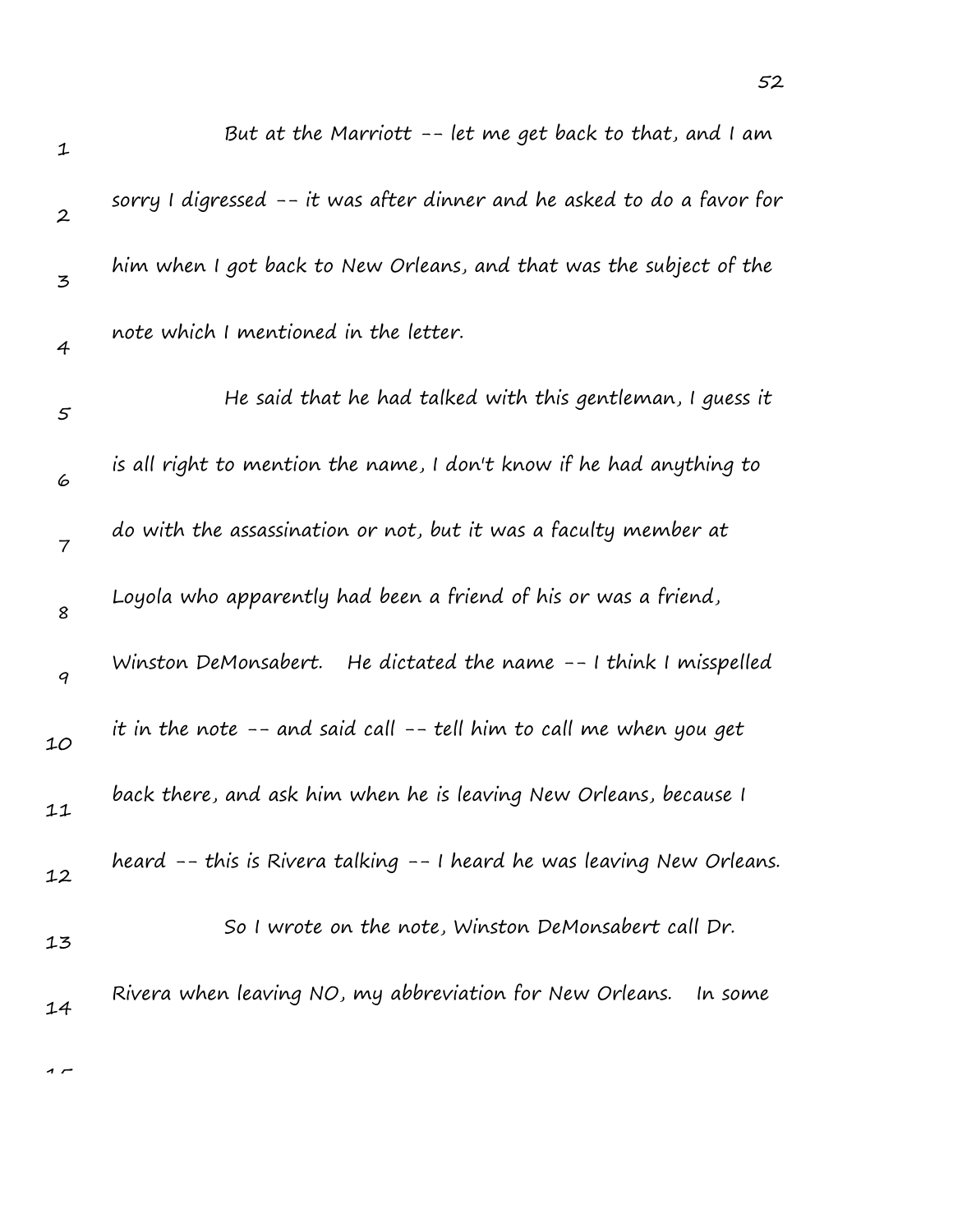| $\mathbf 1$      | more conversation, and he then asked me to write down a number           |
|------------------|--------------------------------------------------------------------------|
| $\boldsymbol{2}$ | which was 899-4244, and after that he said, write down this name,        |
| $\mathbf{z}$     | Lee Harvey Oswald. It didn't ring a bell to me that that was the         |
| 4                | same name that he had mentioned the night before, and he said, tell      |
| 5                | him to kill the chief.<br>So underneath that part of the note I wrote in |
| 6                | quotes "kill the chief."                                                 |
| 7                | Now, let me explain -- one more thing, when he saw me                    |
| 8                | writing down the message, he said, no, no, don't write that down.        |
| 9                | You will remember it when you get to New Orleans.                        |
| 10               | The reference to chief to me meant NIH because NIH                       |
| 11               | made this joke or description several times during these two days.       |
| 12               | He said, do you know why NIH is called the reservation?<br>I said, no.   |
| 13               | He said, because there are so many chiefs and no Indians.                |
| 14               | The organization, the internal organization of NIH is, at                |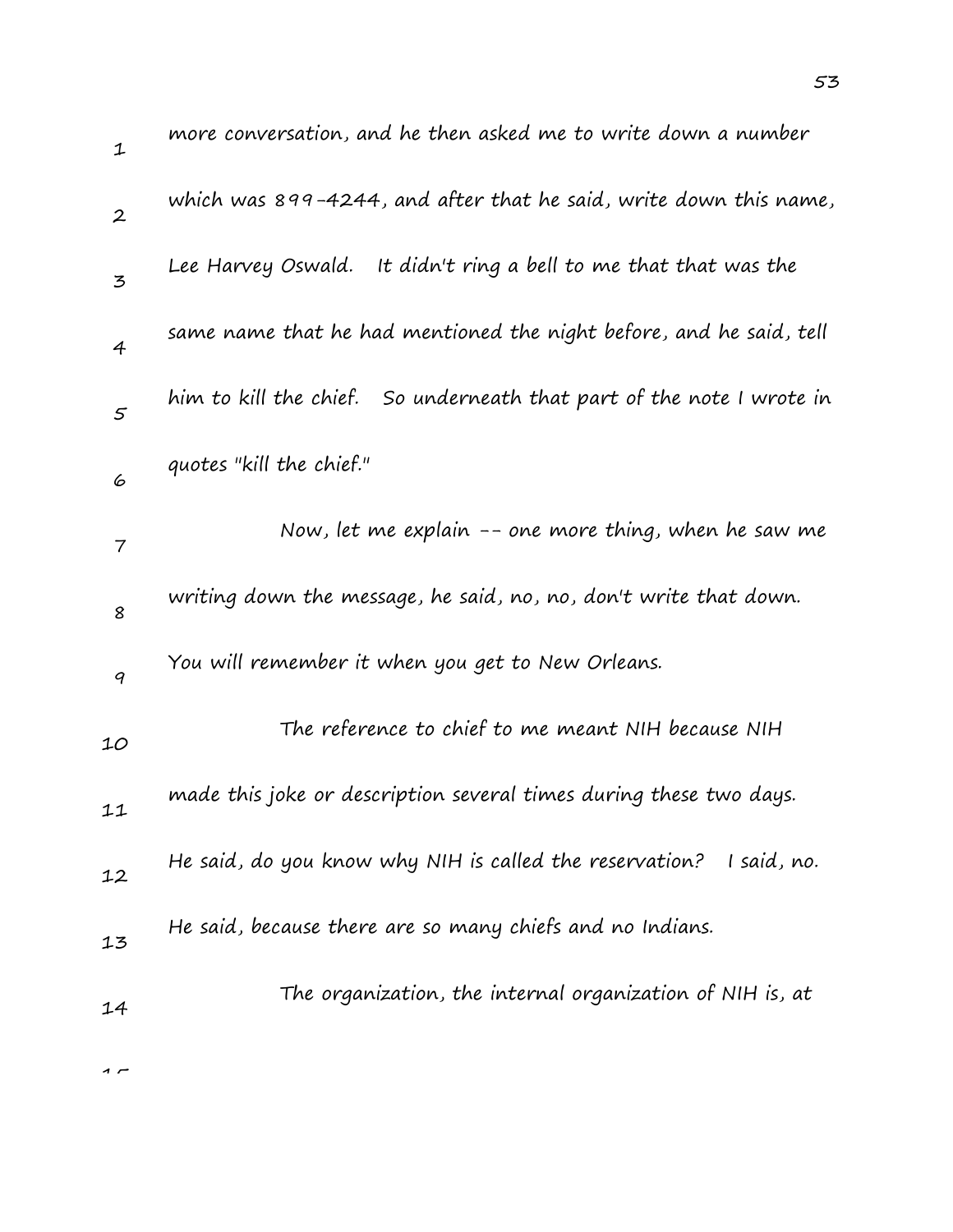| $\mathbf 1$      | least it was then and I presume it is the same now, was that different  |
|------------------|-------------------------------------------------------------------------|
| $\boldsymbol{2}$ | intermural research groups would have a chief of the section. For       |
| 3                | example, chief of the spinal cord section, or chief of this or chief of |
| $\overline{4}$   | that, and even the training grants and awards section of which          |
| $\varsigma$      | Rivera was a part had a chief, Elizabeth Hartman.                       |
| 6                | So all this time I thought that Oswald was a scientist and              |
| $\overline{7}$   | a friend of Rivera's.<br>I couldn't understand about the Russian wife   |
| 8                | because, you know, at that time they were citizens of our two           |
| 9                | countries were not allowed to leave or to visit each other, and so on.  |
| 10               | I became very frightened then, I didn't understand what                 |
| 11               | he was talking about even though he had made references to              |
| 12               | assassination of the President or killing of the President, but he said |
| 13               | when he told me not to write down that part, he said, don't write it    |
| 14               | down, you will remember it when you get to New Orleans.<br>We are       |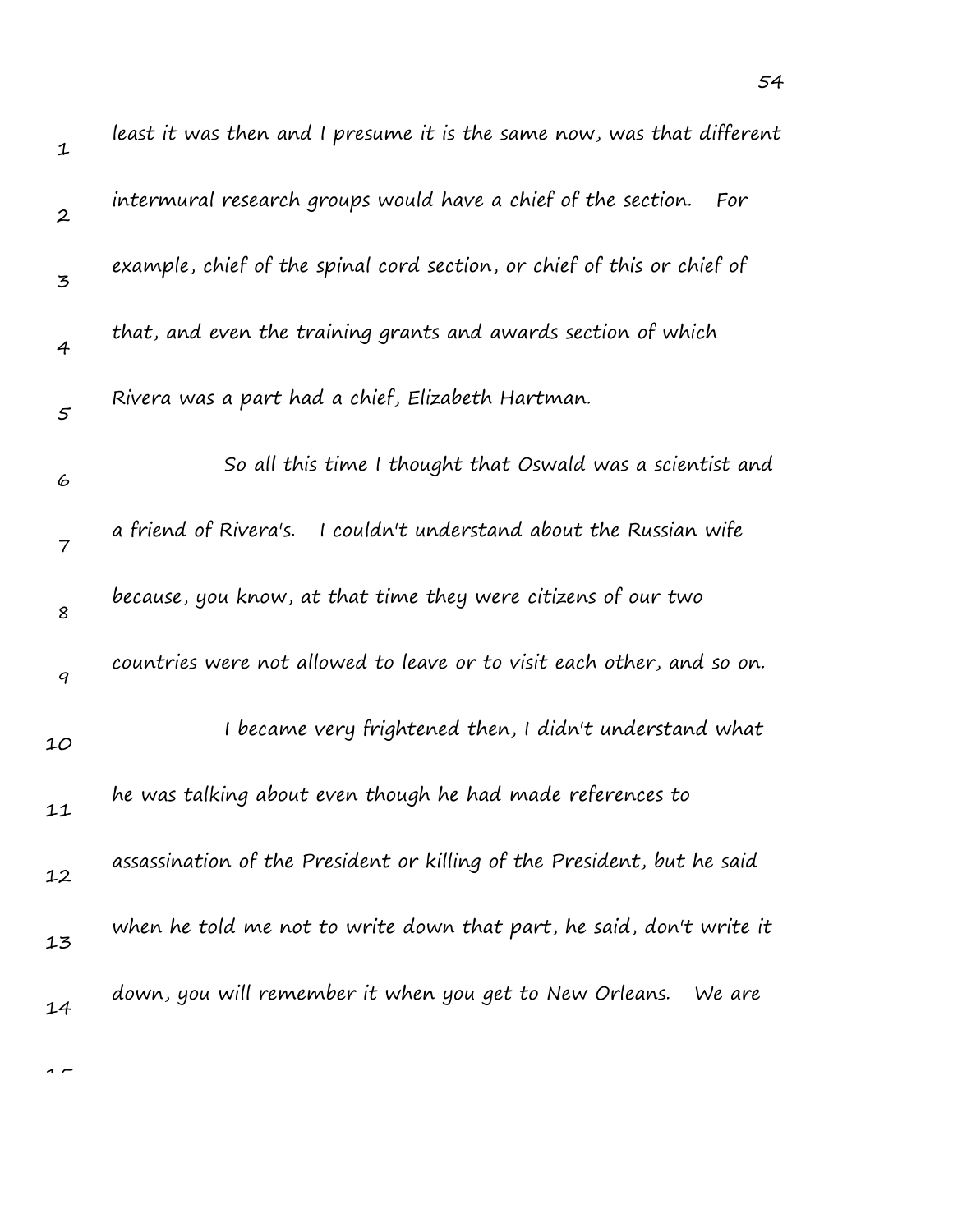| 1                | just playing a little joke on him, presumably meaning Oswald.           |
|------------------|-------------------------------------------------------------------------|
| $\boldsymbol{2}$ | There were other references to the assassination which I                |
| 3                | only -- he said, for example, after -- he kept talking about it in this |
| $\overline{4}$   | way, he would say, after it happens -- it happens, what happens, you    |
| 5                | know, I don't know what he is talking about -- after it happens, he     |
| 6                | would say, someone will kill him, meaning apparently the assassin,      |
| $\overline{7}$   | and I presume it was Oswald, although I never considered until much     |
| 8                | later that Oswald did it, but anyway Oswald.   They will say his best   |
| 9                | friend killed him. After it happens the President's best friend will    |
| 10               | jump out of a window because of his grief, and there was such an        |
| 11               | event about two weeks later, the former Ambassador to Ireland           |
| 12               | jumped out of a window in Miami, his name was Grant Stockdale.          |
| 13               | Although, again, at the time I didn't make connection.                  |
| 14               | CHAIRMAN TUNHEIM: Ms. Edisen, this note is a note                       |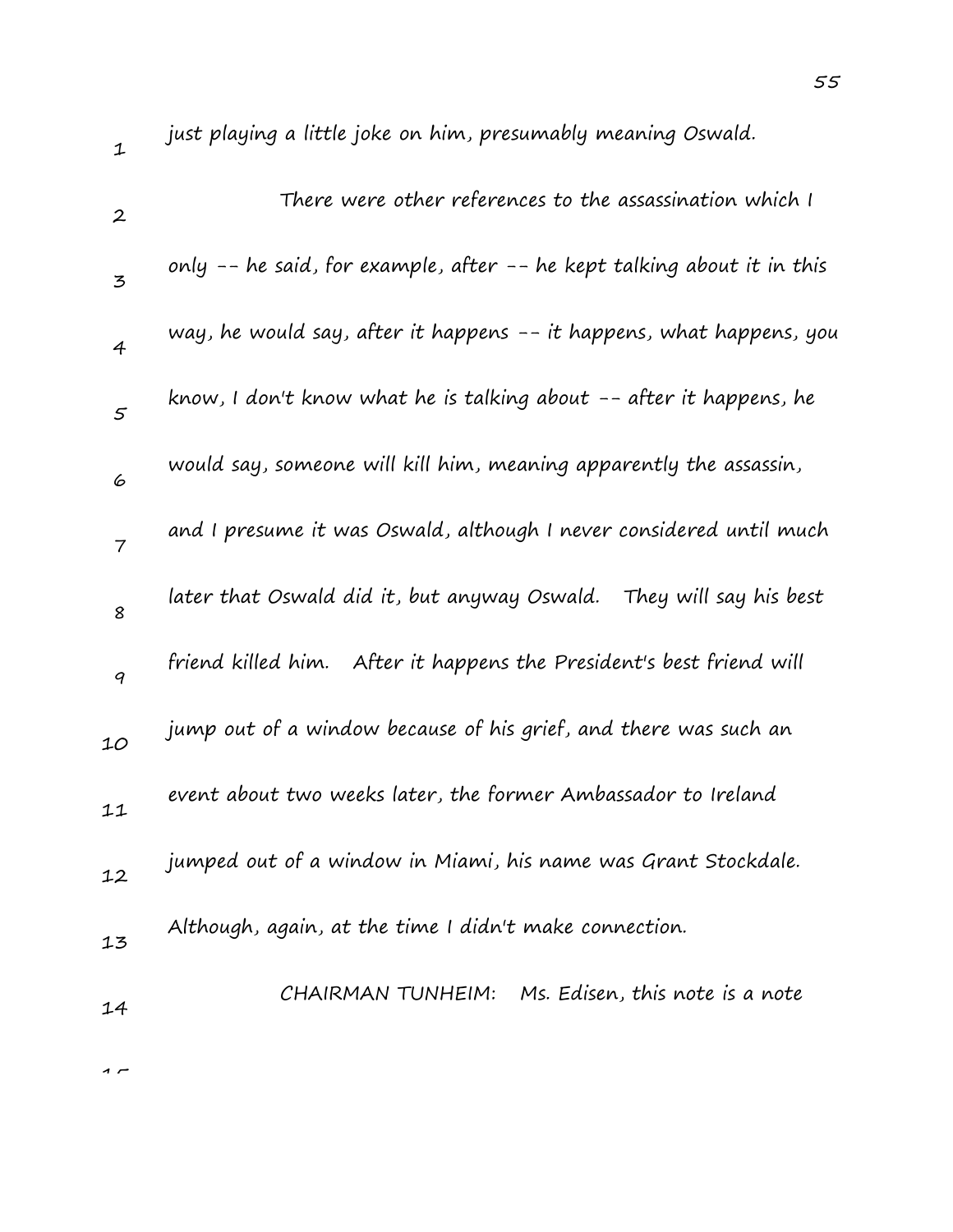| $\mathbf{1}$     | that then you passed along to a government agent?                       |
|------------------|-------------------------------------------------------------------------|
| $\boldsymbol{2}$ | MS. EDISEN:<br>Yes.                                                     |
| 3                | Can you tell us about that?<br>CHAIRMAN TUNHEIM:                        |
| 4                | Yes. On Sunday, November the 24th, I<br>MS. EDISEN:                     |
| $\varsigma$      | called the Secret Service. I had actually called the Secret Service in  |
| 6                | July and I spoke briefly with Agent J. Calvin Rice, and I was going to  |
| $\overline{7}$   | go down there and tell them this incredible story which now I           |
| 8                | had -- I thought there was some sort of conspiracy to kill the          |
| 9                | President after putting it together. And then I thought they            |
| 10               | wouldn't believe me, and I would only make a fool of myself, and so I   |
| 11               | called him back and declined.                                           |
| 12               | But when the assassination actually did occur, I did go                 |
| 13               | down there on Sunday and they were very anxious to see me, and          |
| 14               | Mr. Rice told me not to sign in the register because $-$ 1 guess it was |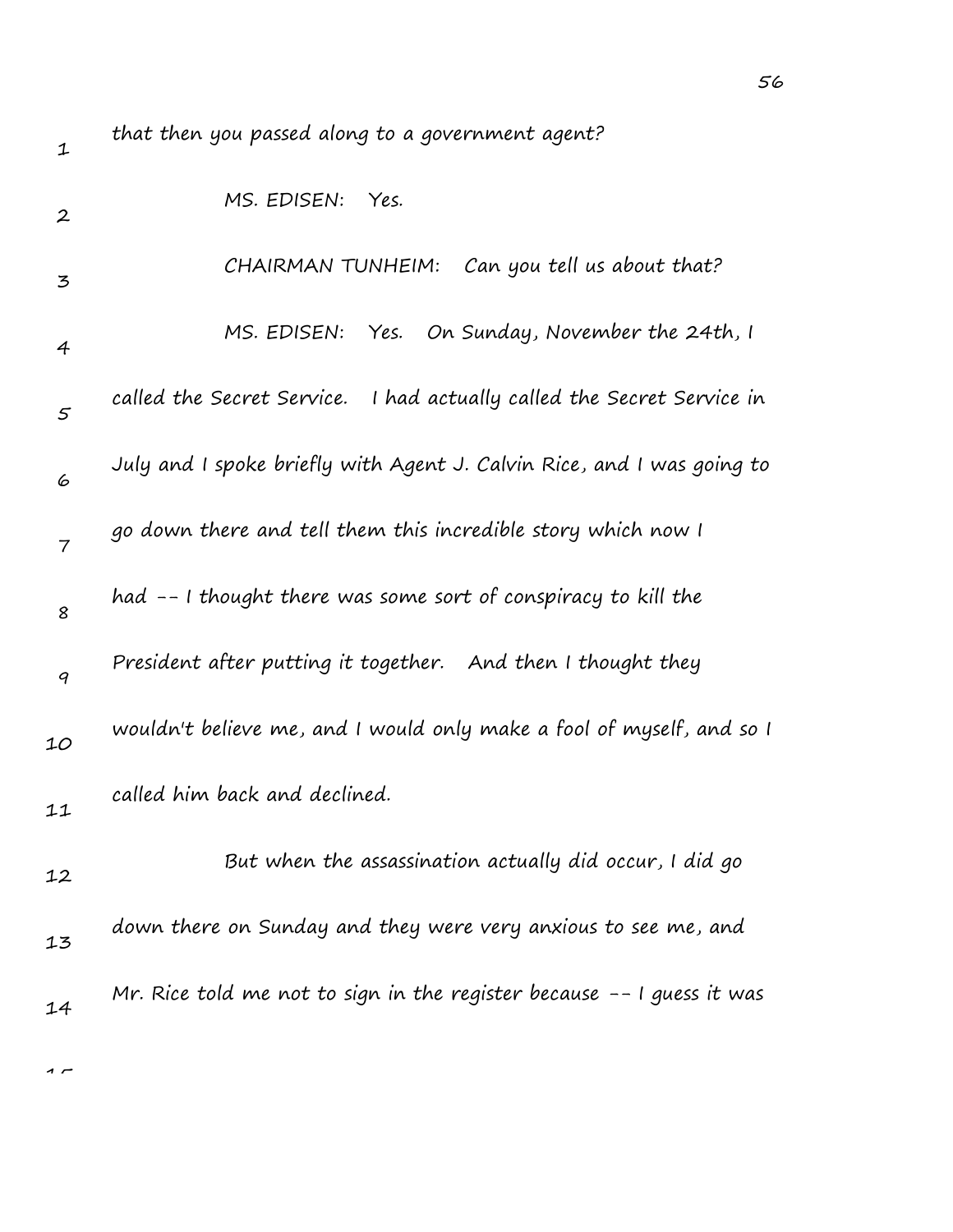2

for protection or something but to call him when I got to the lobby, and I went there.

| 3              | As we were walking to his office, Mr. Rice told me that             |
|----------------|---------------------------------------------------------------------|
| $\overline{4}$ | they had just gotten word that Oswald had been shot. So it must     |
| 5              | have been after Jack Ruby shot him. And we went into his office     |
| 6              | where he introduced me to a burly FBI agent, a balding man, and I   |
| $\overline{7}$ | believe he might have been Oren Bartlett. The reason I say that is  |
| 8              | because his first name was definitely Oren because when he was      |
| 9              | introduced to me I thought I had misheard, and I said, Owen, and he |
| 10             | said, no, Oren, and I thought of a pear making some sort of an      |
| 11             | association to the name.                                            |
| 12             | At any rate, I began to tell him my incredible story, and I         |
| 13             | was there for about three to four hours in their office. There were |
| 14             | only two men there, J. Calvin Rice, Secret Service, who was a       |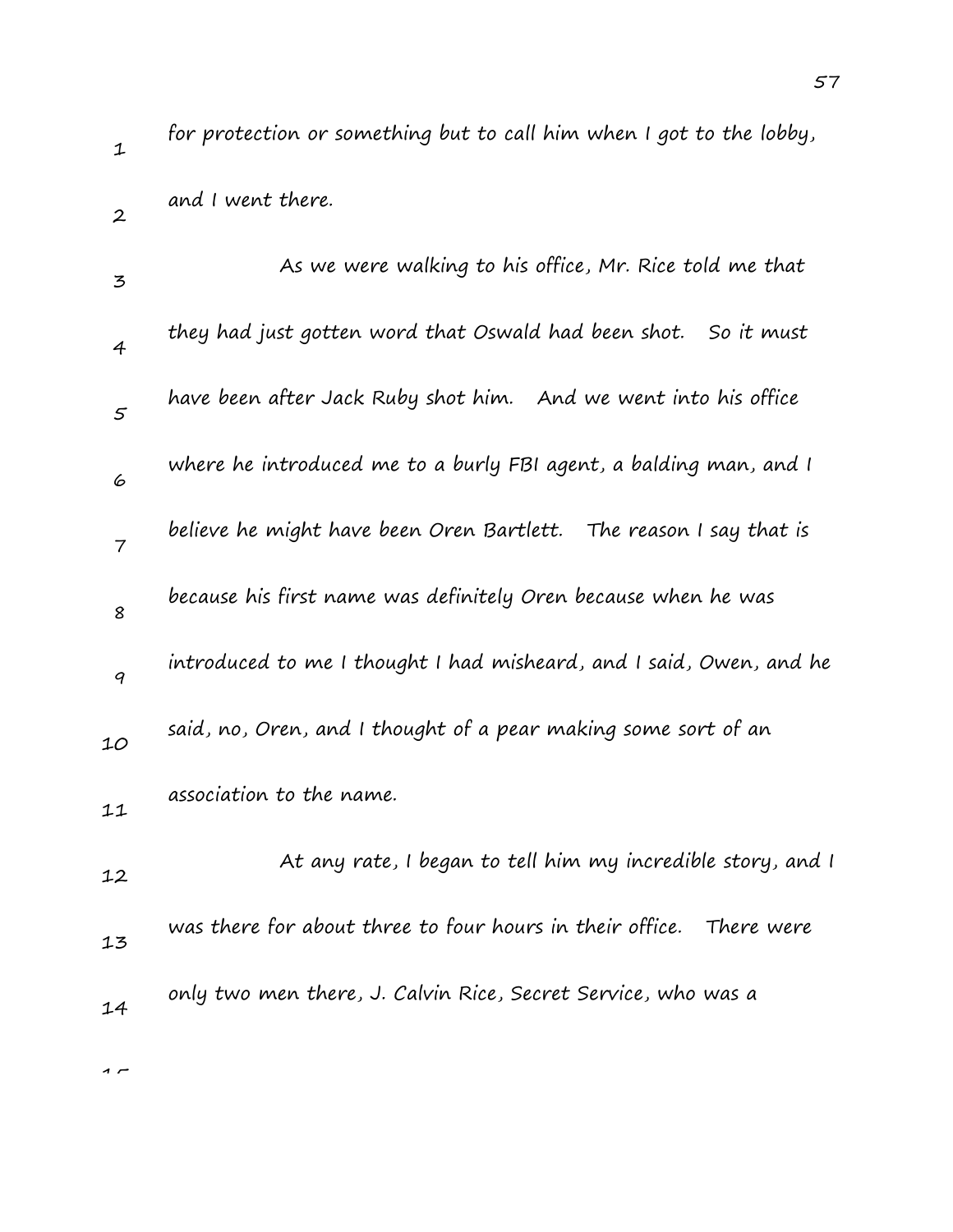| $\mathbf 1$      | youngish man, about in his, I would imagine, 30s, early 30s, not       |
|------------------|------------------------------------------------------------------------|
| $\boldsymbol{2}$ | much taller than I was.<br>I had small Cuban, you know, walking heels. |
| 3                | And there were notes taken at<br>CHAIRMAN TUNHEIM:                     |
| 4                | this?                                                                  |
| $\varsigma$      | Well, he took some notes but Mr. Rice was<br>MS. EDISEN:               |
| 6                | seated at his desk, and I was seated to his right, and the FBI agent   |
| $\overline{7}$   | remained standing most of the time.<br>I believe he may have taped it  |
| 8                | because every time Mr. Rice got up from his desk, there was a          |
| 9                | partition over there, for example, and there was a phone there which   |
| 10               | they used, even though there was a phone on the desk, which I didn't   |
| 11               | understand, but apparently there was some reason for that.<br>So       |
| 12               | every time Mr. Rice got up to answer the phone or to use the phone, I  |
| 13               | noticed his hand would do this, and I would either hear a whirring, a  |
| 14               | mechanical sound like a tape recorder or something.<br>It may have     |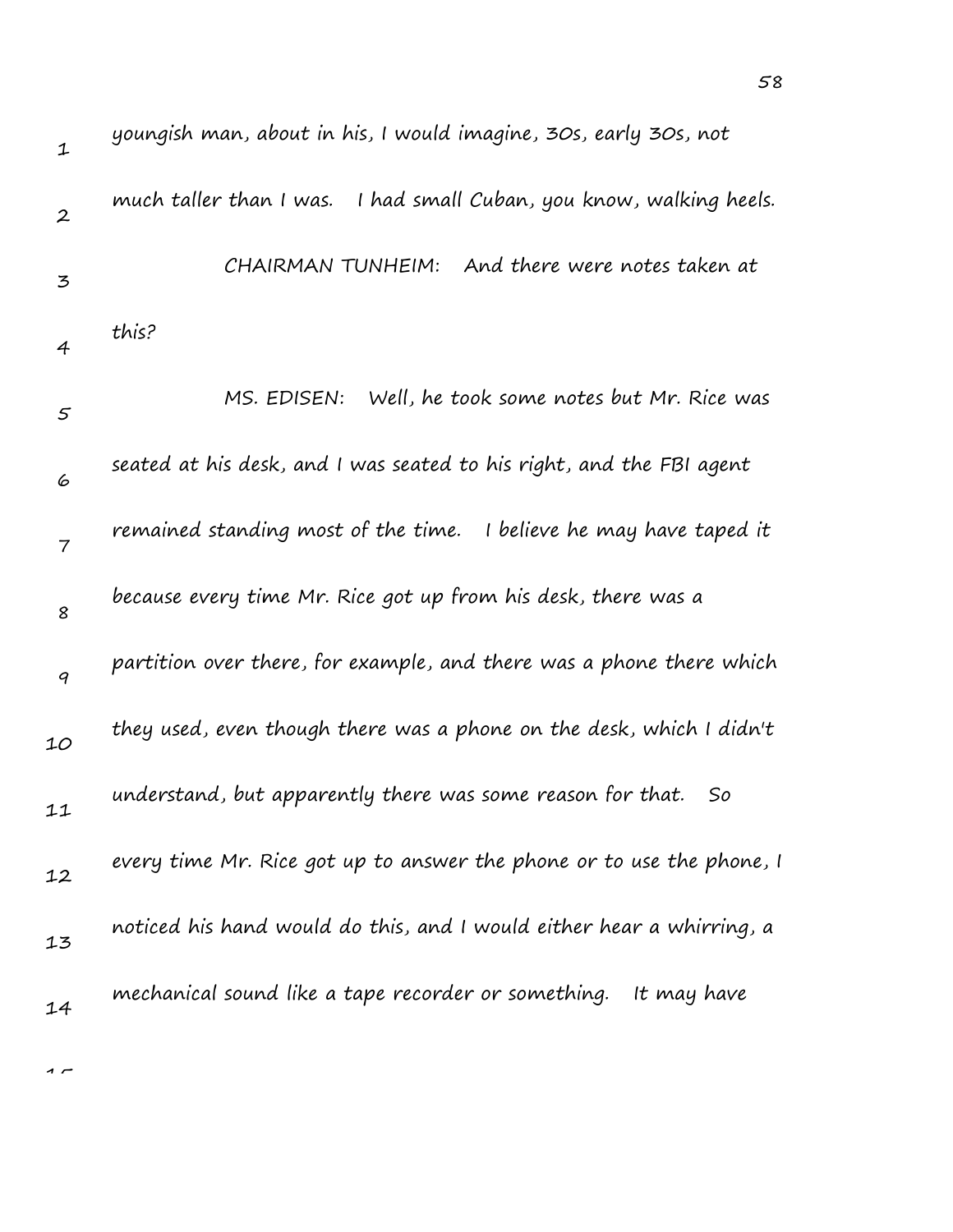1

| $\boldsymbol{2}$ | At the end of the interview, when I was leaving, Mr. Rice            |
|------------------|----------------------------------------------------------------------|
| 3                | asked the FBI agent who had been coming and going more or less, do   |
| $\overline{4}$   | you have the film and is the plane ready, and they were leaving. I   |
| 5                | thought they were going to Washington because the FBI agent had      |
| 6                | been introduced to me as being from Washington, but, no, Mr. Rice    |
| $\overline{7}$   | said they were going to Dallas. So presumably they were flying that  |
| 8                | night or immediately, and they all -- and he put his hat on and they |
| 9                | were ready to leave, and they were showing me out. Mr. Rice          |
| 10               | showed me out the door.                                              |
| 11               | So what you are seeking is any<br>CHAIRMAN TUNHEIM:                  |
| 12               | kind of record of this interview and note that you passed?           |
| 13               | MS. EDISEN: Yes. What I am seeking and I have sought                 |
| 14               | for about four times since 1975, my most recent request went in this |
|                  |                                                                      |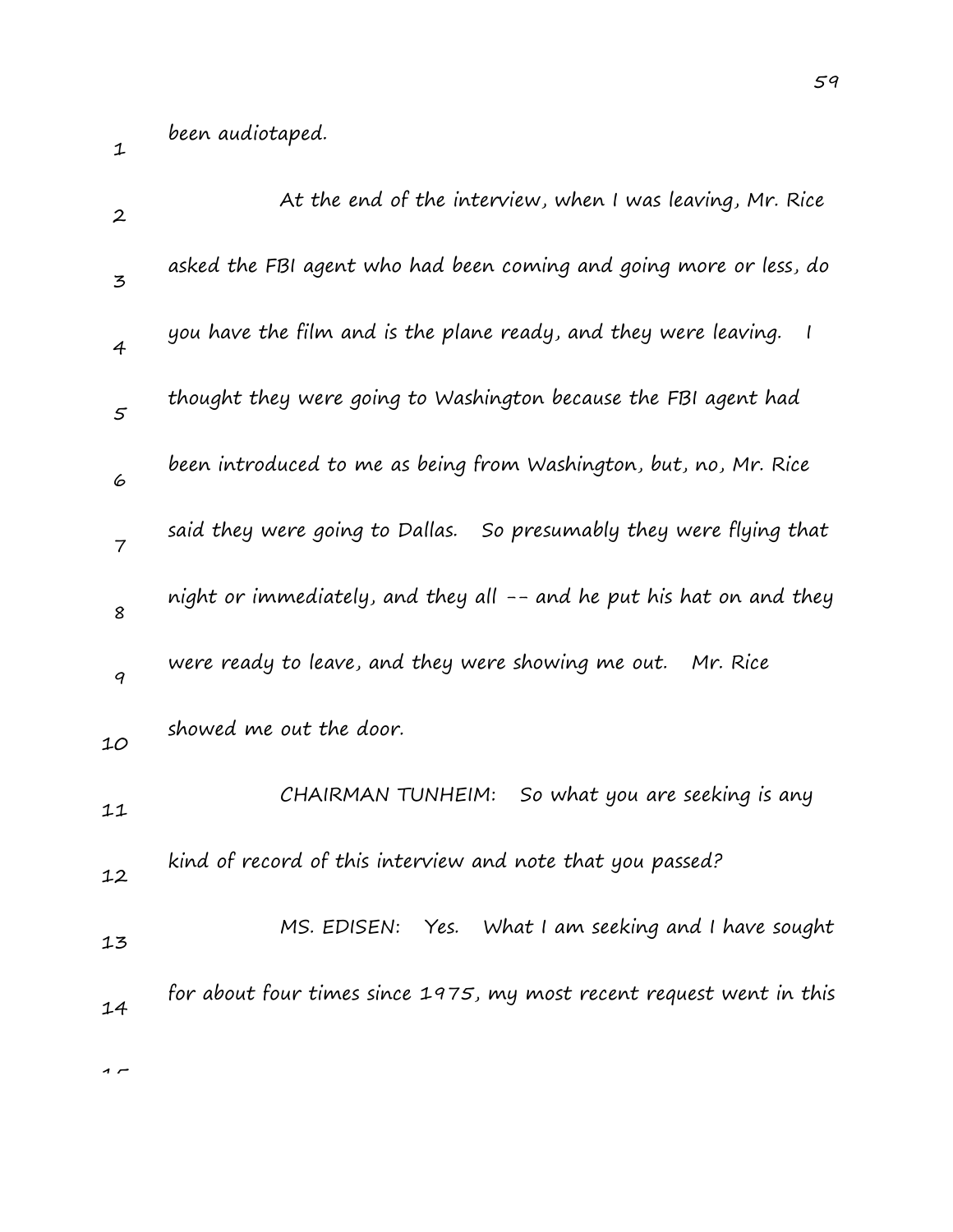| $\mathbf 1$      | summer, the interview of November 24th, 1963, there should be        |
|------------------|----------------------------------------------------------------------|
| $\boldsymbol{2}$ | some record of it. Even if they thought I was completely out of my   |
| 3                | mind, there should be some record of it somewhere, either in Secret  |
| $\overline{4}$   | Service or in the FBI office. The FBI agent made a call to someone   |
| $\varsigma$      | very important to him asking that Mr. Rivera be interrogated while I |
| 6                | was there.                                                           |
| 7                | In 1975, I consulted Mr. Jack Peebles, an attorney in                |
| 8                | private practice in New Orleans. He advised me to write under        |
| 9                | Freedom of Information Act to the FBI and to the CIA because we      |
| 10               | sort of -- I sort of thought Rivera had some link to CIA. They had   |
| 11               | nothing.                                                             |
| 12               | Mr. Peebles then wrote on August 28, 1975, to Mr. Frank              |
| 13               | Church, Senator Frank Church. Senator Church answered but it was     |
| 14               | a rather perfunctory thank you, we will use the information that     |
|                  |                                                                      |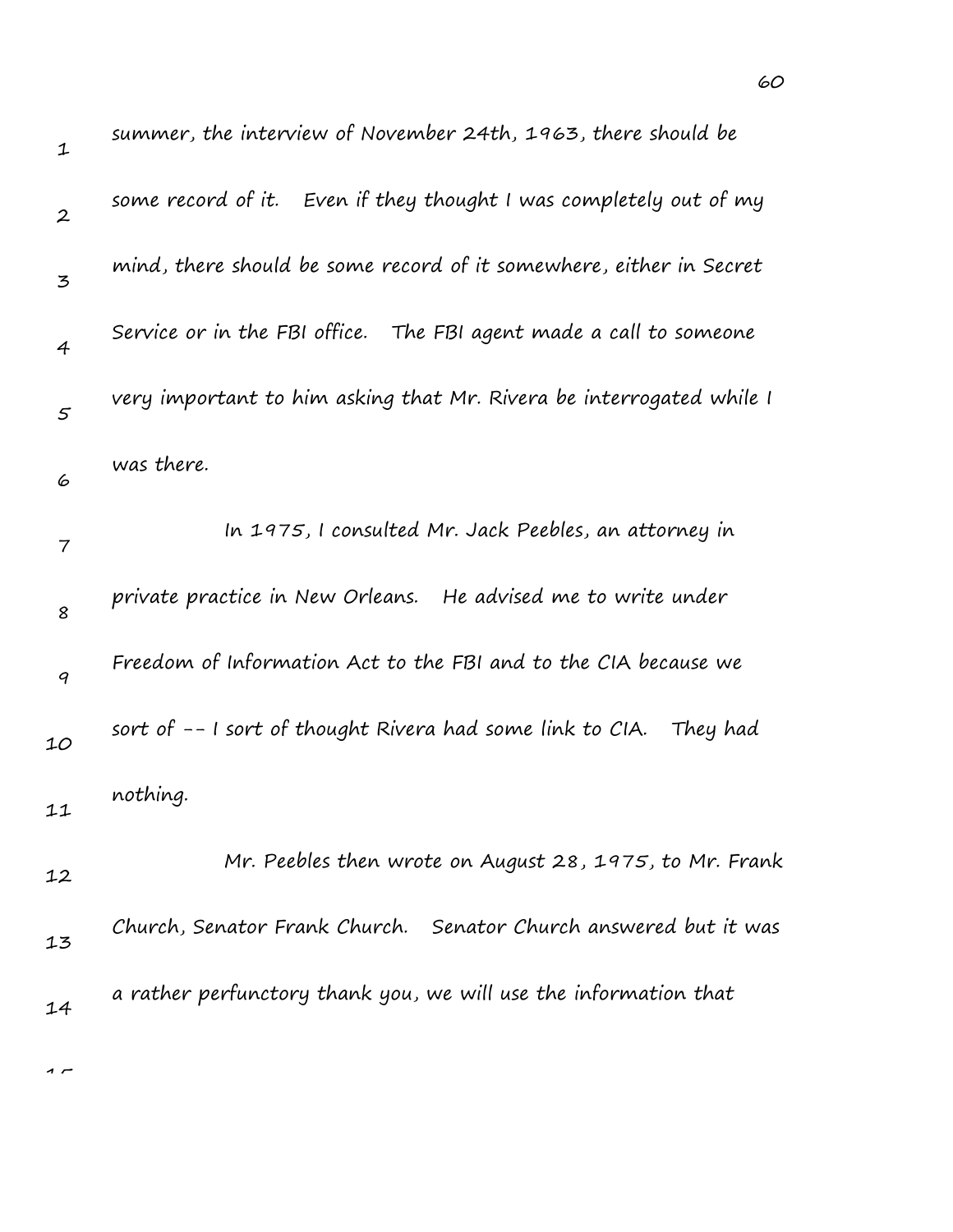| $\mathbf 1$      | your client has.    Mr. Peebles did not, and I will give you a copy of his |
|------------------|----------------------------------------------------------------------------|
| $\boldsymbol{2}$ | letter, did not refer to me by identity, by name, because he was           |
| 3                | trying to protect me. But he said that my client, I, would be willing      |
| 4                | to send them a tape recording or any materials they wanted as long         |
| 5                | as my identity would be protected.                                         |
| 6                | So let me just clarify here, so we<br>CHAIRMAN TUNHEIM:                    |
| 7                | understand it, it is any kind of record of this interview?                 |
| 8                | MS. EDISEN:<br>Right.                                                      |
| 9                | CHAIRMAN TUNHEIM: And possibly the note that you                           |
| 10               | passed to them, the note that you had written?                             |
| 11               | MS. EDISEN:<br>The note which I gave to the FBI agent.<br>$\mathcal{I}$    |
| 12               | am sorry I didn't make that clear.                                         |
| 13               | CHAIRMAN TUNHEIM: I was just clarifying for the                            |
| 14               | Board.                                                                     |
|                  |                                                                            |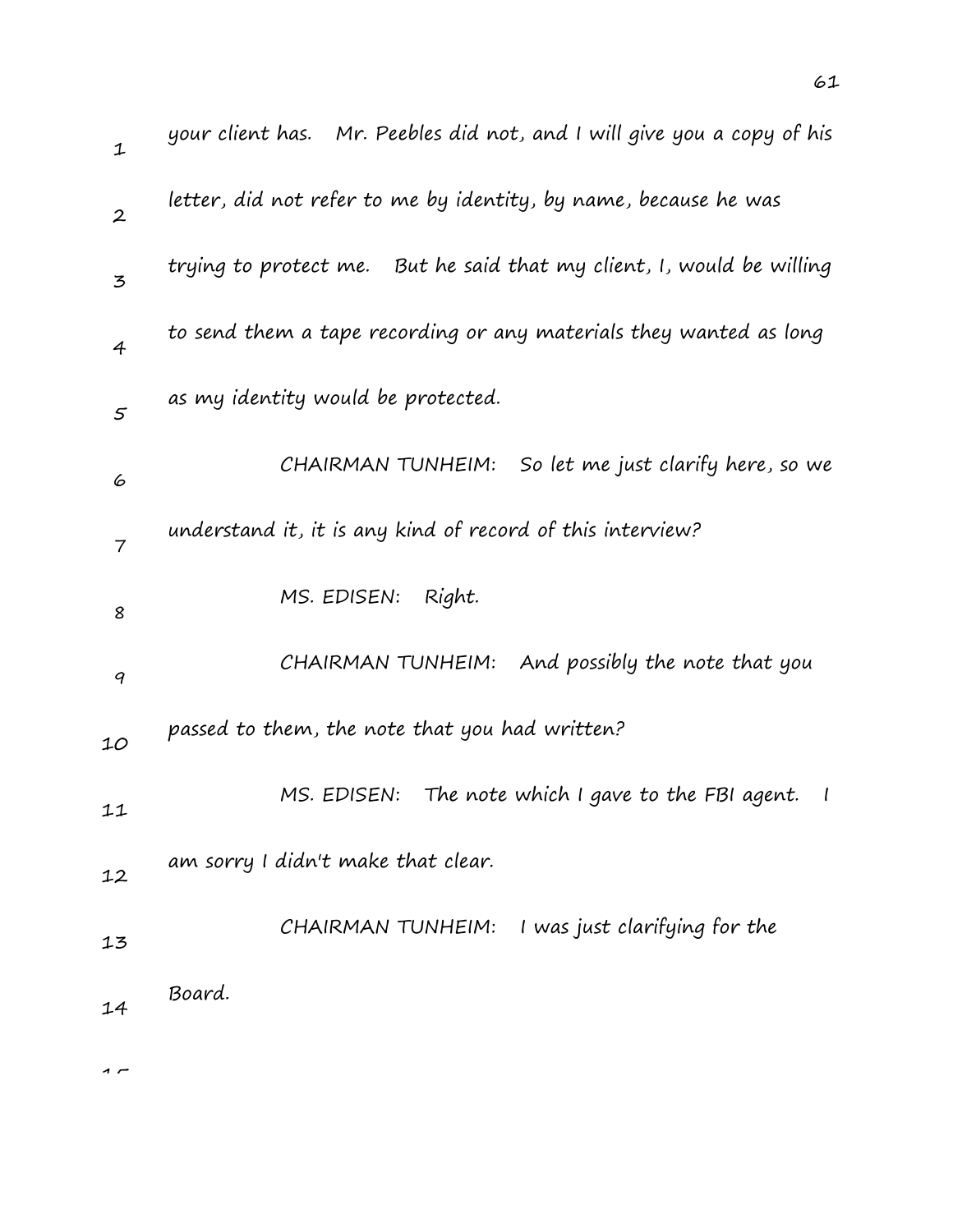| $\mathbf 1$      | Do any Board members have any questions for Ms. Edisen?              |
|------------------|----------------------------------------------------------------------|
| $\boldsymbol{2}$ | Go ahead, Dr. Graff.                                                 |
| 3                | DR. GRAFF: Dr. Edisen, have you had any                              |
| $\overline{4}$   | correspondence with Dr. Rivera since you had his hospitality in      |
| $\varsigma$      | Washington?                                                          |
| 6                | MS. EDISEN: I received a letter in early 1964,                       |
| 7                | remember I was a post-doc at LSU, from Elizabeth Hartman who         |
| 8                | was Chief of the Training Branch and Awards Section asking me to     |
| $\boldsymbol{q}$ | submit a progress report or summary of my activities as a            |
| 10               | post-doc -- this is typical -- which I sent to her. And I received a |
| 11               | form letter, and I have a copy of that with me, a form letter with   |
| 12               | Jose Rivera's signature on it as Executive Secretary of the Training |
| 13               | Branch and Awards Section thanking me for this progress report.      |
| 14               | DR. GRAFF: But you had no other correspondence, you                  |
|                  |                                                                      |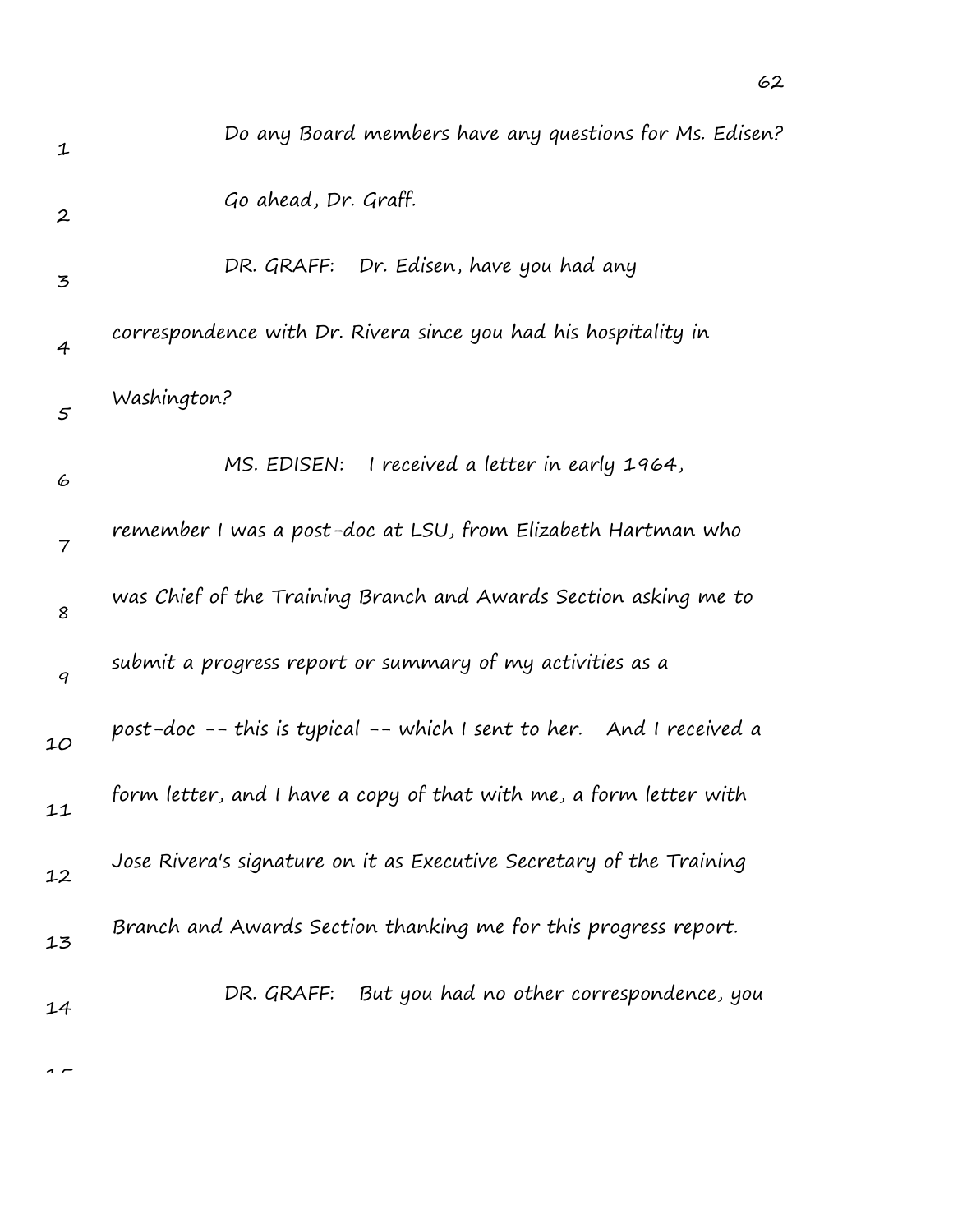weren't in touch with him to thank him for what he had done for

2 you?

| 3              | MS. EDISEN: No. I did see him $-$ - let me tell you this              |
|----------------|-----------------------------------------------------------------------|
| $\overline{4}$ | much -- in September, right after Labor Day, a couple of days after   |
| 5              | I was at LSU talking to a neurology --<br>Labor Day.                  |
| 6              | What year are we in now?<br>DR. GRAFF:                                |
| $\overline{7}$ | MS. EDISEN: 1963, I am sorry, 1963, September, after                  |
| 8              | Labor Day, speaking with Dr. Greg Harris in the hallway going for a   |
| 9              | drink of water.<br>I looked down the hall and Rivera had just gotten  |
| 10             | off the elevator and, of course, I watched him, and he didn't see me. |
| 11             | He had very thick glasses. He may not have seen at long distance.     |
| 12             | But when he was about eight or ten feet away, he noticed me and he    |
| 13             | halted and he almost stumbled stepping backwards. He looked as if     |
| 14             | he had seen a ghost, and then he walked on. He recovered by saying,   |
|                |                                                                       |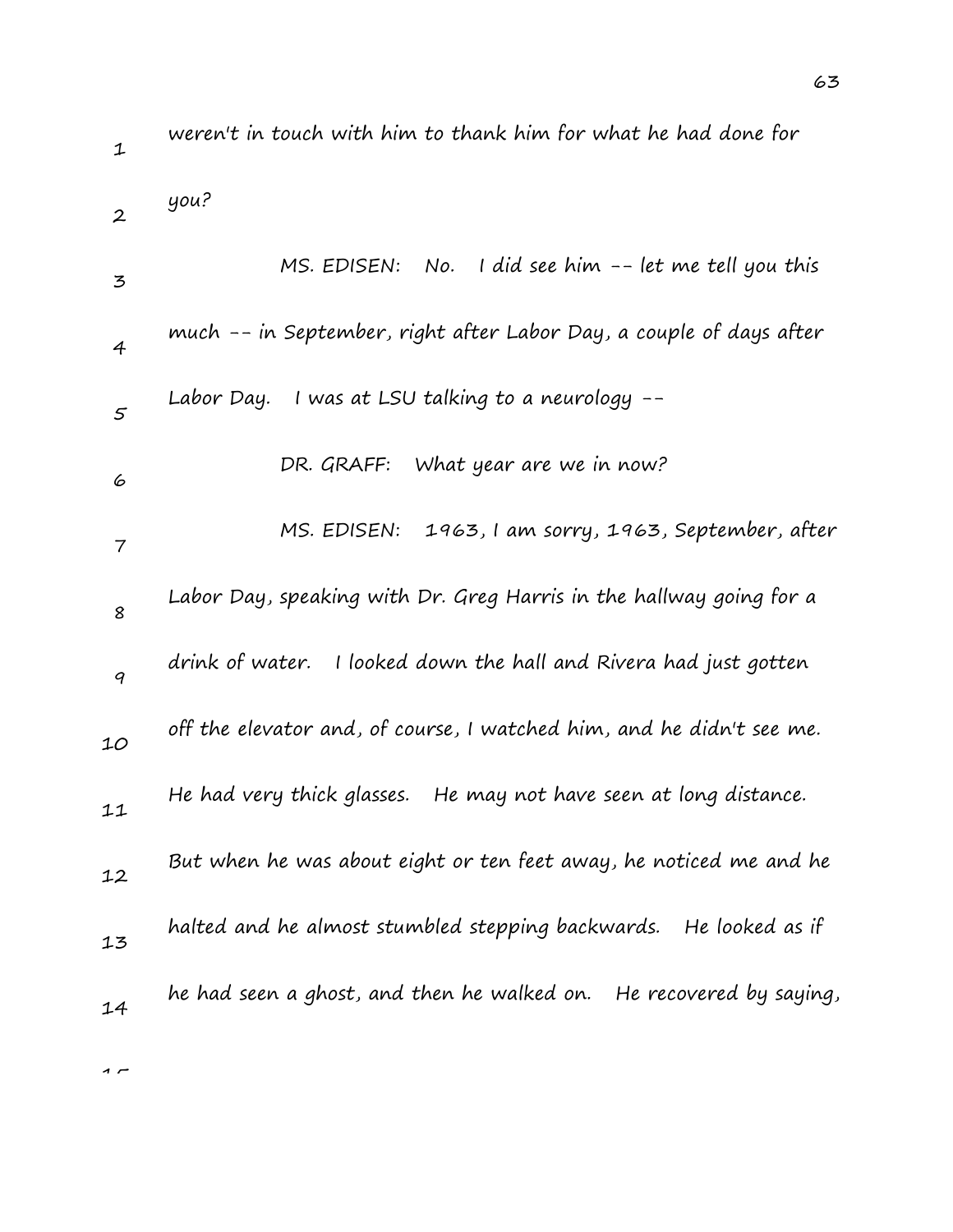| $\mathbf 1$      | I have to go see Fred Brazda, his friend in the biochemistry.         |
|------------------|-----------------------------------------------------------------------|
| $\boldsymbol{2}$ | When you read my document, you will see what                          |
| 3                | happened.                                                             |
| 4                | CHAIRMAN TUNHEIM: Any further questions?                              |
| 5                | MR. MARWELL: Dr. Edisen, what is the current status of                |
| 6                | your FOIA request, your Freedom of Information Act request?           |
| $\overline{7}$   | MS. EDISEN: I will tell you. I wrote, it was in June,                 |
| 8                | yes, in June. I can tell you one more thing. In 1984, I met an FBI    |
| $\boldsymbol{q}$ | agent in San Antonio. I will give you his name in confidence because  |
| 10               | I don't want him in, you know, but he listened to -- he knew about    |
| 11               | this, and he suggested that I write a brief summary of my             |
| 12               | experiences. I wrote I think a seven-page summary. He submitted       |
| 13               | it with a covering letter to Headquarters. I wrote about a year or so |
| 14               | later to the FBI again with a request for Freedom of Information Act  |
|                  |                                                                       |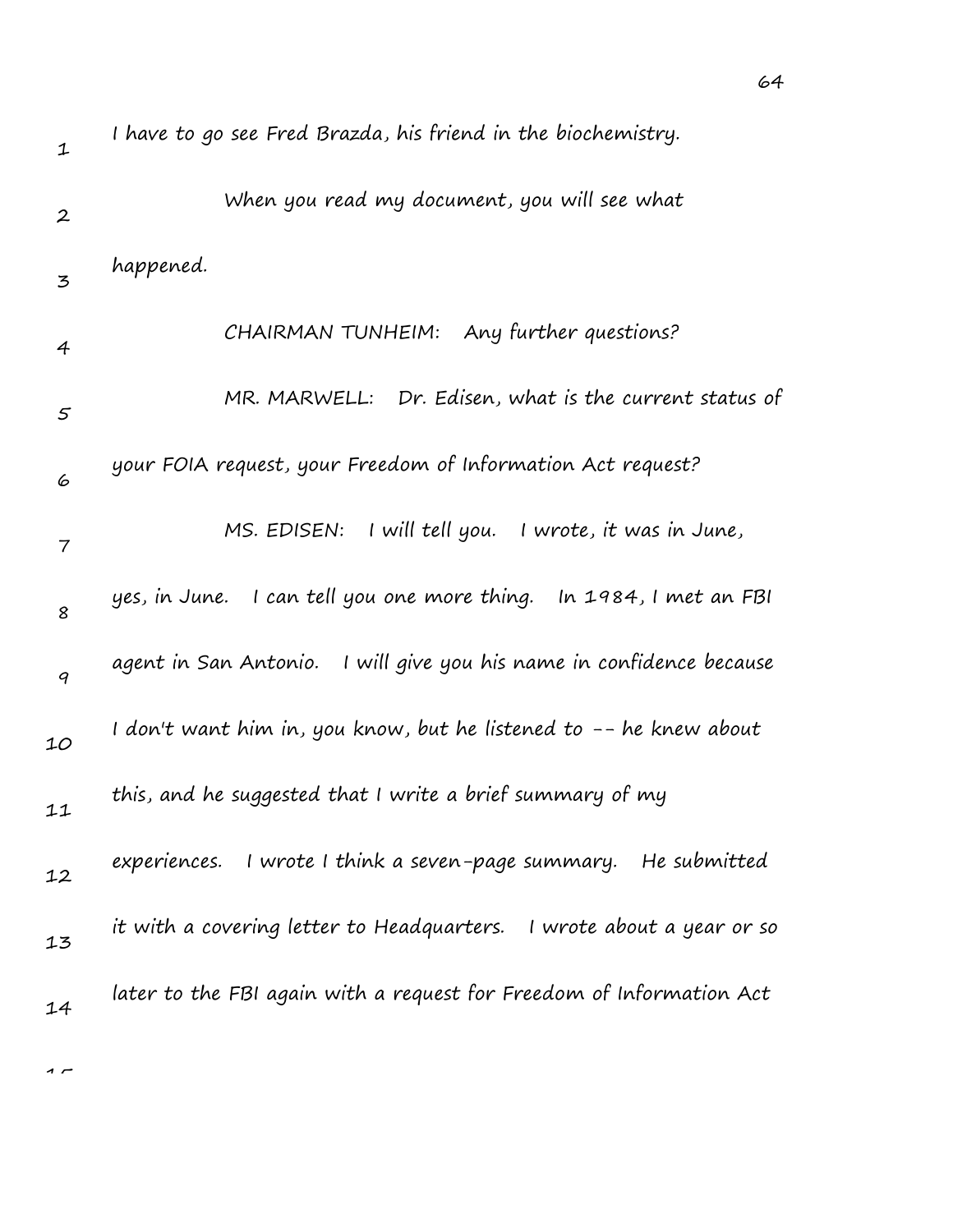| $\mathbf{1}$     | any files on me and so on, and they replied they had nothing.<br>We   |
|------------------|-----------------------------------------------------------------------|
| $\boldsymbol{2}$ | know they had something. So this is my concern. Why aren't these      |
| 3                | files available to me?                                                |
| 4                | I also request from this Board that they examine any                  |
| 5                | records pertaining to Jose Rivera, Colonel Rivera of the Army, and    |
| 6                | what his role was in all of this. I know something about him, that he |
| $\overline{7}$   | has spent some time in Japan, for example, he told me that, and       |
| 8                | may have been there at the time Oswald was there.<br>He knew          |
| 9                | Oswald somehow.                                                       |
| 10               | Thank you very much, Dr.<br>CHAIRMAN TUNHEIM:                         |
| 11               | Edisen.                                                               |
| 12               | Thank you.<br>MS. EDISEN:                                             |
| 13               | We appreciate you sharing your<br>CHAIRMAN TUNHEIM:                   |
| 14               | information with us today.                                            |
|                  |                                                                       |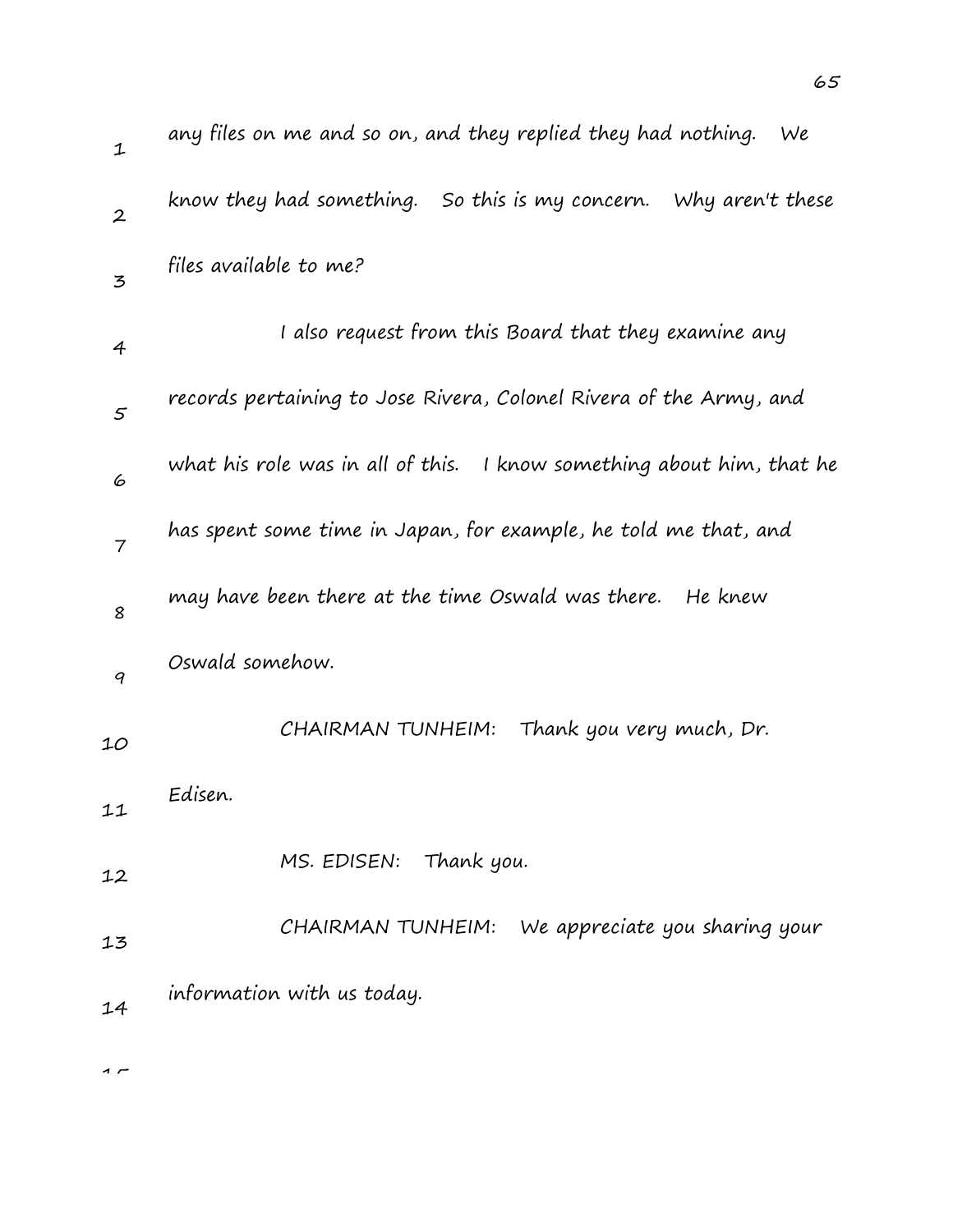| 1                | MS. EDISEN: Thank you very much.                                       |
|------------------|------------------------------------------------------------------------|
| $\boldsymbol{2}$ | MR. MARWELL: The next witness will be Gary Mack.                       |
| 3                | CHAIRMAN TUNHEIM: Good morning, Mr. Mack.                              |
| 4                | MR. MACK: Good morning.                                                |
| 5                | I trust you have a copy of the letter that I sent.<br>The              |
| 6                | areas that I have worked on since the mid-1970s are primarily          |
| 7                | media and photographs, and I have run across some things that I        |
| 8                | have yet to find answers for, and I listed some of them here.          |
| 9                | The first one I want to ask you about and urge you to                  |
| 10               | poke around as much as you can, recordings of the Secret Service       |
| 11               | radio channels in the motorcade. There were at least two, perhaps      |
| 12               | three. There is a reference, and I am sorry I don't recall exactly     |
| 13               | where, but there is a reference that the Dallas Police broadcasts were |
| 14               | also monitored by the Secret Service. They had a center set up at      |
|                  |                                                                        |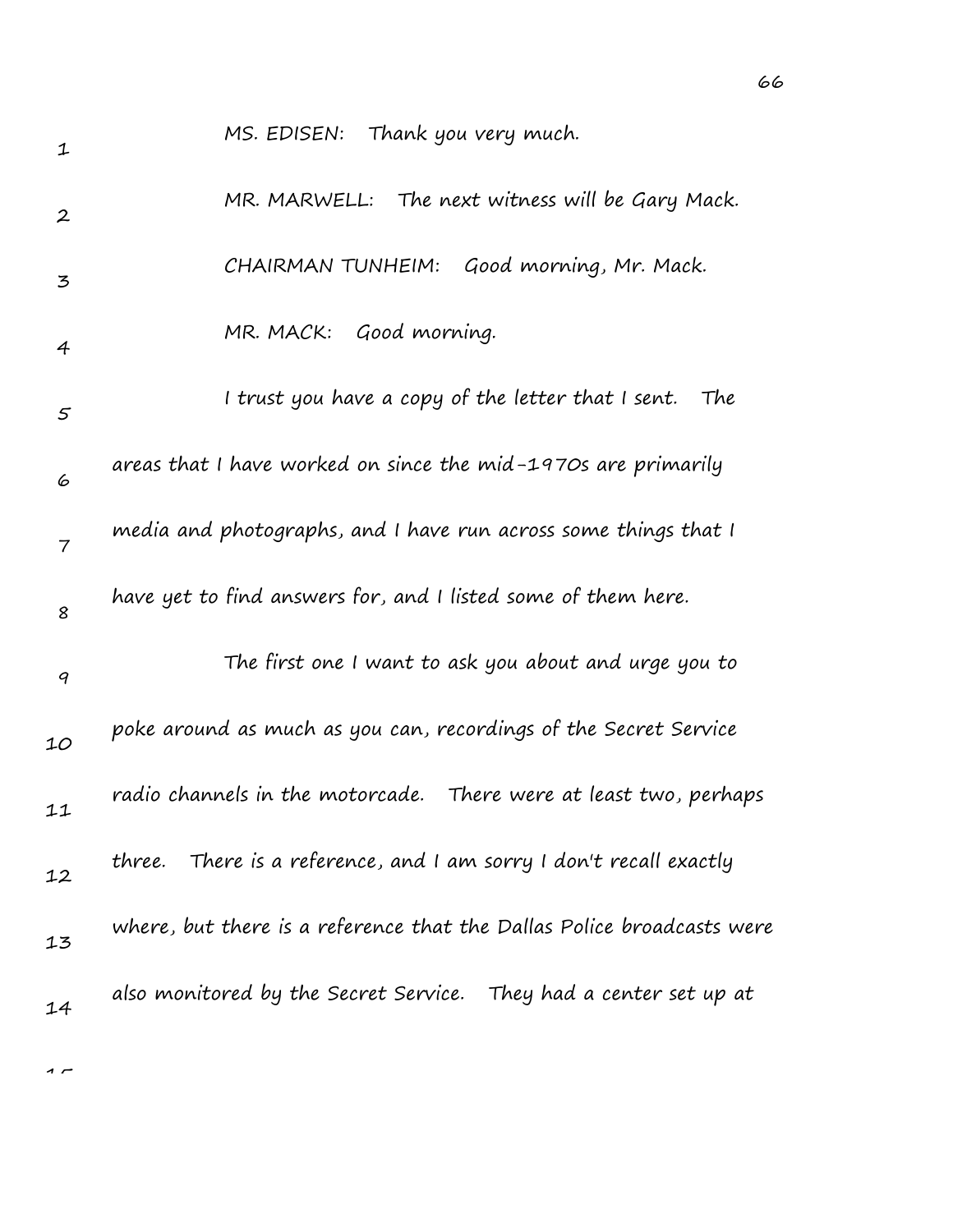| $\mathbf{1}$                                                                                                       | the Adolphus Hotel. It was then fed back to Air Force One out at     |
|--------------------------------------------------------------------------------------------------------------------|----------------------------------------------------------------------|
| $\boldsymbol{2}$                                                                                                   | Love Field and then monitored back in Washington.                    |
| $\mathfrak{Z}% _{T}=\mathfrak{Z}_{T}\!\left( a,b\right) ,\ \mathfrak{Z}_{T}=\mathfrak{Z}_{T}\!\left( a,b\right) ,$ | Those recordings have never surfaced.<br>There is an                 |
| $\overline{4}$                                                                                                     | indication in the testimony from one of the Secret Service agents in |
| 5                                                                                                                  | the Kennedy car that he had referred to a transcript. Well, a        |
| 6                                                                                                                  | transcript tells me that there must have been a recording somewhere. |
| $\overline{7}$                                                                                                     | So I would urge you to check with the Signal Corps or its successor  |
| 8                                                                                                                  | agency or agencies to find out what happened to those transcripts    |
| 9                                                                                                                  | and recordings.                                                      |
| 10                                                                                                                 | One of the reasons I suggest that is, the agent in question,         |
| 11                                                                                                                 | Agent Kellerman, testified that he had his microphone on when the    |
| 12                                                                                                                 | final shot or shots were fired. It would be theoretically another    |
| 13                                                                                                                 | recording of at least part of the shooting.                          |
| 14                                                                                                                 | Number two on my list first came to my attention in                  |
|                                                                                                                    |                                                                      |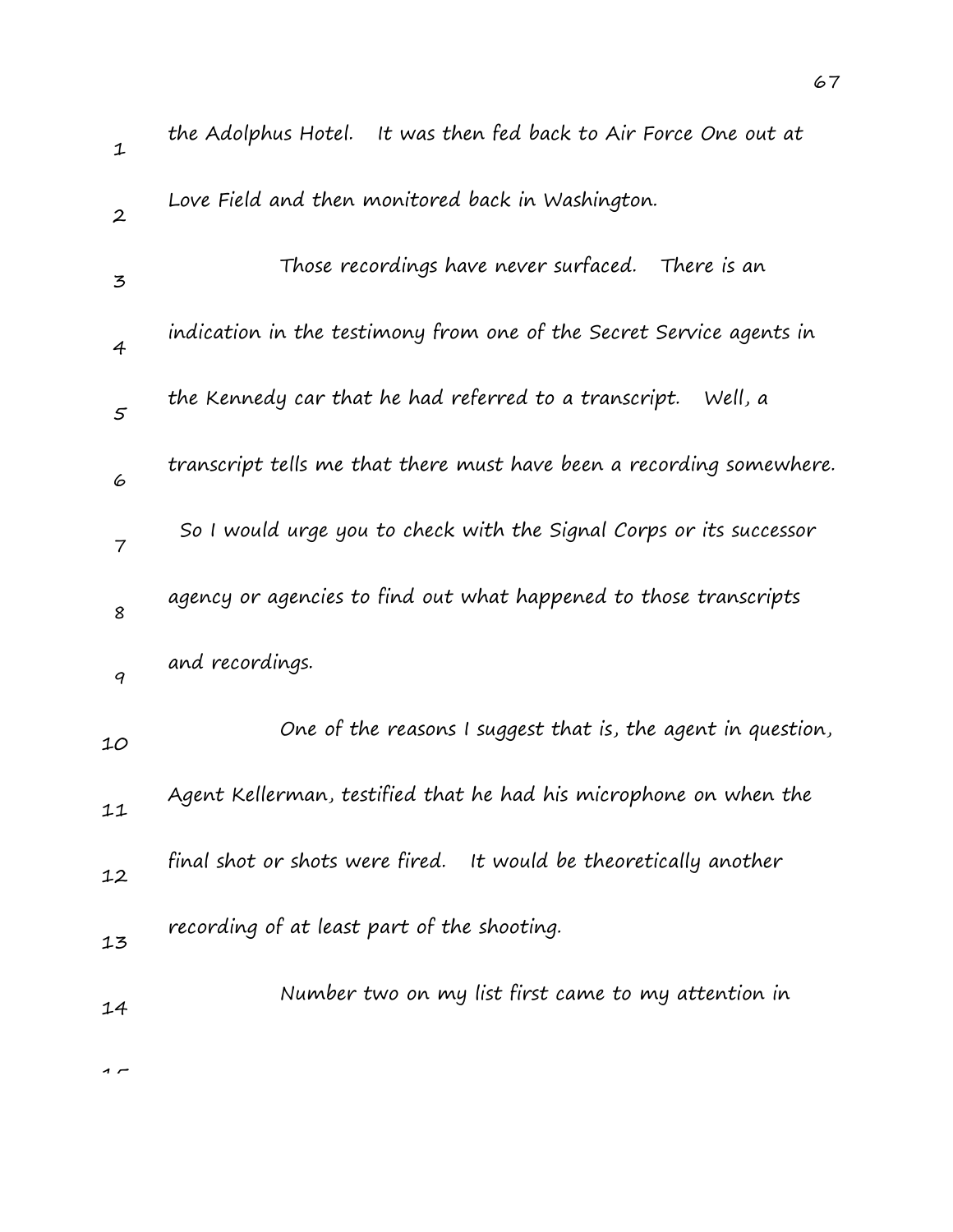| $\mathbf 1$    | Mark Lane's book Rush To Judgment in the mid-'60s where he             |
|----------------|------------------------------------------------------------------------|
| $\overline{2}$ | quoted Joe Long of KLIF radio, one of the most popular stations in     |
| 3              | Dallas at that time, and Joe said that the Secret Service confiscated  |
| $\overline{4}$ | some of their recordings and never returned them.<br>I have confirmed  |
| 5              | that with several personnel at other stations that recall in the weeks |
| 6              | immediately following the assassination numerous visits by Secret      |
| $\overline{7}$ | Service agents who asked for specific things, and in those days the    |
| 8              | material, films, audiotapes and videotapes were turned over without    |
| 9              | receipts, and the recollection of the people in charge is that not     |
| 10             | everything they loaned to the Secret Service was returned.<br>To my    |
| 11             | knowledge, there is no specific listing of material, and I think that  |
| 12             | should be pursued.                                                     |
| 13             | When a film of Robert Oswald meeting with his brother                  |
| 14             | Lee Harvey Oswald in custody is known to have been shot and has        |
|                |                                                                        |

68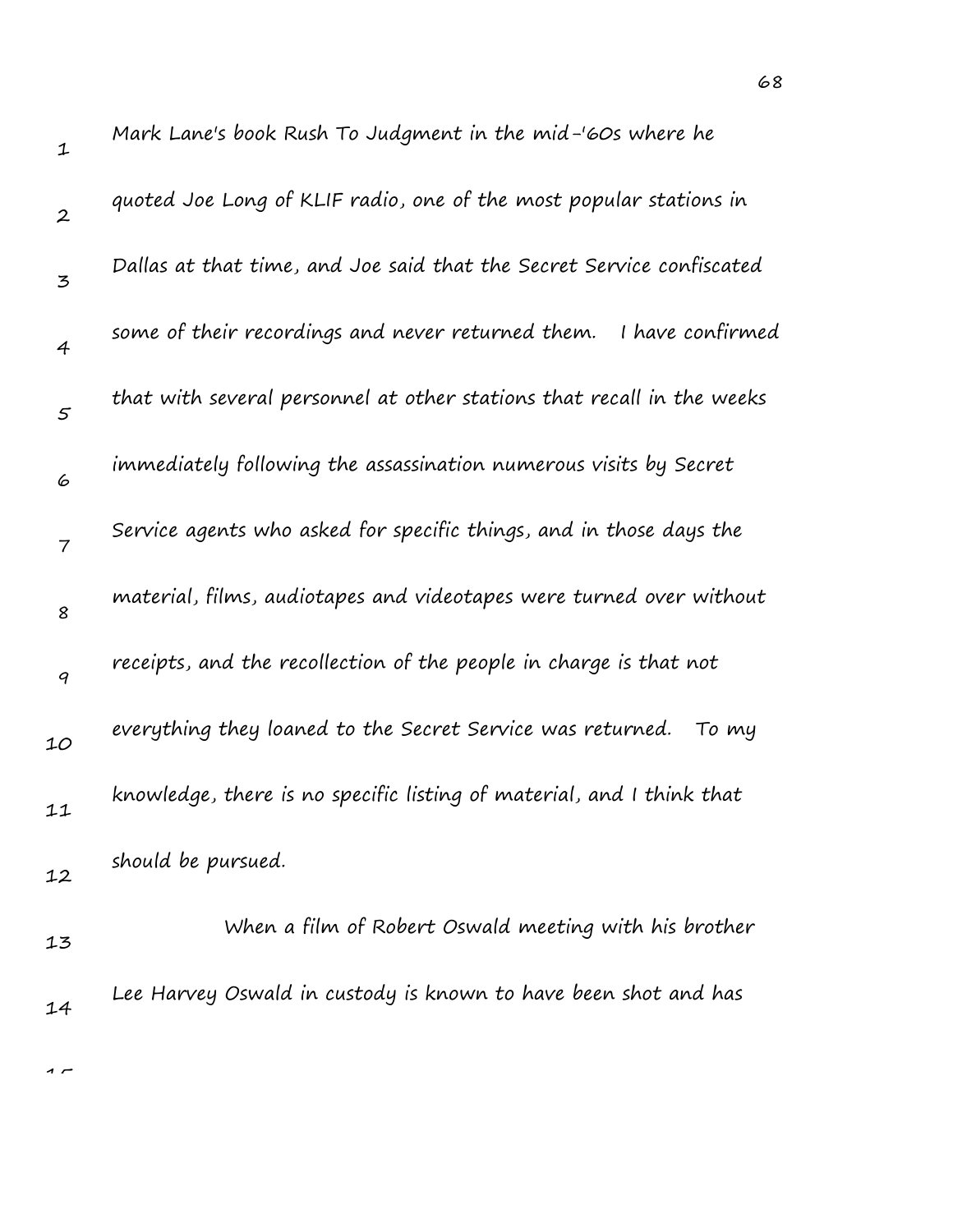| $\mathbf{1}$   | never surfaced that concerns me.   There is no indication that it was |
|----------------|-----------------------------------------------------------------------|
| $\overline{2}$ | a sound film, but the fact that a film like that could vanish is very |
| 3              | troubling to me.                                                      |
| $\overline{4}$ | Number three on the list, attempts to conduct photo                   |
| 5              | enhancements and blowups of one or more amateur photographs shot      |
| 6              | by witness Mary Moorman, despite some of the accounts that have       |
| $\overline{7}$ | appeared in print, at the end of the day Mary Moorman went home       |
| 8              | They were not confiscated from her, but they<br>with her photographs. |
| 9              | were borrowed while she was being questioned the day of the           |
| 10             | assassination.                                                        |
| 11             | In the following months, she loaned the picture to the FBI            |
| 12             | at least four times. She retained signed receipts for those. She did  |
| 13             | get a letter to appear before the Warren Commission. She asked for    |
| 14             | a delay. She had twisted her ankle and could barely walk, and the     |
|                |                                                                       |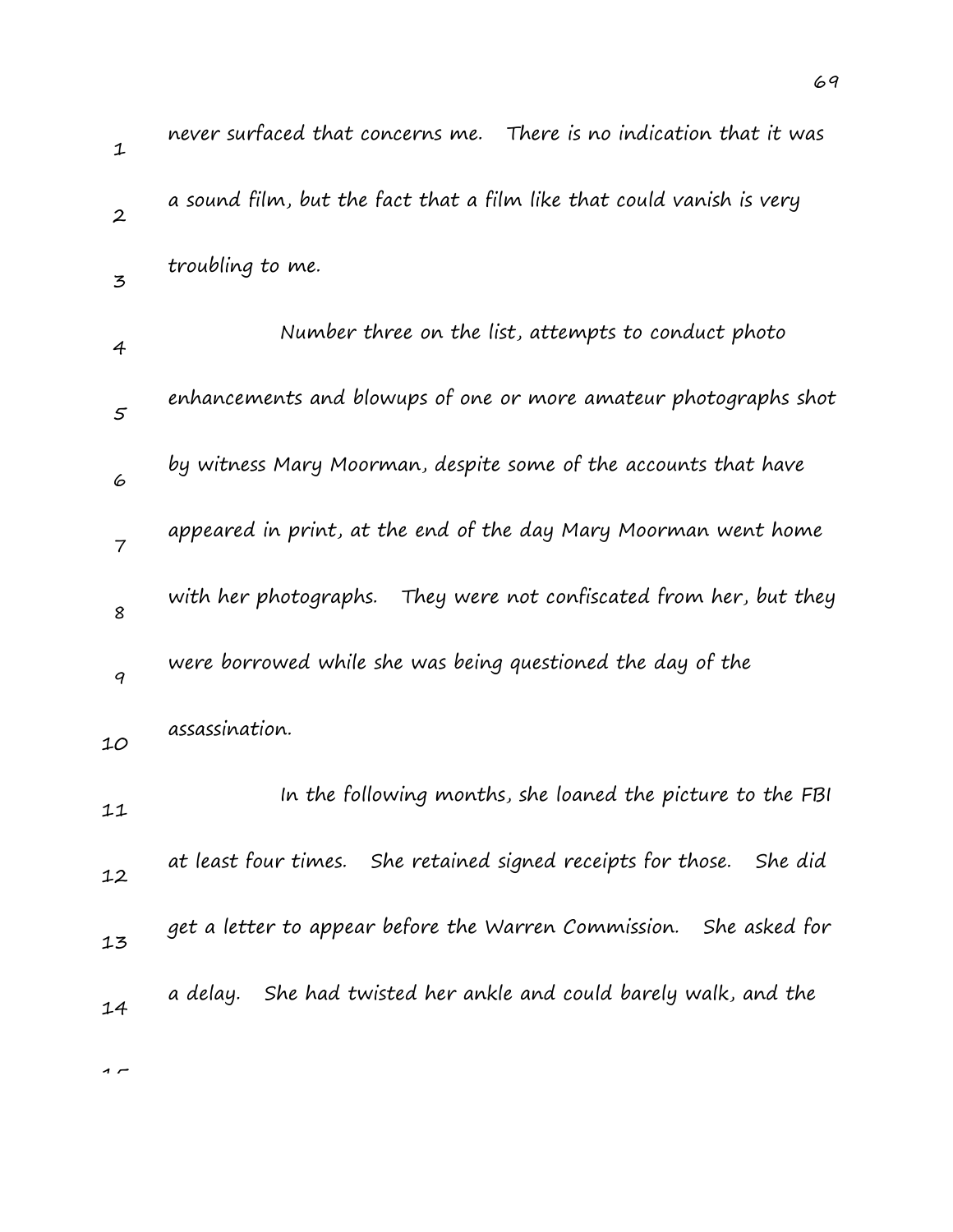| $\mathbf 1$      | Warren Commission indicated that they would recontact her and she       |
|------------------|-------------------------------------------------------------------------|
| $\boldsymbol{2}$ | never heard from them again. So that is the only reason she did not     |
| 3                | testify.                                                                |
| 4                | But she did loan her picture to the FBI and they had told               |
| $\mathfrak{s}$   | her it was for the Warren Commission and for their investigation.       |
| 6                | There is nothing in the record that indicates that the FBI or Warren    |
| $\overline{7}$   | Commission ever did anything with her picture of the assassination.     |
| 8                | It is the only one known to exist that shows the Grassy Knoll at the    |
| 9                | time of the head shot, and it is astounding to me that a photograph     |
| 10               | like that could exist, was known to exist within minutes of the         |
| 11               | assassination, and yet there is no official interest in that photograph |
| 12               | as far as the available documentation shows.                            |
| 13               | We do have reports of other films and photographs that                  |
| 14               | drew some interest right away, but not this one, and her recollection   |
|                  |                                                                         |

 $\overline{1}$ 

70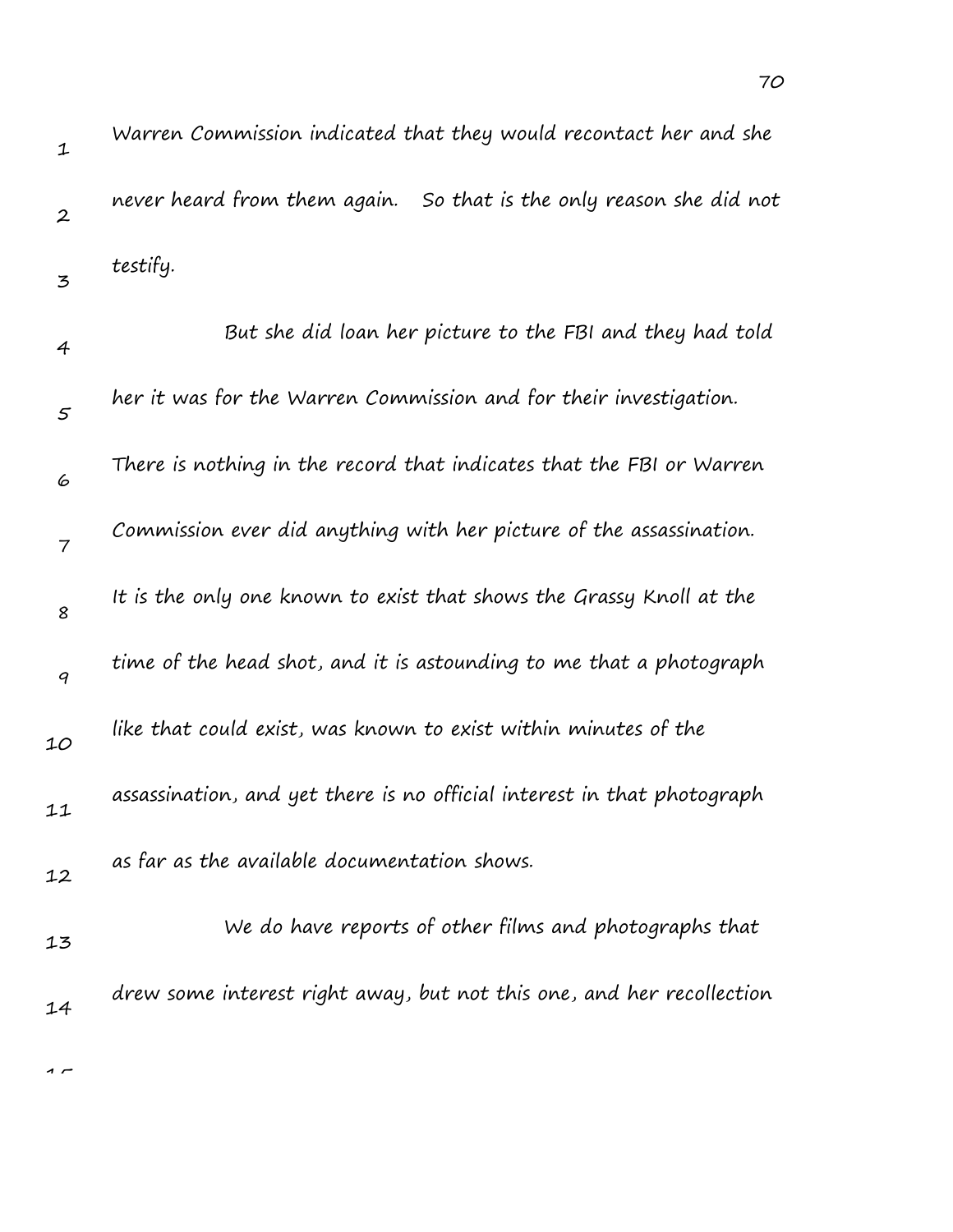| $\mathbf{1}$   | is, and it is support by a friend of hers named Jean Hill, their          |
|----------------|---------------------------------------------------------------------------|
| $\mathbf{2}$   | recollection is that at some point in the days or weeks following, they   |
| 3              | were exhibited a giant blowup of one of the other pictures she took in    |
| $\overline{4}$ | the sequence, and this picture was of the School Book Depository          |
| $\varsigma$    | moments before the assassination, and they were looking at windows        |
| 6              | and trying to see if there were any figures in the windows.<br>Their      |
| $\overline{7}$ | memory is that they never did see anything, but that tells me that        |
| 8              | there was official interest, at least, on the part of the Secret Service, |
| 9              | that they did some work on one or more of those pictures, and the         |
| 10             | record is blank.<br>I know of no such documentation and it must be        |
| 11             | somewhere.                                                                |
| 12             | Number four, Secret Service or FBI efforts to locate Cap                  |
| 13             | Field who may have photographed the assassination. That name              |
| 14             | came from a document that was released in the late '70s, and I tried      |
|                |                                                                           |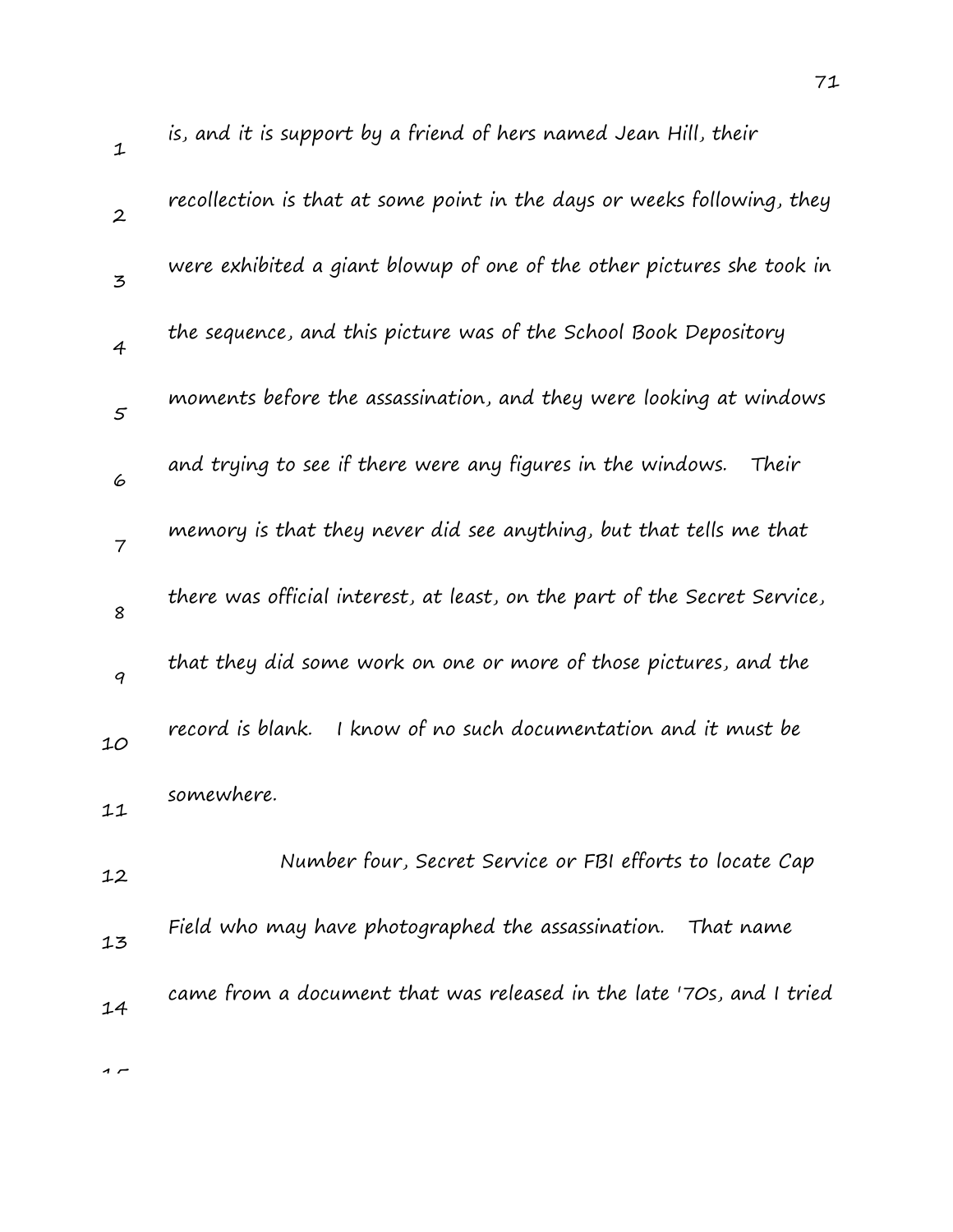| $\mathbf 1$      | to follow up on that at that time, contacting the college up in        |
|------------------|------------------------------------------------------------------------|
| $\boldsymbol{2}$ | Denton, North Texas State University, and we went through records      |
| 3                | and just could not find any reference to this guy named Cap Field.     |
| $\overline{4}$   | There is just no way to tell where that trail went, but there is one   |
| $\varsigma$      | document indicating that Cap Field may have taken one or more          |
| 6                | pictures that day.                                                     |
| 7                | Number five, Army or Signal Corps motion pictures of the               |
| 8                | JFK autopsy at Bethesda.   I am not an expert in this area, but I have |
| 9                | been told by a person that was familiar with the Bethesda room that    |
| 10               | there were mountings for a motion picture camera.<br>It was a          |
| 11               | teaching institution, at least that room was, and a standard autopsy   |
| 12               | procedure would certainly include an audio recording of the            |
| 13               | comments, and I have never seen any reference to either one of those,  |
| 14               | and I would think that somewhere there have to be some recordings      |
|                  |                                                                        |

72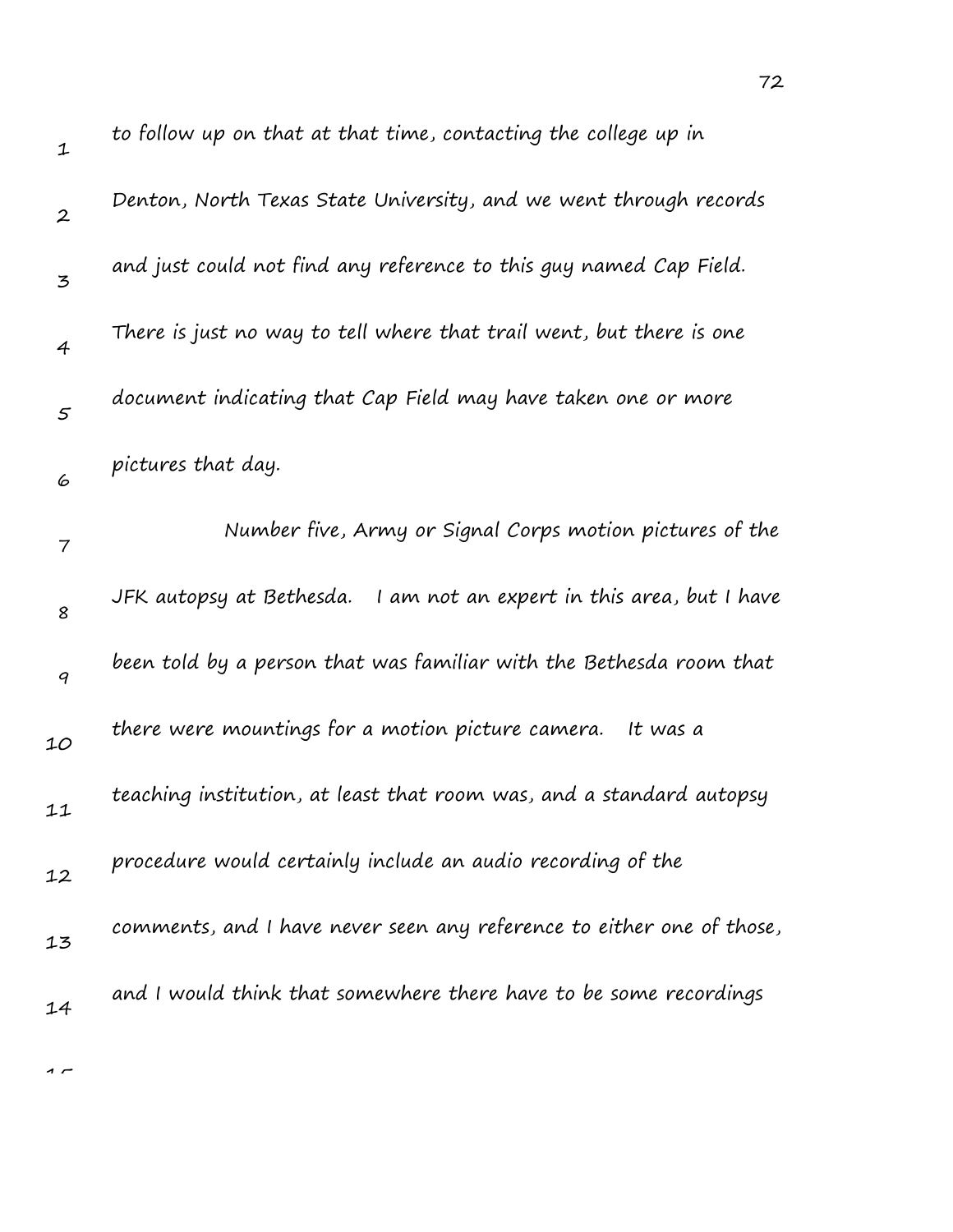| $\mathbf 1$      | of what exactly was said, and I think pun intended that would            |
|------------------|--------------------------------------------------------------------------|
| $\boldsymbol{2}$ | certainly be the best evidence about what they observed in               |
| 3                | Washington.                                                              |
| 4                | Number six, broadcast recordings of the Dallas Police                    |
| 5                | radio channels. Several radio stations in Dallas at the time did         |
| 6                | monitor the police broadcasts. Whether they recorded them or not,        |
| $\overline{7}$   | I have not been able to determine. Without getting into any great        |
| 8                | detail on the acoustics evidence, it is the belief of Dr. Barger who did |
| 9                | the work for the House Assassinations Committee that those               |
| 10               | Dictabelts in evidence are not the originals, and it is the one mistake  |
| 11               | He says that he has told me and he has told others<br>he admits to.      |
| 12               | that when the House Committee showed him those dictabelts they           |
| 13               | said these are the originals and they did not question that.             |
| 14               | After the controversy arose, his studies indicated that                  |
|                  |                                                                          |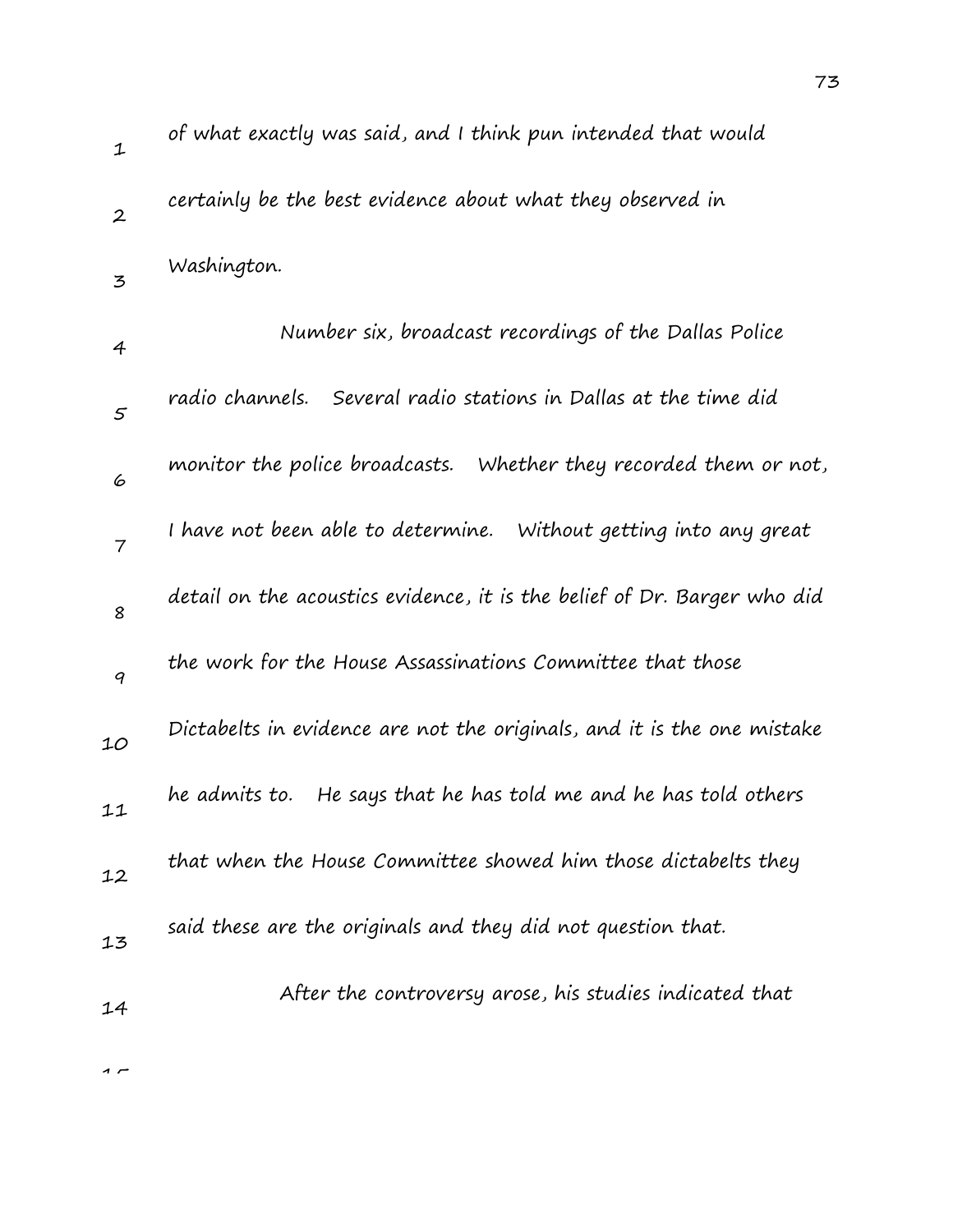| $\mathbf 1$    | they have two hum tones and that tells him that they are not the         |
|----------------|--------------------------------------------------------------------------|
| $\mathbf{2}$   | originals. This was a theory of mine that I followed as closely as       |
| $\mathbf{z}$   | possible without being a scientist. Dr. Barger, I believe, is an honest, |
| $\overline{4}$ | decent man, and he stands by his work. His basic observation that        |
| 5              | was ignored by the National Academy of Science study is that the         |
| 6              | Dallas Police radio system at the time was an FM system.                 |
| 7              | When I called Dr. Louis Alvarez, who was the one on the                  |
| 8              | National Academy of Science panel most involved with this, I asked       |
| 9              | He said, well, it was<br>him, was it an AM system or an FM system?       |
| 10             | AM, they were all AM in those days.<br>I said, I am sorry, it was an FM  |
| 11             | It was a relatively new system, how would that affect your<br>system.    |
| 12             | findings? He said, Gary, if that is true, we would have to start all     |
| 13             | over again. He asked me if I could document that, I cannot.<br>The       |
| 14             | paperwork is gone, but I do know the names and phone numbers of          |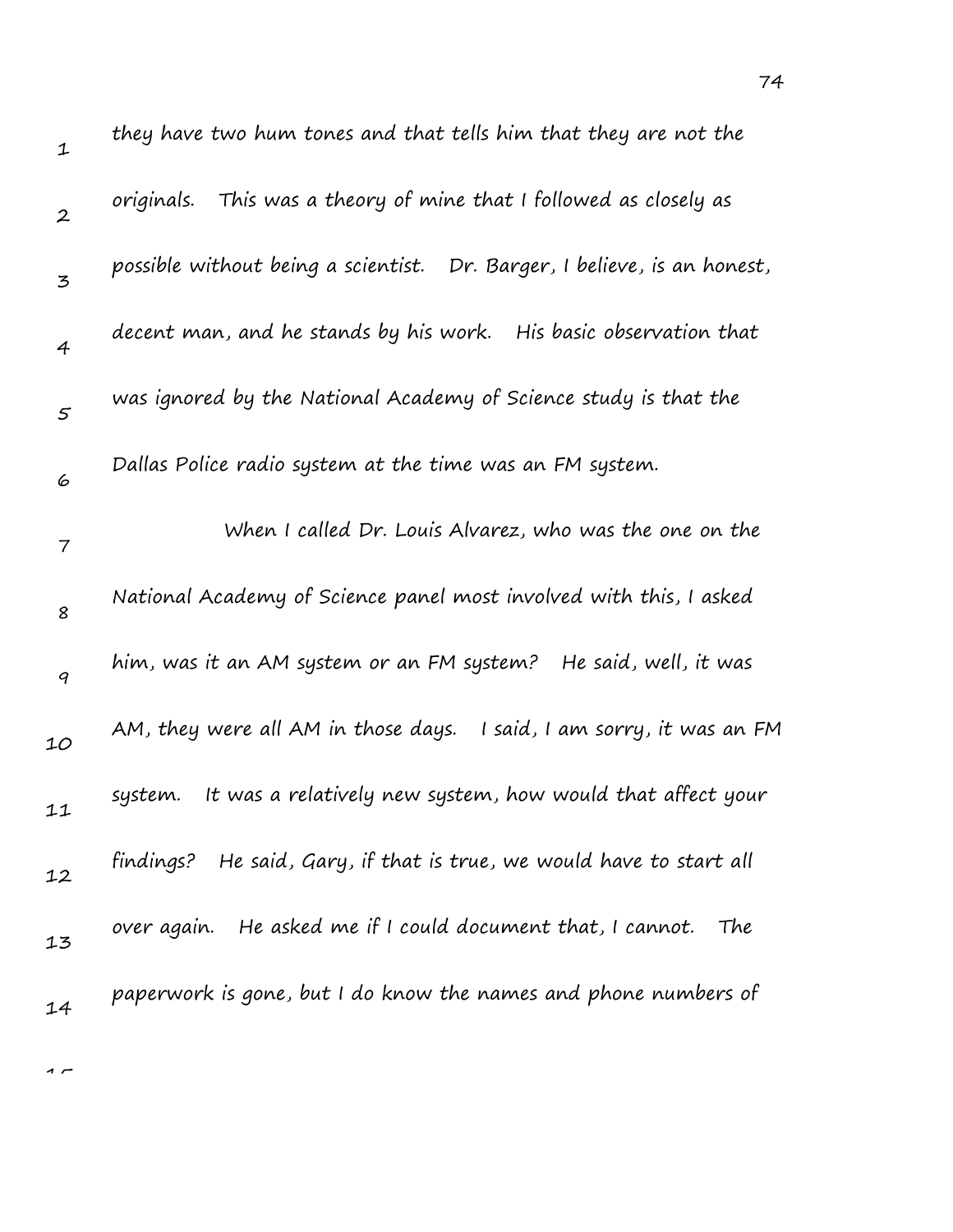| $\mathbf{1}$   | some of the City of Dallas radio engineers who designed the system       |
|----------------|--------------------------------------------------------------------------|
| $\mathbf{2}$   | and installed it and maintained it.                                      |
| 3              | The acoustics issue, despite the difficulties, is far from a             |
| $\overline{4}$ | It needs to be pursued because, as far as I am concerned,<br>dead issue. |
| $\mathfrak{s}$ | while it is great that everybody is releasing documents, and what you    |
| 6              | are doing has truly great value, at the end of all this work, your       |
| $\overline{7}$ | documents are going to give us bits and pieces of information, but I     |
| 8              | just am not convinced that it is going to solve the crime.<br>I don't    |
| 9              | think it is going to tell us whether there was or was not a conspiracy   |
| 10             | to kill the President, but the acoustics evidence can certainly do that. |
| 11             | The other element about the acoustics evidence is that one               |
| 12             | area where Warren Commission member David Belin and House                |
| 13             | Committee Staff Counsel Bob Lakey agree is that the acoustics            |
| 14             | evidence should be pursued. In other words, the same analysis that       |
|                |                                                                          |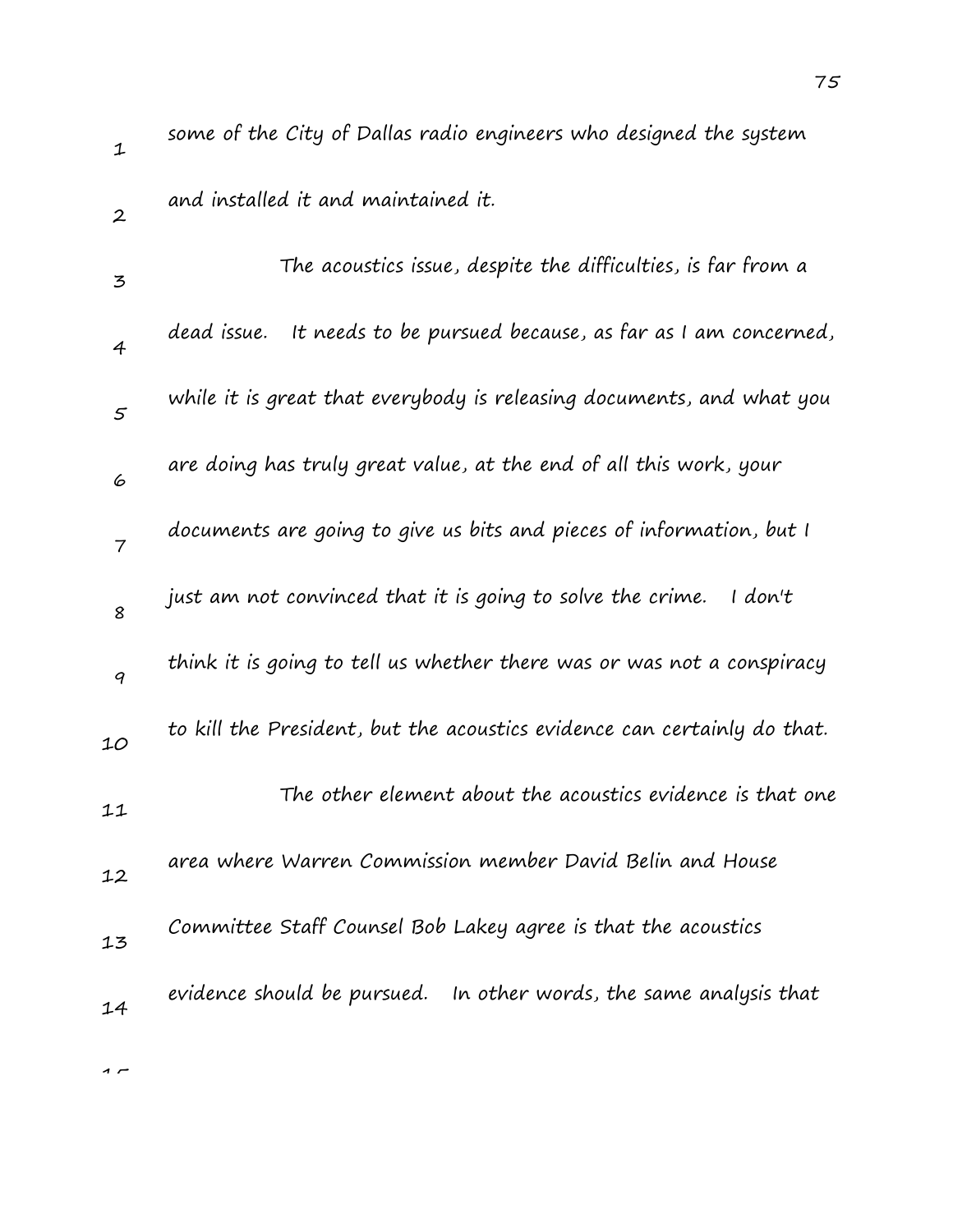| $\mathbf 1$      | was applied to the Grassy Knoll shot should be applied to the other    |
|------------------|------------------------------------------------------------------------|
| $\boldsymbol{2}$ | If you trace the source of those shots, just like the<br>three shots.  |
| 3                | Grassy Knoll shot, either it is going to lead to that window or it is  |
| $\overline{4}$   | going to lead to some illogical place, and that would be the way to    |
| $\varsigma$      | settle this issue. It would be a real shame if the acoustics thing was |
| 6                | just left hanging because it is one of the very few pieces of hard     |
| $\overline{7}$   | evidence left.                                                         |
| 8                | Number seven, numerous still photographs of the Oswald                 |
|                  |                                                                        |
| $\boldsymbol{q}$ | I first learned about<br>emergency work shot by Dr. Carl Dockery.      |
| 10               | Dockery's pictures from Mike Coleto's book The Oswald File, and I      |
| 11               | called Dockery and he confirmed it. His memory was that he had his     |
| 12               | camera with him. He shot an entire roll of film documenting what       |
| 13               | the autopsy surgeons or what the doctors were doing.<br>He ran out of  |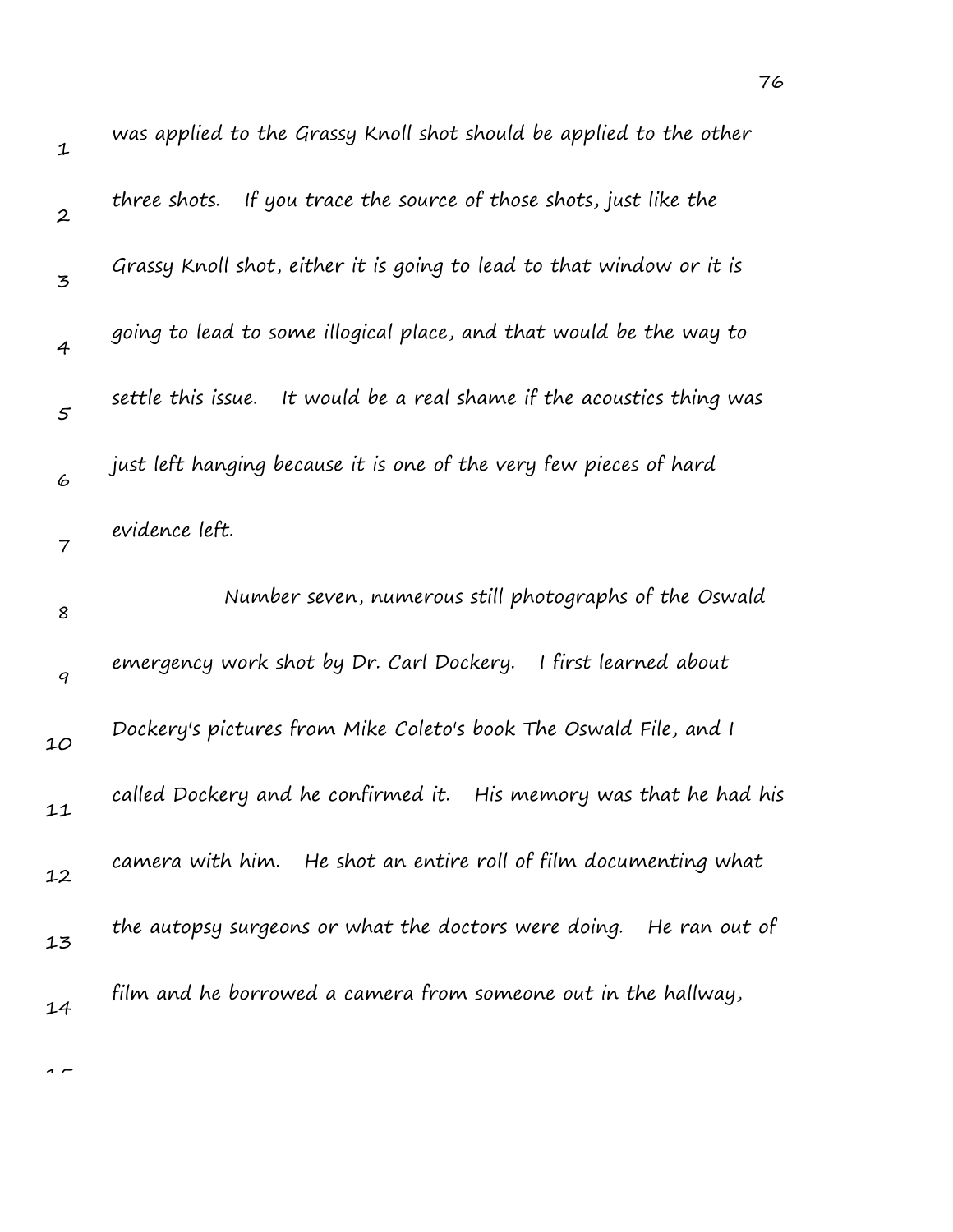| $\mathbf 1$      | apparently a news photographer, and he has something like six or       |
|------------------|------------------------------------------------------------------------|
| $\boldsymbol{2}$ | seven rolls of film with him.<br>As best Dockery could remember, he    |
| 3                | shot a good 150 photographs.                                           |
| 4                | I have no idea where those are.   He has never seen them.              |
| $\varsigma$      | They were confiscated by Parkland security and ultimately went to,     |
| 6                | I believe it was C.J. Price, and I made that phone call, either to him |
| 7                | or one other person, and they claimed they did not recall that.<br>So, |
| 8                | again, these may be in FBI files. There is an FBI document indicating  |
| 9                | they were aware of this. I don't know that there is anything of any    |
| 10               | significance as far as changing history, but I think it is proper to   |
| 11               | document it, and they are certain there were no other photographs      |
| 12               | taken in the Oswald emergency work.                                    |
| 13               | Finally, number eight, the numerous confessions in recent              |
| 14               | years by people who claim to have been involved with some aspect of    |
| $\sim$           |                                                                        |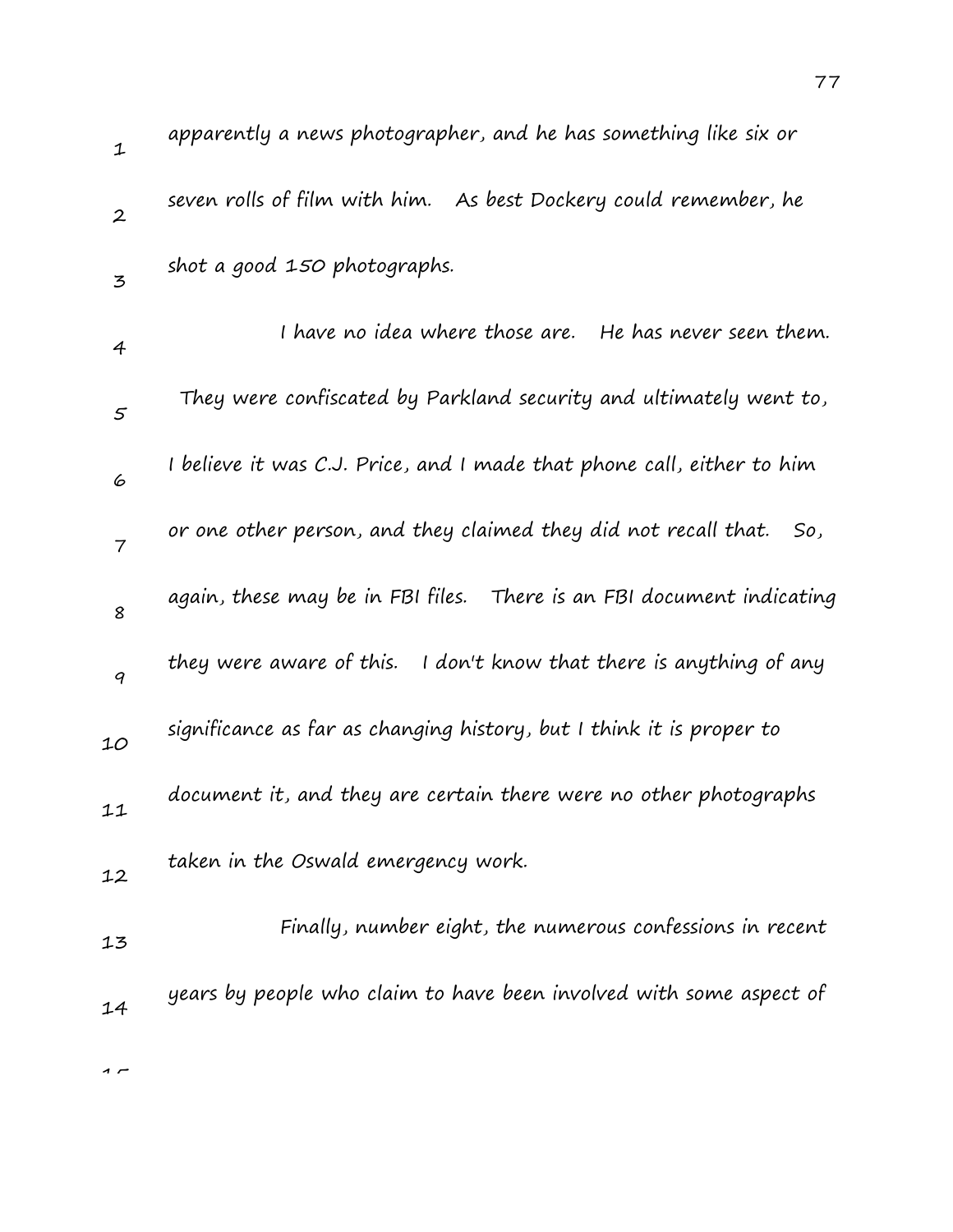| $\mathbf 1$      | the assassination. This has been a very frustrating area for me in      |
|------------------|-------------------------------------------------------------------------|
| $\boldsymbol{2}$ | that I have spent a lot of time working on legitimate issues in this    |
| 3                | case, as have many other researchers. Since 1990, I have found that     |
| $\overline{4}$   | I have spent an awful lot of time trying to correct the historical      |
| 5                | record with some of these phony stories that are coming out, and        |
| 6                | without going through a list or maybe I could provide you a list        |
| $\overline{7}$   | sometime in the future, the most significant story in recent years was  |
| 8                | Ricky White, the Rosco White story. That story and I could give you     |
| $\boldsymbol{q}$ | a stack of stuff this big, a friend and I have spent hundreds and       |
| 10               | hundreds of hours on this thing. It is a complete fabrication.<br>It is |
| 11               | my personal belief that everybody involved with that story knew it.     |
| 12               | I will give you an example. A few days after the August                 |
| 13               | 6, 1990, news conference, a friend of mine noticed a document in        |
| 14               | the office of Bud Fensterwald, who was the head of the Assassination    |
|                  |                                                                         |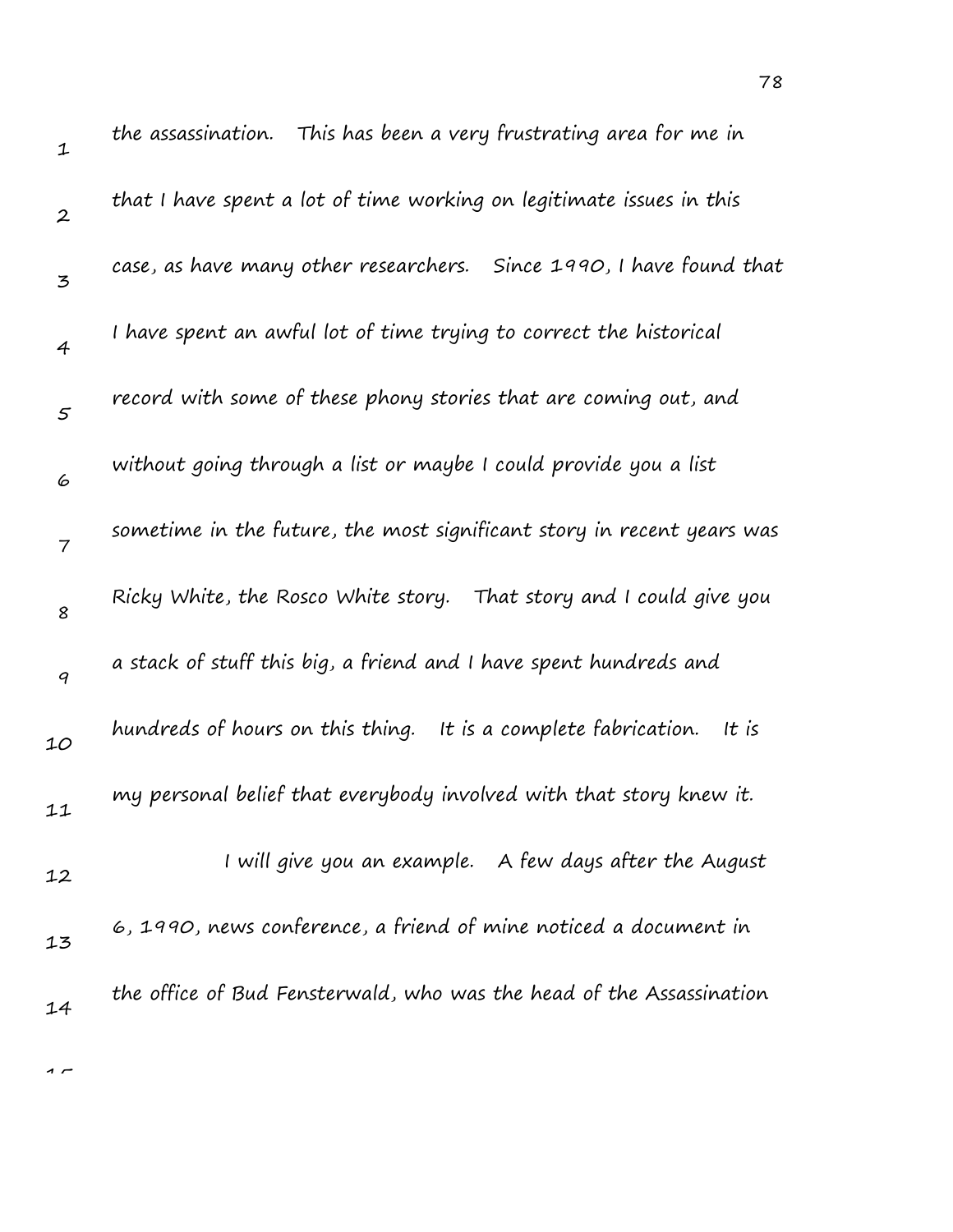| $\mathbf{1}$   | Archives Records Center in Washington. Fensterwald had a report         |
|----------------|-------------------------------------------------------------------------|
| $\overline{2}$ | on his desk, an interview that had been conducted by Kevin Walsh        |
| $\overline{5}$ | with a man named Philip Jordan.<br>Philip Jordan was the mysterious     |
| $\overline{4}$ | Mr. X who Ricky White kept referring to.<br>Philip Jordan was in a      |
| 5              | position to know whether that story was true or not, and what he        |
| 6              | told Kevin Walsh was the story was not true.<br>Yet Fensterwald and     |
| $\overline{7}$ | others stood by as Ricky White claimed that his father killed Kennedy.  |
| 8              | It is just absolutely outrageous to me that these kind of things go on. |
| 9              | I am not sure there can be legislation to prevent it, but if            |
| 10             | that is part of your work, I would very, very highly, strongly urge you |
| 11             | to come up with some legislation that would provide some criminal       |
| 12             | penalties for these people who come up with these phony stories.        |
| 13             | I was on a museum retreat for the past week-and-a-half                  |
| 14             | down in South Texas, and I got a call from one of the Fox stations      |
|                |                                                                         |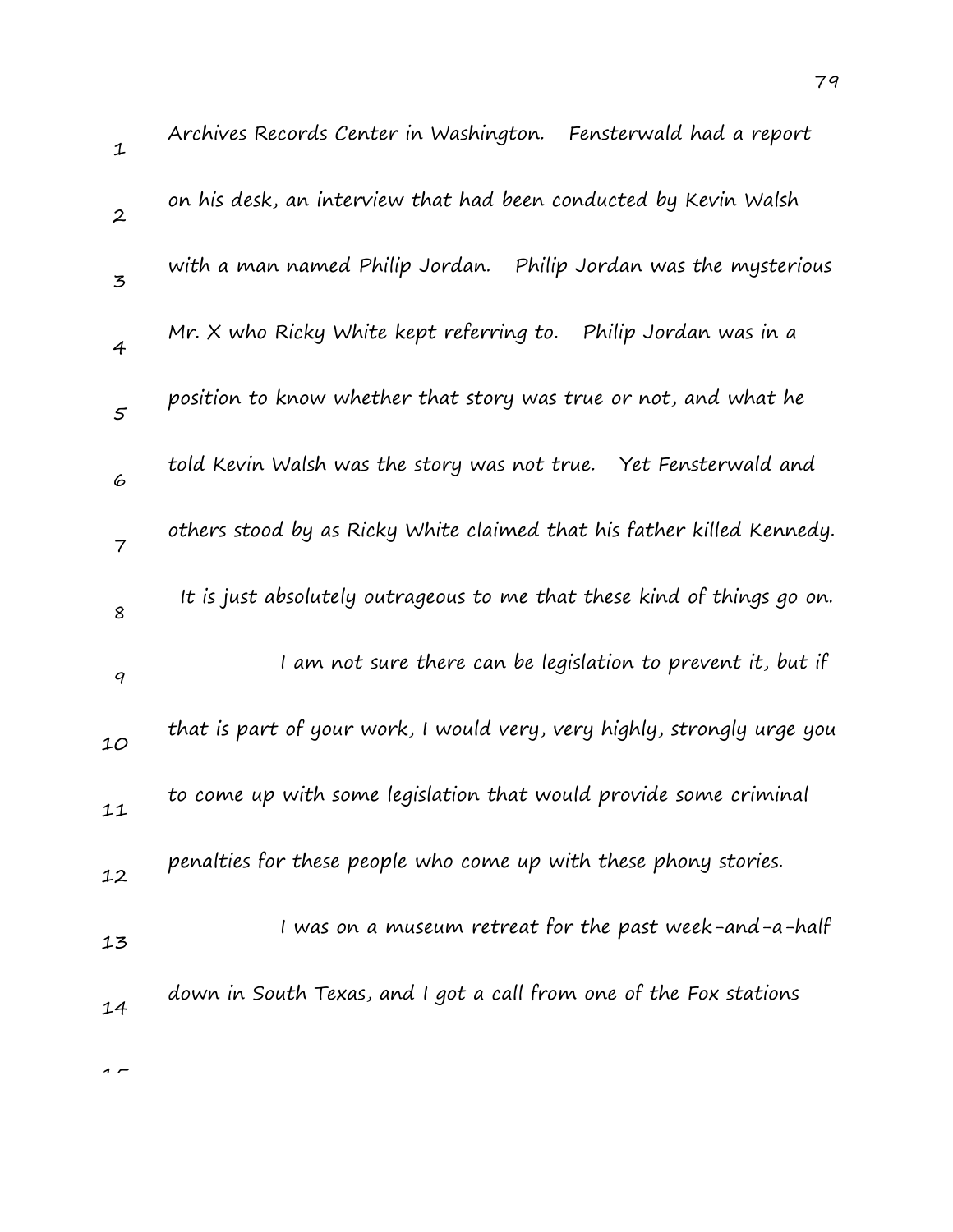| $\mathbf 1$      | with another one. Now we have four gunmen up in the Book                |
|------------------|-------------------------------------------------------------------------|
| $\boldsymbol{2}$ | Depository. It is just $-$ - it is never ending. These people get       |
| 3                | attorneys to find out whether they are going to be in trouble so they   |
| $\overline{4}$   | know exactly what they should or should not say, and it is just         |
| $\mathfrak{s}$   | mind-boggling.                                                          |
| 6                | One the one hand, those of us who research this case and                |
| 7                | who are amateurs, don't have any formal training in this, we tend to    |
| 8                | think outside the borders, which I think overall is good for this case  |
| 9                | because we are not locked into a certain way of studying something.     |
| 10               | But, on the other hand, there are some profiteers and others who like   |
| 11               | the limelight, and that kind of thing.<br>It is just mind-boggling what |
| 12               | is going on in the research community when these stories come out.      |
| 13               | And those of us who know how to research and know how                   |
| 14               | to look things up and know how to ask questions, when we look into      |
|                  |                                                                         |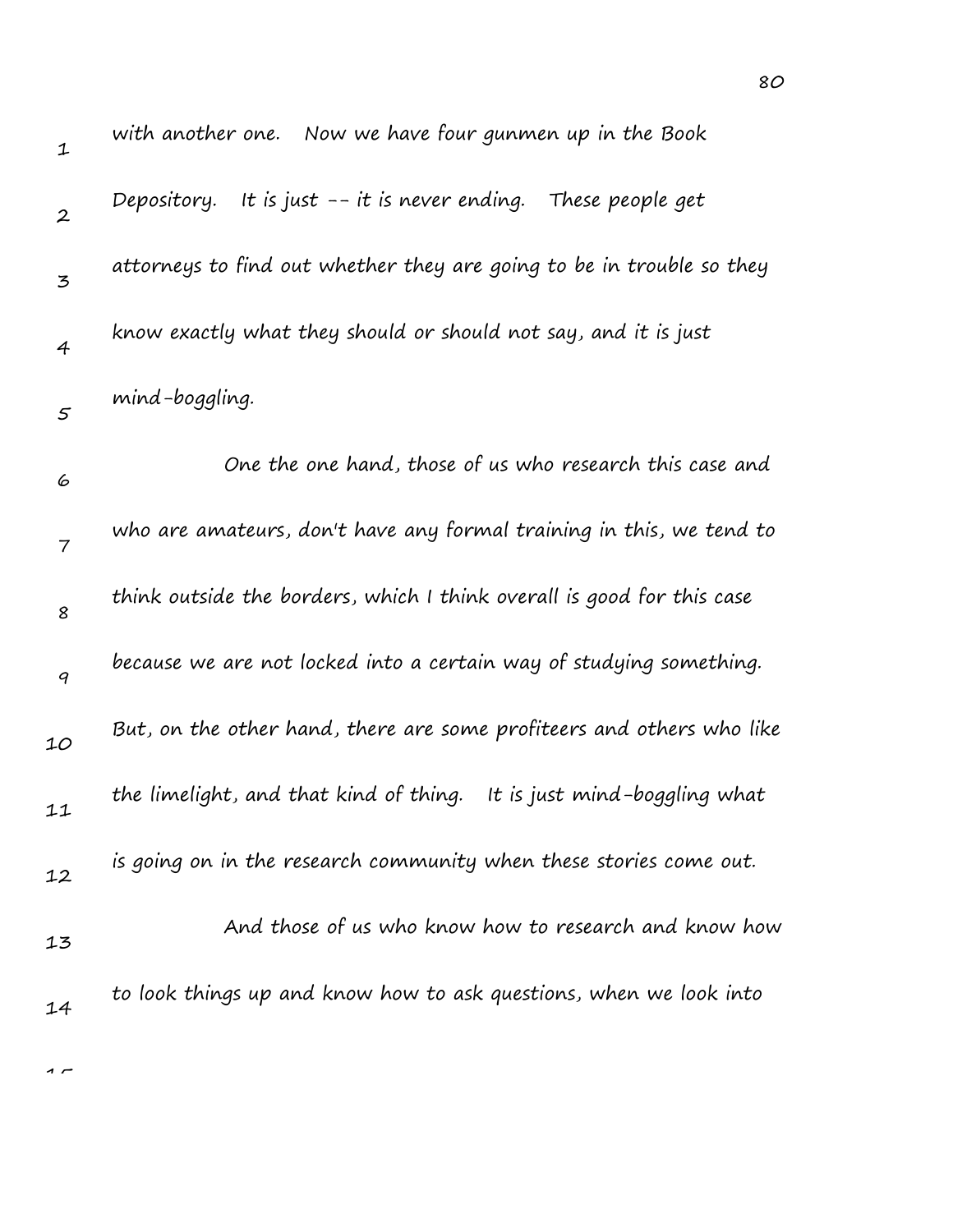| $\mathbf{1}$     | this and say, you have serious problems with this story, we are then  |
|------------------|-----------------------------------------------------------------------|
| $\overline{2}$   | painted as disinformation agents. Some of these people, and I don't   |
| $\mathbf{z}$     | wish to cast the research community with such a wide brush, but they  |
| $\overline{4}$   | want to seek the truth but you had better find the right truth or you |
| $\varsigma$      | are in trouble. Well, I am not locked into those people, and I wanted |
| 6                | to at least offer my assistance with some of these phony stories      |
| $\overline{7}$   | because you will have a lot of work before you, and I would hate to   |
| 8                | see you get derailed with stuff that leads nowhere.                   |
| $\boldsymbol{q}$ | I think I will leave it at that, and I will follow this up with       |
| 10               | a written.                                                            |
| 11               | CHAIRMAN TUNHEIM:<br>Thank you, Mr. Mack.                             |
| 12               | Any questions?                                                        |
| 13               | MR. MARWELL: It would be helpful in your written                      |
| 14               | submission if you give us some details on the issues that you have    |
|                  |                                                                       |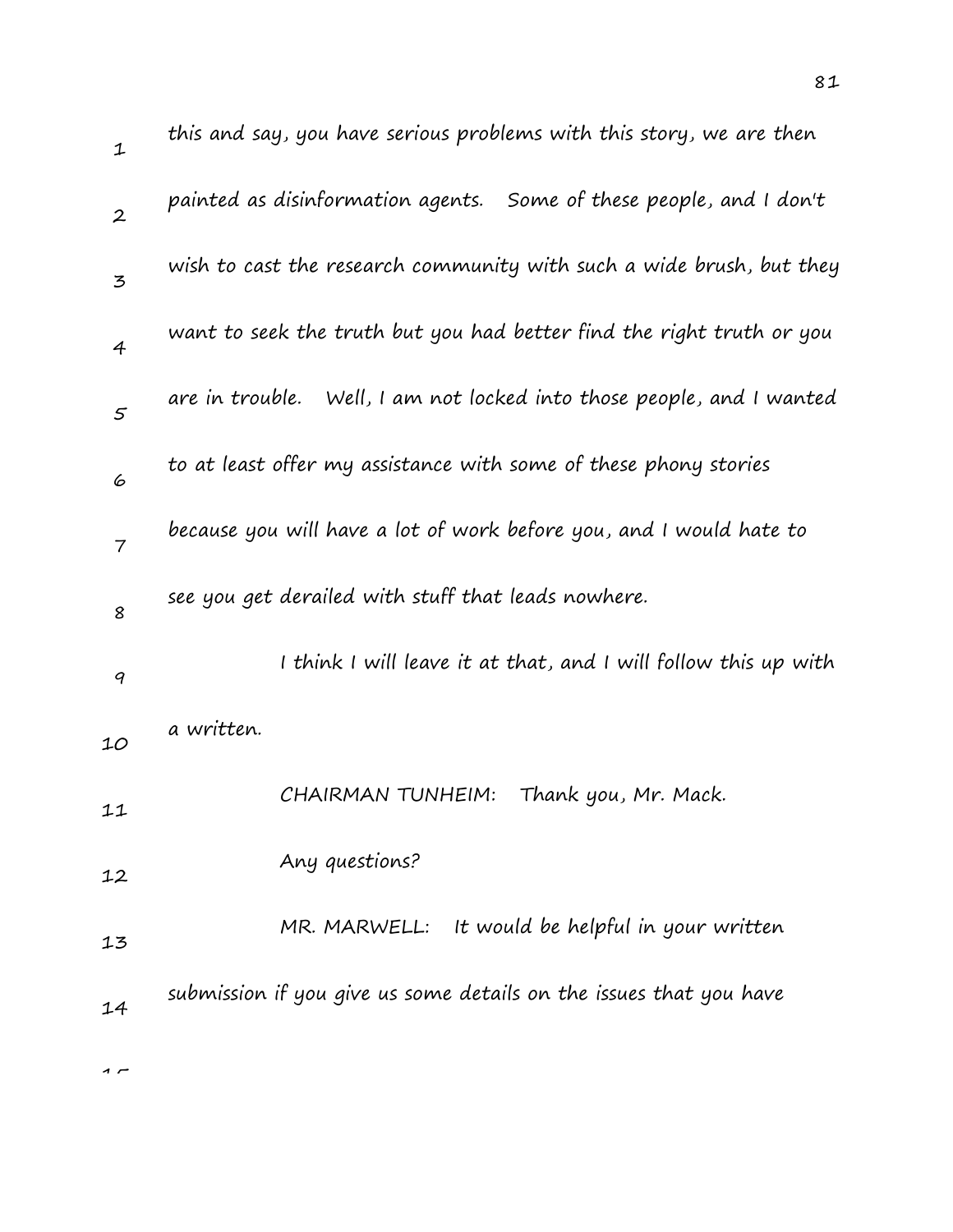| $\boldsymbol{2}$ | MR. MACK: Absolutely. I would be happy to.                            |
|------------------|-----------------------------------------------------------------------|
| 3                | CHAIRMAN TUNHEIM: Mr. Mack, the reference to Cap                      |
| $\overline{4}$   | Field that you mentioned in your number four, is that in an FBI       |
| $\mathcal{S}$    | record that you saw the name?                                         |
| 6                | MR. MACK: Yes, it was, and I believe it was in one of the             |
| $\overline{7}$   | documents that was released along with, and it might be the same      |
| 8                | one, that came out in late '77/early '78 that identified Charles      |
| 9                | Bronson as having taken a film of the assassination. That document    |
| 10               | went to Earl Golds of the Dallas Morning News. Earl found Mr.         |
| 11               | Bronson, but Cap Field, and my memory is Cap Field is on that list,   |
| 12               | and that is the only documentation.                                   |
| 13               | What I have found living here and talking with people is              |
| 14               | that there are a lot of people in the Dallas area who, for one reason |
|                  |                                                                       |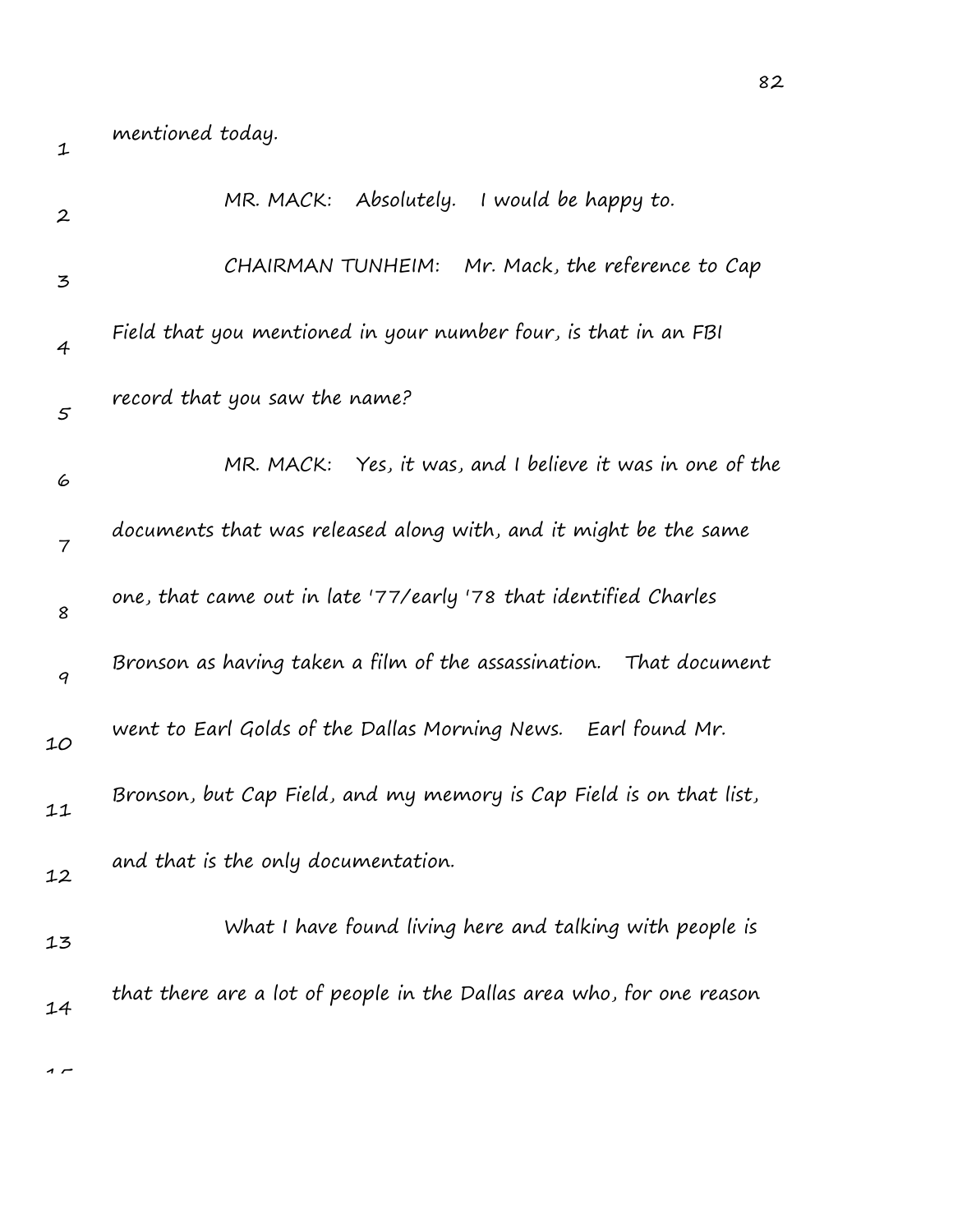| $\mathbf 1$    | or another, just would prefer not to come forward.<br>I learned a story |
|----------------|-------------------------------------------------------------------------|
| $\mathbf{2}$   | just a few weeks ago.<br>A retired Kodak executive remembered that      |
| $\mathbf{z}$   | while they were processing Abraham Zapruder's film out in the Dallas    |
| $\overline{4}$ | office out by Love Field, that a woman had come in, and this was a      |
| 5              | woman in her late 30s, a brunette, who had taken a picture at the       |
| 6              | assassination scene, and her picture was the first one out of the       |
| $\overline{7}$ | processor, and they were working on this because it was quicker to do   |
| 8              | stills than it was moving film.                                         |
| 9              | He didn't catch her name, but he stood next to her while                |
| 10             | she was explaining her story to some of the Federal investigators who   |
| 11             | She was running from Main Street up to Elm<br>were already there.       |
| 12             | Street across the grass, realized she wasn't going to get there close   |
| 13             | enough, stopped and took a picture. In the foreground were some         |
| 14             | people standing on the south curb of Elm Street. The Kennedy            |
|                |                                                                         |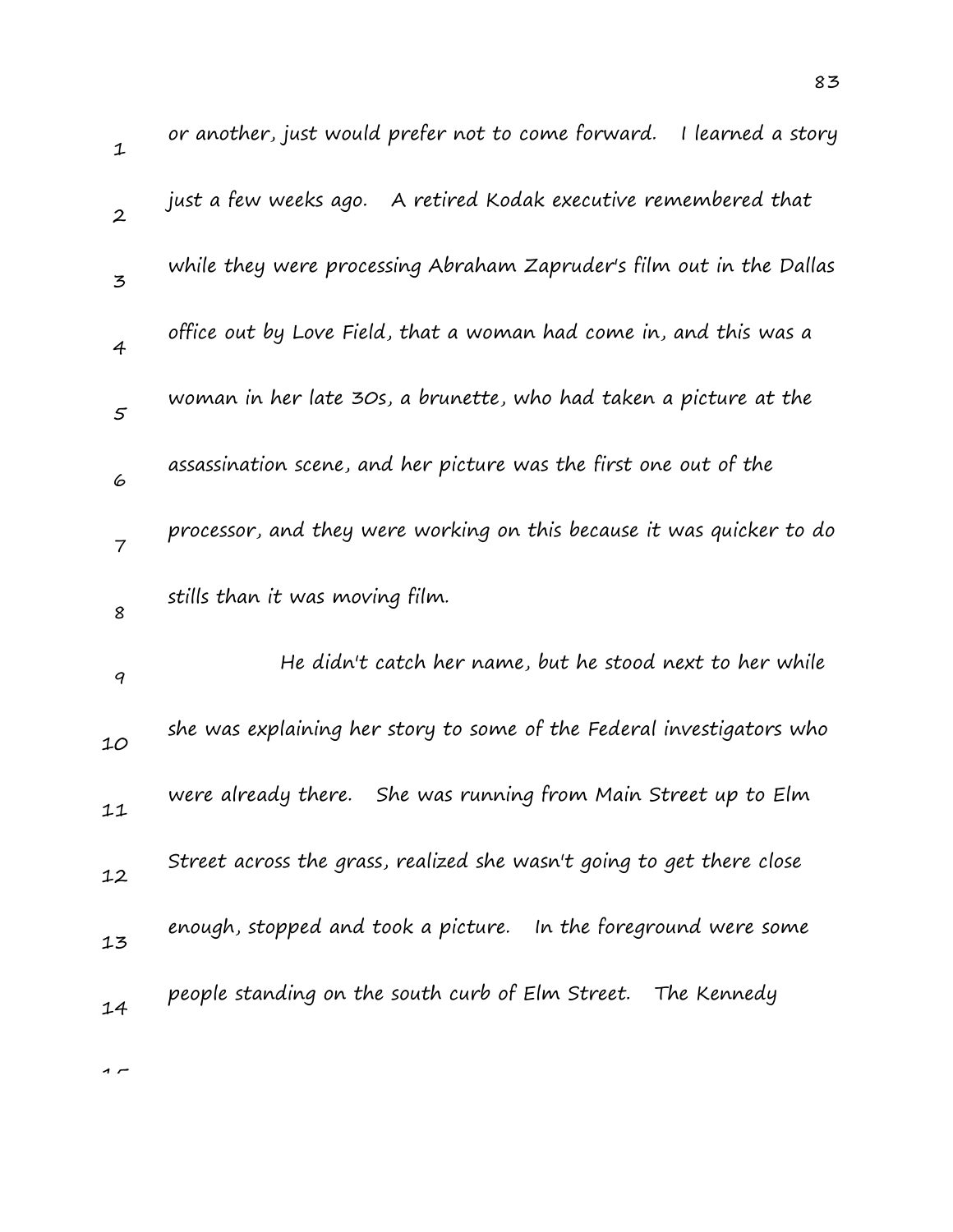| $\mathbf 1$      | limousine was directly behind them, directly behind the limousine was    |
|------------------|--------------------------------------------------------------------------|
| $\boldsymbol{2}$ | the Book Depository Building. When the picture came out of the           |
| 3                | processor, the first thing they noticed was the exposure was terrific    |
| $\overline{4}$   | but the focus was way, way off. It was virtually useless, and she was    |
| $\mathfrak{s}$   | Well, she apparently went home and whether anyone<br>told that.          |
| 6                | even got her name or that is unknown.                                    |
| $\overline{7}$   | If this story is true, and I have no reason to doubt it, the             |
| 8                | man -- we sought him out, he did not seek us out, today if we can        |
| 9                | locate that slide, and this is a color slide, computer enhancement can   |
| 10               | return it literally to almost the best clarity you could have had at the |
| 11               | time. Of course, back in those days nothing like that existed.<br>The    |
| 12               | Kodak executive's name is Jack Harrison. Jack said they were             |
| 13               | pushing the technicians very hard to do whatever you can to sharpen      |
| 14               | this picture and approve it, and they just said, hey, there is nothing   |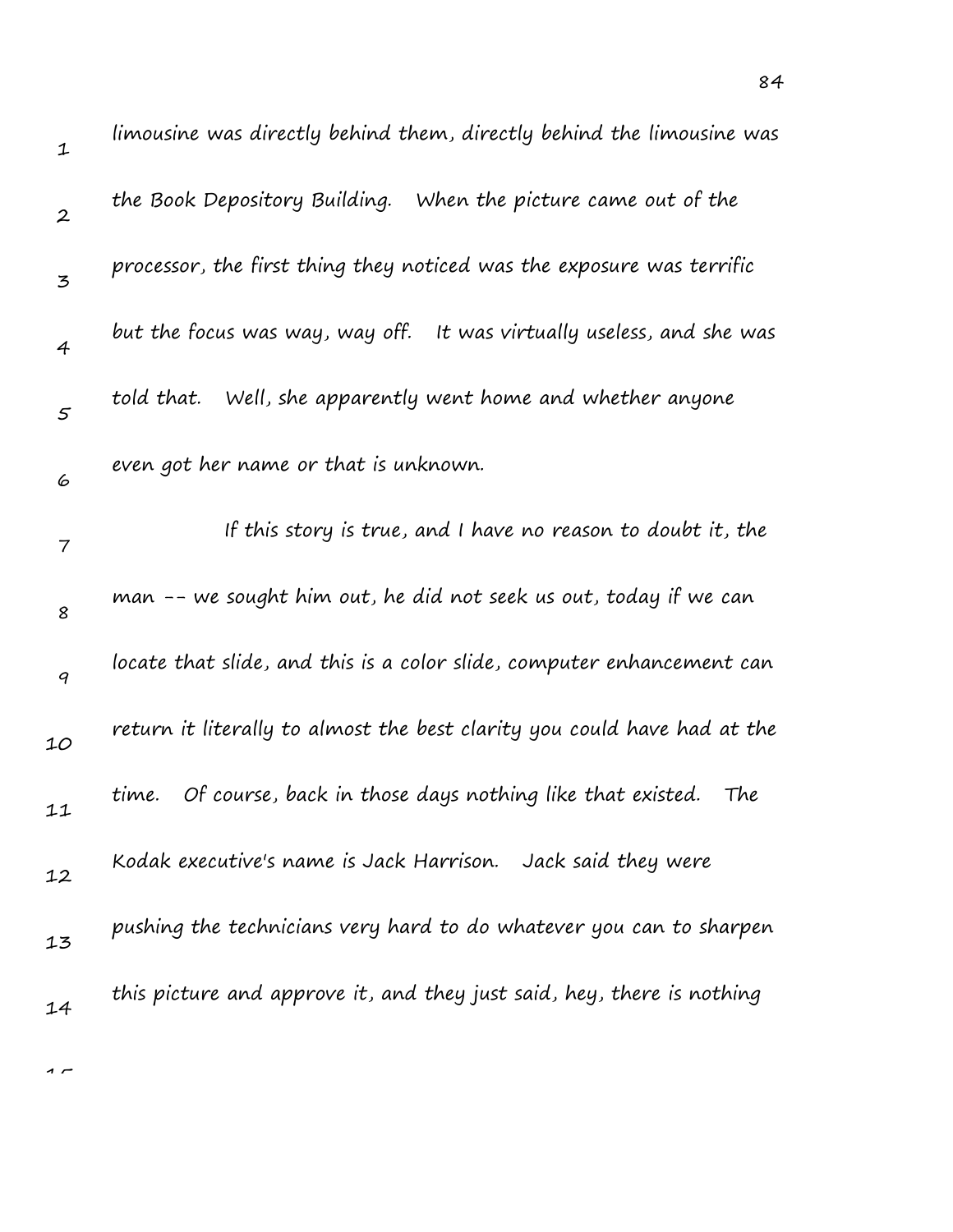we can do.

1

| $\boldsymbol{2}$                                                                                                   | So here is a woman with a potentially important                         |
|--------------------------------------------------------------------------------------------------------------------|-------------------------------------------------------------------------|
| $\mathfrak{Z}% _{T}=\mathfrak{Z}_{T}\!\left( a,b\right) ,\ \mathfrak{Z}_{T}=\mathfrak{Z}_{T}\!\left( a,b\right) ,$ | photograph, a still photograph. What is especially interesting to me    |
| $\overline{4}$                                                                                                     | is that from the description of her position, what the picture showed,  |
| 5                                                                                                                  | she may very well be the real Babushka Lady.                            |
| 6                                                                                                                  | That is an area in the research community that is very                  |
| $\overline{7}$                                                                                                     | controversial at this point, and without going into any great detail, I |
| 8                                                                                                                  | do not believe that Beverly Oliver is the Babushka Lady, or, let me     |
| 9                                                                                                                  | rephrase that, she certainly could be but the rest of the story is a    |
| 10                                                                                                                 | fabrication.<br>That is my personal belief based on the work I have     |
| 11                                                                                                                 | done.                                                                   |
| 12                                                                                                                 | What has happened, though, apparently, is the story from                |
| 13                                                                                                                 | Jack Harrison that this woman existed, she has a photograph that        |
| 14                                                                                                                 | could have some important answers. It is probably sitting in a shoe     |
|                                                                                                                    |                                                                         |

85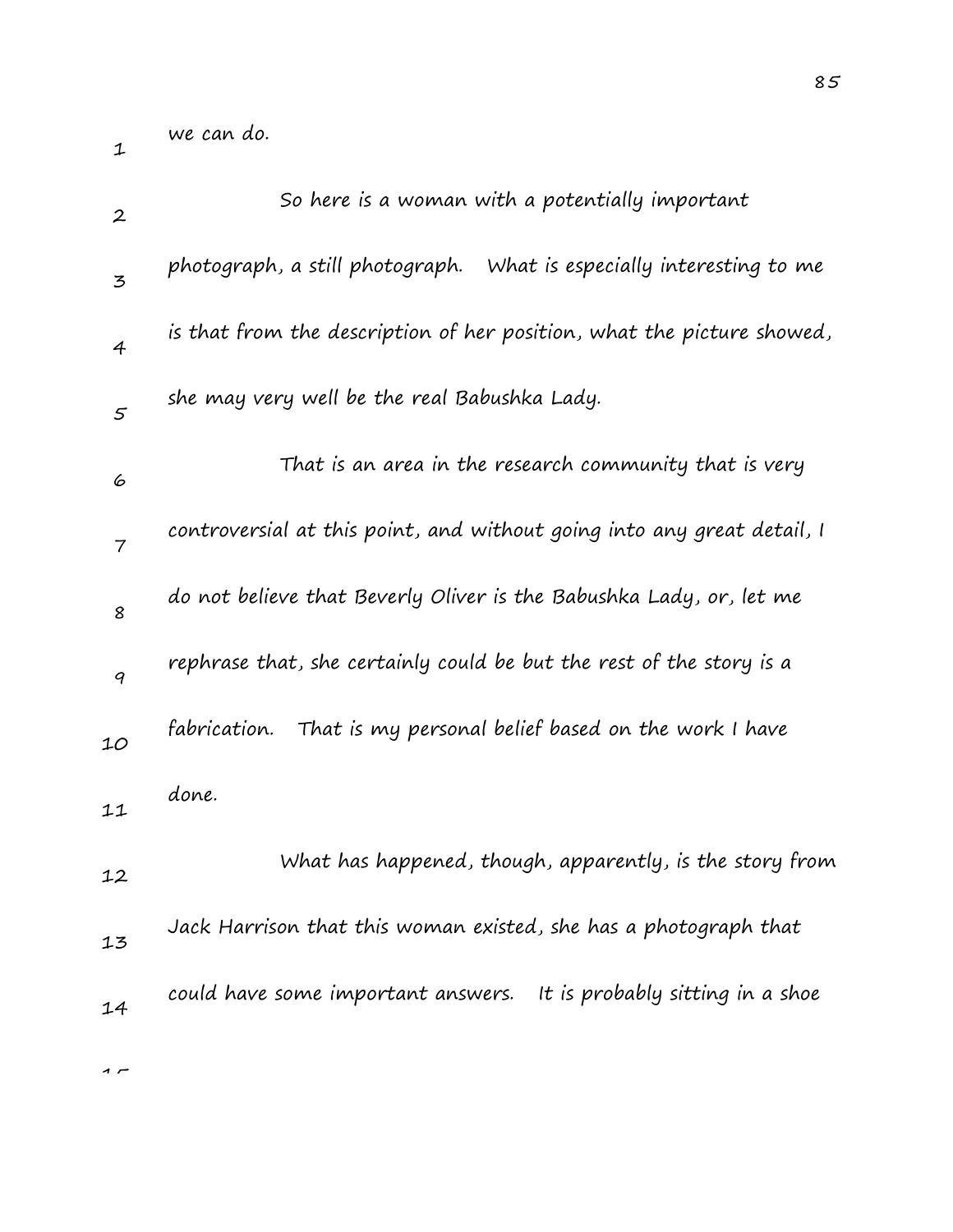| $\mathbf 1$      | box somewhere in her closet and she has no idea, and how do you find        |
|------------------|-----------------------------------------------------------------------------|
| $\boldsymbol{2}$ | a woman like that. How do you get people to come forward.                   |
| 3                | Maybe your work will do that.                                               |
| $\overline{4}$   | DR. HALL: Mr. Chairman, I have a question for Mr.                           |
| 5                | Mack.                                                                       |
| 6                | Do you have any knowledge, Mr. Mack, given the time and                     |
| $\overline{7}$   | effort you have put in to this enterprise of any former public officials    |
| 8                | who took with them materials related to the assassination that are          |
| 9                | now held in private hands that would otherwise be deemed public             |
| 10               | documents?                                                                  |
| 11               | MR. MACK: I have to think. It seems to me, yes.<br>$\overline{\phantom{a}}$ |
| 12               | don't know of any original materials, if that is what you are asking.       |
| 13               | Several police officers kept copies of things, mostly photographs.          |
| 14               | don't know of any original material, but I would have to think about        |
|                  |                                                                             |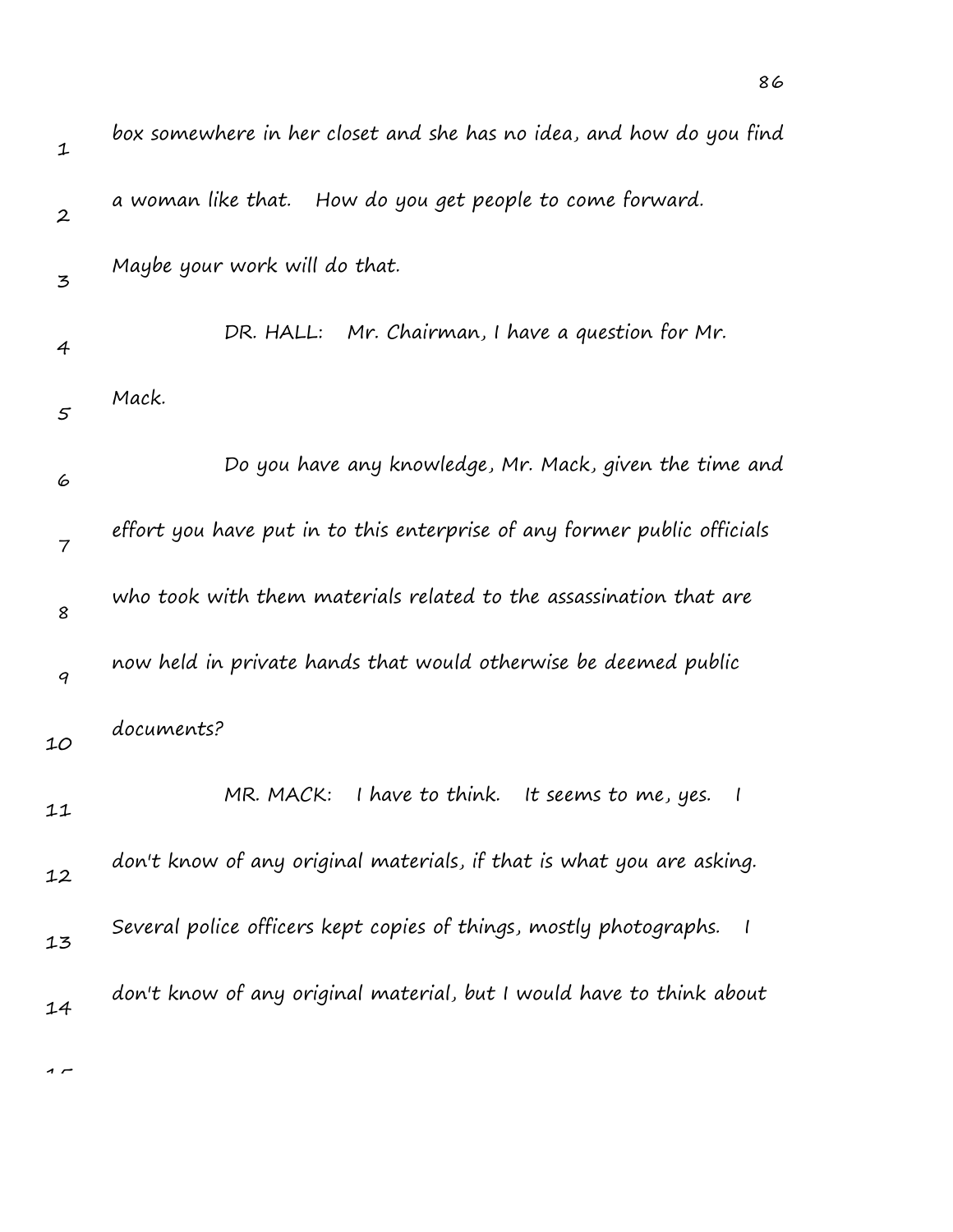| $\boldsymbol{2}$ | Could I ask, Mr. Chairman, that, Mr. Mack,<br>DR. HALL:                |
|------------------|------------------------------------------------------------------------|
| 3                | as part of the statement that you provide to us, if you would speak to |
| $\overline{4}$   | that issue, I would be most appreciative.                              |
| $\varsigma$      | I would be happy to.<br>MR. MACK:<br>That is an interesting            |
| 6                | thought.                                                               |
| 7                | I think just to clarify your point that we<br>DR. NELSON:              |
| 8                | are looking for documents and might miss some of these questions,      |
| 9                | actually under the statute the term document is very widely            |
| 10               | interpreted, and it means in some ways information that emerges in     |
| 11               | whatever form, whatever form of the media, so that, in fact,           |
| 12               | photographs in this instance would be regarded as proper material.     |
| 13               | I just thought I would clarify that point because --                   |
| 14               | MR. MACK: One comes to mind. A local photographer                      |
|                  |                                                                        |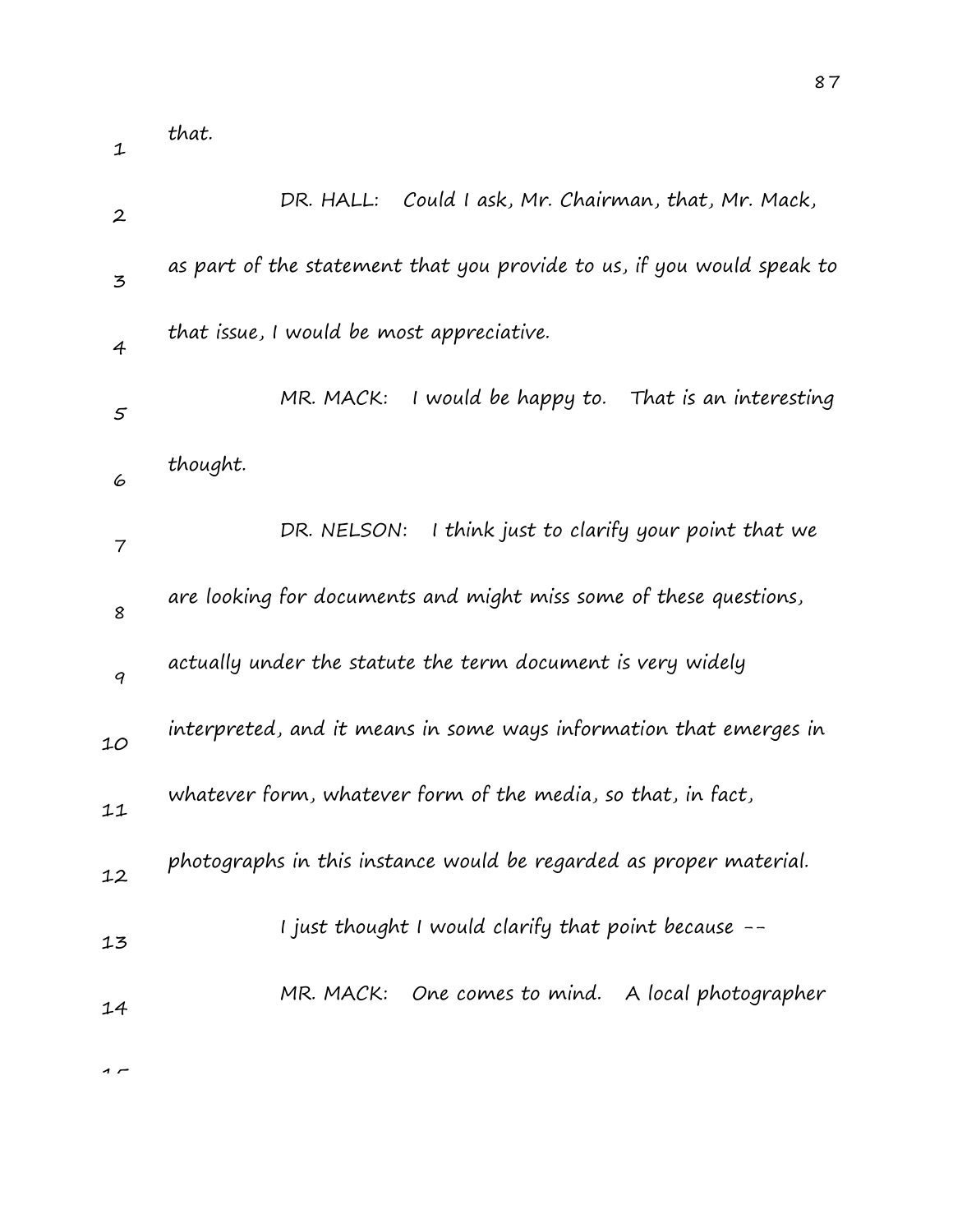| $\mathbf 1$      | who worked for the NBC affiliate named Jimmy Darnell filmed the           |
|------------------|---------------------------------------------------------------------------|
| $\boldsymbol{2}$ | loading of the President's casket on to Air Force One.   He filmed it     |
| 3                | from close range, and after he was done, a Dallas Police officer came     |
| $\overline{4}$   | up to him and said, you shouldn't be doing that, that is sacrilegious,    |
| $\mathfrak{s}$   | give me your camera. Jimmy had just joined the station and hadn't         |
| 6                | been in the business very long and he did turn over the camera or         |
| $\overline{7}$   | gave him the film, and the officer -- Jimmy knew the officer's name       |
| 8                | and he told me the officer's name, and I don't recall it.<br>It will come |
| 9                | to me in a minute.                                                        |
| 10               | I called him and he had no knowledge of such a film and                   |
| 11               | didn't recall doing that, but was not really surprised, it was not the    |
| 12               | kind of thing he would be enthusiastic to admit. He said that if he       |
| 13               | had done that, he would have given it to Chief Curry, which means it      |
| 14               | would have gone to the FBI, so the TV station filed a Freedom of          |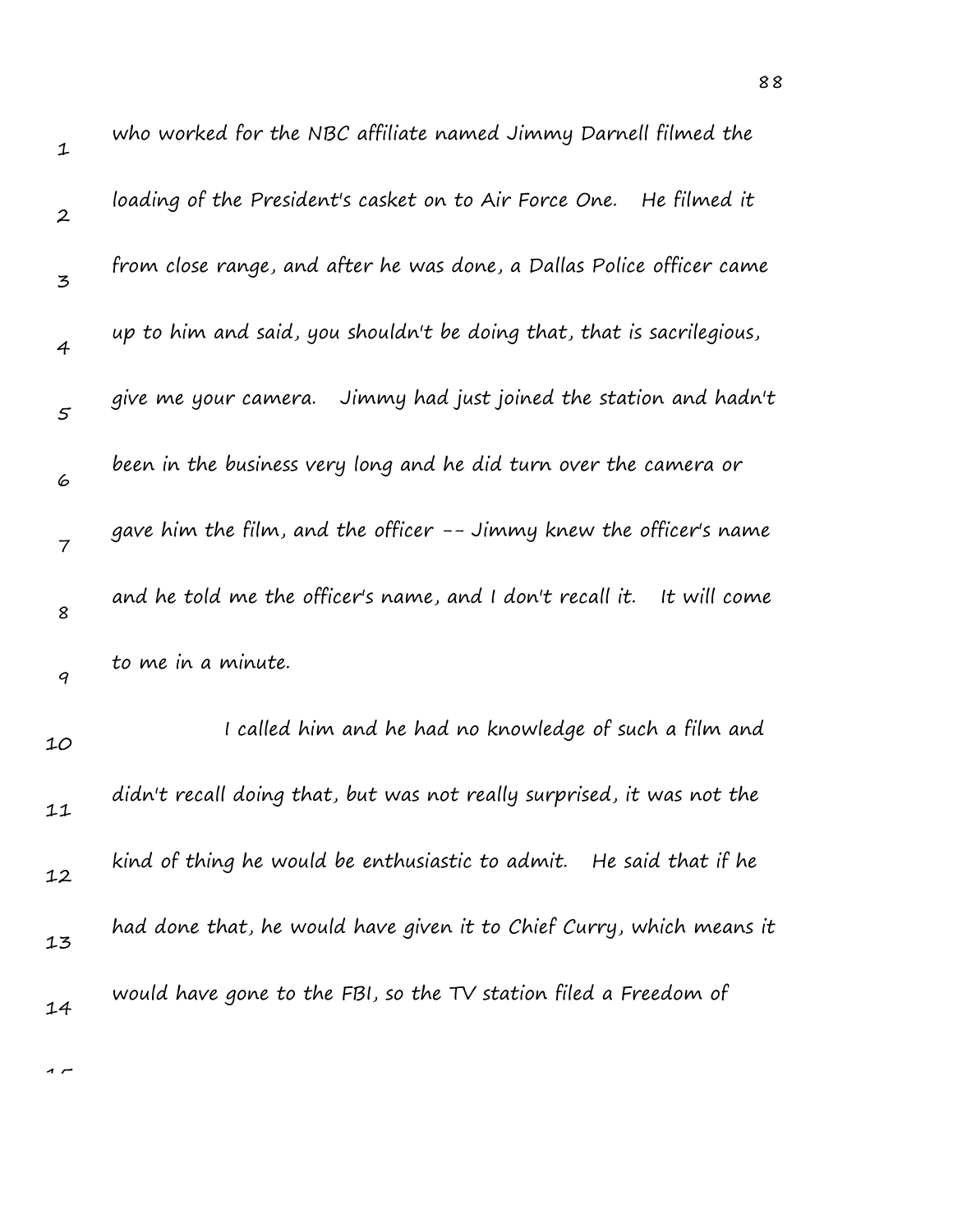| $\mathbf 1$      | Information Request right away and got an answer within like four      |
|------------------|------------------------------------------------------------------------|
| $\boldsymbol{2}$ | days that they files do not have any such film.                        |
| 3                | Since there is such controversy, and legitimate                        |
| $\overline{4}$   | controversy, I should add, about the condition of the President's body |
| 5                | in Dallas versus the body in Washington, I would doubt very highly     |
| 6                | there would be anything significant in this film of loading the body   |
| $\overline{7}$   | onto Air Force One, but you never know, and what else was on that      |
| 8                | film that has also vanished.                                           |
| 9                | It is just one that comes to mind.                                     |
| 10               | CHAIRMAN TUNHEIM:<br>Other questions?                                  |
| 11               | [No response.]                                                         |
| 12               | CHAIRMAN TUNHEIM: Thank you, Mr. Mack.<br>We                           |
| 13               | appreciate your testimony.                                             |
| 14               | MR. MACK:<br>Thanks.                                                   |
|                  |                                                                        |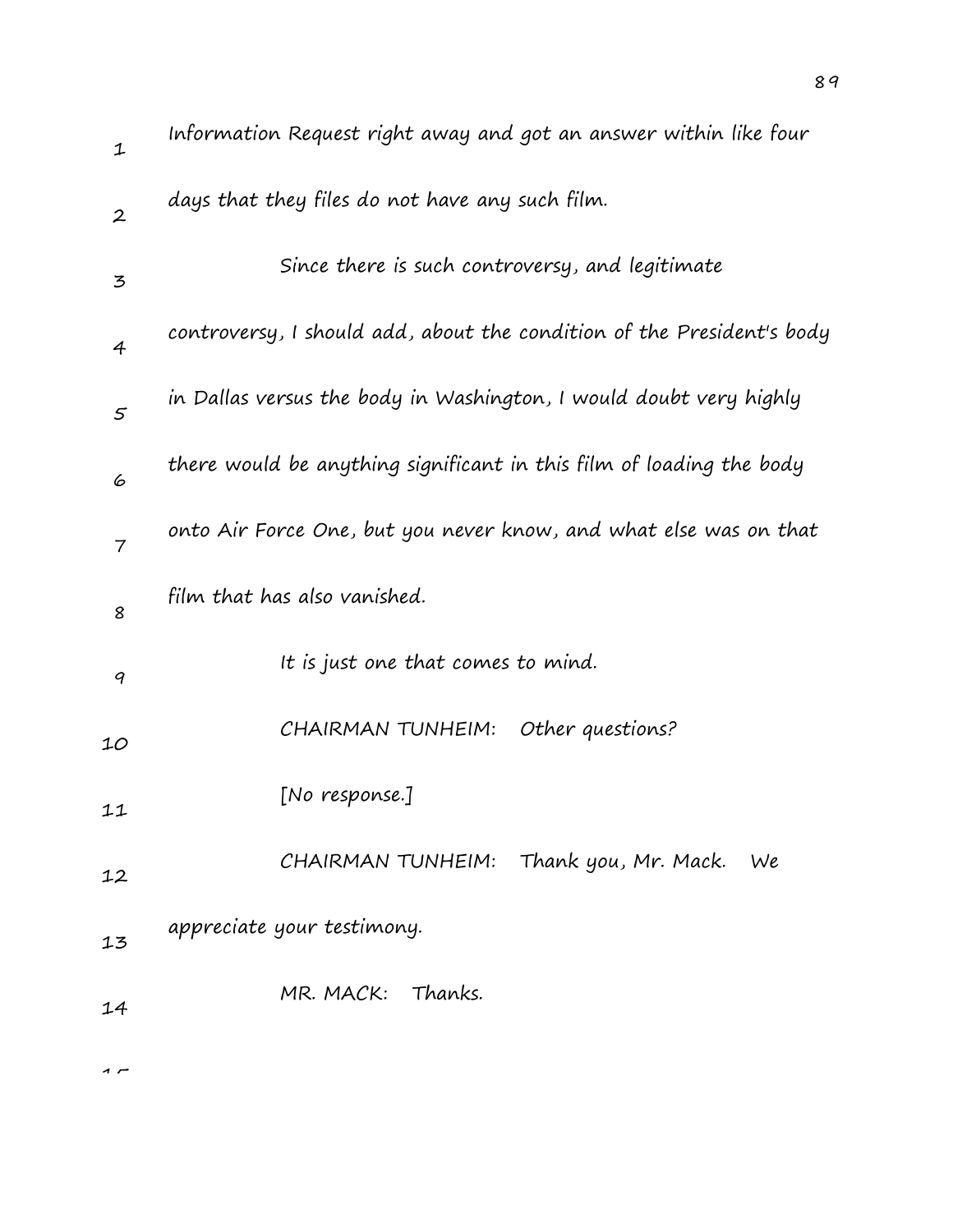| 1                | I understand that Karen Clem is not<br>MR. MARWELL:                      |
|------------------|--------------------------------------------------------------------------|
| $\boldsymbol{2}$ | I would ask Mr. Robert Vernon if he would like to give us<br>here today. |
| $\mathbf{z}$     | a statement at this time.                                                |
| 4                | MR. VERNON:<br>Thank you very much, Mr. Marwell.<br>$\sqrt{ }$           |
| $\mathfrak{s}$   | appreciate it.                                                           |
| 6                | There was one other gentleman who I don't believe has                    |
| $\overline{7}$   | arrived yet, when you had mentioned to me on the phone yesterday         |
| 8                | it may be after lunch, I told him to take his time.  He is not here, so  |
| 9                | you will see his name reflected in this transcription.                   |
| 10               | I appreciate the opportunity to appear before you.<br>Mr.                |
| 11               | Chairman and distinguished members of the Board, my name is              |
| 12               | Robert G. Vernon. The gentleman who is supposed to be with me            |
| 13               | I am a television producer, and<br>now is John R. Stockwell, he is late. |
| 14               | Mr. Stockwell is a former CIA case officer. He is a noted author and     |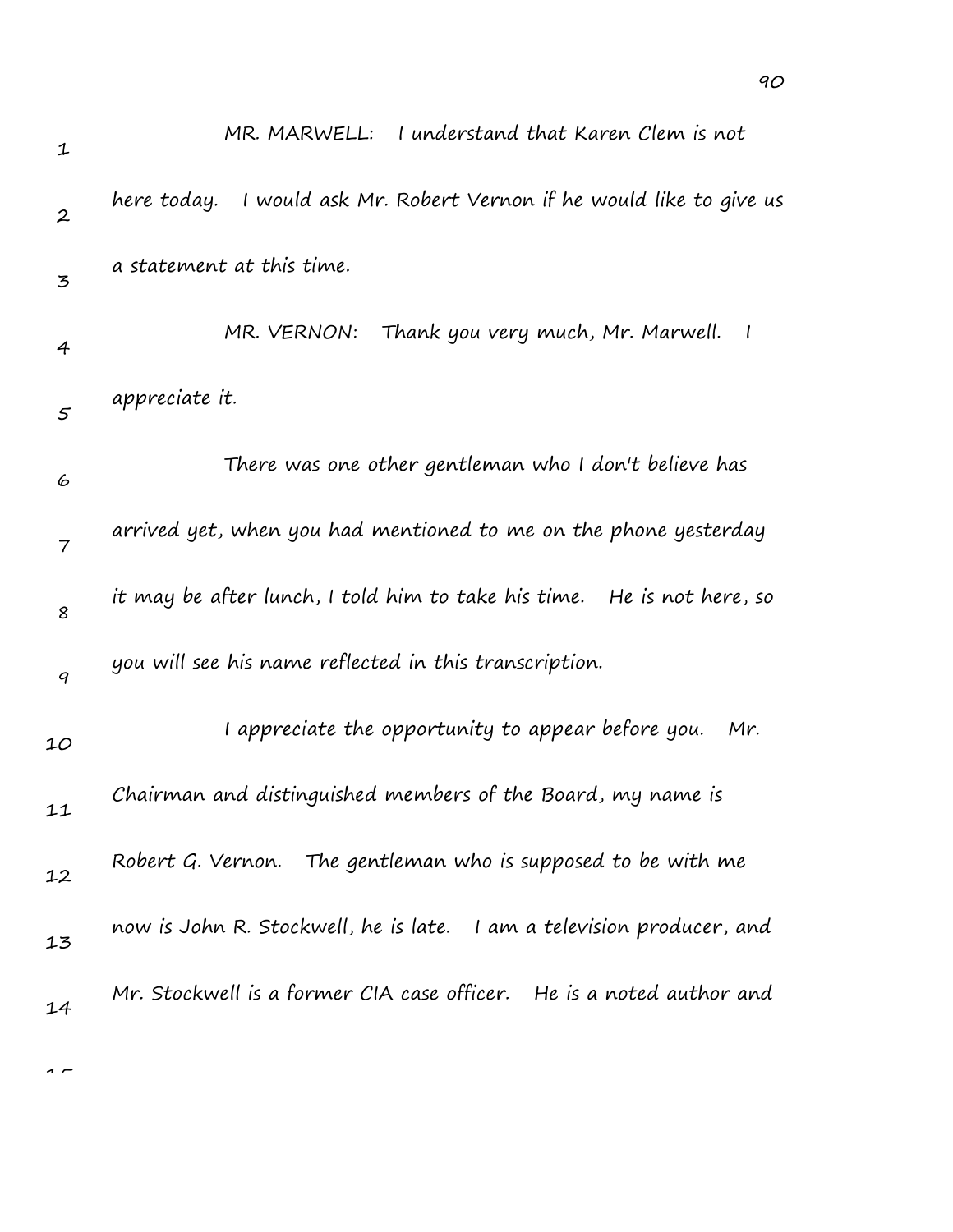screenwriter.

1

| $\boldsymbol{2}$ | We are here representing, Truth Truth Truth,                         |
|------------------|----------------------------------------------------------------------|
| 3                | Incorporated, which is a nonprofit Texas corporation that was        |
| $\overline{4}$   | founded in 1989. Since their formation, Truth Truth Truth had        |
| $\varsigma$      | conducted a private unbiased investigation into the death of John F. |
| 6                | Kennedy. Mr. Stockwell and I were hired in early 1992 to write a     |
| $\overline{7}$   | produce a television program and book highlighting the findings of   |
| 8                | Truth Truth Truth. Our findings are scheduled to be released in the  |
| 9                | immediate future in TV broadcast, home video, CD ROM and book        |
| 10               | form.                                                                |
| 11               | The first participant in the JFK assassination discovered            |
| 12               | by Truth Truth Truth is a male African-American named Q.D. Urdy.     |
| 13               | Mr. Urdy received immunity from the United States Department of      |
| 14               | Justice in 1992 in exchange for his testimony. Mr. Urdy testified    |
|                  |                                                                      |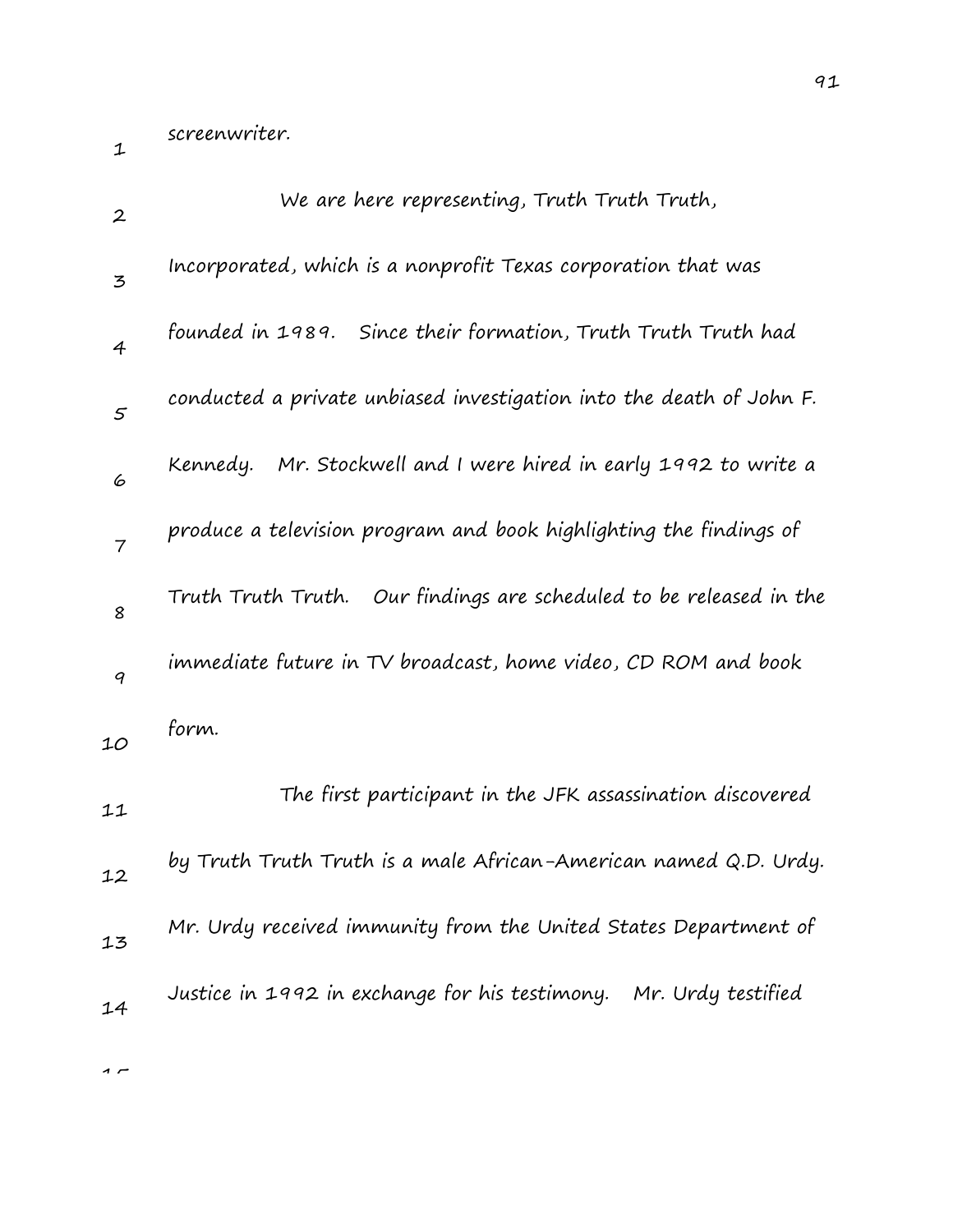| $\mathbf 1$      | that he was ordered by Jack Ruby to acquire high-powered rifles with    |
|------------------|-------------------------------------------------------------------------|
| $\boldsymbol{2}$ | scopes in the early fall of 1963. Mr. Urdy stated that he then stole    |
| 3                | three rifles from a ranch in West Texas. The theft of these rifles has  |
| $\overline{4}$   | been verified by the ranch owners.                                      |
| 5                | Retired Dallas Police Officer Tom Tilson testified that he              |
| 6                | and his daughter observed Jack Ruby and three men dressed in suits,     |
| $\overline{7}$   | ties and hats taking target practice with rifles at a Dallas-Fort Worth |
| 8                | firing range approximately five to seven days prior to the              |
| 9                | assassination.                                                          |
| 10               | No other part of Mr. Urdy's lengthy testimony has been                  |
| 11               | substantiated, although he does claim to have further information and   |
| 12               | knowledge of the events surrounding the assassination, both before      |
| 13               | and after the fact.                                                     |
| 14               | The second participant discovered by Truth is male                      |
|                  |                                                                         |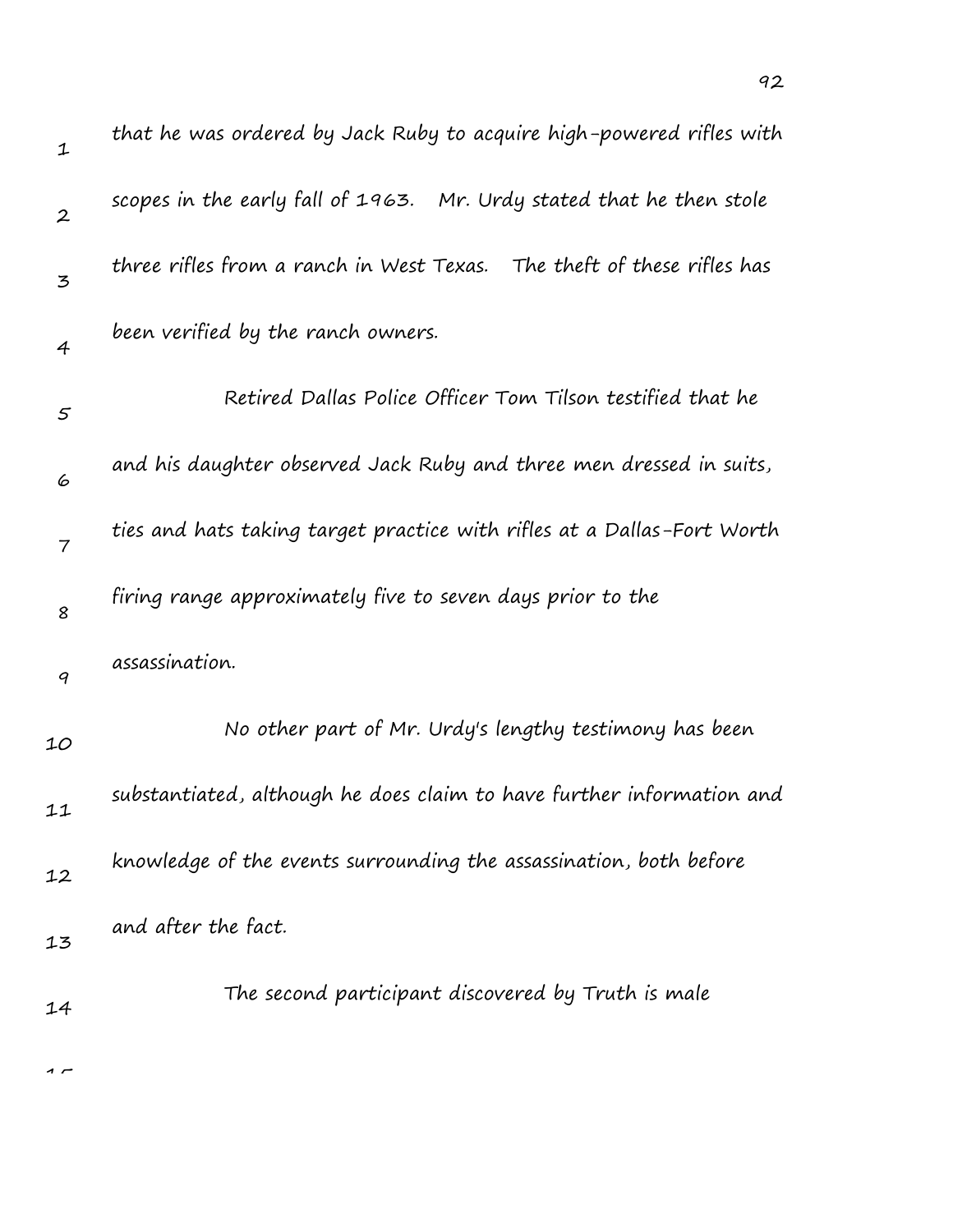| $\mathbf{1}$     | Caucasian Robert Tosh Plumlee, a CIA pilot. Mr. Plumlee has piloted     |
|------------------|-------------------------------------------------------------------------|
| $\boldsymbol{2}$ | and co-piloted clandestine CIA flights for over 31 years.  He testified |
| $\overline{5}$   | before the Church Committee in the 1970s and his CIA escapades          |
| $\overline{4}$   | have been well chronicled in magazine articles, books and               |
| $\mathfrak{s}$   | congressional reports.                                                  |
| 6                | Mr. Plumlee testified before the Senate Foreign Relations               |
| $\overline{7}$   | Committee on August 2nd, 1990, and again in May of 1991.<br>His         |
| 8                | testimony under oath has been classified as Top Secret.<br>Senator      |
| 9                | John Kerry served as Chairman of the Senate Committee, John             |
| 10               | Wyner, I believe his name is, and Dick McCall, staff aides to Senator   |
| 11               | Kerry, questioned Mr. Plumlee in relation to the Contra resupply        |
| 12               | network behind closed doors.                                            |
| 13               | Mr. Plumlee testified to the U.S. Senate Committee and to               |
| 14               | Truth Truth Truth, Incorporated, that on the morning of November        |
|                  |                                                                         |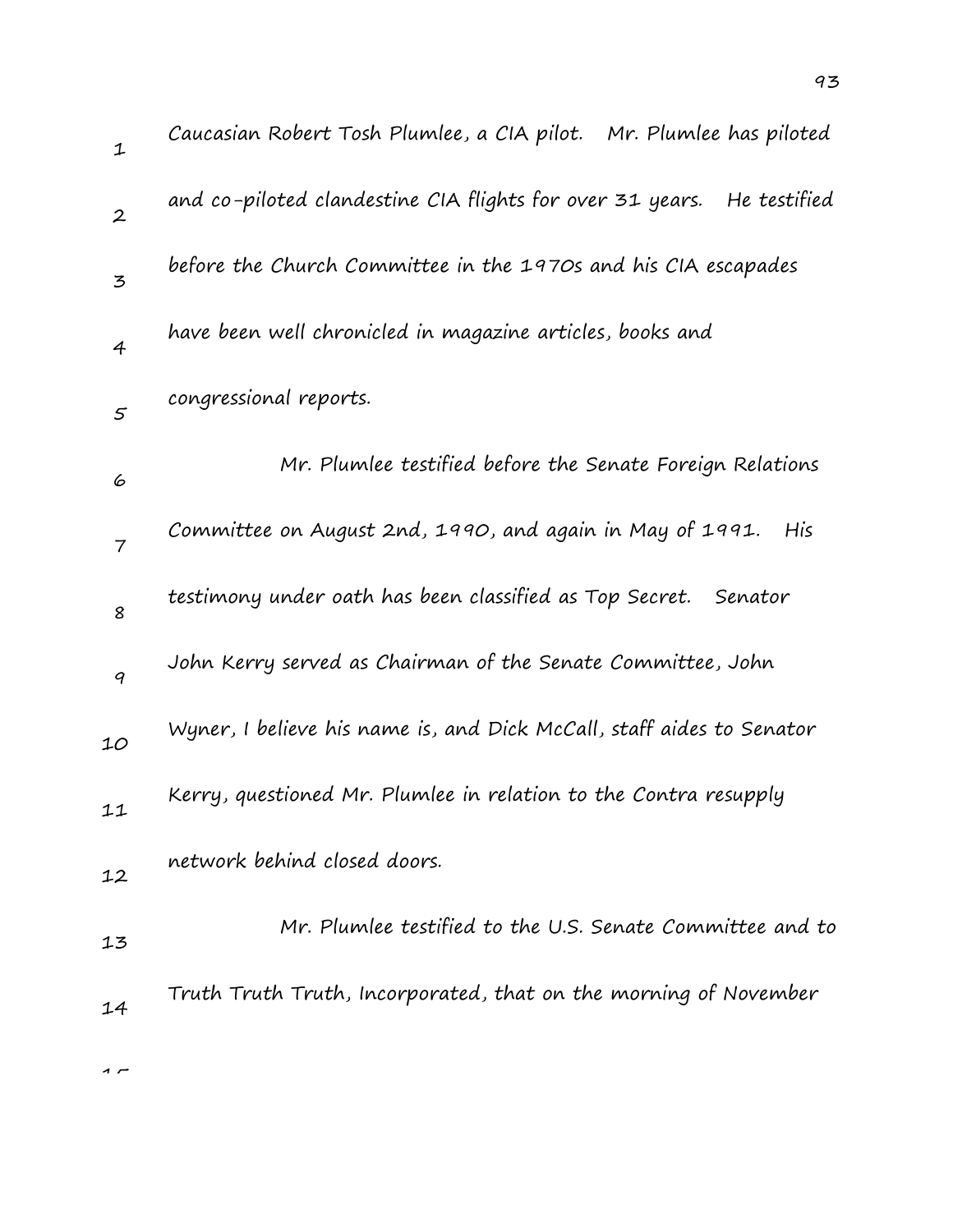| $\mathbf 1$      | 22nd, 1963, he was a co-pilot on a top secret flight supported by     |
|------------------|-----------------------------------------------------------------------|
| $\boldsymbol{2}$ | the CIA. Mr. Plumlee's flight left Florida on November 21, 1963,      |
| 3                | and stopped in New Orleans and Houston before heading into Dallas,    |
| 4                | Texas, during the early morning hours of November 22nd, 1963.         |
| $\varsigma$      | Mr. Plumlee testified that Philippe or Philippo Socko, alias          |
| 6                | John Roselli, a known Mafia/CIA double operative was onboard the      |
| $\overline{7}$   | plane to Dallas. Mr. Plumlee stated that Mr. Roselli departed the     |
| 8                | plane at Dallas Garland Airport shortly after 6:30 a.m. on the        |
| $\boldsymbol{q}$ | morning of November 22nd, 1963. Mr. Plumlee testified that he         |
| 10               | was informed that the flight was an abort mission, and that their     |
| 11               | assignment was to stop the assassination attempt on Kennedy's life.   |
| 12               | Mr. Plumlee testified that he was told this by his superior           |
| 13               | officers, and he has identified those officers. Mr. Plumlee testified |
| 14               | that he was present in Dealey Plaza on the South Knoll at the time of |
|                  |                                                                       |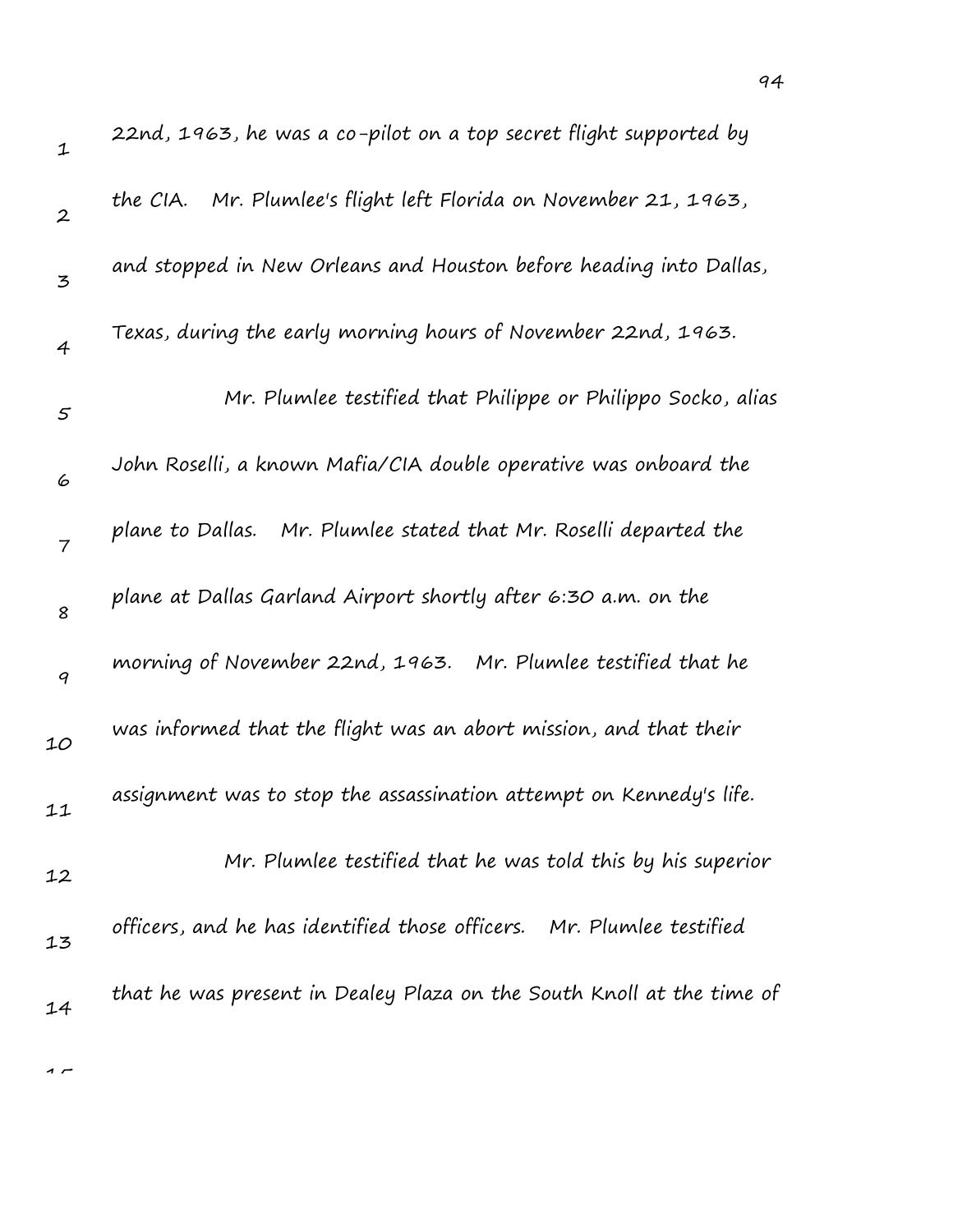| $\boldsymbol{2}$         | In the spring of 1992, the late George West, the founder                 |
|--------------------------|--------------------------------------------------------------------------|
| 3                        | of Truth Truth Truth received a call from Beaumont, Texas, FBI agent     |
| $\overline{4}$           | Agent Shelton requested an off-the-record meeting<br>Zack Shelton.       |
| $\varsigma$              | with Mr. West at a location between Houston and Beaumont.<br>Agent       |
| 6                        | Shelton and private investigator West also had a second meeting at       |
| $\overline{\phantom{a}}$ | which a noted Houston criminal attorney, Don Irving, was present.        |
| 8                        | During the course of these meetings, Agent Shelton, a                    |
| 9                        | former member of the organized crime task force in Chicago,              |
| 10                       | provided Mr. West and attorney Irving with a lead on James E. Files,     |
| 11                       | alias James E. Sutton, a male Caucasian from Chicago currently           |
| 12                       | incarcerated in the Stateville Correctional Center in Joliet, Illinois.  |
| 13                       | Mr. Files is serving a 50-year term for the attempted                    |
| 14                       | murder of two police officers. His FBI rap sheet indicates a life filled |
|                          |                                                                          |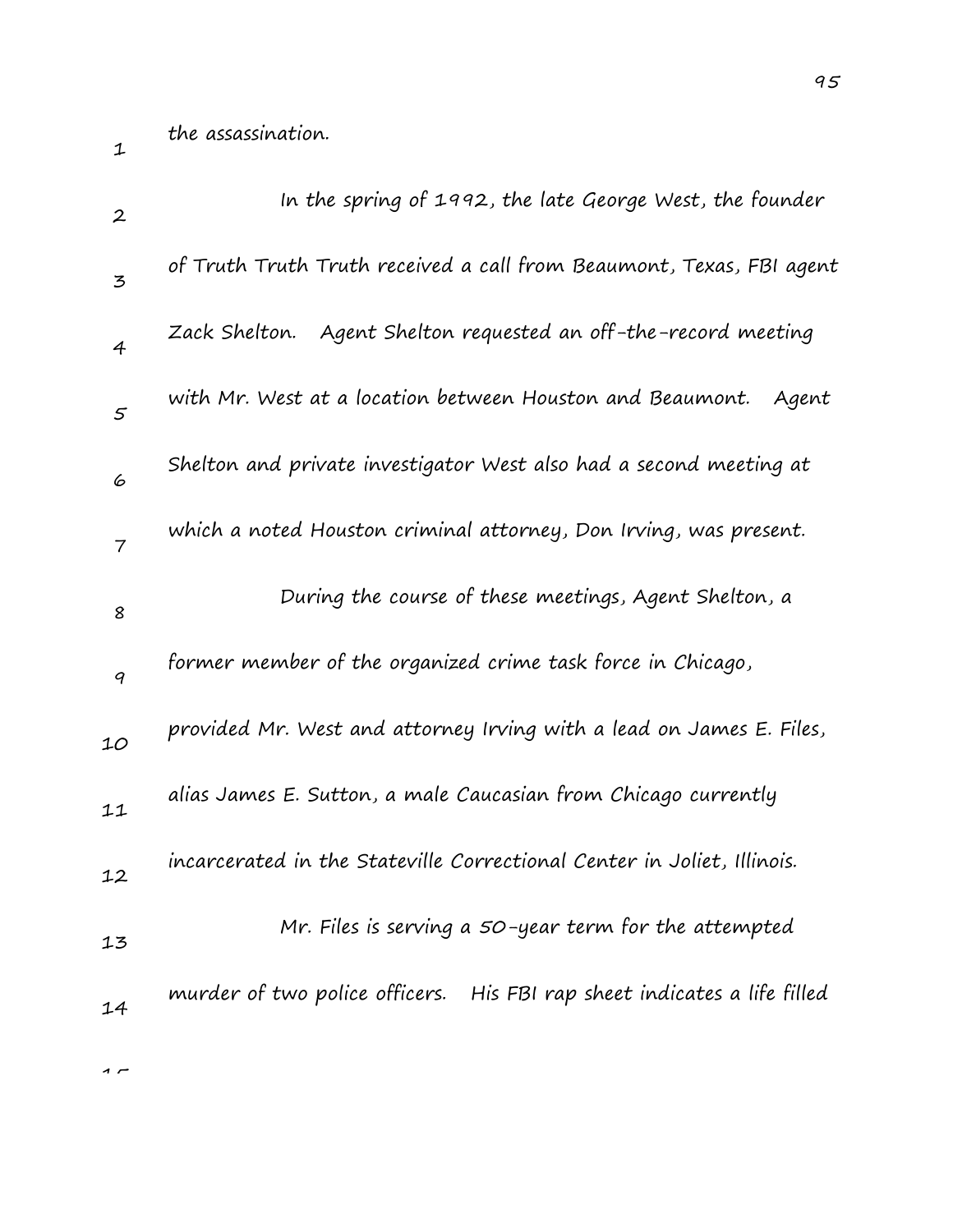| $\mathbf 1$      | with violent crimes. Agent Shelton informed investigator West and    |
|------------------|----------------------------------------------------------------------|
| $\boldsymbol{2}$ | attorney Irving that the FBI had previously gathered information     |
| 3                | from an informant that Mr. Files has knowledge of the events that    |
| 4                | occurred in Dealey Plaza on November 22nd, 1963.                     |
| 5                | Agent Shelton verified that Mr. Files was an associate and           |
| 6                | driver/bodyguard for one Charles Nicoletti, a known Mafia hitman     |
| $\overline{7}$   | from Chicago. Agent Shelton further stated that he had long          |
| 8                | suspected that Chicago mob members Sam Giancana, Charles Nicoletti   |
| $\boldsymbol{q}$ | and John Roselli were involved in the assassination of John F.       |
| 10               | Kennedy, but that he had no hard evidence to support his beliefs.    |
| 11               | On August the 16th and 17th, 1992, after an extensive                |
| 12               | search to locate the prisoner, investigator West spent several hours |
| 13               | each day questioning James E. Files. During the August 17th, 1992,   |
| 14               | meeting, Mr. Files confessed that he was involved in the JFK         |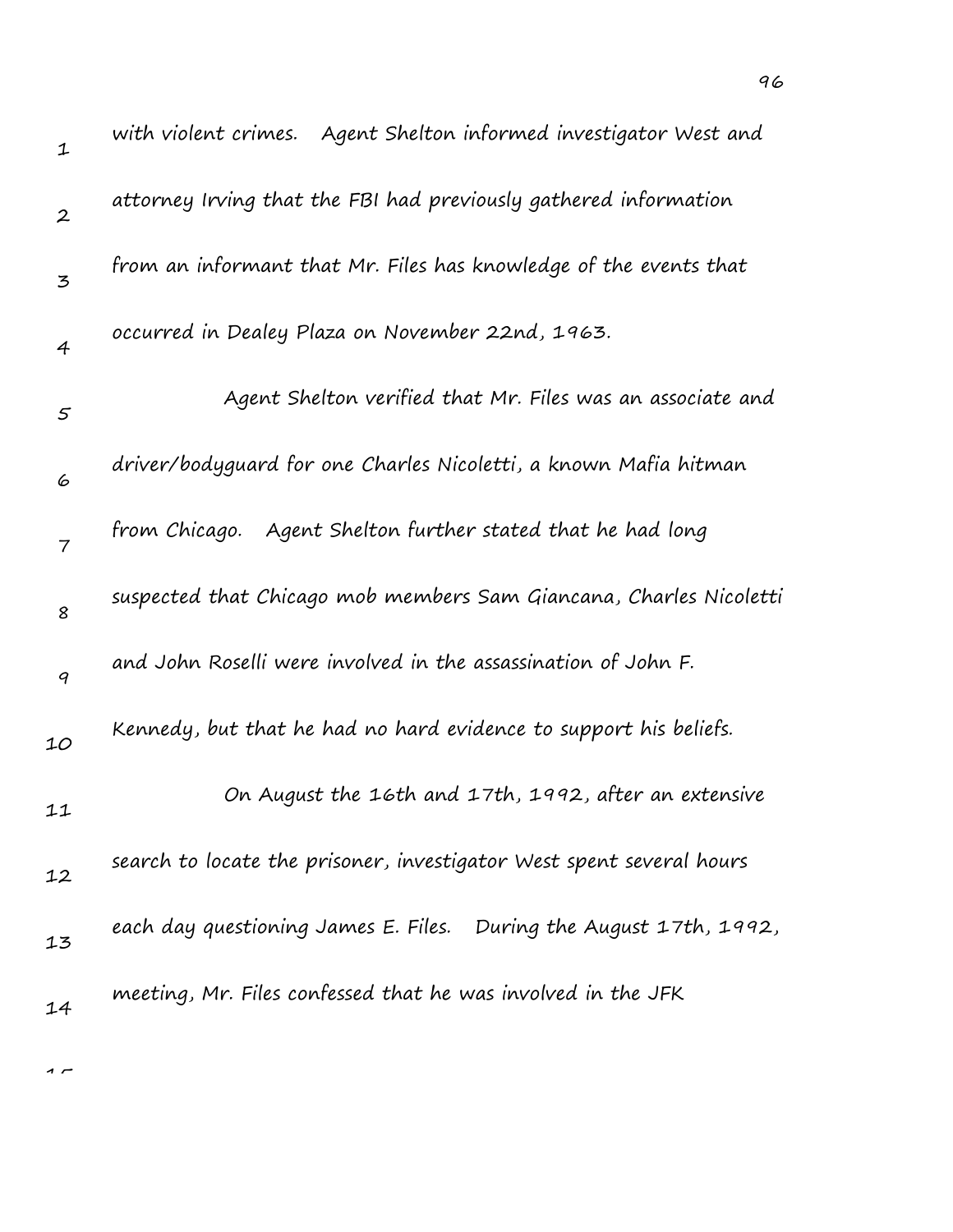| $\mathbf{1}$   | Mr. Files confessed that he was present in Dealey Plaza<br>assassination. |
|----------------|---------------------------------------------------------------------------|
| $\overline{2}$ | and that Charles Nicoletti and John Roselli were also present in          |
| $\mathbf{z}$   | Dealey Plaza.                                                             |
| 4              | Mr. Files further confessed that he had been recruited and                |
| 5              | worked for the CIA in the early 1960s, later becoming a driver for        |
| 6              | Charles Nicoletti of the Chicago Mafia.                                   |
| 7              | Investigator West died from complications following open                  |
| 8              | heart surgery in February of 1993 after filing a legal action to          |
| 9              | exhume the body of John F. Kennedy which was filed in the 160th           |
| 10             | Judicial District in Dallas in the fall of 1992.                          |
| 11             | On May 3rd, 1993, I visited James E. Files for the first                  |
| 12             | Present with me was Mr. Barry Adelman, Vice President in<br>time.         |
| 13             | charge of Television Development for Dick Clark Productions in            |
| 14             | Burbank, California. During our hour visit, James E. Files confessed      |
|                |                                                                           |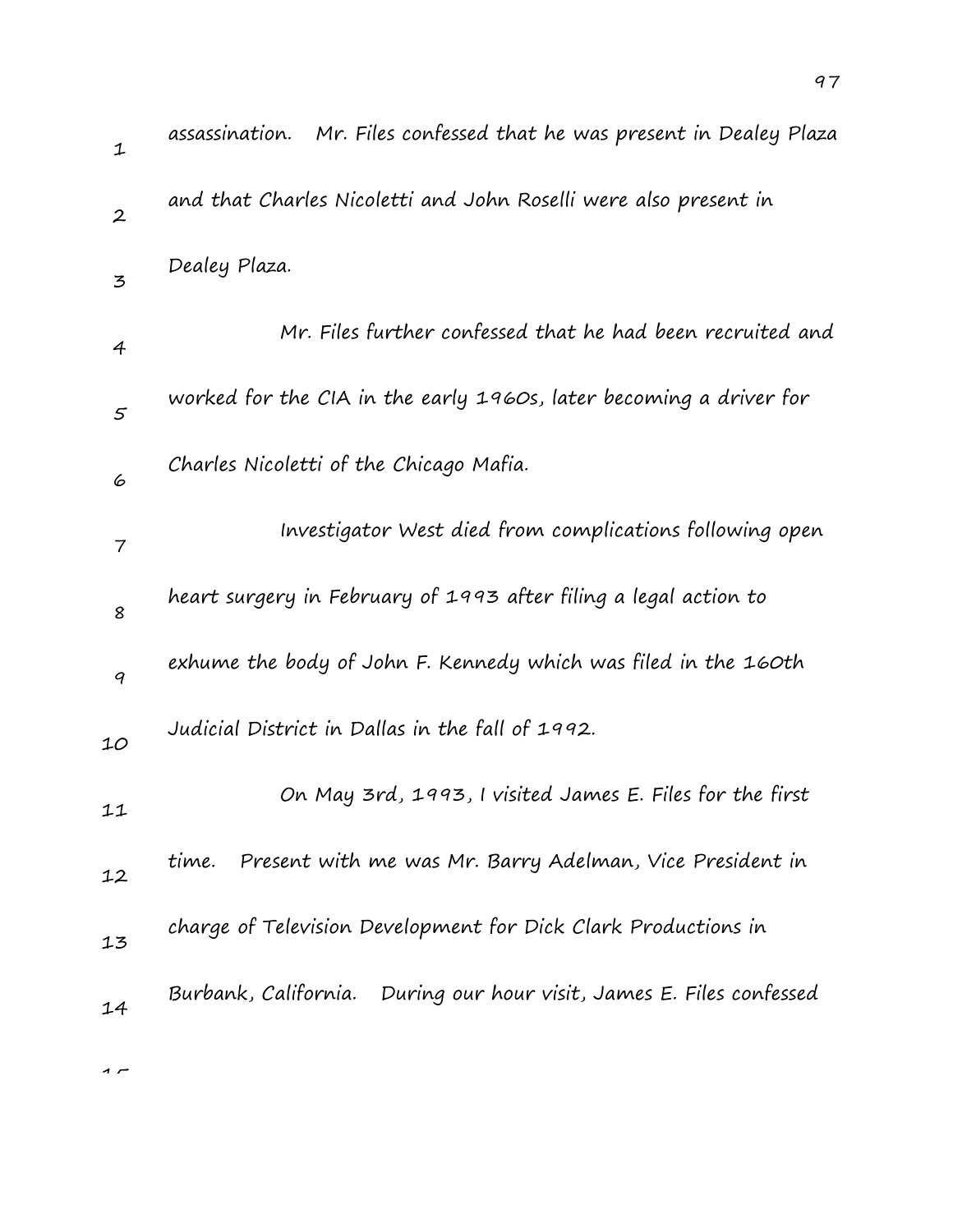| $\mathbf 1$      | that he fired the fatal last shot into the right front temple of John F.  |
|------------------|---------------------------------------------------------------------------|
| $\boldsymbol{2}$ | Kennedy from a firing position located behind the wooden stockade         |
| 3                | fence on the infamous Grassy Knoll.                                       |
| 4                | Mr. Files confessed that he fired a .222 shell at the                     |
| 5                | President and that he left the empty casing on top of the fence.<br>Mr.   |
| 6                | Files said that he had bitten down on the casing for that was a trait     |
| $\overline{7}$   | He always placed the spent shells in his mouth after a job, as<br>of his. |
| 8                | he called it.   Files testified that his teeth marks were in the casing   |
| 9                | that he left behind in Dealey Plaza.                                      |
| 10               | Upon returning to Texas, we contacted a Mr. John                          |
| 11               | Rodamacher, who I might point out is here today, of the Dallas area       |
| 12               | after we found news clippings about him in the files of Truth Truth       |
| 13               | Truth, Incorporated.                                                      |
| 14               | In 1987, Mr. Rodamacher and his stepson were enjoying                     |
|                  |                                                                           |

 $\overline{1}$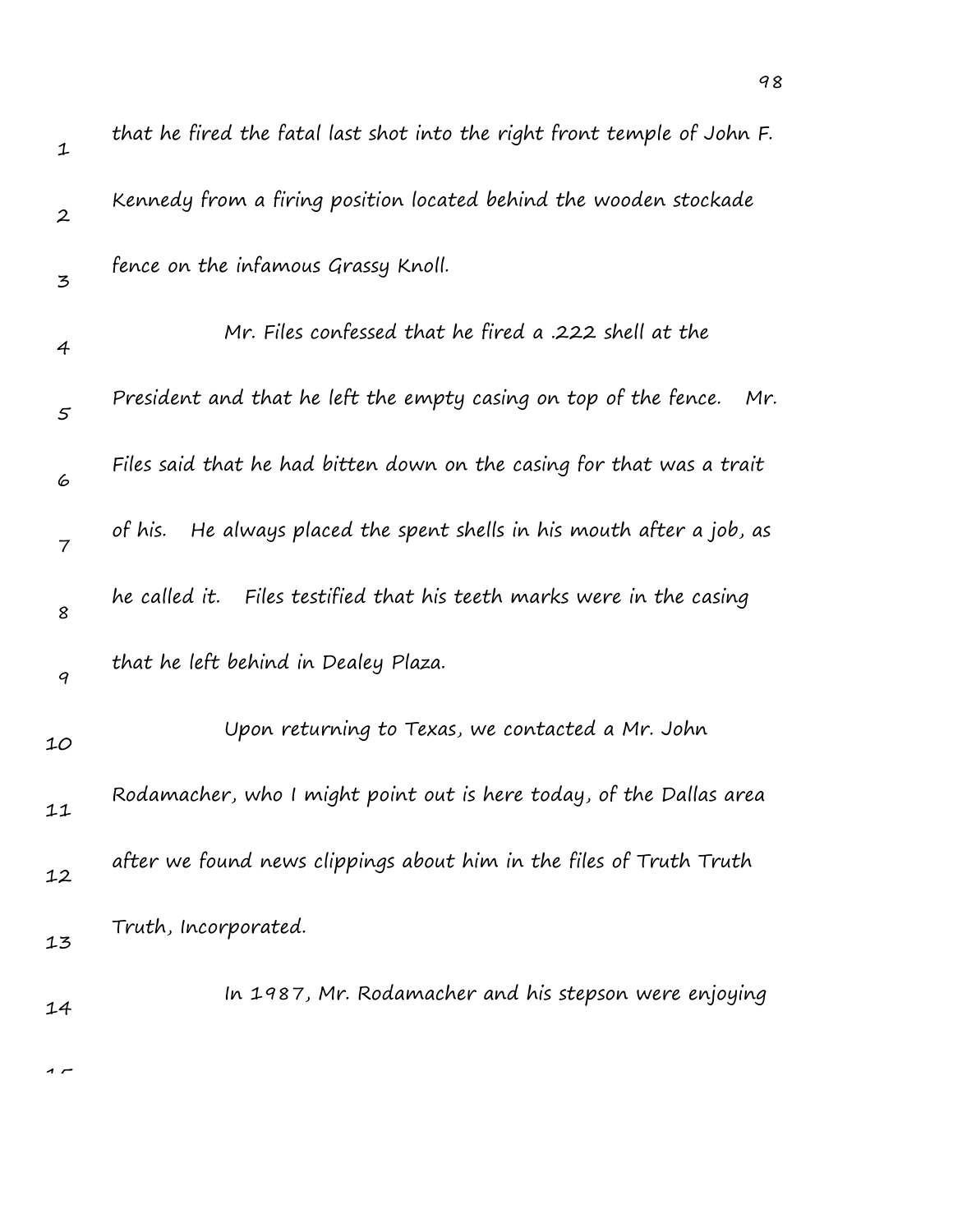| $\mathbf{1}$     | a father and son outing when they discovered a .222 casing buried in   |
|------------------|------------------------------------------------------------------------|
| $\boldsymbol{2}$ | Dealey Plaza approximately four to six feet in front of the wooden     |
| $\overline{5}$   | stockade fence. The casing contained dents.                            |
| 4                | Dr. Paul Stimpson of the University of Texas at Houston, a             |
| 5                | noted forensic odontologist who was recommended to us by the           |
| 6                | Houston Police Department examined the .222 casing in his lab.<br>Dr.  |
| $\overline{7}$   | Stimpson issued a written medical legal opinion which states that the  |
| 8                | dents in the casing are teeth marks.                                   |
| 9                | We shared the confession of James E. Files with criminal               |
| 10               | attorney Don Irving, who agreed to visit Files in an effort to         |
| 11               | In June of 1993,<br>cross-examine Mr. Files to ascertain his validity. |
| 12               | Attorney Irving, a veteran of over 25 years of high profile criminal   |
| 13               | cases, spent almost seven hours with James E. Files at the Joliet      |
| 14               | Mr. Irving reported that he found no inconsistencies in Mr.<br>Prison. |
|                  |                                                                        |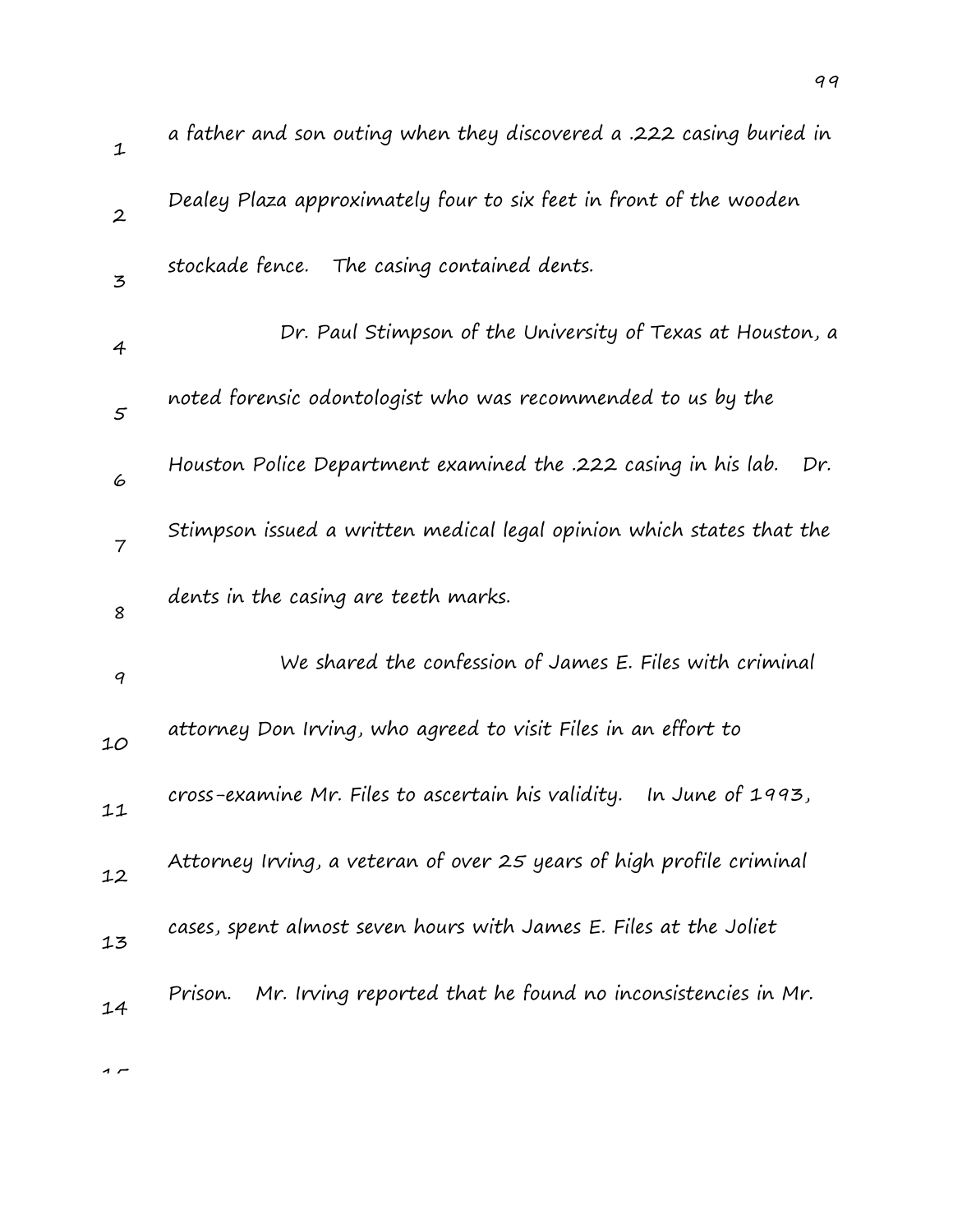| cross-examination of James E. Files and that memo has been included    |
|------------------------------------------------------------------------|
|                                                                        |
|                                                                        |
|                                                                        |
|                                                                        |
|                                                                        |
|                                                                        |
| testimony could be heard by a special grand jury that was to be called |
| following a nonofficial visit with Mr. Files at which Attorney Irving  |
|                                                                        |
| On August 3rd, 1993, Attorney Irving informed us that                  |
| he had received word that the United States Attorney in Chicago had    |
| reviewed and approved the immunity agreement for James E. Files.       |
| negotiated a deal with the FBI, the United States Department of        |

Mr. Irving further stated that the government was to fly him and an

 $\sim$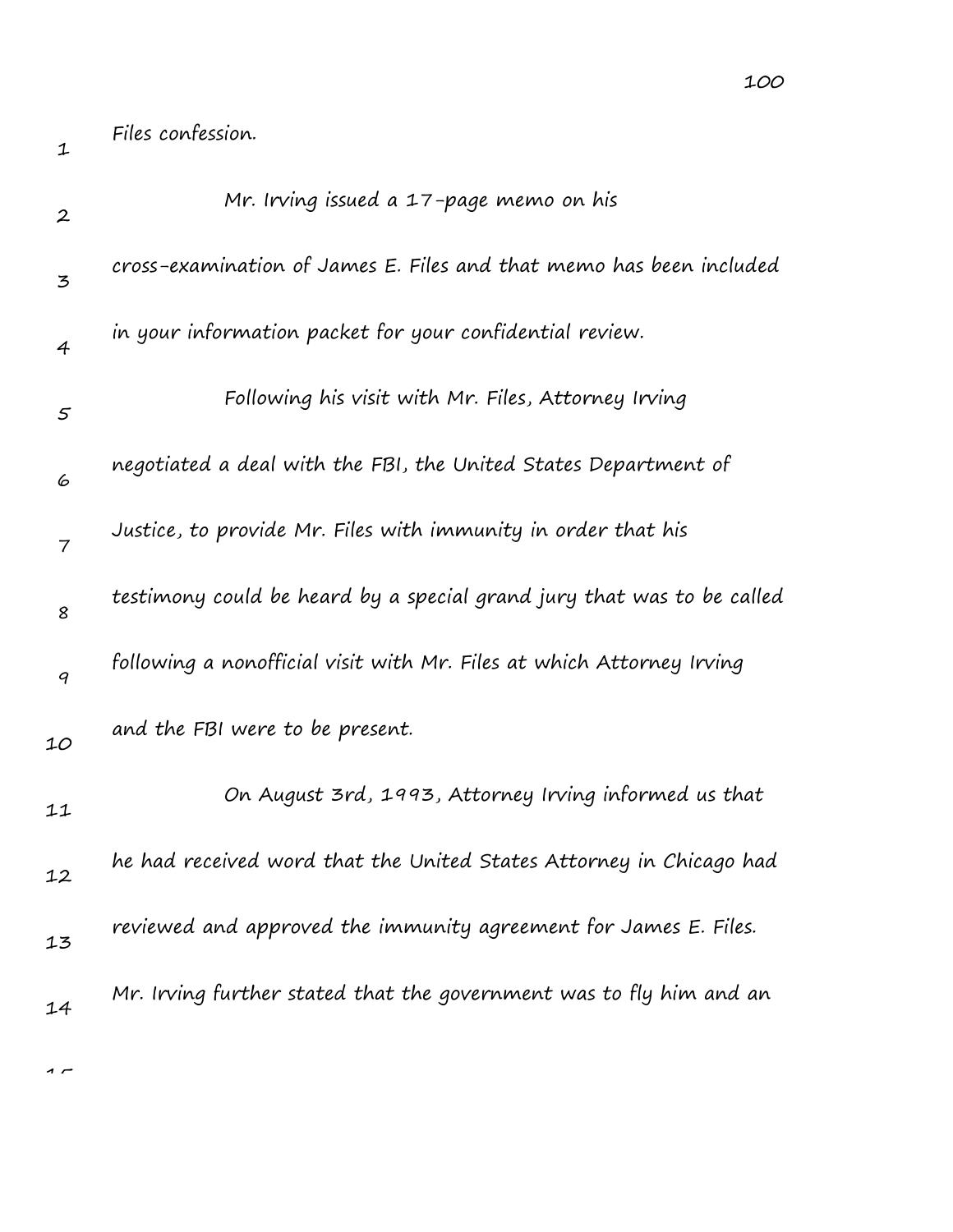| $\mathbf 1$      | FBI agent to the prison for the nonofficial visit with Mr. Files.       |
|------------------|-------------------------------------------------------------------------|
| $\boldsymbol{2}$ | On August 9th, 1993, two Chicago FBI agents made an                     |
| 3                | unannounced visit to Mr. Files without the knowledge or consent of      |
| 4                | Attorney Irving or the prison. Mr. Files informed Attorney Irving       |
| $\varsigma$      | that he was asked to agree that Lee Harvey Oswald was the lone          |
| 6                | assassin of John F. Kennedy.                                            |
| 7                | Shortly there after, Beaumont Agent Shelton was                         |
| 8                | threatened with the loss of his FBI job and government pension.<br>This |
| 9                | fact was verified by both Attorney Irving and newly elected Texas       |
| 10               | District Judge Charles Carver of Beaumont, Texas. Agent Shelton         |
| 11               | has failed to respond to our numerous phone calls and the FBI has       |
| 12               | twice refused to allow me to interview Agent Shelton on camera.         |
| 13               | Following the discovery of James E. Files, Truth Truth                  |
| 14               | Truth, Incorporated, and Dick Clark Productions entered into a          |
|                  |                                                                         |

 $\overline{1}$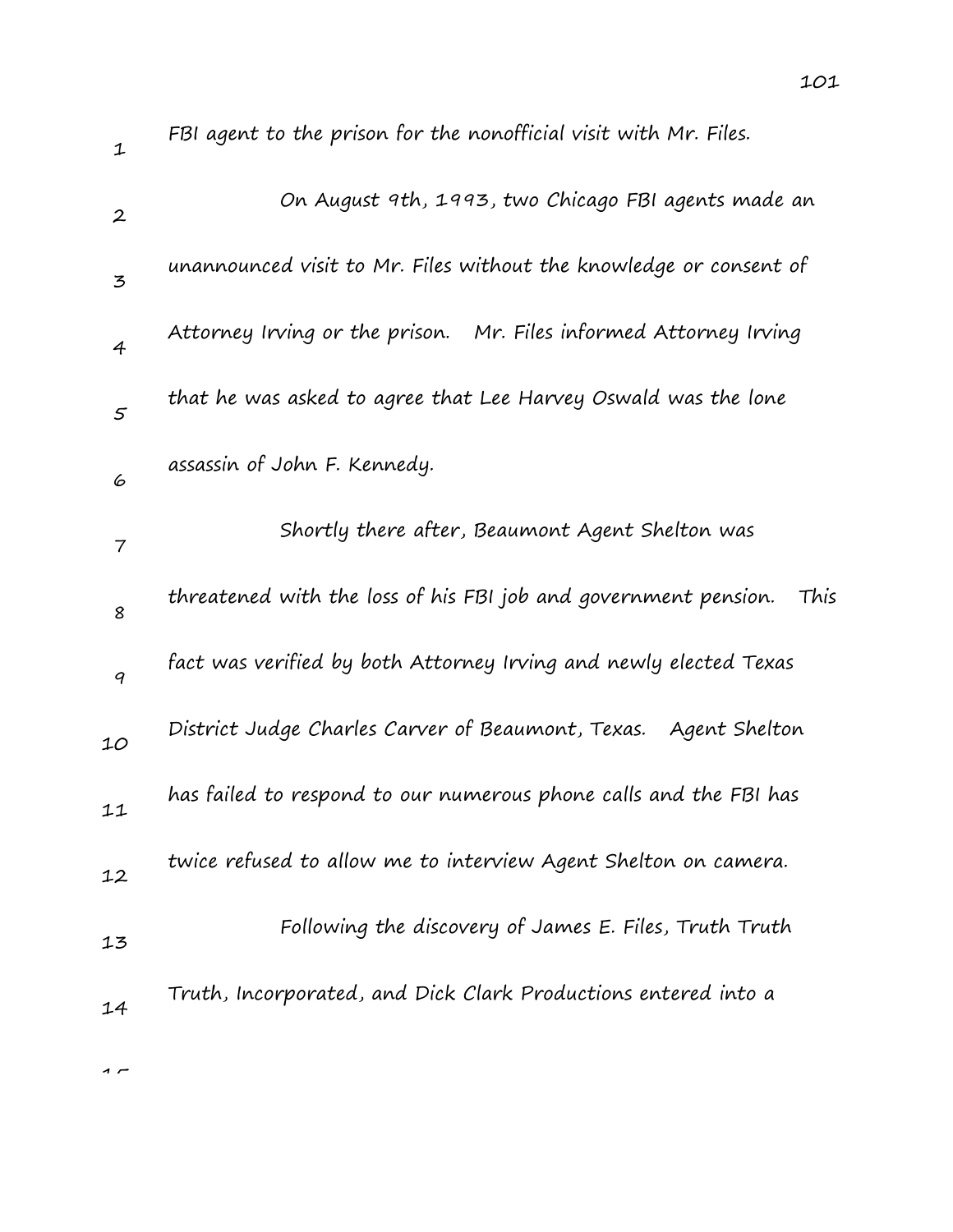| $\mathbf{1}$     | production agreement for a special two-hour television program.         |
|------------------|-------------------------------------------------------------------------|
| $\boldsymbol{2}$ | Our program was sold to a major USA television network and was          |
| 3                | scheduled to be broadcast on May 18th, 1994. Approximately three        |
| $\overline{4}$   | weeks before the broadcast, a conservative conspiracy researcher        |
| $\varsigma$      | author who has made a full career out of denying any CIA                |
| 6                | involvement in the JFK assassination and who blames the                 |
| $\overline{7}$   | assassination fully on the KGB and Oswald vigorously challenged the     |
| 8                | project, and the program was placed on hold by the network.             |
| $\boldsymbol{q}$ | It is the intent of Truth Truth Truth, Incorporated, to                 |
| 10               | provide the Assassination Records Review Board with a complete and      |
| 11               | accurate accounting of the entire investigation.<br>The accounting will |
| 12               | include all evidence we have gathered. We would like to call your       |
| 13               | special attention to the medical legal report issued by Dr. Randolph    |
| 14               | Robertson a noted radiologist from Nashville, Tennessee, it is included |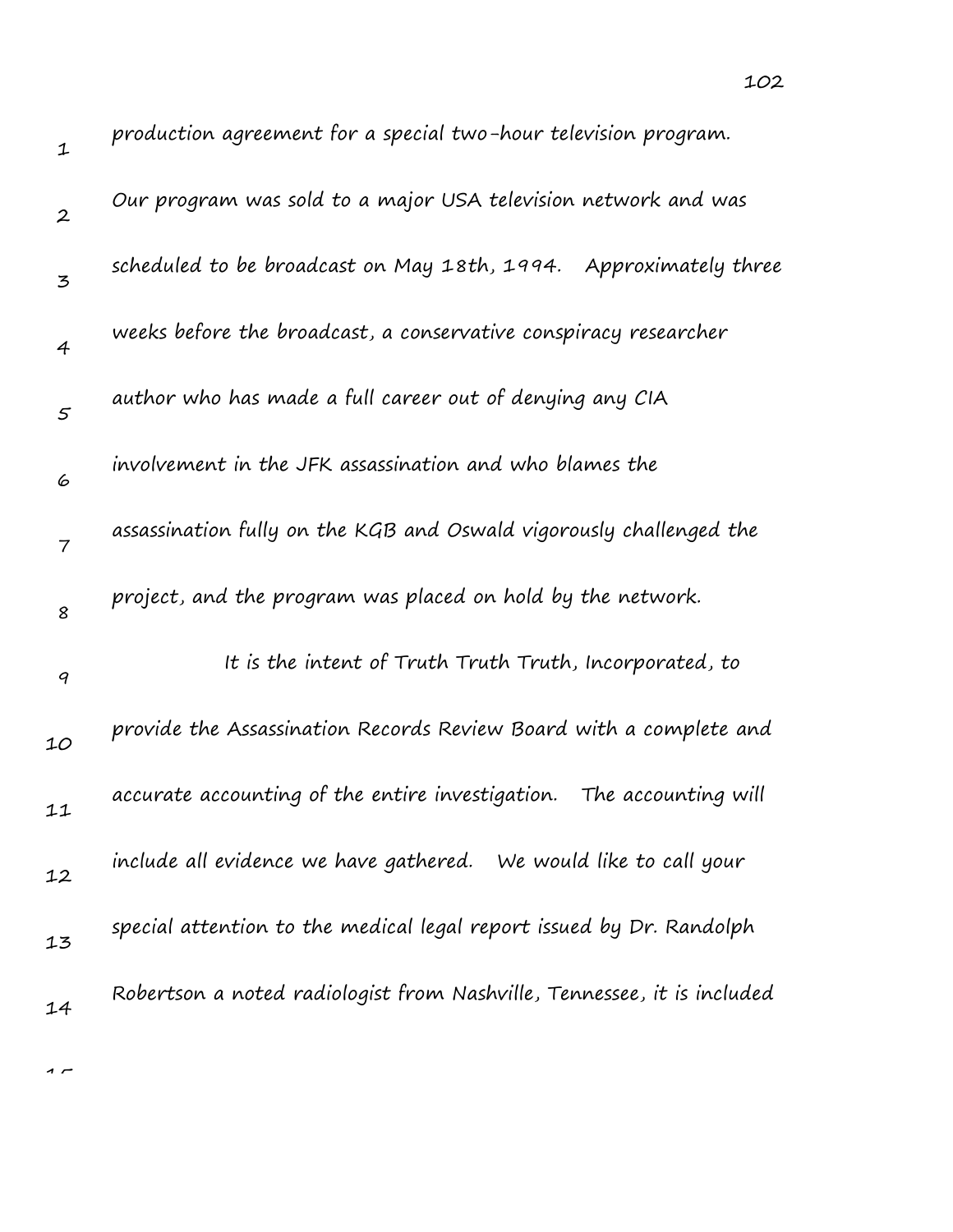| $\mathbf 1$      | in your packet in full with Dr. Robertson's permission.                 |
|------------------|-------------------------------------------------------------------------|
| $\boldsymbol{2}$ | Dr. Robertson was granted rare access to the autopsy                    |
| 3                | X-rays and photos of JFK which are in the National Archives in          |
| $\overline{4}$   | Washington, D.C. During his examination of the skull pictures and       |
| 5                | X-rays of the President, Dr. Robertson discovered a second bullet       |
| 6                | wound in the skull. Dr. Robertson's medical legal opinion states that   |
| 7                | at least one more assassin of President Kennedy remains to be           |
| 8                | identified.                                                             |
| 9                | Dr. Robertson further states that the second wound in the               |
| 10               | skull is consistent with a shot fired from the right front Grassy Knoll |
| 11               | area.                                                                   |
| 12               | We ask that the Board review our evidence and Dr.                       |
| 13               | Robertson's report, investigate our findings and release your official  |
| 14               | opinion of our findings in your final report to the President of the    |
|                  |                                                                         |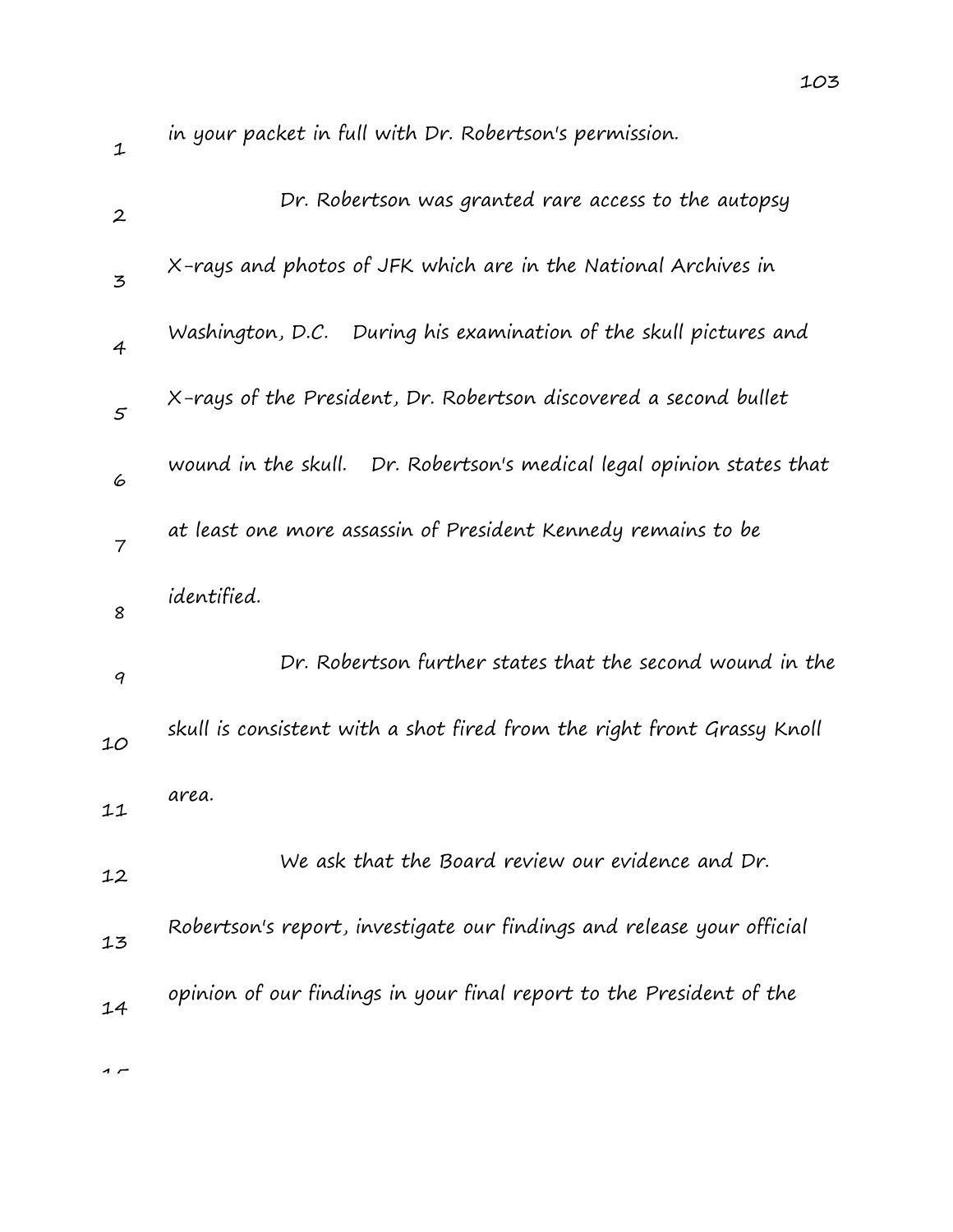| United States and the American public at the end of your term as is  |
|----------------------------------------------------------------------|
| designated in your mandate through which your Board was formed.      |
| In closing, we ask that you consider recommending to the             |
| President and to the American people that a special grand jury be    |
| called to hear the testimony of Q.D. Urdy and Robert Tosh Plumlee    |
| and most certainly James E. Files. This was the original plan as per |
| the understanding between Truth Truth Truth, Incorporated,           |
| Attorney Don Irving, and the United States Department of Justice     |
|                                                                      |

9 according to Attorney Irving.

10 11 12 13 I thank you, and I would be happy to answer any questions that you might have. CHAIRMAN TUNHEIM: Thank you, Mr. Vernon. Questions?

14 [No response.]

 $\sim$ 

1

2

3

4

5

6

7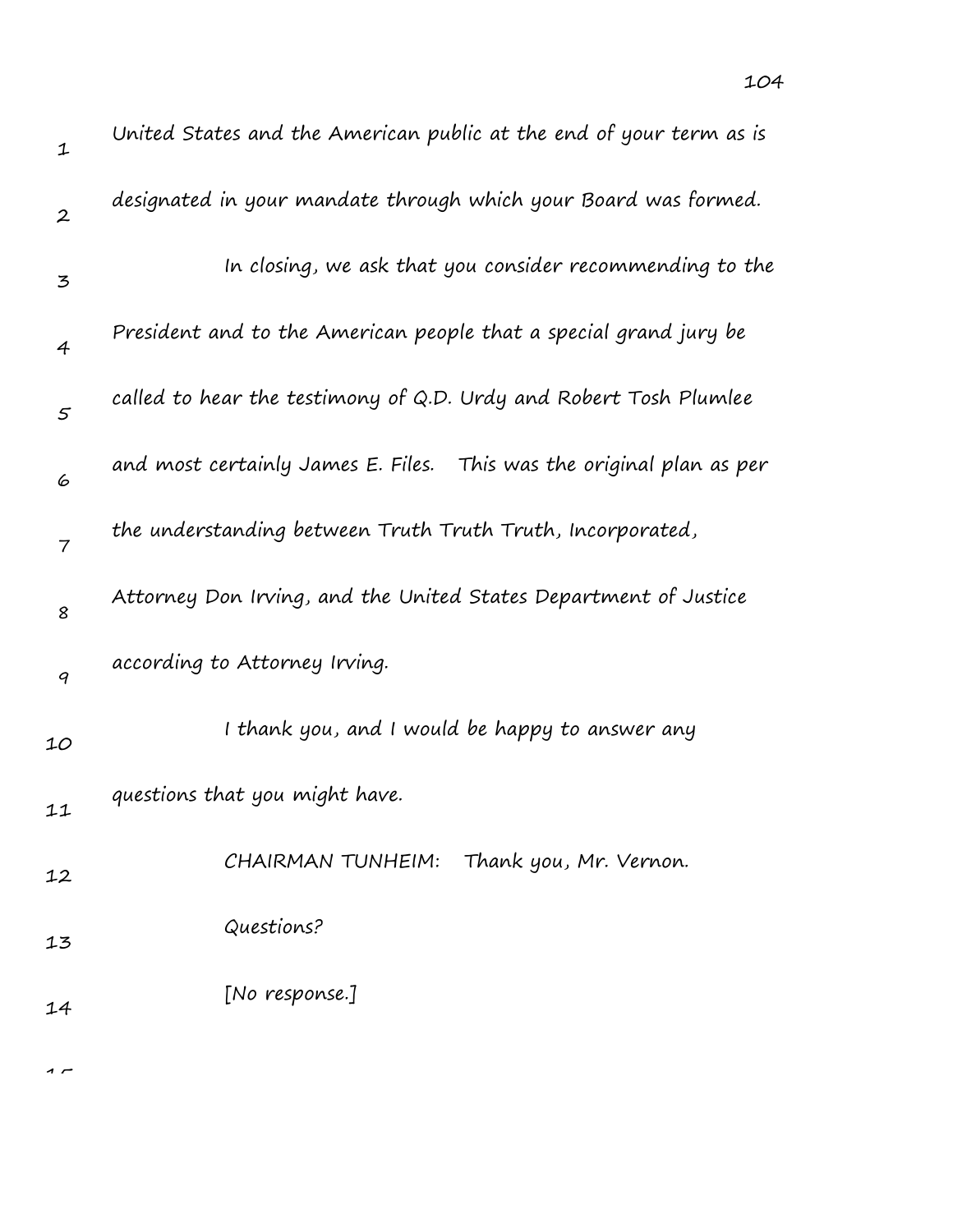| $\mathbf{1}$             | We appreciate all the materials<br>CHAIRMAN TUNHEIM:                     |
|--------------------------|--------------------------------------------------------------------------|
| $\boldsymbol{2}$         | that you have provided.                                                  |
| 3                        | MR. VERNON:<br>It is rather lengthy and there is quite a                 |
| $\overline{4}$           | bit more, and anything else you would like to see, have Mr. Marwell      |
| $\mathfrak{s}$           | There is also quite a bit of video that I think you would<br>contact me. |
| 6                        | be extremely interested in.                                              |
| $\overline{\phantom{a}}$ | DR. HALL: Mr. Vernon, in the course of carrying out                      |
| 8                        | production and investigation here have you come across or has your       |
| 9                        | attention been brought to any records created by any public officials    |
| 10                       | that are held in the hands of those officials that would otherwise be    |
| 11                       | considered to the public documents?                                      |
| 12                       | MR. VERNON: There are quite a few records that we                        |
| 13                       | would be happy to give you, our copies. Some of ours are copies,         |
| 14                       | some of ours are originals. I was glad to see the gentleman from         |
|                          |                                                                          |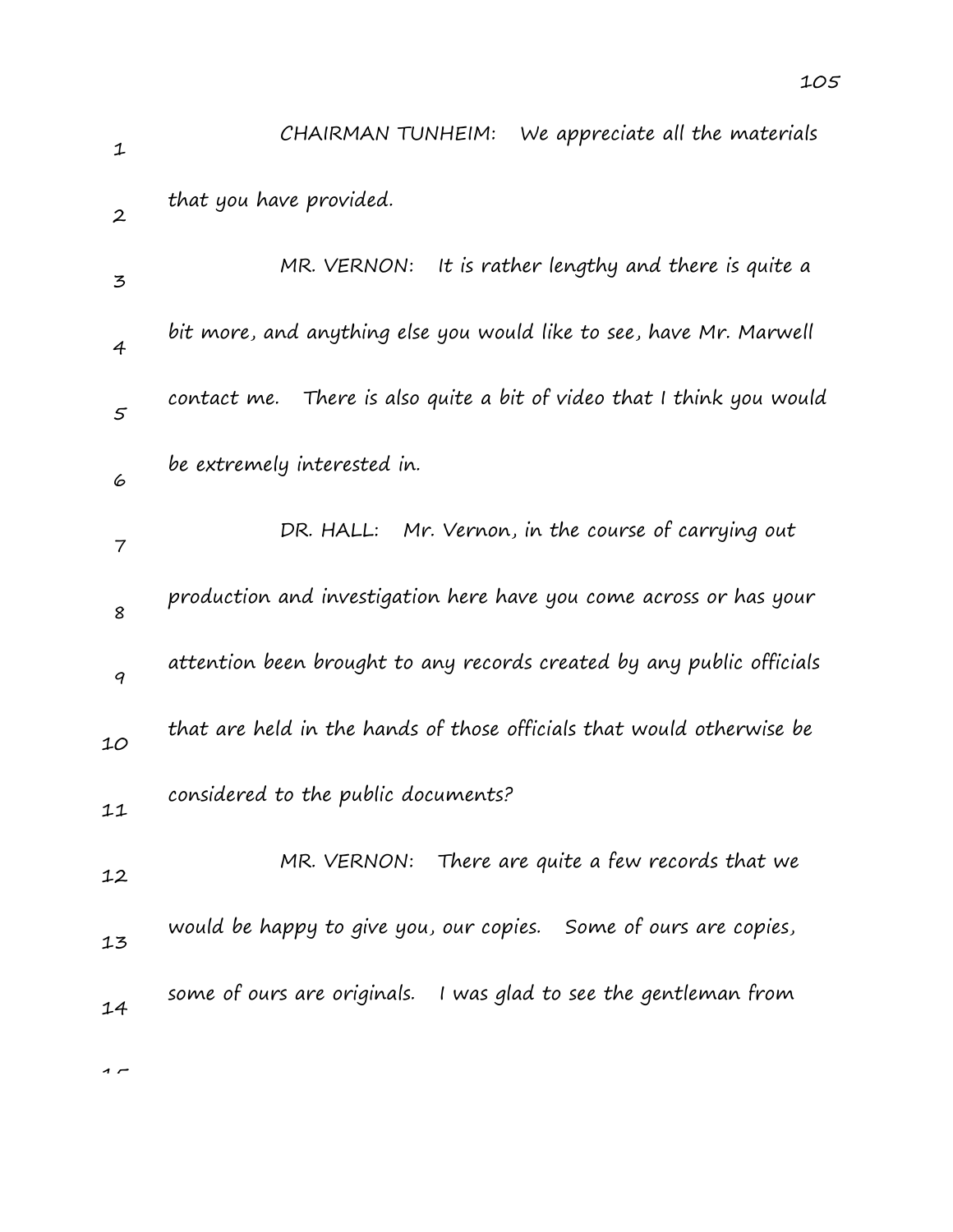| $\mathbf 1$      | the -- I believe it was Texas Tech earlier with the Waggoner Carr      |
|------------------|------------------------------------------------------------------------|
| $\boldsymbol{2}$ | stuff.<br>We had access to some of that earlier Waggoner Carr stuff,   |
| 3                | and that was very interesting. We would be glad to give you what       |
| $\overline{4}$   | we have there, and there are lots of transcriptions and there are      |
| $\varsigma$      | several other documents. I don't know which you are aware of, but      |
| 6                | we will be glad to give you them, sir.                                 |
| 7                | DR. HALL: Thank you.                                                   |
| 8                | MR. VERNON: Thank you, sir.                                            |
| 9                | CHAIRMAN TUNHEIM: Thank you, Mr. Vernon, we                            |
| 10               | appreciate your being here today.                                      |
| 11               | MR. MARWELL: Mr. Thomas Wilson, please.                                |
| 12               | MR. WILSON: First, I would like to thank the Board for                 |
| 13               | allowing me to come here and make my presentation to you.<br>I am a    |
| 14               | private citizen, an American citizen, and that is what dictated that I |
|                  |                                                                        |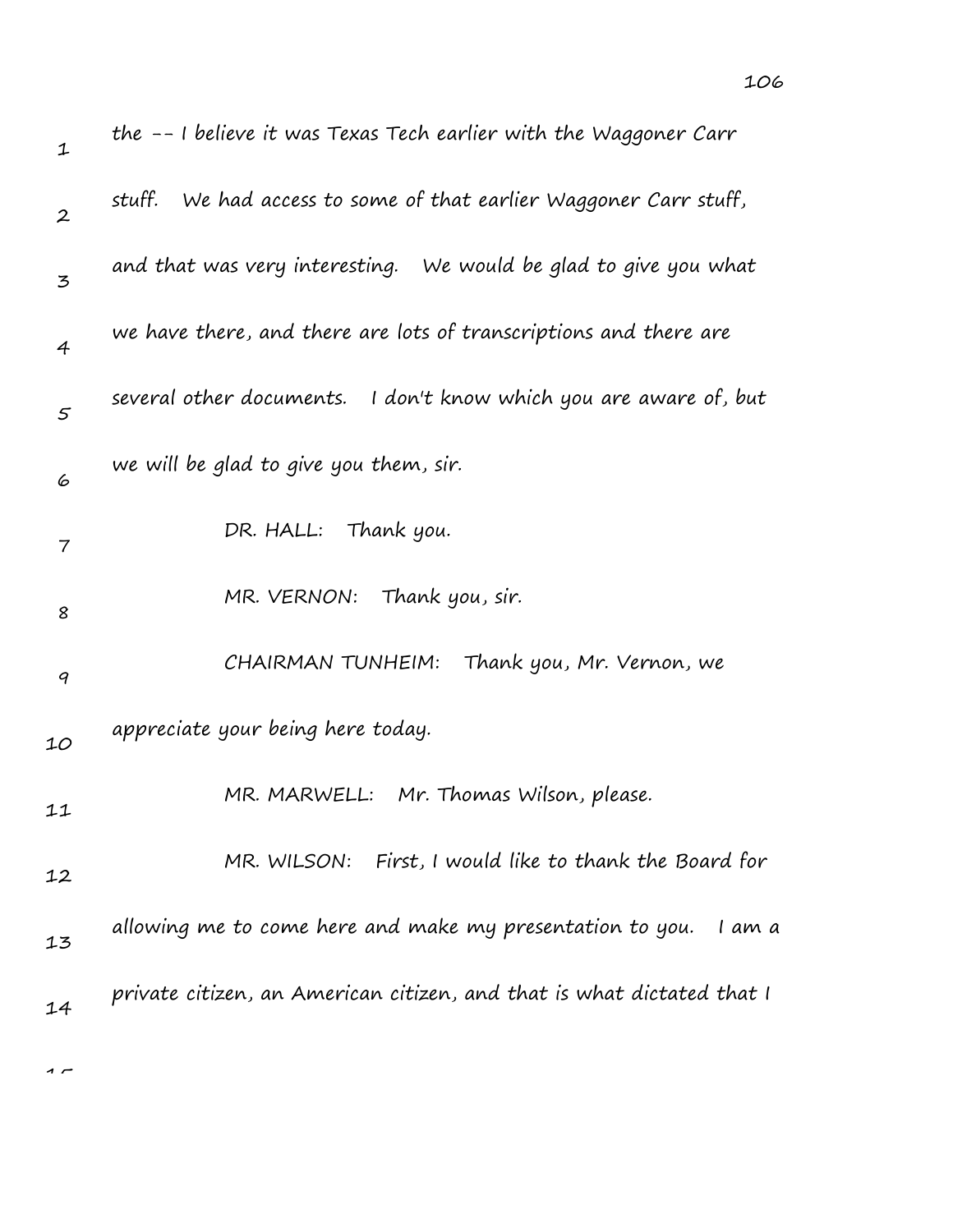| 1              | I have a business which is consulting with image<br>be here today.       |
|----------------|--------------------------------------------------------------------------|
| $\overline{2}$ | processing, with computer analysis. I am also qualified in Federal       |
| $\overline{5}$ | Court as an expert in the flow of material as related to entrance and    |
| $\overline{4}$ | exit wounds in a cadaver from images.<br>I have worked on several        |
| $\mathcal{S}$  | cases involving a murder trial, civil suit, and so forth.<br>My findings |
| 6              | have resulted in the exhumation of a cadaver to prove that the data      |
| $\overline{7}$ | was real and verifiable. The cadaver was exhumed, and it was             |
|                | verifiable.                                                              |
| 8              |                                                                          |
| 9              | The thing that I would like to present to the Board today,               |
| 10             | and I do not mean to demean any agency, that is not my task, but         |
| 11             | this is the real world.<br>I have worked for many large corporations,    |
| 12             | sometimes the left hand doesn't know what the right hand is doing,       |
| 13             | and I would just like to briefly go through my attempts to get articles  |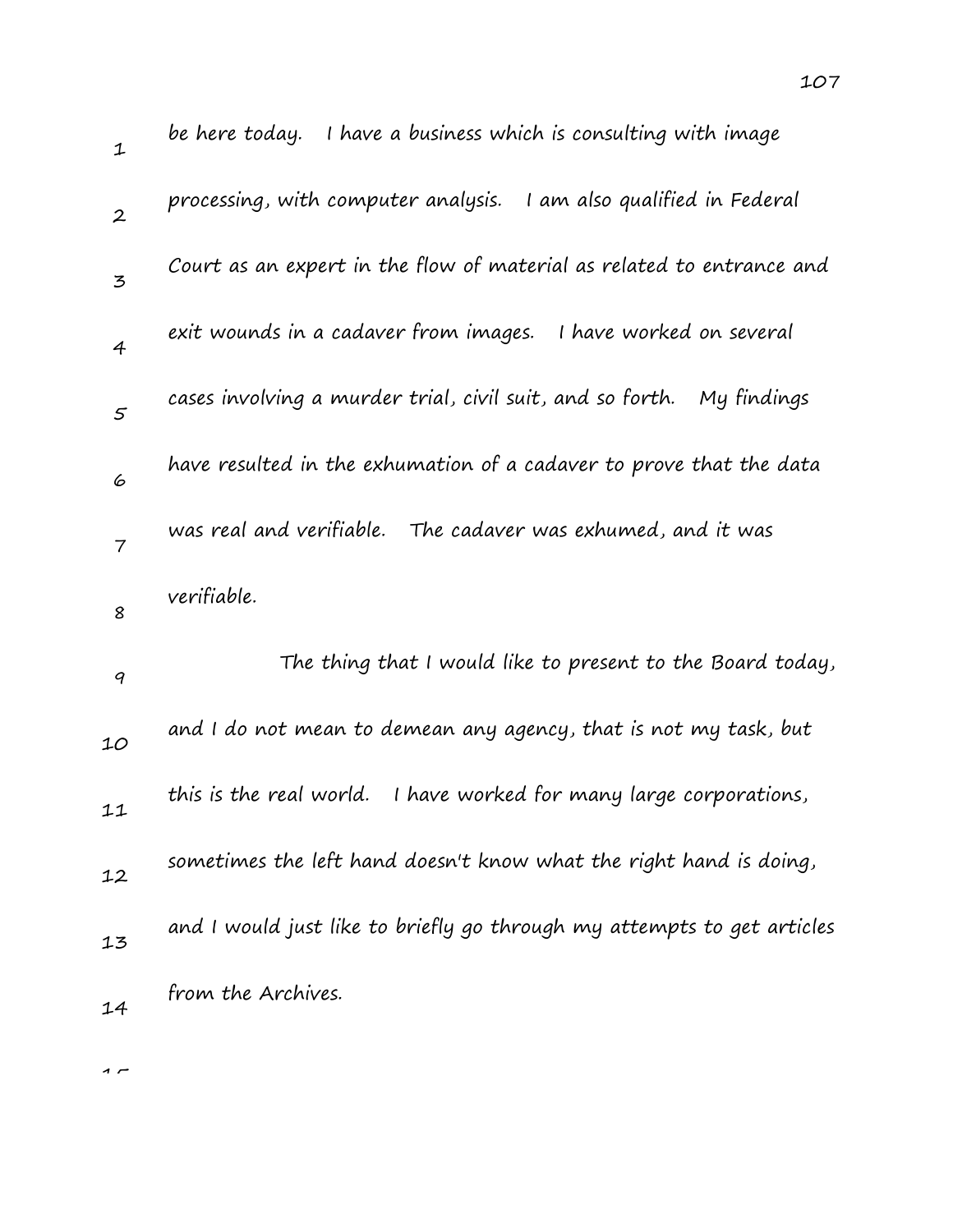| $\mathbf{1}$     | In 1991, I visited the Archives and looked at some of the               |
|------------------|-------------------------------------------------------------------------|
| $\boldsymbol{2}$ | I asked for a request for authenticity on several things,<br>material.  |
| 3                | and I will just go through a few articles here.    On July 2nd, 1991, I |
| 4                | wrote to the National Archives and Records Administration.<br>After     |
| $\varsigma$      | conferring with people there, and during my visit to the Archives in    |
| 6                | June, I viewed two three-quarter inch beta films that were the          |
| $\overline{7}$   | Zapruder, Nix and Muchmore films. During my viewing, I requested        |
| 8                | an established authenticity of where these films came from, where       |
| $\boldsymbol{q}$ | they were copied, who copied them, and the process in which they        |
| 10               | were copied.                                                            |
| 11               | In July 1991, I received a letter from the Archives, and if             |
| 12               | the Board desires I can have this copied and sent to you at some date:  |
| 13               | In reply to your letter of July 2nd, we are unable to answer            |
| 14               | completely all of the questions you posed for us concerning the         |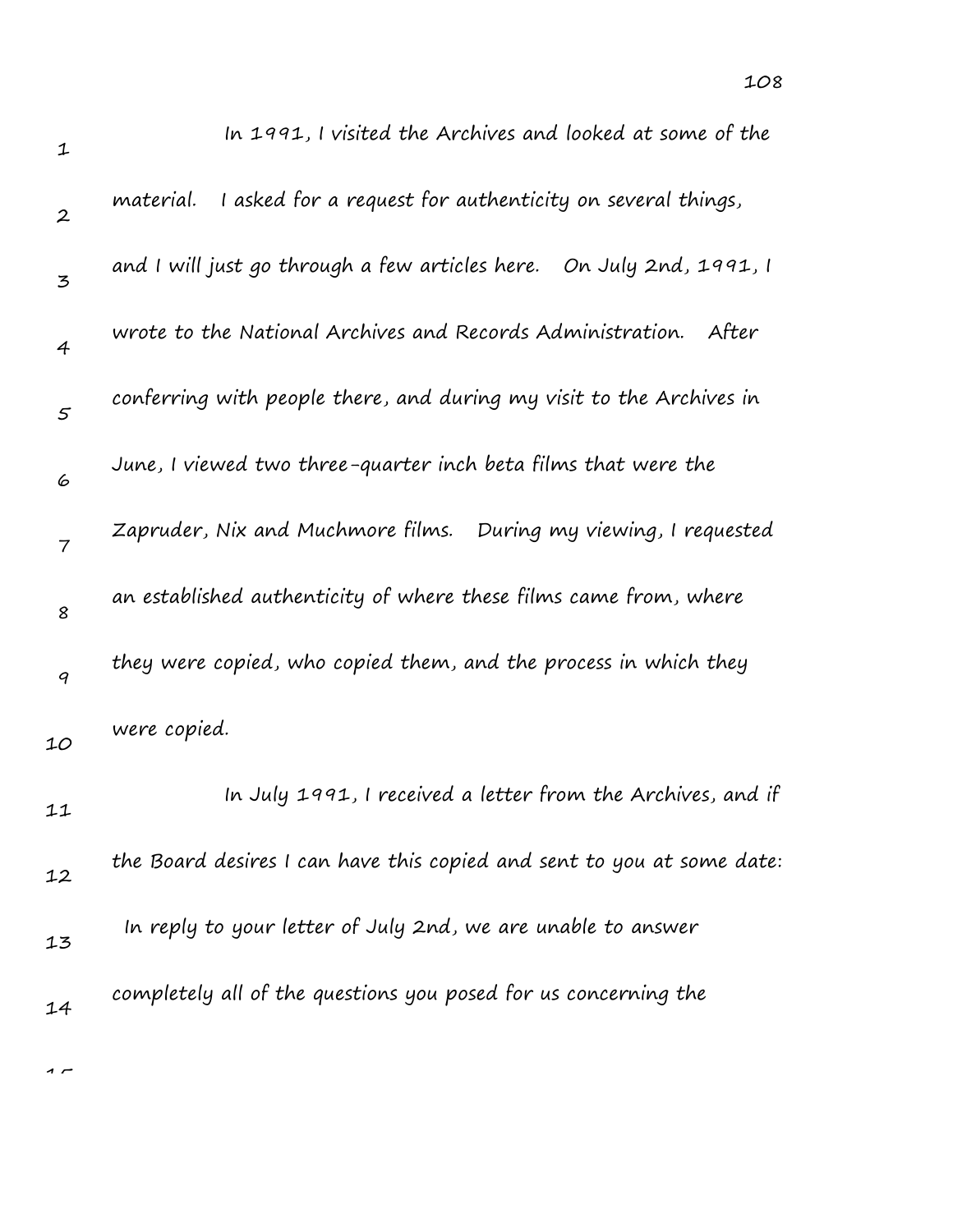| $\mathbf 1$       | administrative history and handling of the originals and various        |
|-------------------|-------------------------------------------------------------------------|
| $\boldsymbol{2}$  | copies.                                                                 |
| 3                 | It goes on and it discusses the three-quarter inch copies:              |
| 4                 | This copy of the Zapruder film was received as part of the files of the |
| $\mathcal{F}_{0}$ | 1978 House Assassination Committee.<br>It is a 16 millimeter            |
| 6                 | enhanced color copy.                                                    |
| 7                 | Now I have to tell you, I just hate the word "enhanced"                 |
| 8                 | because enhanced means that somebody has changed something for          |
| 9                 | the human eye, and the human eye just is not good enough to present     |
| 10                | evidence in a murder case. So here we have enhanced things being        |
| 11                | used as evidence for the Warren Commission, for the House               |
| 12                | Assassination Committee, and these people are trying to make an         |
| 13                | honest determination based on a false image.                            |
| 14                | So they said in their other holdings they have the original             |
|                   |                                                                         |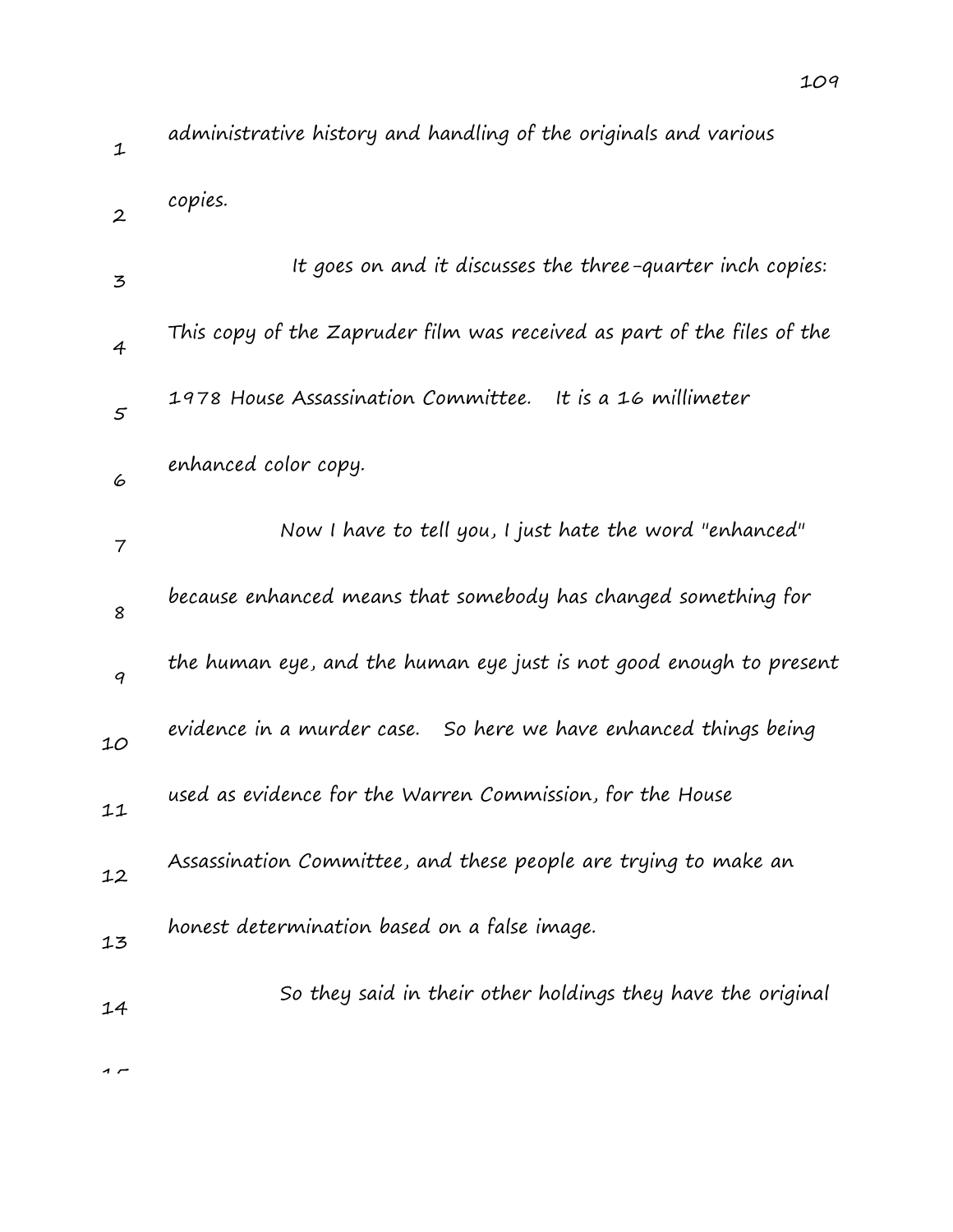| $\mathbf 1$      | 8 millimeter film held as a courtesy and so forth, and so on.        |
|------------------|----------------------------------------------------------------------|
| $\boldsymbol{2}$ | The final paragraph says: You must realize that while we             |
| 3                | can trace the providence and our continuous possession of these      |
| 4                | materials since they arrived in our custody, we cannot after these   |
| $\mathcal{S}$    | many years provide names, dates, types of equipment, or copying      |
| 6                | Well, these are the images of the assassination of our<br>processes. |
| $\overline{7}$   | President. This boggles my mind.                                     |
| 8                | On May 8, 1992, I sent a request in.<br>I have a request             |
| 9                | under the Freedom of Information Act. FBI photography expert         |
| 10               | Lyndal Shaneyfelt to examine the photograph Exhibits 133-A and       |
| 11               | My request is for information on the photograph of a<br>133-B.       |
| 12               | person, head removed from the photograph, holding the rifle and      |
| 13               | simulating the pose in Exhibit 133-A. I asked for a copy of the      |
| 14               | photograph, name of the person holding the rifle, the title of the   |
|                  |                                                                      |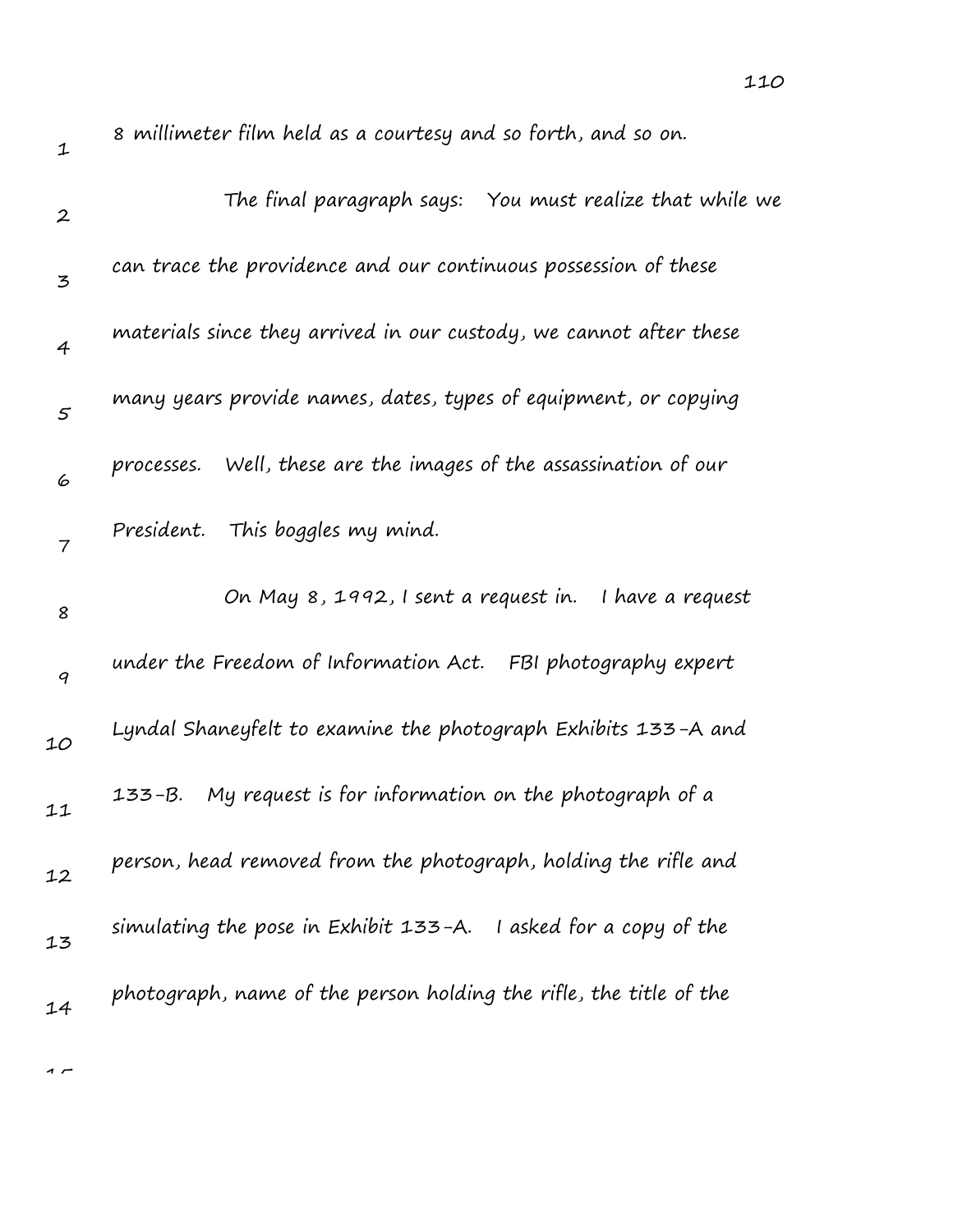| $\mathbf 1$      | person taking the photograph, the type of camera, the film used, the  |
|------------------|-----------------------------------------------------------------------|
| $\boldsymbol{2}$ | department that developed it. The exact location where the            |
| 3                | photograph was taken with a reference to north, south, east and       |
| 4                | west.                                                                 |
| 5                | The reason that I asked this is I have analyzed the                   |
| 6                | so-called "Lee Harvey Oswald backyard photograph" and have been       |
| $\overline{7}$   | able to establish the time of day that that photograph was taken      |
| 8                | through various means, and there is a little -- getting that          |
| 9                | information.                                                          |
| 10               | But the interesting part about it is that the FBI                     |
| 11               | reenactment has several qualities within that reenactment that are    |
| 12               | also in the Lee Harvey Oswald backyard photograph, and this should    |
| 13               | definitely be explored because there are photographic image anomalies |
| 14               | present in both. That was in May 8th, 1992.                           |
|                  |                                                                       |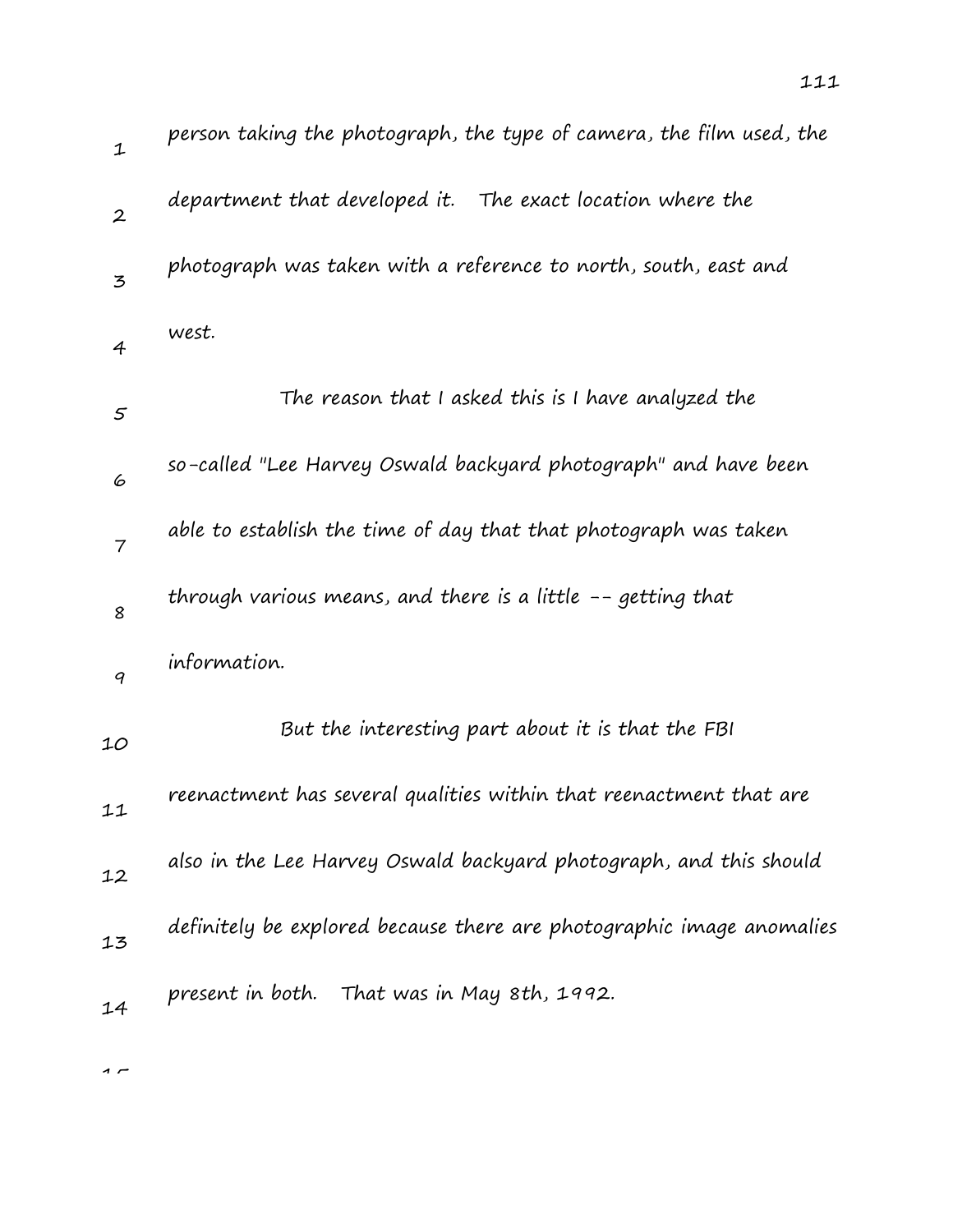| $\mathbf 1$      | The National Archives wrote me back on May 26th.                         |
|------------------|--------------------------------------------------------------------------|
| $\boldsymbol{2}$ | They were very responsive. I thought, oh, boy, this is it.<br>Here is    |
| 3                | what they said: This is in response to your letter, a Freedom of         |
| $\overline{4}$   | Information Act about the assassination, we can provide a                |
| 5                | photographic print of the Commission Exhibit that you specified at a     |
| 6                | cost of \$6.25. Very efficient, it got me exactly what I wanted.         |
| 7                | This is the photograph that I am referring to.<br>Now                    |
| 8                | comes the Catch-22. I wrote to the Director of FBI on June 5th,          |
| 9                | I said: Gentlemen, I have a request under the Freedom of<br>1992.        |
| 10               | Information Act. I talked about Mr. Shaneyfelt's analyses. As far as     |
| 11               | I can tell, and I have his deposition, this is the one gentleman who did |
| 12               | the best he could to analyze the information that he had and             |
| 13               | determine the shots and so forth, and the fake or not fake               |
| 14               | photographs.                                                             |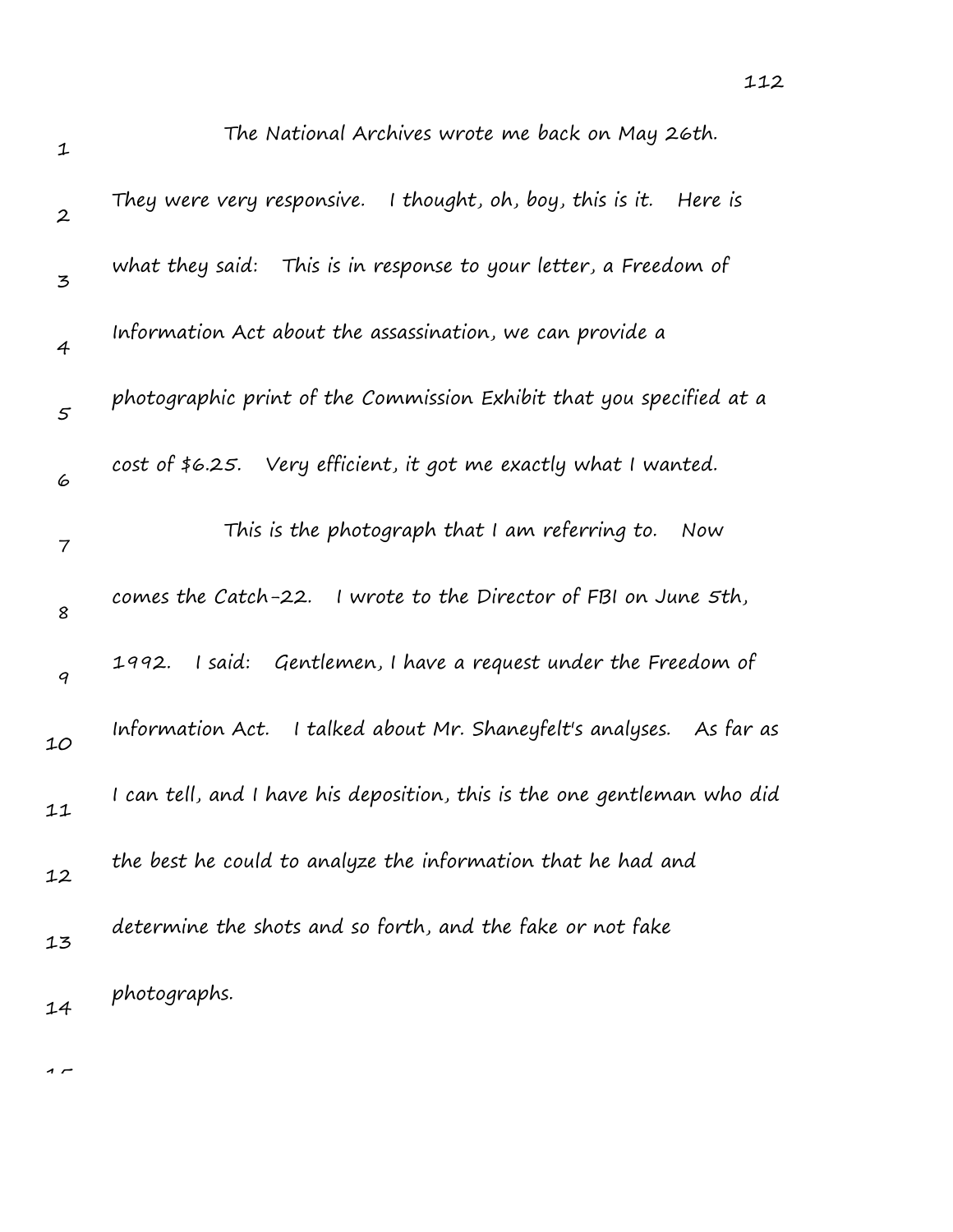| $\mathbf 1$      | I asked the same questions of the FBI. On August 22nd,                  |
|------------------|-------------------------------------------------------------------------|
| $\boldsymbol{2}$ | 1992, I got a letter back. This is in reference to your request -- this |
| $\overline{5}$   | is astounding to me, and I think the Board should certainly look into   |
| $\overline{4}$   | this matter -- efforts were made by FOIA personnel who are familiar     |
| $\mathfrak{s}$   | with the JFK assassination documents and they have been unsuccessful    |
| 6                | in locating the photograph, the one I just showed you.<br>The FBI does  |
| $\overline{7}$   | not have the personnel resources available to conduct the research      |
| 8                | necessary to locate the photograph you described. The records we        |
| 9                | currently have processed under the provisions of FOIA are 202,134       |
| 10               | If you would please enclose a check for \$20,203.40, we will<br>pages.  |
| 11               | send this information to you.                                           |
| 12               | Now honest researchers trying to get information, and I                 |
| 13               | have worked for some big companies, believe me, I can see what          |
| 14               | happened. Well, I didn't have the \$20,000 or I think I would have      |
|                  |                                                                         |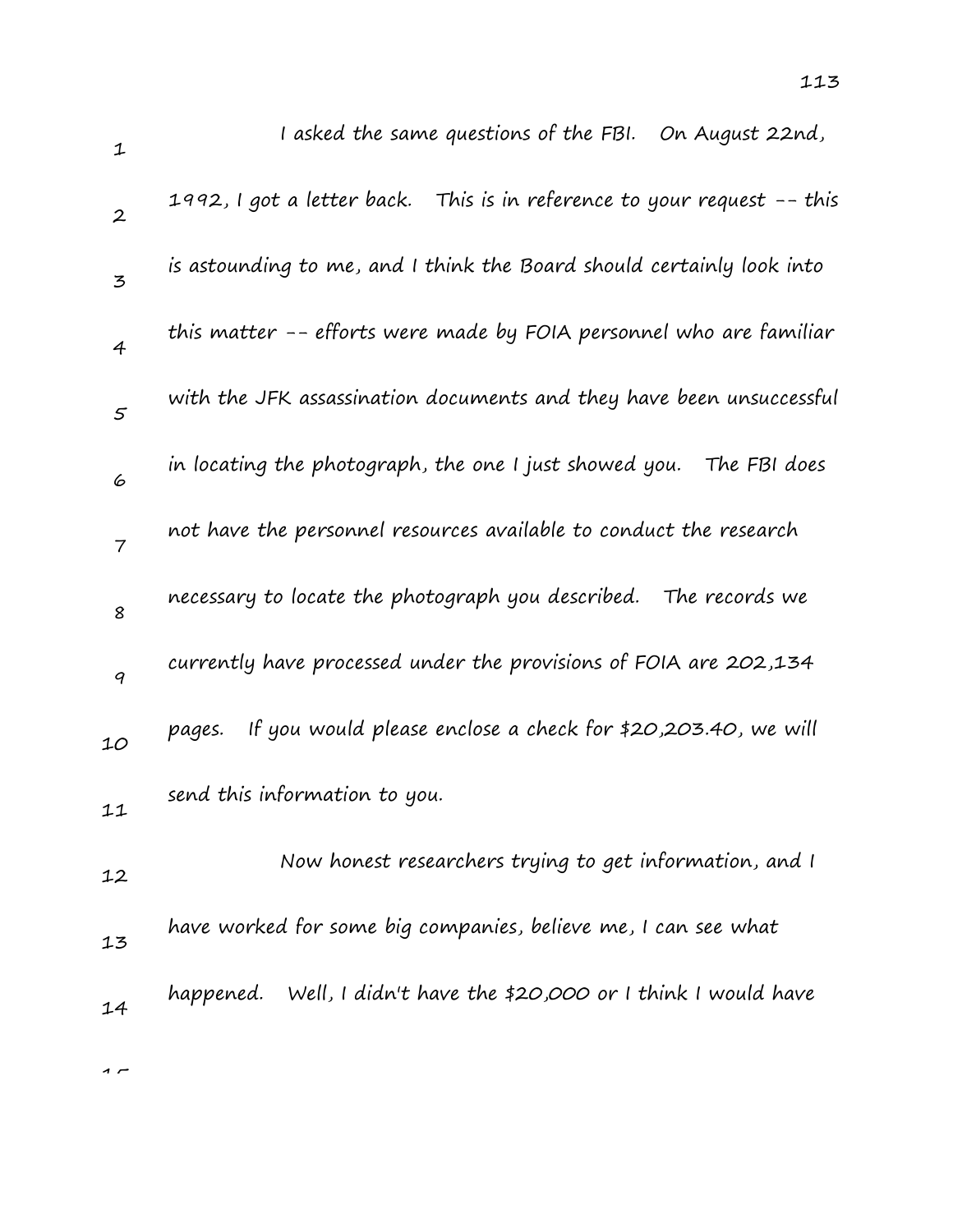sent it just to see what happened.

| $\mathbf{2}$   | Okay, so then I wrote to the Director of FBI on June 5th,                  |
|----------------|----------------------------------------------------------------------------|
| 3              | 1992, and I asked them -- I told them where I found the Shaneyfelt         |
| 4              | I told them they could have it in file so-and-so for $$6.52$ .<br>exhibit. |
| $\mathfrak{s}$ | wasn't being facetious. I was trying to make a point that I am             |
| 6              | desperate for evidence. No reply.                                          |
| 7              | Then in January 8th, 1993, I wrote a letter to Mr.                         |
| 8              | O'Brien, at the FBI -- Chief of the FOI Section, excuse me, and the        |
| 9              | purpose of the letter is to inquire into the status of my request that I   |
| 10             | just mentioned. So months have gone by. I would like to take this          |
| 11             | opportunity to again request your assistance on Item H since Mr.           |
| 12             | Shaneyfelt did the analysis on the Oswald backyard photograph and          |
| 13             | the rifle, your Department must have a file under his name.<br>I am        |
| 14             | only interested in the FBI files containing his analyses, techniques,      |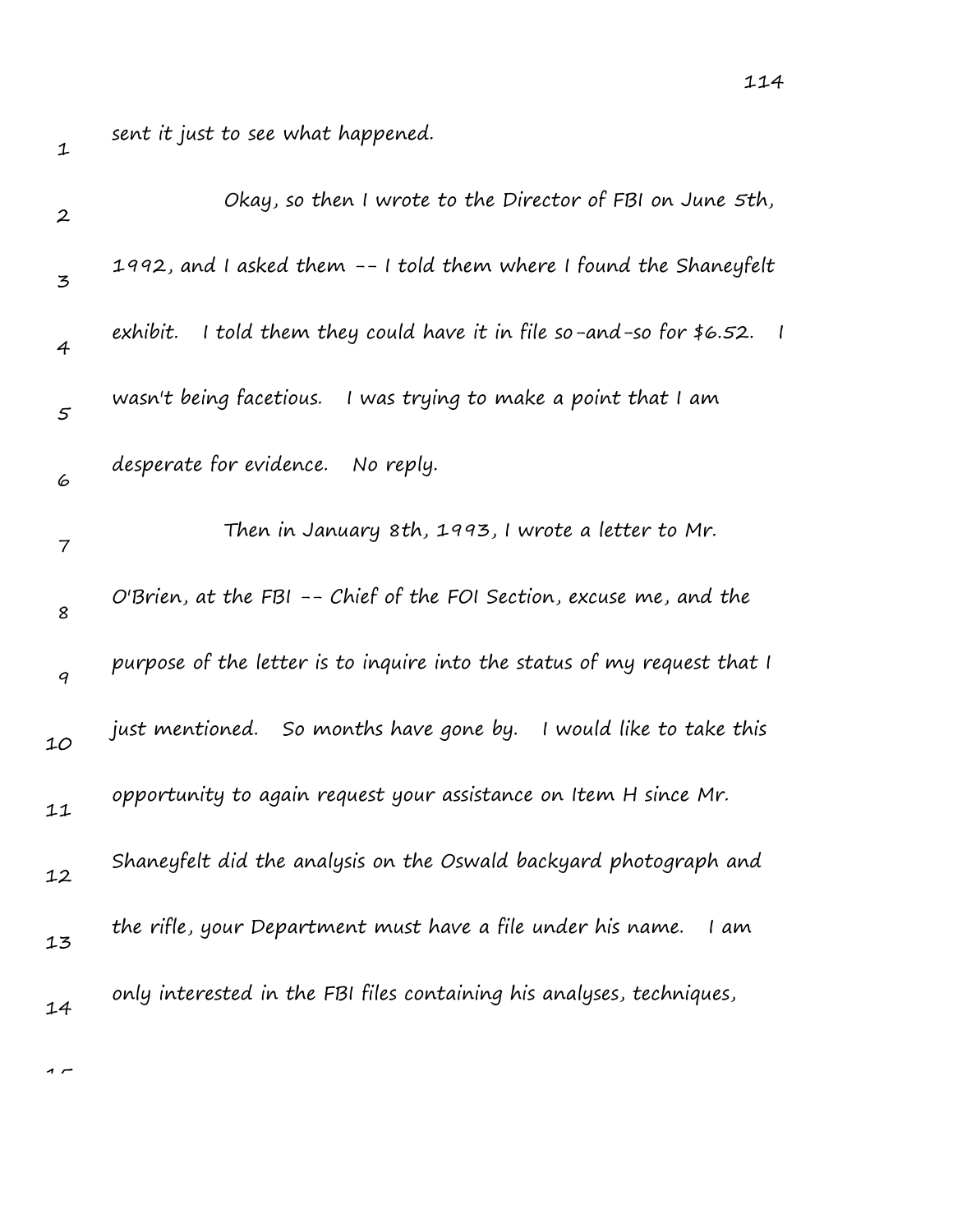data and testimony on the photograph and the rifle.

| $\boldsymbol{2}$ | I got a letter back saying that there are 84 pages of                      |
|------------------|----------------------------------------------------------------------------|
| 3                | documents they will send me at no charge because someone else had          |
| $\overline{4}$   | asked this first and they had it. So I get the impression that the         |
| $\mathfrak{s}$   | only reason I got 84 pages is because I am number two.<br>If were          |
| 6                | number one, I would not have gotten this.    And this was free of          |
| $\overline{7}$   | charge, including transportation.                                          |
| 8                | So I am starting to wonder, I realize our government is                    |
| 9                | trying to help, but this is getting to be a little bit ridiculous.<br>They |
| 10               | also sent an explanation of the exemptions, and there are many             |
| 11               | exemptions. One of the exemptions is listed, in the interest of            |
| 12               | national defense, and would disclose techniques and procedures for         |
| 13               | law enforcement investigations or prosecutions or would disclose           |
| 14               | guidelines for law enforcement investigations.                             |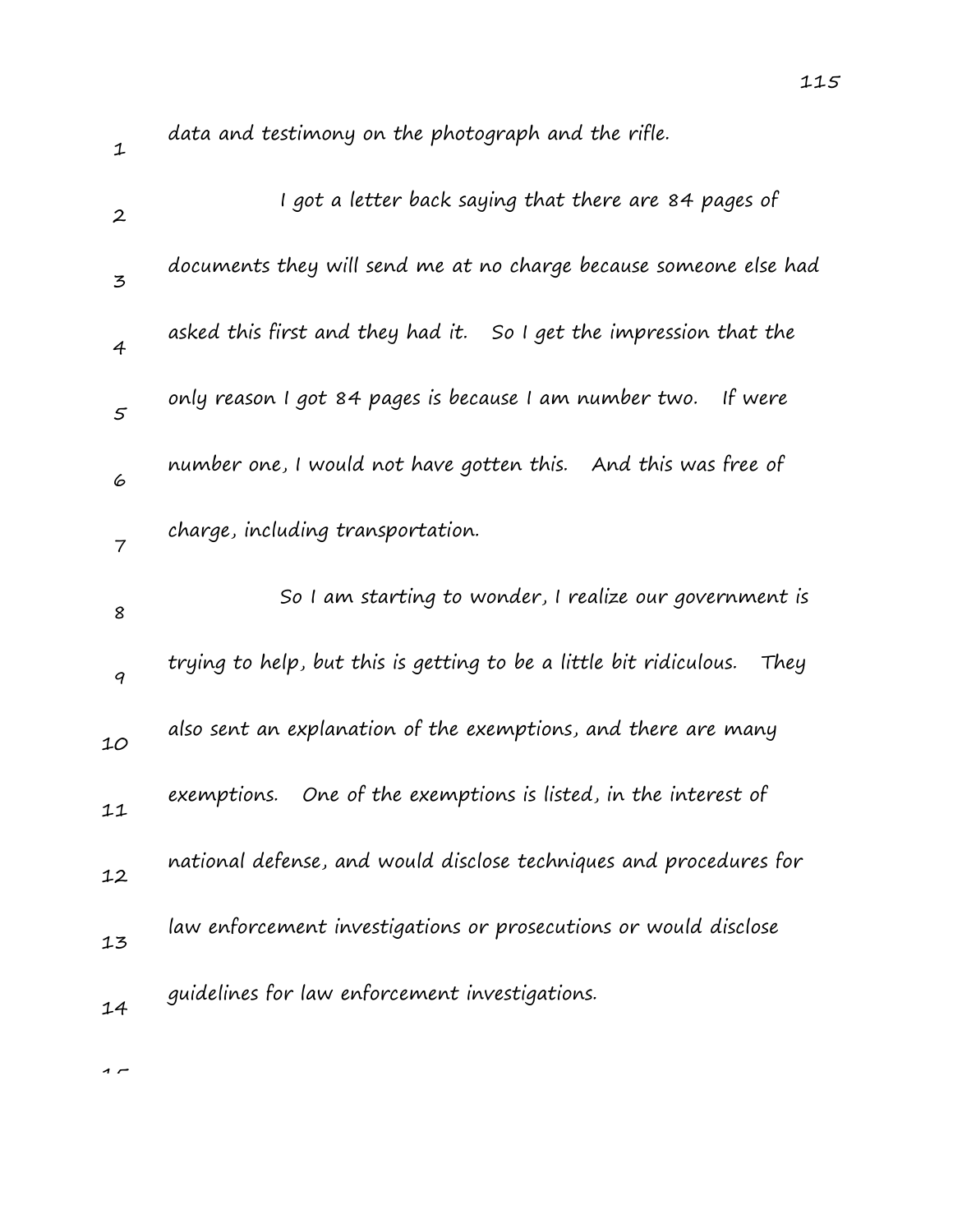| $\mathbf 1$      | In August of 1993 I got another letter saying that they                  |
|------------------|--------------------------------------------------------------------------|
| $\boldsymbol{2}$ | are sending me the 16 photographs, but I never really got the data.      |
| 3                | That brings me up-to-date with why I am really here.                     |
| 4                | First off, I feel that it is absolutely necessary for me to see          |
| $\varsigma$      | the analyses by the FBI of the photographs that they have in question    |
| 6                | on this assassination. I feel that it is absolutely necessary for me to  |
| $\overline{7}$   | go into the Archives and look at the autopsy photos.<br>I have a request |
| 8                | in to Mr. Burke Marshall for eight months, and I don't want to           |
| $\boldsymbol{q}$ | embarrass Mr. Burke Marshall but he got back to me recently and he       |
| 10               | right now is looking into the possibility of letting me go into the      |
| 11               | Archives to look at the autopsy photographs.                             |
| 12               | If the information contained in the FBI analyses is                      |
| 13               | security-wise, then I would ask for a security clearance as a United     |
| 14               | States citizen to look at this material, because what has happened is,   |
|                  |                                                                          |

116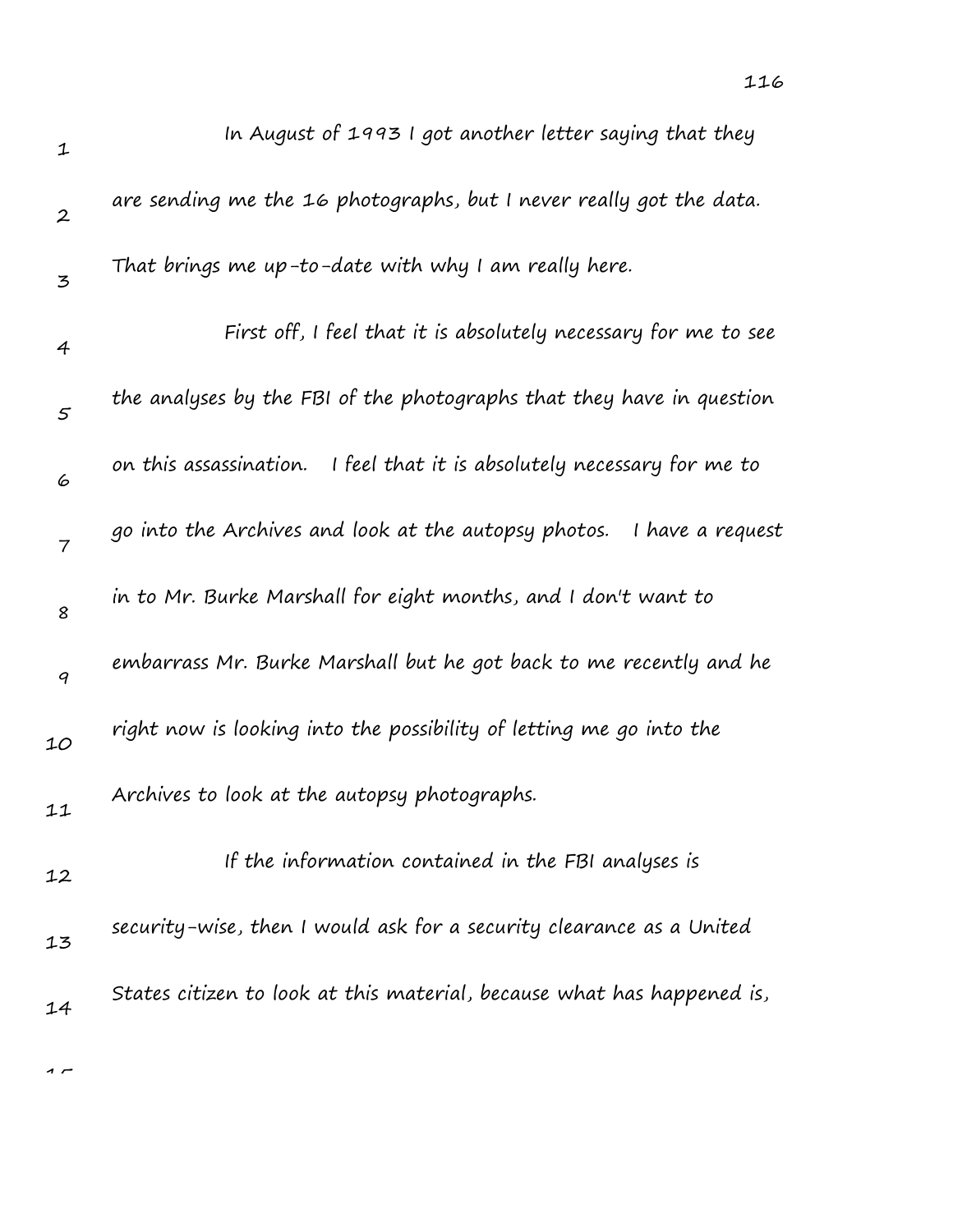| 1                | for the first five years of looking into this situation, and I was drawn |
|------------------|--------------------------------------------------------------------------|
| $\boldsymbol{2}$ | into this completely by accident -- I am not a research buff, I am an    |
| 3                | I work with the facts, I don't have a theory.<br>engineer.<br>Since the  |
| $\overline{4}$   | 25th anniversary I have found out several things.                        |
| 5                | For instance, Mr. Mack was talking about the Mary                        |
| 6                | Moorman photo. I can verify absolutely with hard scientific data         |
| $\overline{7}$   | that there is a shooter up there on the Knoll, no question about it.     |
| 8                | Mr. Mack and Mr. White are the fathers of that finding and I will        |
| $\boldsymbol{q}$ | verify that.                                                             |
| 10               | But in the last years, when I tried to bring this to the                 |
| 11               | public's attention, I decided, you know, you can go and you can prove    |
| 12               | that Mr. Oswald did this, he didn't do this, all these theories, I am    |
| 13               | going to concentrate on one thing, the head wound. That is all I am      |
| 14               | going to talk about, and I want to tell you what I have and what I       |
|                  |                                                                          |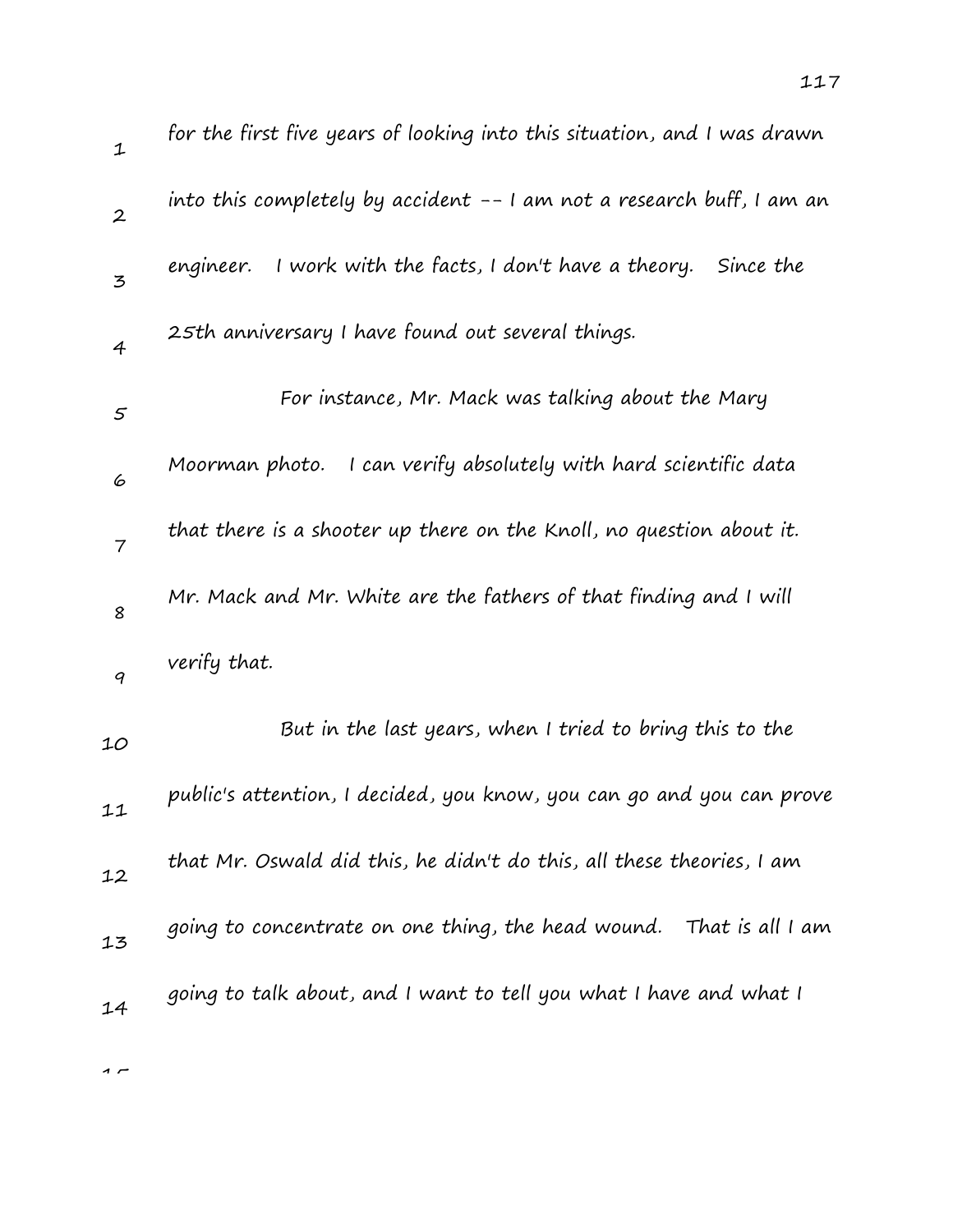would like to do about giving this evidence up.

| $\boldsymbol{2}$ | I have chain of evidence photographs that were held by                 |
|------------------|------------------------------------------------------------------------|
| 3                | private citizens since their inception. They have been signed and      |
| $\overline{4}$   | Everyone that has touched these photographs is a part of the<br>dated. |
| 5                | chain of evidence. This chain of evidence brings out three things that |
| 6                | I am going to bring to the State of Texas because Mr. Kennedy, our     |
| $\overline{7}$   | President, was murdered in Texas. Lee Harvey Oswald was here in        |
| 8                | Harvey Oswald was arraigned for the murder of the<br>Texas.            |
| 9                | President. As I understand, now I have never seen an official          |
| 10               | document, but I have certainly read a lot, he was arraigned for        |
| 11               | murder in Texas.                                                       |
| 12               | Now I am going to bring hard scientific proof, chain of                |
| 13               | evidence photographs, data of everything I have done, all of the       |
| 14               | protocol that I have used which can be reproduced by any agency of     |
|                  |                                                                        |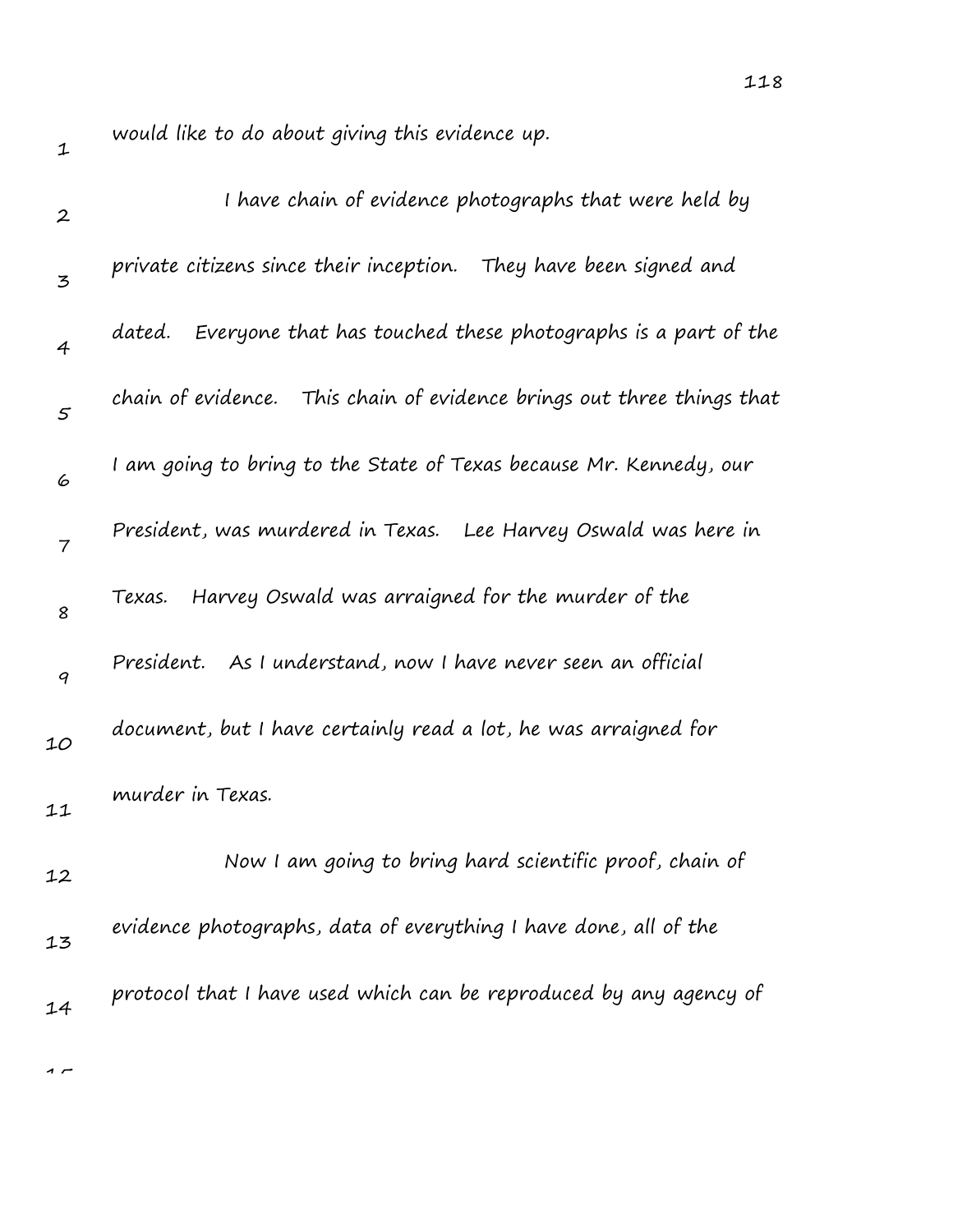| $\mathbf 1$      | the government anywhere, and I am going to bring that in the next       |
|------------------|-------------------------------------------------------------------------|
| $\boldsymbol{2}$ | few months.<br>It is going to prove three things positively.            |
| 3                | Number one, Lee Harvey Oswald did not fire the shot that                |
| $\overline{4}$   | hit President Kennedy in the head. If the shot that hit President       |
| 5                | Kennedy in the head is the fatal shot, then there is a still a murderer |
| 6                | on the loose.                                                           |
| 7                | I am going to prove the direction that the missile came                 |
| 8                | into his head, and the damage that was done within the head from        |
| 9                | these images as chain of evidence, and I am going to prove what         |
| 10               | happened to the missile when it struck President in the right front     |
| 11               | forehead.                                                               |
|                  | Now, there are three things that I would please request                 |
| 12               | the Board to do. Number one, these documents are in various             |
| 13               | places, so if something happens to Tom Wilson I want to assure you      |
| 14               |                                                                         |
| $\sim$           |                                                                         |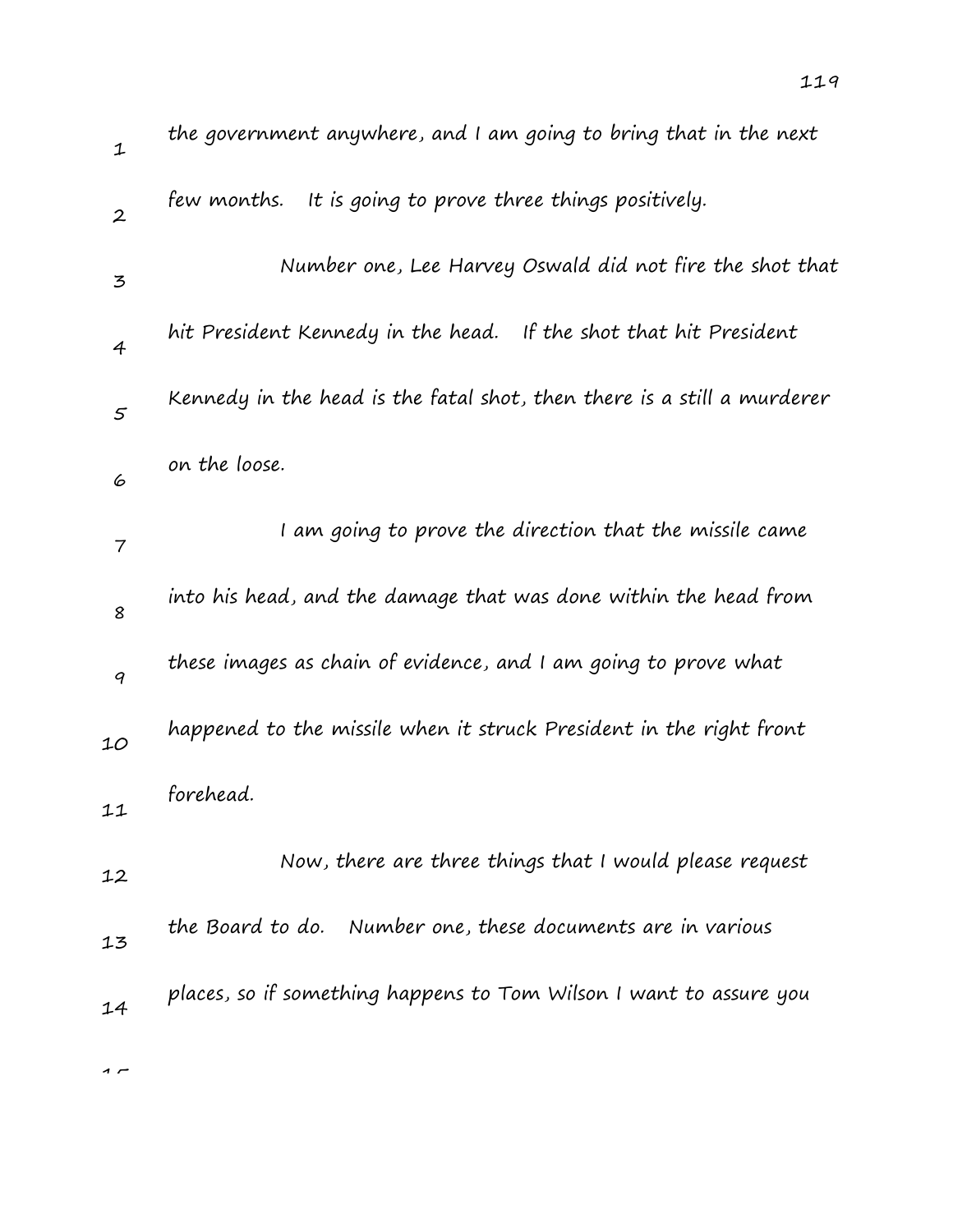$\sim$ 

that this will go forward, and I am not joking.

| $\boldsymbol{2}$ | Number two, I want to let you know that when this                   |
|------------------|---------------------------------------------------------------------|
| 3                | evidence is brought forth in Dallas, and there are some people that |
| 4                | are going to make the arrangements for me, I would offer the Board, |
| $\mathfrak s$    | any government agency, to participate in this, and I would          |
| 6                | particularly like you to take my message back to the Senators from  |
| $\overline{7}$   | my State, Senator Specter, Senator Walford and Rick Santorm who     |
| 8                | is going to be the next Senator. I can't speak for Marina Porter,   |
| 9                | Marina Oswald Porter, but I want to tell you that this woman had    |
| 10               | the right to know did her husband or did her husband not fire the   |
| 11               | I don't know anything else about Mr. Oswald, so I am<br>fatal shot. |
| 12               | going to request that she get in touch with her Senator from Texas, |
| 13               | and when this evidence is submitted it will all be done in a public |
| 14               | forum.                                                              |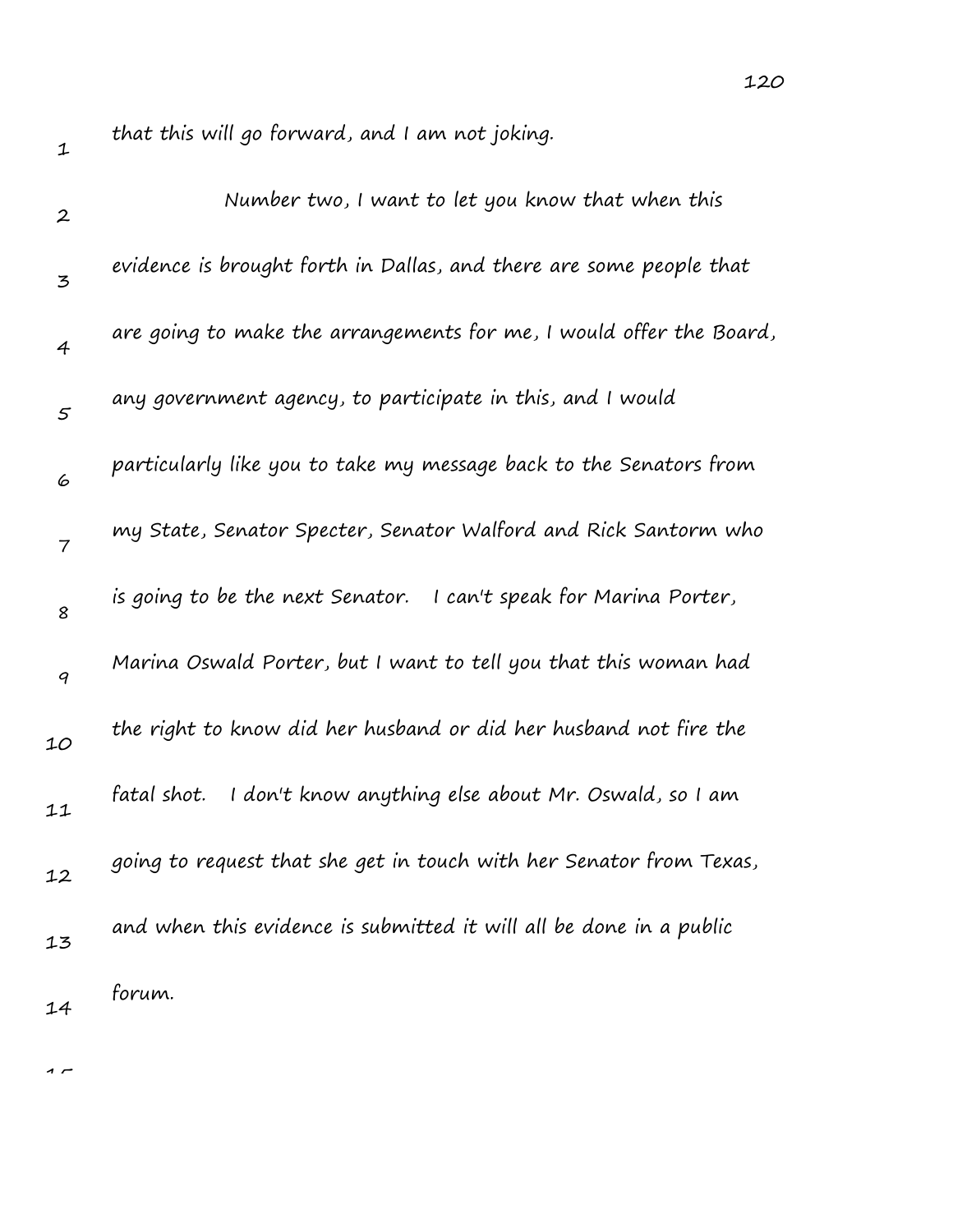| $\mathbf{1}$             | If there is anything I can help you, the Board Members, or               |
|--------------------------|--------------------------------------------------------------------------|
| $\boldsymbol{2}$         | anything between now and when this is submitted, I will be very          |
| $\mathbf{z}$             | happy to do so, but I have the proof, I have it documented, it can be    |
| 4                        | verified, and it is not a theory.                                        |
| $\varsigma$              | CHAIRMAN TUNHEIM: Thank you, Mr. Wilson.                                 |
| 6                        | Questions?                                                               |
| $\overline{\phantom{a}}$ | DR. HALL: Yes, I have a question. What is the status of                  |
| 8                        | your FOIA request now?                                                   |
| 9                        | MR. WILSON: As of right now, I have not gotten                           |
| 10                       | anything from the FBI about seeing Mr. Shaneyfelt's files.<br>I even     |
| 11                       | telephoned down there. They were very cooperative, don't                 |
| 12                       | misunderstand me, but I said, is Mr. Shaneyfelt still alive, because you |
| 13                       | know we are all getting gray hair, we are going over the hill here, but  |
| 14                       | I said I can even have an interview with him. I really want to           |
|                          |                                                                          |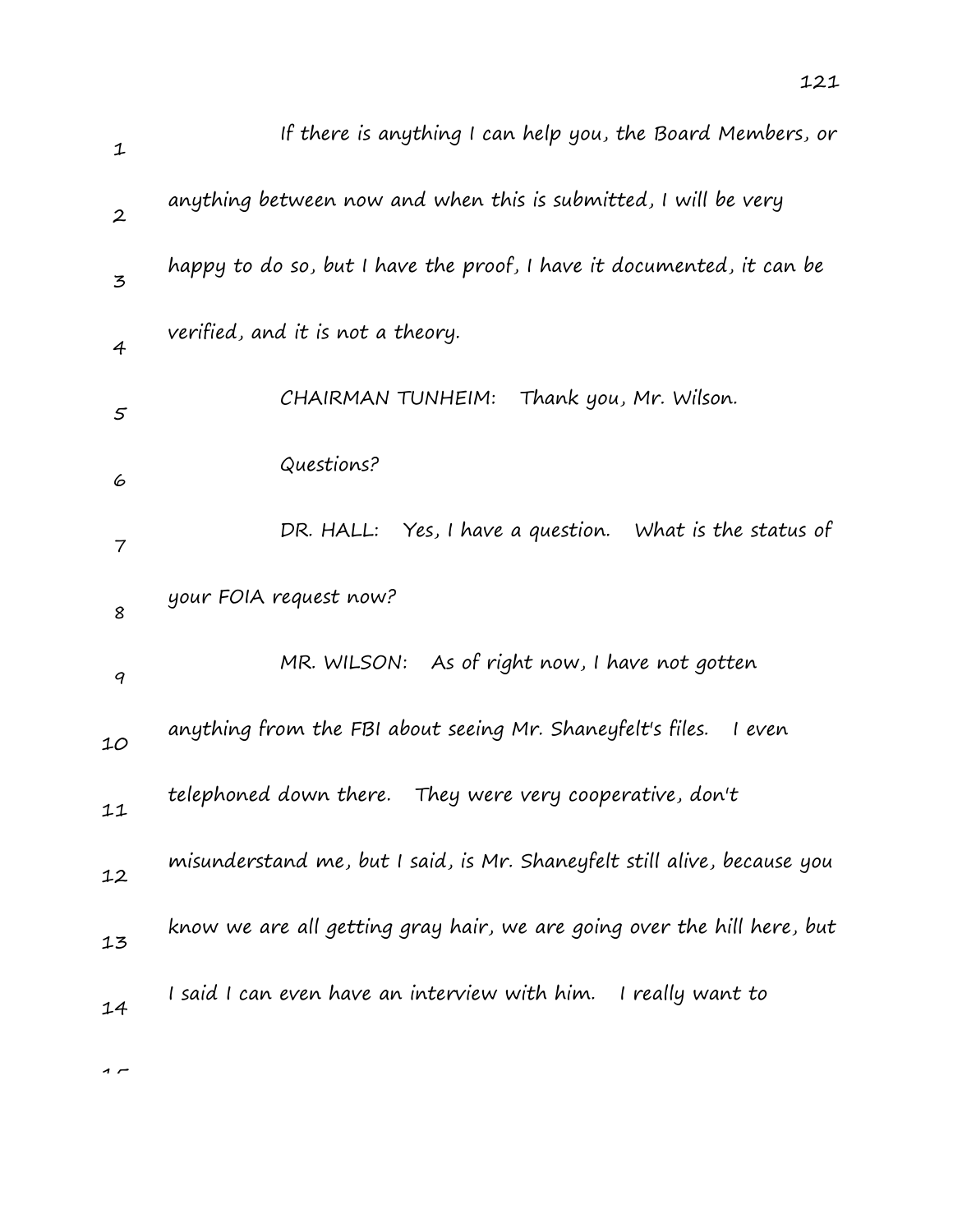| $\mathbf{1}$     | see $-$ - I have to say to you that after 30 years of working with this, |
|------------------|--------------------------------------------------------------------------|
| $\boldsymbol{2}$ | working on everything in the industrial to tremendous forensic work,     |
| $\mathbf{z}$     | the things that I see in his analysis, I don't follow him, but that was  |
| 4                | 30 years ago, and it is wrong, it is flawed, and they will not let me    |
| $\varsigma$      | have access to that file. I have it on appeal.                           |
| 6                | DR. HALL: What I think would be very helpful to us is if                 |
| $\overline{7}$   | you could provide us a list of the FOIA requests you have made and       |
| 8                | the status of those requests as you understand them at the moment,       |
| 9                | including, of course, to whom they were directed.                        |
| 10               | MR. WILSON: Okay. Should I send it to the same                           |
| 11               | address that I sent my initial letter?                                   |
| 12               | DR. HALL: Dr. Marwell will do the job for you.                           |
| 13               | MR. WILSON: I will do that when I get back home                          |
| 14               | shortly.                                                                 |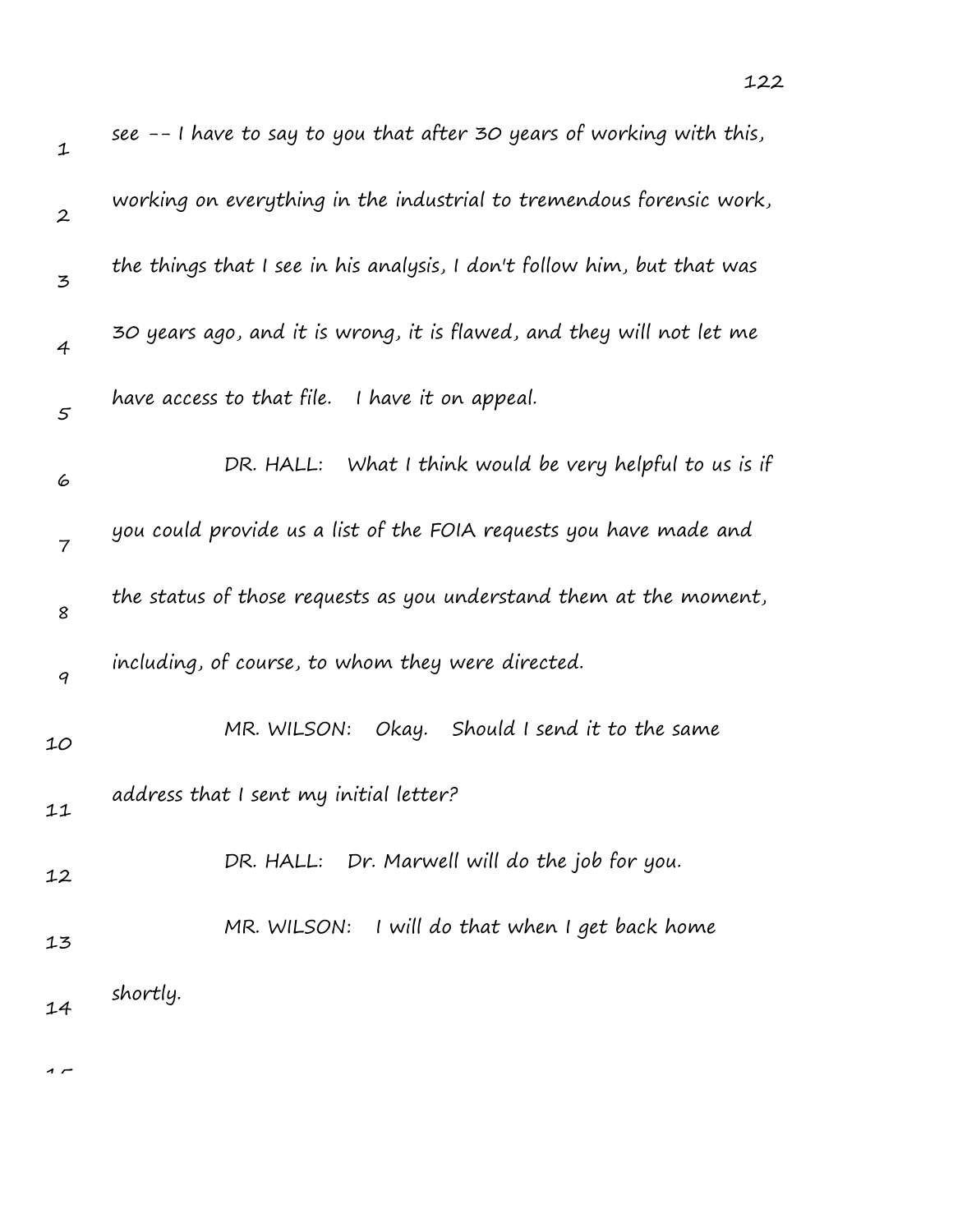| $\mathbf{1}$             | I would like to add, Mr. Wilson, that our<br>DR. NELSON:             |
|--------------------------|----------------------------------------------------------------------|
| $\overline{2}$           | statute does not have the same exemptions as Freedom of Information  |
| $\mathbf{z}$             | It has more exemptions than our statute does. You might<br>Act.      |
| $\overline{4}$           | want to compare the two of them when you start looking for           |
| $\mathcal{F}$            | exemptions, or postponement in this case.                            |
| 6                        | How do $I$ get a copy of this?<br>MR. WILSON:                        |
| $\overline{\phantom{a}}$ | DR. NELSON: It should be in any library that has                     |
| 8                        | government documents. Mr. Marwell can provide you with that.         |
| 9                        | If you would send it to me, I would<br>MR. WILSON:                   |
| 10                       | appreciate it, yes.                                                  |
| 11                       | That is a difference in what will be<br>DR. NELSON:                  |
| 12                       | postponed. There is a difference between being exempt, being totally |
| 13                       | exempted and postponed also. Under our statute we postpone.          |
| 14                       | I realize that your task here also was to<br>MR. WILSON:             |
|                          |                                                                      |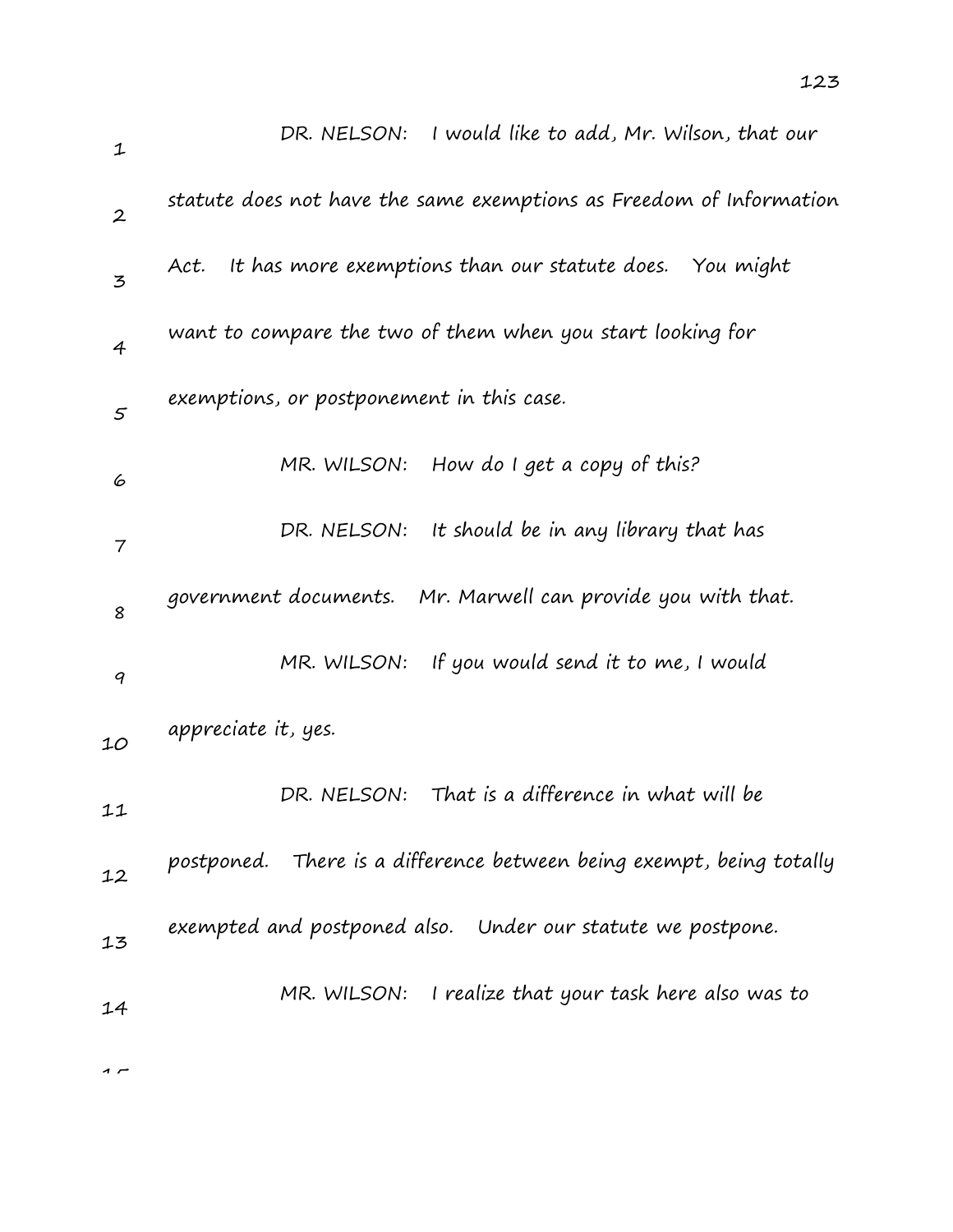| $\mathbf 1$      | locate these images, okay, and rightfully so, but you understand these |
|------------------|------------------------------------------------------------------------|
| $\boldsymbol{2}$ | images cannot be given up until they have been presented as a chain    |
| 3                | of evidence in a murder trial, but believe me they are all documented  |
| $\overline{4}$   | and verifiable.                                                        |
| 5                | CHAIRMAN TUNHEIM: We will look forward to that.                        |
| 6                | MR. MARWELL: These images that you described, have                     |
| $\overline{7}$   | they been seen by anyone else?                                         |
| 8                | MR. WILSON: They have been seen by the person that                     |
| 9                | owns them, and they have been by Dr. Sillwyck.                         |
| 10               | MR. MARWELL: But they are previously unknown to the                    |
| 11               | general public?                                                        |
| 12               | MR. WILSON: Let's say this, they are all known. All                    |
| 13               | these photographs are nothing that hasn't been available through       |
| 14               | whatever, but these are chain of evidence photographs.                 |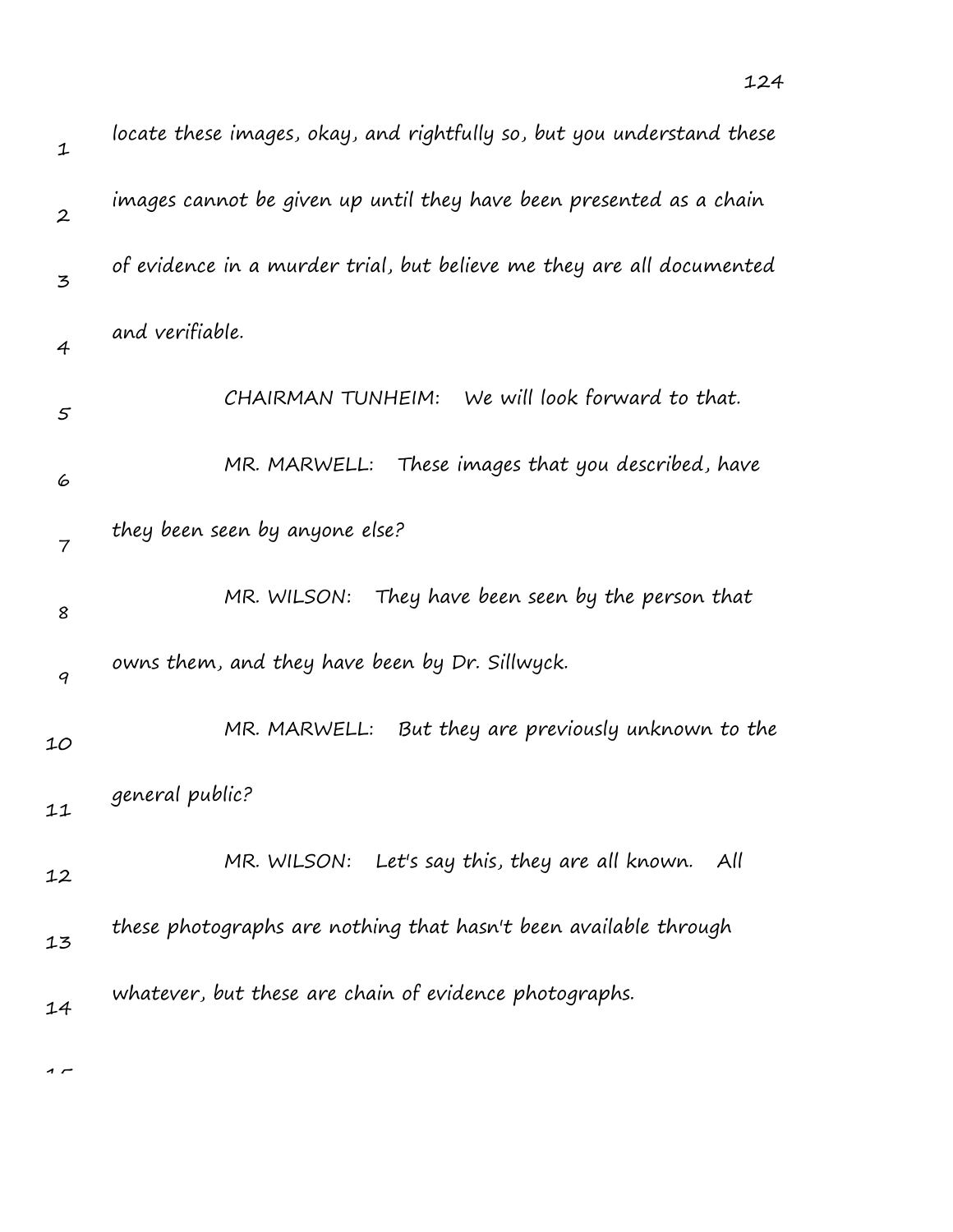| $\mathbf 1$      | See in the House Committee, when they had the X-rays                             |
|------------------|----------------------------------------------------------------------------------|
| $\boldsymbol{2}$ | enhanced for the Assassination Committee, I have a copy of the                   |
| 3                | frontal X-ray and I can see the terminology down there, and                      |
| $\overline{4}$   | immediately I know how this X-ray was -- I will use the word                     |
| 5                | "enhanced."<br>Believe me, you don't ever want to use enhanced in this           |
| 6                | type of thing. I can see where they have done -- and I am not                    |
| $\overline{7}$   | bringing in the technical jargon -- but they have done things to                 |
| 8                | average data and when you average data you don't have the right                  |
| 9                | thing. So I would like to see the 1978 House Committee, how are                  |
| 10               | they going to analyze it? I understand they hired private firms.<br>$\mathsf{H}$ |
| 11               | this is really -- I can't believe that what I am doing now, and I am             |
| 12               | sure I am up to the government's status here as far as technology,               |
| 13               | maybe a little bit ahead. I just came from Comdex where Norgate                  |
| 14               | has talked about some things in the future that I have done in the               |
|                  |                                                                                  |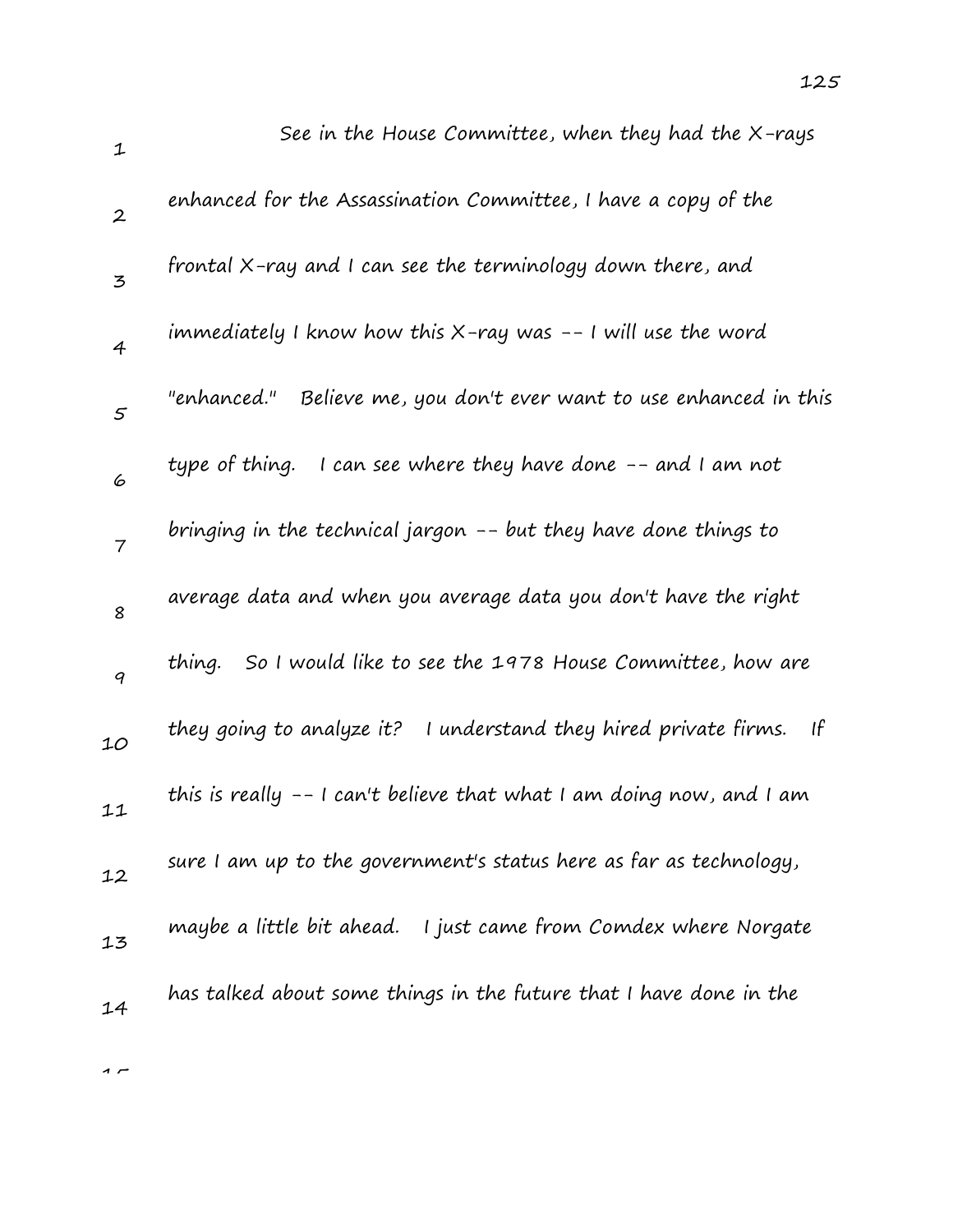| $\boldsymbol{2}$ | But if I could get to see how the House Committee                         |
|------------------|---------------------------------------------------------------------------|
| 3                | analyzed those X-rays, if it is detrimental to our country, I would go    |
| $\overline{4}$   | for a secret clearance, and I would not divulge it, but I have to see it. |
| $\varsigma$      | I cannot rest until I see this.                                           |
| 6                | Could you just give us an idea of what<br>MR. MARWELL:                    |
| 7                | you mean by chain of evidence?                                            |
| 8                | MR. WILSON: Yes.<br>In any trial, if you have a piece of                  |
| $\boldsymbol{q}$ | evidence, let's say I got shot, and this is my coat and I have a hole in  |
| 10               | it. Well, if somebody takes this coat, they put it in a bag and they      |
| 11               | sign, I received this coat, so forth and so on, and date it and sign it.  |
| 12               | Now forensics wants to look at this hole and see where the hole came      |
| 13               | in or out, so they take this coat and they give it to John Smith.         |
| 14               | John Smith signs it and dates it, so that everywhere that here this       |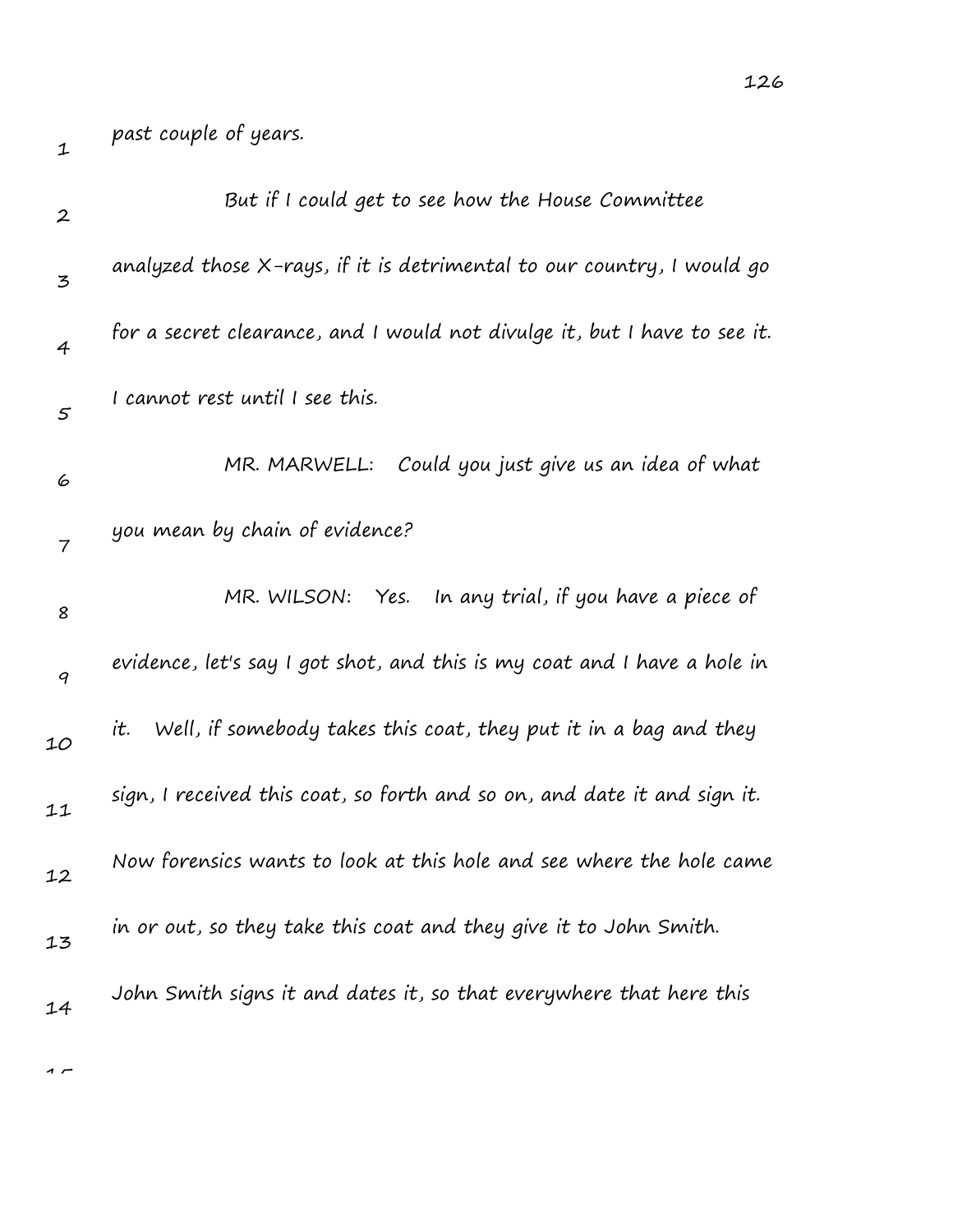| $\mathbf{1}$   | piece of evidence has been, it knows exactly who had it and when                |
|----------------|---------------------------------------------------------------------------------|
| $\overline{2}$ | they had it and where they had it.                                              |
| $\mathbf{z}$   | These photographs have never left the chain of evidence,                        |
| $\overline{4}$ | and I must say that these photographs have been shown throughout                |
| 5              | the world for 30 years, everybody has looked at them, and they                  |
| 6              | never saw what is in them.<br>Our eyes just aren't good enough.                 |
| $\overline{7}$ | CHAIRMAN TUNHEIM:<br>Thank you, Mr. Wilson.                                     |
| 8              | MR. MARWELL: The next witness will be Mr. Wallace                               |
| 9              | Milam.                                                                          |
| 10             | Let me just add, some members<br>CHAIRMAN TUNHEIM:                              |
| 11             | of the audience have had trouble hearing some of the witnesses.<br>$\mathbf{I}$ |
| 12             | would ask the witnesses to speak directly into the microphone, and if           |
| 13             | others wish to have conversations during our hearing perhaps they               |
| 14             | could go out into the hallway.                                                  |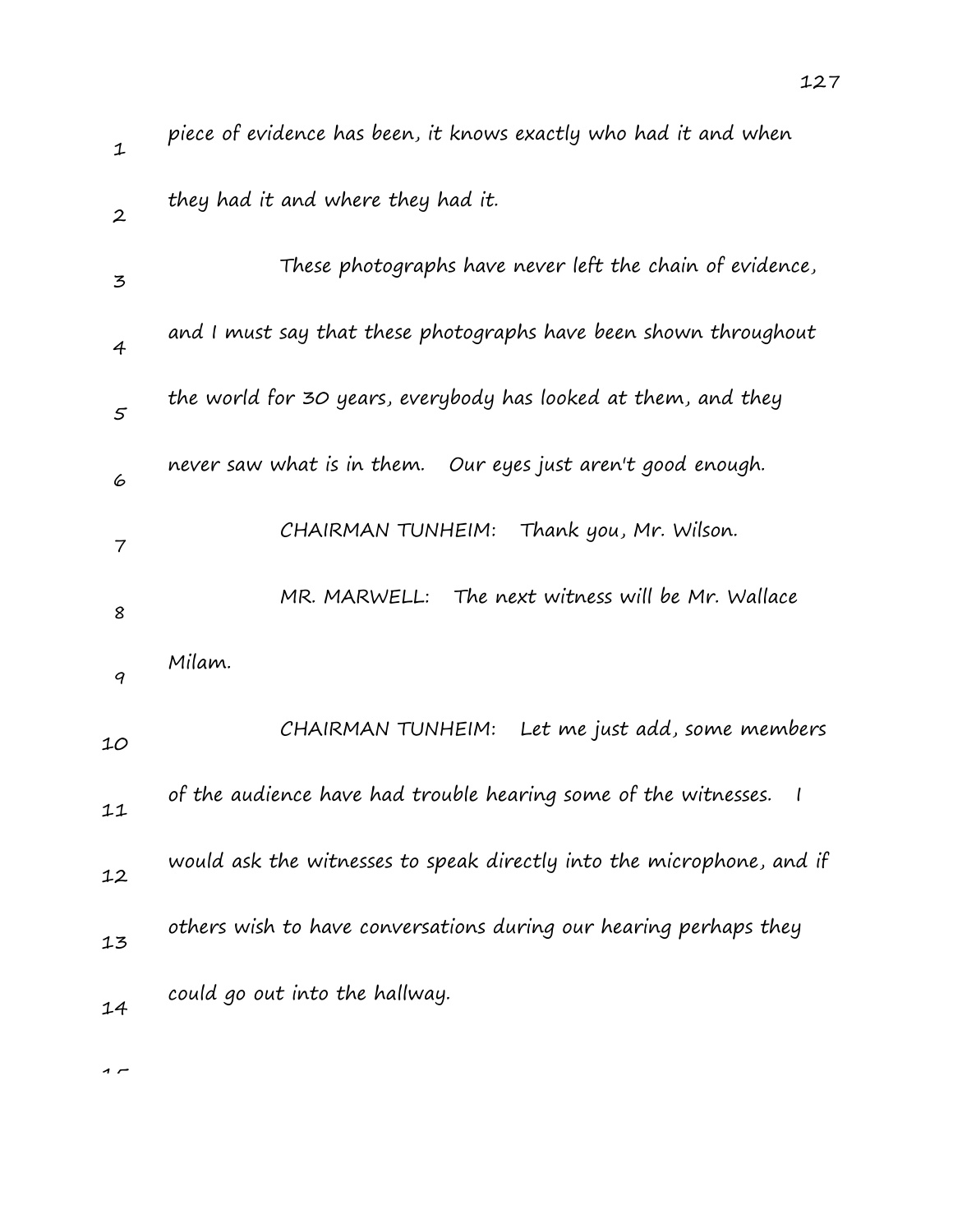| $\boldsymbol{2}$ | Go ahead, Mr. Milam. |  |
|------------------|----------------------|--|
|                  |                      |  |

| $\mathbf{z}$   | MR. MILAM: Thank you, Mr. Tunheim and members of                        |
|----------------|-------------------------------------------------------------------------|
| $\overline{4}$ | the Review Board.<br>I appreciate the opportunity to appear here.<br>My |
| $\mathcal{S}$  | name is Wallace Milam. I am an American History teacher in              |
| 6              | Dyersburg, Tennessee. I have been a Kennedy assassination               |
| $\overline{7}$ | researcher for the past 25 years, particularly interested in the        |
| 8              | medical evidence.                                                       |
| 9              | I want to call your attention to some documents in the                  |
| 10             | medical area which may have fallen or are in danger of falling          |
| 11             | through the cracks, you might say. I think none of these are            |
| 12             | particularly esoteric, and they should fall within the ability of this  |
| 13             | committee to recover.                                                   |
| 14             | First is a referred House Assassinations Committee                      |

 $\overline{1}$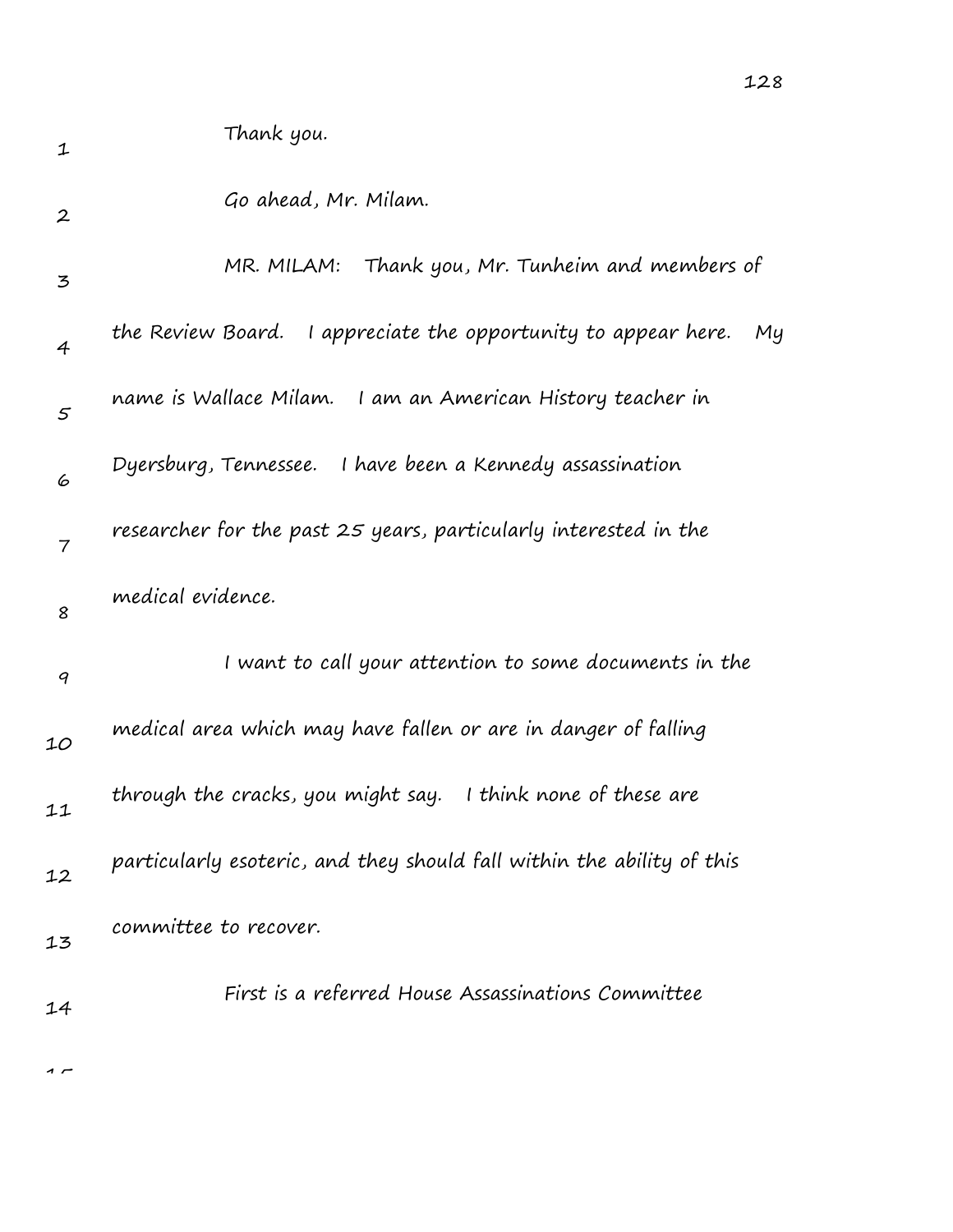| $\mathbf{1}$                                                                                                       | document -- yes, let me add also that we became aware of the             |
|--------------------------------------------------------------------------------------------------------------------|--------------------------------------------------------------------------|
| $\overline{2}$                                                                                                     | inconsistencies or absences of the complete record here with the         |
| $\mathfrak{Z}% _{T}=\mathfrak{Z}_{T}\!\left( a,b\right) ,\ \mathfrak{Z}_{T}=\mathfrak{Z}_{T}\!\left( a,b\right) ,$ | recent releases from the National Archives. A six-page letter from       |
| $\overline{4}$                                                                                                     | Dr. Pierre Finck to House Select Committee counsel Andy Purdy.           |
| $\mathfrak{s}$                                                                                                     | This six-page document dated the 26th of February 1978 shows that        |
| 6                                                                                                                  | this document was withheld by authority of the CIA.<br>This document,    |
| $\overline{7}$                                                                                                     | according to its indexing, contains references to such topics as William |
| 8                                                                                                                  | Harvey, to organized crime, to anti-Castro activities and to Jack        |
| 9                                                                                                                  | Ruby.                                                                    |
| 10                                                                                                                 | As a person interested in the medical evidence I was                     |
| 11                                                                                                                 | particularly interested and struck by the fact that this was a           |
| 12                                                                                                                 | reference made by one of Kennedy's pathologists, and I wondered          |
| 13                                                                                                                 | what it was that Dr. Finck had to say in a letter to Committee           |
| 14                                                                                                                 | counsel before he came to Washington to testify about such               |
|                                                                                                                    |                                                                          |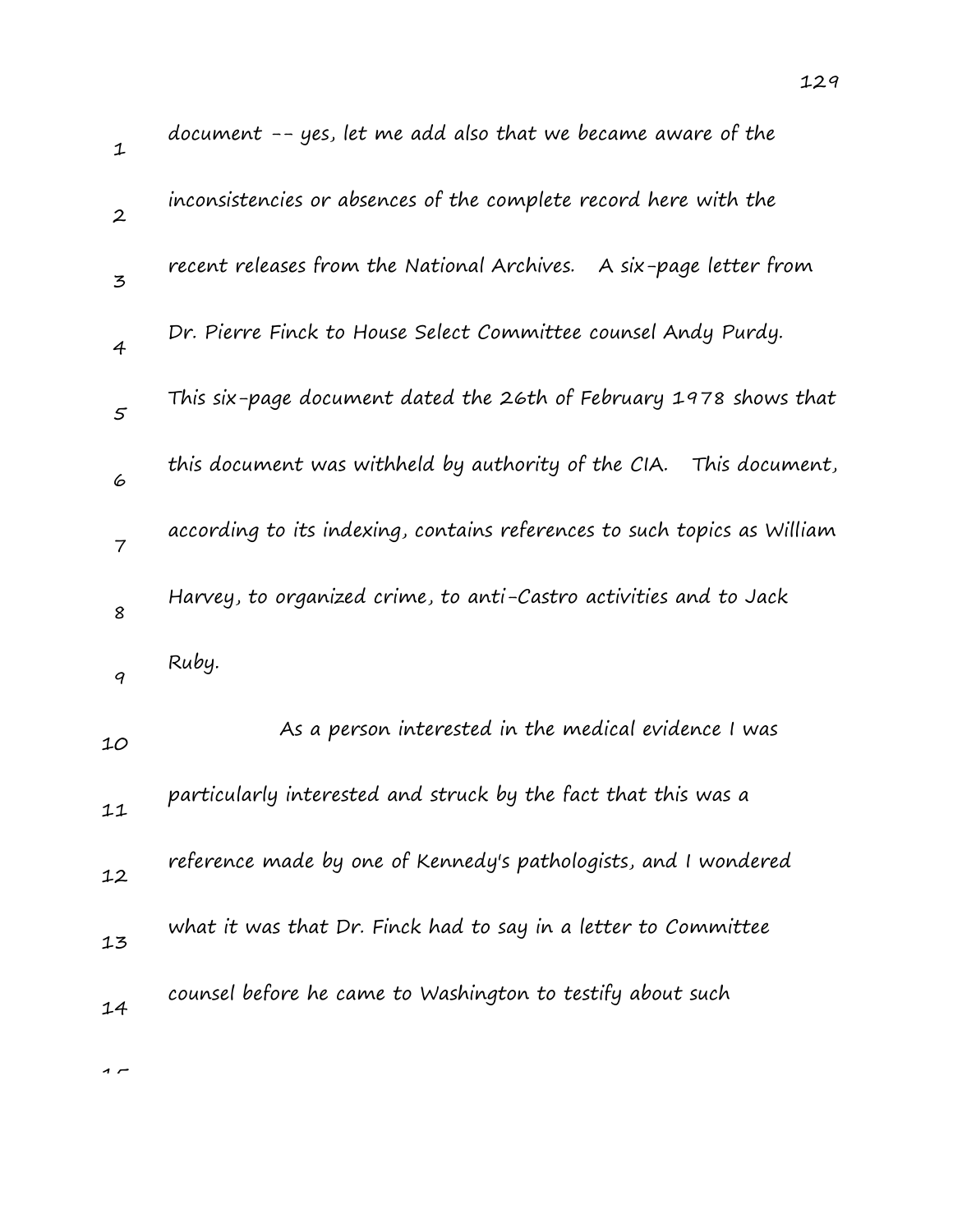| $\mathbf 1$      | nonmedical matters, and these pages have been withheld, and I would    |
|------------------|------------------------------------------------------------------------|
| $\boldsymbol{2}$ | request that they not be withheld.<br>I would request that they not be |
| 3                | withheld, that they be removed, their status as referred should        |
| $\overline{4}$   | certainly be removed.                                                  |
| $\varsigma$      | I had occasion to meet Andy Purdy last month in                        |
| 6                | Washington, and I called his attention to this. His statement was      |
| $\overline{7}$   | that he was not aware that these were referred, but he was not able    |
| 8                | to tell us what the content was at that time.                          |
| $\boldsymbol{q}$ | The second item also involves Dr. Finck.<br>Incidently, I              |
| 10               | brought, I am afraid, a single copy of each of these which I will give |
| 11               | the Committee including their background. There is an incomplete       |
| 12               | House Select Committee on Assassinations document relating to Dr.      |
| 13               | Finck's second appearance before the medical panel.<br>On March 11,    |
| 14               | 1978, Dr. Finck testified along with Dr. James Ebersole, gave his      |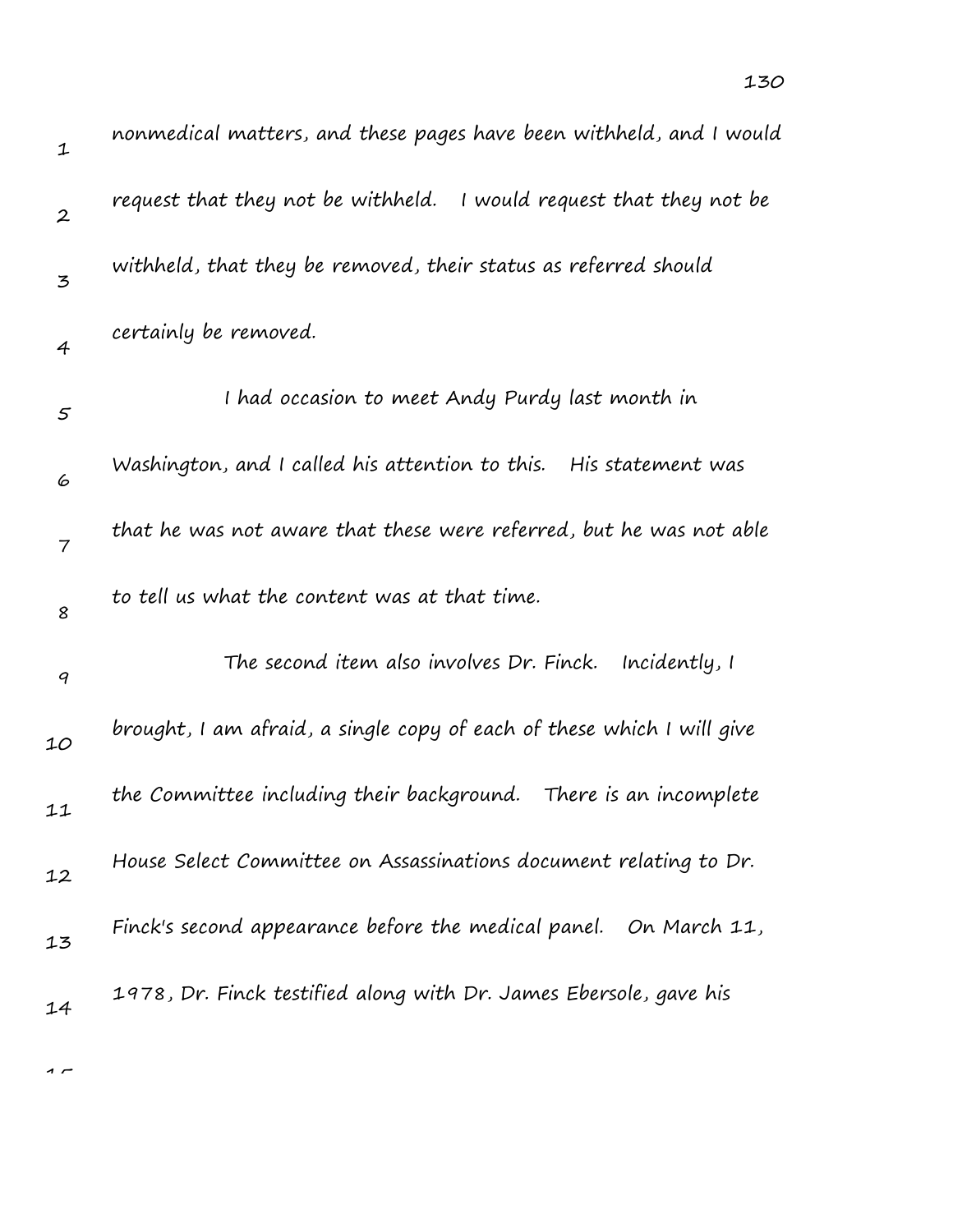| $\mathbf{1}$      | testimony to what has been called the House Assassinations             |
|-------------------|------------------------------------------------------------------------|
| $\boldsymbol{2}$  | It was quite a stormy session.<br>Committee's pathology panel.<br>We   |
| 3                 | have a transcript of that.                                             |
| 4                 | Then in a remarkable occurrence, Dr. Finck asked to                    |
| $\mathcal{F}_{0}$ | appear again the next day, even though it was a Sunday, and in his     |
| 6                 | reinterview, Dr. Finck was again at odds with panel members about      |
| $\overline{7}$    | the location of a key wound.                                           |
| 8                 | On page 12 of this second appearance in mid-sentence                   |
| 9                 | there is a large question mark and the remainder of the transcript is  |
| 10                | There is a note on the coversheet which simply states that<br>missing. |
| 11                | "ends abruptly, final page missing" and notes the box in the archives  |
| 12                | from which this document was apparently taken.                         |
| 13                | We know that this was transcribed because we have a                    |
| 14                | verbatim transcript of these early pages. Now there is some evidence   |
|                   |                                                                        |

131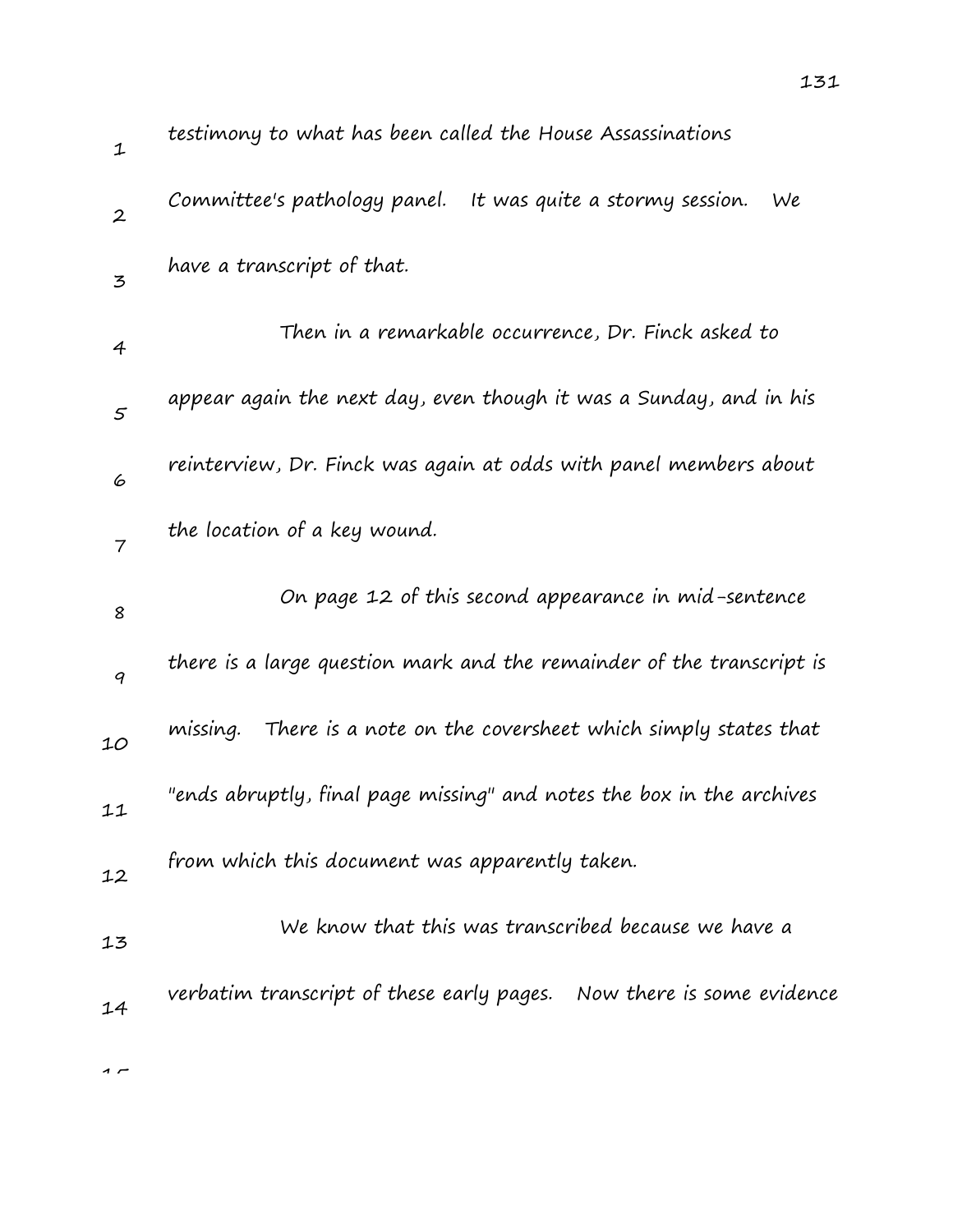| $\mathbf 1$      | that this hearing, this requested hearing by Dr. Finck went on for      |
|------------------|-------------------------------------------------------------------------|
| $\boldsymbol{2}$ | nearly two hours, and I believe that we have a total of 12 pages.       |
| 3                | There must have been a great deal more. Certainly when this was         |
| $\overline{4}$   | transcribed, those who transcribed it were aware of the fact that       |
| $\varsigma$      | there was an inconsistency here, that it ended abruptly. I think this   |
| 6                | should certainly be looked into.                                        |
| $\overline{7}$   | The third item that I would call your attention to is                   |
| 8                | another document regarding a taped interview with Mr. Thomas            |
| $\boldsymbol{q}$ | Robinson of Gawler's Funeral Home. Mr. Robinson particularly did        |
| 10               | the reconstructive work on the head of President Kennedy after the      |
| 11               | This also was taped.<br>autopsy was completed.<br>We have a transcript. |
| 12               | There has been, as I am sure some of you are aware of, many people      |
| 13               | in this room are aware of, there has been a great deal of controversy   |
| 14               | about the method and the manner by which President Kennedy's            |

132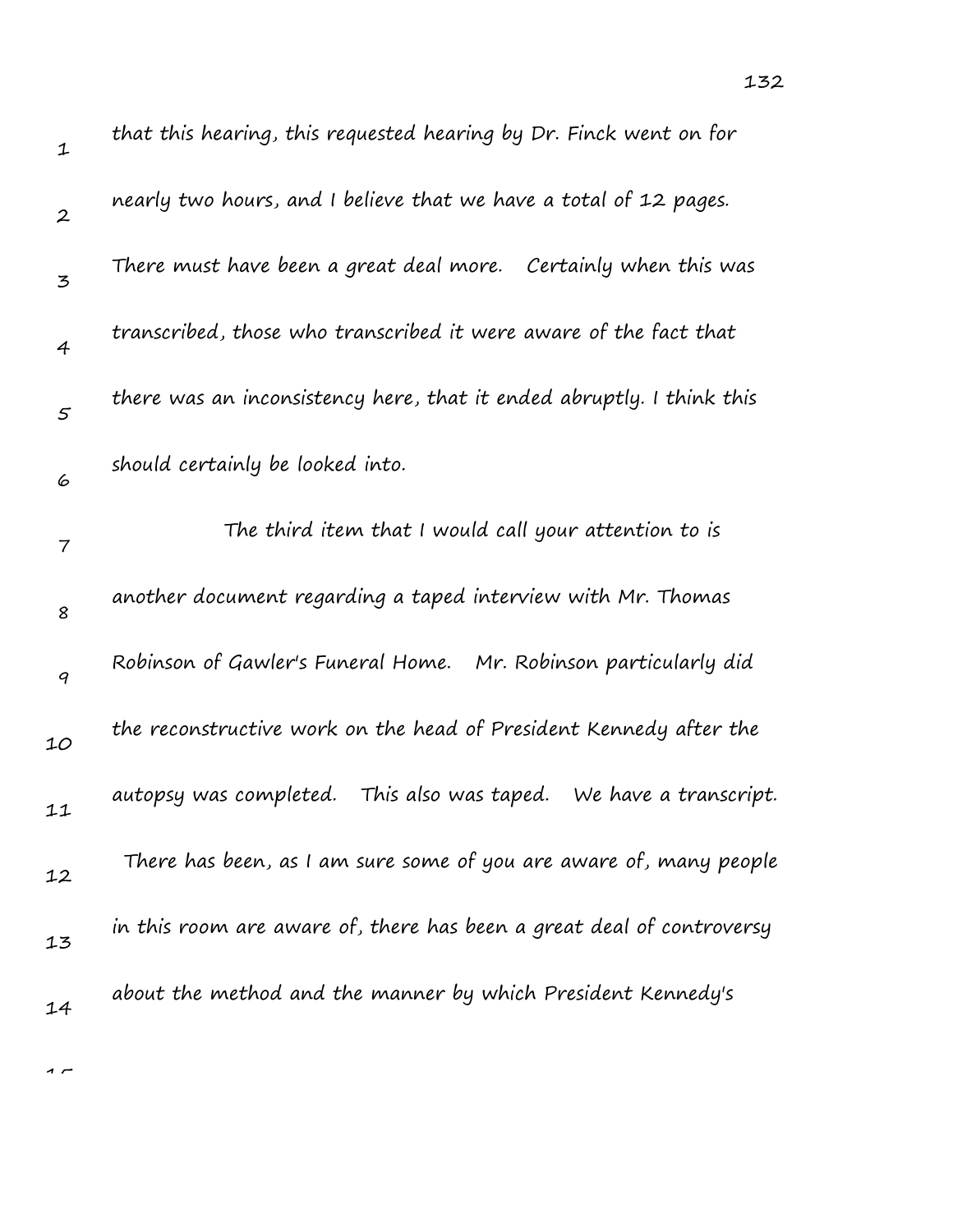body moved after he was shot.

| $\boldsymbol{2}$ | At one point in the transcript, Mr. Purdy asked Mr.                      |
|------------------|--------------------------------------------------------------------------|
| 3                | Robinson if there is anything he would like to add to the record, or     |
| $\overline{4}$   | actually his quote was that he had heard or read some things which       |
| $\mathfrak{s}$   | struck you as incorrect, what would those things be?                     |
| 6                | The record taken from the tape is as follows:<br>The time                |
| $\overline{7}$   | the people moved (autopsy) the body was taken $-$ - deleted              |
| 8                | deleted -- the body never came, lots of little things like that.         |
| 9                | The next question by Mr. Purdy says essentially, thank you               |
| 10               | and we will move on to another area.                                     |
| 11               | Now, first of all, I don't know how people speak in                      |
| 12               | The word "autopsy" is in parentheses, obviously inserted<br>parentheses. |
| 13               | by someone else. That tape should exist also, and obviously the tape     |
| 14               | doesn't end there, there is more.                                        |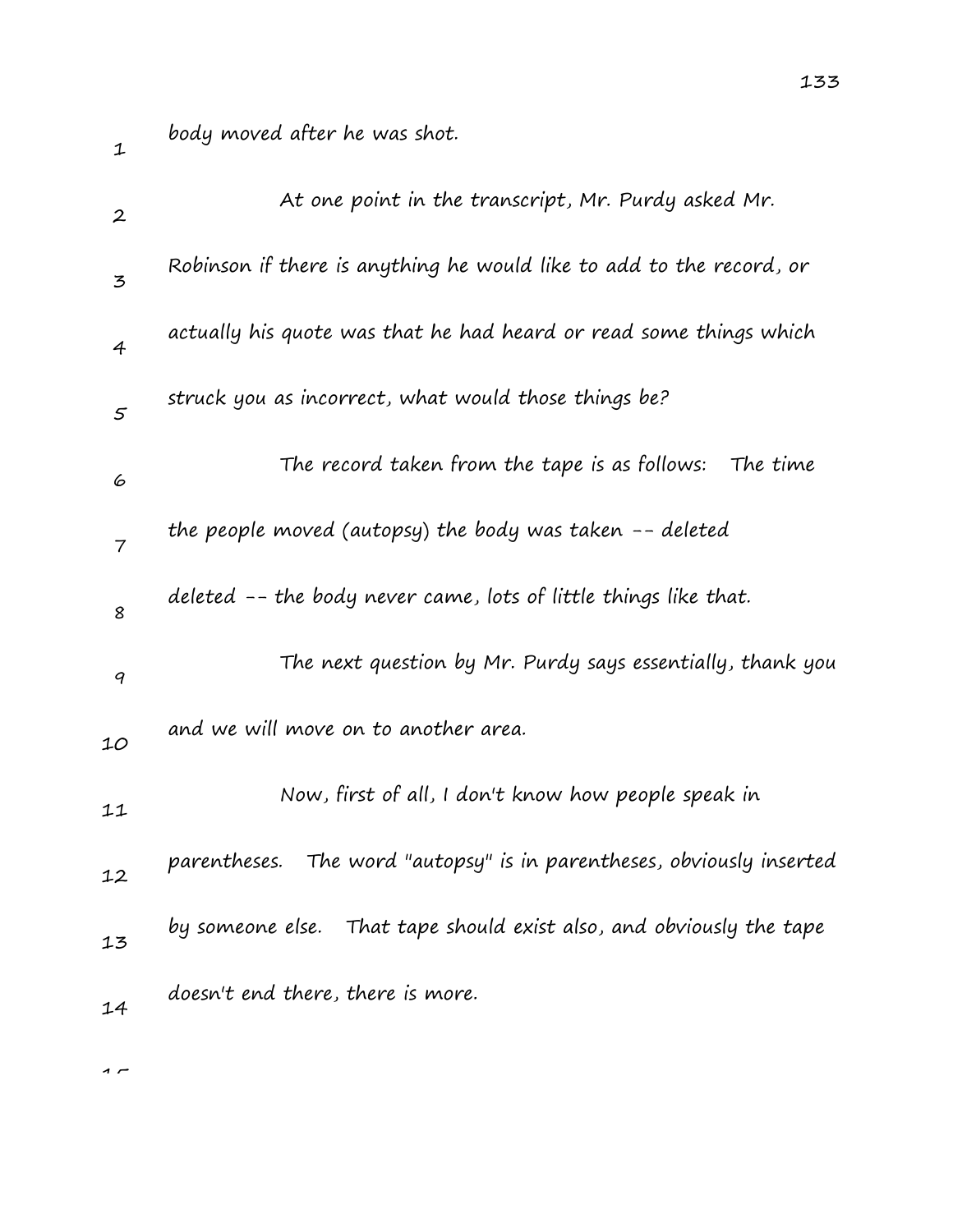| $\mathbf 1$      | We made a request during an effort this summer to                     |
|------------------|-----------------------------------------------------------------------|
| $\boldsymbol{2}$ | acquire the tapes, which we were promised would be available.<br>We   |
| 3                | have not been able to acquire that tape.                              |
| 4                | Another item also involves a tape, and in this case it                |
| $\varsigma$      | involves Mr. Samuel Bird.    Mr. Bird was the head of the casket team |
| 6                | which managed and was in charge of carrying the casket and            |
| $\overline{7}$   | ceremonial details during that weekend. Mr. Bird is known to have     |
| 8                | recorded a tape soon after. We have that not only from the House      |
| 9                | Assassinations Committee verified that fact, but were also told by a  |
| 10               | Mr. Richard Lipsey who told the House Assassinations Committee that   |
| 11               | he was aware of Samuel Bird's taped recording.                        |
| 12               | An effort was made in 1978, and I will submit the                     |
| 13               | documentation, Mr. Bird was contacted in Wichita, Kansas, and a       |
| 14               | notation was made from the outside contact report, "Bird said that    |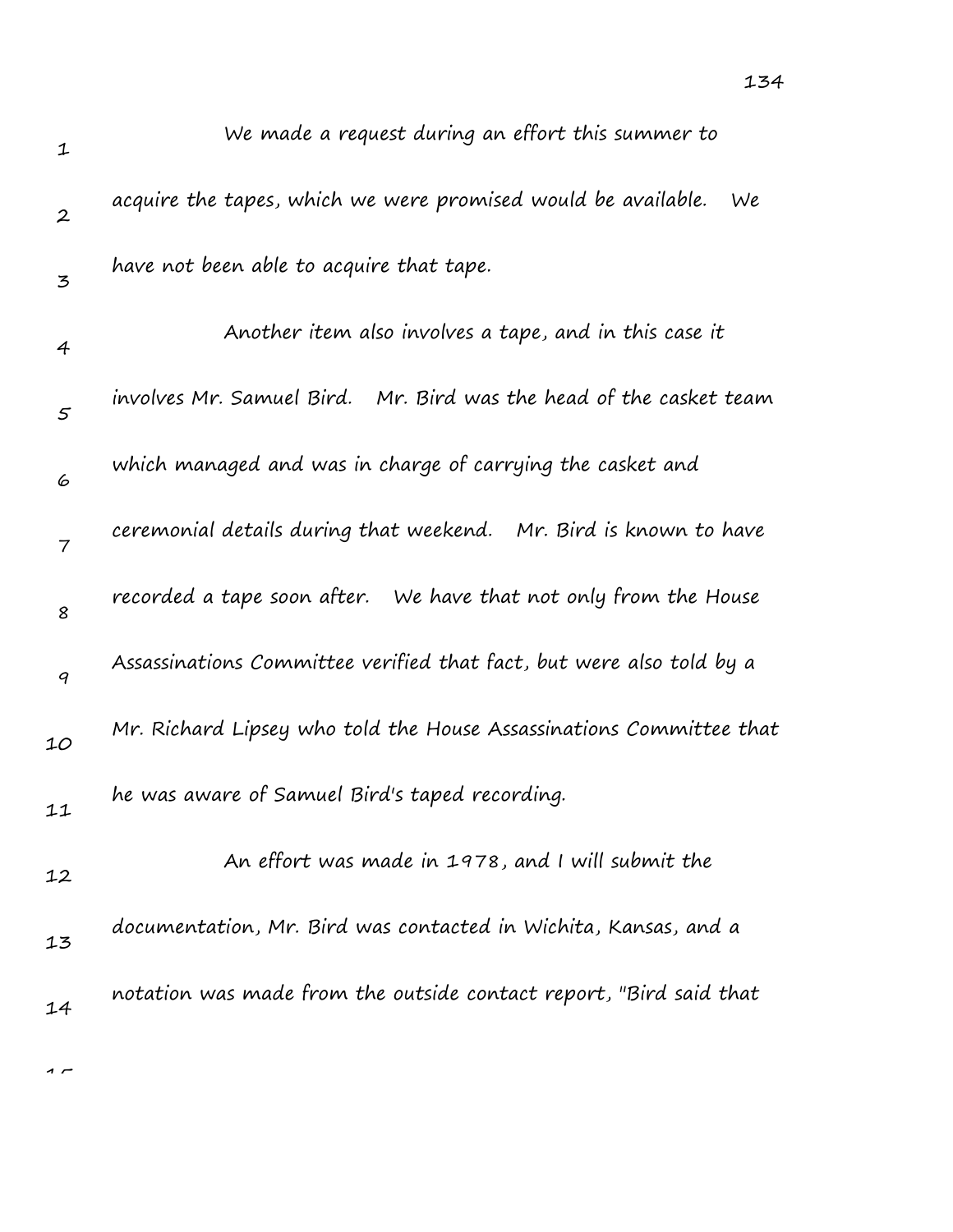| $\mathbf 1$      | he would review the tape over the weekend and then I could call him    |
|------------------|------------------------------------------------------------------------|
| $\boldsymbol{2}$ | on Tuesday, February 21, 1978, and see what the tape contained."       |
| $\mathbf{z}$     | There is evidence that the tape was acquired.                          |
| 4                | It is a contemporaneous document. Bird recorded this                   |
| $\varsigma$      | within a week of having performed these activities as part of the      |
| 6                | I would urge the committee to acquire that tape.<br>weekend.           |
| 7                | Finally, something which I did not note. I have noted in               |
| 8                | writing to Mr. Tunheim and, I believe, members of the committee        |
| 9                | before, we in the research community were somewhat surprised a few     |
| 10               | years ago, just a short time ago, in the publication of historian      |
| 11               | Michael Beschlasch's book, The Crises Years, in that he references the |
| 12               | fact that he interviewed Richard Helms of the CIA, and Helms told      |
| 13               | him that President Johnson was not satisfied with the Warren Report    |
| 14               | or wanted further investigation done, and that late in 1964 he asked   |
|                  |                                                                        |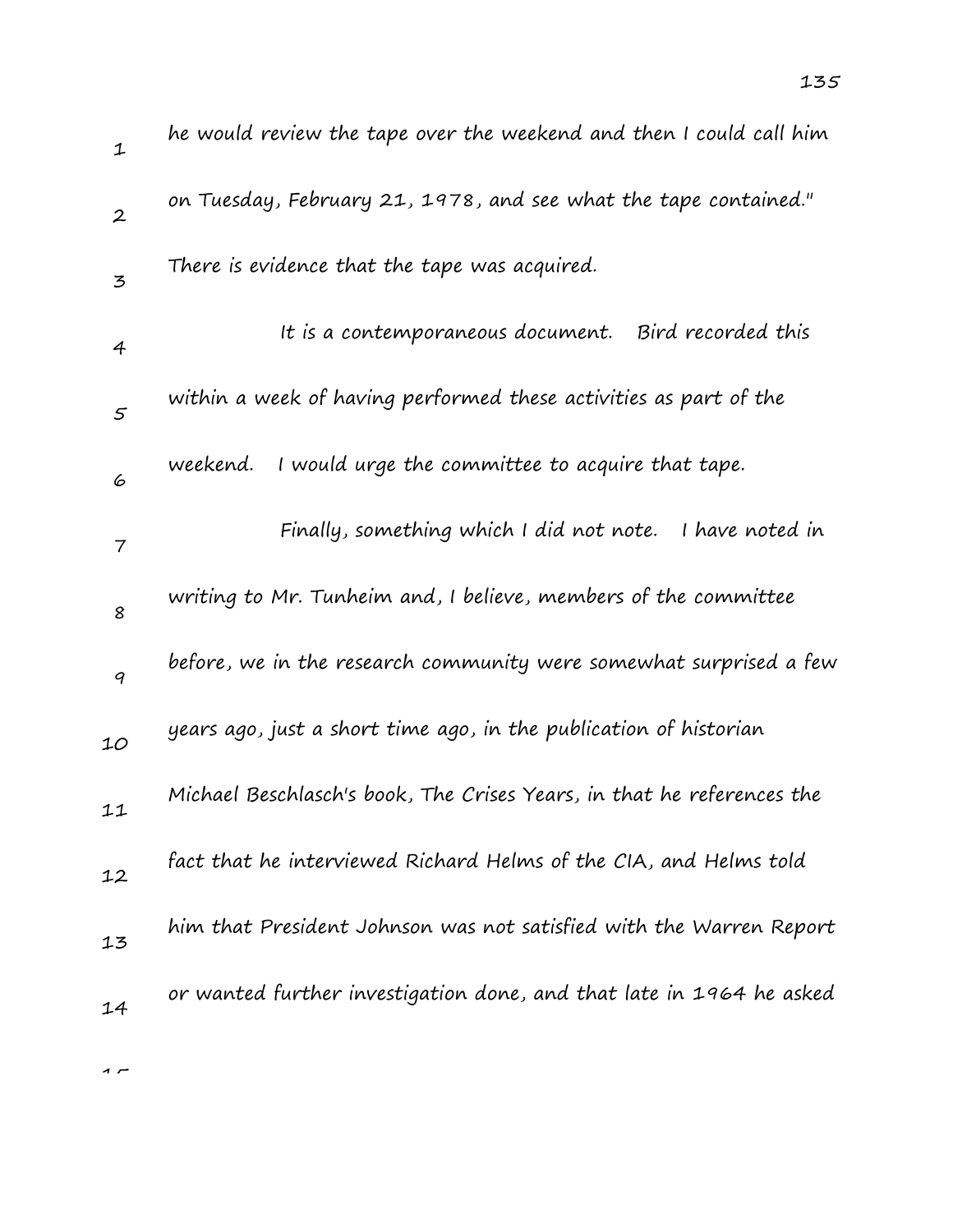| $\mathbf 1$      | the CIA to conduct its in-house investigation.  That among the things  |
|------------------|------------------------------------------------------------------------|
| $\boldsymbol{2}$ | which were done was the acquisition of a copy of the Zapruder film     |
| 3                | and the autopsy materials, which were then analyzed.                   |
| 4                | Now there is some evidence that the CIA did acquire a                  |
| $\mathcal{S}$    | copy of the Zapruder film. Researchers are aware of the fact that      |
| 6                | the FBI wrote to the Warren Commission saying that CIA had asked       |
| $\overline{7}$   | to acquire a copy of the film "for training purposes," and it occurred |
| 8                | to many of us that this may have been the ruse by which the CIA        |
| 9                | obtained a copy to conduct its in-house investigation.                 |
| 10               | On another aspect of that, if, indeed, the CIA acquired the            |
| 11               | autopsy materials in late 1964, it would mean that the CIA had         |
| 12               | access to the autopsy materials fully two years before any other       |
| 13               | government agency examined them officially, before the official study  |
| 14               | was made by the autopsy -- those who participated in the autopsy,      |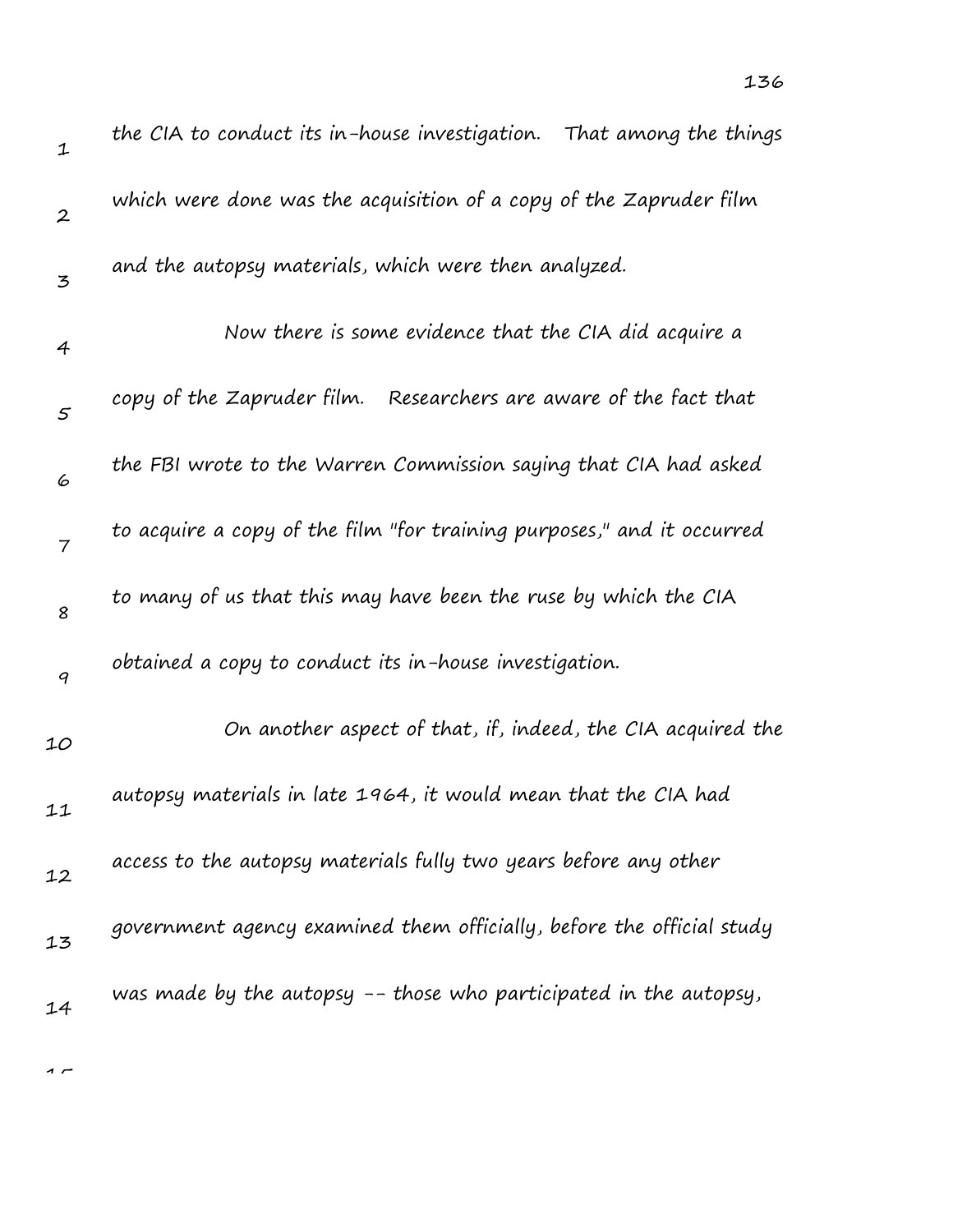| $\mathbf 1$      | and the autopsy pathologist, and it should also mean that there         |
|------------------|-------------------------------------------------------------------------|
| $\boldsymbol{2}$ | should be a mountain of generated materials relating to this            |
| 3                | investigation somewhere.                                                |
| 4                | Mr. Helms can probably speak to this. Mr. Beschlasch is a               |
| 5                | respected historian. I believe that this is something the committee     |
| 6                | should look into. As I said, none of these are, I think, particularly   |
| $\overline{7}$   | esoteric requests, and I think they are needed particularly in the area |
| 8                | that I am interested in, in the area of the medical records.            |
| 9                | I thank the Board for its attention.                                    |
| 10               | Thank you, Mr. Milam.<br>CHAIRMAN TUNHEIM:                              |
| 11               | Any questions?                                                          |
| 12               | MR. JOYCE:<br>Yes.                                                      |
| 13               | Mr. Milam, have you made an effort to recover these                     |
| 14               | documents that you referred to through the Freedom of Information       |
|                  |                                                                         |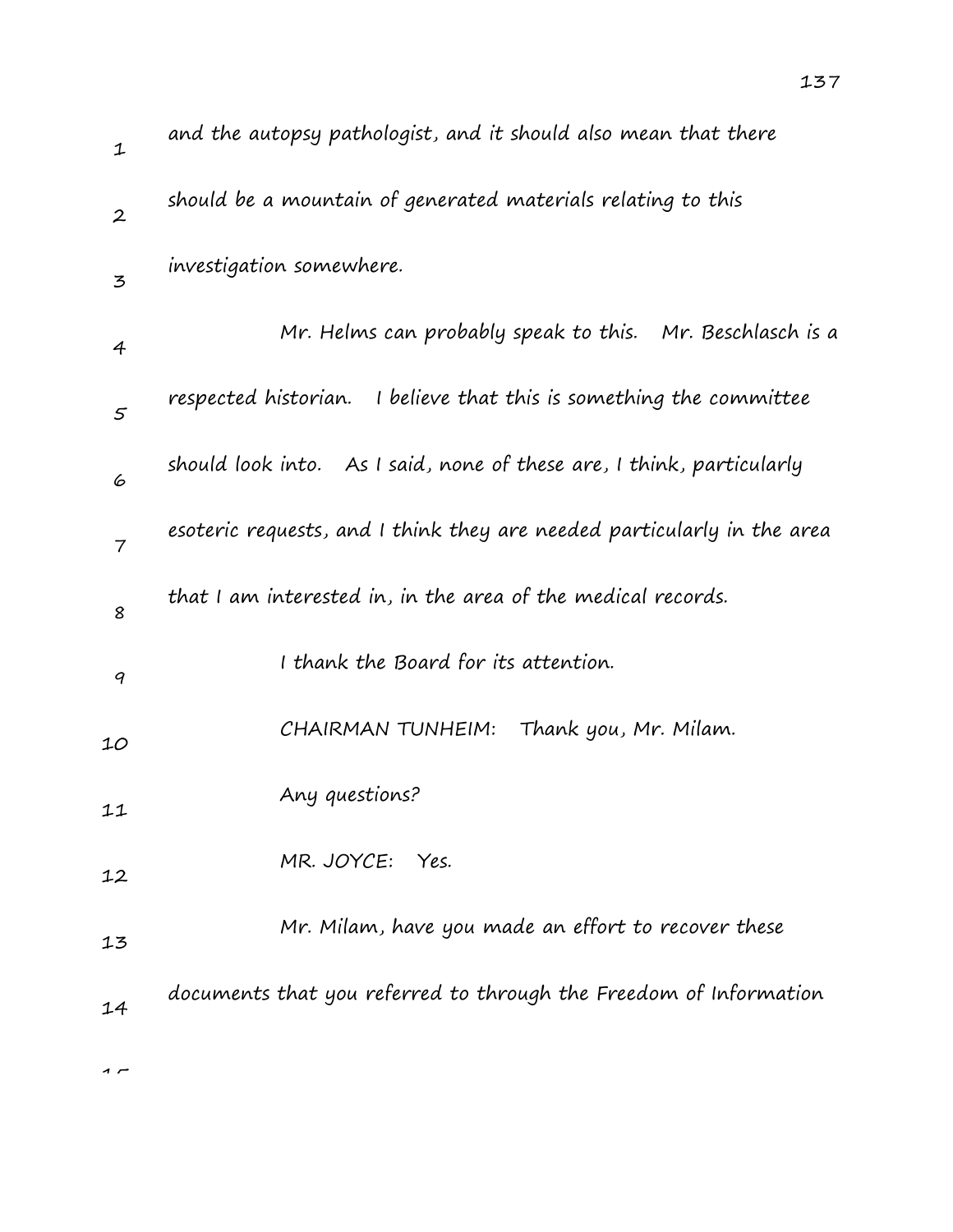1

| $\boldsymbol{2}$ | MR. MILAM: Yes. We have had our -- we have a                            |
|------------------|-------------------------------------------------------------------------|
| 3                | researcher in Washington that we rely upon, Ms. Koontz-Wacco has        |
| $\overline{4}$   | assured me that she has tried on several occasions especially to locate |
| $\mathfrak{s}$   | the tape recordings.                                                    |
| 6                | MR. JOYCE: Have those requests been responded to, or                    |
| $\overline{7}$   | what is their status now?                                               |
| 8                | MR. MILAM: The tape recordings, yes. The tape                           |
| 9                | recordings have not been found as of this summer.                       |
| 10               | DR. HALL: What is the evidence that you cite under                      |
| 11               | Number 4, you say there is further evidence that the House Select       |
| 12               | Committee on Assassinations did obtain the tape, what is the nature     |
| 13               | of the evidence that establishes that connection?                       |
| 14               | MR. MILAM: Ms. Koontz-Wacco was told, as I recall,                      |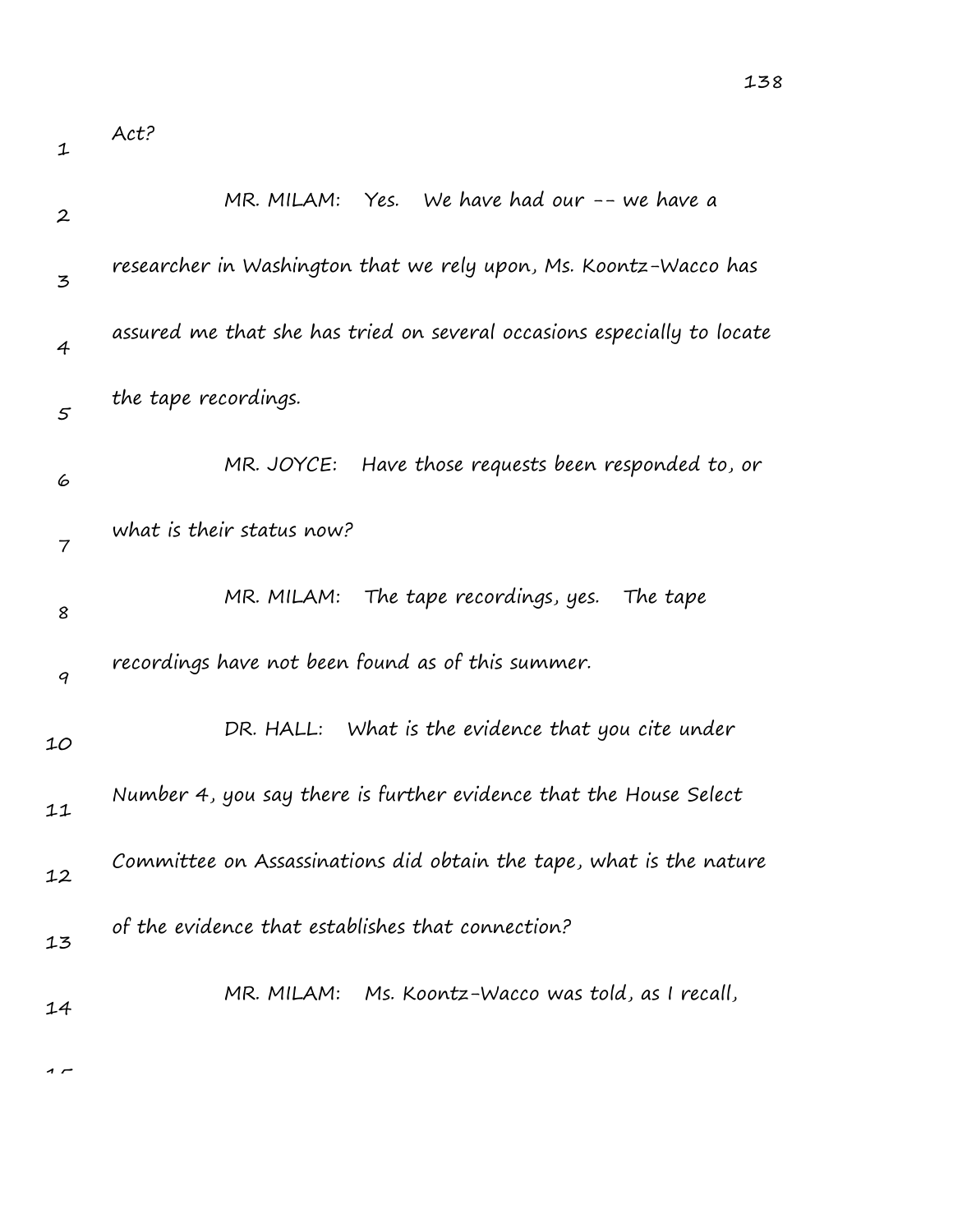| $\mathbf{1}$     | that the tape did exist and that it had come to Washington, but that  |
|------------------|-----------------------------------------------------------------------|
| $\boldsymbol{2}$ | they had not found it at this point. In fact, my recollection is that |
| $\overline{5}$   | she was also told that they though they would, I think those are her  |
| $\overline{4}$   | quotes.                                                               |
| $\varsigma$      | DR. HALL: And you, of course, would be willing to share               |
| 6                | that information with Mr. Marwell or the Executive Director for the   |
| $\overline{7}$   | purposes of being able to pinpoint.                                   |
| 8                | MR. MILAM: Absolutely.                                                |
| 9                | DR. HALL: Thank you.                                                  |
| 10               | Any further questions?<br>CHAIRMAN TUNHEIM:                           |
| 11               | [No response.]                                                        |
| 12               | CHAIRMAN TUNHEIM: Thank you, Mr. Milam.<br>We                         |
| 13               | appreciate your assistance.                                           |
| 14               | MR. MARWELL: Beverly Oliver Massegee.                                 |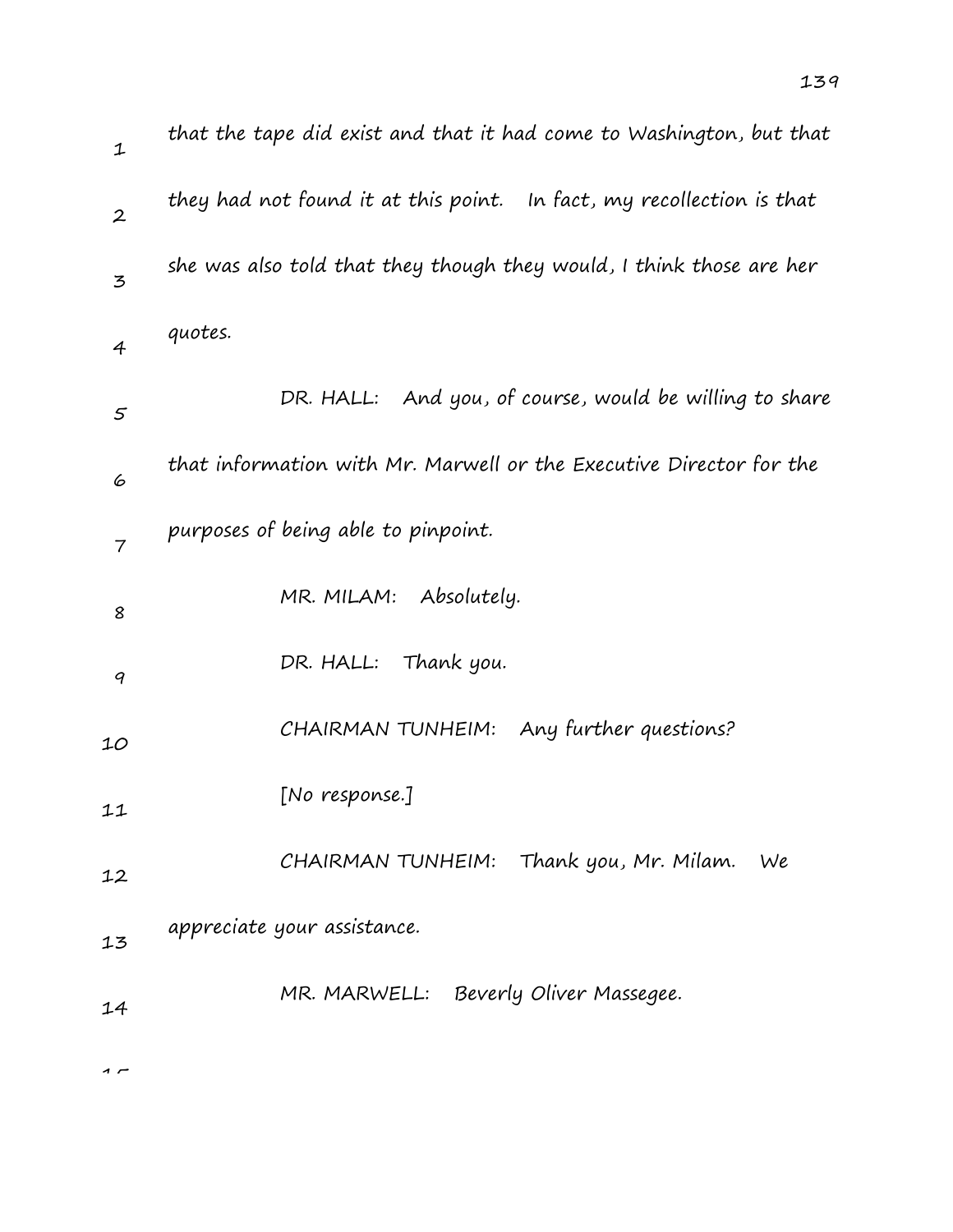140

| 1                | CHAIRMAN TUNHEIM: Welcome, Ms. Massegee.                                                        |
|------------------|-------------------------------------------------------------------------------------------------|
| $\boldsymbol{2}$ | MS. MASSEGEE: Thank you. First of all, I just wanted                                            |
| 3                | to thank you for the privilege of appearing before you.   I just want to                        |
| $\overline{4}$   | say thank you for the privilege of being here to appear before you.<br>$\overline{\phantom{a}}$ |
| $\mathcal{S}$    | know I am out-classed and out-numbered, and Mr. Marwell I                                       |
| 6                | apologize for my secretary's misspelling of your name when I sent you                           |
| 7                | the letter.                                                                                     |
|                  |                                                                                                 |
| 8                | I don't have the documents before me. I am not a                                                |
| 9                | I was a 17-year-old girl that was at Dealey Plaza that<br>researcher.                           |
| 10               | day taking pictures of the President when he was assassinated.<br>$\overline{\phantom{a}}$      |
| 11               | never wanted to become a public figure over this.<br>I never intended                           |
| 12               | Until my name was accidentally leaked to the press in 1972, I<br>to.                            |
| 13               | was not a public figure. It has caused me great grief. It has caused                            |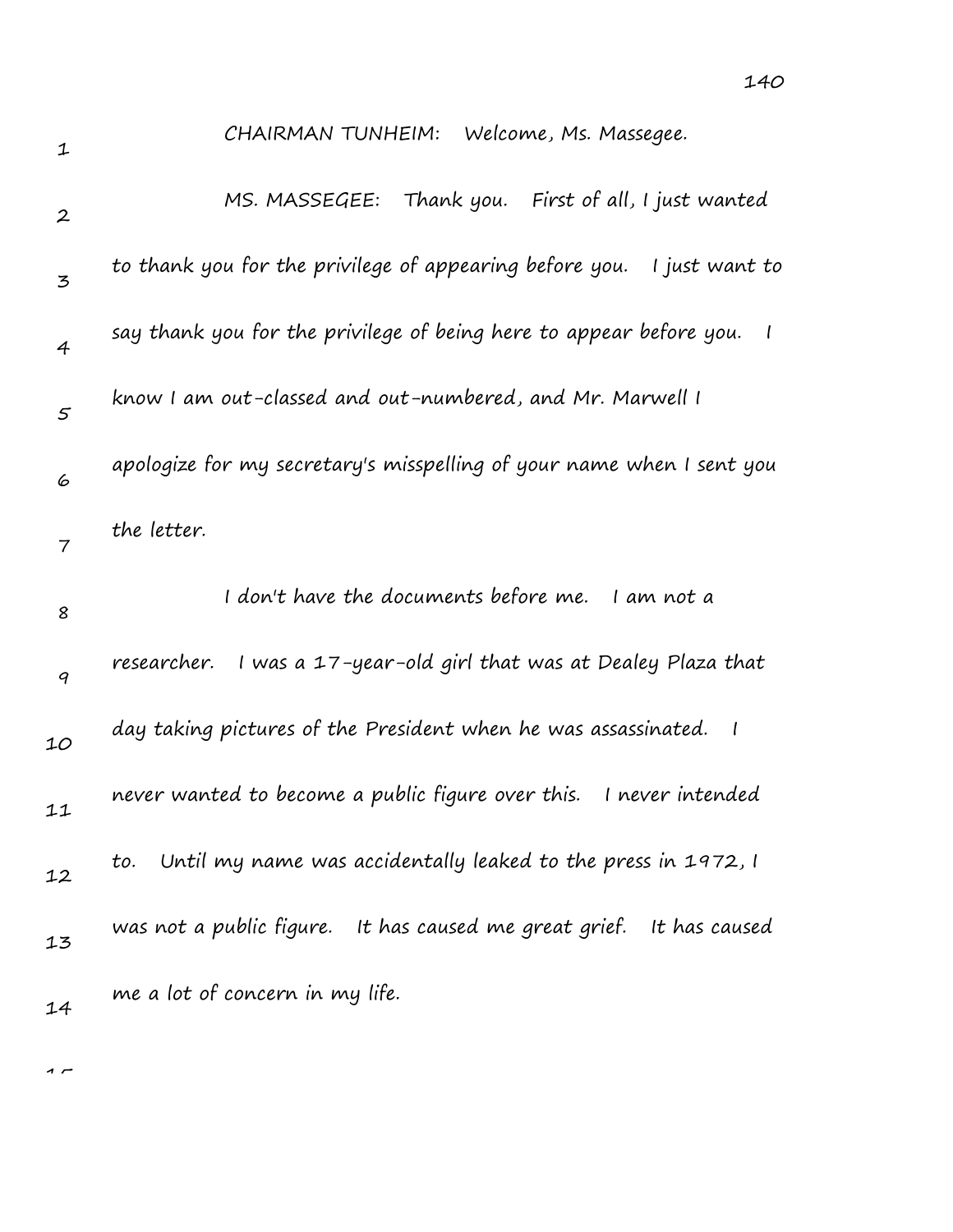| $\mathbf{1}$     | I have been called a liar as recently as today.<br>I have been             |
|------------------|----------------------------------------------------------------------------|
| $\boldsymbol{2}$ | called a hoax.<br>I am neither a liar nor am I a hoax.<br>I am who I say I |
| 3                | I was down there that day standing between 20 and 30 feet<br>am.           |
| $\overline{4}$   | from the President when he was shot.<br>I was taking a movie film          |
| $\mathcal{S}$    | which on the 25th of November was confiscated by a man who                 |
| 6                | identified himself as an FBI agent.                                        |
| 7                | I have never until recently started trying to inquire about                |
| 8                | my film because I am extremely patriotic, did not see that there was       |
| 9                | any reason to because I had assumed all these years that it was locked     |
| 10               | up until the year 2029 as evidence, and I am still not sure that there     |
| 11               | is anything sinister about it, and that is why I am here.<br>I would just  |
| 12               | like an explanation as to what happened to my film and where it is,        |
| 13               | and that is the only reason that I am here.                                |
| 14               | Questions?<br>CHAIRMAN TUNHEIM:                                            |
|                  |                                                                            |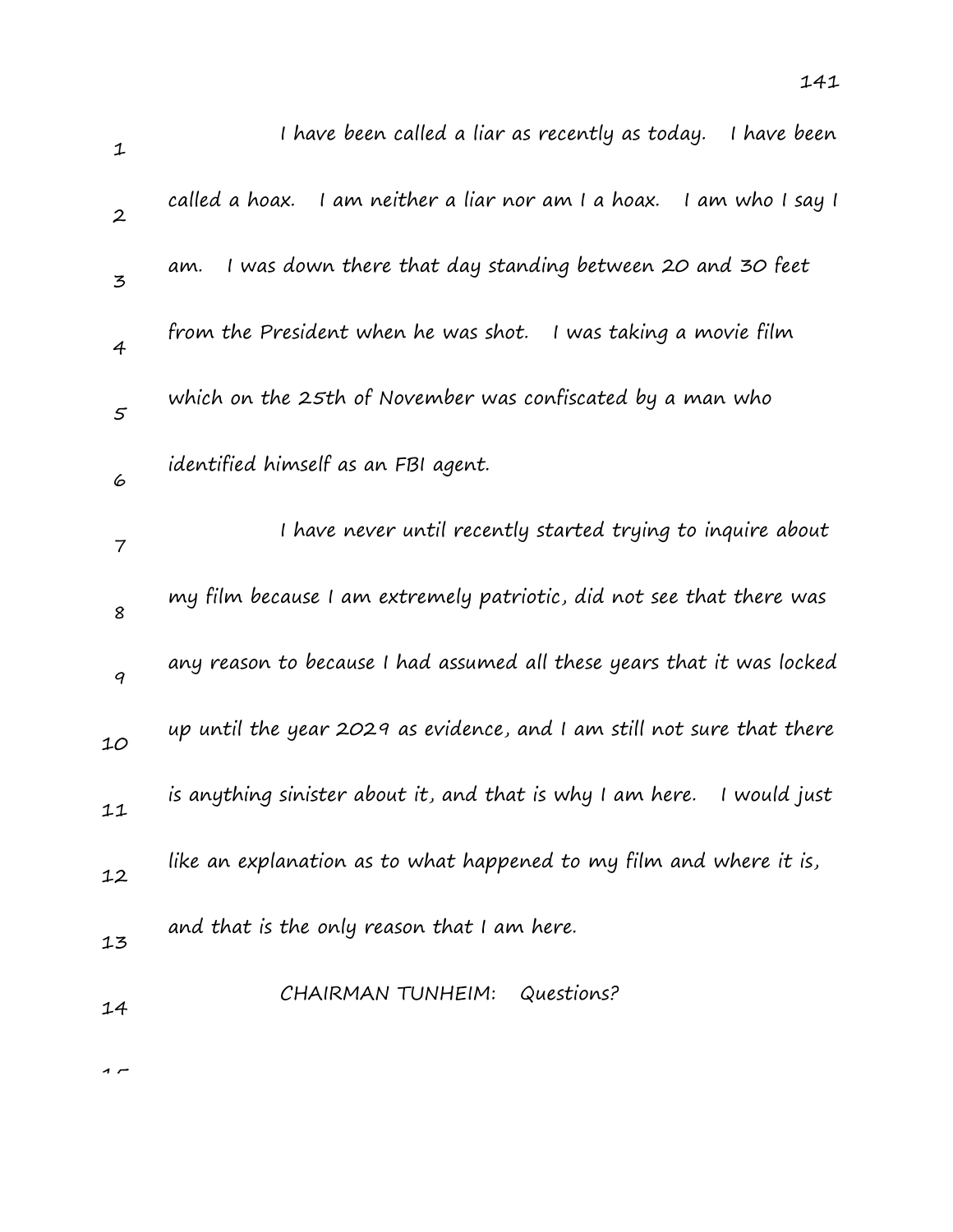| 1                | DR. HALL: Could you just briefly indicate to us what                     |
|------------------|--------------------------------------------------------------------------|
| $\boldsymbol{2}$ | measures or steps you have taken to secure your film?                    |
| 3                | MS. MASSEGEE: Well, I have not taken any other than                      |
| 4                | questioning people, but there have been people like a Mr. Woods, and     |
| 5                | Gary Shaw, and different people who have made inquiries about my         |
| 6                | film in the past. Like I said, I have never until recently felt any need |
| $\overline{7}$   | to until I began to be called a liar and a hoax and decided that I       |
| 8                | needed to stand up for myself and my own rights and, therefore,          |
| 9                | that is why I am here.                                                   |
| 10               | There have been documents making reference to my film                    |
| 11               | that Ms. Wacco has sent me in the recent past. One of the                |
| 12               | document that I remember that Gary Shaw and Mr. Woods wanted             |
| 13               | requested it said that it is not in their possession at this time.       |
| 14               | Another one was the film that was taken by Ms. Oliver has not been       |
|                  |                                                                          |

 $\overline{1}$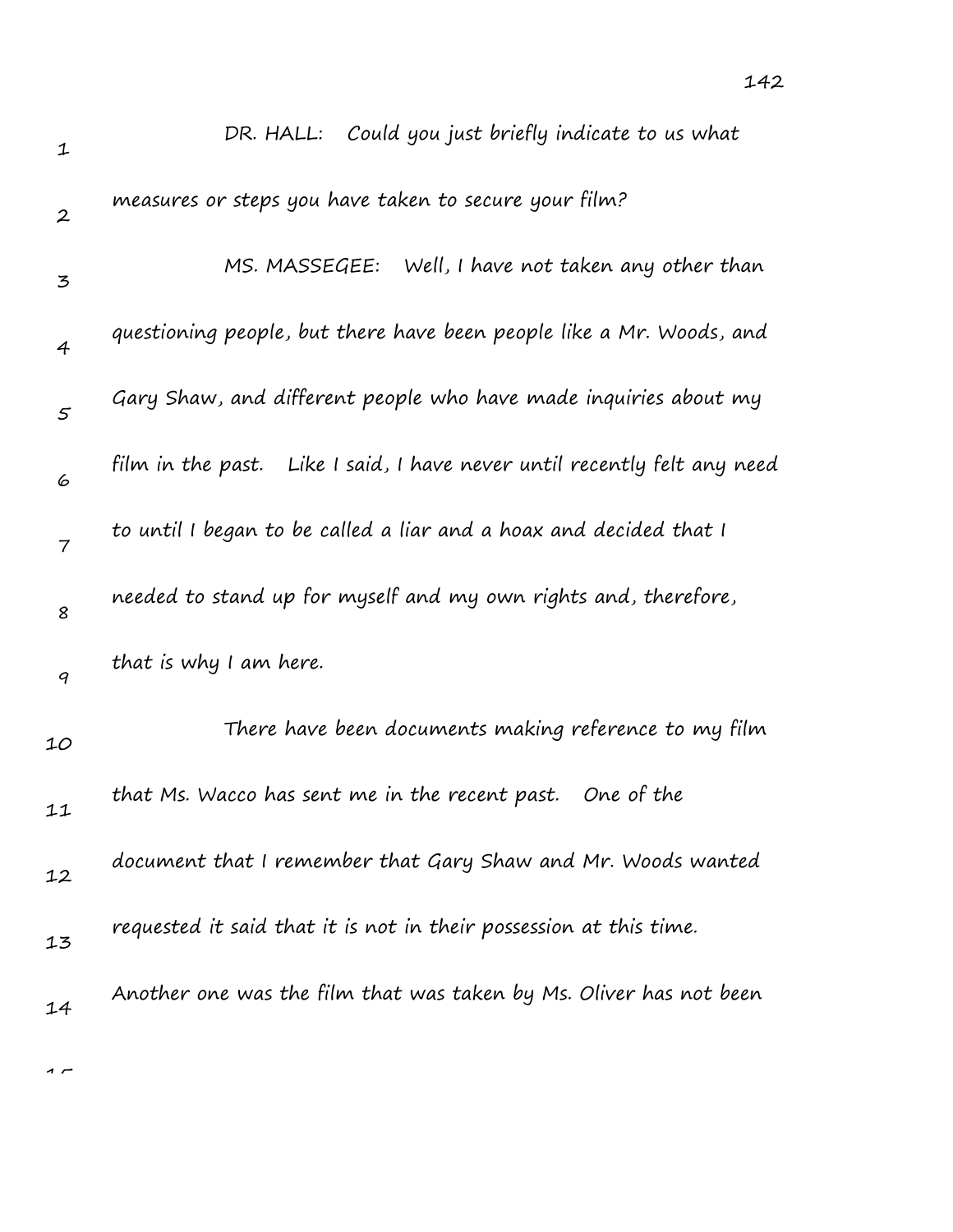| $\mathbf{1}$     | retained by this office. So there is multiple reference to my film,   |
|------------------|-----------------------------------------------------------------------|
| $\boldsymbol{2}$ | and I would just like to know where they are.                         |
| 3                | I am not here to cause trouble. I am not here to                      |
| 4                | embarrass anybody. I just want to know, and I think I have a right    |
| 5                | to that.                                                              |
| 6                | MR. JOYCE: Do you have any documentary evidence                       |
| 7                | that this film was taken by the FBI?                                  |
| 8                | MS. MASSEGEE: No, because I was only 17 years old                     |
| 9                | and I wasn't smart enough to ask for a receipt. This is a man         |
| 10               | representing my government. If he had asked me for my soul, I         |
| 11               | would have tried to give it to him. Also, there are ulterior motives, |
| 12               | and I would go ahead and tell you that before someone else does.      |
| 13               | Laying next to the camera in my makeup kit was a Prince Albert can    |
| 14               | of marijuana, and I would have done anything to keep him from         |
|                  |                                                                       |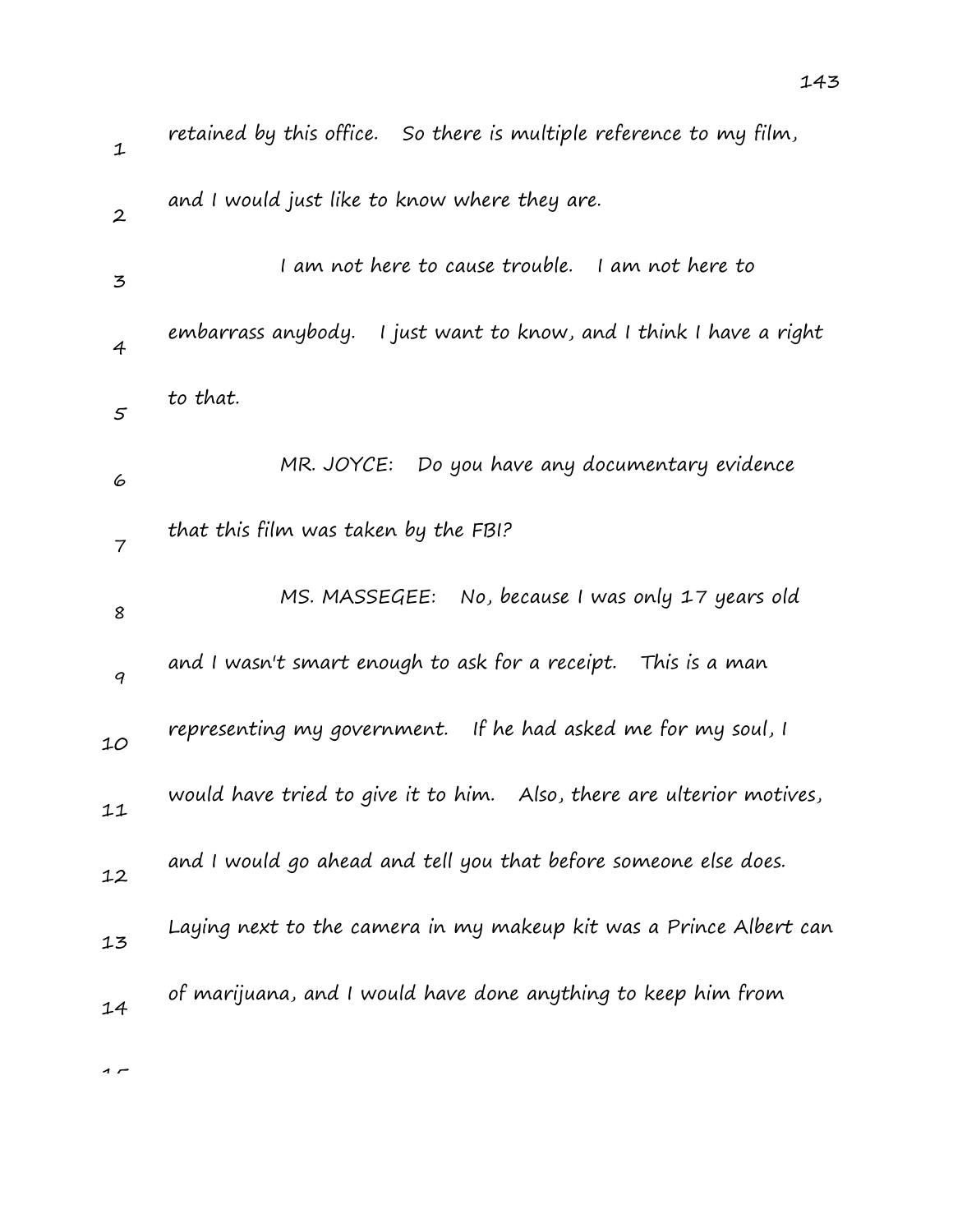| $\mathbf{1}$   | looking in my makeup kit.   But also let me share this with you, I no |
|----------------|-----------------------------------------------------------------------|
| $\overline{2}$ | longer use marijuana or anything else. I am a born again Christian    |
| 3              | and I am married to a preacher and have been for 23 years.            |
| $\overline{4}$ | DR. GRAFF: Might I ask you if you would withdraw the                  |
| 5              | word, out-classed?                                                    |
| 6              | MS. MASSEGEE: Thank you.                                              |
| 7              | DR. GRAFF: Ms. Oliver, were these still photographs?                  |
| 8              | MS. MASSEGEE: No, they were a movie camera.                           |
| 9              | DR. GRAFF: It was a movie camera?                                     |
| 10             | MS. MASSEGEE: Yes. It was an 8 millimeter.                            |
| 11             | DR. GRAFF: Eight millimeter movie camera.                             |
| 12             | MS. MASSEGEE: Yes, I have been accused of saying it                   |
| 13             | was a Super 8, but I don't recall that, and to the House Select       |
| 14             | Committee investigator Jack Moriarty I, in 1977, March the 12th, I    |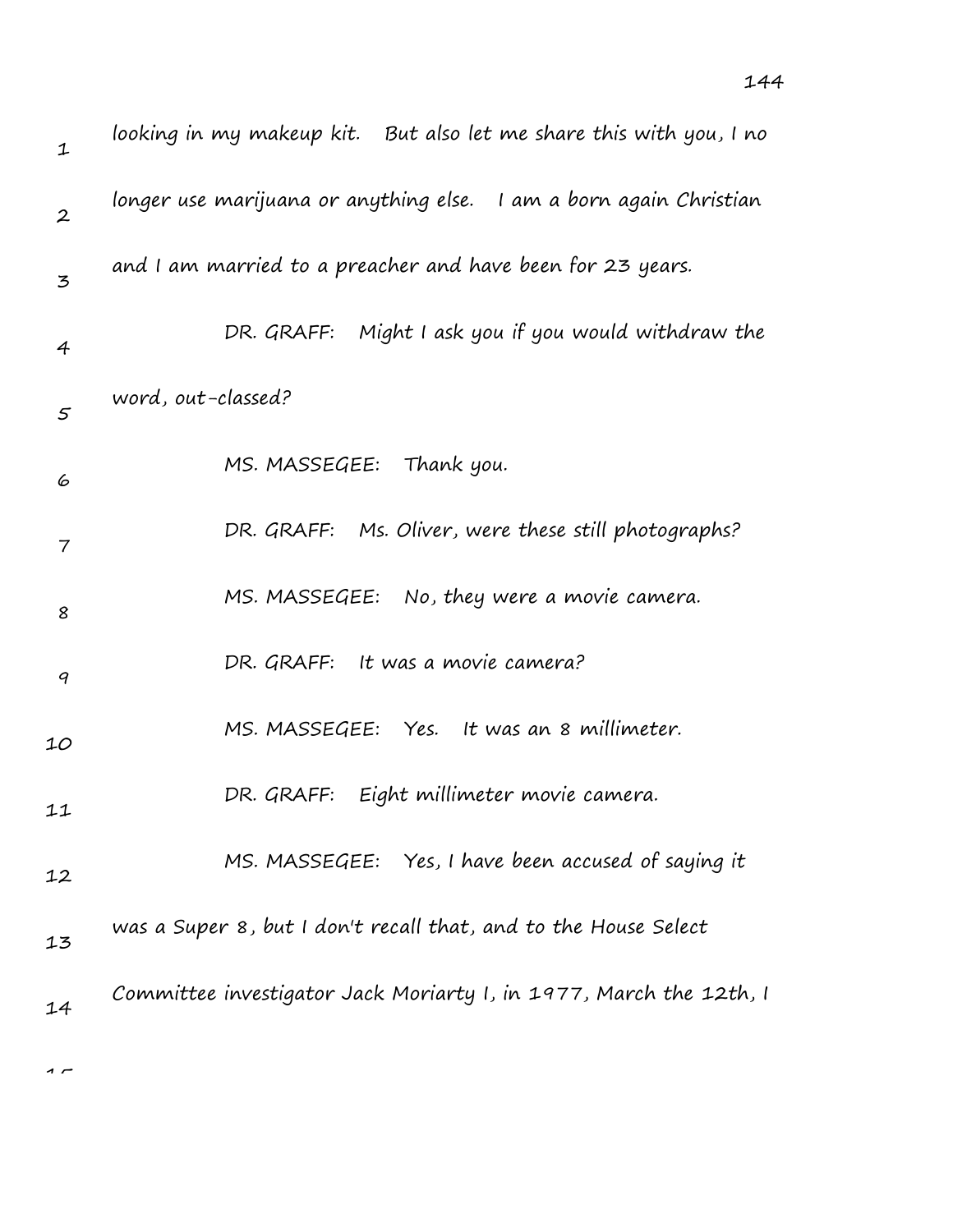| $\mathbf{1}$             | told him it was a movie camera, not a Super 8 movie camera.<br>I just      |
|--------------------------|----------------------------------------------------------------------------|
| $\boldsymbol{2}$         | recently got my typed deposition. I was glad to see that.                  |
| 3                        | MR. MARWELL: Had you gotten the film developed?                            |
| 4                        | MS. MASSEGEE:<br>No, I had not.<br>It was an experimental                  |
| $\varsigma$              | camera that a friend of mine named Lawrence Taylor Roscoe, Jr.,            |
| 6                        | had given me, and I had to send the film -- and I don't recall why,        |
| $\overline{\phantom{a}}$ | but I had to send it to Rochester, it was a magazine, and that may be      |
| 8                        | why. You know, you didn't roll it on, it was a magazine, and I just        |
| 9                        | had not done it. I found some film, and this is what I brought with        |
| 10                       | me because people are often curious about why I didn't do it, I have       |
| 11                       | film that I have no earthly idea how old they are or how they are          |
| 12                       | ever going to develop, and it is a movie film, and I brought it.<br>l am   |
| 13                       | going to get somebody to look at it, and see what I can do to get it       |
| 14                       | developed, because it is old it probably won't be able to developed.<br>It |
|                          |                                                                            |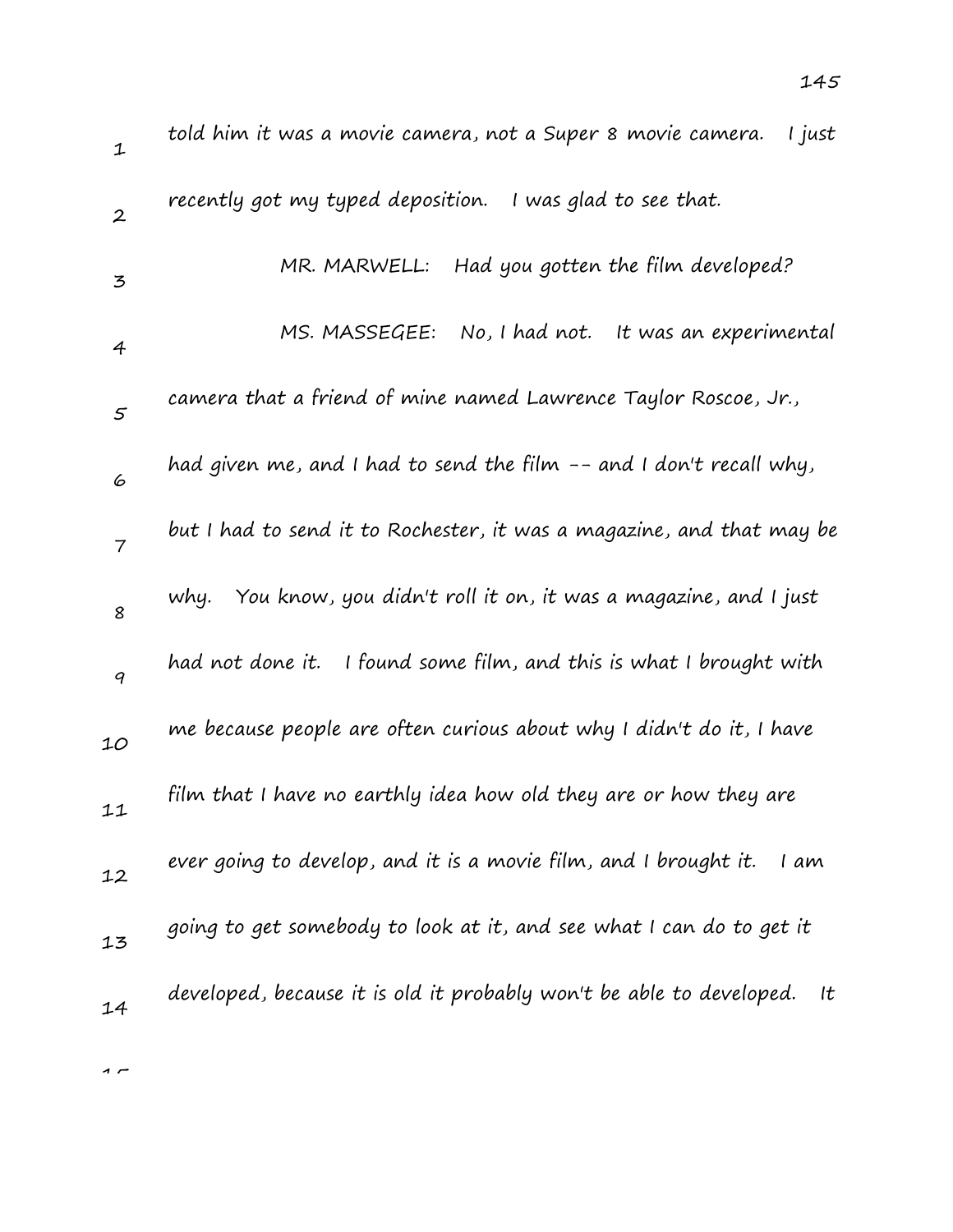is just a flaw in my character.

| $\boldsymbol{2}$ | But I would like to make one statement to you, and to                   |
|------------------|-------------------------------------------------------------------------|
| 3                | anybody else who is interested, when all the pictures or all the pieces |
| 4                | of this puzzle is put together, and I have faith enough in my           |
| $\mathcal{S}$    | government and in my country to believe that eventually it will be all  |
| 6                | out, all of it will be given to the researchers and the research        |
| 7                | community unredacted, unedited, undamaged in any manner, and            |
| 8                | whenever this is all put together and we really have the honest         |
| 9                | picture of what happened that day, no one more than Beverly Oliver      |
| 10               | hopes I have to stand up to America and apologize.                      |
| 11               | Thank you.                                                              |
| 12               | Thank you very much.<br>CHAIRMAN TUNHEIM:                               |
| 13               | MR. MARWELL: Mr. Steve Osborn.                                          |
| 14               | CHAIRMAN TUNHEIM: Good afternoon, Mr. Osborn.                           |
|                  |                                                                         |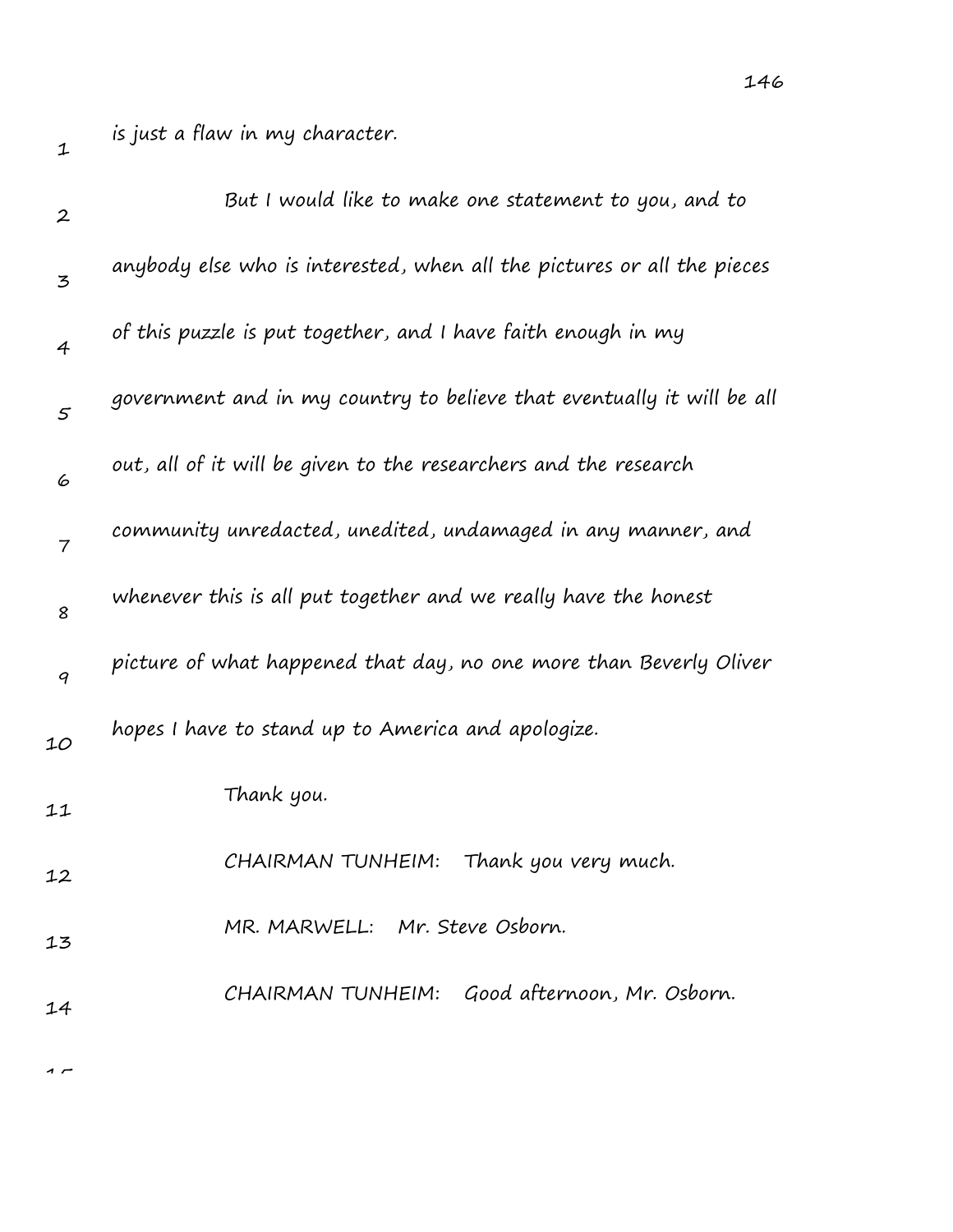MR. OSBORN: Good afternoon.

| $\boldsymbol{2}$ | I, too, appreciate the opportunity to address the Board                |
|------------------|------------------------------------------------------------------------|
| $\mathbf{z}$     | today and appreciate the time you are spending going to the public     |
| $\overline{4}$   | for information. One of the theories of the assassination revolves     |
| $\mathcal{S}$    | around the possibility that there may have been some involvement by    |
| 6                | persons with experience in the U.S. intelligence community.            |
| 7                | In my study and research of the assassination I have                   |
| 8                | discovered and investigated supporting information of the presence of  |
| 9                | an intelligence unit of the U.S. Army having been present and on       |
| 10               | assignment in Dealey Plaza just before, during and immediately after   |
| 11               | the assassination.<br>To the best of my knowledge, information on this |
| 12               | unit has not been released publicly.                                   |
| 13               | In 1992, as the fury of the public resulted in the proposed            |
| 14               | legislation which created your Board, I came across an individual who  |
|                  |                                                                        |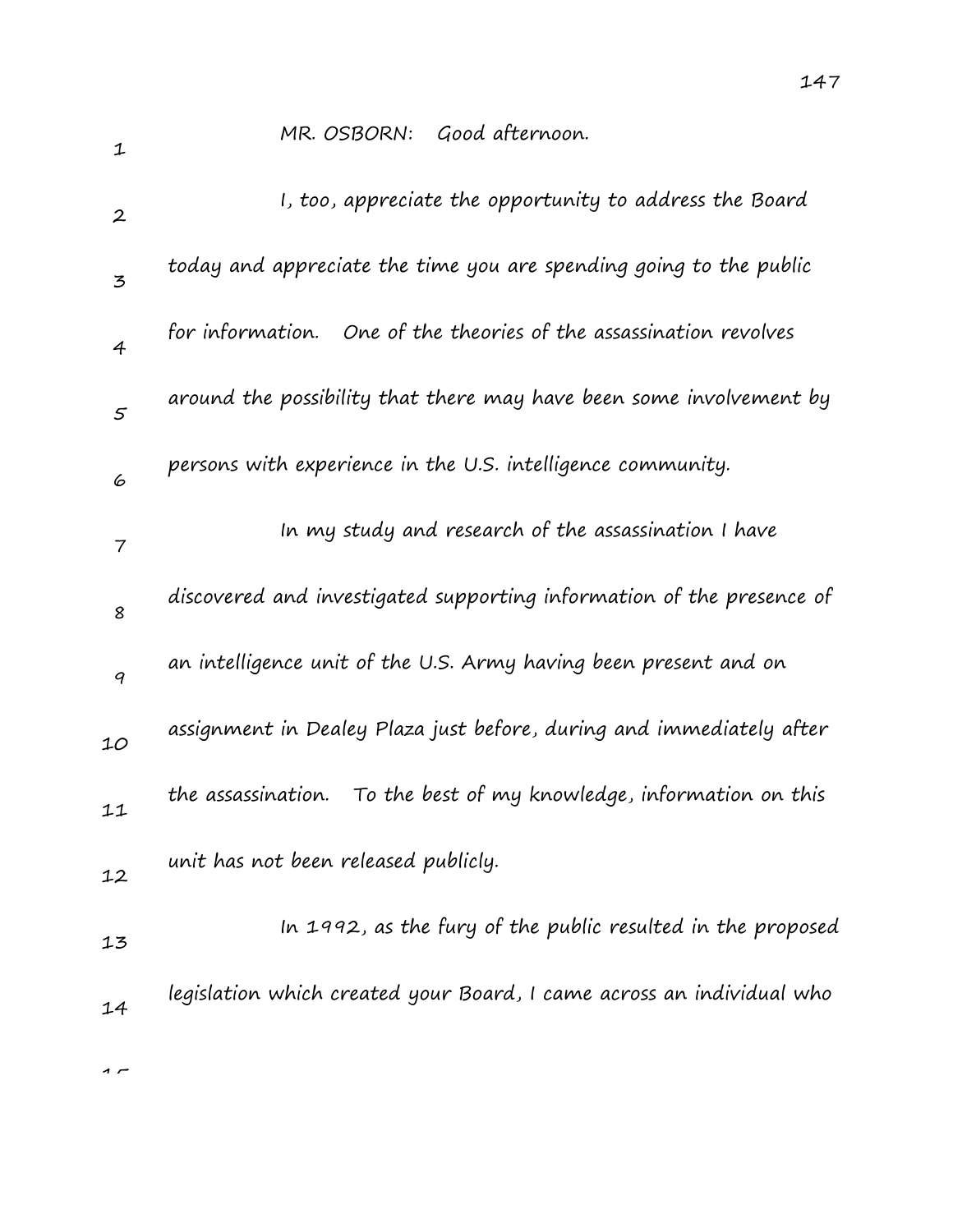| $\mathbf 1$      | claimed to have been very near Dealey Plaza during the assassination.    |
|------------------|--------------------------------------------------------------------------|
| $\boldsymbol{2}$ | Now, as a researcher, you can understand that this immediately           |
| 3                | caught my attention, and I began to question this gentleman about        |
| 4                | the experience.                                                          |
| $\mathfrak{s}$   | Now before I tell you the entire story, I want you to know               |
| 6                | that I had a difficult time believing his story the more and more I      |
| 7                | thought about it. Even though I had personal experience with some        |
| 8                | of the devices and the techniques that this group used, I was still very |
| 9                | skeptical, as you may be also. But with further investigation I          |
| 10               | convinced myself that it technically could have been accomplished,       |
| 11               | and I think you will be similarly so impressed about the possibility     |
| 12               | when we are finished.                                                    |
| 13               | The gentleman I spoke with proceeded to tell me he was                   |
| 14               | in the Army Station in Fort Hood, in Clean, Texas. On the day of         |
|                  |                                                                          |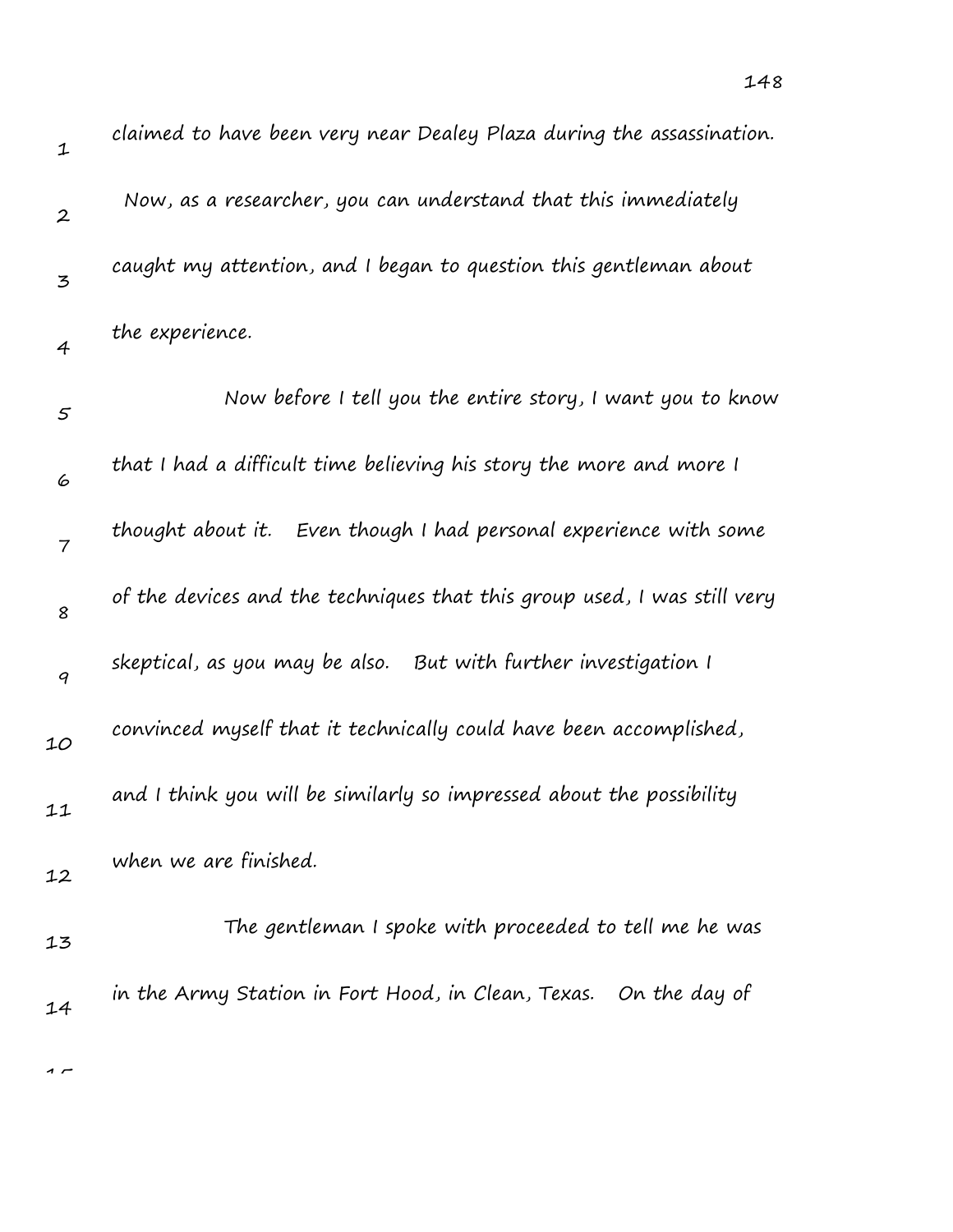| $\mathbf 1$      | the assassination his group, a communications group, was assigned the  |
|------------------|------------------------------------------------------------------------|
| $\boldsymbol{2}$ | task of observing and videotaping the presidential motorcade as it     |
| 3                | moved through the Plaza. This unit had no similar assignment in        |
| $\overline{4}$   | any other Texas city during the President's visit, and they were only  |
| $\varsigma$      | to tape that portion of the motorcade as it proceeded through Dealey   |
| 6                | Plaza.                                                                 |
| $\overline{7}$   | Now if this event actually occurred, if it actually                    |
| 8                | happened, it makes their activity highly suspicious and adds new       |
| 9                | questions to the assassination, particularly with reference to the     |
| 10               | possible foreknowledge of the assassination of intelligence personnel. |
| 11               | In my conversations with this gentleman, I asked questions             |
| 12               | of a technical nature trying to discovery how their assignment was     |
| 13               | accomplished. After discovering that the camera signals were           |
| 14               | transported by wireless means back to the control studio, which was    |
|                  |                                                                        |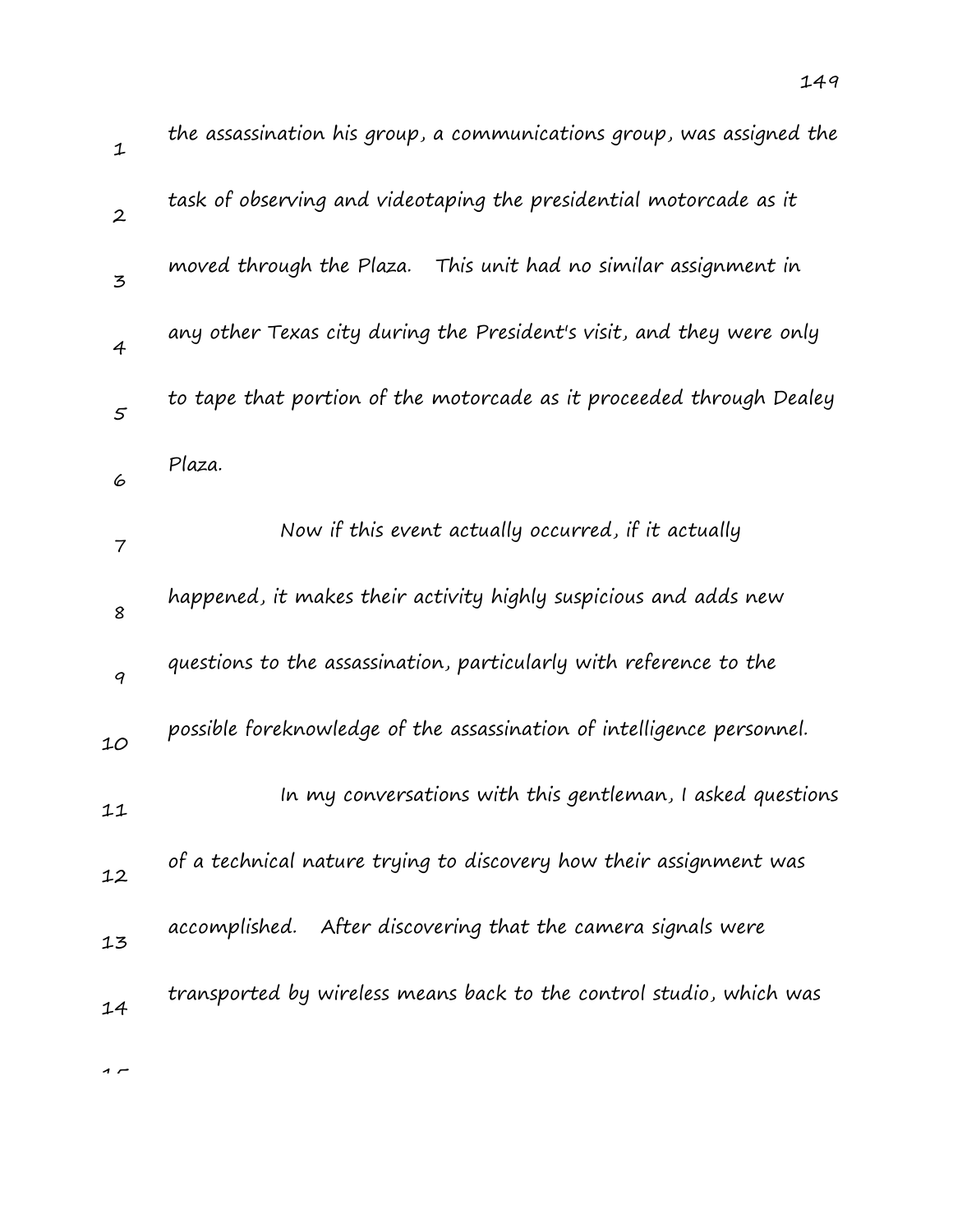| $\mathbf 1$      | actually a semi-tractor-trailer, I found myself doubting that this type  |
|------------------|--------------------------------------------------------------------------|
| $\boldsymbol{2}$ | of equipment was available in 1963.                                      |
| 3                | I knew that ham radio operators have been sending                        |
| 4                | television signals easily for a number of years, and I had also          |
| $\mathfrak{s}$   | participated in that hobby. I also knew that videotaping was still in    |
| 6                | its infant years in 1963. I started to research available equipment      |
| 7                | to see if this story had any possibility of being true.                  |
| 8                | I have another handout that I would like to give you.                    |
| $\boldsymbol{q}$ | Now that we know that equipment existed in 1963, and I can tell          |
| 10               | you a little bit about the equipment, if you would like, in the question |
|                  |                                                                          |
| 11               | and answer, I can relate his entire story, the following information     |
| 12               | was obtained over approximately three separate conversations with        |
| 13               | this individual.<br>I had extracted a verbal consent to get his story on |
| 14               | videotape, like any good researcher would, but when the time came        |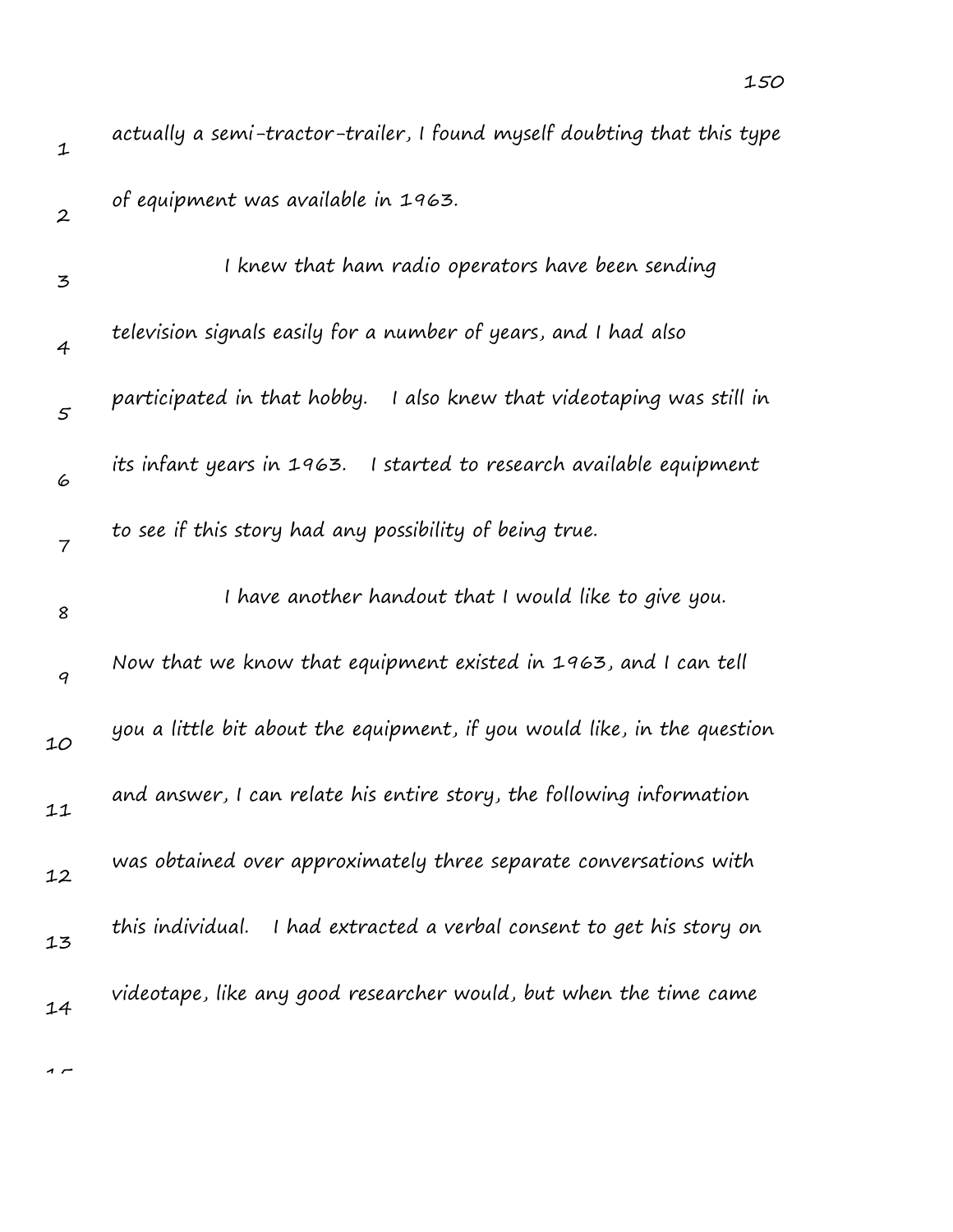| $\mathbf 1$      | for doing so, his attitude on the matter had completely reversed and I |
|------------------|------------------------------------------------------------------------|
| $\boldsymbol{2}$ | am only left to day with the recollection, you know, the notes that I  |
| 3                | had taken from the conversation and the subsequent information by      |
| 4                | my independent investigation.                                          |
| $\varsigma$      | This military communications group had several cameras                 |
| 6                | stationed around the Plaza. The signals from the cameras were sent     |
| 7                | back to a semi-tractor-trailer acting as a mobile studio parked a      |
| 8                | short distance from the Plaza. Each camera had a preview monitor       |
| 9                | and videotape machine associated with it inside the trailer recording  |
| 10               | the view of each camera.<br>There was no sound recorded in this        |
| 11               | assignment.                                                            |
| 12               | Each videotape position had a single person responsible for            |
| 13               | its proper operation. Each position these men occupied was shielded    |
| 14               | from the others so that they could only see the preview for their      |
| $\sim$           |                                                                        |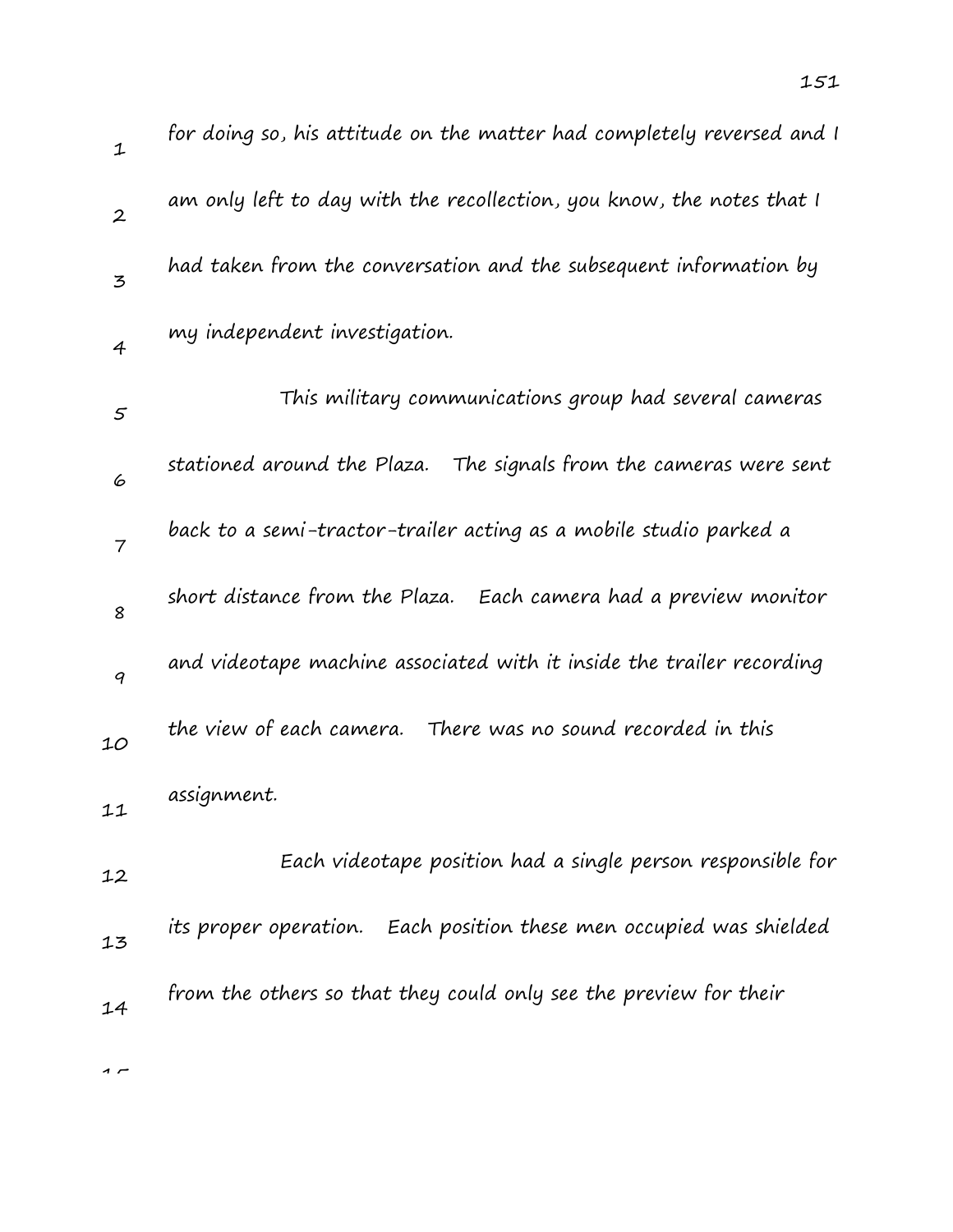| $\mathbf 1$      | individual camera. Each man saw the assassination occur from a         |
|------------------|------------------------------------------------------------------------|
| $\boldsymbol{2}$ | different perspective of their monitors.                               |
| 3                | About 15 minutes after the assassination, a group of men               |
| 4                | appeared who identified themselves as FBI agents.<br>These agents      |
| $\mathfrak{s}$   | seized all the equipment used to videotape the motorcade.<br>Each man  |
| 6                | was put on a bus which had been summoned to the scene and they         |
| $\overline{7}$   | were all driven back to their base.<br>Upon their arrival, they were   |
| 8                | simply told to forget it.                                              |
| 9                | Finding that there was equipment available in 1963 that                |
| 10               | would do this made it easier for me to accept the story I have just    |
| 11               | related to you.<br>Several things have made me believe that this group |
| 12               | was an intelligence unit.                                              |
| 13               | First, the gentleman would not give me the name of his                 |
| 14               | unit.                                                                  |

152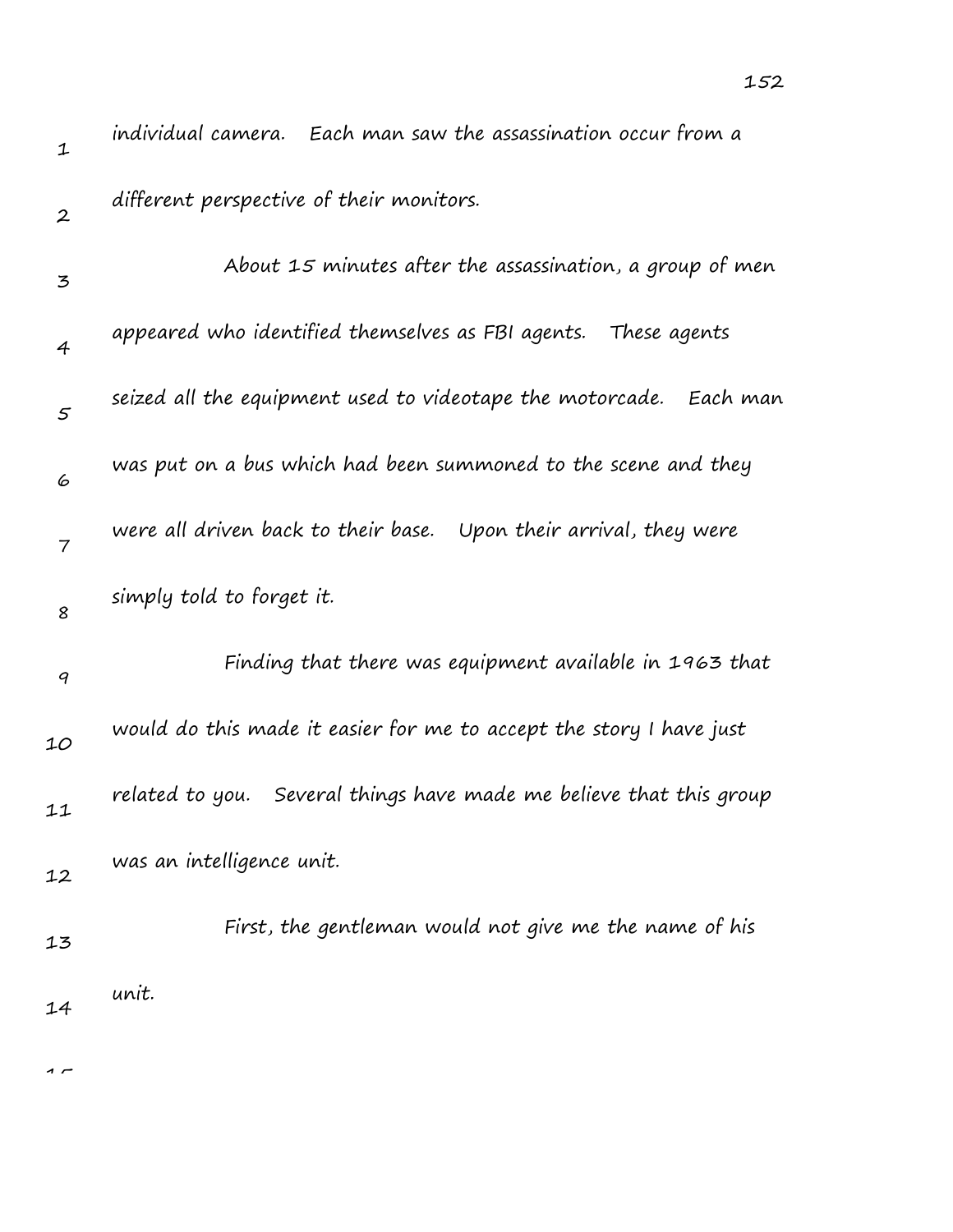1 2 3 4 5 6 7 8 9 10 11 12 13 Secondly, this individual advised me that his 201 file was inaccessible. Thirdly, he offered his opinion as pertaining to the reason his group was sent there, which would probably have been in line with the responsibility of an intelligence unit. Fourth, having reflected on his story and what I have what I have additionally discovered, I am impressed that he realizes that he probably said more things to me than he should have revealed. At one point, he mentioned to me that he was allowed by a letter from the military to discuss some things in relation to his duties on the day of the assassination, but I believe he probably went further than he was allowed. All these things collectively make me believe that this unit in Dealey Plaza was an intelligence unit. Still, one important step in

 $\sim$ 

14

153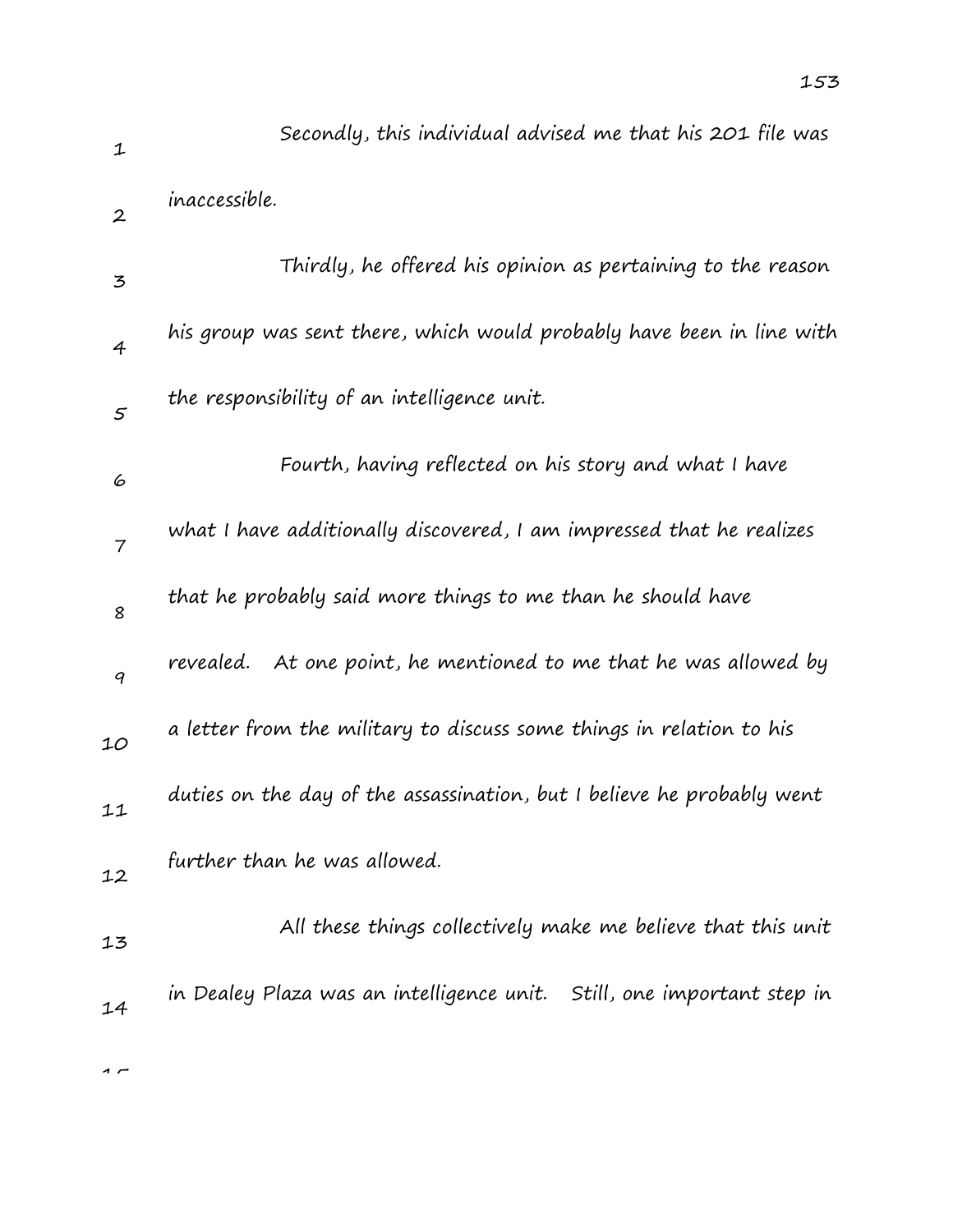| $\mathbf 1$      | my investigation was to find some additional evidence that the event  |
|------------------|-----------------------------------------------------------------------|
| $\boldsymbol{2}$ | occurred. You should know that there is some possible photographic    |
| 3                | evidence of this communication group being in Dealey Plaza that day,  |
| 4                | and I would be happy to provide you with further information on       |
| 5                | that if time allows at the end of my presentation.                    |
| 6                | Some requested things I would like to see the Board do,               |
| 7                | obviously what was recorded on this videotapes would be of invaluable |
| 8                | aid to a serious study of the assassination, as well as cast more     |
| 9                | suspicion on the intelligence community. An attempt should be         |
| 10               | made by the Board to locate the tapes and request that an other       |
| 11               | government agency attempt to get the exact electrical format          |
| 12               | determined and a video machine constructed to bring their images to   |
| 13               | Duplication to modern day formats would then make the<br>view.        |
| 14               | tapes available publicly.                                             |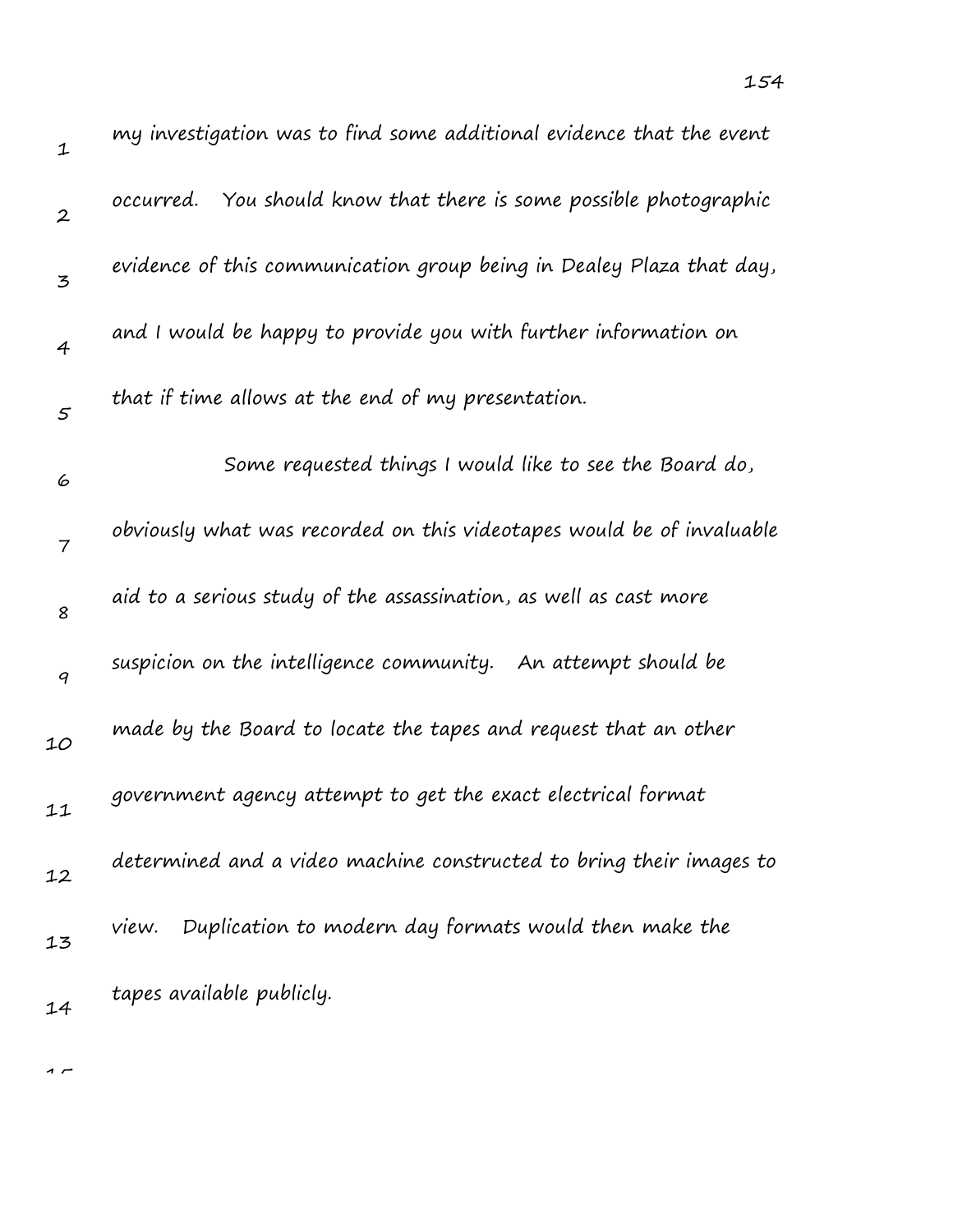| $\mathbf{1}$   | So far as locating the videotapes are concerned, the Dallas             |
|----------------|-------------------------------------------------------------------------|
| $\overline{2}$ | Field Office of the FBI and the Bureau Headquarters may have            |
| 3              | information or be in possession of the tapes. If there remains an       |
| $\overline{4}$ | estate of the late J. Edgar Hoover, they may have some information      |
| 5              | or be in possession of the tapes themselves.                            |
| 6              | If the men who seized the tapes were not real FBI agents,               |
| $\overline{7}$ | then CIA, military intelligence and other splinter groups of the        |
| 8              | intelligence community should be checked. Also, I would inquire of      |
| 9              | Mr. E. Howard Hunt, if he is still alive, as to his knowledge of the    |
| 10             | tapes and their subsequent disposition. There exists a possibility that |
| 11             | he may even have them in his possession.                                |
| 12             | Regarding locations where you might find documents                      |
| 13             | supporting this activity, I would suggest beginning with the records at |
| 14             | Fort Hood. I would not be familiar with other depositories of           |
|                |                                                                         |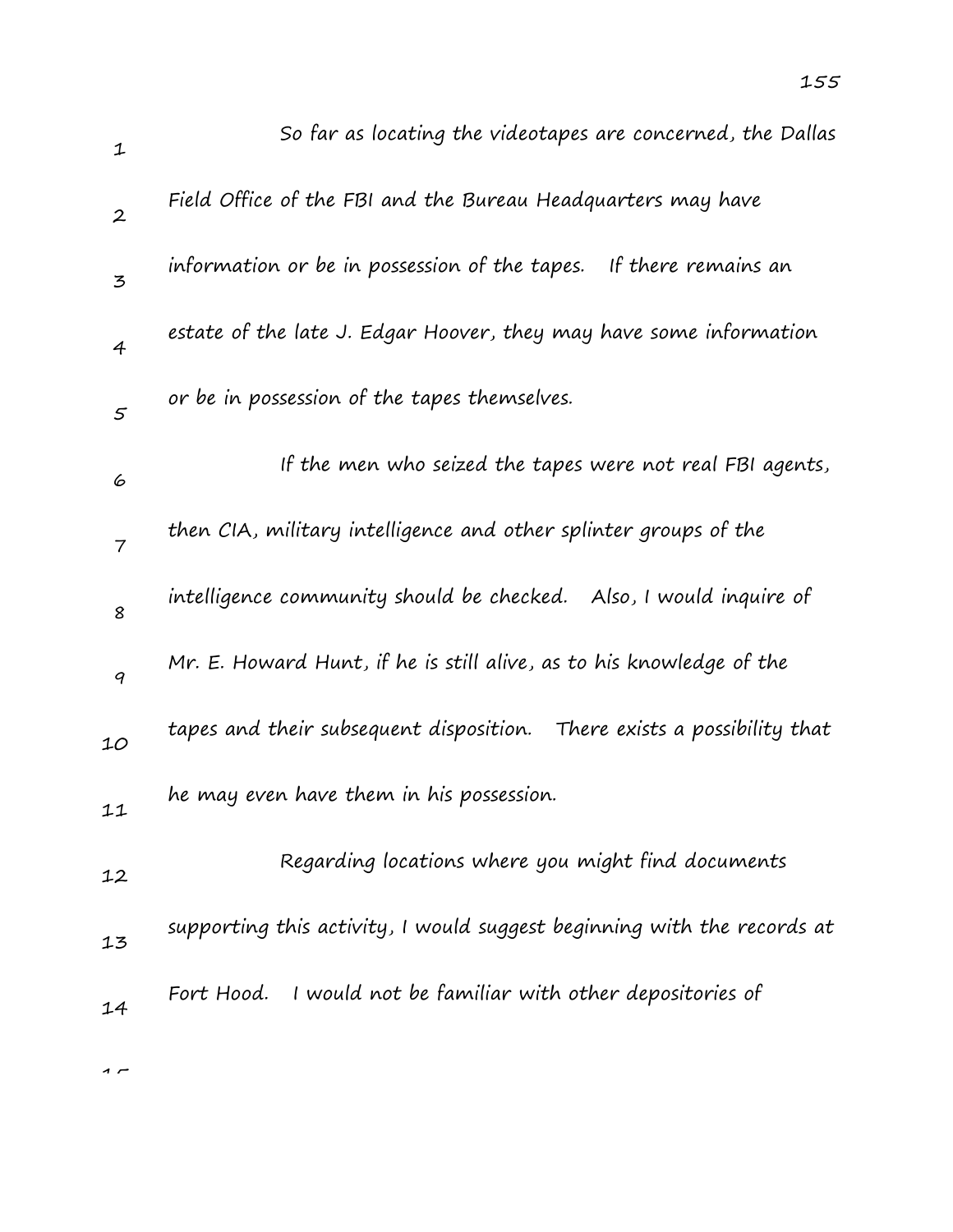| $\mathbf 1$    | documents, and you will probably have to use some of your existing        |
|----------------|---------------------------------------------------------------------------|
| $\overline{2}$ | source to hopefully lead you in the correct directions.                   |
| 3              | There seems to be a problem of gag orders that I would                    |
| $\overline{4}$ | like to address also, and the fact that this individual I had interviewed |
| $\varsigma$    | had received notification that he did not have to continue to keep        |
| 6              | certain things confidential is further indication that there continue to  |
| $\overline{7}$ | be individuals who continue are under an obligation of confidentiality.   |
| 8              | I believe this brings up an interesting problem for the                   |
| 9              | There appear to have been several instances of this<br>Board.             |
| 10             | happening to individuals required by military order or other Executive    |
| 11             | Branch order not to discuss any details of what they know of the          |
| 12             | assassination or its subsequent investigations, perhaps even the Board    |
| 13             | members itself have been required to sign promises of confidentiality.    |
|                | Since these individuals do not have the permission of                     |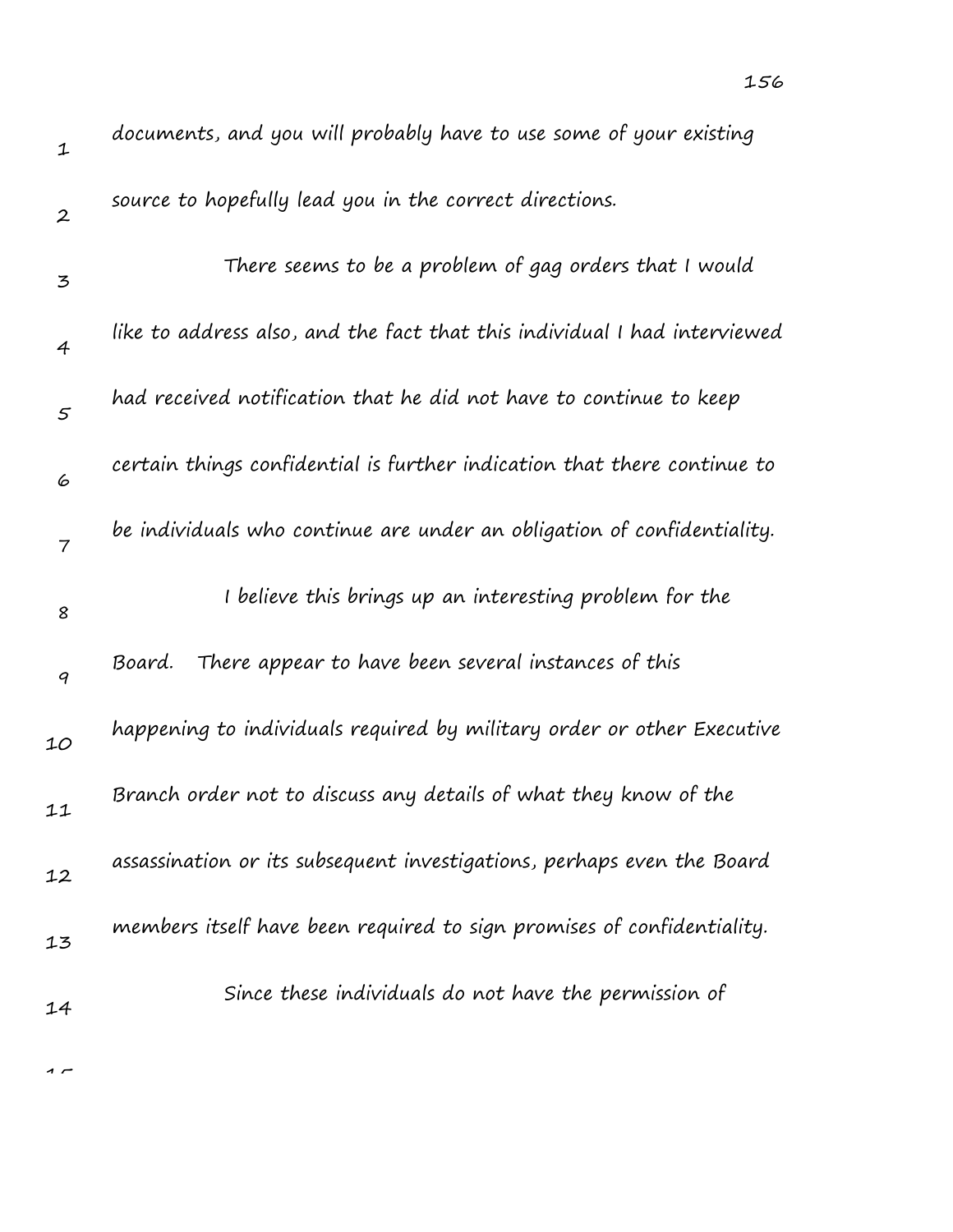| $\mathbf 1$      | disclosure, many have not written of their experiences or granted         |
|------------------|---------------------------------------------------------------------------|
| $\boldsymbol{2}$ | interviews to members of the media or the research community to           |
| 3                | record their recollection. This will give history an incomplete record    |
| $\overline{4}$   | of this tragic event as well as making this information unavailable to    |
| 5                | the Board for review and release.                                         |
| 6                | Therefore, I believe and propose that the Board consider                  |
| $\overline{7}$   | asking the President of the United States as Commander and Chief to       |
| 8                | rescind any and all standing orders issued from any Department or         |
| 9                | part of the U.S. Government requiring the confidentiality of the          |
| 10               | information retained by these individuals, whether that knowledge is      |
| 11               | in written or memory form. If our government is really serious            |
| 12               | about full disclosure of all facts surrounding the assassination, he will |
| 13               | rescind these orders, prevent them from being renewed and allow a         |
| 14               | complete compilation of personal records and recollections.<br>This will  |
|                  |                                                                           |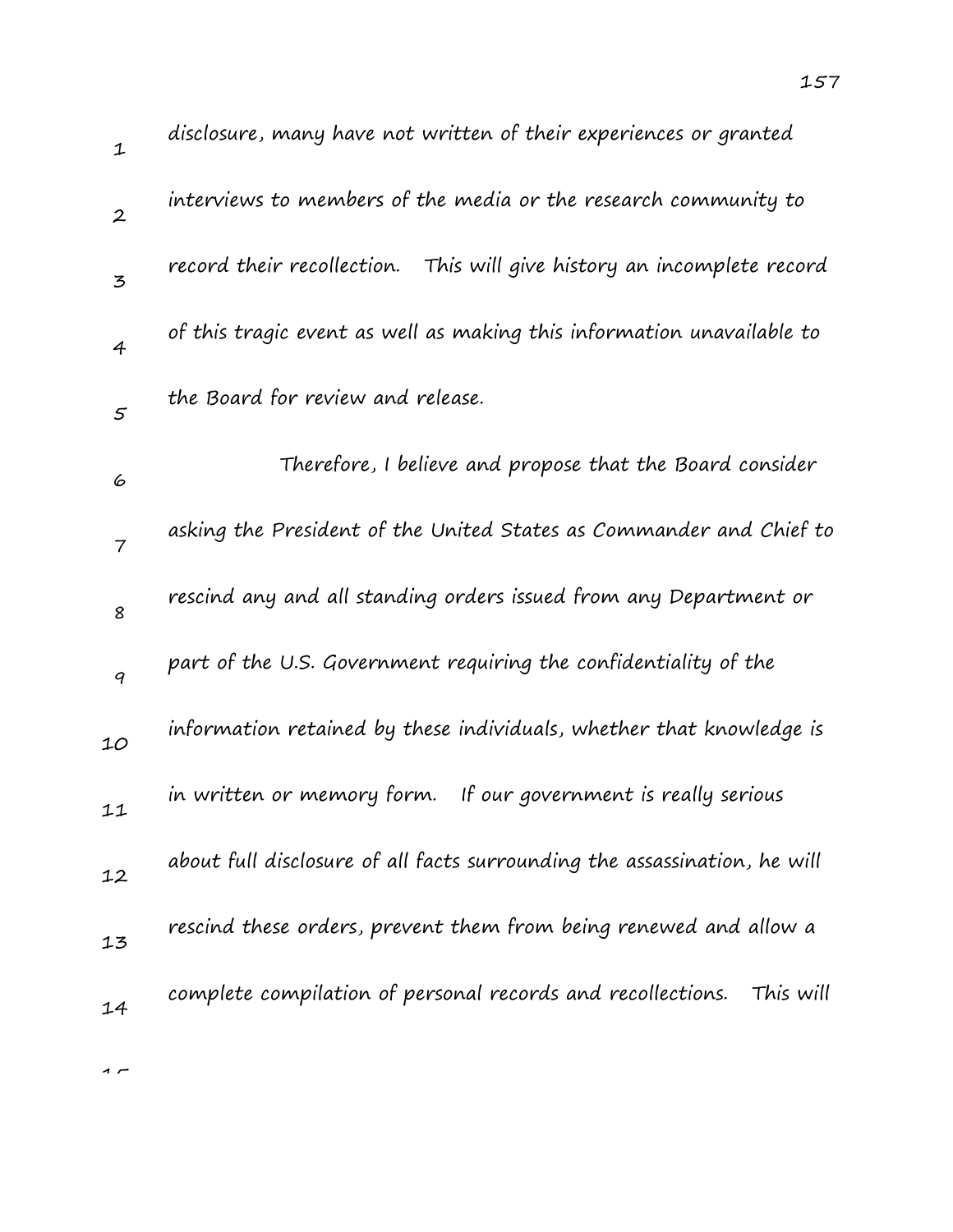| $\mathbf{1}$     | allow the Review Board to further fulfill and properly perform its      |
|------------------|-------------------------------------------------------------------------|
| $\boldsymbol{2}$ | congressionally mandated task.                                          |
| $\mathbf{z}$     | Additionally, as distasteful and wild as the thought is that            |
| $\overline{4}$   | the American intelligence community could be involved in such an        |
| $\mathfrak{s}$   | event, I hope the Board will keep an open mind as you sift through      |
| 6                | the records. Your work may be the last official attempt to bring to     |
| $\overline{7}$   | the light of day this dark deed, so it is vital for you to question     |
| 8                | everything you find.                                                    |
| 9                | Remember, if any intelligence personnel were involved, it               |
| 10               | is their profession and they are very adept at covering up any          |
| 11               | evidence of their involvement in any activity.<br>I mean, would we as   |
| 12               | citizens expect anything else of them. In any operation that U.S.       |
| 13               | intelligence personnel are involved in, we the citizens would expect    |
| 14               | them to be able to complete their missions with expert precision.<br>We |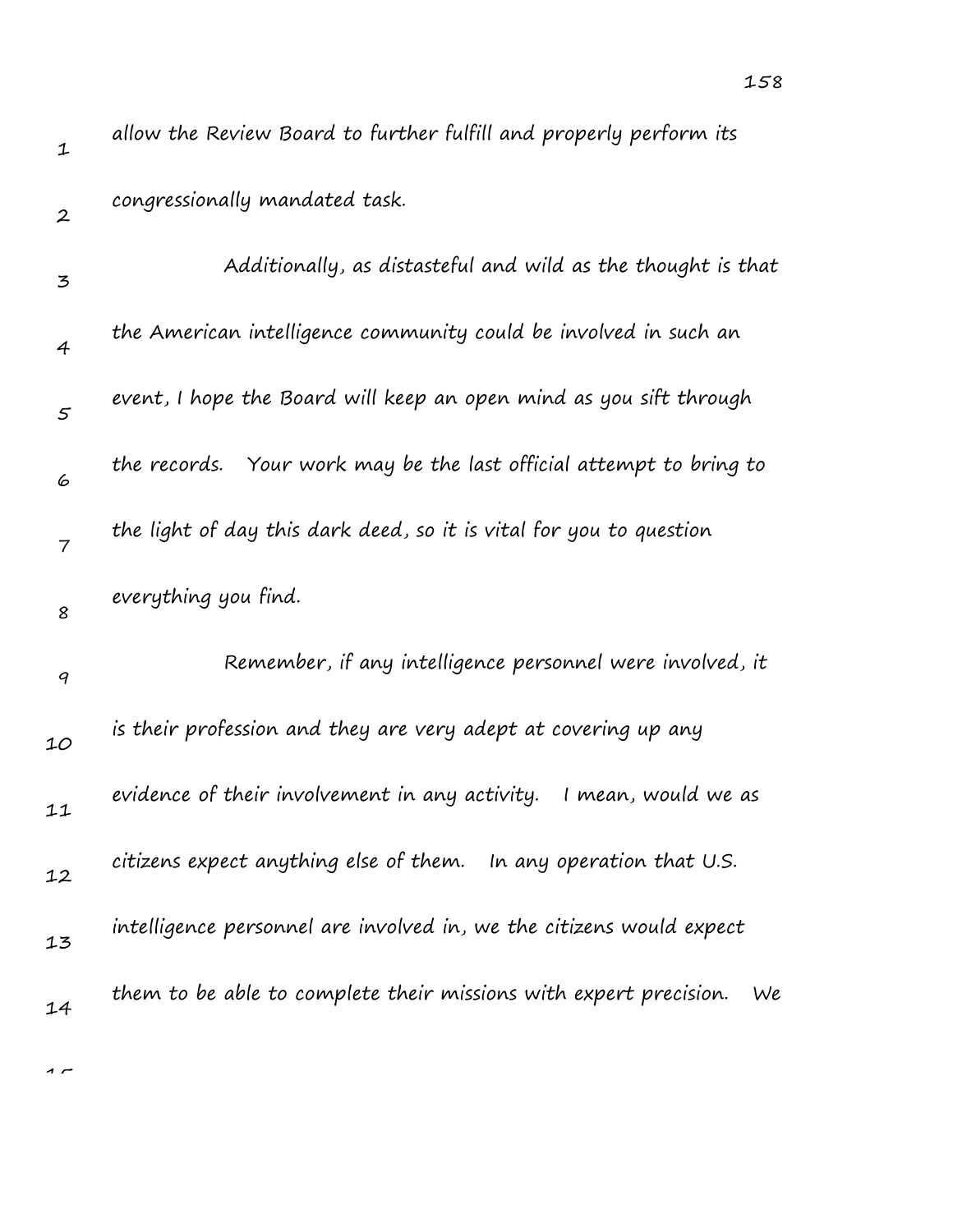| $\mathbf 1$      | would expect that they would be able to cover up their involvement as  |
|------------------|------------------------------------------------------------------------|
| $\boldsymbol{2}$ | an agency and our involvement as a nation if the nature of the task    |
| 3                | so dictated. We would expect them to have thought of every possible    |
| $\overline{4}$   | snag in an operation and work to make their mission completely         |
| 5                | successful.                                                            |
| 6                | I have spoken with individuals involved in intelligence work           |
| $\overline{7}$   | or who have known persons who were, and they have indicated that       |
| 8                | the intelligence community could basically do anything they wanted,    |
| 9                | and we have had some recent indications of that, of this, in the form  |
| 10               | of millions of dollars spent on building projects unknown to Congress. |
| 11               | Be this right or wrong, we as citizens should have a great             |
| 12               | amount of respect for and suspicion of the power that these            |
| 13               | individuals and agencies wield in our world. Please keep this in mind  |
| 14               | as you ponder the information brought to your attention in whatever    |
|                  |                                                                        |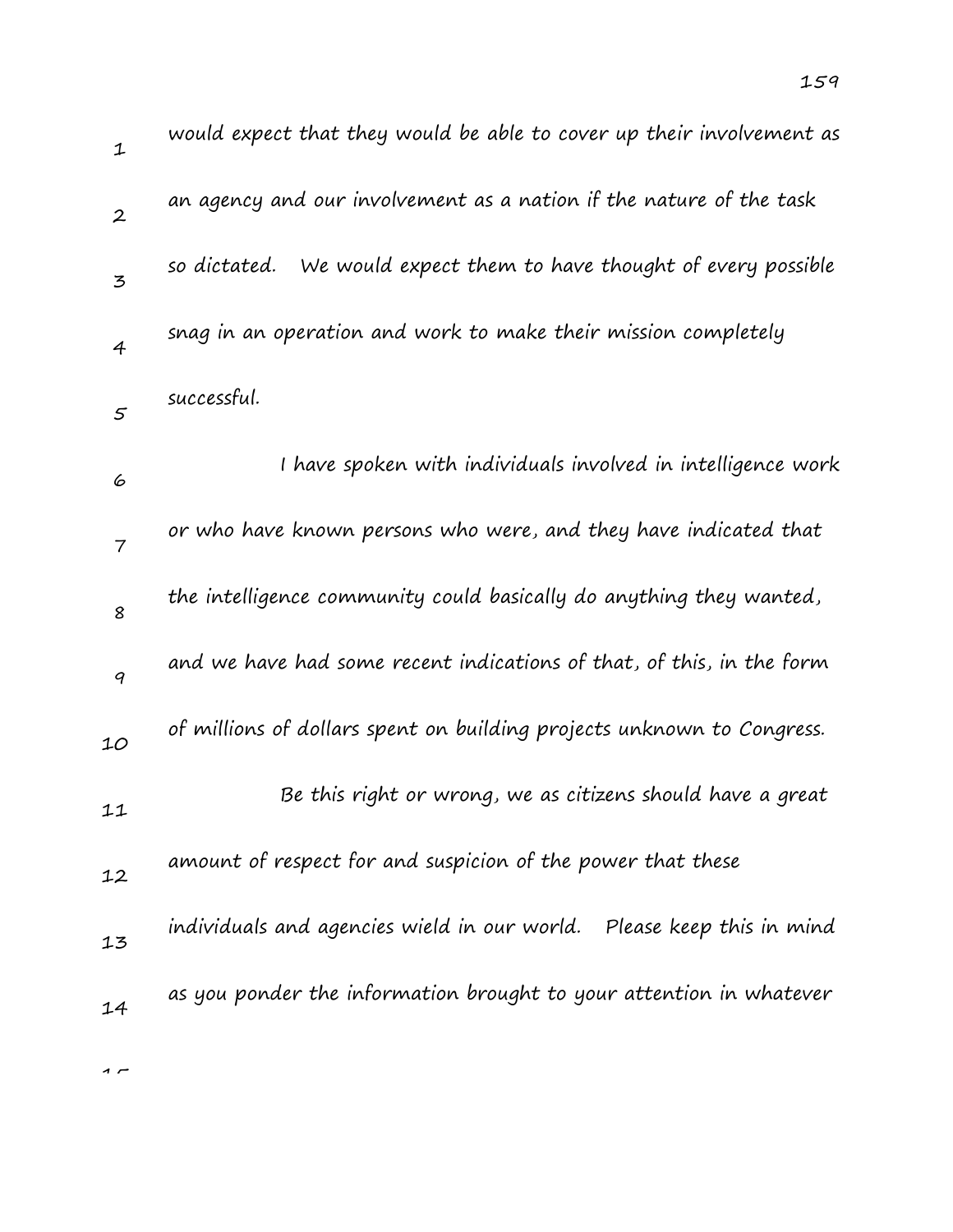| $\boldsymbol{2}$ | Finally, I would like to make a comment in relation to the                |
|------------------|---------------------------------------------------------------------------|
| 3                | Board's mandate. One of the problems that certain individuals in          |
| $\overline{4}$   | our government have had with the idea of releasing all the                |
| $\varsigma$      | assassination records is that to do so may compromise methods             |
| 6                | employed by the various intelligence agencies in their covert activities. |
| 7                | At first glance, we may take this to mean that it may make it             |
| 8                | difficult for them to use these techniques in the future if they are      |
| $\boldsymbol{q}$ | made known to the general public, but I would encourage the Board         |
| 10               | to consider that it may be that many of these covert methods were         |
| 11               | used to carry out the assassination of President Kennedy, whether by      |
| 12               | Americans or some other government.                                       |
| 13               | I have found considerable circumstantial evidence of more                 |
| 14               | than a few intelligence techniques used in the assassination that may     |
|                  |                                                                           |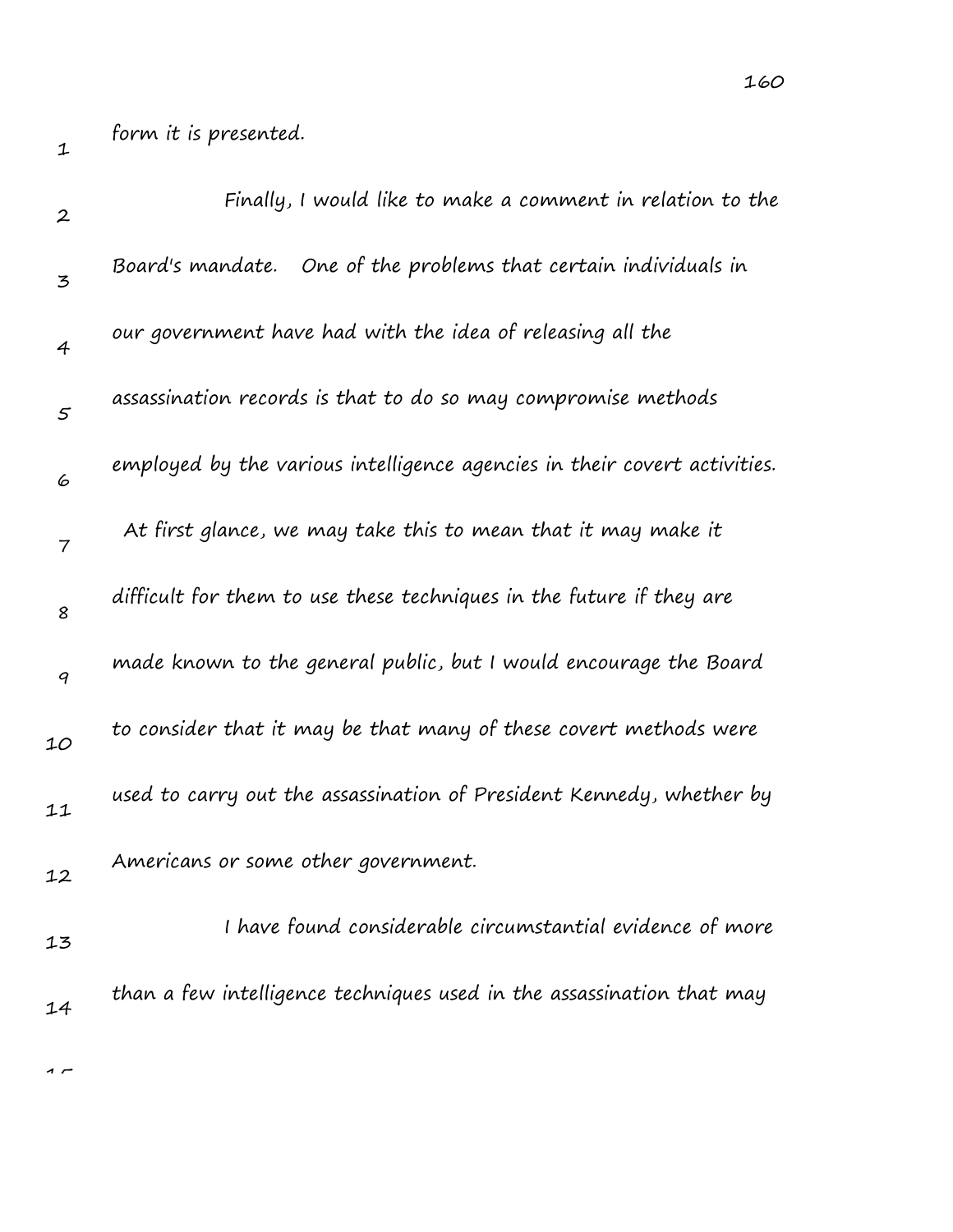| not be generally known. | But if this assassination was accomplished                       |
|-------------------------|------------------------------------------------------------------|
|                         | by Americans from the intelligence community, they have not only |

161

| $\boldsymbol{2}$ | by Americans from the intelligence community, they have not only      |
|------------------|-----------------------------------------------------------------------|
| 3                | betrayed the citizenry of this country by taking from them their      |
| 4                | President, but they have betrayed their agencies and the U.S. public  |
| $\varsigma$      | by making it necessary to uncover and publicly expose their methods   |
| 6                | in order to bring satisfaction to the American people in this matter. |
| $\overline{7}$   | This betrayal of their agencies alone makes them no better than Mr.   |
| 8                | Ames of recent history.                                               |
| 9                | I again thank you for your time.                                      |
| 10               | CHAIRMAN TUNHEIM:<br>Thank you very much.                             |
| 11               | Questions?                                                            |
| 12               | Go ahead, Dr. Joyce.                                                  |
| 13               | MR. JOYCE: Mr. Osborn, in your testimony you                          |
| 14               | indicated that information you had gathered from a subsequent         |
|                  |                                                                       |

 $\sim$ 

1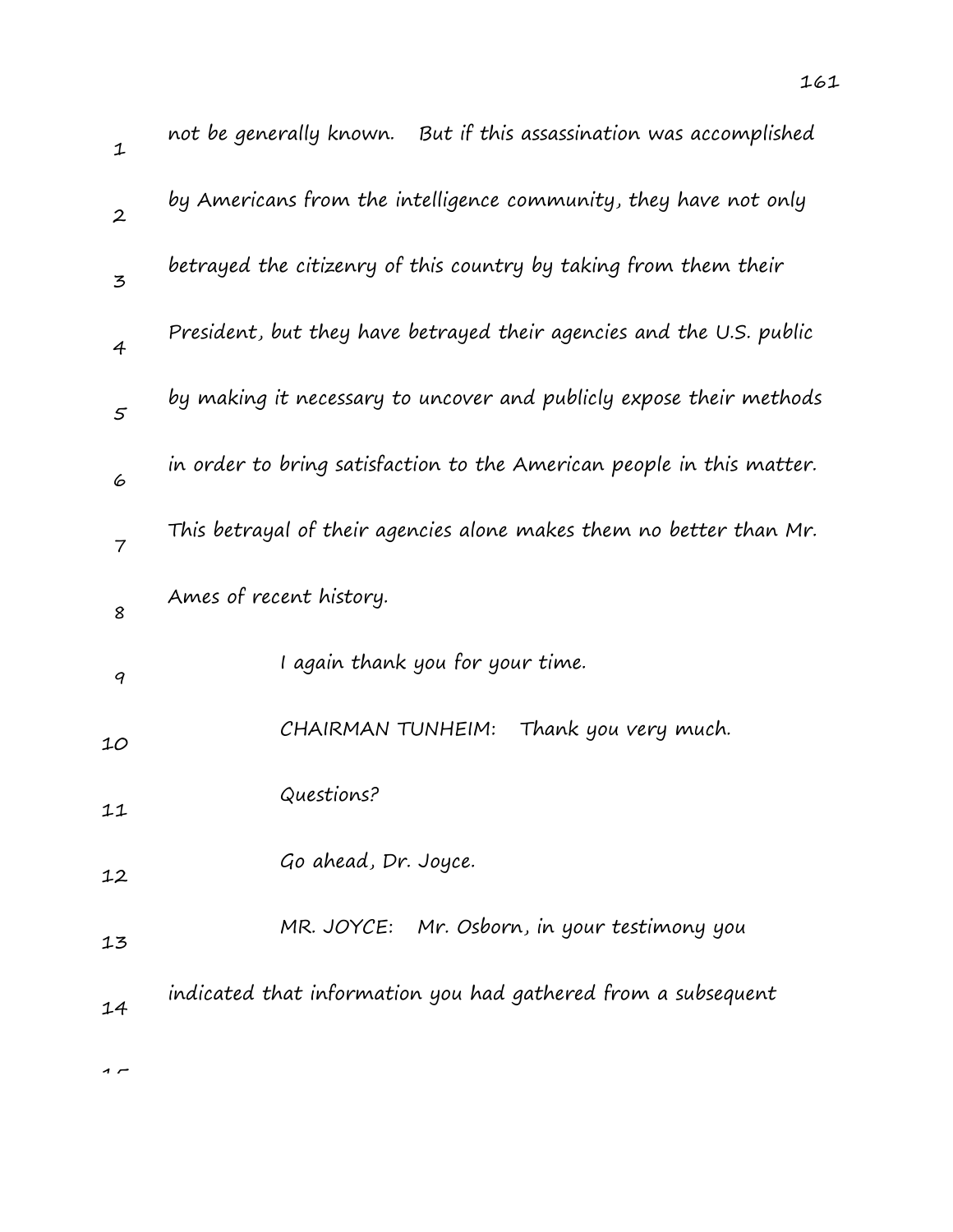| $\mathbf 1$      | independent investigation helped you informing your conclusion that         |
|------------------|-----------------------------------------------------------------------------|
| $\boldsymbol{2}$ | there was an intelligence unit in Dealey Plaza. Is there any                |
| 3                | documentary information that you have been able to acquire as part          |
| $\overline{4}$   | of your subsequent investigation?                                           |
| $\varsigma$      | I have not made any attempts at that<br>MR. OSBORN:                         |
| 6                | because I believe the story so thoroughly.<br>I felt that if I were to make |
| $\overline{7}$   | any attempts to confirm any of this or search for the tapes that those      |
| 8                | things might be destroyed, because these tapes -- if you would like to      |
| 9                | discuss the photographic evidence, there is one that would probably         |
| 10               | show a shooter behind the stockade fence, so I did not want these           |
| 11               | materials because of something that I did to end up disappearing.           |
| 12               | However, your mandate and your sources are much better than                 |
| 13               | anything that I could ever do.                                              |
| 14               | DR. HALL: Mr. Chairman, with that in mind, I would                          |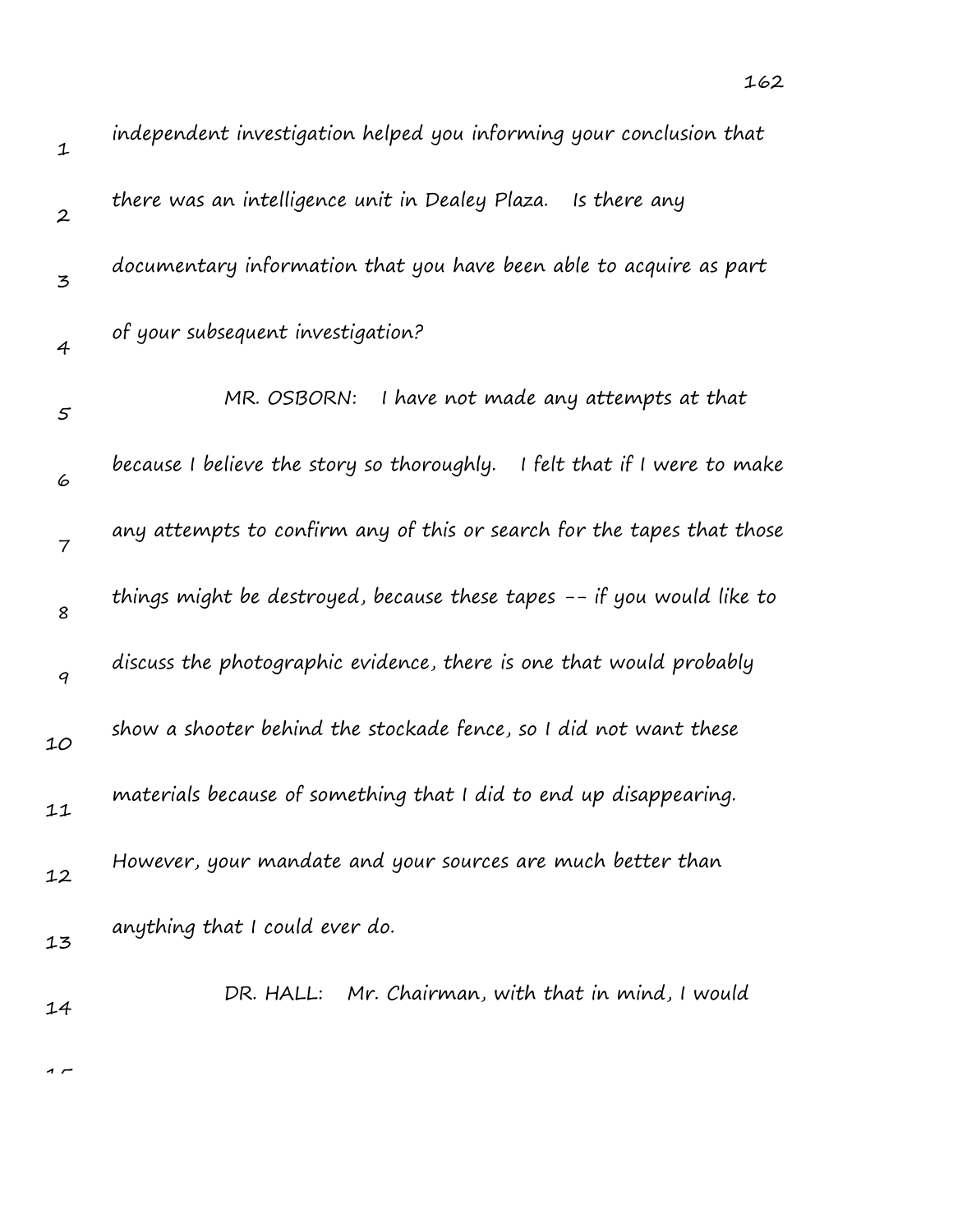| $\mathbf 1$      | like to pose to you a set of questions, if I may, and you can cut me off |
|------------------|--------------------------------------------------------------------------|
| $\boldsymbol{2}$ | if I get too long-winded here, as I am sure you will. Who are you?       |
| 3                | I am a citizen of the United States.<br>MR. OSBORN:<br>$\mathcal{I}$     |
| 4                | have not had any type of military experience, so I probably approach     |
| 5                | this a little bit differently as a citizen that would like to know what  |
| 6                | my government has been up to or persons within my government             |
| $\overline{7}$   | have been up to, why I can't know, why it has been hushed up so          |
| 8                | much.                                                                    |
| 9                | I have been researching for approximately the last 15                    |
| 10               | years, not quite, and have mostly focused my investigation on            |
| 11               | identifying the man who fired the fatal head shot.<br>These other        |
| 12               | things have just come about because of various digging and this is one   |
|                  |                                                                          |
| 13               | of the things that I hope to use to be able to further identify that     |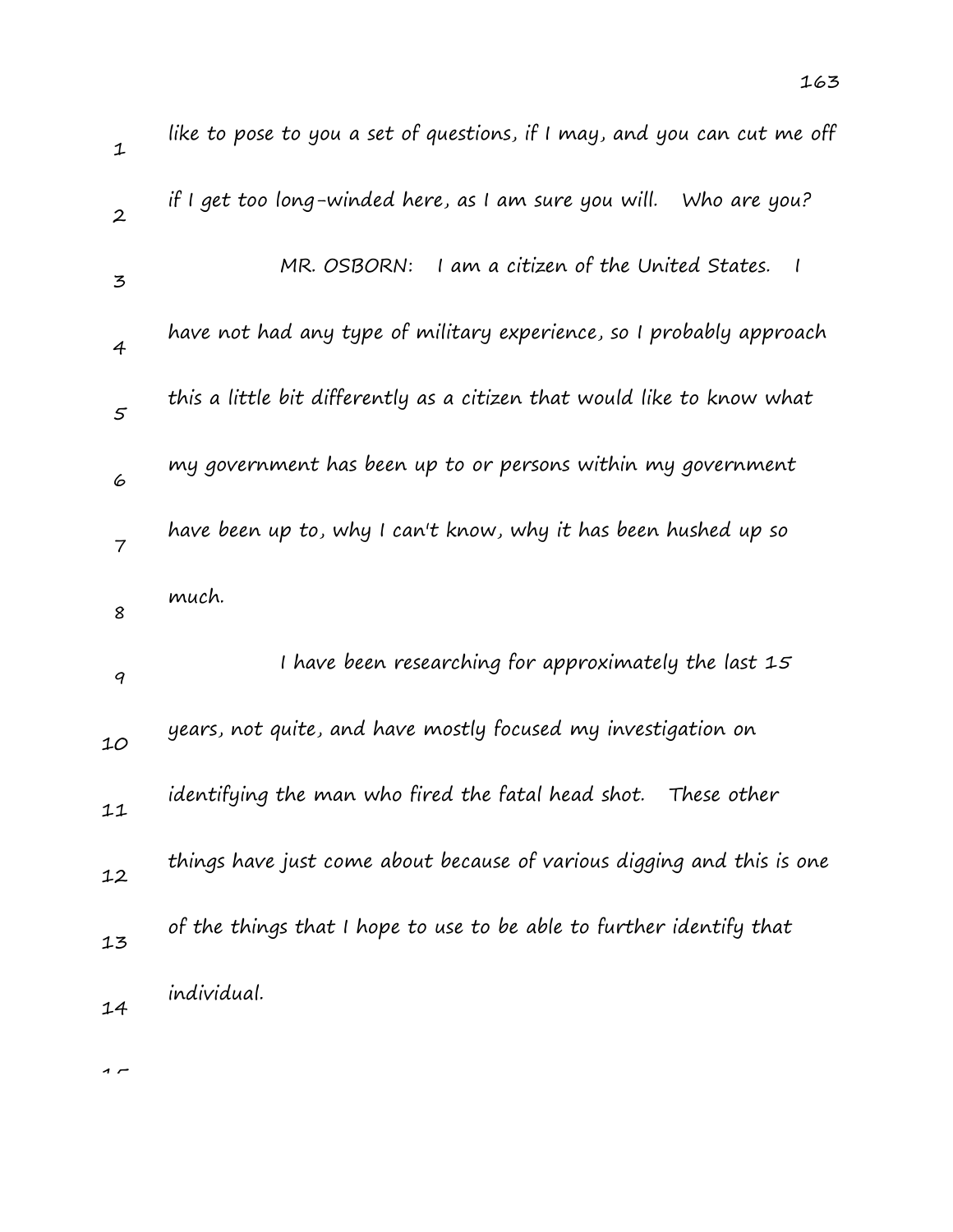| $\mathbf 1$    | DR. HALL: I am wondering, Mr. Chairman, for the                        |
|----------------|------------------------------------------------------------------------|
| $\overline{2}$ | record, we could ask Mr. Osborn to provide us with a biographical      |
| 3              | statement, if that would be acceptable to you.                         |
| 4              | Can you provide us with the name of the individual with                |
| $\varsigma$    | whom you spoke?                                                        |
| 6              | MR. OSBORN:<br>Because I feel that he may have violated                |
| 7              | military orders, I believe that he thought that he had originally been |
| 8              | saying things he could, and then the way that he froze up -- in fact,  |
| 9              | I have had several individuals that have done that, I feel that he may |
| 10             | be guilty of some sort of violation. If the President were to rescind  |
| 11             | all those orders, I would be happy to provide his name. At this        |
| 12             | point, because of the way that he did not really want to be involved   |
| 13             | any more in the discussions, I feel incumbent upon myself for his      |
| 14             | personal privacy not to reveal that.                                   |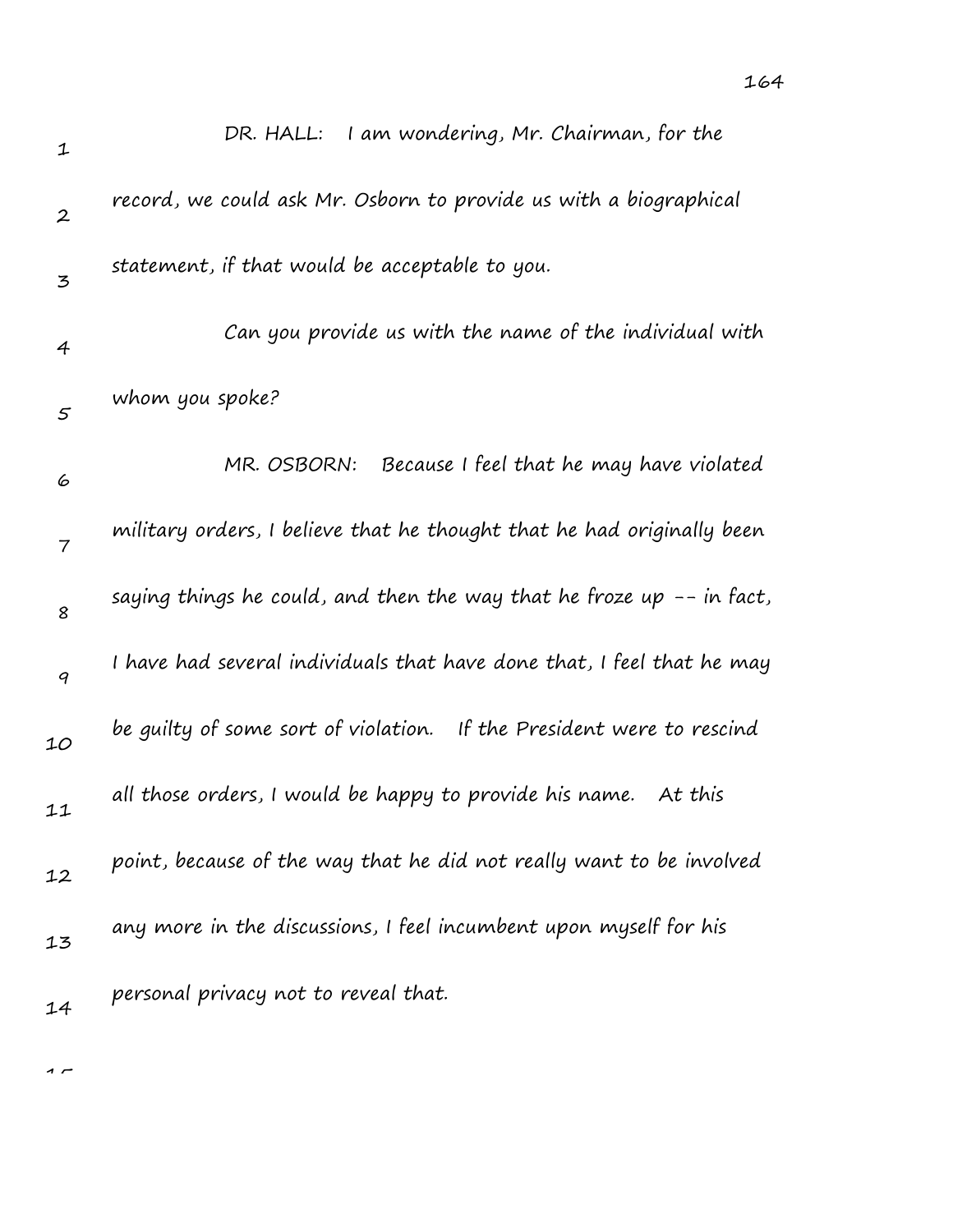| DR. HALL: Did he ever provide to you any written                         |
|--------------------------------------------------------------------------|
| information or did you take any notes arising out of your                |
| conversations with this individual?                                      |
| MR. OSBORN: The only thing that I really did was, from                   |
| the conversations that we had, I prepared a list of questions, because I |
| do have a technical background, I have been in electronics since I was   |
| 14, ham radio, and television, and most recently personal                |
|                                                                          |

8 9 10 11 communications, and so I was very interested in the technical aspects of this because I doubted in my senses that this could be done in 1963. If you would look at the cameras, this is a fully

12 13 14 transistorized camera. It comes with a backpack transmitter so that you don't have to have a cable going back to a videotape recorder, and this device was available in 1962 by a company that regularly

 $\sim$ 

1

2

3

4

5

6

7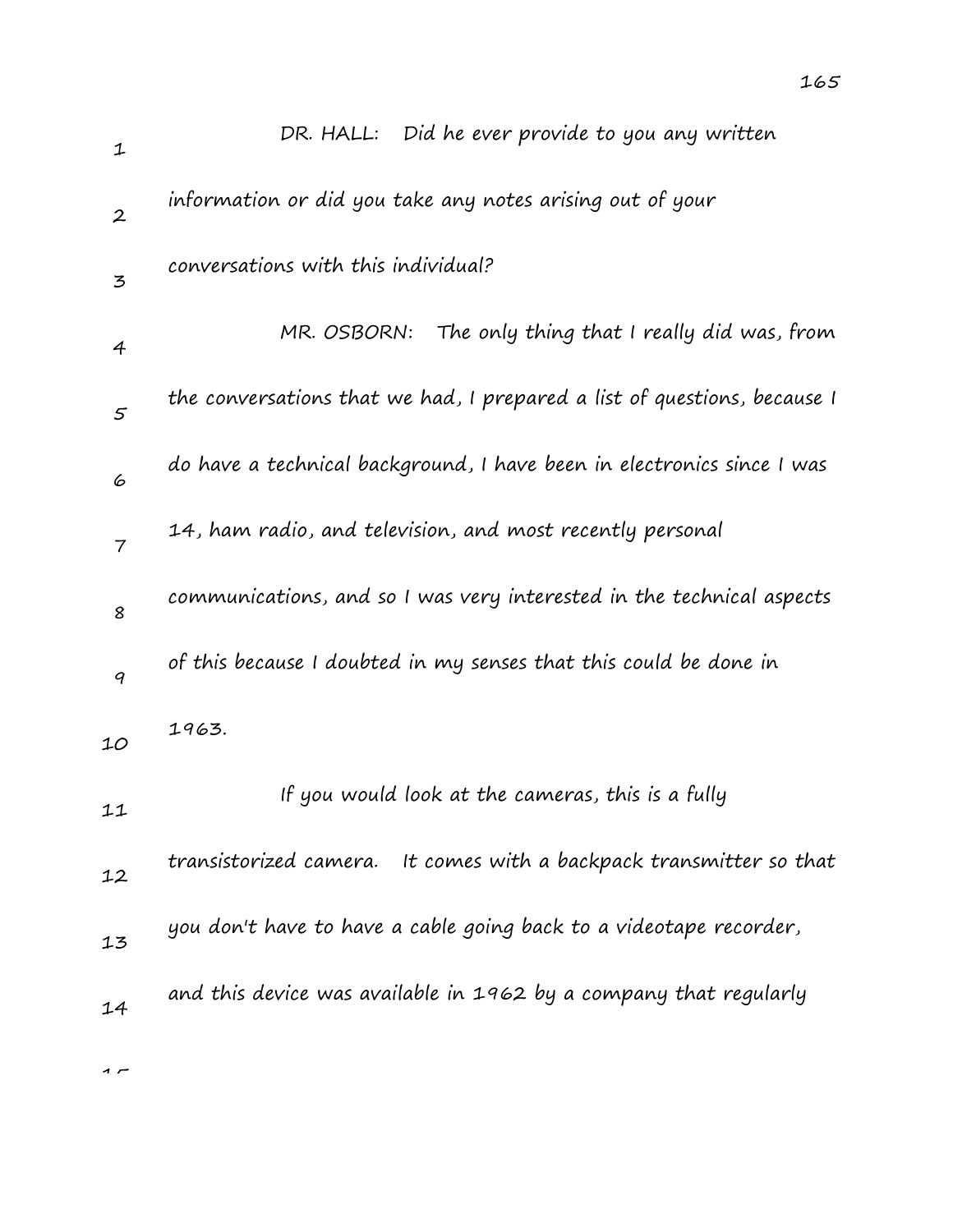| $\mathbf 1$      | supplied the military with all kinds of camera equipment and, as I       |
|------------------|--------------------------------------------------------------------------|
| $\boldsymbol{2}$ | also indicated, there is some photographic evidence that exists that     |
| 3                | may possibly show one of these individuals. If you would like a          |
| $\overline{4}$   | summation of that, I am prepared to do that.                             |
| $\varsigma$      | If you will document it, that would be<br>DR. HALL:                      |
| 6                | helpful.                                                                 |
| $\overline{7}$   | You also indicate on page 5 that he had mentioned to you                 |
| 8                | that he was allowed by a letter from the military to discuss some        |
| 9                | things in relation to his duties on the day of the assassination.<br>Now |
| 10               | it would obviously be in the interest of the Board, since you purport    |
| 11               | that a connection exists between this individual, the military           |
| 12               | establishment, and the assassination, to be able to know the name of     |
| 13               | that individual so that it would be possible to try to secure whatever   |
| 14               | copy of a letter may have existed that would have been written to        |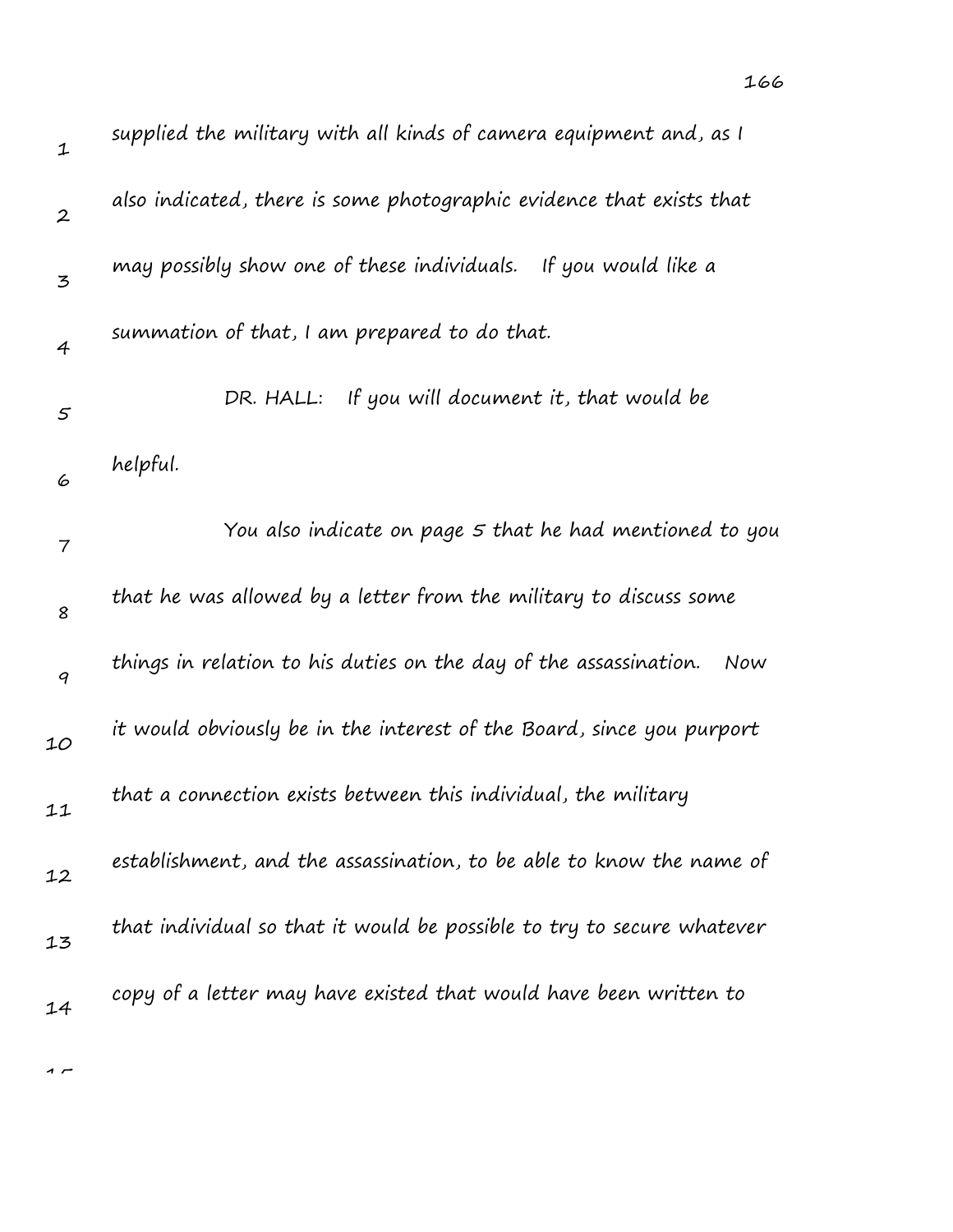1

| $\boldsymbol{2}$ | $MR.$ OSBORN: I will $--$ what I will do, sir, is, I will               |
|------------------|-------------------------------------------------------------------------|
| 3                | probably seek some counsel on that to ensure that I, myself, do not     |
| $\overline{4}$   | get into a situation here that may make me liable for something, and    |
| $\mathfrak{s}$   | I will be glad to consider that for you.                                |
| 6                | I was going to, let me go on record saying, I was going to              |
| $\overline{7}$   | ask that individual for that document in the videotaped session, but    |
| 8                | because he cut everything off, I was not able to actually view that     |
| 9                | document. So I had to just go from my recollection as I made my         |
| 10               | notes as to what the individual had.                                    |
| 11               | DR. HALL: One final question for you, if I may, Mr.                     |
| 12               | Osborn, would your view be that this Commission or this Board,          |
| 13               | rather, excuse me, should undertake to disclose the names, identities   |
| 14               | of both living as well as deceased informants, agents, and intelligence |
|                  |                                                                         |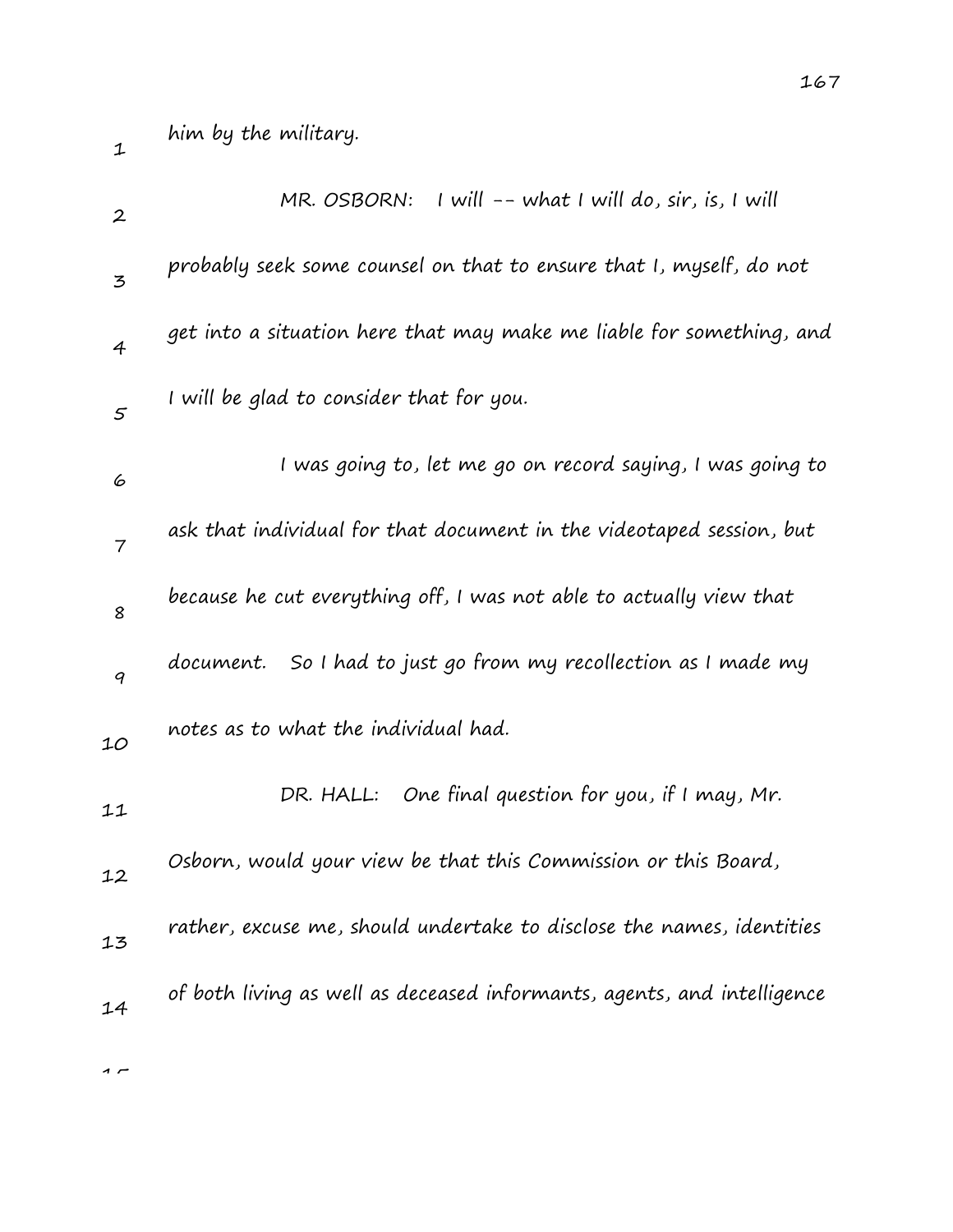| $\mathbf 1$      | operatives of the United States Government?                                 |
|------------------|-----------------------------------------------------------------------------|
| $\boldsymbol{2}$ | That certainly is a gray area, and the<br>MR. OSBORN:                       |
| 3                | problem with dealing -- if we are dealing with the intelligence             |
| $\overline{4}$   | community here in this time, they certainly have at their disposal,         |
| $\mathfrak{s}$   | shall we say, executive privilege, and the rules are a little bit different |
| 6                | when dealing with these type of people because they can claim               |
| 7                | national security.                                                          |
| 8                | I think national security a lot of times can mean more                      |
| $\boldsymbol{q}$ | than one thing. It can mean security of our nation from its people          |
| 10               | being held in arms over something that the government or people             |
| 11               | within the government have done, so I think they really use the term        |
| 12               | national security quite widely, and I would fully expect that if there      |
| 13               | were individuals from the intelligence community involved that they         |
|                  |                                                                             |
| 14               | would do everything in their power, like I had mentioned before, they       |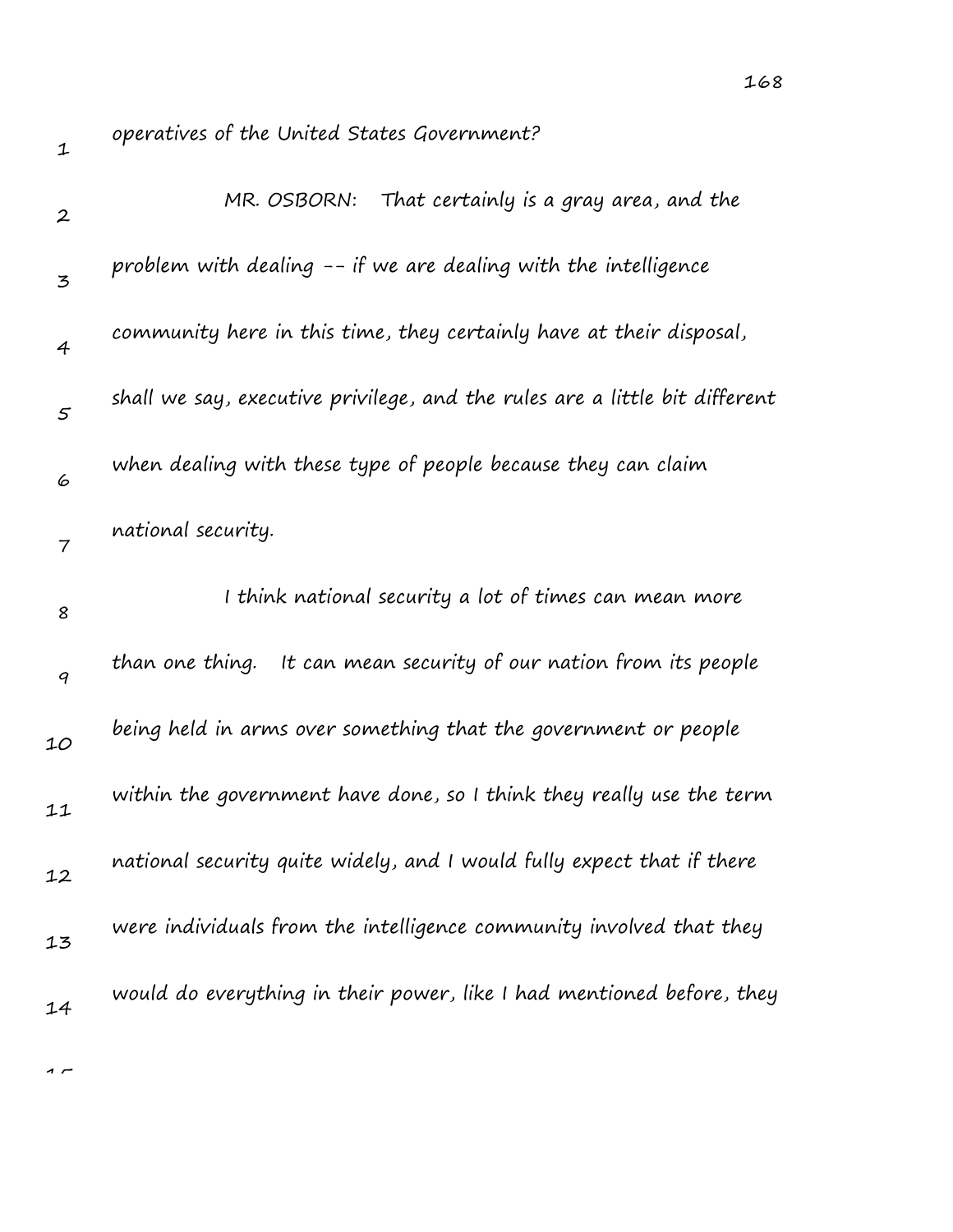|                            | are very adept at covering up. So that is a gray area because we        |
|----------------------------|-------------------------------------------------------------------------|
|                            | don't know if these persons were really involved, and they may be       |
|                            | saying that these are operatives that we can't afford to let their      |
|                            | names go. So we have to $-$ - it is going to have to be analyzed.       |
|                            | I used to think that it would be nice to have been a                    |
|                            | member of this Board, after hearing what is going on today, I think I   |
| am kind of glad it is you. |                                                                         |
|                            | DR. HALL: Would it be fair to say that any effort to                    |
|                            | pursue the line of inquiry that you have set out would turn directly on |

10 an evidentiary and documentary basis on being able to know the

- 11 name of the individual, and inasmuch as you have indicated that that
- 12 person is known to you by name, there is some responsibility here, I
- 13 would think, to be able to assist the Board in this matter in a
- 14 significant way.

 $\sim$ 

1

2

3

4

5

6

7

8

9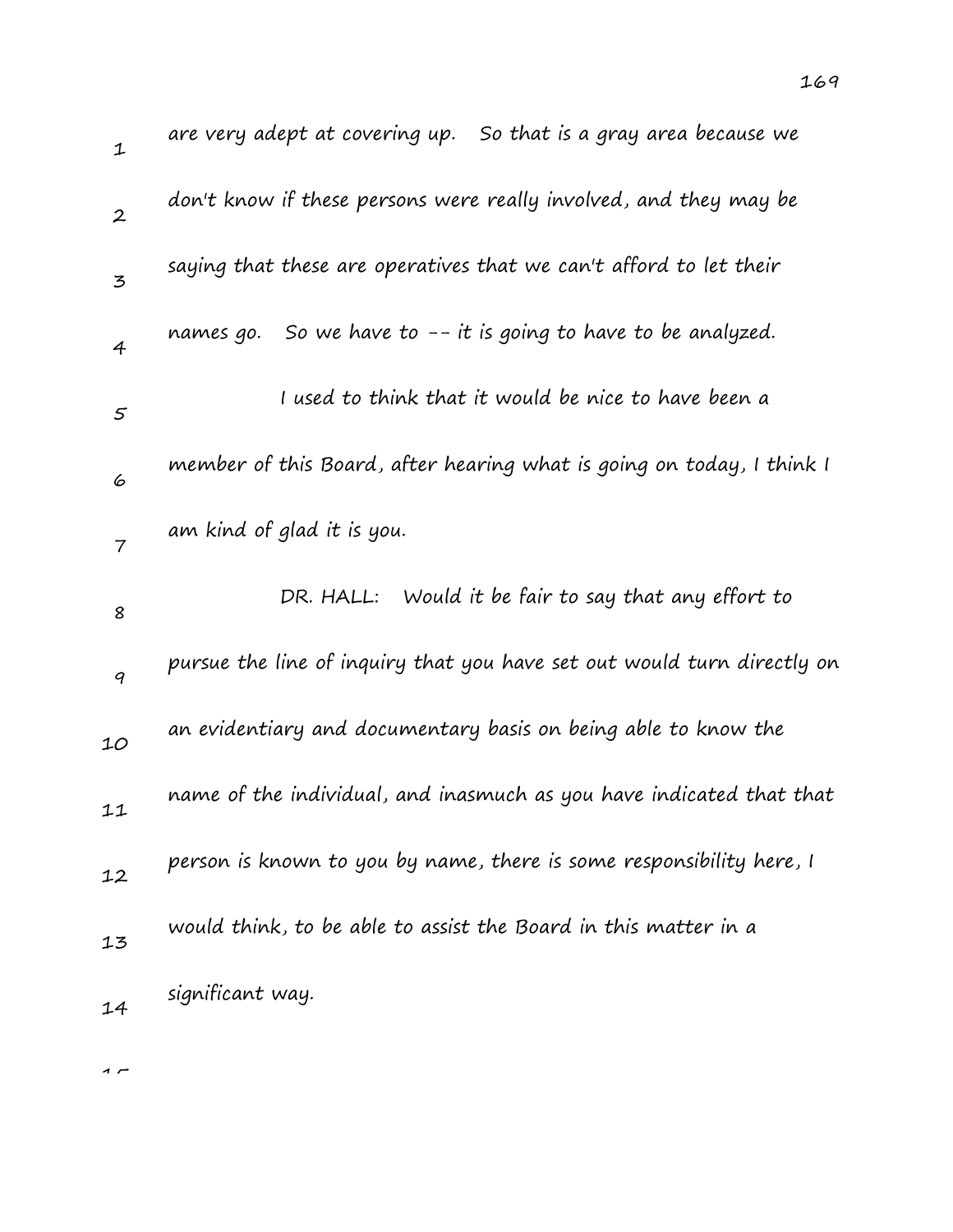| $\mathbf 1$      | DR. GRAFF: I would like to ask this question with respect             |
|------------------|-----------------------------------------------------------------------|
| $\boldsymbol{2}$ | to the letter that this young man received saying what he could say   |
| 3                | about his activities. Was this a cover that he was being given, was   |
| $\overline{4}$   | this a story that was being laid upon him so that he would have an    |
| $\varsigma$      | answer when people asked what are you doing?                          |
| 6                | I don't believe so. I believe this had been<br>MR. OSBORN:            |
| 7                | received by him a number of years later.                              |
| 8                | DR. GRAFF: I see, I misunderstood that.                               |
| $\boldsymbol{q}$ | MR. OSBORN: Yes, this was a number of years later that                |
| 10               | these things were no longer -- that certain things, and I never got   |
| 11               | into the exact details.<br>I just assumed that the things that he was |
| 12               | telling me were things that I could know. So I am sorry, I am not     |
| 13               | clear exactly what that letter said, or if it even still exists.      |
| 14               | DR. GRAFF: I see.                                                     |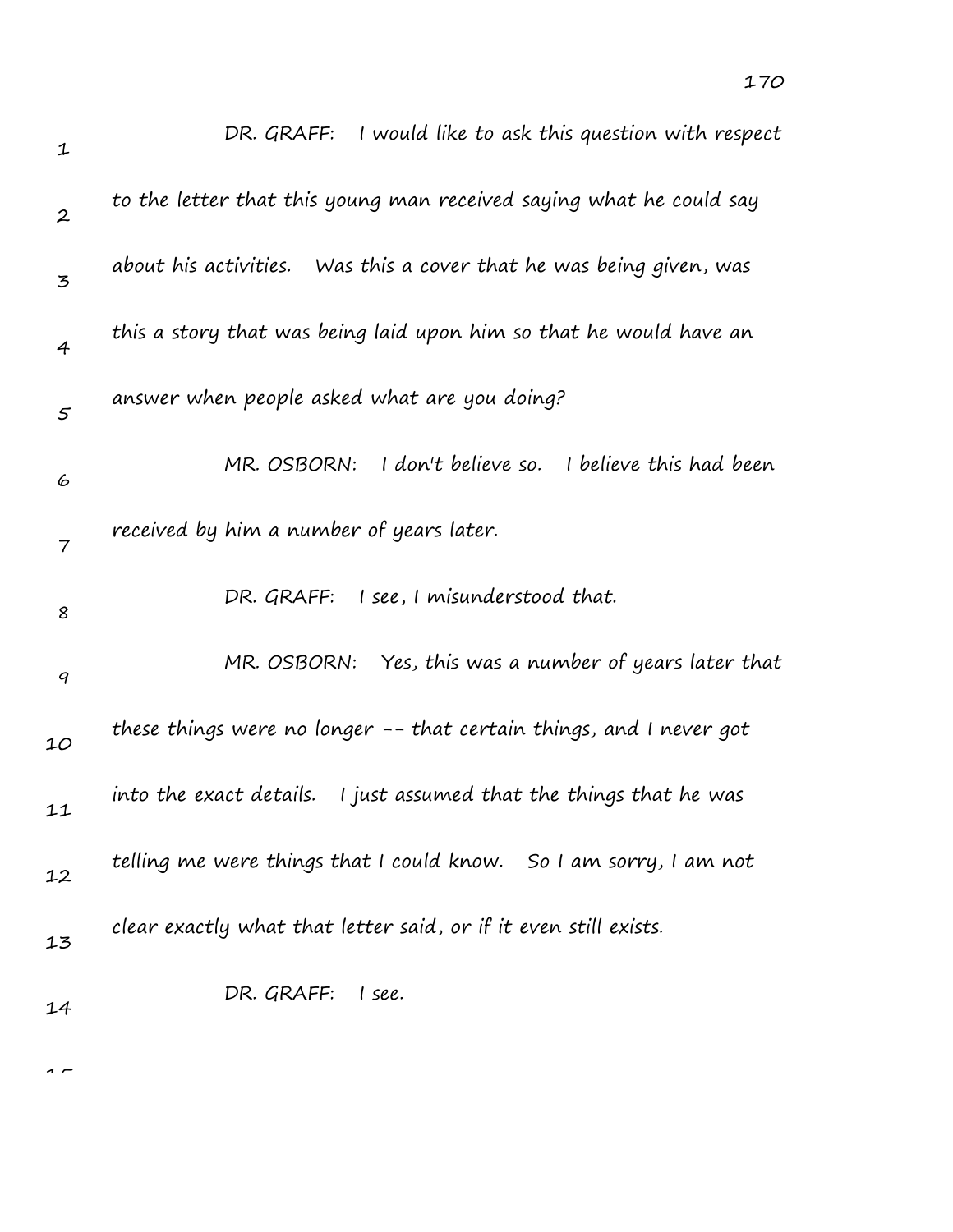| $\mathbf{1}$     | CHAIRMAN TUNHEIM: Anything further?                               |
|------------------|-------------------------------------------------------------------|
| $\boldsymbol{2}$ | [No response.]                                                    |
| 3                | CHAIRMAN TUNHEIM: Thank you, Mr. Osborn.                          |
| $\overline{4}$   | The public hearing will stand in recess until promptly the        |
| $\varsigma$      | hour of 2:00 p.m., and we will return and reconvene at that time. |
| 6                | Thank you very much.                                              |
| 7                | [Whereupon, at 12:45 p.m., the hearing was recessed, to           |
| 8                | reconvene at 2:00 p.m., this same day.]                           |
| 9                |                                                                   |
| 10               |                                                                   |
| 11               |                                                                   |
| 12               |                                                                   |
| 13               |                                                                   |
| 14               |                                                                   |
| $\overline{ }$   |                                                                   |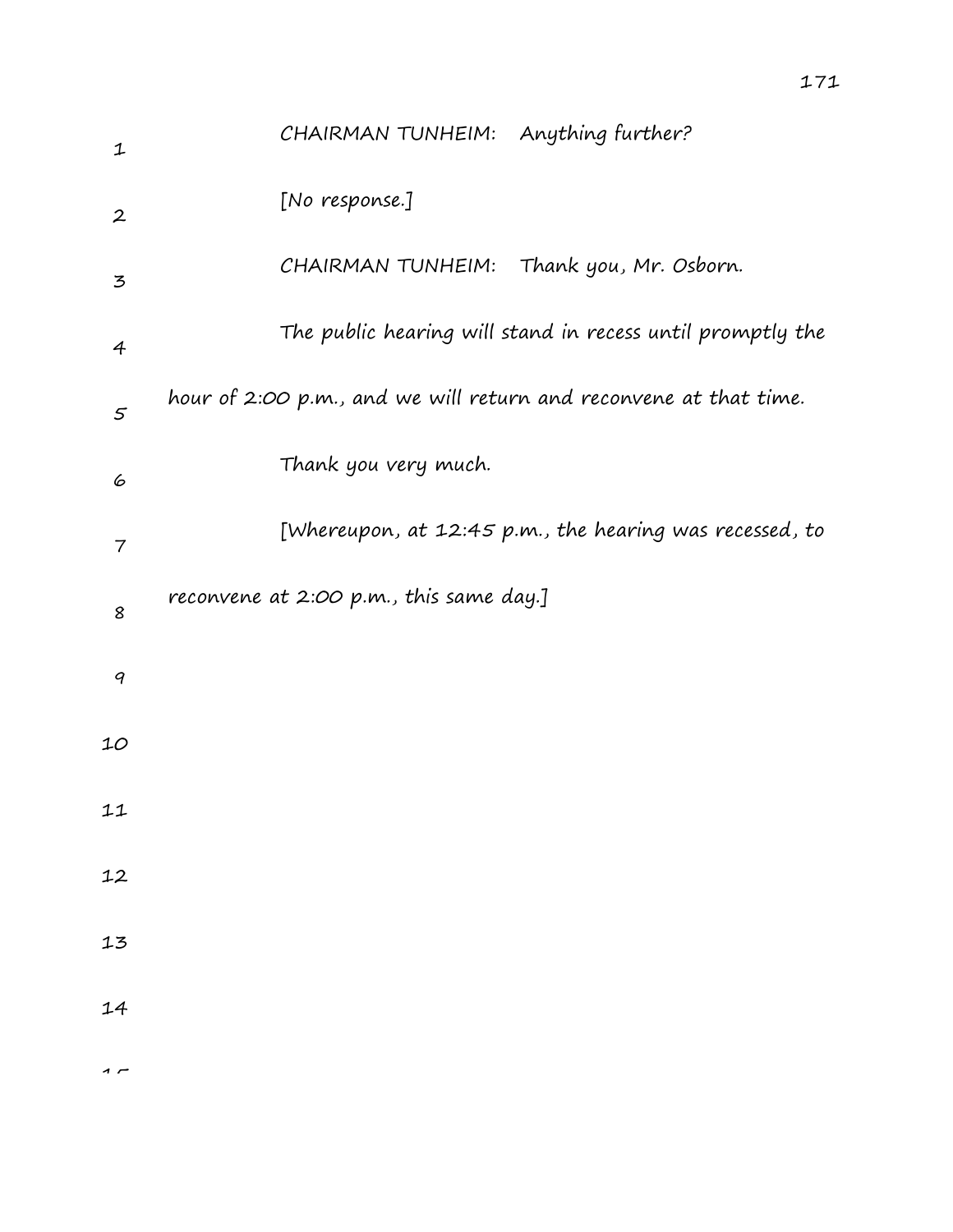| 1                | AFTERNOON SESSION                                                         |
|------------------|---------------------------------------------------------------------------|
| $\boldsymbol{2}$ | [2:20 p.m.]                                                               |
| 3                | We will reconvene the hearing of<br>CHAIRMAN TUNHEIM:                     |
| 4                | the Assassination Records Review Board with our next witness.             |
| 5                | MR. MARWELL: Dr. TenBrink, Dr. Philip TenBrink.                           |
| 6                | MR. TenBRINK: My name is Philip TenBrink, I am the                        |
| $\overline{7}$   | emergency room physician from Terre Haute, Indiana, and I am here         |
| 8                | today to maybe provide some additional insights into your quest to        |
| 9                | unify all of the records and maybe provide more insights into this        |
| 10               | tragedy in America.                                                       |
| 11               | For 30 years, the American people really have not had an                  |
| 12               | opportunity to have the full truth, and the basis of a democratic         |
| 13               | society is a trust relationship between its leaders, its intelligence     |
| 14               | officials, and its citizens, and without that trust it puts us at a grave |
|                  |                                                                           |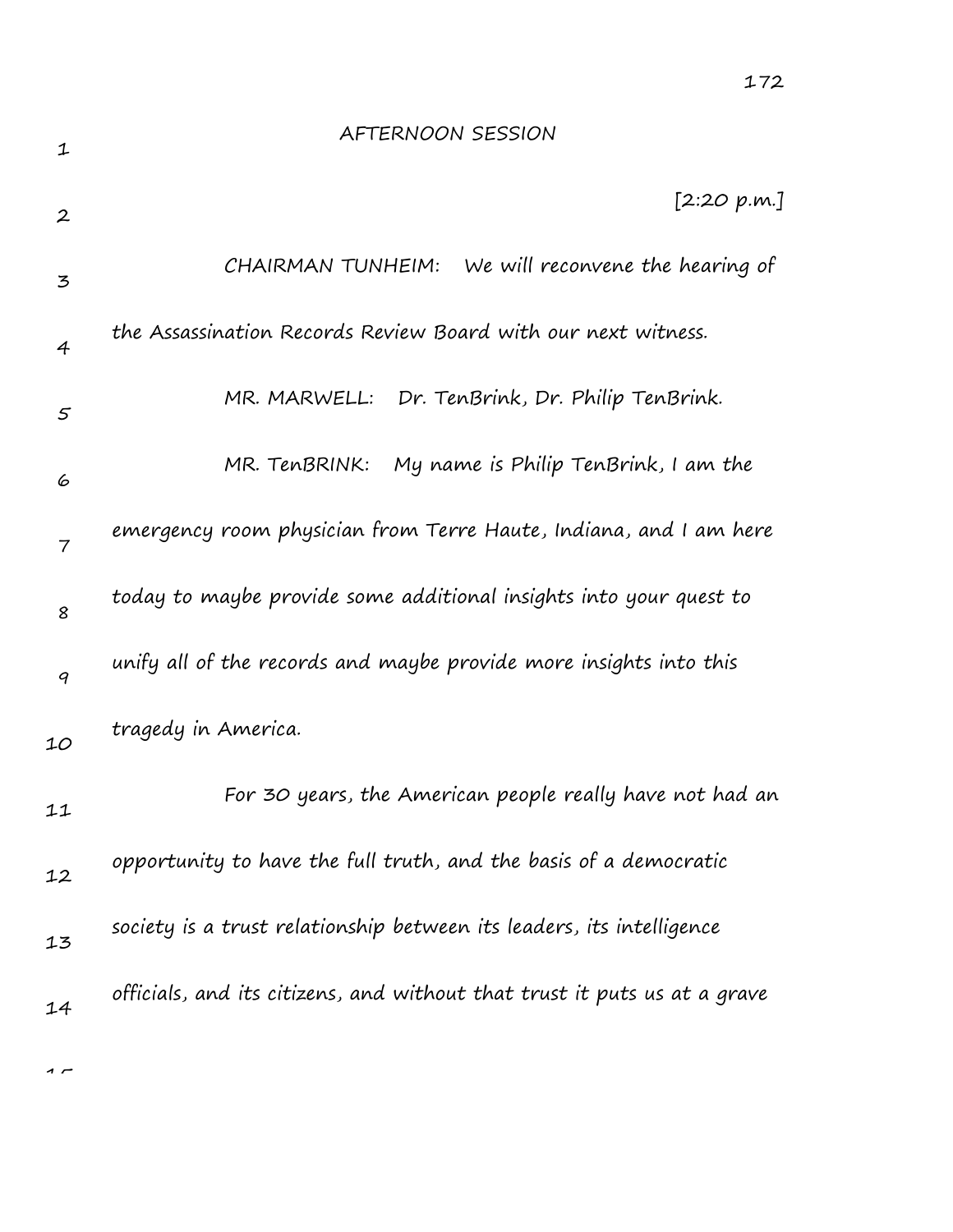disservice.

1

| $\boldsymbol{2}$ | To look at the Kennedy assassination as a single event,                 |
|------------------|-------------------------------------------------------------------------|
| 3                | instead of looking at all the geographical parameters and geopolitical  |
| $\overline{4}$   | things happening at the time is to kind of put on a very tunnel vision, |
| 5                | and with four governments turning over within a 60-day period           |
| 6                | within the free world, it may represent other outside forces at work.   |
| $\overline{7}$   | But what I am really interested in this committee looking at, since     |
| 8                | you should have the ability to explore these records, is to look with   |
| 9                | regards to the Cuban Missile Crisis, which seemed to cause a great      |
| 10               | deal of concern around the world, and President Kennedy's               |
| 11               | decisionmaking was the one who was responsible for the decisions and    |
| 12               | the outcome, and not a lot of people were happy with the outcome.       |
| 13               | If it happened that some of the information that was                    |
| 14               | given was truth full and some wasn't fully revealed, it could give the  |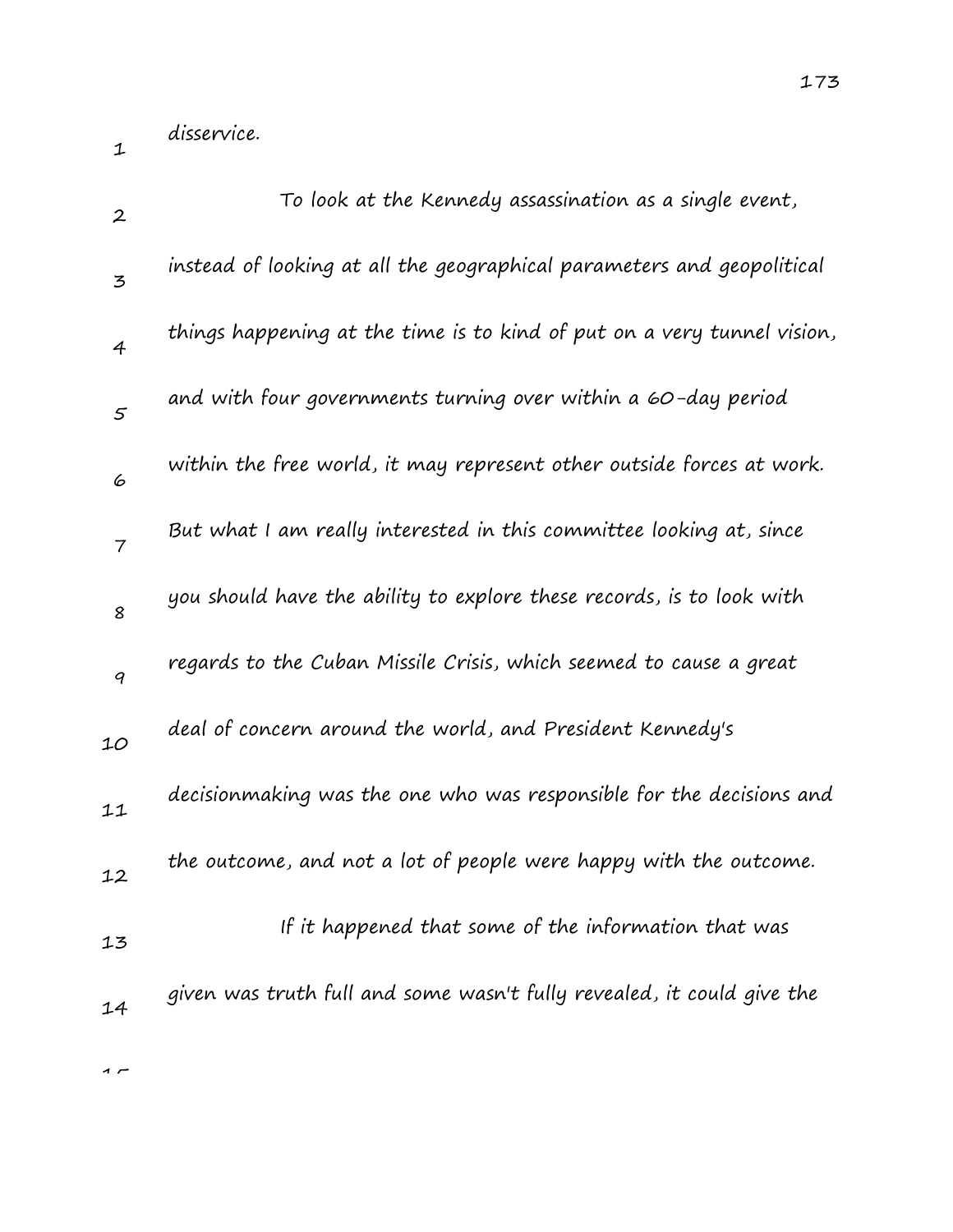| impression to members inside of his own military counsel that he was    |
|-------------------------------------------------------------------------|
| a man of poor judgment. Specifically, what I would like you to look     |
| at is the briefings that were provided for the Senate Internal Security |
|                                                                         |

3 4 5 6 7 8 9 10 11 12 13 at is the briefings that were provided for the Senate Internal Security Subcommittee, and the Joint Chiefs of Staff and National Security Council with respect to the briefings on the convertability of the Cuban bases from a three-day period from a defensive site to an offensive site. It seems that Kenneth Keating, the Senator from New York who was on the Committee, seems to take a great deal of conflict with Robert Kennedy over who knows what and who knows it when in response to that decisionmaking, but if the President wasn't informed that these defensive sites were convertible within three days to offensive sites, it might explain why we as a nation were not

14 prepared to find offensive sites in place in October, six weeks later,

 $\overline{1}$ 

1

2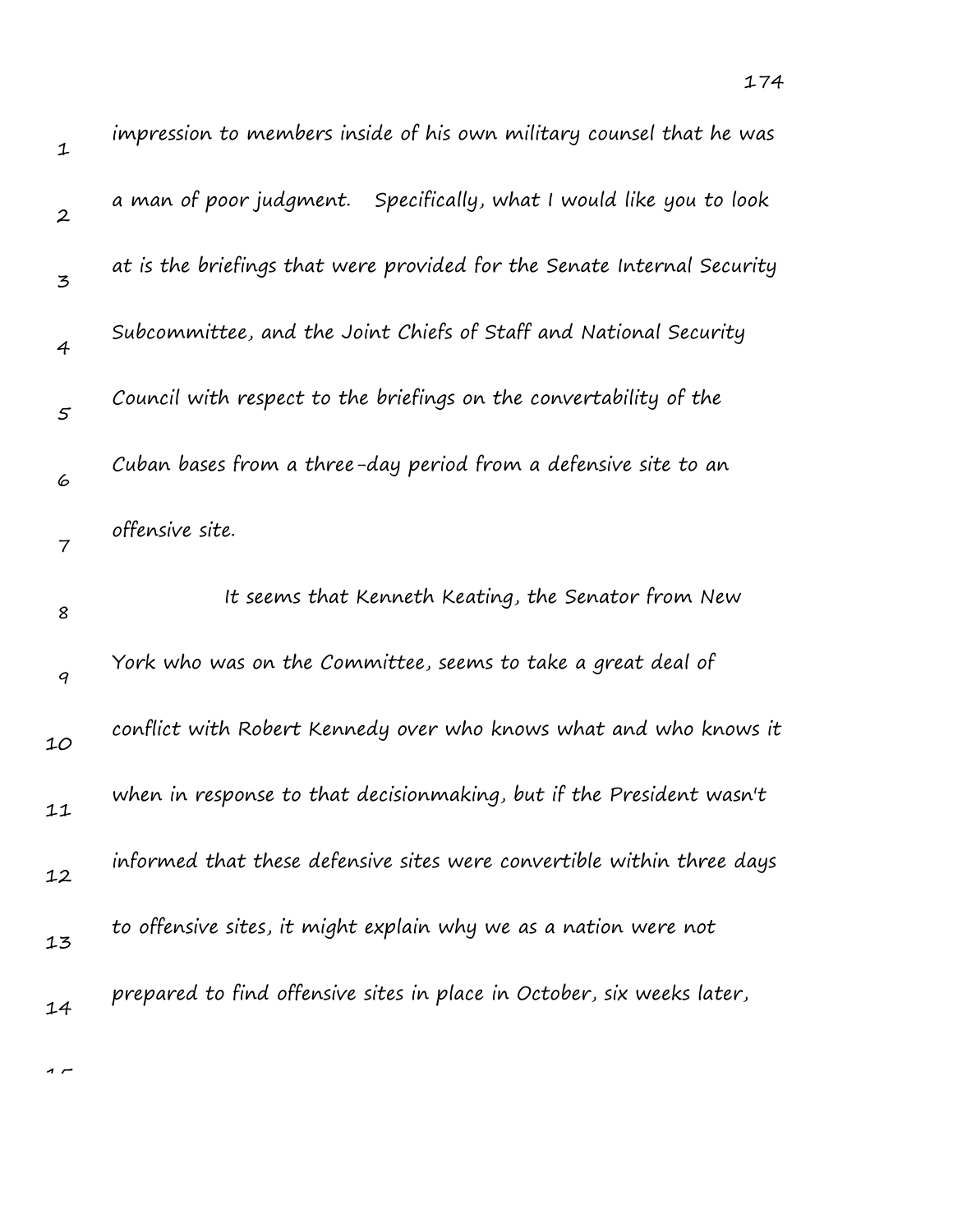| $\mathbf 1$      | and hadn't had any U-2 flights to look for that. $\,$ But that is one  |
|------------------|------------------------------------------------------------------------|
| $\boldsymbol{2}$ | where I think you might want to look to see if possibly conflict with  |
| $\overline{5}$   | the CIA had resulted in failure to properly inform the President.      |
| $\overline{4}$   | That would involve interpretation. The President wasn't a rocket       |
| $\mathfrak{s}$   | He wouldn't understand the difference between the<br>scientist.        |
| 6                | defensive pact and an offensive missile pact.                          |
| 7                | The second area at which I think it might be helpful to                |
| 8                | look is with respect to the missile crisis that was occurring in the   |
| $\boldsymbol{q}$ | Middle East at the same time where nuclear material from Germany       |
| 10               | was going to Egypt, and NASA was threatening to annihilate the         |
| 11               | Jewish state with chemical, biological and atomic weapons.<br>This     |
| 12               | would put people who had just come through a great holocaustic         |
| 13               | experience under a great deal of stress, and when the President of the |
| 14               | United States' response to what are you going to do about this is,     |
|                  |                                                                        |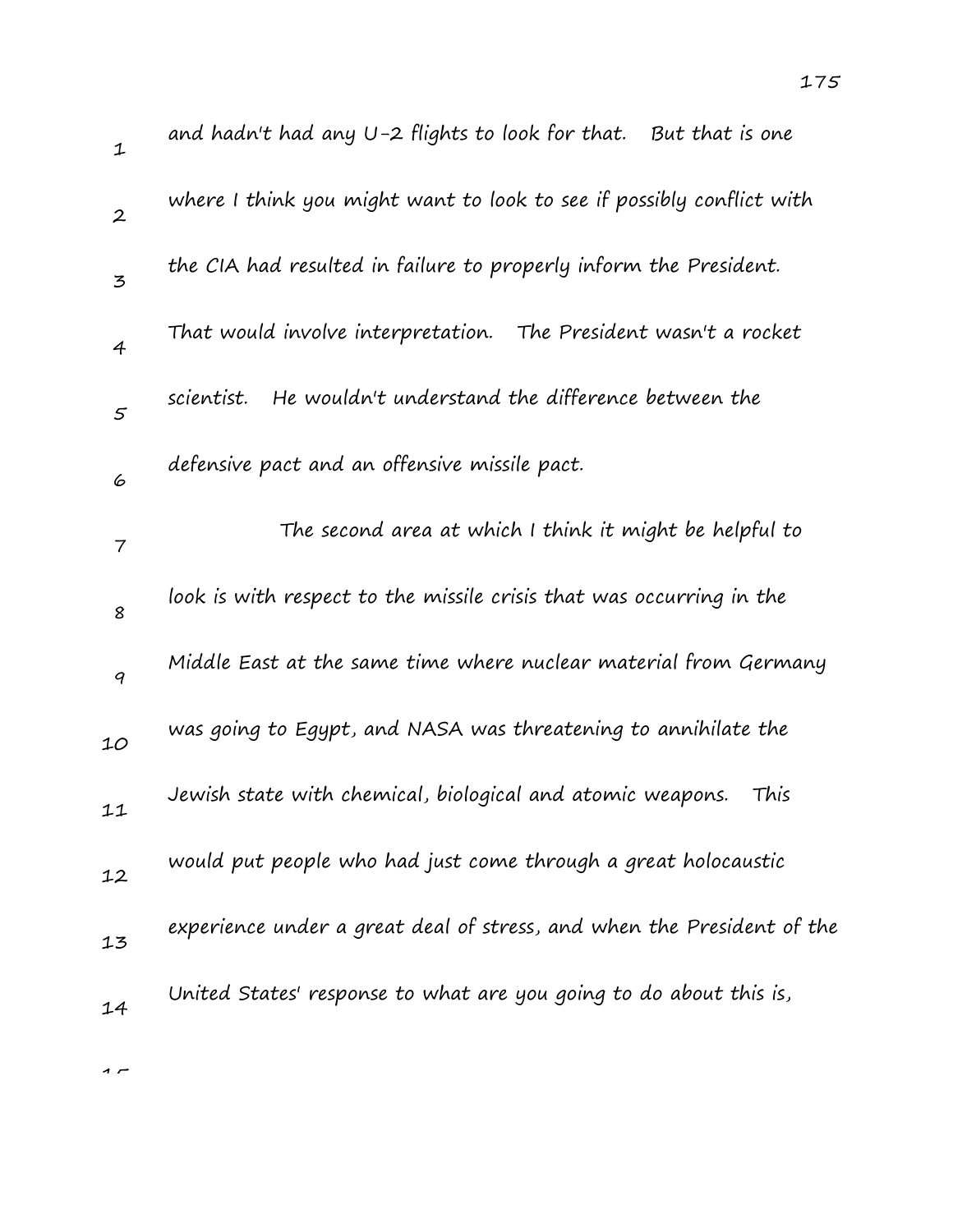| $\mathbf 1$      | well, we can send you some missiles to deal with $B$ -52 bombers, it   |
|------------------|------------------------------------------------------------------------|
| $\boldsymbol{2}$ | doesn't quite maybe address the situation enough to diffuse the        |
| 3                | problem.                                                               |
| $\overline{4}$   | But I think if you could look into the field of the Nuclear            |
| $\mathfrak{s}$   | Regulatory Commission and find out how it was that the Galen           |
| 6                | organization could get their hands on nuclear material to send it to   |
| $\overline{7}$   | Egypt, it might shed some insight into who was stimulating this kind   |
| 8                | of crisis.                                                             |
| $\boldsymbol{q}$ | The third thing I would like to talk about or have you                 |
| 10               | explore is why the Secret Service would be responsible for repairing a |
| 11               | The automobile in which the President was riding in was<br>leased car. |
| 12               | not U.S. Government property but was leased from Ford Motor            |
| 13               | Company, and why are they ordering parts to repair a car that has      |
| 14               | been damaged in an accident, and why did they order two                |
|                  |                                                                        |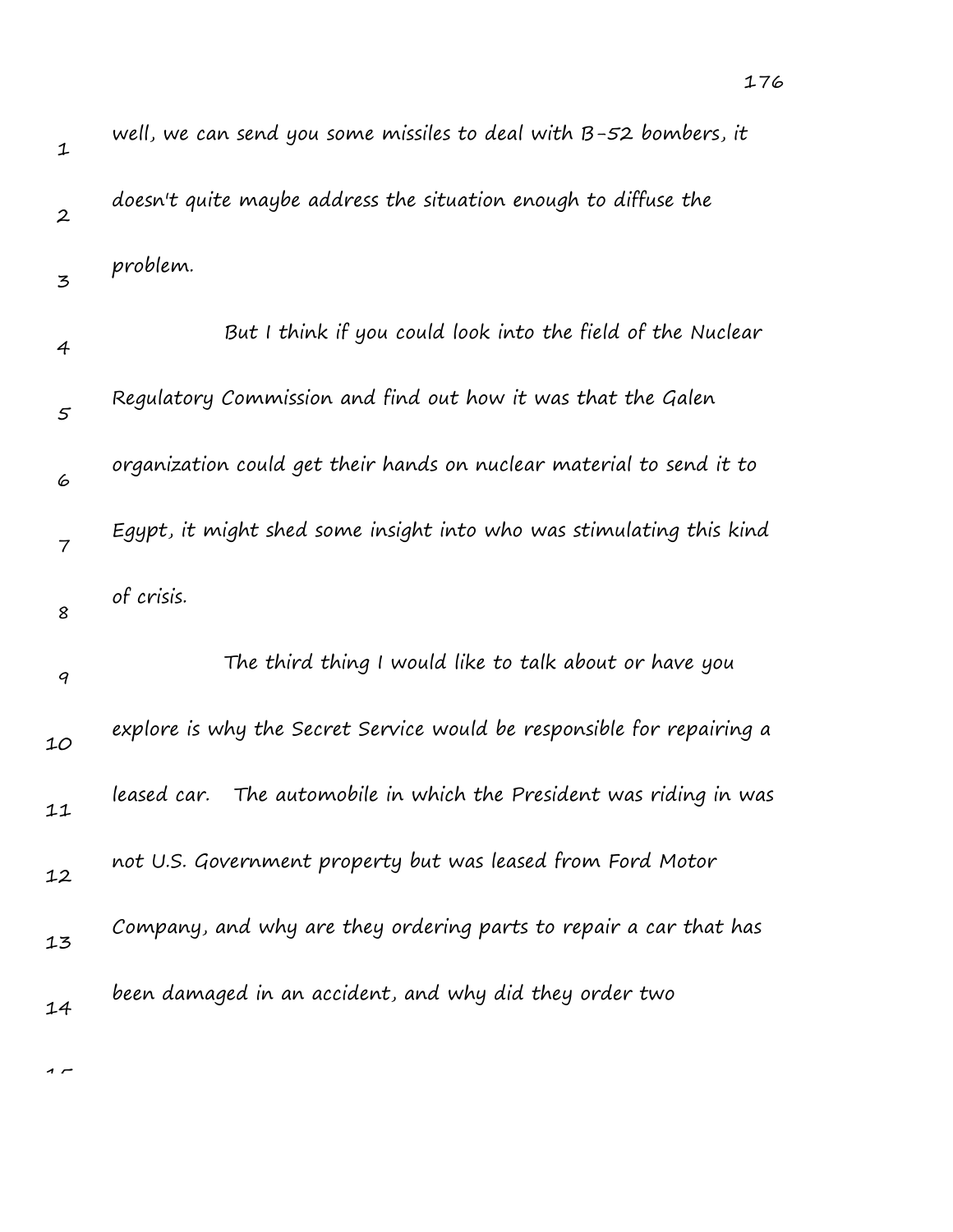| $\mathbf{1}$   | windshields, why? By mistake? As an emergency room physician, I           |
|----------------|---------------------------------------------------------------------------|
| $\overline{2}$ | frequently take care of victims of gunshots, and it seems pretty clear    |
| $\overline{5}$ | to me from what I can see from the emergency room physicians'             |
| $\overline{4}$ | treatment and previous experience that any bullet that struck the         |
| $\mathfrak{s}$ | President in his throat and exited in his back would have continued in    |
| 6              | a rearward direction, and the most likely object right behind him is      |
| $\overline{7}$ | the follow-up car, the Secret Service.<br>It would be interesting to look |
| 8              | at the order forms for where they ordered the new windshields to see      |
| 9              | if, indeed, the windshield that they should have returned but kept fit    |
| 10             | the backup car.                                                           |
| 11             | The fourth thing I think would be helpful would be to look                |
| 12             | at individuals that might have been out of the country during a           |
| 13             | particular time period where this might have been planned.<br>If you      |
| 14             | were to plan an assassination of the President of the United States       |
|                |                                                                           |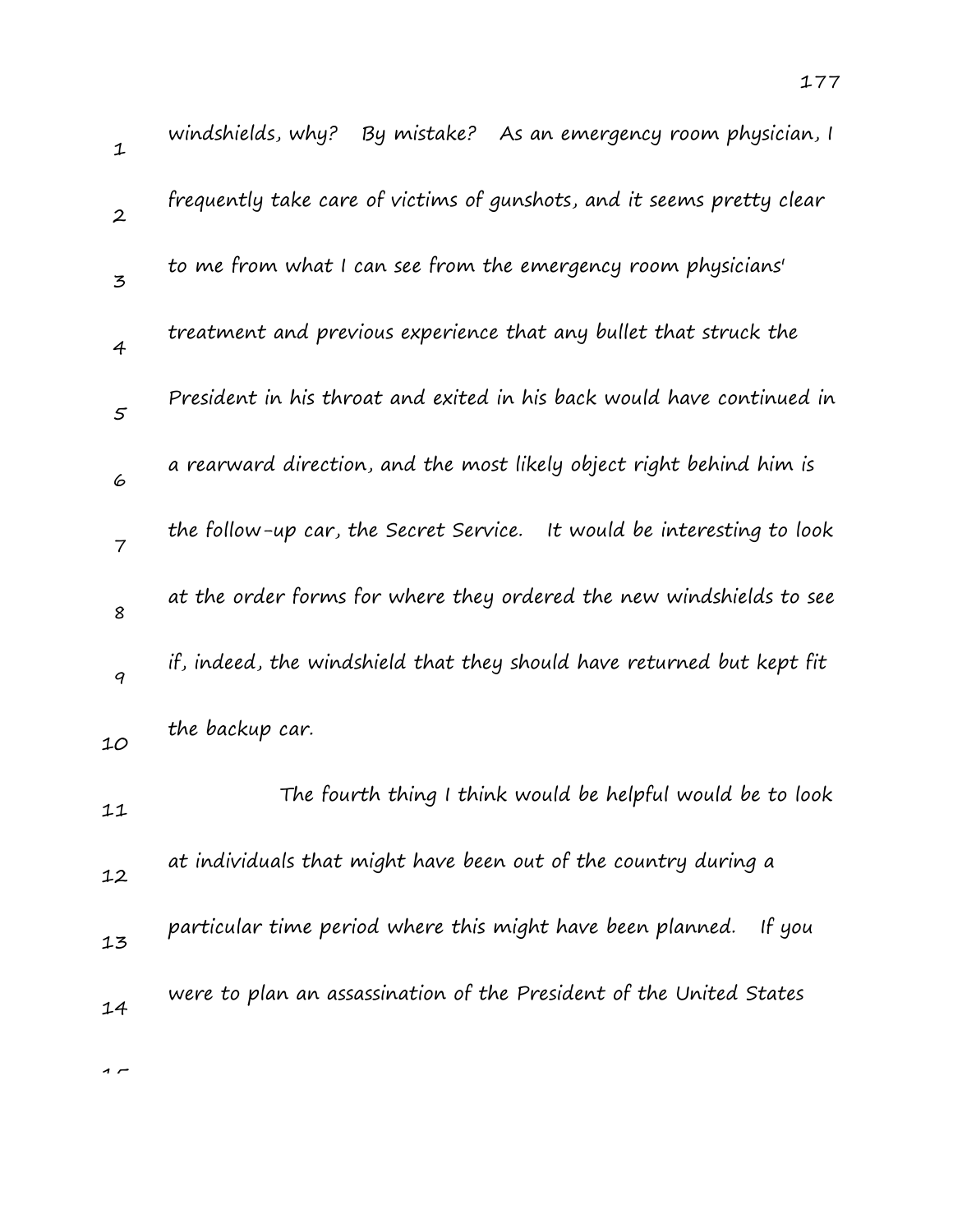| $\mathbf 1$      | inside the U.S. or U.S. soil, you could be charged, but if you are offsite |
|------------------|----------------------------------------------------------------------------|
| $\boldsymbol{2}$ | in another foreign country, the United States would have no legal          |
| 3                | jurisdiction.                                                              |
| 4                | It turns out that Nixon disappeared for three days in June                 |
| $\mathfrak{s}$   | on his World Peace Tour.<br>He leaves Egypt on June the 24th and           |
| 6                | shows up in the Vatican on June the 27th, but where is he for those        |
| $\overline{7}$   | three days.   Many people have suggested that he may have played a         |
| 8                | role in this, but if he disappears, where did he go? You folks have        |
| 9                | been given the trust and the authority of the United States Congress       |
| 10               | to investigate these issues and search for these records, and maybe        |
| 11               | finding those records could share some insight into this problem.          |
| 12               | Thank you.                                                                 |
| 13               | CHAIRMAN TUNHEIM:<br>Thank you, Dr. TenBrink.                              |
| 14               | Are there questions?                                                       |
|                  |                                                                            |

178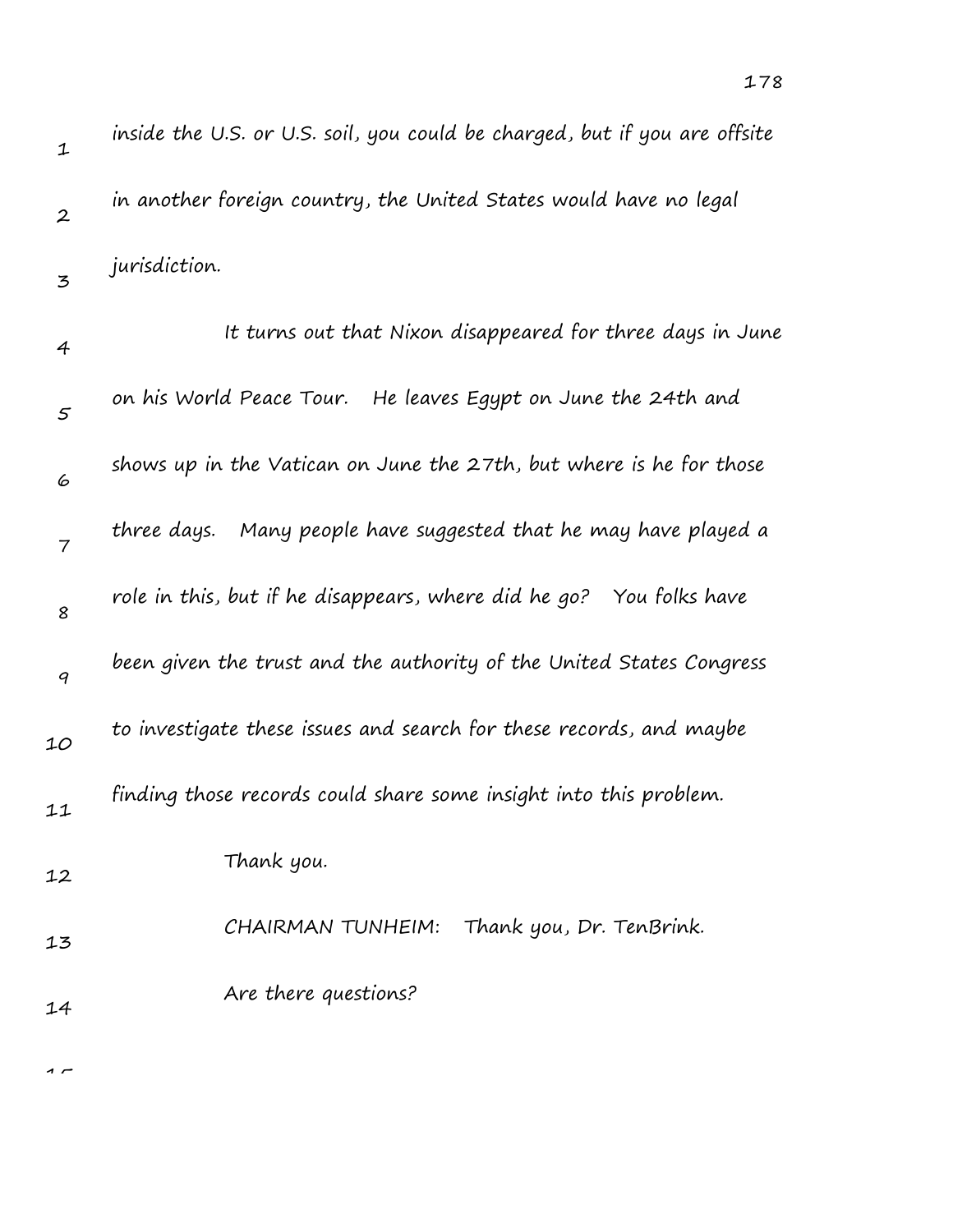| 1                | [No response.]                                                  |
|------------------|-----------------------------------------------------------------|
| $\boldsymbol{2}$ | CHAIRMAN TUNHEIM: Thank you very much.<br>We                    |
| $\mathbf{z}$     | appreciate your testimony.                                      |
| 4                | MR. MARWELL: Is Mr. DeBenedictis here?                          |
| 5                | [No response.]                                                  |
| 6                | MR. MARWELL: Dr. Aguilar?                                       |
| 7                | VOICE: He will be right back.                                   |
| 8                | MR. MARWELL: Why don't we ask Mr. John McLaughlin.              |
| 9                | CHAIRMAN TUNHEIM: Welcome, Mr. McLaughlin.                      |
| 10               | MR. McLAUGHLIN: Thank you.                                      |
| 11               | First of all, I would like to straighten out the record. I      |
| 12               | used John McLaughlin as my pseudonym, as my author's pseudonym. |
| 13               | My real name is John Bevilaqua.                                 |
| 14               | A quick synopsis or a background, I am a graduate of            |
|                  |                                                                 |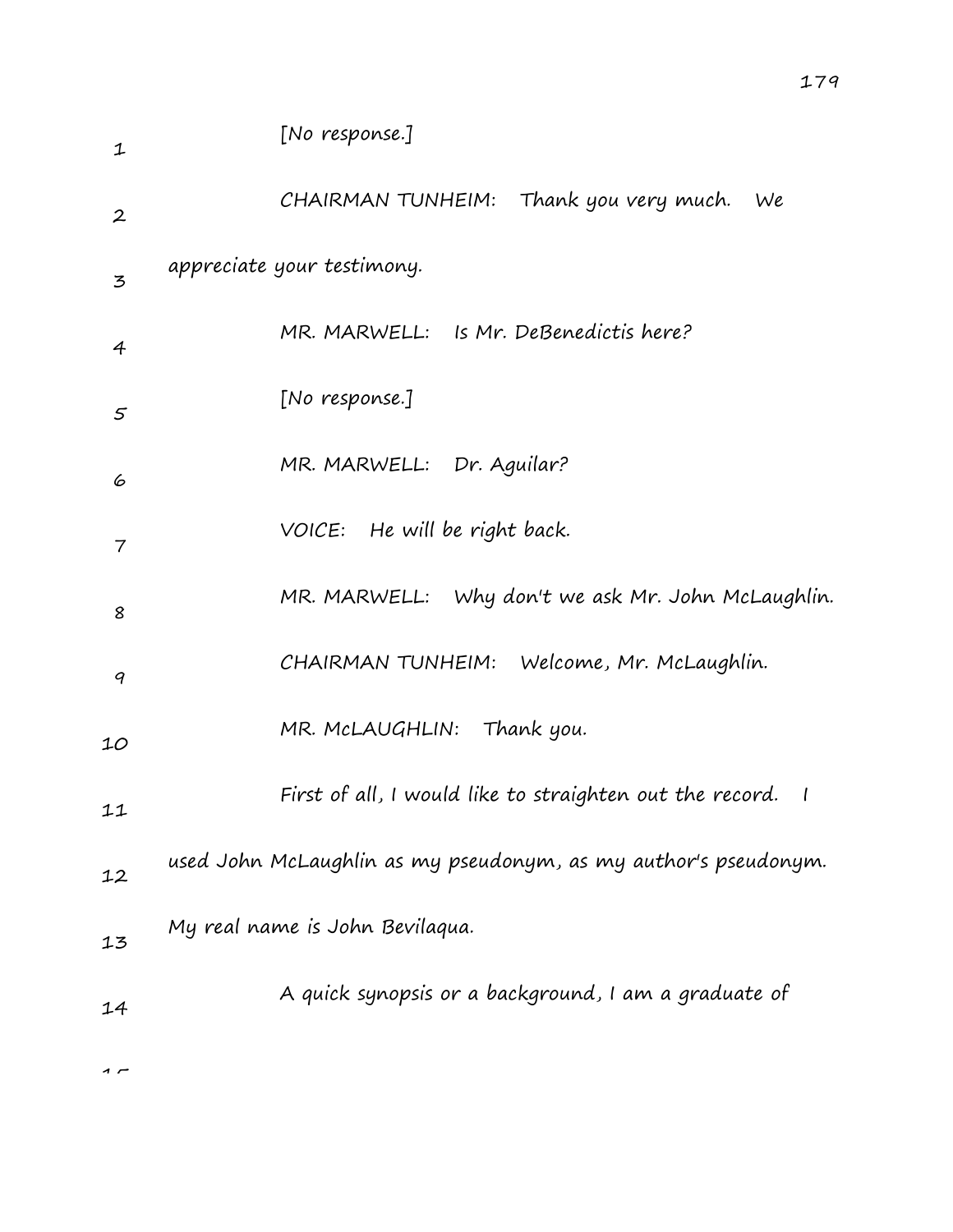| $\mathbf 1$      | Harvard University, I was classmates, ironically, of both Al Gore and     |
|------------------|---------------------------------------------------------------------------|
| $\boldsymbol{2}$ | Tommy Lee Jones, and I grew up in the City of Miami, Florida.<br>My       |
| 3                | only other connection to the assassination investigation is, I also enjoy |
| $\overline{4}$   | Lee Harvey Oswald's favorite drink, Dr. Pepper.                           |
| $\varsigma$      | Could we just have the spelling of your<br>MR. MARWELL:                   |
| 6                | name?                                                                     |
| 7                | Sure. It is $B-e-v-i-l-a-q-u-a$ , and I<br>MR. MCLAUGHLIN:                |
| 8                | am currently an independent computer consultant, and I use                |
| 9                | computerized database management and analysis techniques for New          |
| 10               | England corporations as well as applied to the Kennedy assassination.     |
| 11               | The material I have developed, and I only have three                      |
| 12               | copies of but I would like to circulate it now, it is a document I        |
| 13               | developed with the help of a lead that Mary Farrell gave me.<br>Mary      |
| 14               | Farrell has reviewed this document which is titled, Red Scares, White     |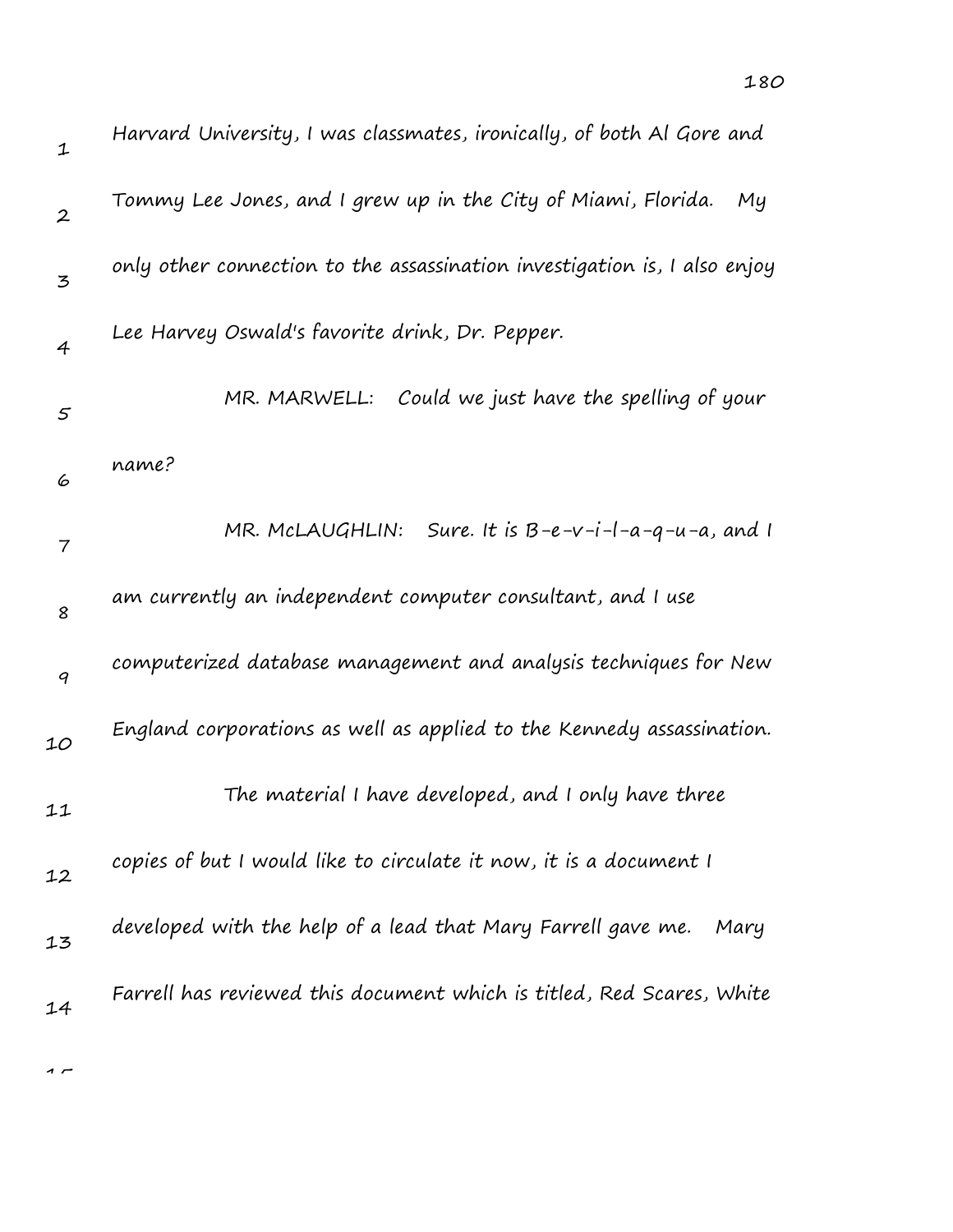| $\mathbf{1}$     | Power and Blue Death, and called it possibly the most interesting and  |
|------------------|------------------------------------------------------------------------|
| $\boldsymbol{2}$ | significant piece of material that she has read in the past several    |
| $\mathbf{z}$     | years.                                                                 |
| 4                | It is based on both personal observation and experience in             |
| $\varsigma$      | Miami, Florida, with anti-Castro Cuban exiles of Alpha-66 and the      |
| 6                | 30th of November Movement, as well as the investigations that I have   |
| $\overline{7}$   | carried out in the ensuing years.                                      |
| 8                | A summary of what I believe to be the two most                         |
| 9                | significant intelligence connections as a result of all my research    |
| 10               | center around both the Senate Internal Security Subcommittee of        |
| 11               | Senator Thomas Dodd and Senator James Eastland, and the House          |
| 12               | UnAmerican Activities chaired until his death in the early '60s by     |
| 13               | representative Francis E. Walter of Pennsylvania and Richard Arrans,   |
| 14               | who was the Chief Counsel, and in particular I am focusing also on the |
|                  |                                                                        |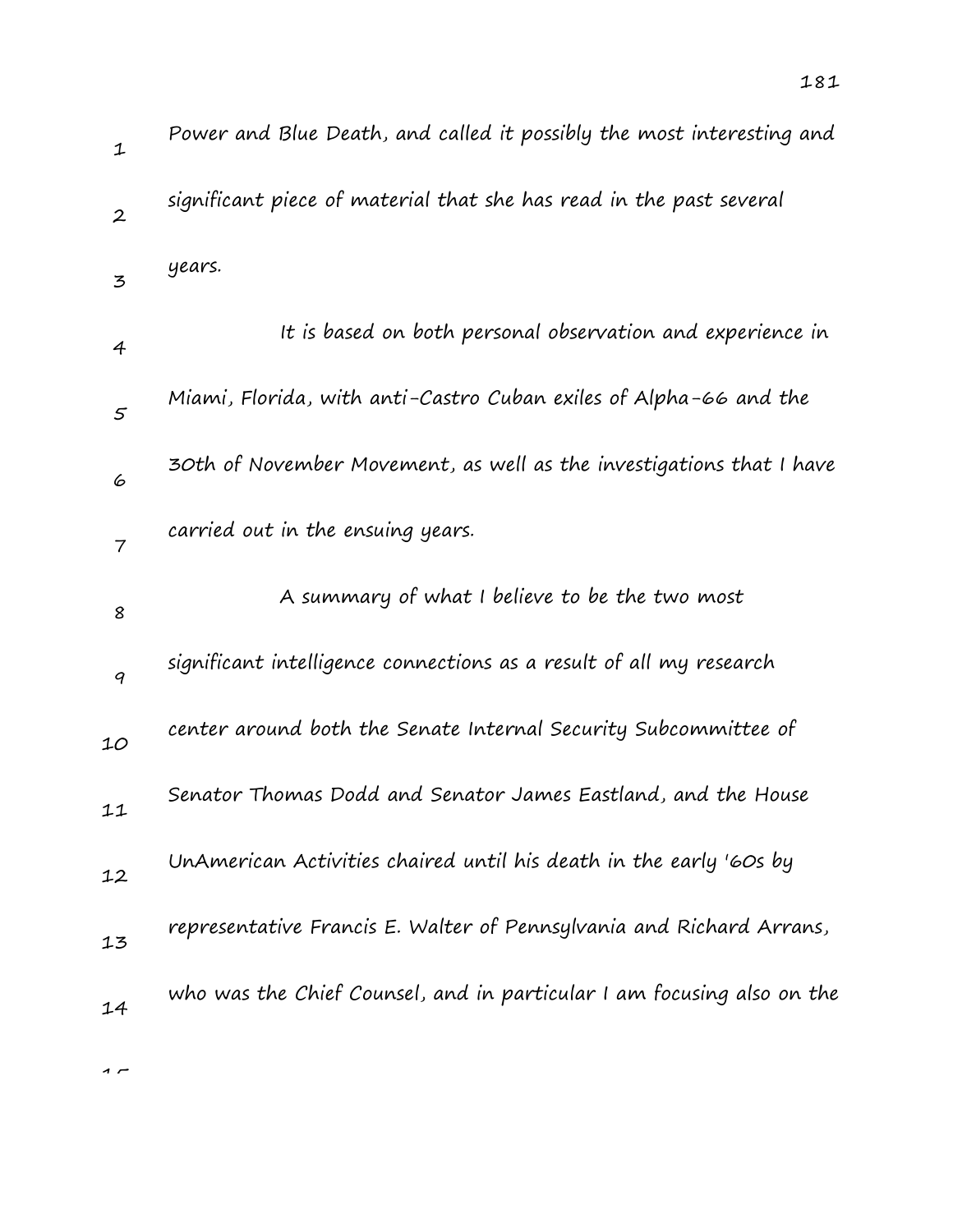| 1                | former Chief Counsel of Joe McCarthy's SISC as well as, I believe,   |
|------------------|----------------------------------------------------------------------|
| $\boldsymbol{2}$ | Senator Dodd's SISC, Robert Morris, who is still alive today in      |
| 3                | Pennsylvania.                                                        |
| 4                | Mr. Morris shared a summer home in Miami with me on                  |
| $\varsigma$      | Northwest 15th Street, as well as also on Northwest 15th Street at   |
| 6                | 3638 Northwest 15th Street was a safehouse for Alpha-66 and the      |
| 7                | 30th of November Movement. On November 16th of 1963, my              |
| 8                | father overheard several conversations in Spanish.<br>He happens to  |
| 9                | have a Master's Degree in Spanish. He translated those conversations |
| 10               | and reported to the City of Miami Police, Intelligence Division, the |
| 11               | fact that the Cubans in our neighborhood were talking about going to |
| 12               | Dallas and doing something to President Kennedy.                     |
| 13               | I wrote an article under the name of Michael Kensington              |
| 14               | which appeared in The Third Decade in November of 1992, I believe,   |
|                  |                                                                      |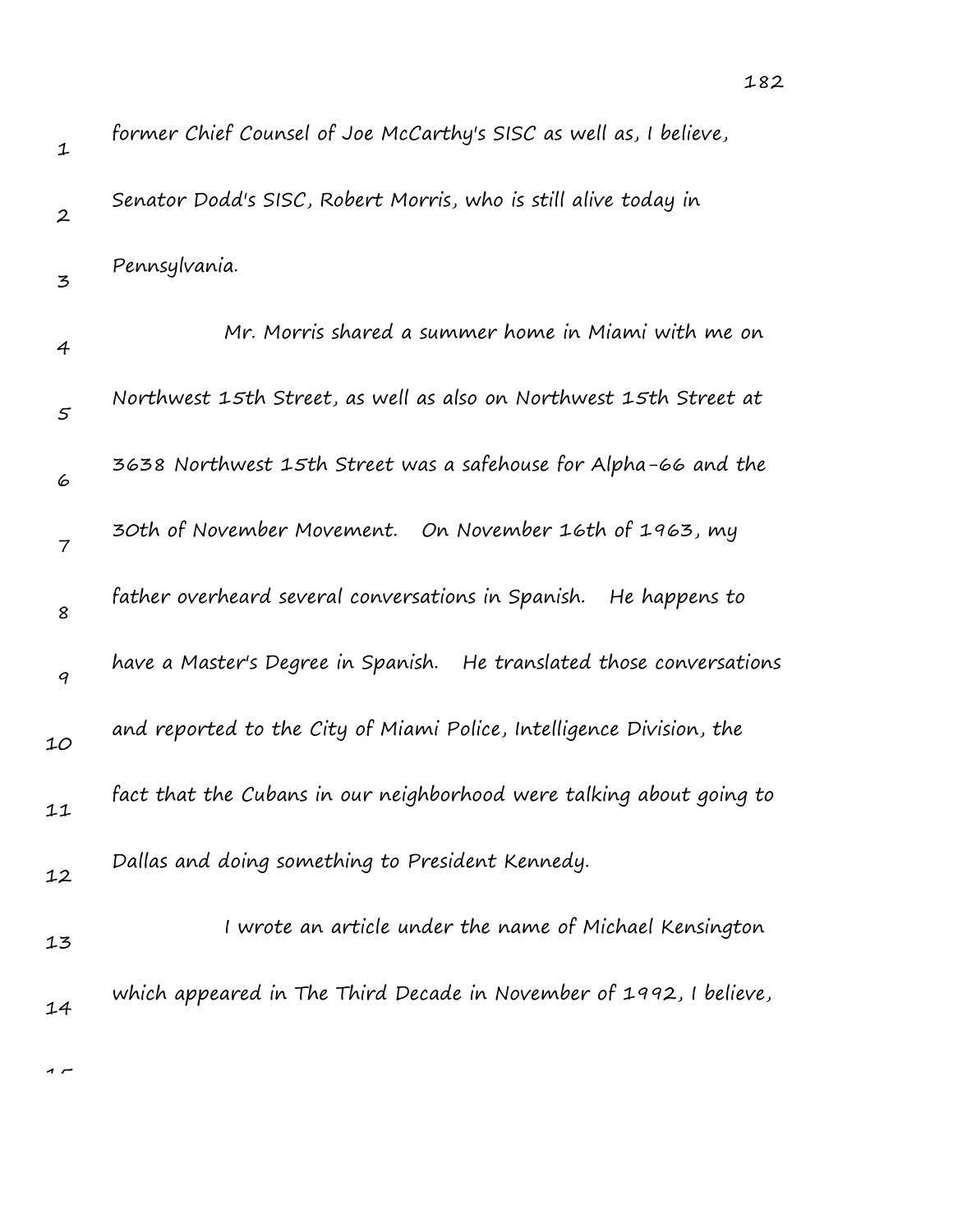| $\mathbf 1$              | which has been reviewed and researched by both Jerry Rose, Gordon      |
|--------------------------|------------------------------------------------------------------------|
| $\boldsymbol{2}$         | Winslow and other people for its veracity, and they have both          |
| 3                        | concluded that it is a basically accurate and correct account of what  |
| $\overline{4}$           | occurred.                                                              |
| 5                        | At the same time, the Miami Police Intelligence Division               |
| 6                        | was examining and investigating the reports about Joseph A. Milteer,   |
| $\overline{\mathcal{I}}$ | which everybody is probably fairly familiar with, and they put my      |
| 8                        | father's report in the same category. And I believe either the Joe     |
| 9                        | Milteer incident or my father's report resulted in the infamous Airtel |
| 10                       | of November 17th, 1963, sent out by the FBI describing imminent        |
| 11                       | plans of, I quote, "an extremist revolutionary group" who are planning |
| 12                       | to take action against Kennedy in Dallas. Perhaps they didn't even     |
| 13                       | mention Dallas, but sometime between the 17th and some unnamed         |
| 14                       | date.                                                                  |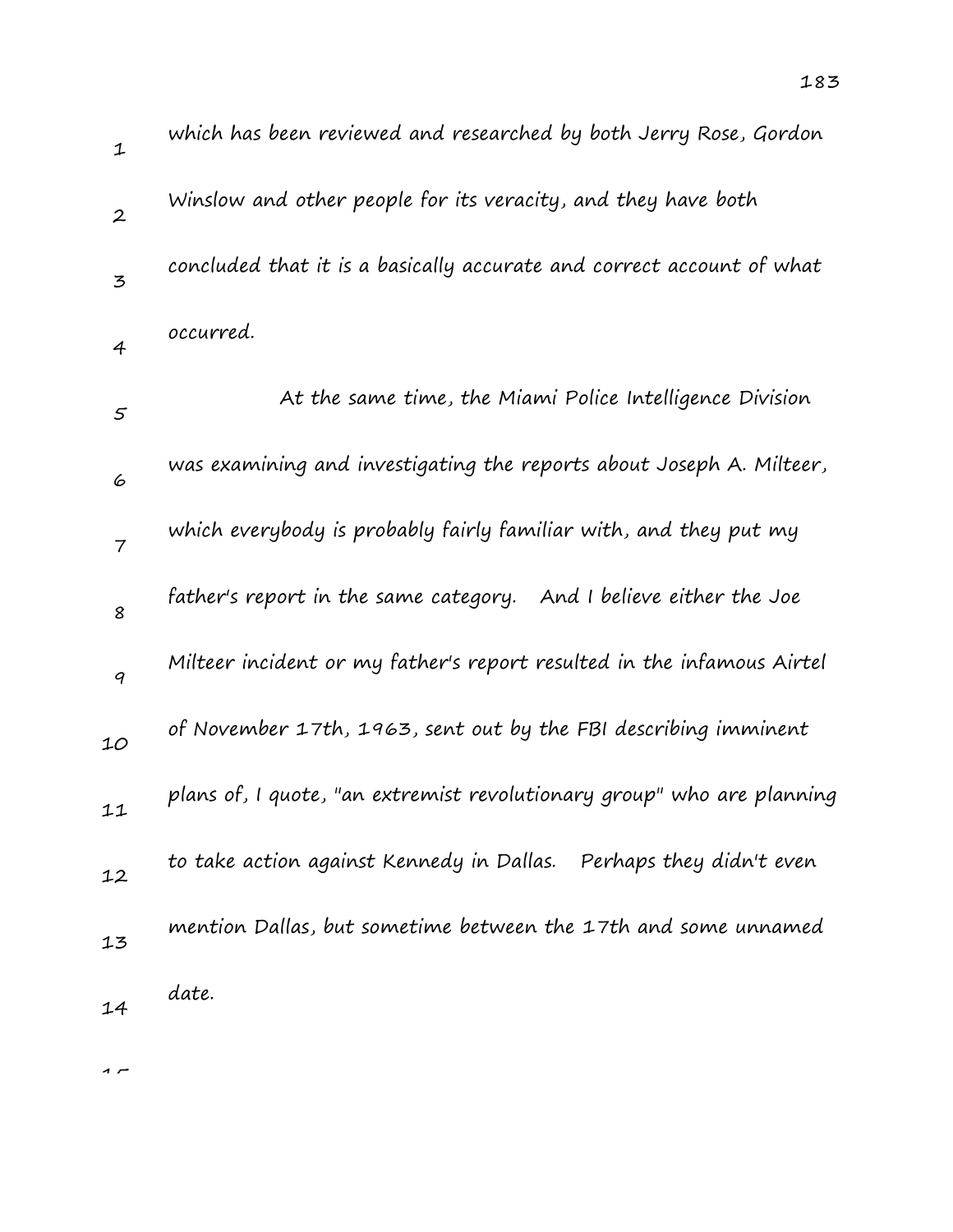| $\mathbf 1$      | I don't know if your power or authority extends to                       |
|------------------|--------------------------------------------------------------------------|
| $\boldsymbol{2}$ | agencies like the City of Miami Police Intelligence Division, but I have |
| 3                | had absolutely no luck in recovering any of the lead up information      |
| $\overline{4}$   | either related to the Joe Milteer incident or to my father's incident    |
| 5                | regarding the two reports of pending assassination plots that            |
| 6                | originated from South Florida between November 9th, which was the        |
| $\overline{7}$   | Milteer incident, and November 16th or 17th, which was my father's       |
| 8                | reported incident.                                                       |
| $\boldsymbol{q}$ | Following the leads from Alpha-66 into the World                         |
| 10               | Anti-Communist League, I first investigated both the Senate Internal     |
| 11               | Security Subcommittee and HUAC.<br>In particular the two incidents       |
| 12               | that I would request additional documentation or release of relates to   |
| 13               | Peter Dale Scott's reference, and to Senator Thomas J. Dodd's direct     |
| 14               | request to Oswald to purchase the Mannlicher-Carcano from Kline's        |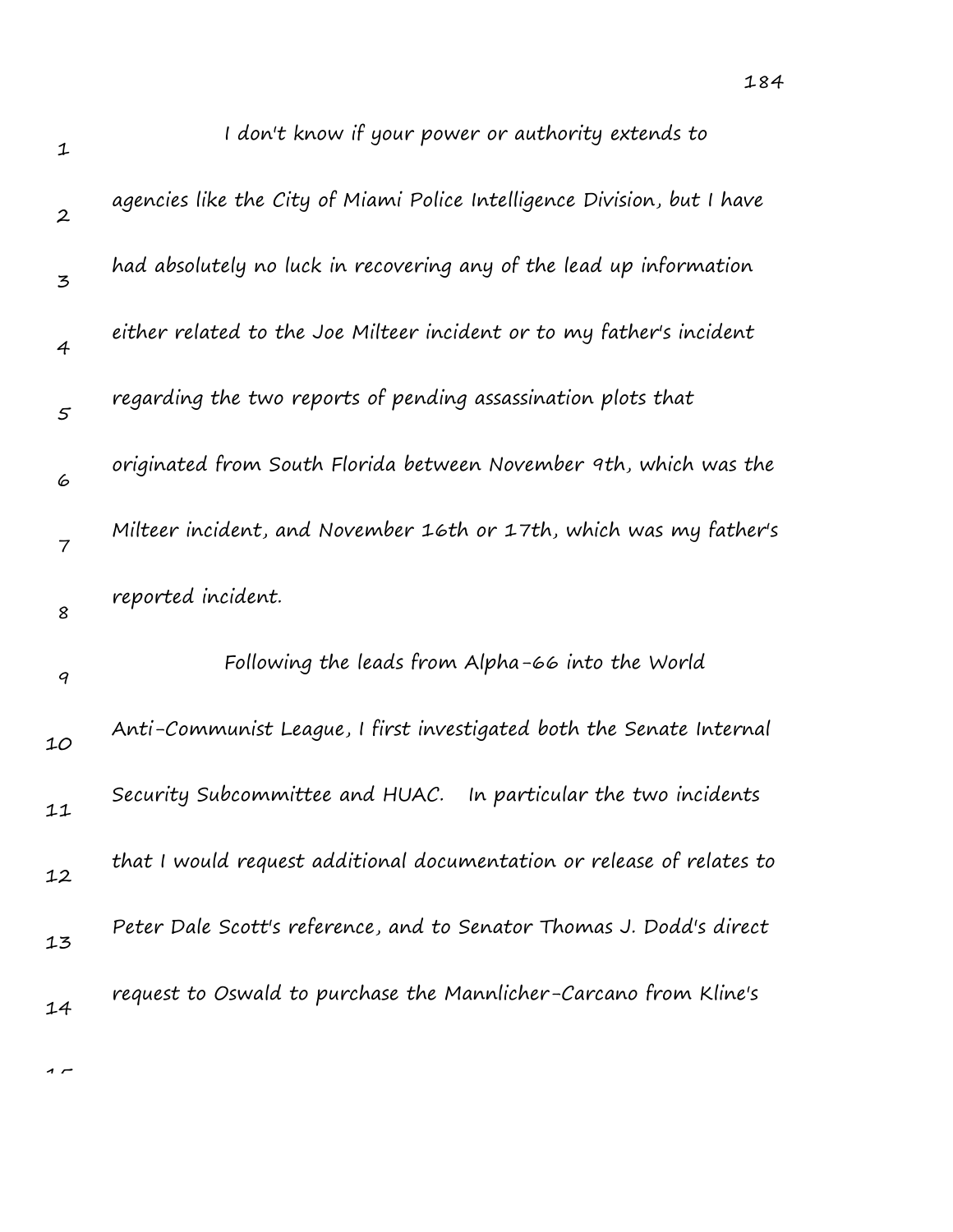| $\mathbf 1$    | Sporting Goods in Chicago. I believe that Lee Harvey Oswald was      |
|----------------|----------------------------------------------------------------------|
| $\overline{2}$ | quite possibly an agent of the Senate Internal Security Subcommittee |
| 3              | and he was doing the bidding of Dodd and Eastland and Morris.        |
| 4              | I am sorry, I am drying out, and it is a difficult thing to          |
| 5              | do.                                                                  |
| 6              | Secondarily, to the incidents surrounding the Clinton,               |
| $\overline{7}$ | Louisiana, visit of Lee Harvey Oswald on an allegedly exploratory    |
| 8              | mission regarding voter registration and the difficulty or the ease  |
| 9              | with which an outsider could register to vote compared to that of a  |
| 10             | local Louisiana resident who was a member of a minority also was     |
| 11             | requested and Dodd and further helped implicate Lee Harvey Oswald    |
| 12             | on his own. It was almost self-implication as was the Kline Sporting |
| 13             | Goods.                                                               |
| 14             | On the HUAC side and related to a lead that was given to             |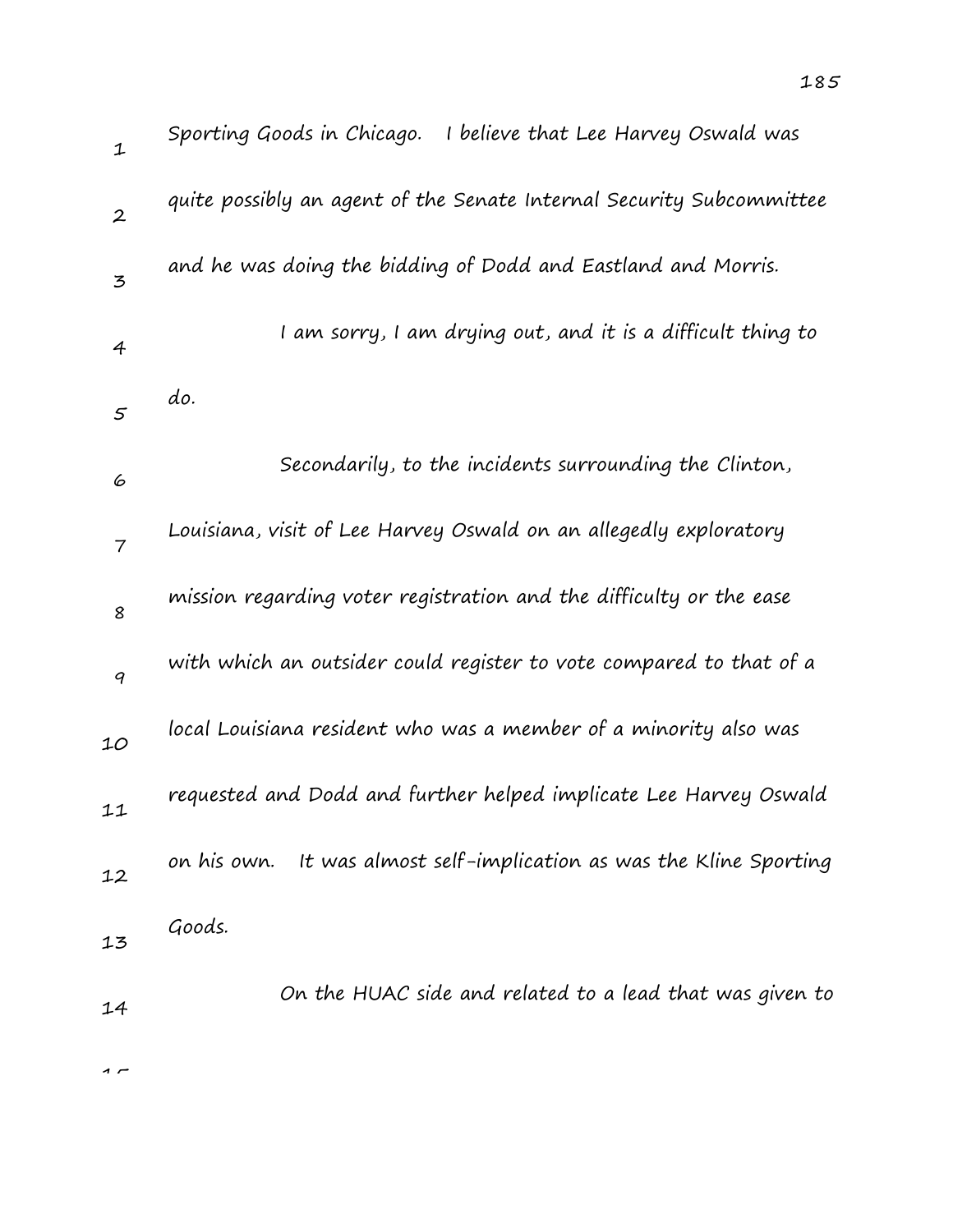| $\mathbf 1$      | me by Mary Farrell, and it is up to her, I think, to decide whether or     |
|------------------|----------------------------------------------------------------------------|
| $\boldsymbol{2}$ | not she wants to disclose who it was that gave her this piece of           |
| 3                | information, this gentleman who was a soldier of fortune, a not            |
| $\overline{4}$   | well-known soldier of fortune in South Florida indicated to her that       |
| $\mathfrak{s}$   | the most significant leads that had to be explored involved Thomas F.      |
| 6                | Ellis, who is currently on the Council of National Policy, he is alive and |
| $\overline{7}$   | He is on the Council of National Policy with<br>apparently very well.      |
| 8                | Oliver J. North, Nelson Bucker Hunt, and Alton Oxner, Jr., who is the      |
| 9                | son of Dr. Alton Oxner, who was part of INCA in New Orleans.               |
| 10               | I have also looked at why Richard Arrans was fired from                    |
| 11               | HUAC, and I have found that the reason Richard Arrans was fired            |
| 12               | was because he worked for an organization called the Draper                |
| 13               | Committees and the Draper Genetics Committees, which is part of            |
| 14               | the Pioneer Fund. The thing that concerns me about the Pioneer             |

 $\overline{1}$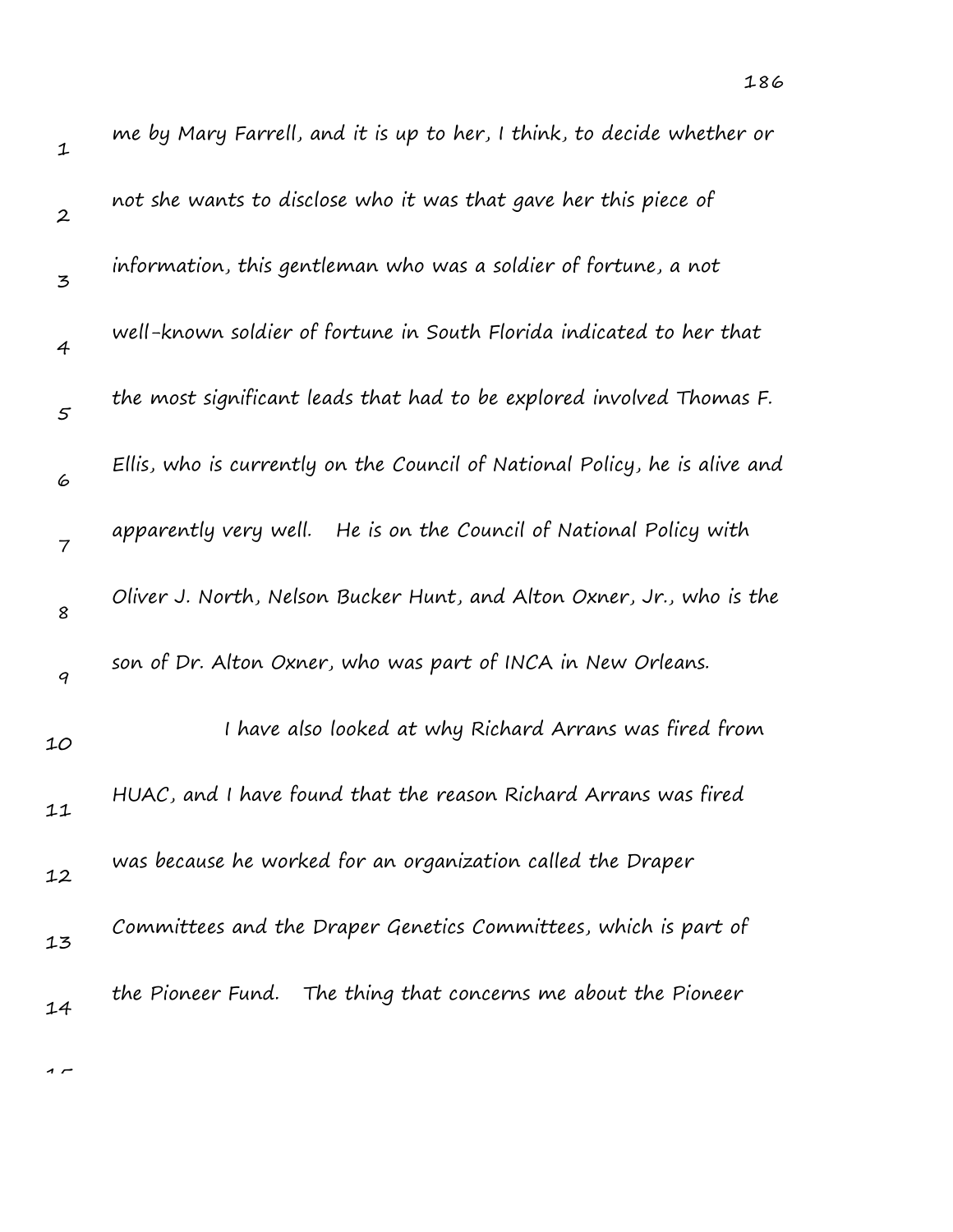| 1              | Fund is that even today, I have traced them back to 1924, even         |
|----------------|------------------------------------------------------------------------|
| $\overline{2}$ | today they are in California with Proposition 187, sponsoring it, they |
| 3              | are the main sponsors and financial backers of Prop. 187, which is     |
| $\overline{4}$ | the anti-immigration issue.                                            |
| 5              | They have sponsored William Shockley's research into the               |
| 6              | genetic inferiority of minorities as well as Arthur Jensen's research  |
| $\overline{7}$ | into the inheritable composition of intelligence as opposed to the     |
| 8              | environmental, which they say does not exist.    They backed Richard   |
| 9              | Arnstein and the Bell Curve. They were involved, in 1937, they         |
| 10             | went over to Germany and helped Hitler and Goebbels write the laws     |
| 11             | against the prevention of hereditarily ill-progeny, which essentially  |
| 12             | became the holocaust justification laws.                               |
| 13             | They were involved with involuntary sterilization                      |
| 14             | programs in Virginia. They were involved with the original             |
|                |                                                                        |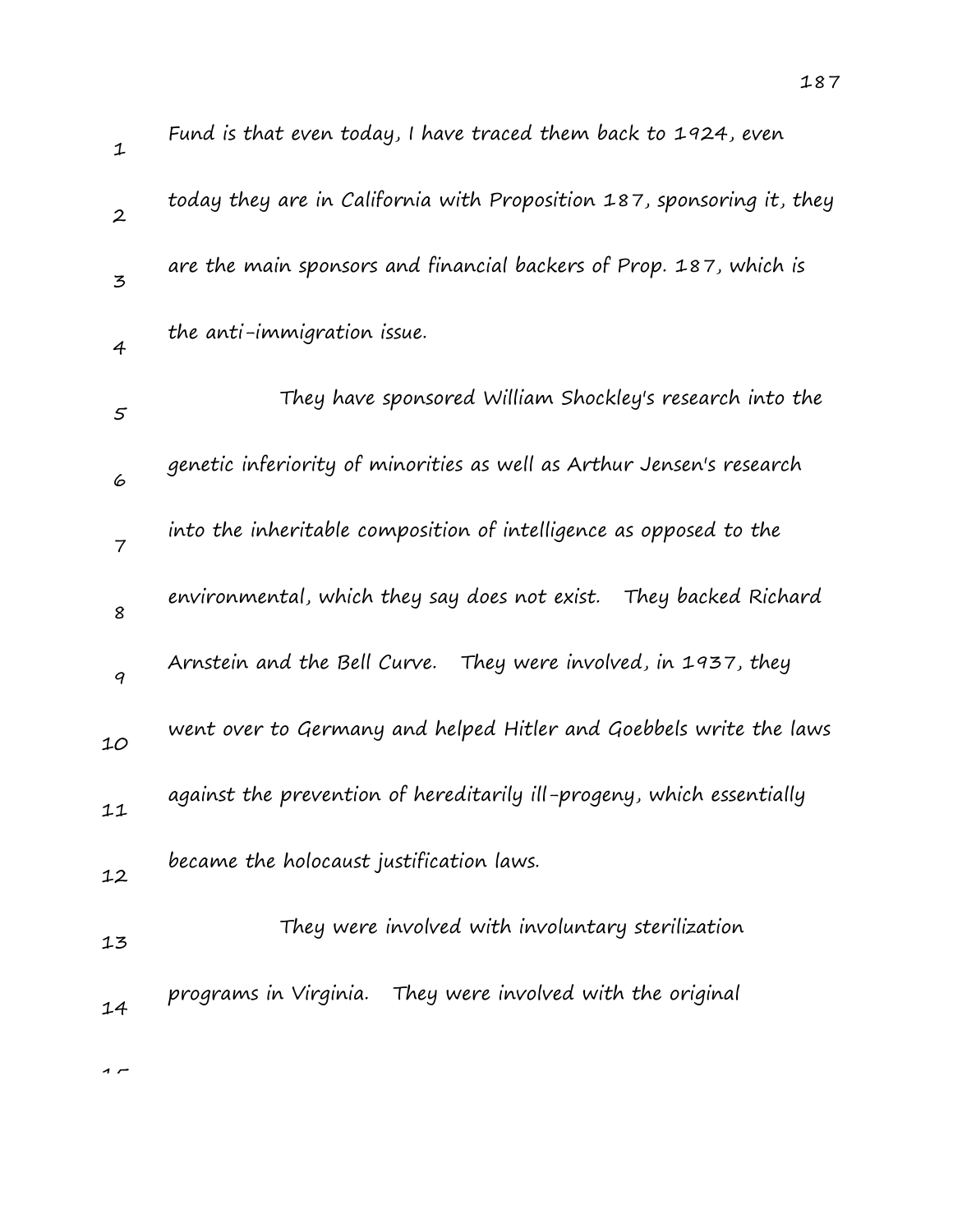| $\mathbf 1$      | anti-immigration legislation in 1924 which also was designed to keep |
|------------------|----------------------------------------------------------------------|
| $\boldsymbol{2}$ | Central European minorities, particularly targeted groups, from      |
| 3                | entering this country.                                               |
| 4                | If you move further and follow them as they develop into             |
| 5                | the World Anti-Communist League through the Alpha-66                 |
| 6                | connections, and all of a sudden you find that four of the past      |
| $\overline{7}$   | presidents of the World Anti-Communist League all have significant   |
| 8                | ties by researchers into the assassination.                          |
| 9                | Ray S. Kline was in Taiwan between 1958 and 1962, he                 |
| 10               | is still alive and working at Georgetown University Center for       |
| 11               | International Studies, he was there when Oswald was there at the     |
| 12               | Peng Tong Marine Base. I would like to find out what, if anything,   |
| 13               | the CIA is willing to release regarding the alleged mind control     |
| 14               | experiments that went on in Taiwan.                                  |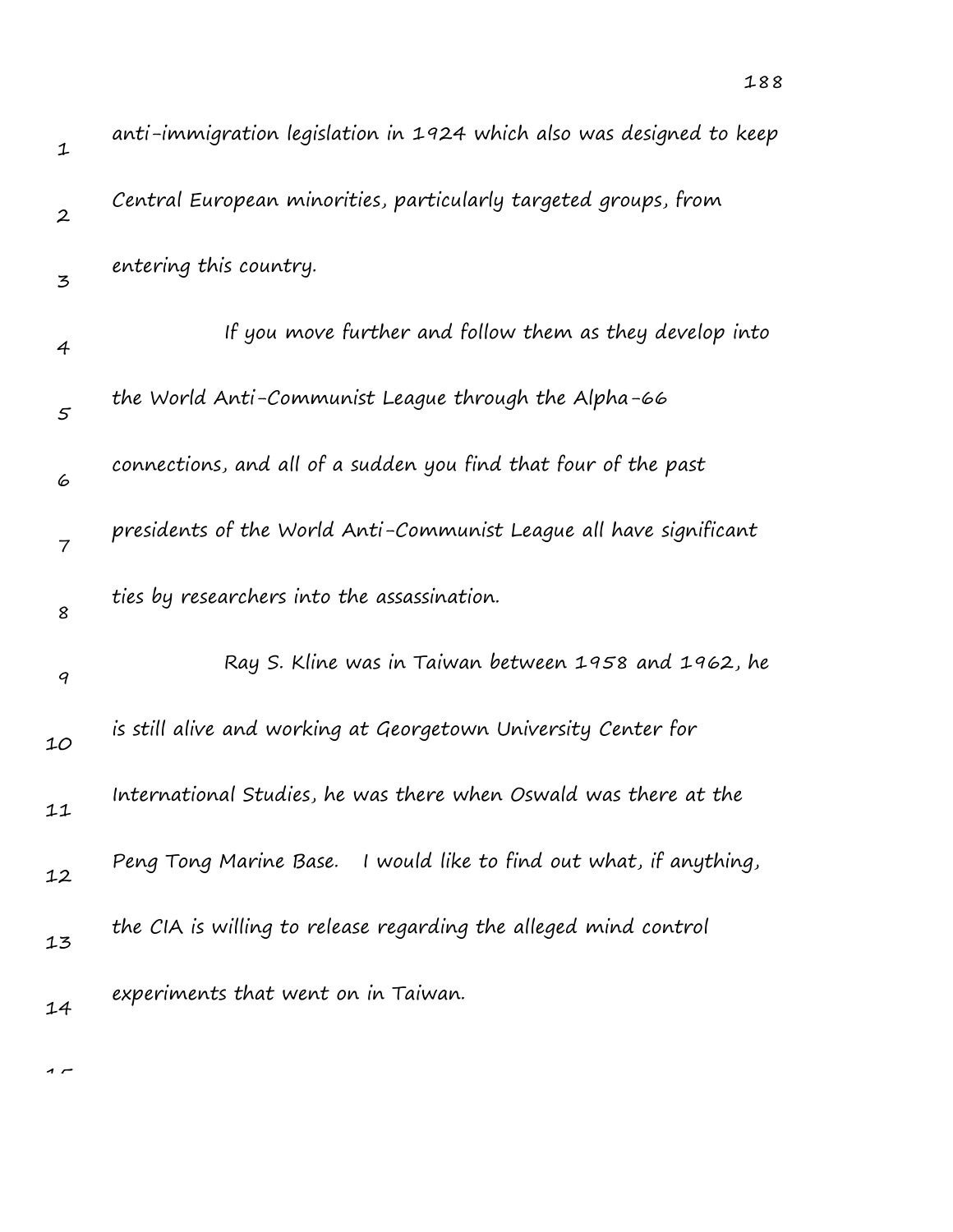| $\mathbf 1$    | Yarzlo Stetsco was another President of the World                    |
|----------------|----------------------------------------------------------------------|
| $\overline{2}$ | Anti-Communist League, he was Sposti Reiken's immediate superior     |
| 3              | and his immediate boss in the anti-Bolshevik nations.                |
| $\overline{4}$ | John Singlob and Roger Pearson were also involved and                |
| 5              | very directly related to not only activities in the Pioneer Fund but |
| 6              | also activities at the World Anti-Communist League.                  |
| $\overline{7}$ | Another word on Thomas F. Ellis, he first gained his fame            |
| 8              | and recognition as campaign chairman for the 1972 Jesse Helms        |
| 9              | Senatorial Campaign, and he has been involved quite directly in both |
| 10             | Carolina politics as well as U.S. politics.                          |
| 11             | I would also like to find out if there is anything that can          |
| 12             | be done regarding quasi-private agencies. I don't know if your       |
| 13             | jurisdiction also extends into this area of things like the American |
| 14             | Security Council and the Liberty Lobby, and Council for National     |
|                |                                                                      |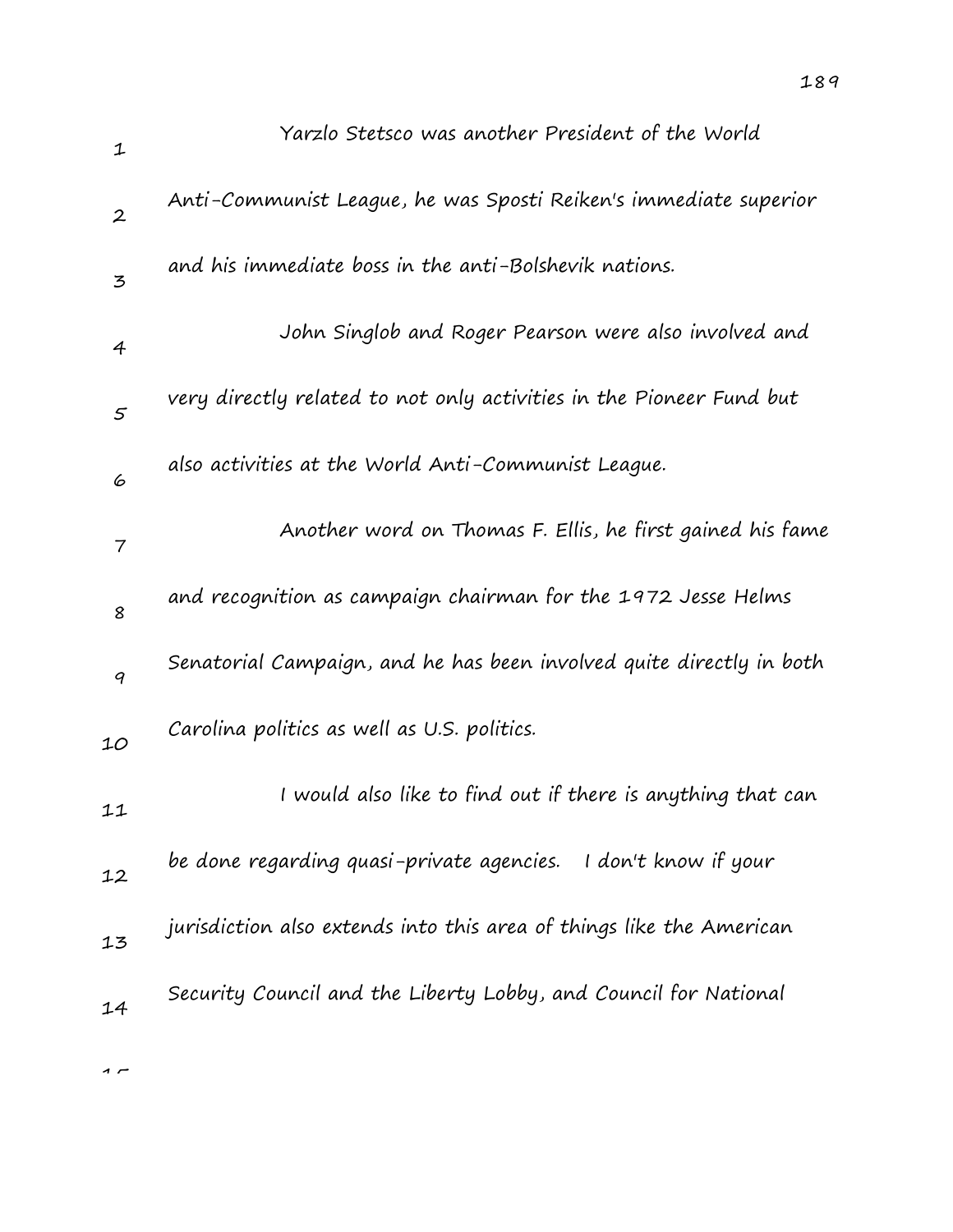| $\mathbf 1$              | Policy, unfortunately which are primarily private agencies, but have |
|--------------------------|----------------------------------------------------------------------|
| $\boldsymbol{2}$         | full-time active employees of the government also involved.          |
| 3                        | I believe that is as complete and as short a summary as I            |
| $\overline{4}$           | could possibly make of a 70-page document, and I just want to thank  |
| $\mathfrak{s}$           | you for giving me the opportunity to appear before you and say       |
| 6                        | something.                                                           |
| $\overline{\phantom{a}}$ | CHAIRMAN TUNHEIM:<br>Thank you, Mr. Bevilaqua.                       |
| 8                        | Any questions?                                                       |
| 9                        | DR. NELSON: Have you made an attempt to get any                      |
| 10                       | documents from HUAC or the Senate Internal Committee?                |
| 11                       | I haven't yet submitted any actual<br>MR. MCLAUGHLIN:                |
| 12                       | FOIAs. I have submitted a FOIA $-$                                   |
| 13                       | DR. NELSON: They are not subject to FOIA.                            |
| 14                       | MR. McLAUGHLIN: They are not.                                        |
|                          |                                                                      |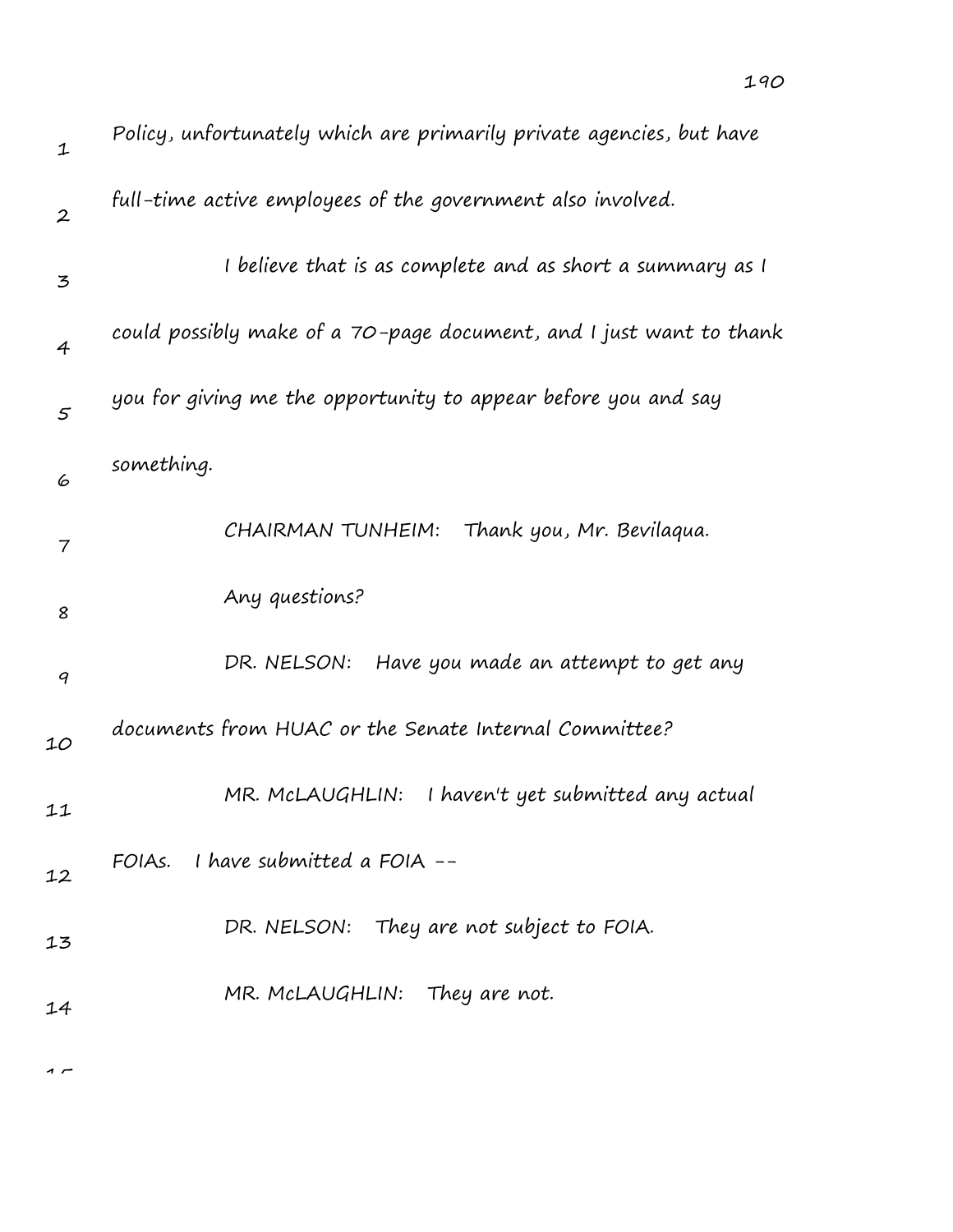| 1                | But you can get some of the documents.<br>DR. NELSON:                  |
|------------------|------------------------------------------------------------------------|
| $\boldsymbol{2}$ | MR. McLAUGHLIN: And how could you do that?                             |
| 3                | Well some of the records are in the<br>DR. NELSON:                     |
| $\overline{4}$   | National Archives.<br>Most of them, you have to appeal to the various  |
| $\varsigma$      | congressional committees, or the Secretary of the Senate. But I just   |
| 6                | wondered if you had made an attempt to do that?                        |
| 7                | MR. MCLAUGHLIN:<br>No, I haven't yet. I requested                      |
| 8                | military record of Wyecliff P. Draper who was the head the Draper      |
| 9                | Committees and then head of the Pioneer Fund before he died, and       |
| 10               | he was in Army Intelligence. In World War II he fought on our side,    |
| 11               | and in World War I he fought on the British side, for whatever reason. |
| 12               | But it is a new enough lead and an interesting enough lead that we     |
| 13               | haven't yet had the chance to do a lot of formal documentation.        |
| 14               | CHAIRMAN TUNHEIM: Thank you very much.                                 |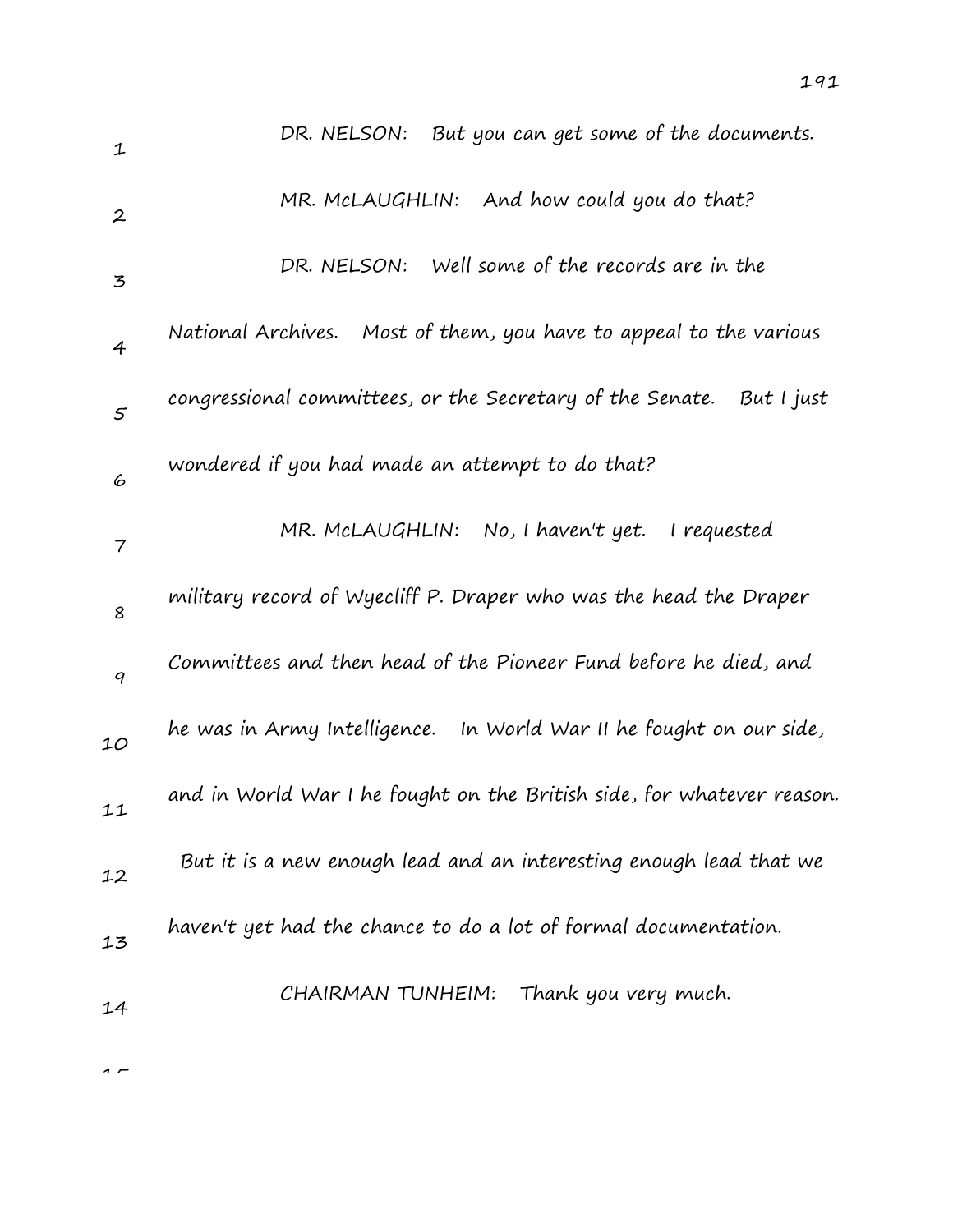| $\mathbf 1$      | Questions?                                                              |
|------------------|-------------------------------------------------------------------------|
| $\boldsymbol{2}$ | MR. MARWELL: Is your father still living?                               |
| 3                | MR. McLAUGHLIN: Yes, he is. And I am sure, he can't                     |
| $\overline{4}$   | travel, but I am sure if someone would like to discuss it with him, I   |
| 5                | am sure he would be able to cooperate.                                  |
| 6                | Thank you.<br>CHAIRMAN TUNHEIM:                                         |
| 7                | MR. MARWELL: Dr. Aguilar.                                               |
| 8                | MR. AGUILAR: I would like to thank the Review Board                     |
| 9                | for allowing me the opportunity to speak and explain my friend. I       |
| 10               | often find it is useful, two heads are better than one for the purposes |
| 11               | of my presentation today, and I would also like to apologize for a      |
| 12               | copy of a letter that I sent to Mr. David Morwell. My secretary did     |
| 13               | that.                                                                   |
| 14               | In any case, my name is Gary Aguilar. I am a practicing                 |
|                  |                                                                         |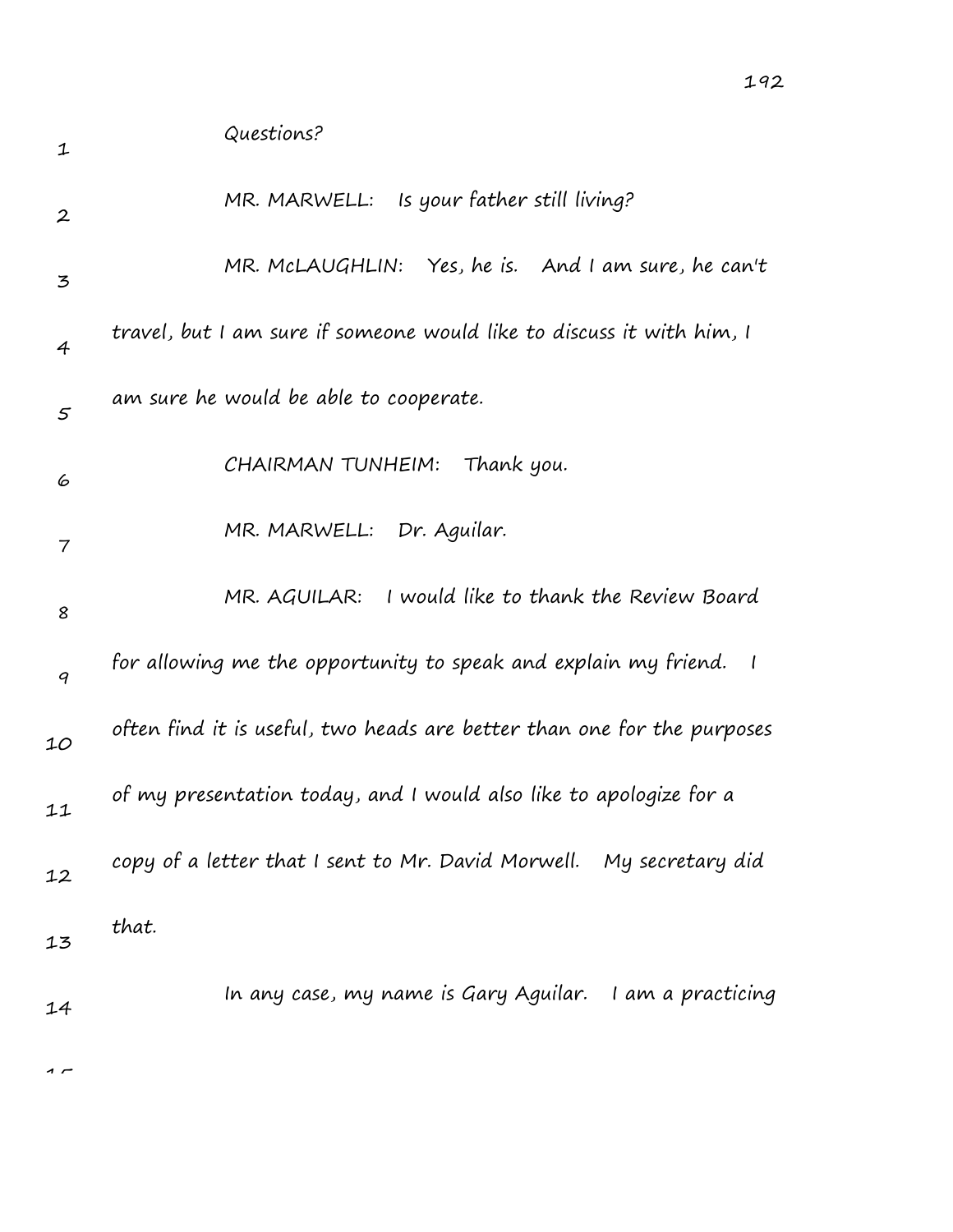| $\mathbf{1}$   | pathologist in San Francisco. I am on the faculty of the University of |
|----------------|------------------------------------------------------------------------|
| $\overline{2}$ | California in San Francisco, and on the faculty of the Stanford        |
| 3              | University Medical Center.<br>I am the Chairman of the Department of   |
| $\overline{4}$ | Surgery at St. Francis Memorial Hospital, and have, I think, more of   |
| 5              | an academic interest in this than anything else.                       |
| 6              | I campaigned against Jack Kennedy, as young as I may                   |
| $\overline{7}$ | seem, my parents were very staunchly opposed to him, and I carried     |
| 8              | the placard in hand.<br>In any case, I come here before you today to   |
| 9              | request something which should be in a letter that I have sent on      |
| 10             | I have to make a couple of amendments to it, if<br>numerous occasions. |
| 11             | only because some other information has become available.              |
| 12             | The first issue that I care to raise, and it is under Title            |
| 13             | Number $1 - - 1$ don't know if you have copies of it, I have one copy  |
| 14             | here, but I have my laptop with me and I could runoff copies for       |
|                |                                                                        |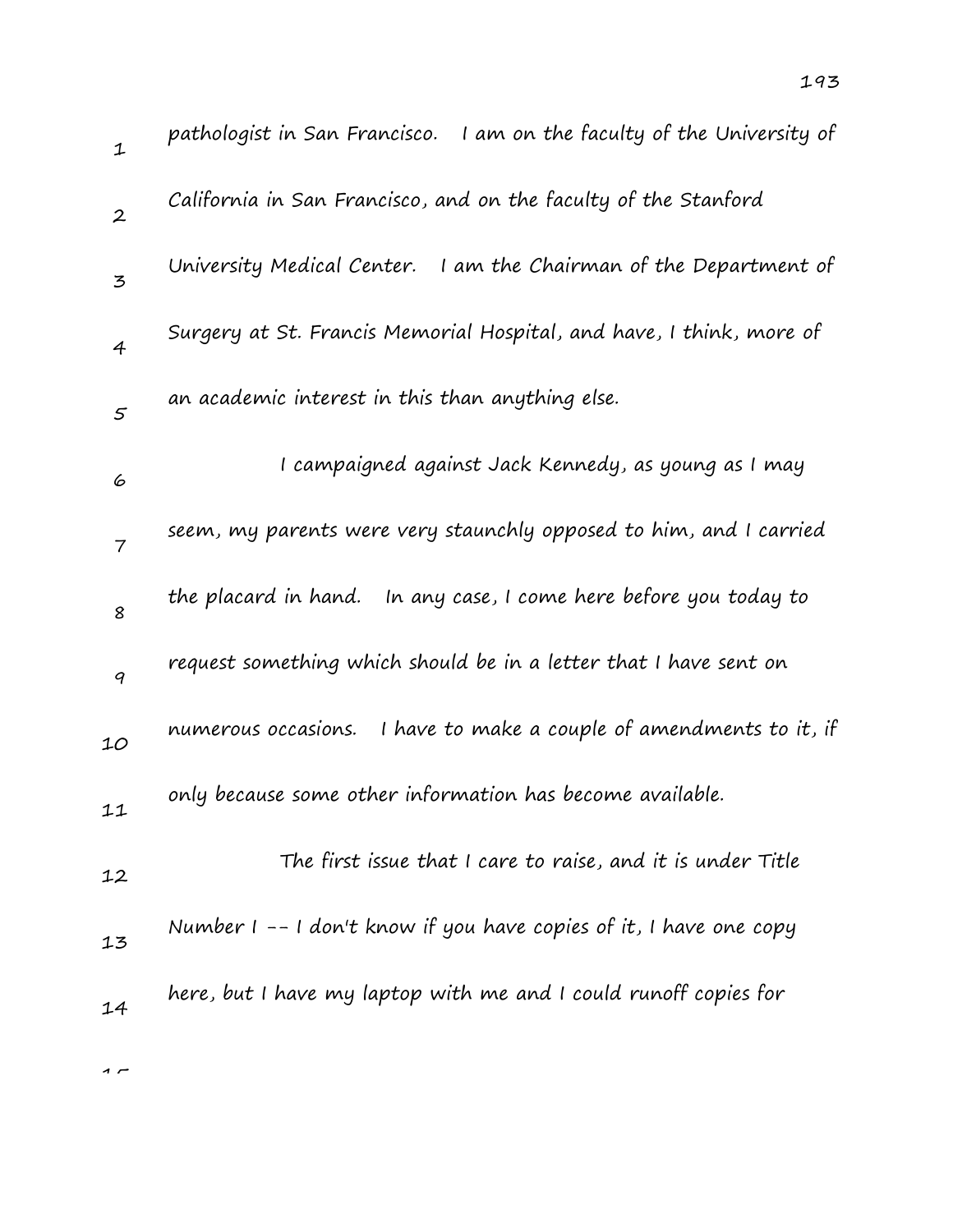| 1                | everyone -- is a agency file, restricted file, pertaining to Pierre Finck. |
|------------------|----------------------------------------------------------------------------|
| $\boldsymbol{2}$ | It is Agency File Number O6165. I hold it in my hand here, and             |
| 3                | for reasons that baffle me, Pierre Finck, it should be known by all, is    |
| 4                | one of the autopsy pathologists and is the only forensically trained       |
| $\mathfrak{s}$   | It is baffling to me that a document pertaining<br>autopsy pathologist.    |
| 6                | to anything that he has done or said would be restricted.<br>It is         |
| 7                | apparently six pages in length and the requesting authority that it be     |
| 8                | restricted was the CIA, as I understand it, according to this document     |
| 9                | here.                                                                      |
| 10               | I think I already sent a full<br>Should I leave this with you?             |
| 11               | copy of all of these.<br>I think I sent copies of everything, but if you   |
| 12               | didn't have them I thought I would bring additional copies.                |
| 13               | The specific puzzling issue to me from an academic                         |
| 14               | standpoint and from a medical standpoint is that the original autopsy      |
|                  |                                                                            |

 $\overline{1}$ 

194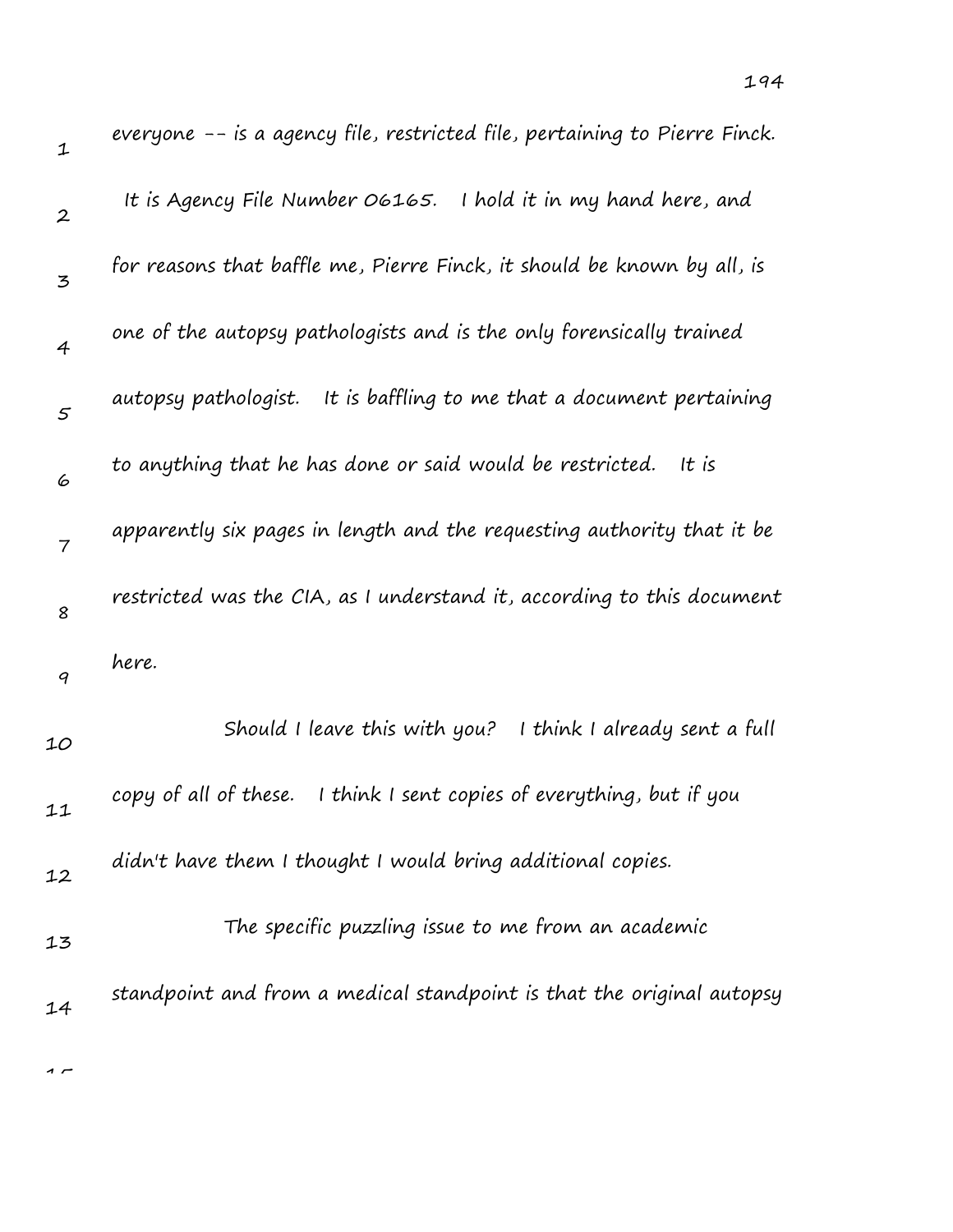| $\mathbf 1$    | report insists that the wound that killed Jack Kennedy, the bullet       |
|----------------|--------------------------------------------------------------------------|
| $\overline{2}$ | that killed Jack Kennedy entered the skull to the right and just above   |
| 3              | the external occipital protuberance. I thought I would bring the skull   |
| 4              | because it would most nicely explain exactly where that location is.     |
| $\mathcal{F}$  | The knob in the back of the head is the external occipital               |
| 6              | protuberance.<br>It is right here. That is the knob that you feel at the |
| $\overline{7}$ | base of your skull.                                                      |
| 8              | To the right of the occipital protuberance and slightly                  |
| 9              | above is about this location and before the House Select Committee on    |
| 10             | Assassinations, Dr. Humes, Boswell and Finck labelled a skull and        |
|                |                                                                          |
| 11             | labelled dots in these three locations.<br>That was to identify the      |
| 12             | external occipital protuberance, and they basically marked it this.      |
| 13             | It was then determined on the basis of photographic and                  |

14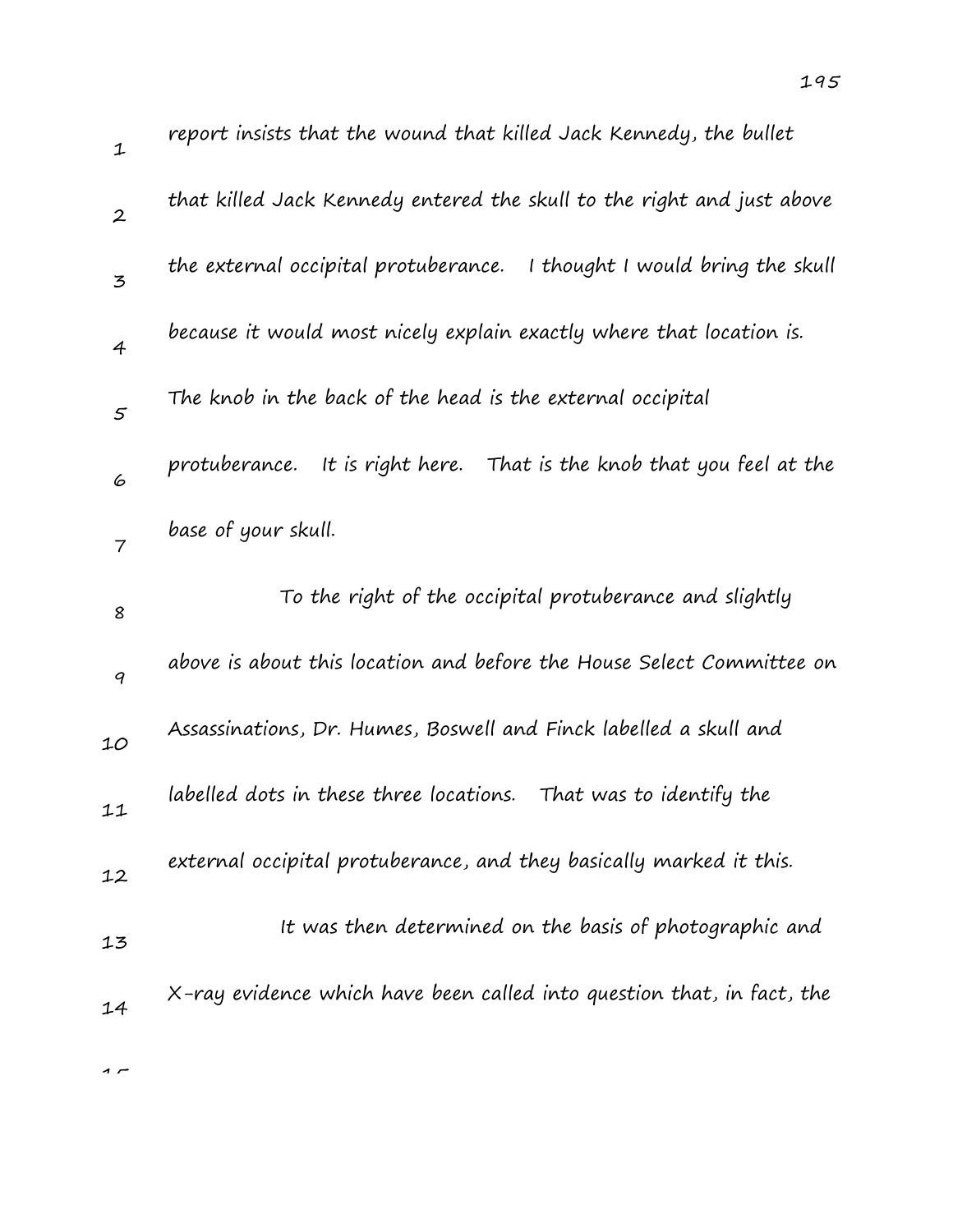| 1                | wound was not here, it was at the parietal bone here. The difference      |
|------------------|---------------------------------------------------------------------------|
| $\boldsymbol{2}$ | in size here is 10 centimeters, and it is a huge error for even a first   |
| 3                | year resident to have made on a skull location.<br>It places it in a      |
| $\overline{4}$   | different bone, and it is the kind of thing that a first year pathology   |
| $\mathfrak{s}$   | would have been failed by one of his professor pathologist for having     |
| 6                | made, a professor like Finck, who was, in fact, a Director of the         |
| $\overline{7}$   | Forensic Section at the AFIP at that time. In any case, I would like      |
| 8                | to request that this document be released if that is possible to do so.   |
| 9                | Number two is, and I do not have a copy of this with me.                  |
| 10               | I covered my files.<br>I know I have it some place.<br>I am moving files, |
| 11               | but in any case there was an incomplete transcription of an interview     |
| 12               | with Pierre Finck, and I have the case record or the record number        |
| 13               | here, it is an Agency file.    The copy of the interview which I have     |
| 14               | received, and I have reviewed this with other people, they have           |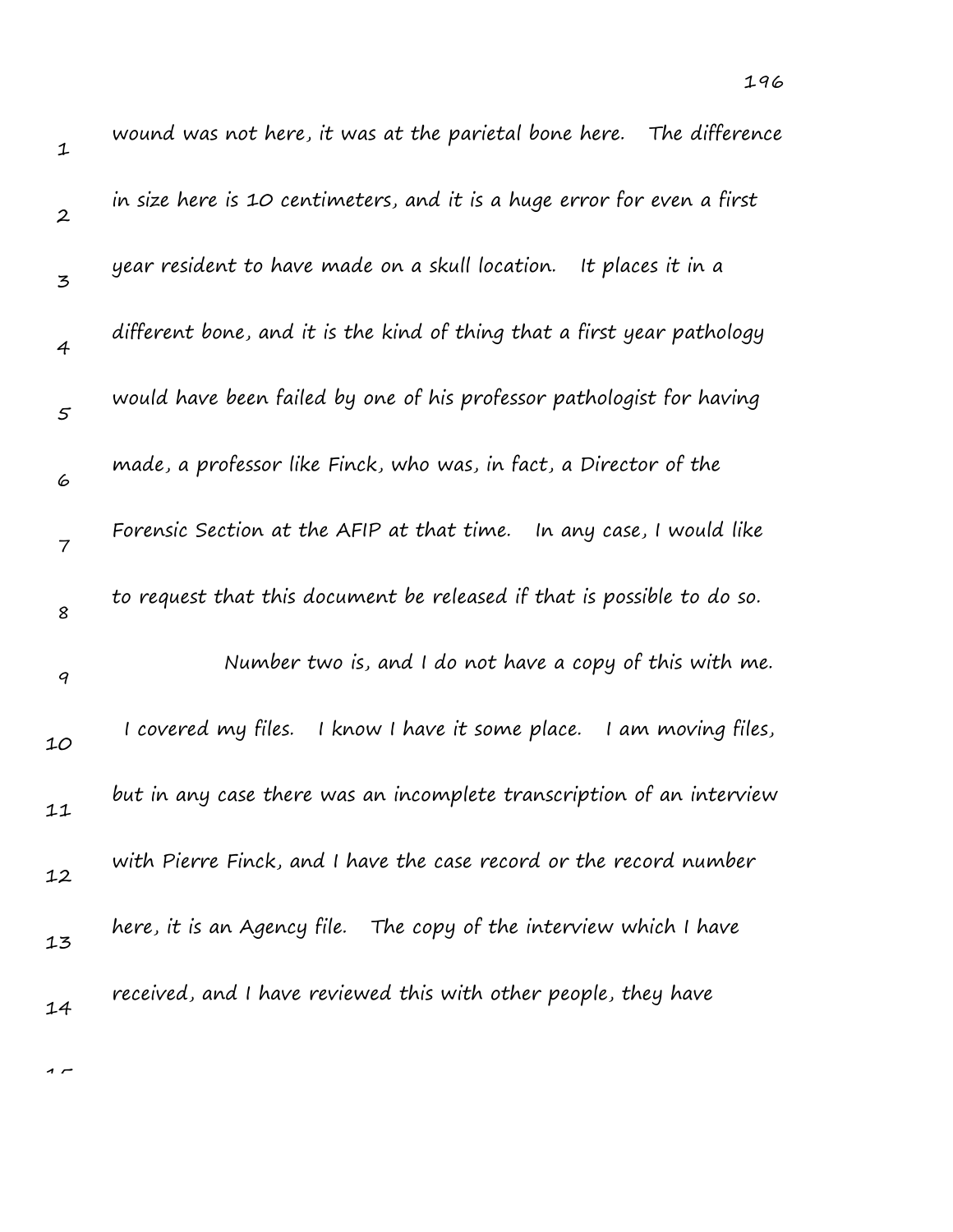| $\mathbf 1$              | exactly the same thing, it appears incomplete.  The last sentence of     |
|--------------------------|--------------------------------------------------------------------------|
| $\mathbf{2}$             | my copy appears in the middle of page 12 and it reads: Do you            |
| 3                        | think it is possible that in the course of preparing this report,        |
| $\overline{4}$           | recognizing the limitations that you had without photographs, things     |
| $\mathcal{S}$            | like that, do you think it is possible that that measurement relative to |
| 6                        | the occipital protuberance that is contained within the $-$ - and it     |
| $\overline{\mathcal{I}}$ | trails off, that is it, right in midsentence.                            |
| 8                        | So there must be something there that might $-$ and                      |
| 9                        | presumably Dr. Finck was at that point going to answer this question,    |
| 10                       | something about the occipital protuberance and, of course, that has      |
| 11                       | great relevance to the findings of the autopsy report.                   |
| 12                       | There was Audrey Bell, Item Number 3, Parkland nurse                     |
| 13                       | Audrey Bell.<br>I have the HICA record number for you. Apparently        |
| 14                       | she prepared a diagram diagraming fragments of bullets which she         |
|                          |                                                                          |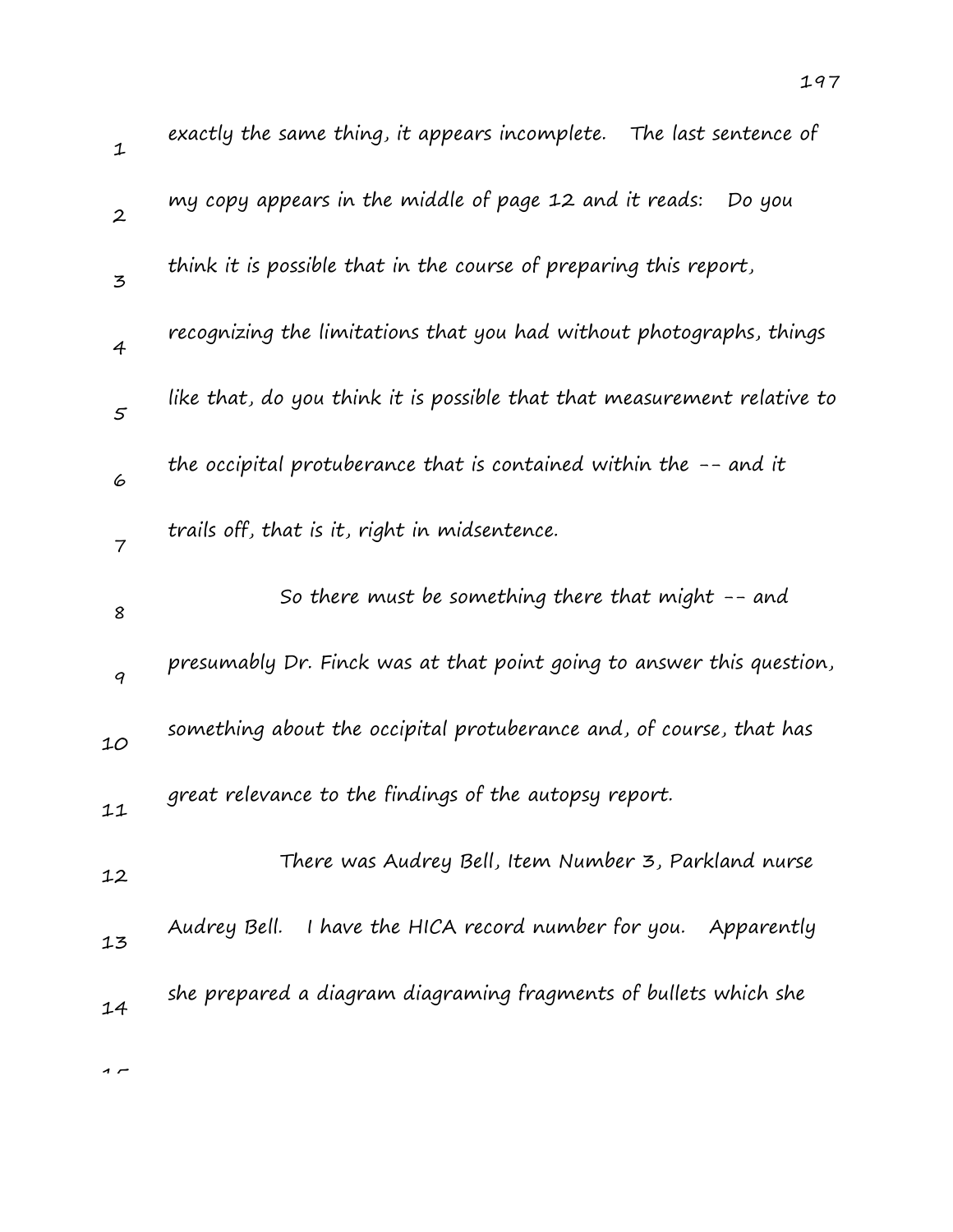| $\mathbf 1$      | -lf<br>That has never been seen. It is a small matter, I think.<br>saw. |
|------------------|-------------------------------------------------------------------------|
| $\boldsymbol{2}$ | that was available anywhere it would be nice to track that piece of     |
| 3                | information down if we could.                                           |
| 4                | Item Number 4, possible incomplete photographic record                  |
| $\varsigma$      | of the autopsy, and I have listed this under 4A and 4B in the remarks   |
| 6                | that I sent along to you. Number 4A refers to agency record             |
| $\overline{7}$   | number wherein on page 8, Dr. Finck notes, "I helped a Navy             |
| 8                | photographer to take photographs of the occipital wound, internal       |
| 9                | and external aspects as well as," and it goes on, but there is no such  |
| 10               | photograph of a wound.                                                  |
| 11               | Now it has been argued by some that the photographs of                  |
| 12               | the back of the head which show the scalp intact are, in fact, the      |
| 13               | photographs that he was directing be taken, but Finck didn't think      |
| 14               | that and it only became apparent in recent released documents, in       |
|                  |                                                                         |

198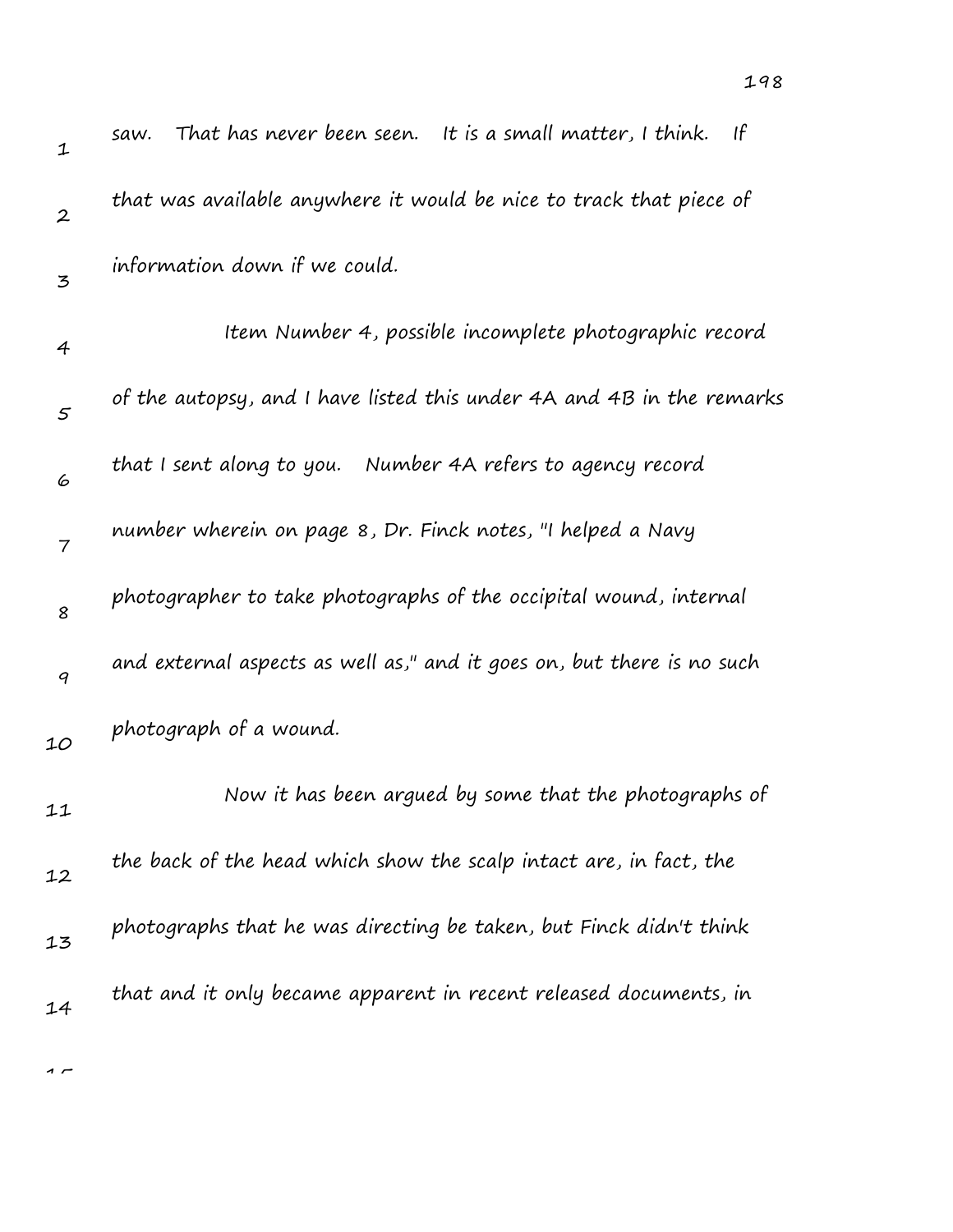| $\mathbf{1}$     | fact, that Finck was convinced that those photographs were not the    |
|------------------|-----------------------------------------------------------------------|
| $\boldsymbol{2}$ | photographs that he had taken, raising questions about at least the   |
| $\overline{5}$   | completeness of the photographic record, if nothing else.             |
| 4                | I have been, incidently, to the Archives and seen the                 |
| 5                | original autopsy photographs, and so I have seen what it was that he  |
| 6                | was being shown before the House Select Committee on                  |
| $\overline{7}$   | Assassinations, the originals.                                        |
| 8                | Now just to go on here, he had an exchange with Dr.                   |
| 9                | Petty regarding the photographs to the back of the head in which he   |
| 10               | said, Dr. Petty asked him, because they were looking at these         |
| 11               | photographs, well, aren't these the ones, Dr. Petty asked him.<br>Dr. |
| 12               | Petty: If I understand you correctly, Dr. Finck, you wanted           |
| 13               | particularly to have a photograph made of the external aspect of the  |
| 14               | skull from the back to show that there was no cratering to the        |
|                  |                                                                       |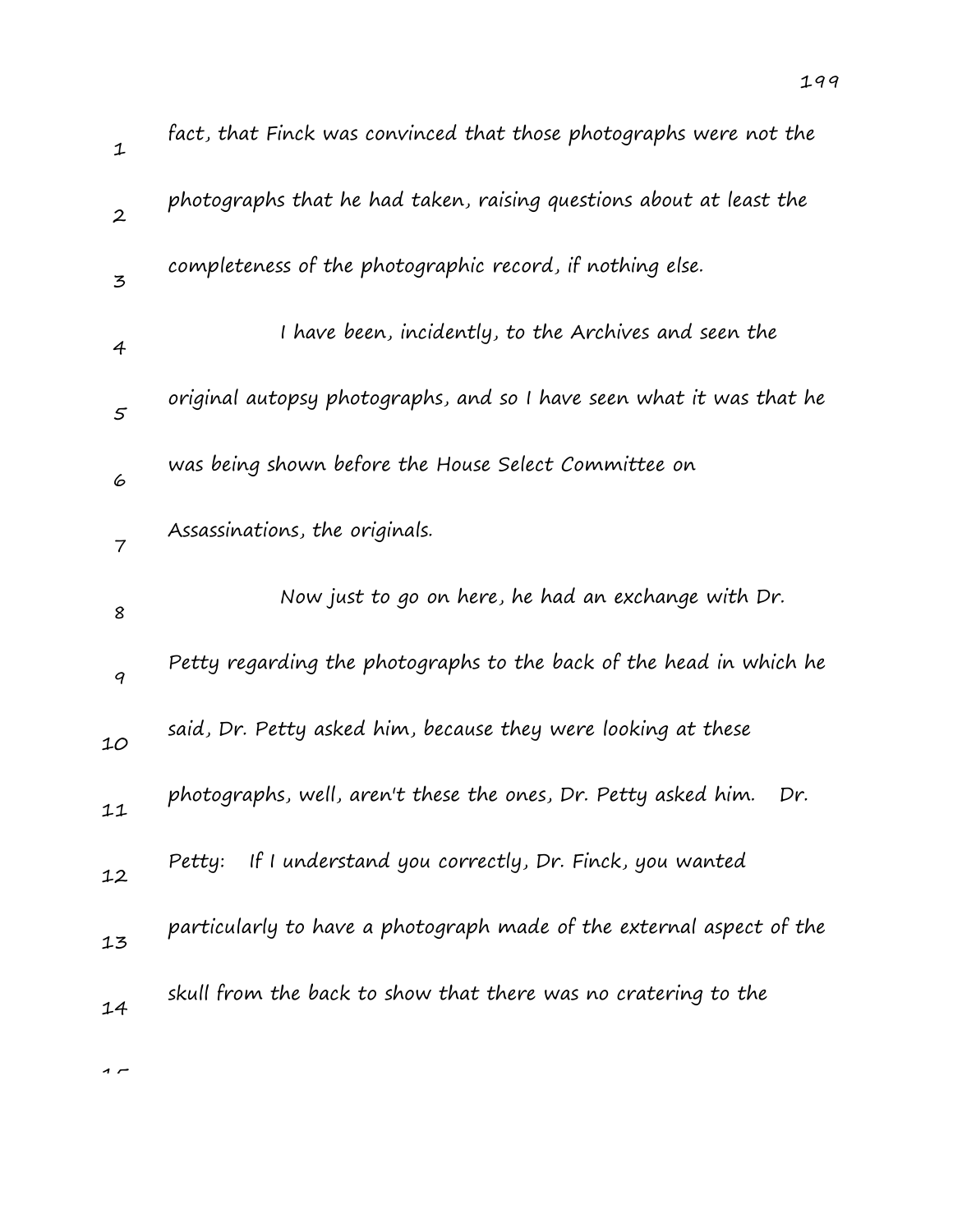| $\mathbf 1$      | outside of the skull.                                                  |
|------------------|------------------------------------------------------------------------|
| $\boldsymbol{2}$ | Dr. Finck: Absolutely.                                                 |
| 3                | Did you ever see such a photograph?                                    |
| 4                | I don't think so, and I brought with me<br>Finck:                      |
| $\varsigma$      | memorandum referring to examination to the examination of              |
| 6                | photographs in 1967 when I was recalled from Vietnam.<br>I was         |
| $\overline{7}$   | asked to look at the photographs and as I recall there were two blank  |
| 8                | four-by-five transparencies, in other words to photographs that had    |
| 9                | been exposed but with no image, and as I can recall I never saw        |
| 10               | pictures of the outer aspect of the wound of entry in the back of the  |
| 11               | head and the inner aspect of the skull in order to show the cratering, |
| 12               | although I was there asking of these photographs, I don't remember     |
| 13               | ever seeing those photographs.                                         |
| 14               | Now this went on again in another exchange which I think               |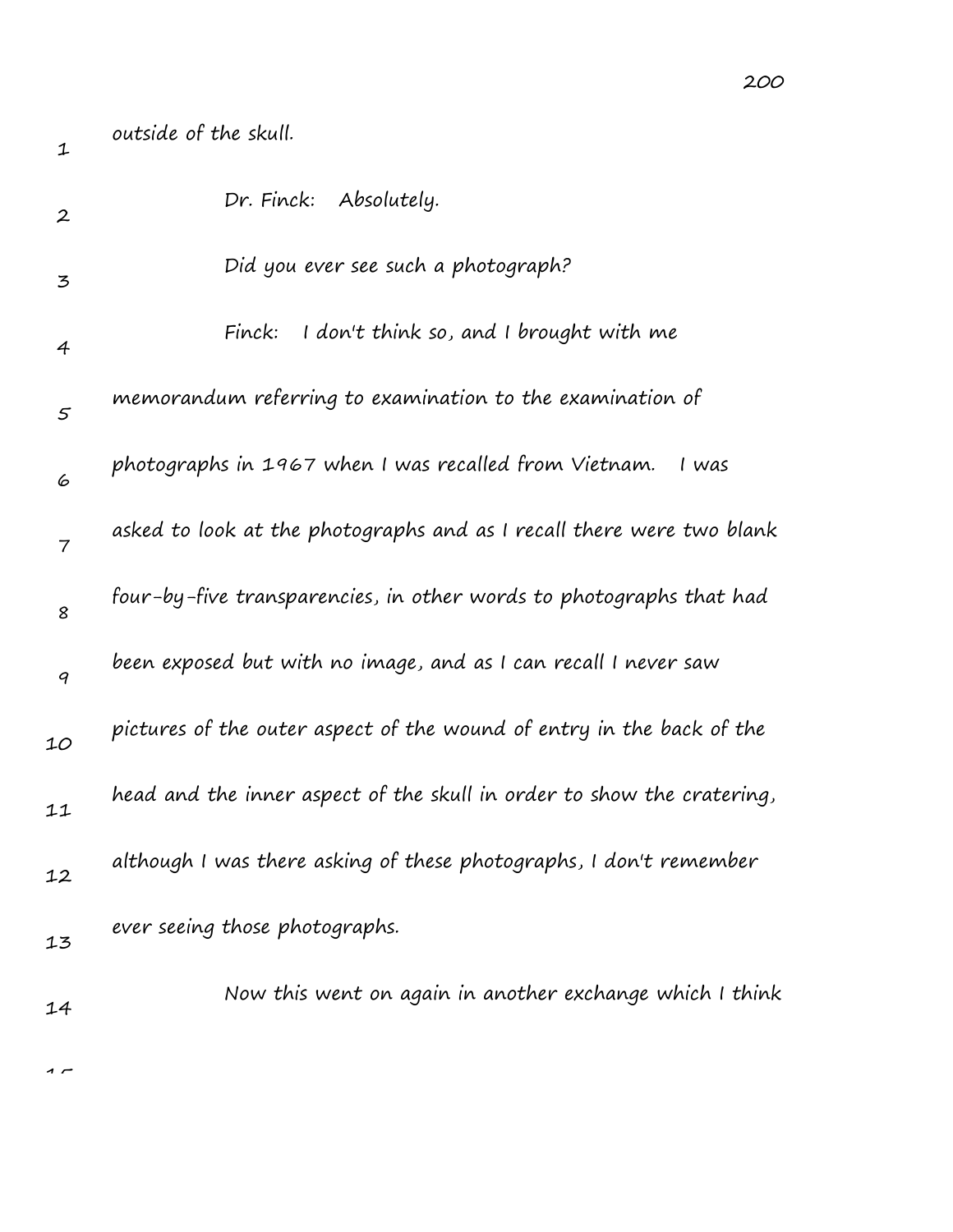| $\mathbf 1$      | was even more to the point. The point about the photographs is             |
|------------------|----------------------------------------------------------------------------|
| $\boldsymbol{2}$ | that when a bullet enters it causes beveling, and that is like a BB        |
| 3                | hitting a window, you have a very tiny point of entry and then the         |
| $\overline{4}$   | exit side on the other side of the window or the other side of the         |
| 5                | skull, as the case may be, you have a much larger wound, and that          |
| 6                | helps to establish the direction of the shot.<br>It would also presumably, |
| $\overline{7}$   | if such photographs were available, help identify whether they were        |
| 8                | actually talking about the external occipital protuberance or whether      |
| 9                | the wound was higher than that.                                            |
| 10               | Counsel Andy Purdy asked him, he said:<br>We have here a                   |
| 11               | black and white blowup of the same spot.<br>At that time he was            |
| 12               | showing the back of the scalp with the scalp intact. You previously        |
| 13               | mentioned that your attempt here was to photograph the crater, I           |
| 14               | think that was the word you used.                                          |

 $\overline{1}$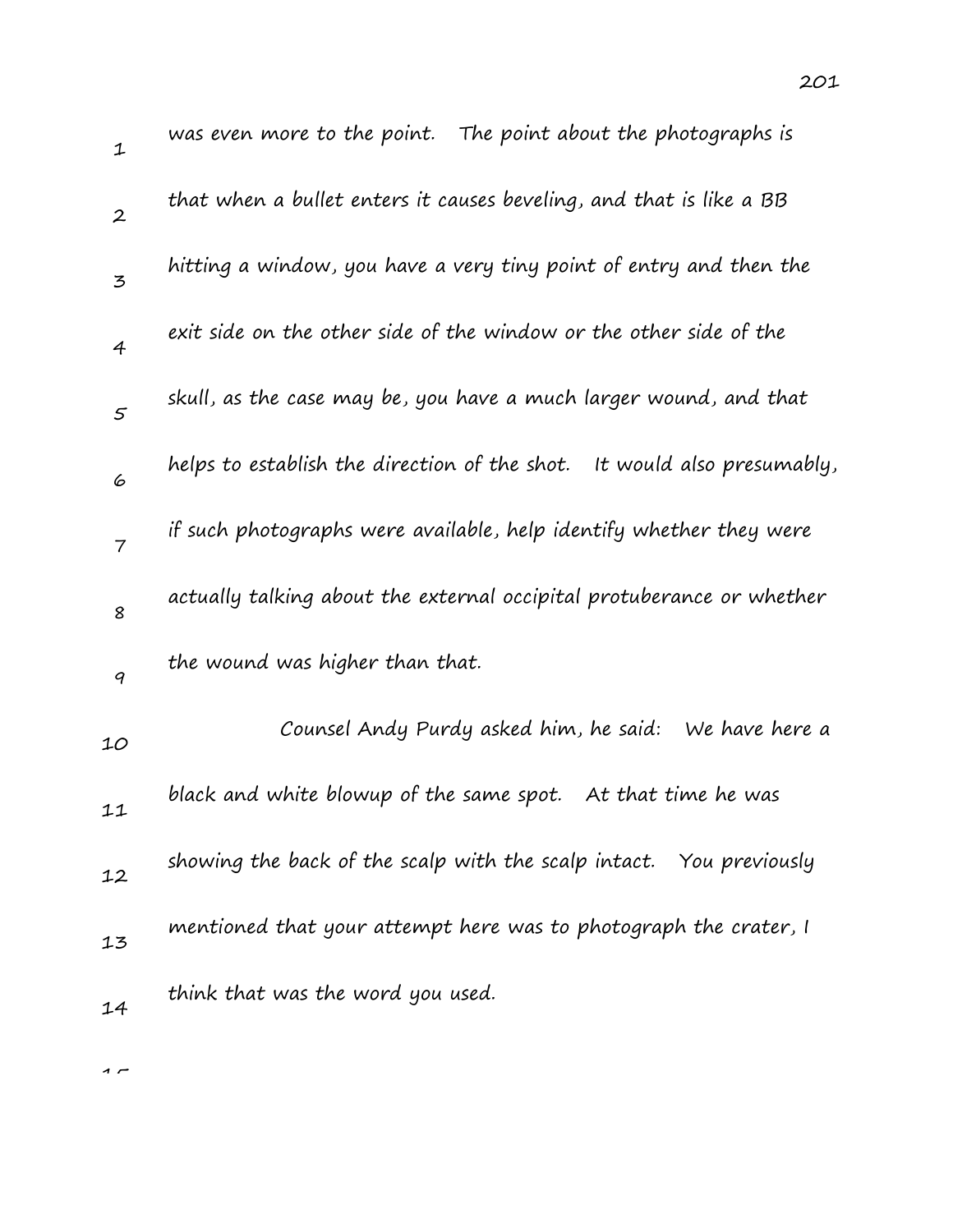| $\mathbf 1$      | Finck answered: In the bone not in the scalp, because to               |
|------------------|------------------------------------------------------------------------|
| $\boldsymbol{2}$ | determine the direction of the projectile, the bone is a very good     |
| 3                | source of information. So I emphasized the photographs of the          |
| $\overline{4}$   | crater seen from the inside the skull, what you are showing me is soft |
| $\mathcal{S}$    | tissue wound in the scalp. So it is clear that he is talking about     |
| 6                | having taken photographs that weren't there when he was shown the      |
| $\overline{7}$   | photographs.                                                           |
| 8                | Under 4B I go on into a lengthy listing of individuals, and            |
| 9                | I don't think I will recount it here for the time constraints that you |
| 10               | Suffice it to say that John Stringer who is the autopsy<br>have.       |
| 11               | photographer, Floyd Reeby who was his associate, Commander             |
| 12               | Humes, Boswell and Dr. Carne all recalled having taken photographs     |
| 13               | of the interior of the chest. Now these were mutually corroborated     |
|                  |                                                                        |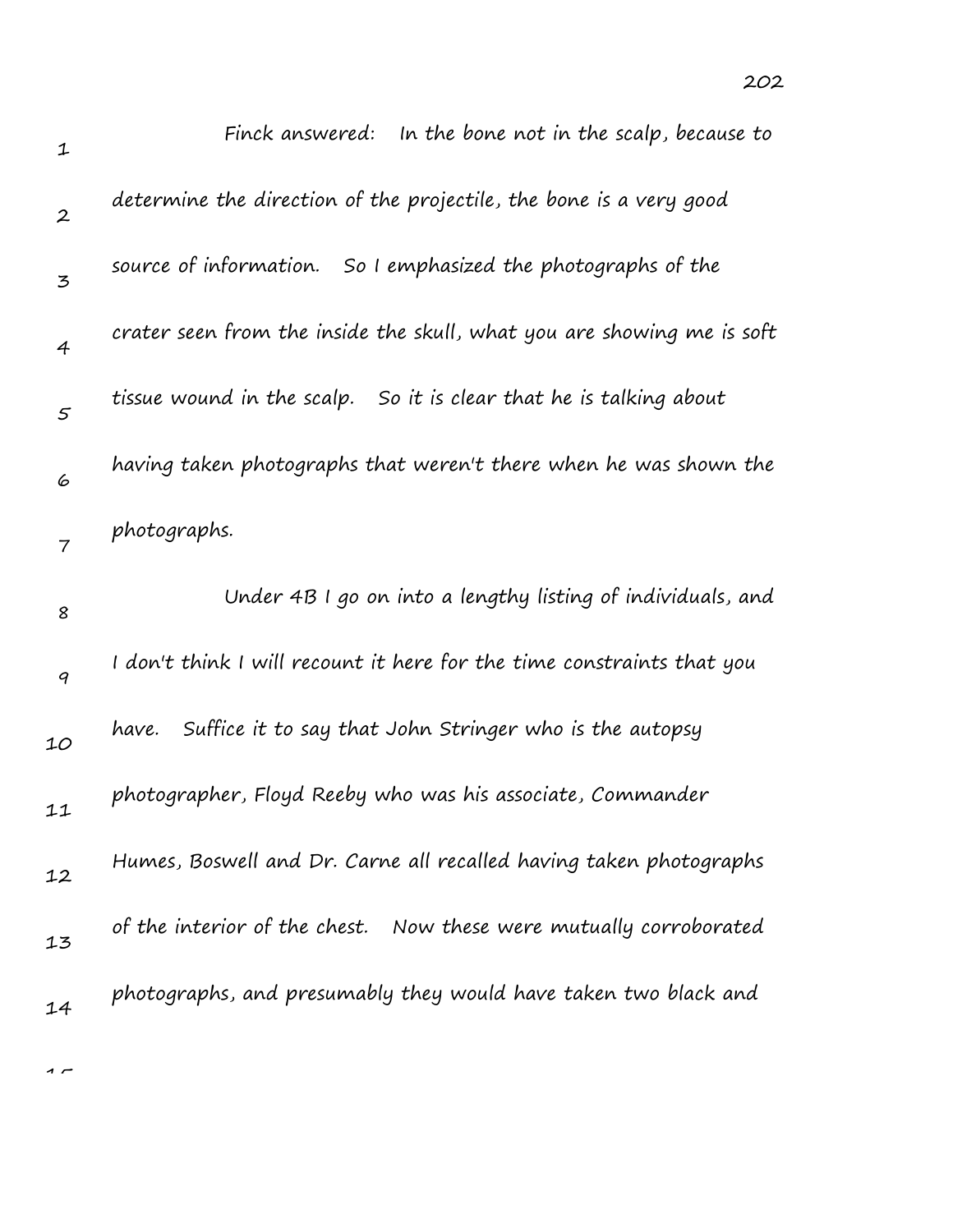| 1                | whites at a minimum and two colors at a minimum, there are four       |
|------------------|-----------------------------------------------------------------------|
| $\boldsymbol{2}$ | images there, and probably they would have taken more than that.      |
| 3                | One would guess that there are many more photographs from that        |
| $\overline{4}$   | That has relevance as to whether one can see the point of<br>section. |
| 5                | entry if they were indenting the interior of the body with a probe    |
| 6                | while they are taking the photograph as Dr. Carne suggests, who was   |
| $\overline{7}$   | a pathologist who was there, and may have some relevance to the       |
| 8                | path of the bullet.                                                   |
| $\boldsymbol{q}$ | Under Item Number 5, Dr. Humes testified to the Warren                |
| 10               | Commission, yes, sir, these are various notes in longhand, or copies  |
| 11               | rather of various notes in longhand made by myself in part during     |
| 12               | the performance of the examination of the late President and, in      |
| 13               | part, after the examination when I was preparing to have a            |
| 14               | typewritten report made.                                              |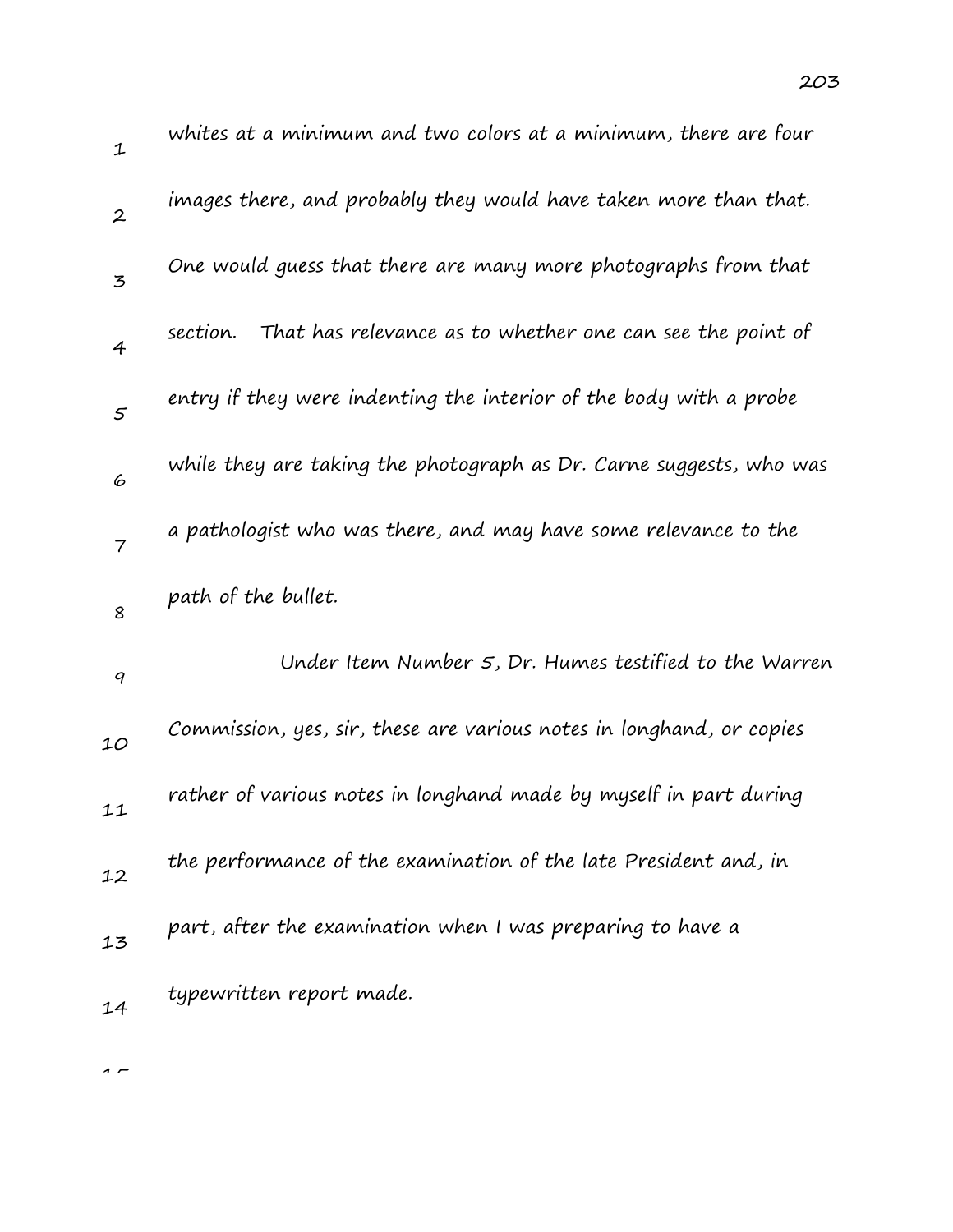| 1                | Now what he is referring to are notes of the autopsy that              |
|------------------|------------------------------------------------------------------------|
| $\boldsymbol{2}$ | he had at the time.   Now he has said, and the amendment that I        |
| 3                | need to make here is that he has said both to the Journal of           |
| $\overline{4}$   | American Medical Association and to the House Select Committee on      |
| $\mathcal{S}$    | Assassinations that he did destroy some autopsy notes.<br>So we don't  |
| 6                | know which ones he had and which ones he didn't have.<br>But           |
| $\overline{7}$   | presumably he had some autopsy notes and, in fact, Dr. Carne, under    |
| 8                | something which I will submit to you separately, also recalled their   |
| 9                | having had autopsy notes. These autopsy notes have never been seen.    |
| 10               | The only autopsy note we have is Dr. Boswell's face sheet              |
| 11               | diagram and a face sheet diagram, in fact, tends to prove that the     |
| 12               | entrance point was low in the skull.<br>The way that it proves that is |
| 13               | easily seen in the skull, and that is, the autopsy diagram that Finck  |
| 14               | prepared shows something that says, 17 centimeters missing, with       |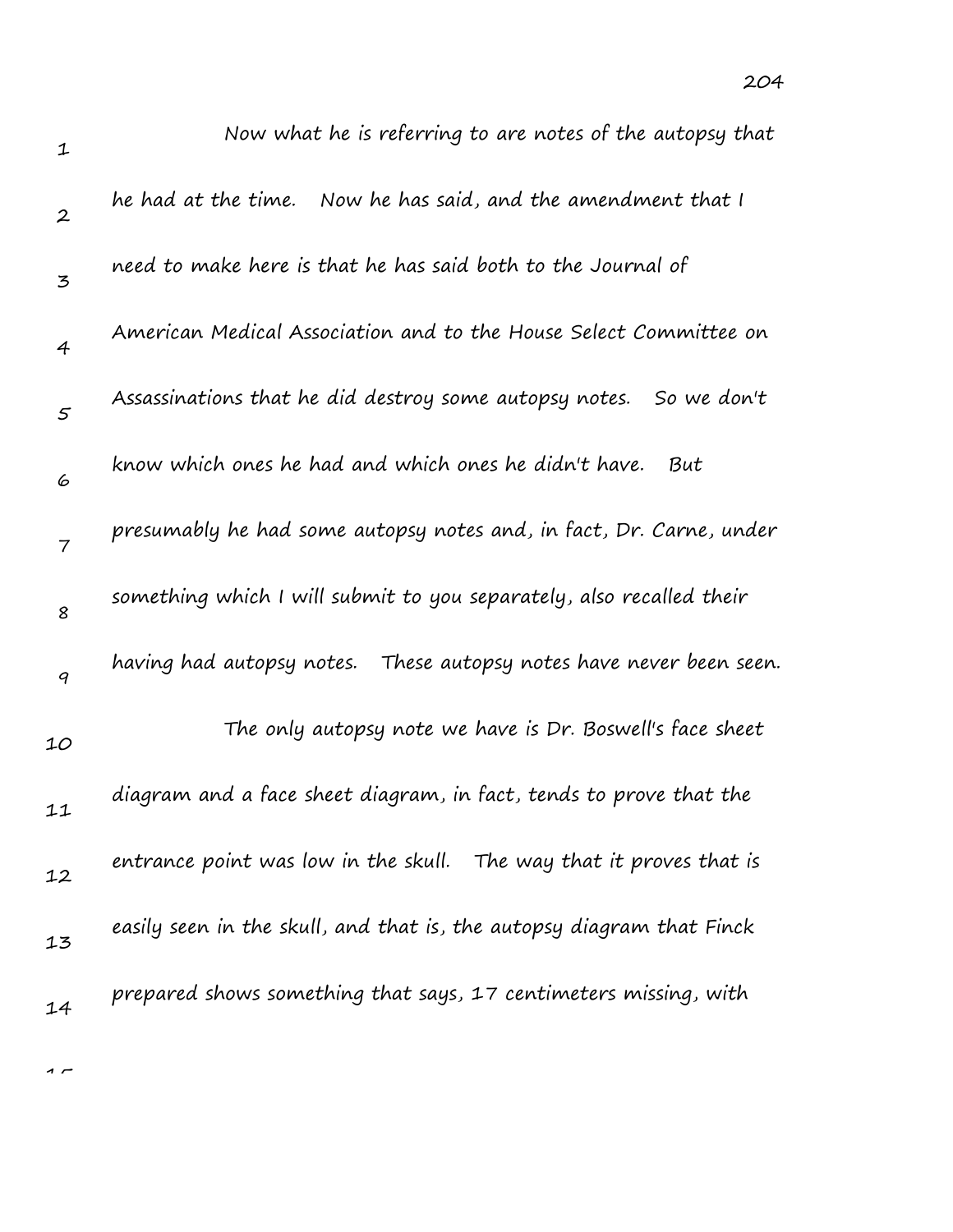| 1                        | the words "missing" on it. If one takes a skull, and disarticulates it as |
|--------------------------|---------------------------------------------------------------------------|
| $\boldsymbol{2}$         | I have here and shows the most anterior portion for the exit to have      |
| 3                        | been was just above the hairline. In other words, you would have          |
| $\overline{4}$           | There is a bullet hole coming out here. And the autopsy<br>seen it.       |
| $\mathfrak{s}$           | photographs, even in the books that any of you may have seen, you         |
| 6                        | don't see a bullet hole coming out. So presumably it was right about      |
| $\overline{\phantom{a}}$ | the hairline and, of course, Jack Kennedy fortunately had a lower         |
| 8                        | hairline than I do.<br>In any case, it was at about this point.           |
| 9                        | Now if one measures from the lowest point that that                       |
| 10                       | could have been for the exit to have been four centimeters above the      |
| 11                       | ridge backwards, he said 17 centimeters missing.<br>Now I have talked     |
| 12                       | to Dr. Boswell about this, and you put a centimeter ruler back there,     |
| 13                       | 17 centimeters back of this point puts you spot on the external           |
| 14                       | occipital protuberance. I can demonstrate it with a ruler, if anybody     |
|                          |                                                                           |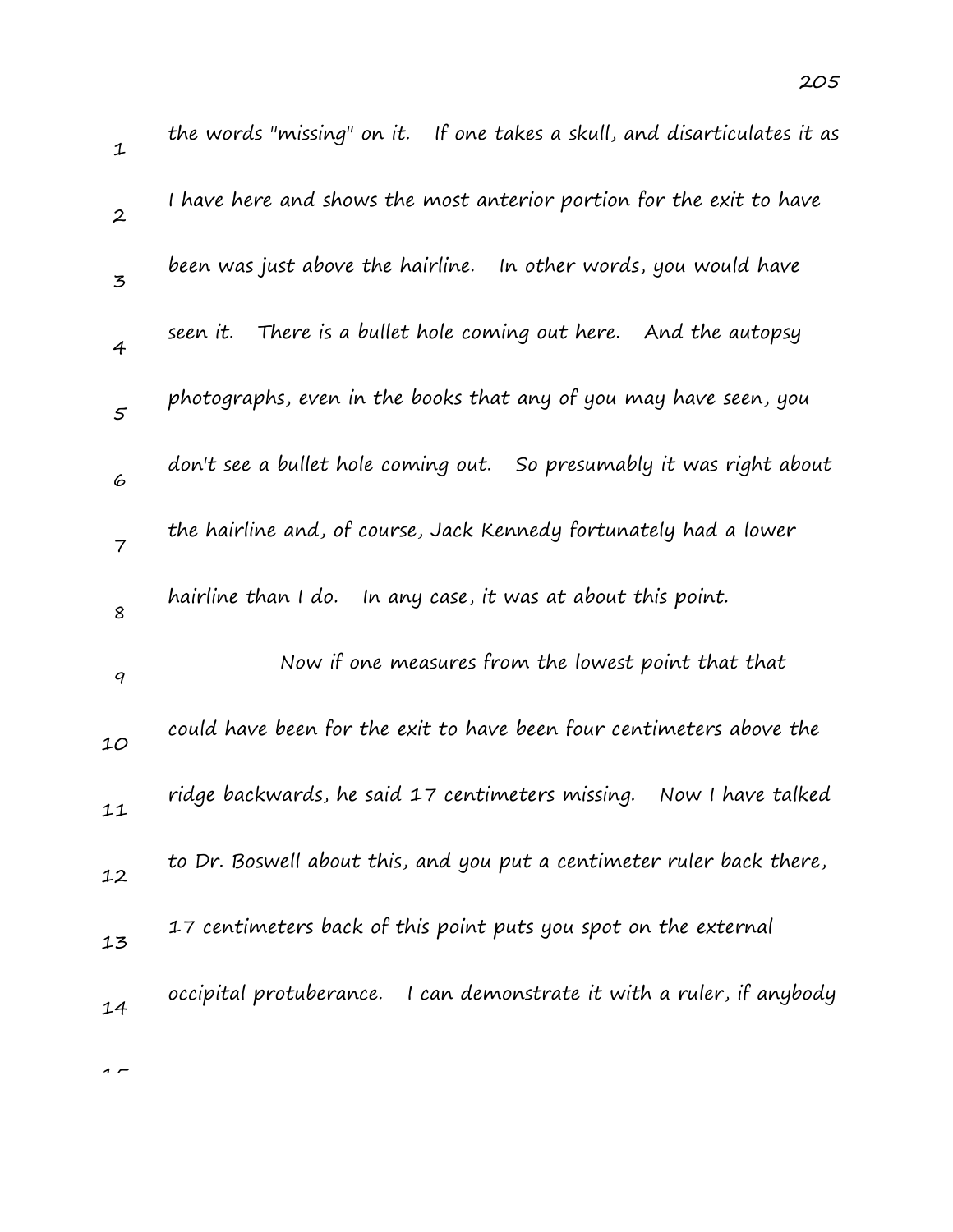206

| $\mathbf{2}$   | Now if, in fact, the entrance wound and a defect was that             |
|----------------|-----------------------------------------------------------------------|
| 3              | much higher, this distance from here to that exit point is only about |
| 4              | So he basically has biangulated the wound to<br>12 to 13 centimeters. |
| $\mathcal{S}$  | this low point, but the photographs are missing that would help       |
| 6              | establish that it was there, and since that was a contemporaneously   |
| $\overline{7}$ | prepared diagram --                                                   |
| 8              | Now the confusing thing here is that in the autopsy report            |
| 9              | it describes the defect as being 13 centimeters, not 17 centimeters.  |
| 10             | Well, Dr. Boswell told the House Select Committee on Assassinations,  |
| 11             | told Harrison Livingstone and told me on the phone on March 30th      |
| 12             | of this year that it was 17 centimeters when the body arrived, and    |
| 13             | then he found or got -- they got a bone fragment in, and he put the   |
| 14             | bone fragment back in place, and with the bone fragment the defect    |

 $\rightarrow$ 

1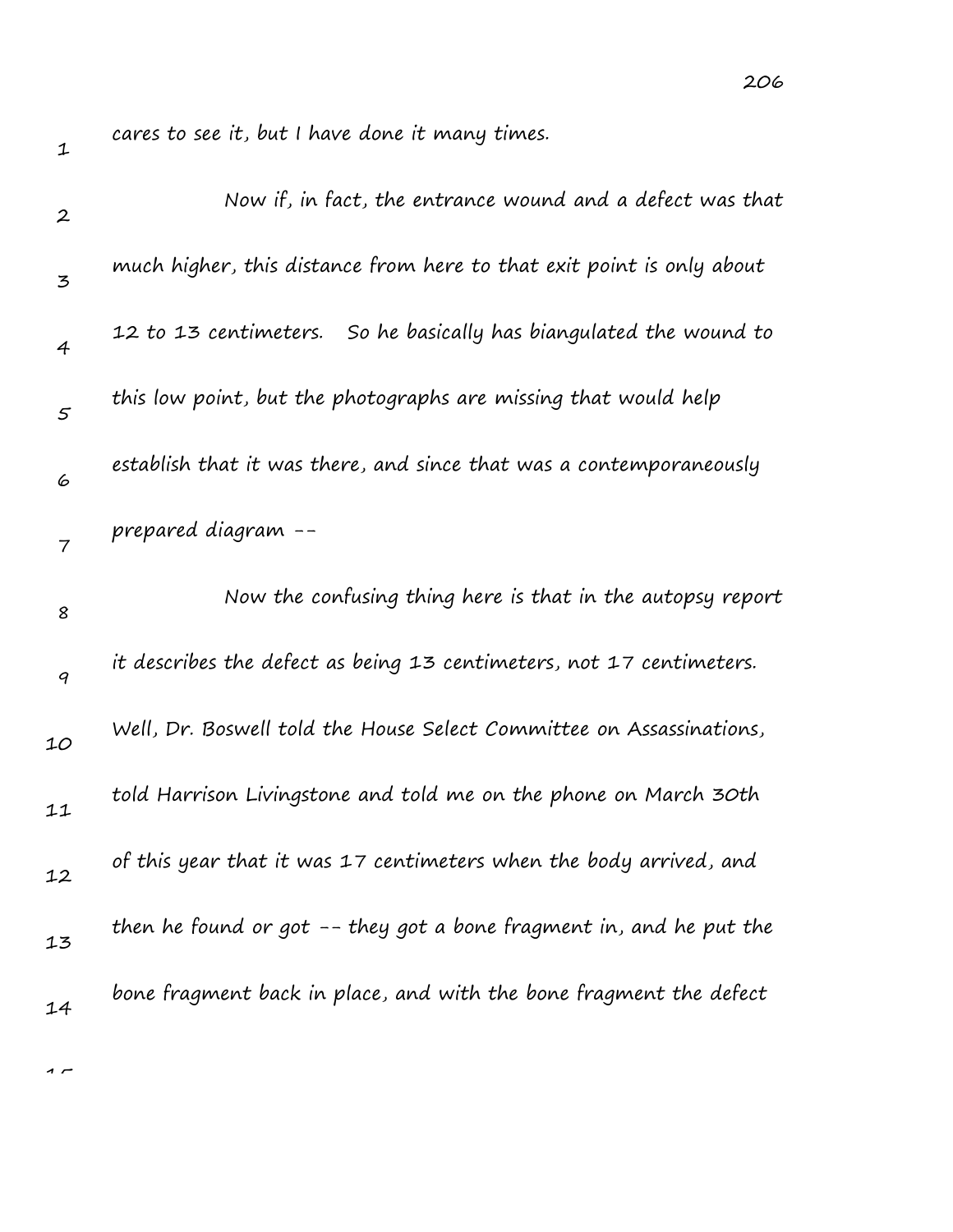1

was, in fact, then 13 centimeters.

| $\boldsymbol{2}$ | Now to illustrate what I am talking about, here is a                 |
|------------------|----------------------------------------------------------------------|
| 3                | These are the diagrams from the Warren Commission,<br>photograph.    |
| $\overline{4}$   | and they are in color, very nice ones.  Here is the way that they    |
| 5                | diagramed that. This is 13 centimeters across here but, in fact,     |
| 6                | when the body first arrived, according to what he told me on the     |
| $\overline{7}$   | phone, and I have a recorded conversation of this, this fragment of  |
| 8                | bone was not there. This fragment of bone was absent and, in fact,   |
| 9                | there was a hole extending all the way from the entrance point       |
| 10               | forward 17 centimeters which would have to place the wound, the      |
| 11               | defect, quite low in the rear of the skull, placing some forensic    |
| 12               | problems for the reconstruction of the shooting.                     |
| 13               | In any case, under Item Number 6, there is a segment                 |
| 14               | from Dr. Finck in which -- in the last page of the gross examination |
| 1 r              |                                                                      |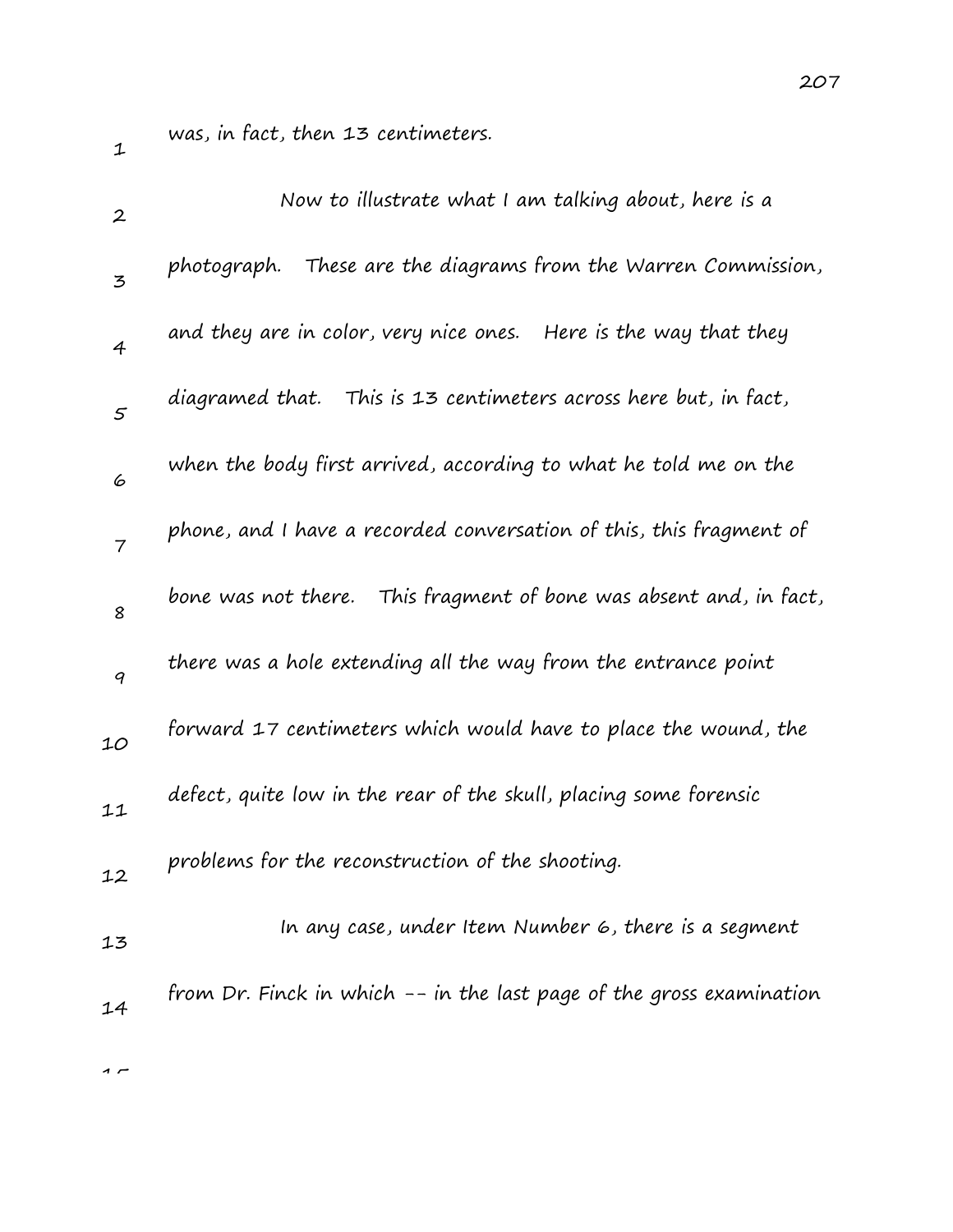| $\mathbf{1}$     | of a formal and fixed brain, and I have the Agency file number there,      |
|------------------|----------------------------------------------------------------------------|
| $\boldsymbol{2}$ | there are on the fifth page of this document, which is titled Personal     |
| 3                | Notes Used for the Tech Sent With Letter of 1 February 1965 to             |
| $\overline{4}$   | Brigadeer General Blumberg, AFIP Director. There are five lines            |
| $\mathfrak{s}$   | blocked out of Dr. Finck's first paragraph.                                |
| 6                | Now I have that to show you, and I will hold it up for                     |
| 7                | Here we have that document, and here it is.<br>It is all<br>others to see. |
| 8                | medical, and here are all these lines are blocked out.<br>Dr. Humes        |
| 9                | called me on the 29th of November, it is basically dealing with how        |
| 10               | he was called, and so on and so forth, but those lines are blocked out.    |
| 11               | I can't think of a national security reason for excluding that.            |
| 12               | One final issue that I would like to raise                                 |
| 13               | DR. HALL: Mr. Aguilar, I wonder if I might, Mr.                            |
| 14               | Chairman, before you go on, could I see that particular document?          |

 $\overline{1}$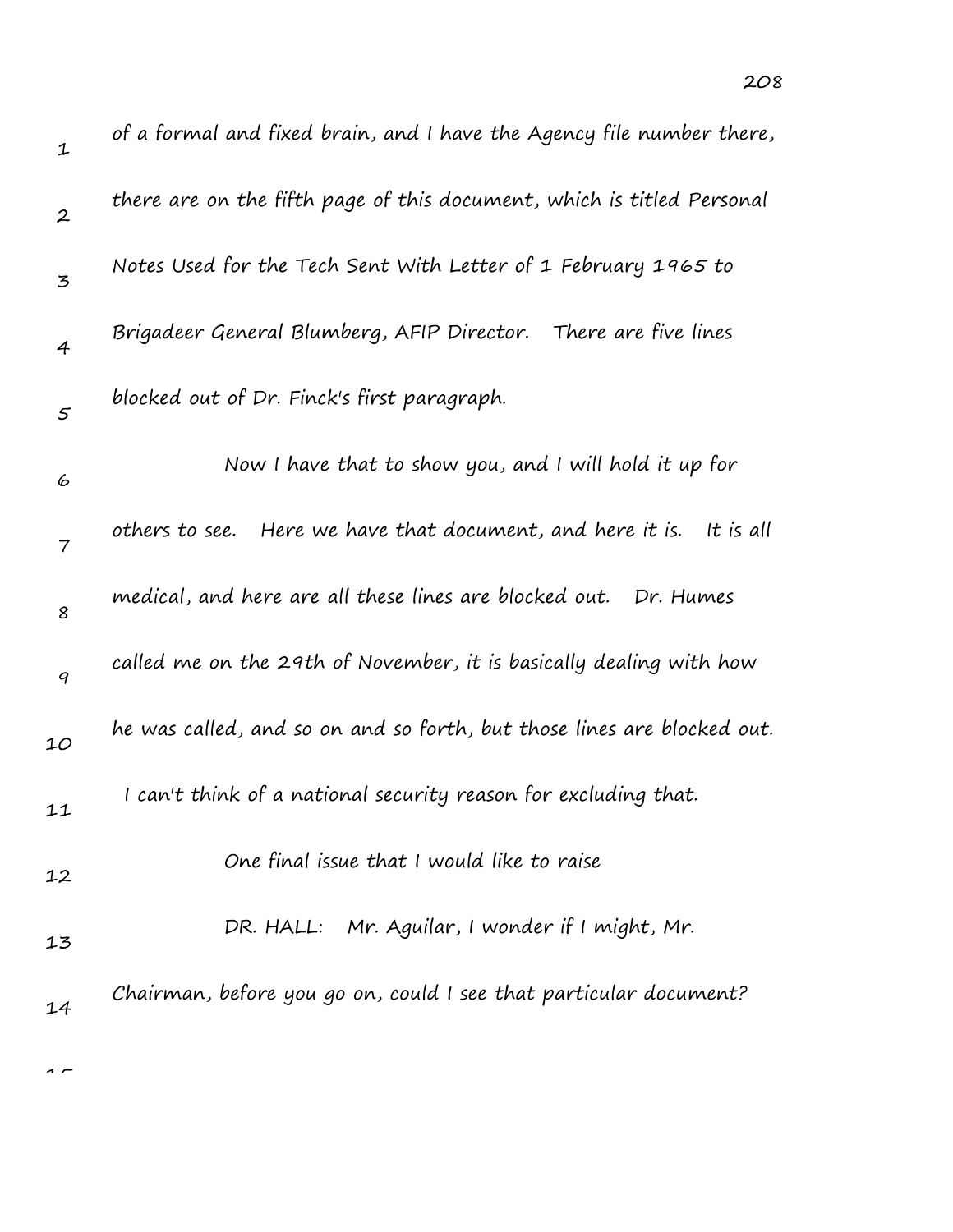| $\mathbf{1}$     | MR. AGUILAR: Sure. Some of this might have been                           |
|------------------|---------------------------------------------------------------------------|
| $\boldsymbol{2}$ | released in the meantime, I don't know. These are the copies that I       |
| 3                | have of it, and I would be happy to show it to you.                       |
| 4                | DR. HALL: Thank you.                                                      |
| 5                | MR. AGUILAR: If, in fact, anything has been released                      |
| 6                | that I am requesting, I apologize for not knowing. By the time it         |
| $\overline{7}$   | gets out to San Francisco, information gets out to San Francisco --       |
| 8                | Do you have any questions regarding that, Mr. Hall?                       |
| 9                | DR. HALL: No, you can just proceed. I am going to                         |
| 10               | listen and read at the same time.                                         |
| 11               | MR. AGUILAR: You remind me of me.                                         |
| 12               | Under Item Number 7, there were some recent                               |
| 13               | revelations, and for this I have brought copies to give to you.<br>I have |
| 14               | three copies for you, and I could make more if they are needed, but       |
|                  |                                                                           |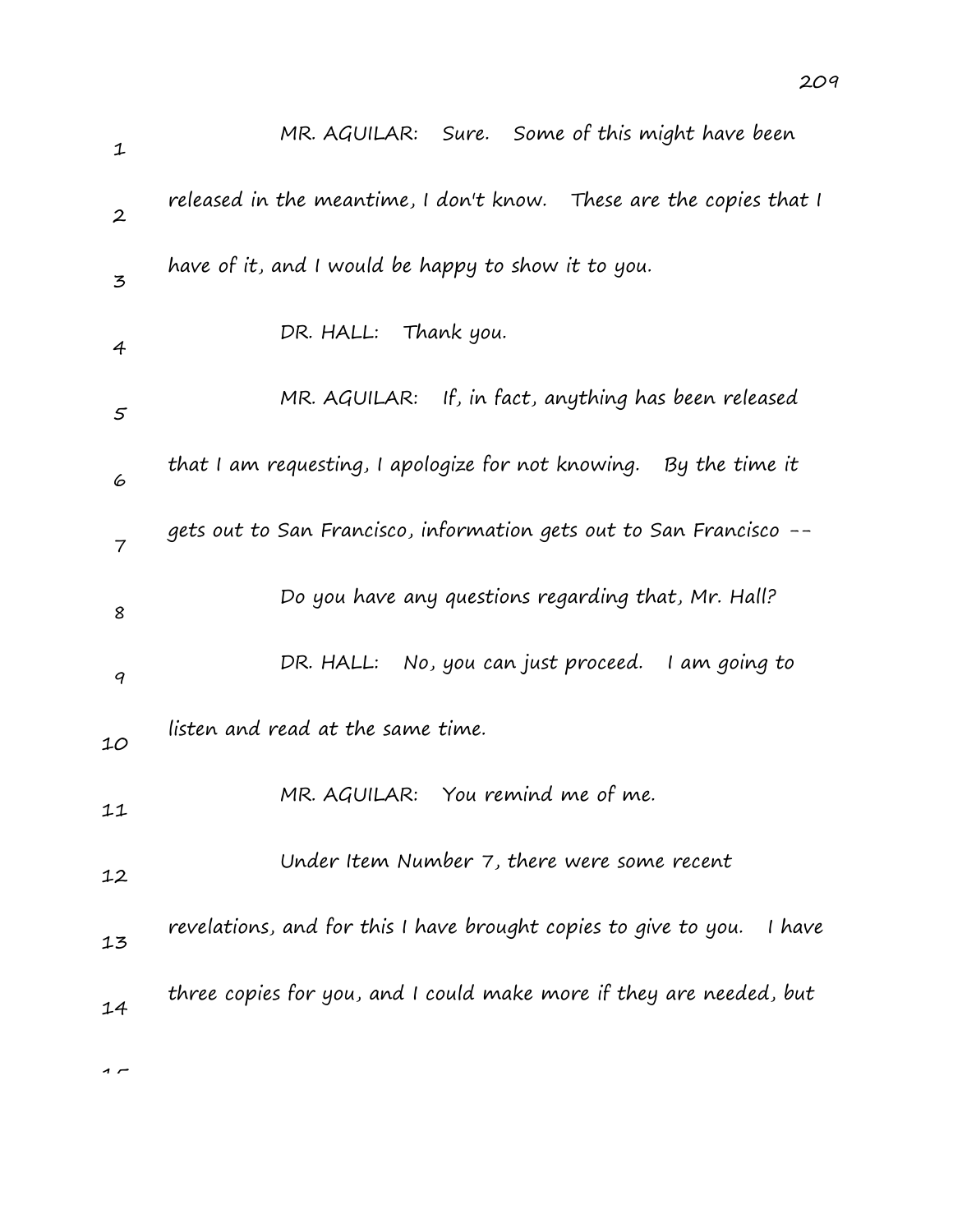| $\mathbf 1$      | three copies I will pass to you. As I mentioned, JFK's pathologist      |
|------------------|-------------------------------------------------------------------------|
| $\boldsymbol{2}$ | James Humes, J. Thornton Boswell described the entrance to the          |
| 3                | President's skull wound as being to the right and just above the        |
| 4                | external occipital protuberance in the original autopsy report.<br>They |
| $\varsigma$      | repeated that assertion in an interview published in the Journal of the |
| 6                | American Medical Association on May 27th, 1992.                         |
| $\overline{7}$   | On November 17th, 1993, author Gerald Posner, the                       |
| 8                | author of the book Case Closed reported to the Congress Committee       |
| 9                | that he had interviewed both Dr. Humes and Dr. Boswell at               |
| 10               | apparently the same time they were interviewed by the Journal of        |
| 11               | the American Medical Association in 1992. Mr. Posner reported           |
| 12               | that Drs. Humes and Boswell told him that JFK's skull wound was not     |
| 13               | low and near the rear, near the external occipital protuberance, but    |
| 14               | rather it was high in the President's skull.                            |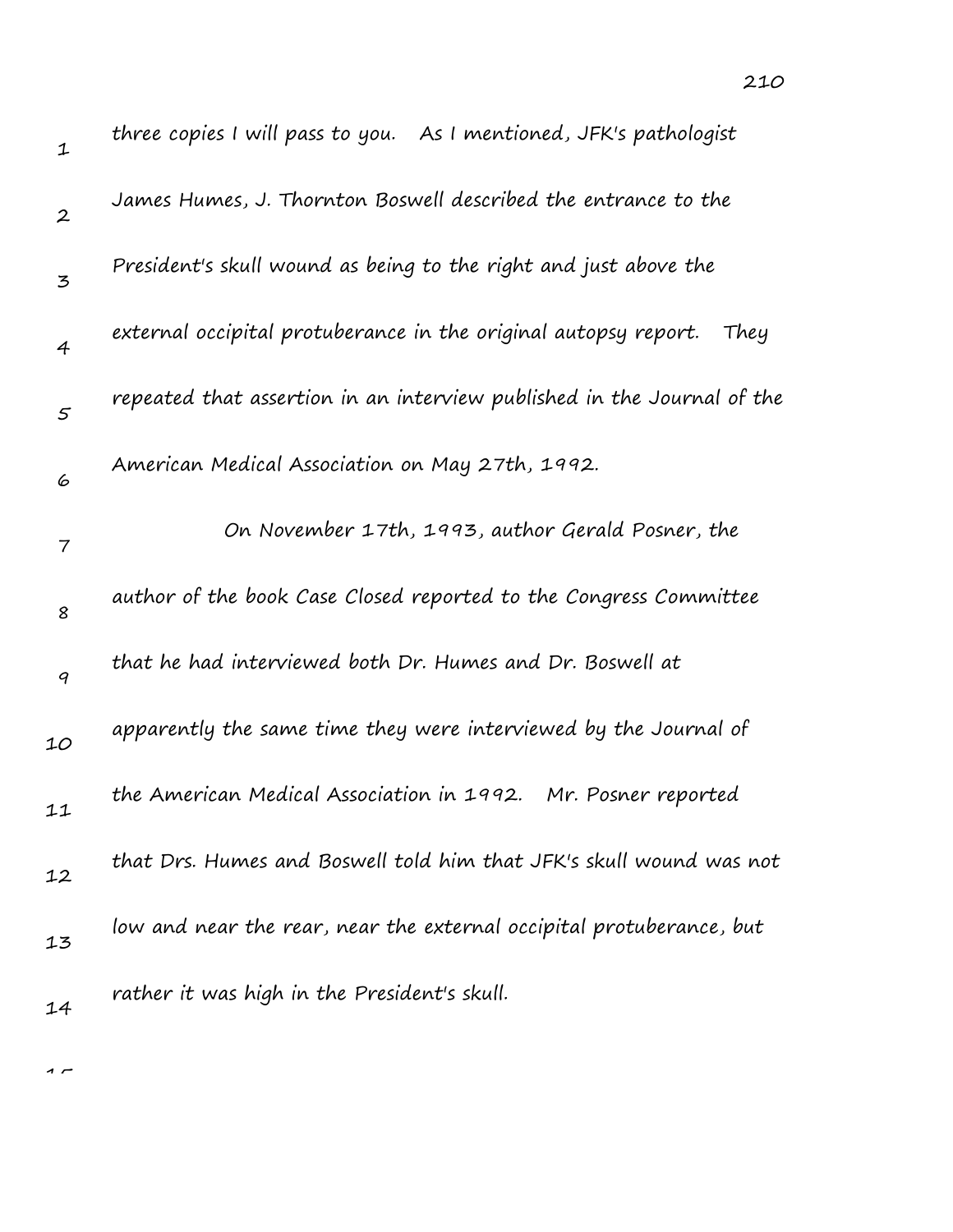| $\mathbf 1$              | Mr. Posner indicated during his testimony to the                       |
|--------------------------|------------------------------------------------------------------------|
| $\boldsymbol{2}$         | Representative of Congress that he would ask Dr. Humes and Boswell     |
| 3                        | for permission to release information on his interviews with them, but |
| $\overline{4}$           | he has not done so to my knowledge.                                    |
| $\varsigma$              | On March 30th of this year, I, myself, called both Drs.                |
| 6                        | Humes and Boswell to inquire about Mr. Posner's report of their        |
| $\overline{\mathcal{I}}$ | surprising turnabout on this important question. Dr. Humes             |
| 8                        | indicated to me that he stood firmly by his statements in JAMA.<br>Dr. |
| 9                        | Boswell also told me that he had never changed his mind about the      |
| 10                       | low location of JFK's skull wound and, moreover, Dr. Boswell told me   |
| 11                       | that had never spoken with Mr. Posner. I have a recording of this      |
| 12                       | and I would be happy to leave it with you, if you would like. As I     |
| 13                       | spoke with both pathologists four-and-a-half months after Mr.          |
| 14                       | Posner's claim, I am baffled at this discrepancy.                      |
|                          |                                                                        |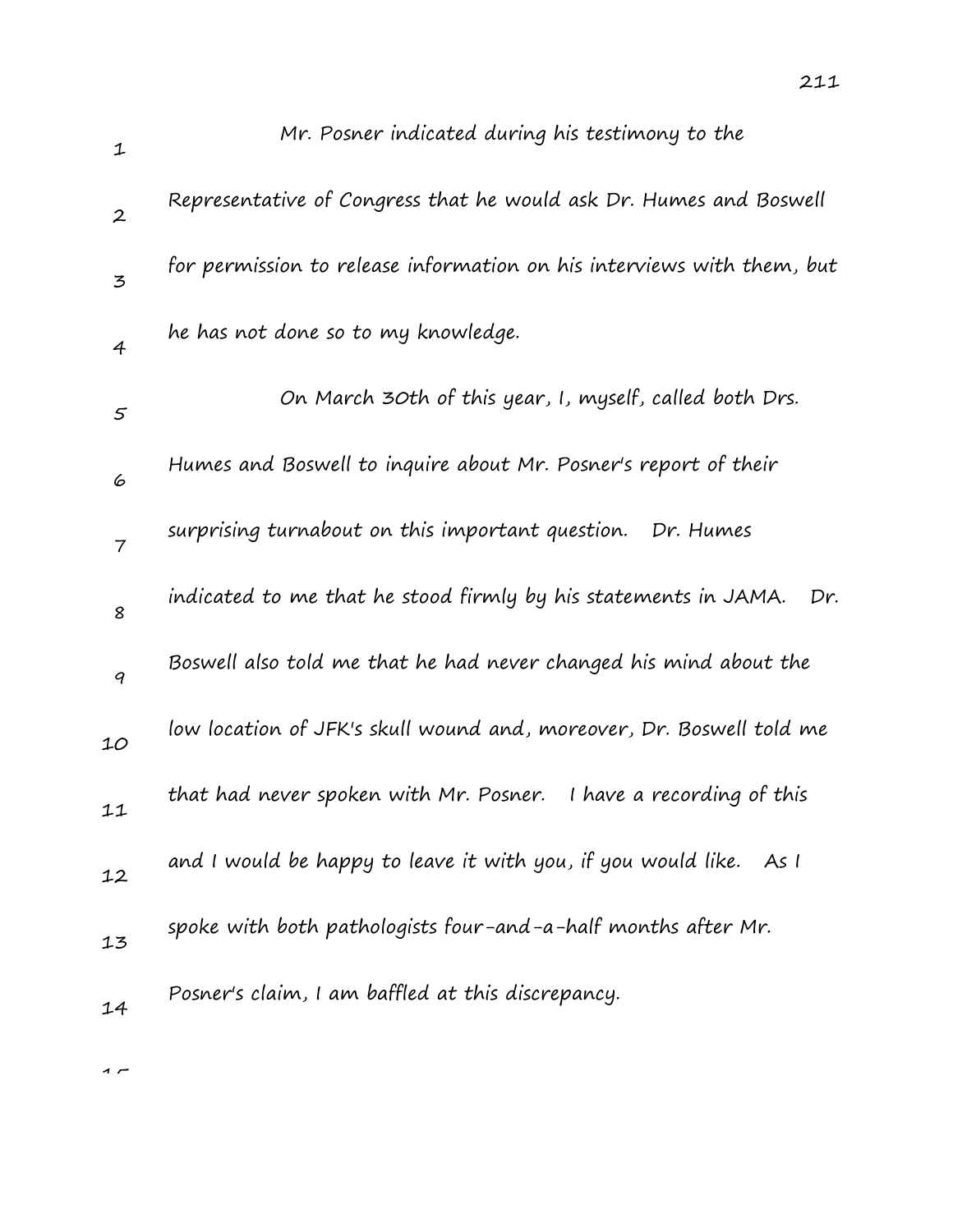| $\mathbf 1$      | In any case, that Jack Kennedy's pathologists might be                 |
|------------------|------------------------------------------------------------------------|
| $\boldsymbol{2}$ | inconsistent and reliable about the President's skull wounds is of     |
| 3                | enormous evidentiary significance, I believe. Their claims about JFK's |
| $\overline{4}$   | fatal wound which contradict Mr. Posner's assertions have been         |
| $\mathfrak{s}$   | published in a peer review medical journal and the Journal of the      |
| 6                | American Medical Association, and if JAMA's representations are not    |
| $\overline{7}$   | reliable, must light is shed on the ambiguity of the autopsy findings. |
| 8                | I respectfully request that you ask Mr. Posner, as he has              |
| 9                | already offered to do before Congress, to produce the copies of all    |
| 10               | records that he possesses in his interviews with Drs. Humes and        |
| 11               | Boswell.                                                               |
| 12               | As a physician who has an interest in this case, I think               |
| 13               | from an academic standpoint, I thank you very much for the time        |
| 14               | you have allowed me, and if you have any questions, I would be happy   |
|                  |                                                                        |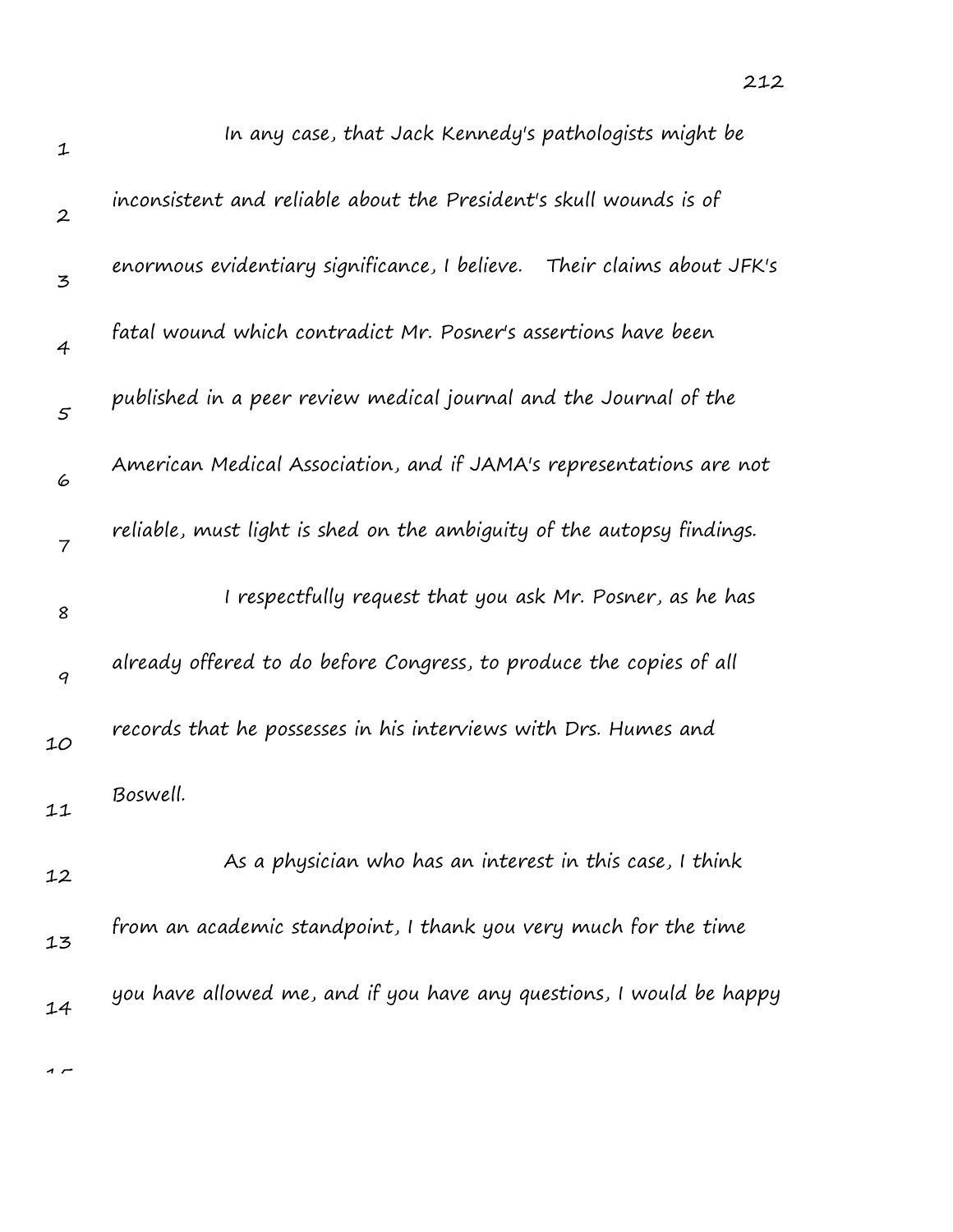to answer them for you.

| $\boldsymbol{2}$         | Could I give you a copy of this, I have highlighted them.                 |
|--------------------------|---------------------------------------------------------------------------|
| 3                        | In fact, just for the purposes of -- can I read from this one, and then   |
| $\overline{4}$           | I will give it to you as I leave. I would like to read, in fact, from Mr. |
| $\varsigma$              | Posner's testimony so that there are no ambiguities about precisely       |
| 6                        | what he said.                                                             |
| $\overline{\phantom{a}}$ | On the bottom of page 112 of his document, and I need                     |
| 8                        | to explain the pages that follow page 112 and 113, on the bottom of       |
| 9                        | page 112 it was during the testimony of a Dr. Randy Robertson, Mr.        |
| 10                       | Posner essentially interrupted that testimony of Dr. Robertson's          |
| 11                       | because Dr. Robertson was discussing the fact that the autopsy            |
| 12                       | pathologists had placed the skull wound low.<br>Mr. Posner interrupted    |
| 13                       | to say: I have interviewed the autopsy doctors -- this a quote            |
| 14                       | now -- I have interviewed the autopsy doctors. I have interviewed         |
|                          |                                                                           |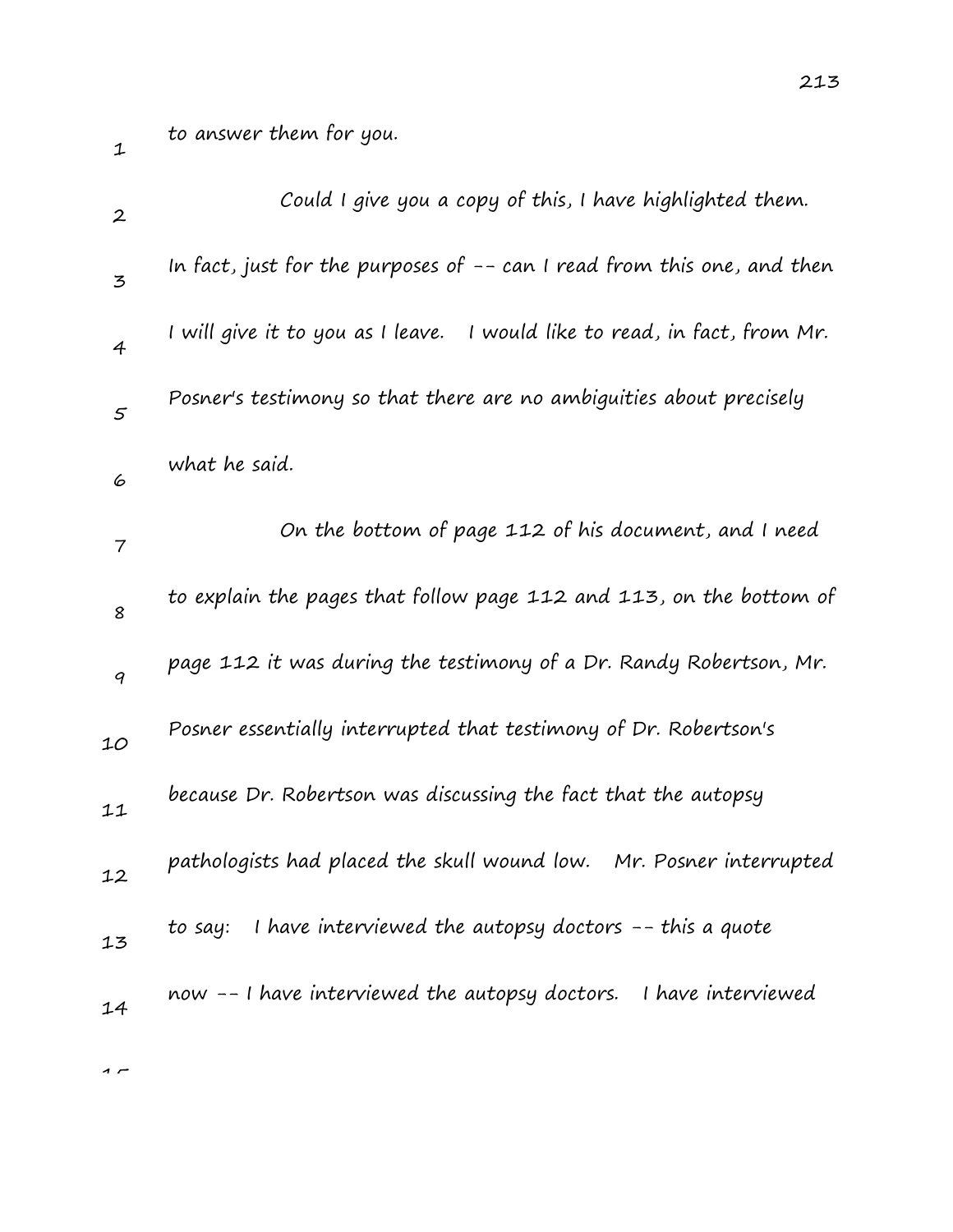| $\mathbf 1$      | Mr. O'Neill. What is left here on the record today should not be      |
|------------------|-----------------------------------------------------------------------|
| $\boldsymbol{2}$ | allowed because it is not correct, which is the implication that the  |
| 3                | autopsy doctors agree with their original drawings in 1963 -- that    |
| $\overline{4}$   | they agree with the original drawings in 1963 and, of course, they    |
| $\mathfrak{s}$   | do -- which were made without the benefit of $X$ -rays -- that's not  |
| 6                | true, they had X-rays, they looked at X-rays -- photographs.<br>To    |
| $\overline{7}$   | the credit of the House Select Committee on Assassinations and        |
| 8                | Congressman Stokes, that Committee did a superb job on the            |
| 9                | forensics of this case.<br>It was the work of that Committee that had |
| 10               | the two autopsy physicians change their minds that they had been      |
| 11               | mistaken about the placement of the wound here.                       |
| 12               | In fact, it is equivocal that Dr. Boswell told me he doesn't          |
| 13               | believe that Humes caved in on the question of the wound being        |
| 14               | higher, but reading Humes testimony after having been harangued       |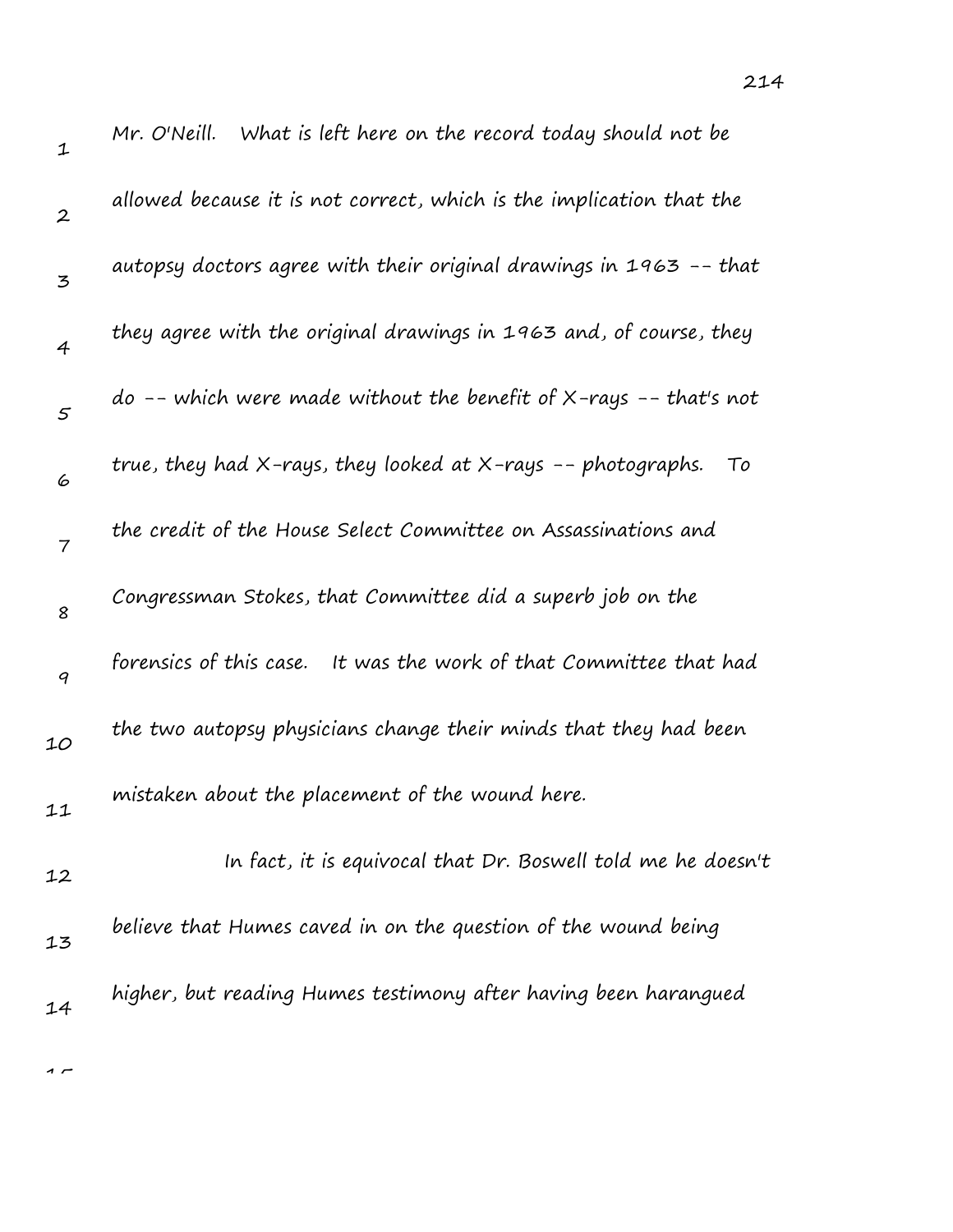| $\mathbf 1$      | and harangued and harangued, Boswell would never change his mind,      |
|------------------|------------------------------------------------------------------------|
| $\boldsymbol{2}$ | Finck would never change his mind, but Humes came back and said,       |
| 3                | well, maybe that is what it is on the photographs, but still has never |
| $\overline{4}$   | said that the wound was any place other than low.                      |
| $\varsigma$      | In any case, he says here, and I quote again:<br>I have                |
| 6                | spoken to them -- and he had just mentioned Humes and                  |
| $\overline{7}$   | Boswell -- about this and they have confirmed their change of          |
| 8                | testimony that they gave before the House Select Committee on          |
| 9                | Assassinations.                                                        |
| 10               | Now they had just told the Journal of American Medical                 |
| 11               | Association presumably that the wound was low, and now he is saying    |
| 12               | that they confirmed to him that they had changed it and made this      |
| 13               | wound high, an enormous error.                                         |
| 14               | James Lasar asked a question about Mr. Posner's releasing              |
|                  |                                                                        |

 $\overline{1}$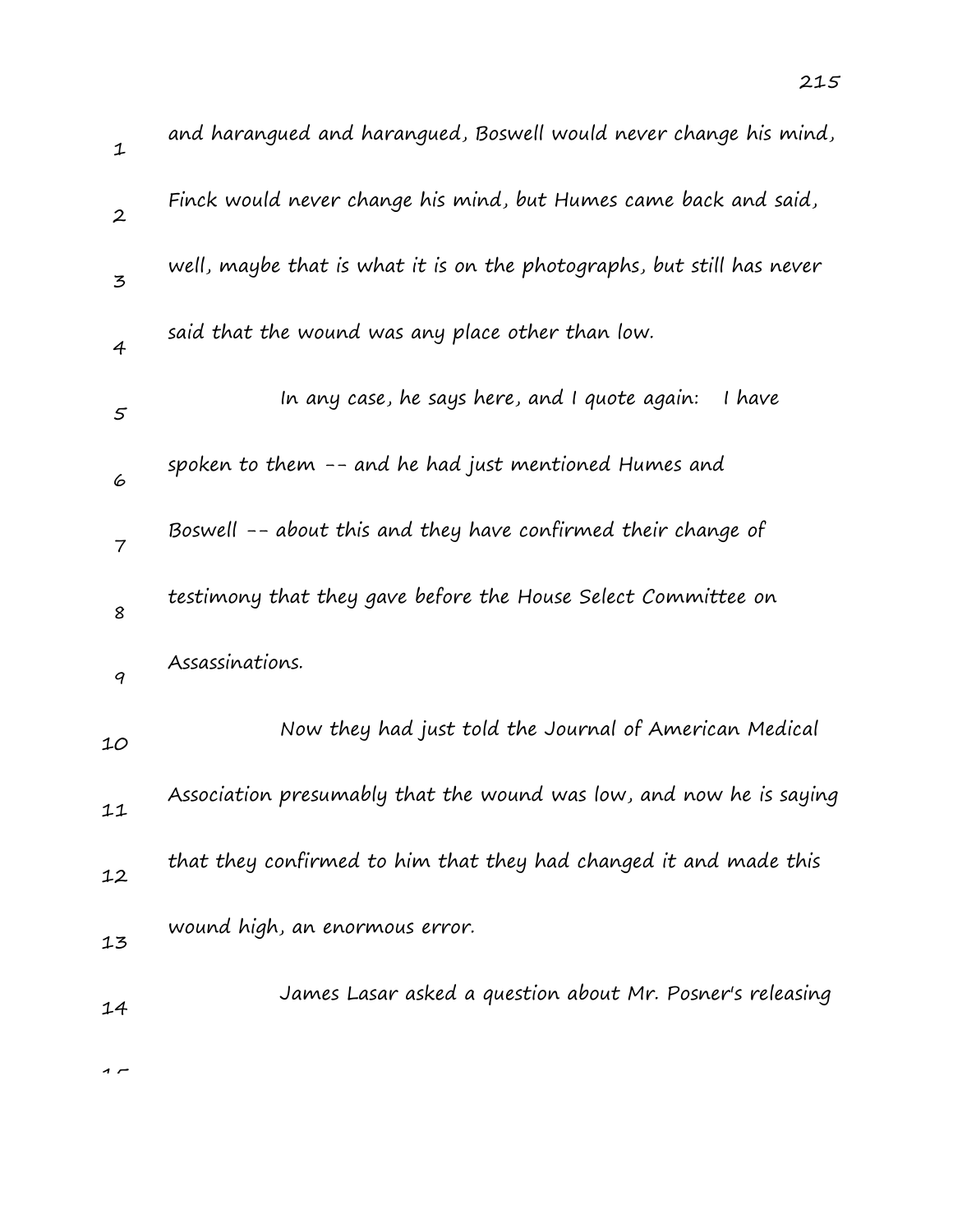| $\mathbf 1$      | I would be<br>these documents, and Mr. Posner says, and I quote again: |
|------------------|------------------------------------------------------------------------|
| $\boldsymbol{2}$ | happy, Mr. Chairman, to ask Drs. Humes and Boswell if they would       |
| 3                | agree for their notes to be released to the National Archives.         |
| 4                | This occurred on November 17th.<br>I called Dr. Boswell on             |
| $\varsigma$      | March 30th, four-and-a-half months later, and at that time he had      |
| 6                | not yet spoken to him for the first time, so presumably he had not     |
| 7                | asked him to release notes. Now I don't know, and I am not             |
| 8                | accusing Mr. Posner of misrepresenting the truth here, I don't know    |
| 9                | what the truth is, but I think that if Mr. Posner could convincingly   |
| 10               | demonstrate that the doctors are unreliable about this, I think it     |
| 11               | would have some great value to this.                                   |
| 12               | CHAIRMAN TUNHEIM: Thank you.                                           |
| 13               | Are there questions for Dr. Aguilar?                                   |
| 14               | [No response.]                                                         |
|                  |                                                                        |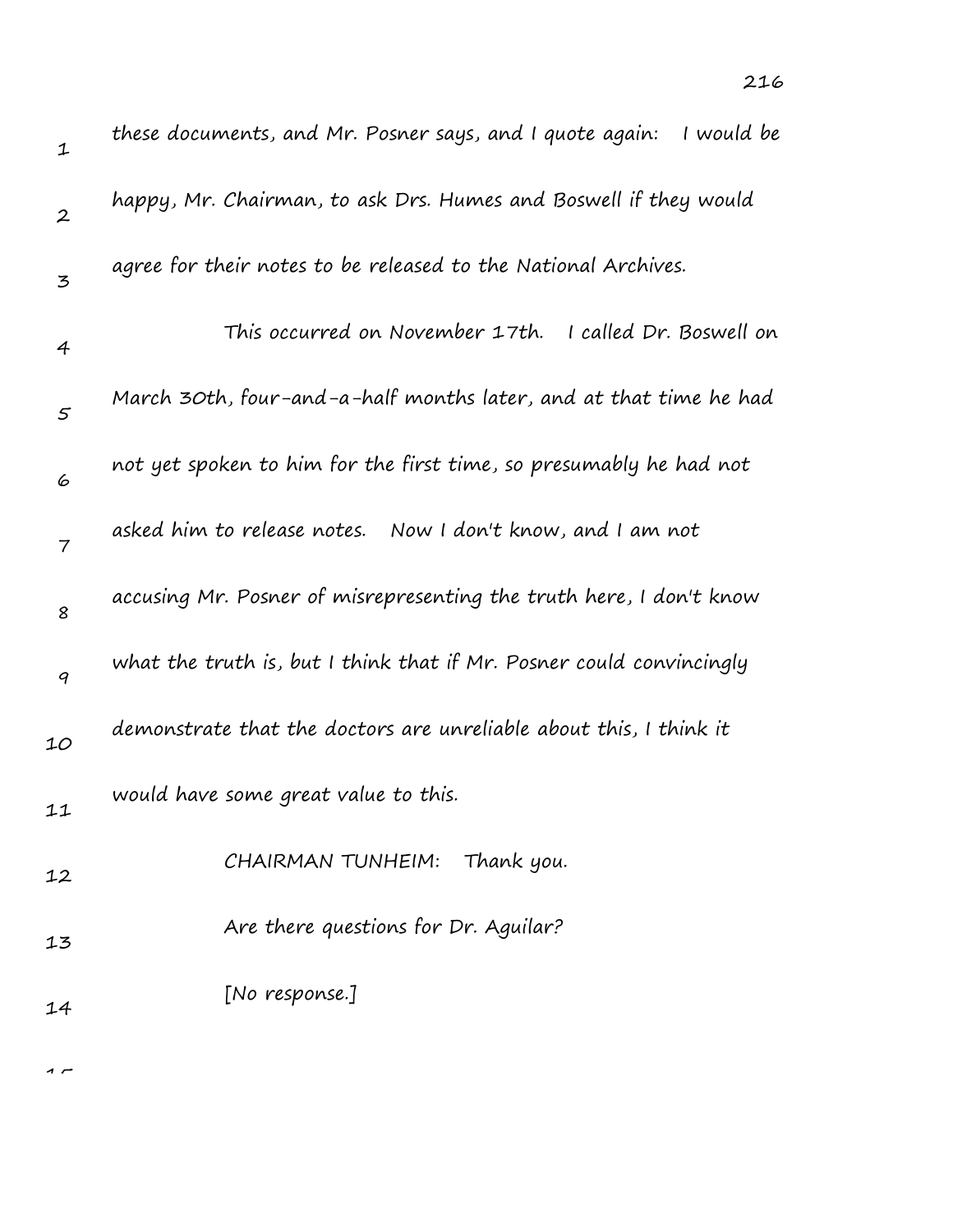1 2 3 4 5 6 7 8 9 10 11 12 13 14 CHAIRMAN TUNHEIM: Thank you. We appreciate your testimony today. MR. AGUILAR: Thank you very much. MR. MARWELL: Mr. Hal Verb. CHAIRMAN TUNHEIM: Mr. Verb, we didn't have you on the list ahead of time. Could you spell your name for the record? MR. VERB: Yes, my name is Hal, H-a-l, and the last name is Verb, that is like pronoun, subject, V-e-r-b. CHAIRMAN TUNHEIM: Go ahead, sir. Thank you. MR. VERB: I am from San Francisco. I am a private researcher. I have been conducting research for about 30 years, in fact, almost from the very first day of the assassination because it was a tremendous event in American history, still unresolved in my mind, and still unresolved in the minds of most of the American public.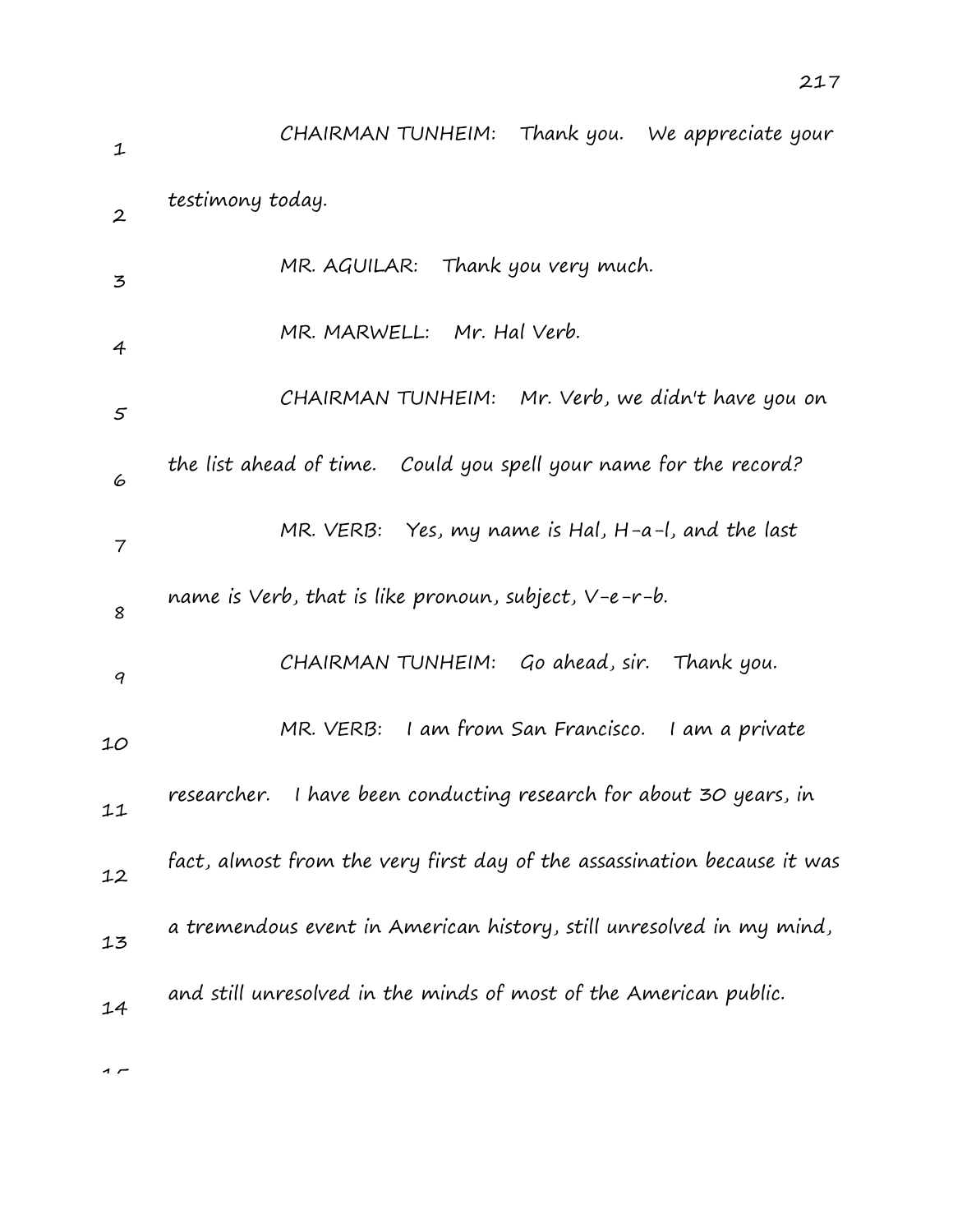| $\boldsymbol{2}$ | I am here as a private citizen who is deeply concerned to              |
|------------------|------------------------------------------------------------------------|
| 3                | know the full truth about the assassination of President Kennedy.      |
| 4                | Today I wish to call attention to a serious question that has long     |
| $\mathfrak{s}$   | lingered about the event, and that is precisely the accused assassin,  |
| 6                | Lee Harvey Oswald, and his alleged association, connection or          |
| $\overline{7}$   | involvement with the U.S. Government as a possible agent for an        |
| 8                | agency or agencies that represented the U.S. Government.               |
| 9                | Regardless of whether one believes or asserts that there               |
| 10               | was no conspiracy or there was a conspiracy, the unresolved question   |
| 11               | of Oswald's ties to the U.S. Government looms large and, indeed,       |
| 12               | hangs over us like the proverbial Damocles sword, and that is over all |
| 13               | of us, including the U.S. Government, whether the U.S. Government is   |
| 14               | in any way connected or not.                                           |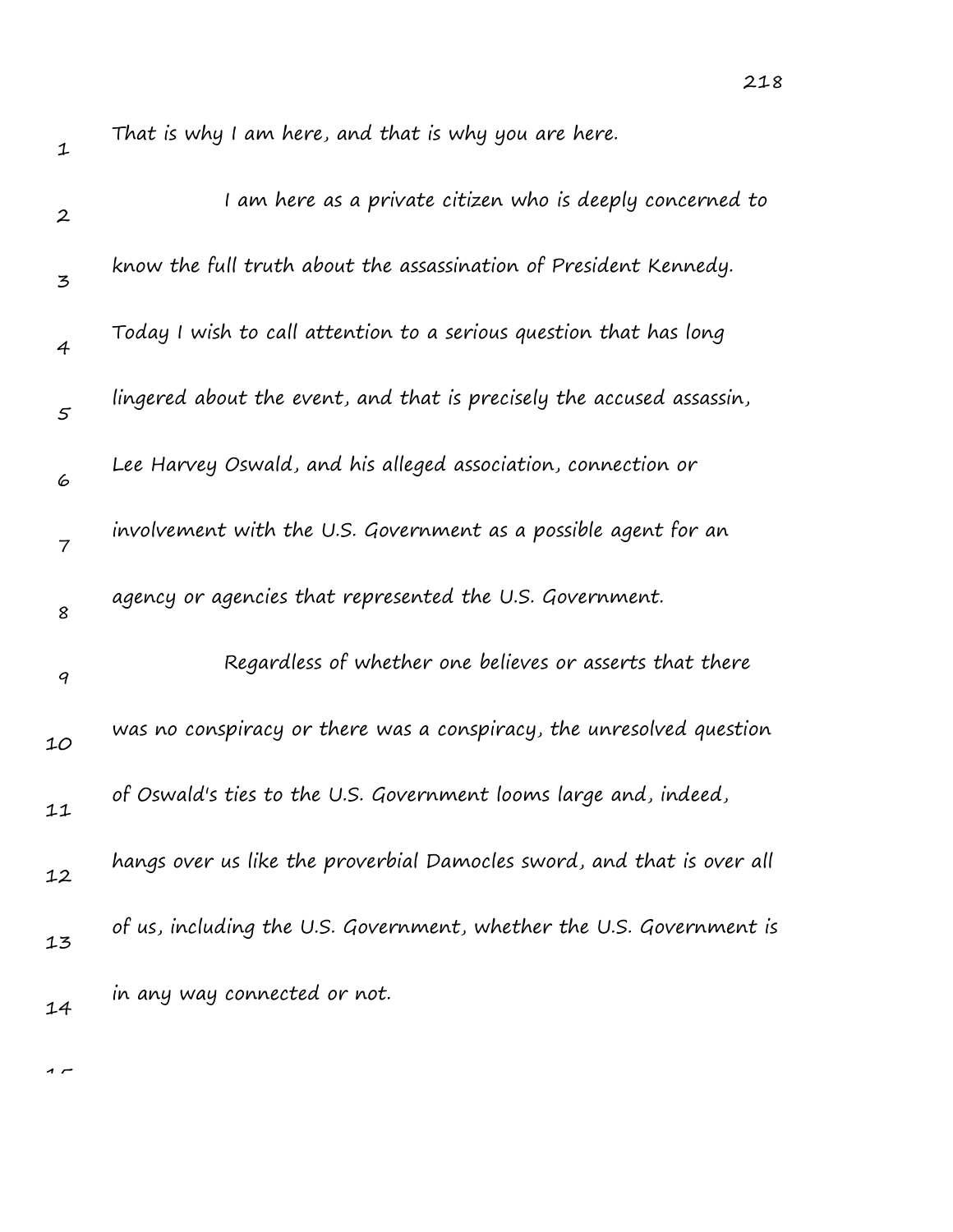| $\mathbf{1}$     | Now I realize fully well that virtually no government                     |
|------------------|---------------------------------------------------------------------------|
| $\boldsymbol{2}$ | reveals its agents or its methods of operations, but in the matter of     |
| $\mathbf{z}$     | the President Kennedy's death this question can no longer be ignored,     |
| $\overline{4}$   | and the longer it is avoided the greater the harm that will befall us     |
| 5                | all.                                                                      |
| 6                | To focus the attention of the Review Board more closely in                |
| $\overline{7}$   | this regard, I specifically call your attention to a radio program that I |
| 8                | appeared on in December 1966 which was several hours long and             |
| 9                | concerned the Kennedy murder.<br>I was in the radio station studio,       |
| 10               | this was in Oakland, California, and the other half of the program        |
| 11               | was a telephone hook-up to a Maryland writer and researcher Harold        |
| 12               | Weisberg who had written and began a series of books called               |
| 13               | Whitewash, the Whitewash series.                                          |
| 14               | At the end of the program, the program moderator                          |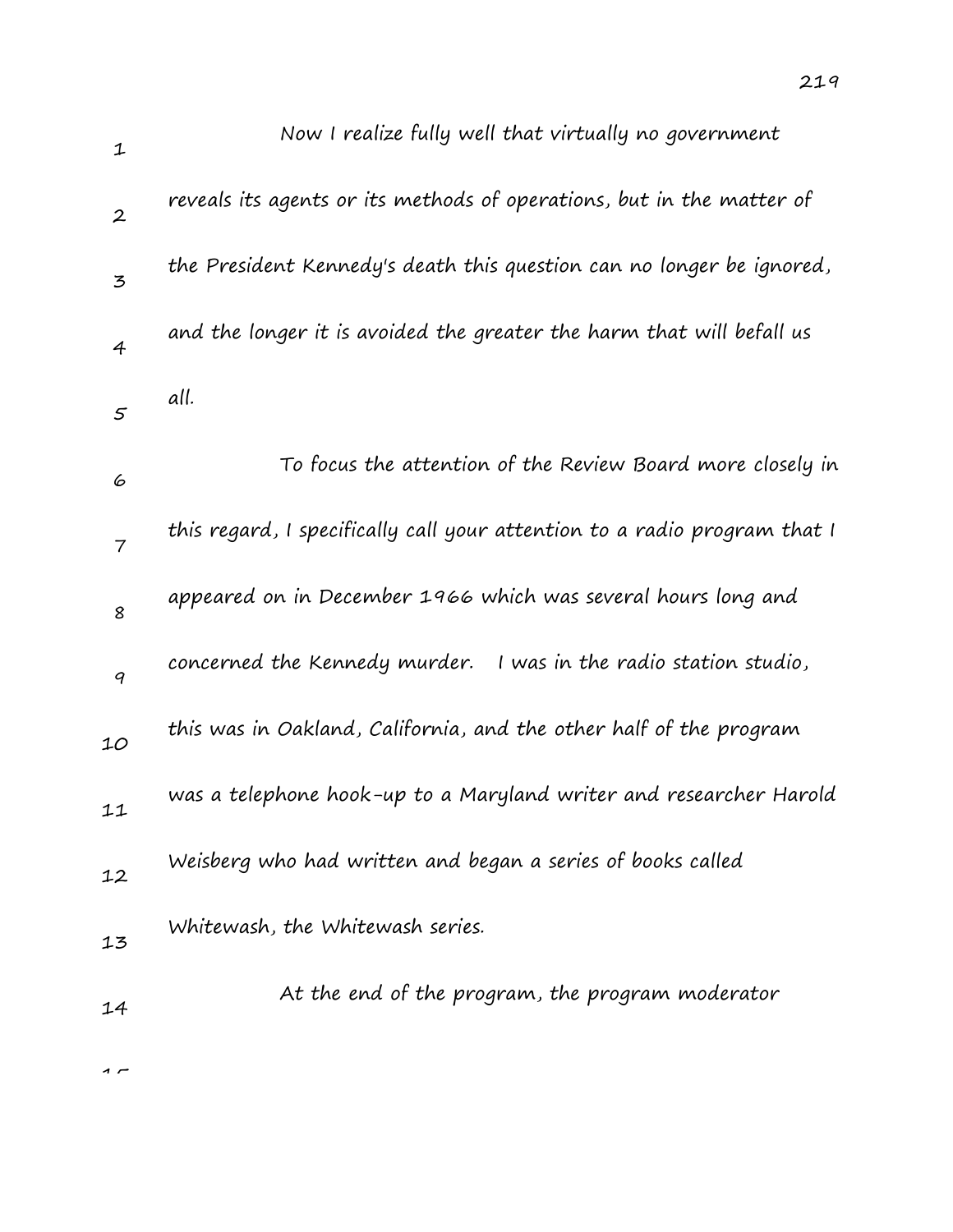| $\mathbf 1$      | received a call from an individual who did not wish to be heard on         |
|------------------|----------------------------------------------------------------------------|
| $\boldsymbol{2}$ | the radio, and who stated he wished to speak only to Mr. Weisberg          |
| 3                | confidentially.<br>Now I was able to hear the contents of this discussion, |
| 4                | the entire discussion between Mr. Weisberg and the caller, and the         |
| $\mathfrak{s}$   | phone call from the individual who insisted that he not be identified      |
| 6                | and who wanted to remain anonymous. In fact, Weisberg asked the            |
| 7                | individual if you desire to come forward, you always know how to           |
| 8                | reach me, but this individual never did step forward.                      |
| $\boldsymbol{q}$ | I am going to go into what the nature of this call was.                    |
| 10               | The gist of the phone call was this. The caller had been a barracks        |
| 11               | roommate of Lee Harvey Oswald who was stationed at El Toro Marine          |
| 12               | Corps Base in California. The caller stated that about two weeks           |
| 13               | before Oswald received his so-called alleged hardship discharge, which     |
| 14               | is all over the record, can be established, he was constantly in the CID   |
|                  |                                                                            |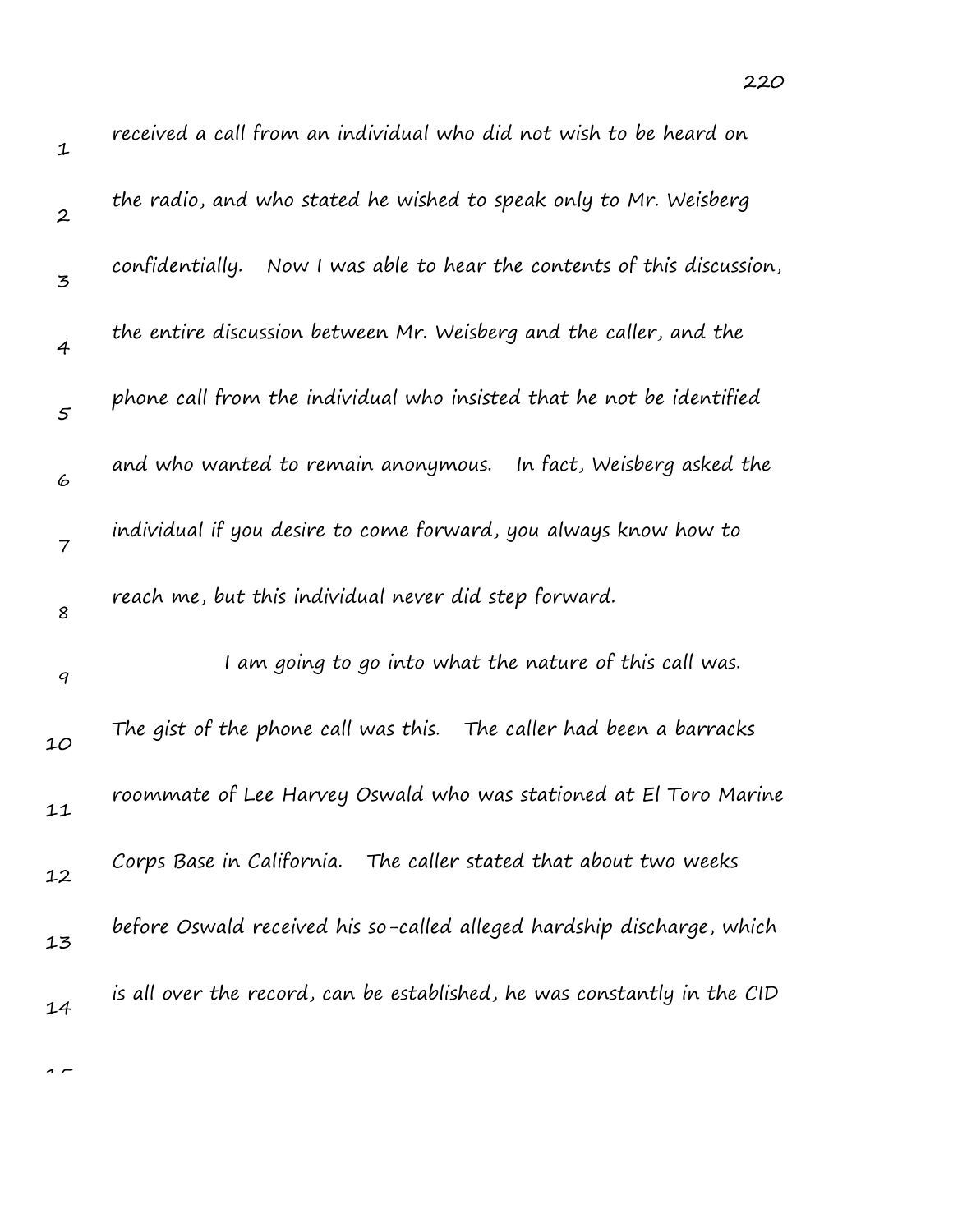| $\mathbf{1}$     | Headquarters being briefed for a mission overseas. The caller         |
|------------------|-----------------------------------------------------------------------|
| $\boldsymbol{2}$ | provided the information that Oswald also had a crypto secret         |
| $\overline{5}$   | clearance.                                                            |
| 4                | Now I raise this matter because if, indeed, the CID was               |
| $\varsigma$      | involved in such an event -- I am not here to state flatly that they  |
| 6                | did engage in this, I don't know, I want the evidence to be           |
| $\overline{7}$   | presented -- it would necessarily follow that the ONI, which is the   |
| 8                | Office of Naval Intelligence, must certainly have been aware of this. |
| 9                | It just boggles my mind.                                              |
| 10               | I at one time served in an intelligence section during the            |
| 11               | Korean Warm, and it is impossible for me to believe that the CID      |
| 12               | could not have had in some way connection or approval by the ONI.     |
| 13               | Now I mention ONI because there is a lot of speculation in            |
| 14               | the literature, some of which you may have read, you may not have,    |
|                  |                                                                       |

221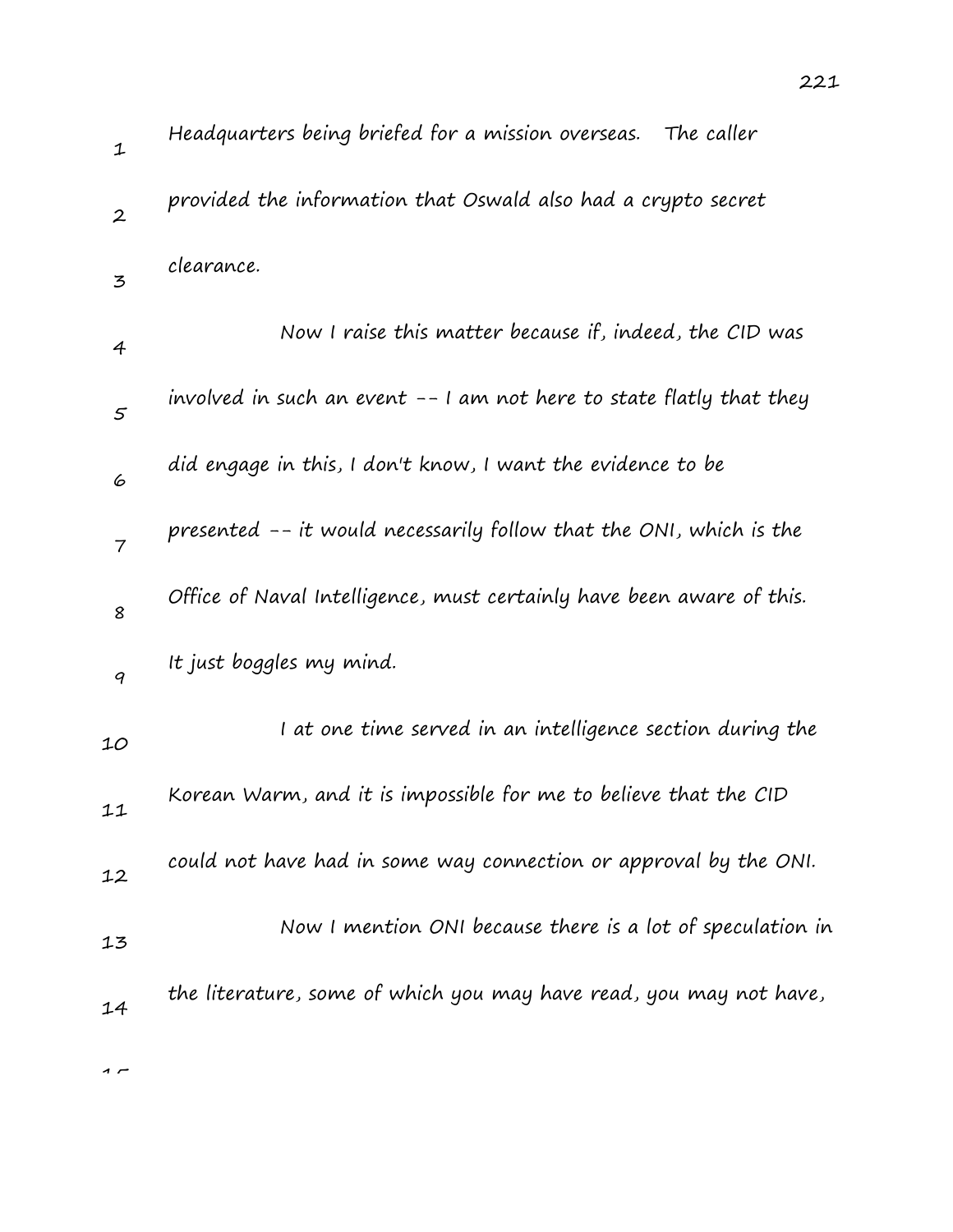| $\mathbf 1$      | and none of this speculation has proven to be final, and this              |
|------------------|----------------------------------------------------------------------------|
| $\boldsymbol{2}$ | speculation is pointing to Oswald being connected in some capacity         |
| 3                | with the ONI. Other writers will suggest FBI, CIA, my concern here         |
| 4                | is with the ONI.                                                           |
| 5                | Recently Professor John Newman, who has appeared I                         |
| 6                | believe at the last hearing, he has been looking into this matter, and     |
| $\overline{7}$   | has stated that as significant portion of the ONI files relative to JFK    |
| 8                | have been destroyed. There are still remaining, however, at least          |
| $\boldsymbol{q}$ | two boxes of ONI files that still have to be gone through.<br>I have not,  |
| 10               | myself, seen these so I do not know what the nature of those files         |
| 11               | I believe it is incumbent upon this Board to reach a fairly<br>consist of. |
| 12               | definitive determination as why, when and how these ONI files were         |
| 13               | destroyed and whose responsibility it was for the destruction.             |
| 14               | Since ONI files necessarily involve the Navy Department, it                |
|                  |                                                                            |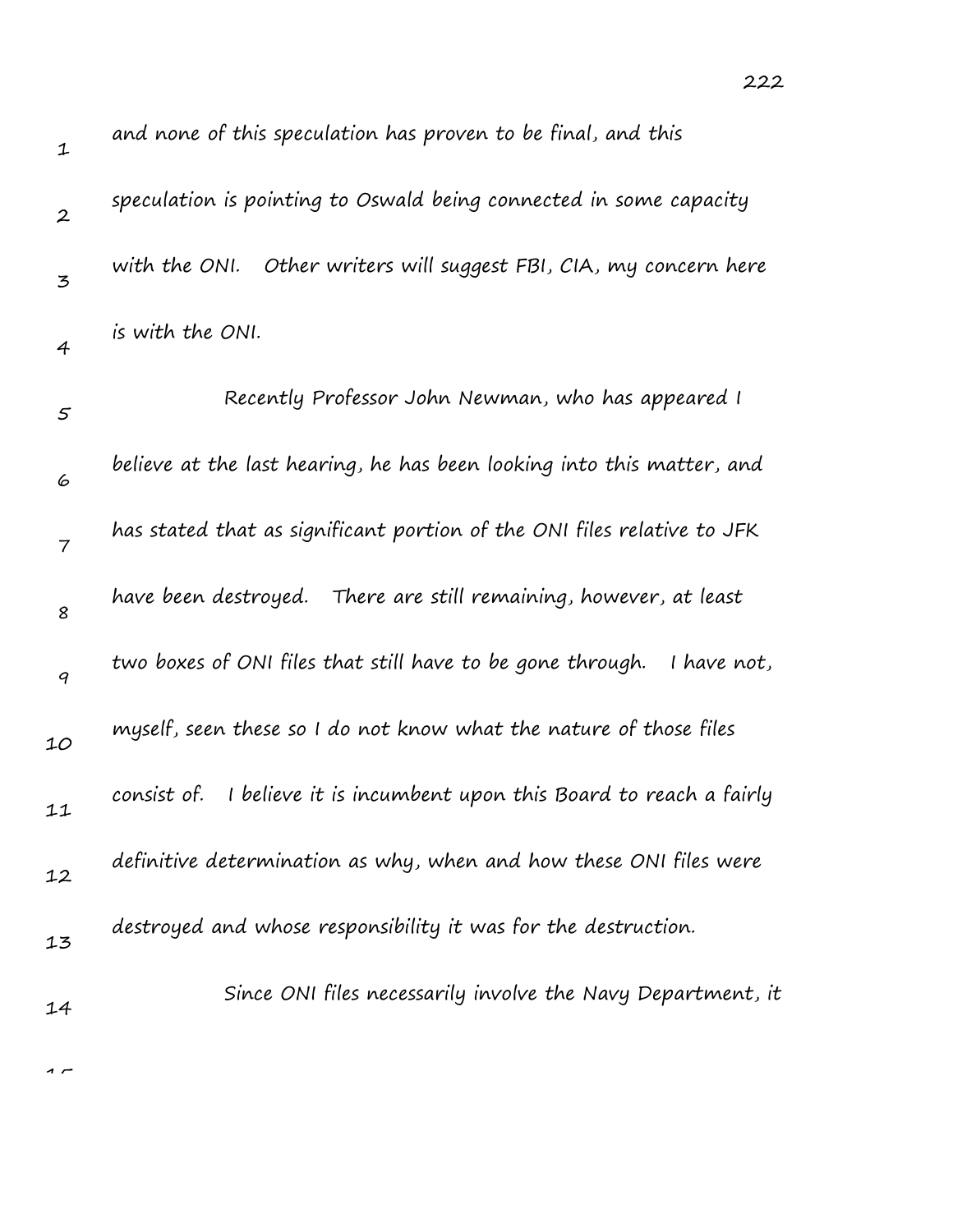| 1                | appears evident that those individuals from the Secretary of the Navy     |
|------------------|---------------------------------------------------------------------------|
| $\boldsymbol{2}$ | on downward, and those immediately below charged with their               |
| 3                | necessary responsibilities be asked precisely about the issues and points |
| 4                | raised in my statement today.                                             |
| $\varsigma$      | If this is not done, history will not be served, and the                  |
| 6                | American people will once again, as in prior investigations, be the       |
| 7                | ultimate losers. Respectfully, that is my $-1$ will be willing to send    |
| 8                | you this entire statement in a letter which I will forward to the         |
| 9                | Board, and I will answer any questions that you have about this.          |
| 10               | CHAIRMAN TUNHEIM:<br>Thank you, Mr. Verb.                                 |
| 11               | Any questions?                                                            |
| 12               | DR. GRAFF: What do you mean, Mr. Verb, by crypto                          |
| 13               | security clearance?                                                       |
| 14               | MR. VERB: Well, a crypto secret clearance has to do, as                   |
|                  |                                                                           |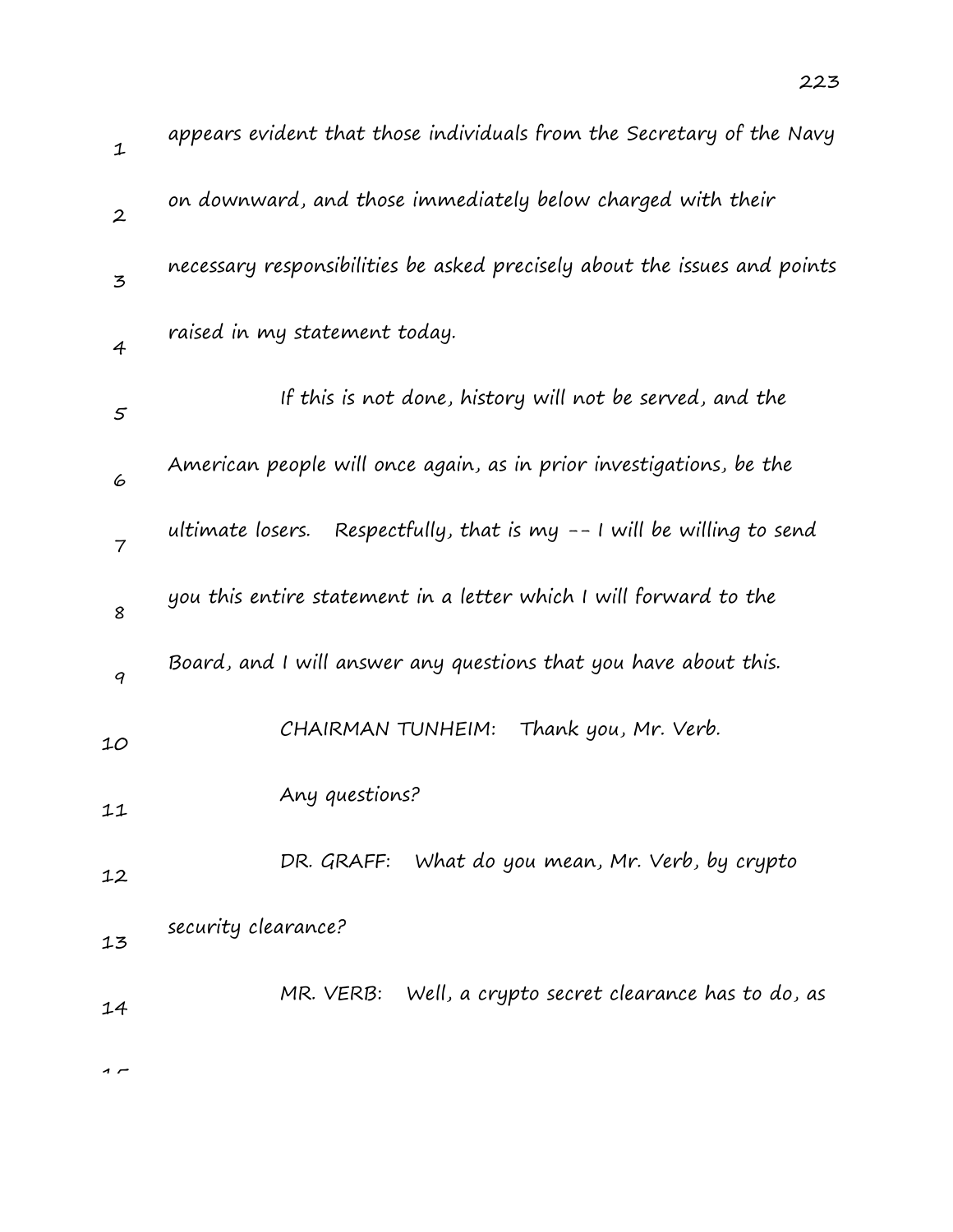| $\mathbf 1$    | the caller explained $-1$ didn't get into it further. Actually crypto   |
|----------------|-------------------------------------------------------------------------|
| $\overline{2}$ | secret clearance is mentioned in the Warren Commission documents,       |
| 3              | in its actual Warren Commission volumes. I found that out after         |
| $\overline{4}$ | having looked into it. You can find them.                               |
| 5              | Crypto secret clearance is a very specialized high security             |
| 6              | clearance that very, very few people would obtain in any capacity,      |
| $\overline{7}$ | and it is interesting to note that at this time while Oswald was in the |
| 8              | Marine Corps he was receiving "Communist literature," so you have a     |
| 9              | pro-Communist, Marxist having crypto secret clearance.                  |
| 10             | I talked to a General who was an aide to President                      |
| 11             | Kennedy, who accompanied President Kennedy, I asked him about           |
| 12             | crypto secret clearance. He knew about it. He said, I have not          |
| 13             | confirmed this, that the only way that you could obtain crypto secret   |
| 14             | clearance is that you had first top secret clearance.  Crypto secret    |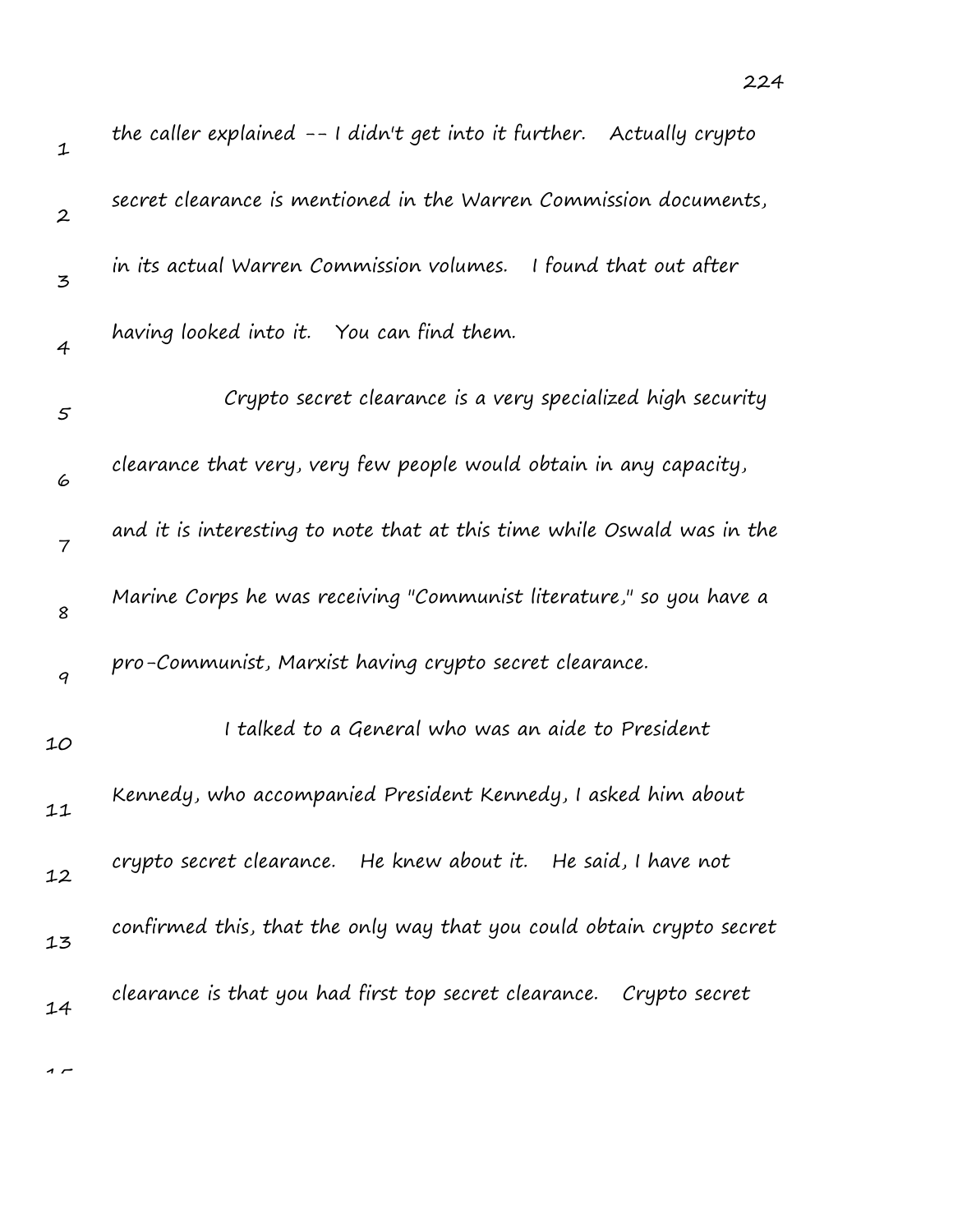| $\mathbf 1$      | clearance had to do with black box stuff, which is the information                        |
|------------------|-------------------------------------------------------------------------------------------|
| $\boldsymbol{2}$ | provided on atomic warhead missiles in case of atomic attack.<br>$\overline{\phantom{a}}$ |
| 3                | understand the Strategic Air Command has the capacity for this kind                       |
| $\overline{4}$   | of information.<br>I don't know precisely the nature of it, I haven't                     |
| $\mathfrak{s}$   | looked into it further.                                                                   |
| 6                | But I have spoken to people who have had crypto secret                                    |
| $\overline{7}$   | clearance, many people, in fact, that I have spoken to who have                           |
| 8                | pretty much asserted that what I have learned through this broadcast                      |
| 9                | and other means turns out to be fairly accurate, and I only go by                         |
| 10               | what I can document.<br>I am not interested in speculation.<br>I do not                   |
| 11               | go by hearsay to the extent that I simply believe every single theory.                    |
| 12               | I want documentation to prove what can be clearly set in the record                       |
| 13               | and determined to be the truth.                                                           |
| 14               | DR. HALL: Have you made requests of the United States                                     |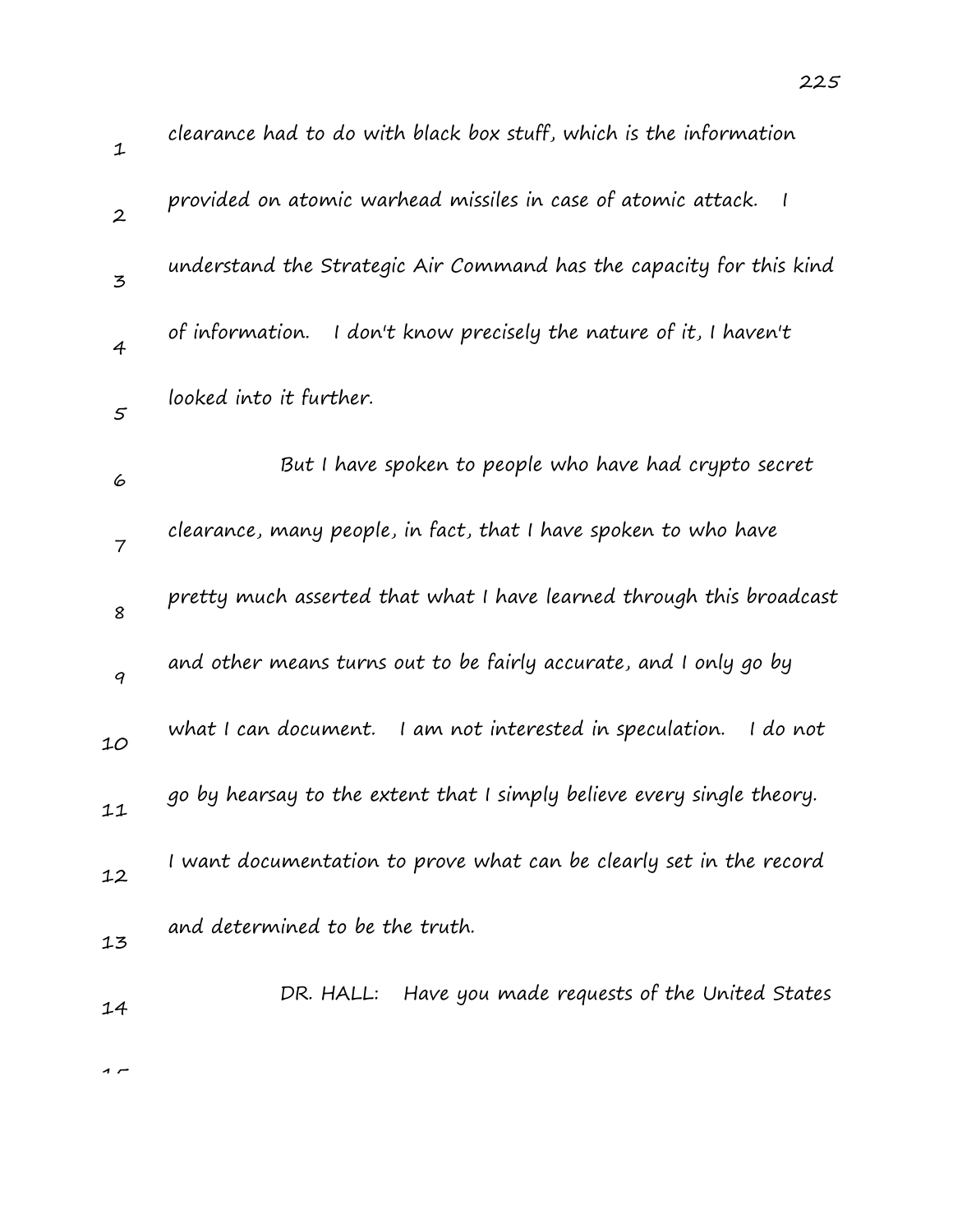1

| $\boldsymbol{2}$ | MR. VERB: No, I have not. I have not. In fact, I have                    |
|------------------|--------------------------------------------------------------------------|
| 3                | never issued a single FOIA request in the years that I have been doing   |
| 4                | this, although I have relied on other FOIA requests from other -- not    |
| $\varsigma$      | necessarily connected with this particular issue, but I have interviewed |
| 6                | people who would have been in a position to know precisely what this     |
| $\overline{7}$   | kind of clearance was, and the nature of ONI and related matters.        |
| 8                | DR. HALL: Well, the issue that you raise, of course, is                  |
| 9                | one that goes to the availability or the destruction of materials held   |
| 10               | by the United States Government.                                         |
| 11               | MR. VERB:<br>Exactly.                                                    |
| 12               | May I ask why you decided or have foregone<br>DR. HALL:                  |
| 13               | the opportunity to use the Freedom of Information Act?                   |
| 14               | MR. VERB: To be quite honest, I am primarily involved                    |
|                  |                                                                          |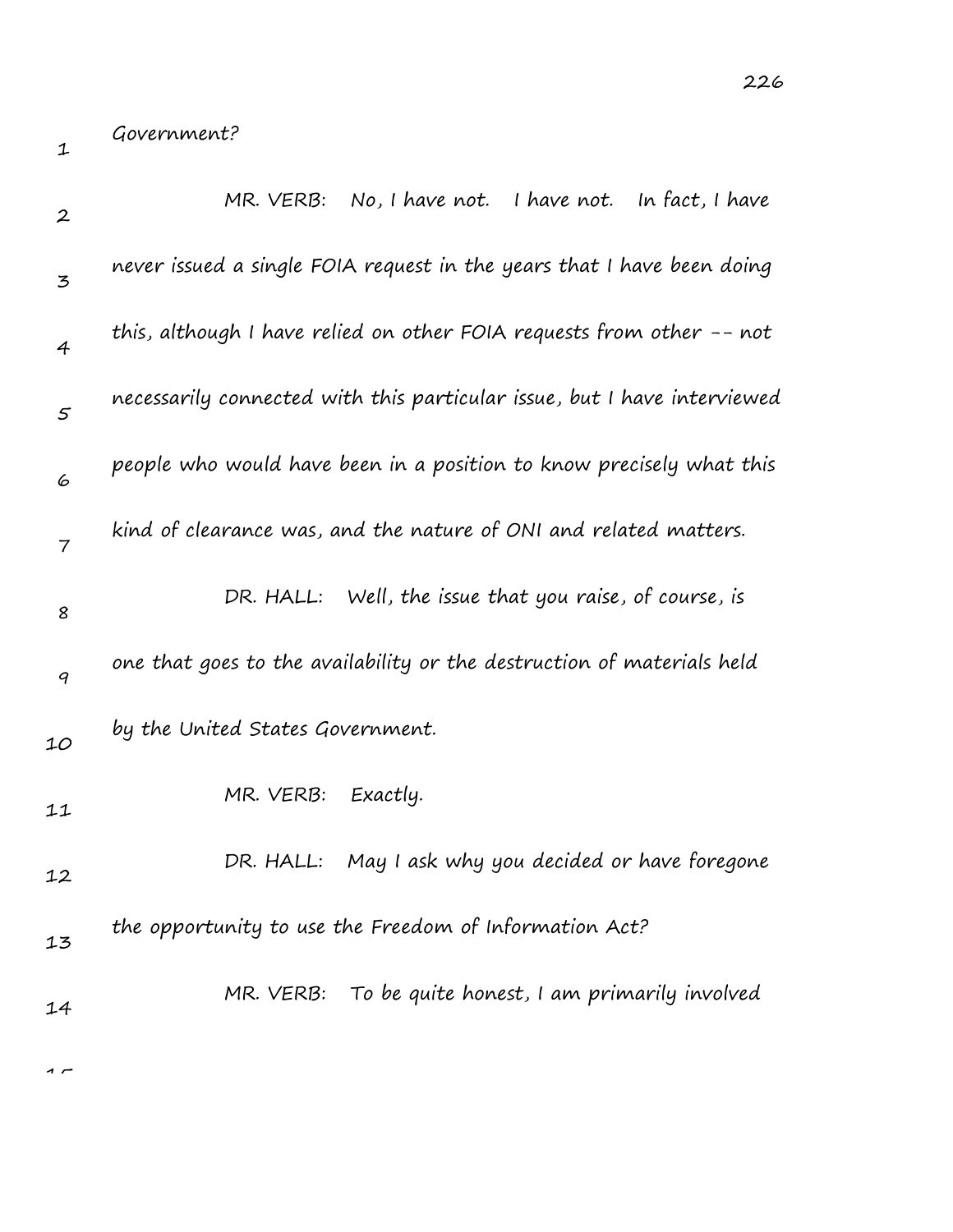| in so many other areas.    My area that I have been looking into is the |
|-------------------------------------------------------------------------|
| photographic evidence, and that takes an enormous amount of time.       |
| I write letters and receive letters.                                    |
| In fact, I should mention one important thing that may                  |
| go to the heart of the matter. I recently received a call from a        |
| person who took Oswald's place in the Marine Corps in his very          |
| position after he left and went to Soviet Russia. I hope to be in       |
| communication with this person to find out precisely what the           |
| nature, if he knows anything at all, about crypto secret clearance.     |
| So my answer would be, I simply have not had the time                   |
| If you have been involved in this case, it is very time<br>to do this.  |
| I have a full-time job during the day.<br>consuming.<br>I am not a      |
| member of any particular group or organization, nobody is sponsoring    |
| All the money I have put into this basically simply because I<br>me.    |
|                                                                         |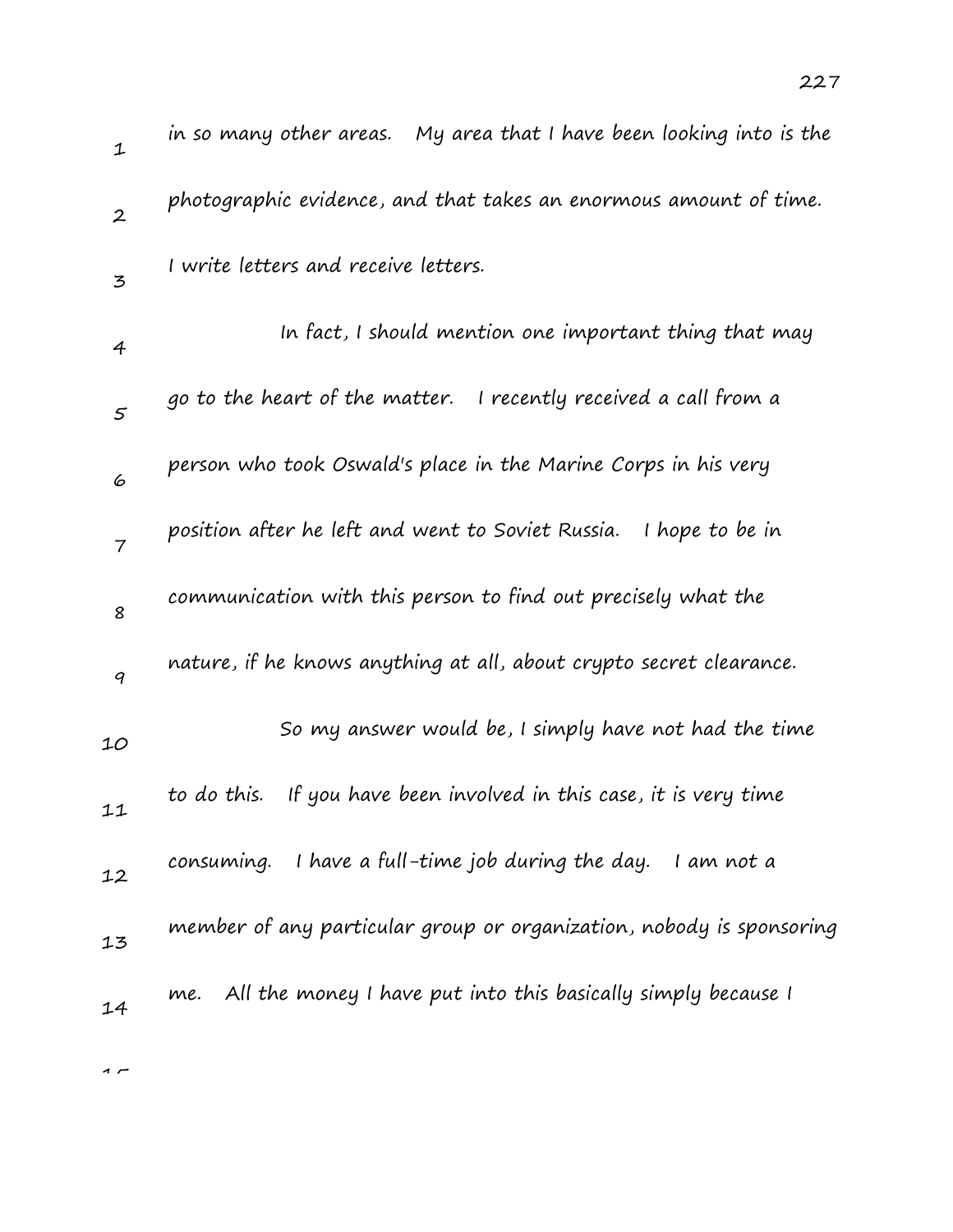| $\mathbf 1$      | desire the truth, and I think justice will be served if the truth is    |
|------------------|-------------------------------------------------------------------------|
| $\boldsymbol{2}$ | known.                                                                  |
| 3                | DR. HALL: I do think it is the case that part of what the               |
| $\overline{4}$   | Board is interested in is the efficacy and efficiency of the Freedom of |
| 5                | Information Act as it relates to this matter, so my questions are       |
| 6                | directed to that issue and not directed necessarily to your personal    |
| $\overline{7}$   | capacity.                                                               |
| 8                | MR. VERB: I understand that.<br>Right.                                  |
| 9                | CHAIRMAN TUNHEIM:<br>Other questions?                                   |
| 10               | [No response.]                                                          |
| 11               | Thank you for the opportunity.<br>MR. VERB:                             |
| 12               | CHAIRMAN TUNHEIM: Thank you, Mr. Verb.<br>We                            |
| 13               | appreciate your being here today.                                       |
| 14               | MR. MARWELL: Mr. Thomas Meros.                                          |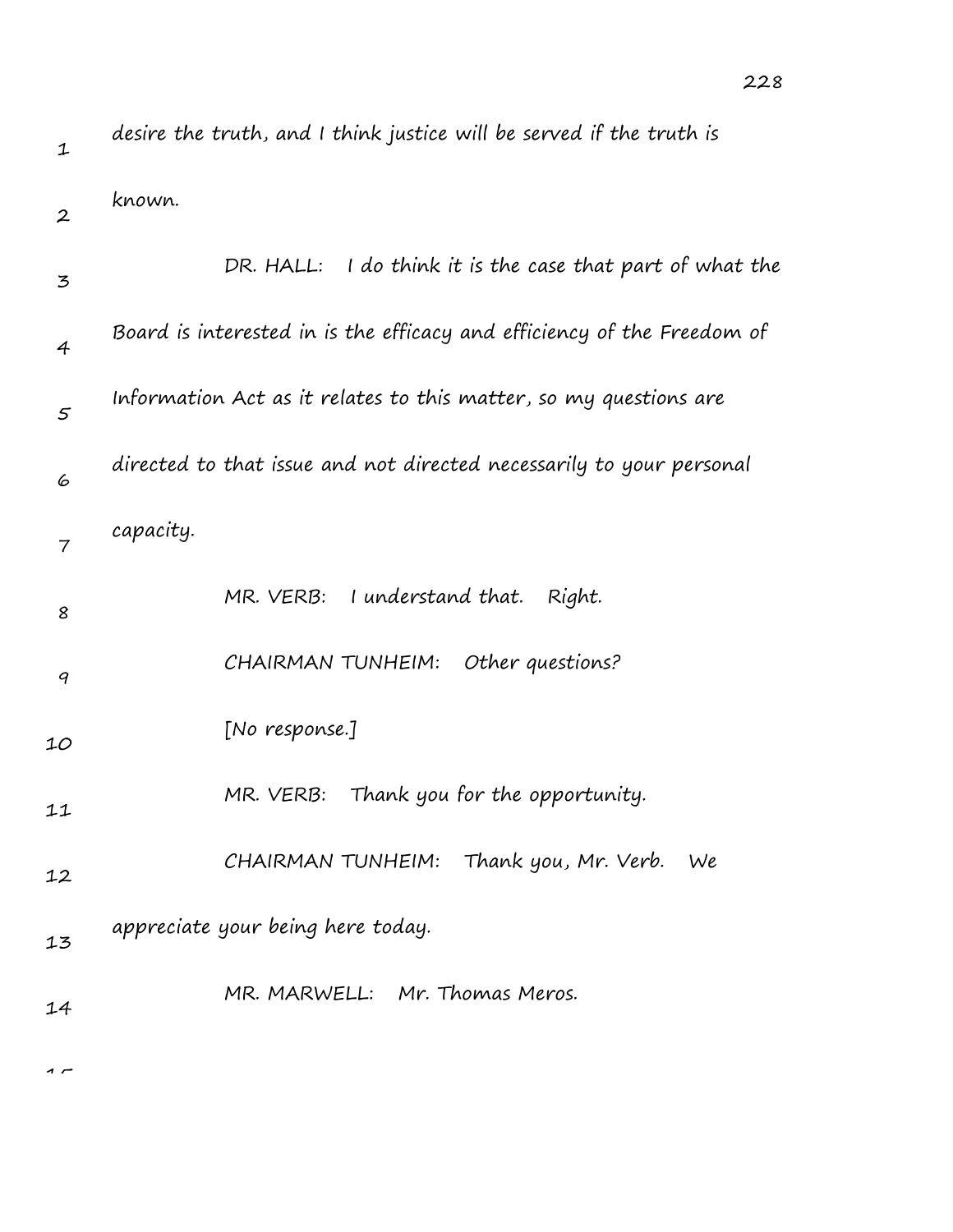| $\mathbf 1$      | MR. MEROS: Thank you very much.                                               |
|------------------|-------------------------------------------------------------------------------|
| $\boldsymbol{2}$ | MR. MARWELL: Could you please just state and spell                            |
| 3                | your name for the record?                                                     |
| $\overline{4}$   | MR. MEROS: Yes, my last name is Meros, M-e-r-o-s.<br>$\overline{\phantom{a}}$ |
| $\mathfrak{s}$   | live and work in Cleveland, Ohio, and over the years I have been              |
| 6                | coming to Dallas, Texas, and the first opportunity I had to bring my          |
| $\overline{7}$   | teenage children was May of '92.                                              |
| 8                | In May of '92, I took my children into the Old Courthouse.                    |
| 9                | We were walking around, and I was trying to find the courtroom                |
| 10               | where Jack Ruby was tried. Somebody told me that that room was                |
| 11               | locked, it was disassembled and it became a storage room.<br>Well, the        |
| 12               | lady that told me that told me that she had been at the Ruby trial            |
| 13               | and she would be glad to talk to my children about that trial.                |
| 14               | So we went into her office and she told my children a                         |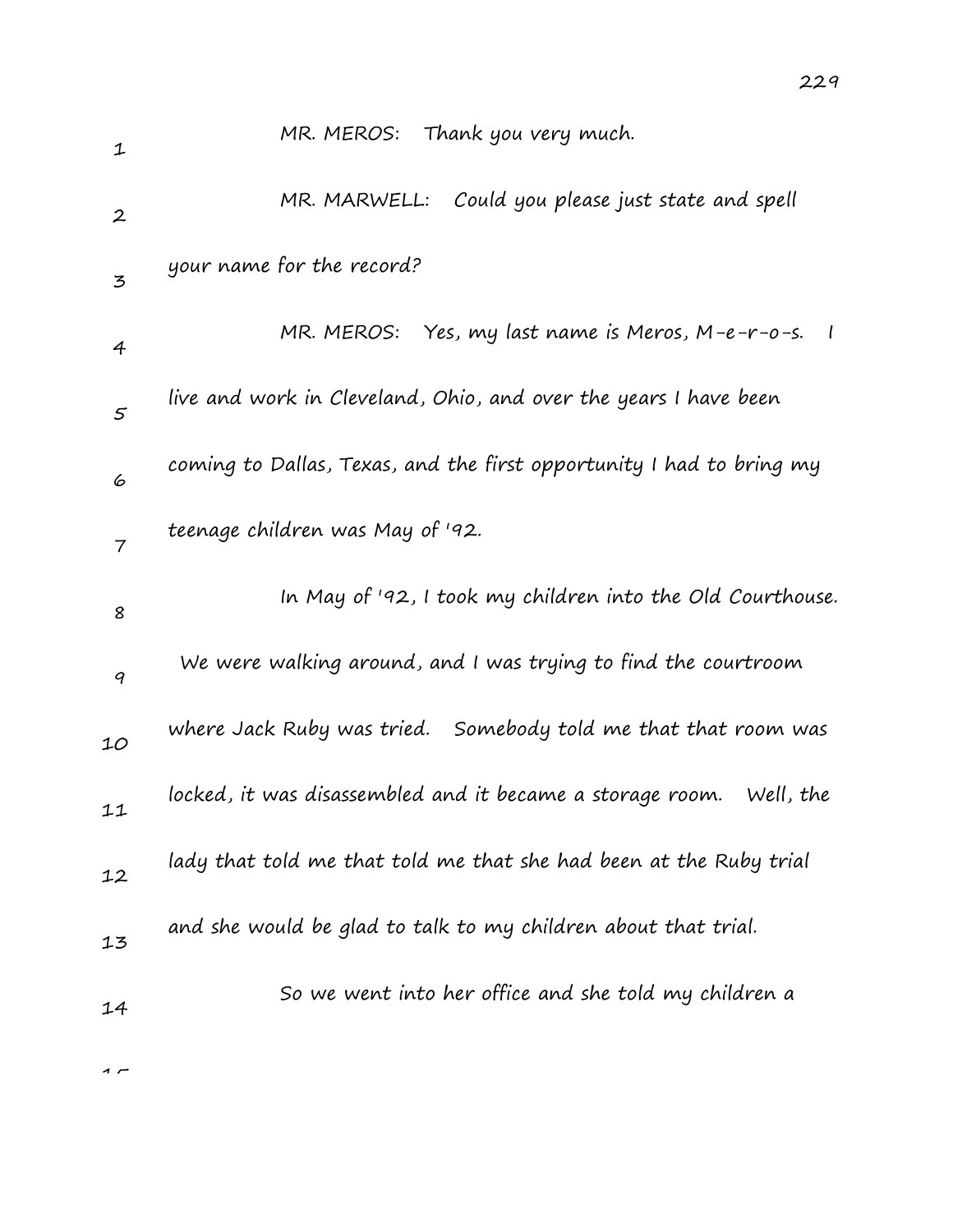| $\mathbf{1}$     | story that I videotaped. For a half-hour I listened to this story.     |
|------------------|------------------------------------------------------------------------|
| $\boldsymbol{2}$ | She told me -- her name is Dee McCarell, $M-c-C-a-r-e-l-1$ -- she is   |
| 3                | presently the administrative assistant for Judge Nicky Deshazo in the  |
| 4                | probate court here in Dallas.                                          |
| 5                | She told me that in November of 1963 she had worked                    |
| 6                | for the County Recorder's Office. The FBI came to the County           |
| 7                | Recorder's Office one week before the assassination and they asked the |
| 8                | County Recorder to get all the documents turned over to the FBI that   |
| 9                | contained the name Lee Harvey Oswald. She said nobody ever             |
| 10               | interviewed her about this before, and she has never told her story    |
| 11               | before.                                                                |
| 12               | I have this on videotape and I will be glad to send it to              |
| 13               | She told me that they gathered up whatever they had, and the<br>уои.   |
| 14               | County Recorder gave it to the FBI because she was assigned the task,  |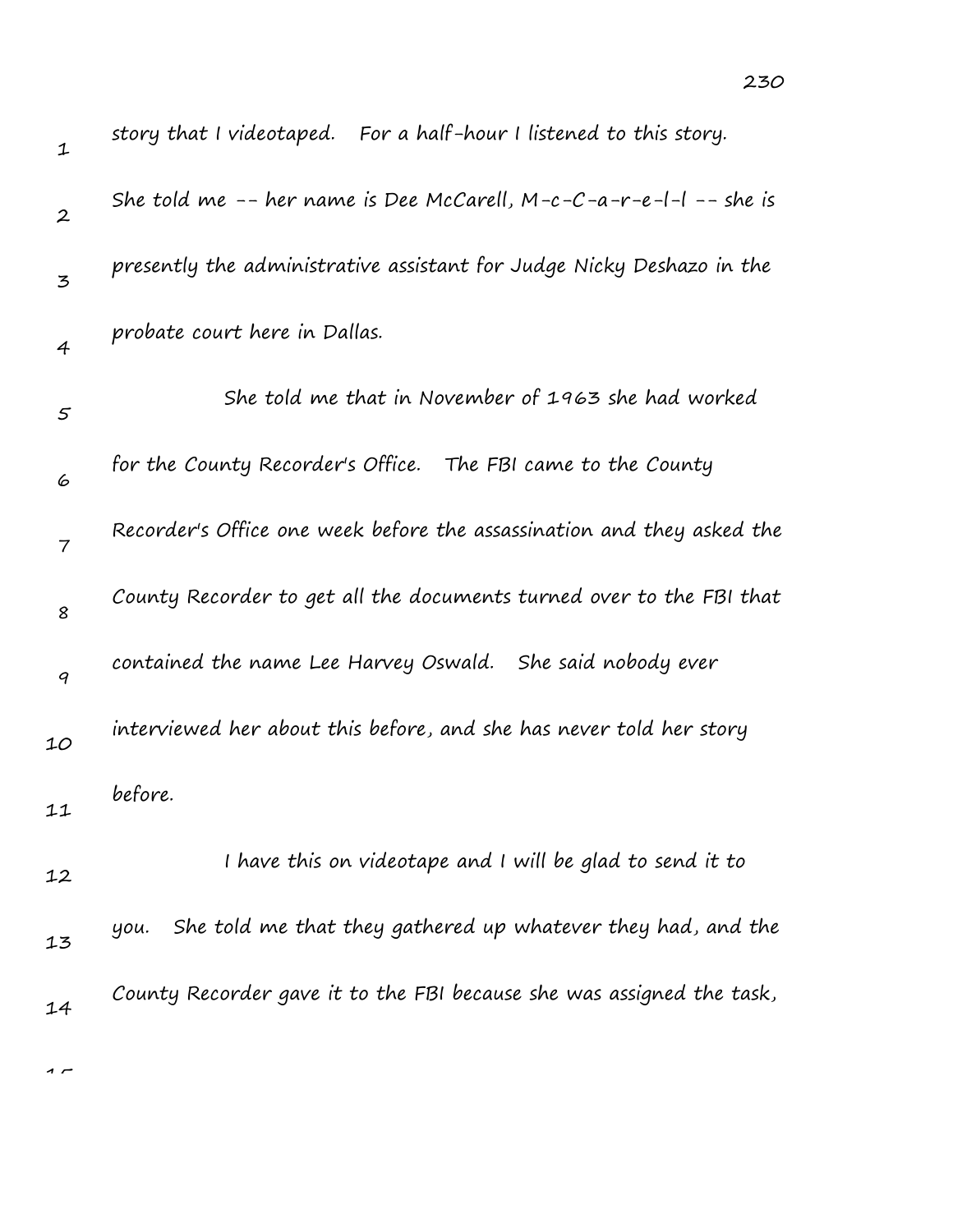| $\mathbf 1$              | her and another coworker, they are only 21 years old at the time.    |
|--------------------------|----------------------------------------------------------------------|
| $\boldsymbol{2}$         | They gave these documents to the FBI, whatever existed. This was     |
| 3                        | during the week prior to the murder of President Kennedy.            |
| 4                        | The day before the assassination Jack Ruby came to the               |
| 5                        | Office of the County Recorder and insisted upon seeing the County    |
| 6                        | Recorder. This was a Thursday. The County Recorder did not come      |
| $\overline{\phantom{a}}$ | to work that day, but Jack Ruby hung around that office for almost   |
| 8                        | the entire day because he wanted to see the County Recorder.         |
| 9                        | Now my questions are, was there a lease that was possibly            |
| 10                       | recorded with the name of Lee Harvey Oswald here in Dallas County    |
| 11                       | that may have had a cosigner on that lease that didn't want his name |
| 12                       | to be known? Could it possibly have been Jack Ruby who had           |
| 13                       | cosigned for a lease when Oswald moved in and out of Dallas to       |
| 14                       | different addresses he lived in in Oak Cliff? Where are these        |
|                          |                                                                      |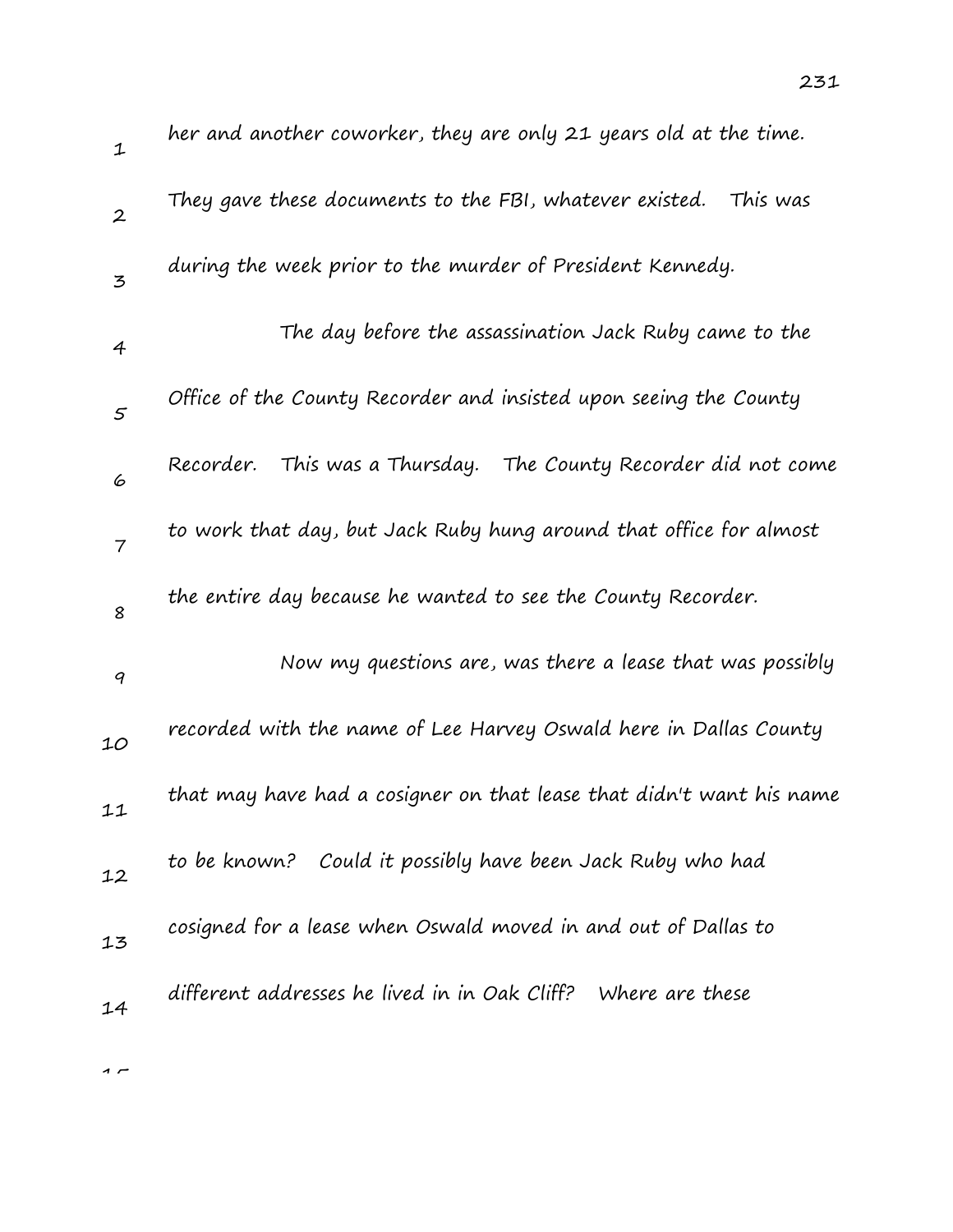| $\mathbf{1}$     | documents today? Maybe the County Recorder or his family knows,            |
|------------------|----------------------------------------------------------------------------|
| $\boldsymbol{2}$ | of course, that was 30 years ago and who even knows if they exist.         |
| 3                | But I have Dee McCarell's address, her phone number, and                   |
| 4                | she is within a mile from here.                                            |
| $\varsigma$      | I brought my son back to Dallas on the 30th anniversary,                   |
| 6                | which was a year ago, and on November 22nd, on the Grassy Knoll,           |
| $\overline{7}$   | we got to meet Jim Lavelle was the detective who was wearing the           |
| 8                | white suit, and I find it kind of strange, he is wearing a white suit just |
| 9                | about eight days before December, and he is the only man, if you look      |
| 10               | at all the videotape of that weekend, the only person who wears a          |
| 11               | white suit.<br>I asked him why he was wearing a white suit, and he         |
| 12               | says, well, that is the only suit I had available, and that is what my     |
| 13               | wife laid out for me.                                                      |
| 14               | Then I asked him why nobody took notes of Lee Harvey                       |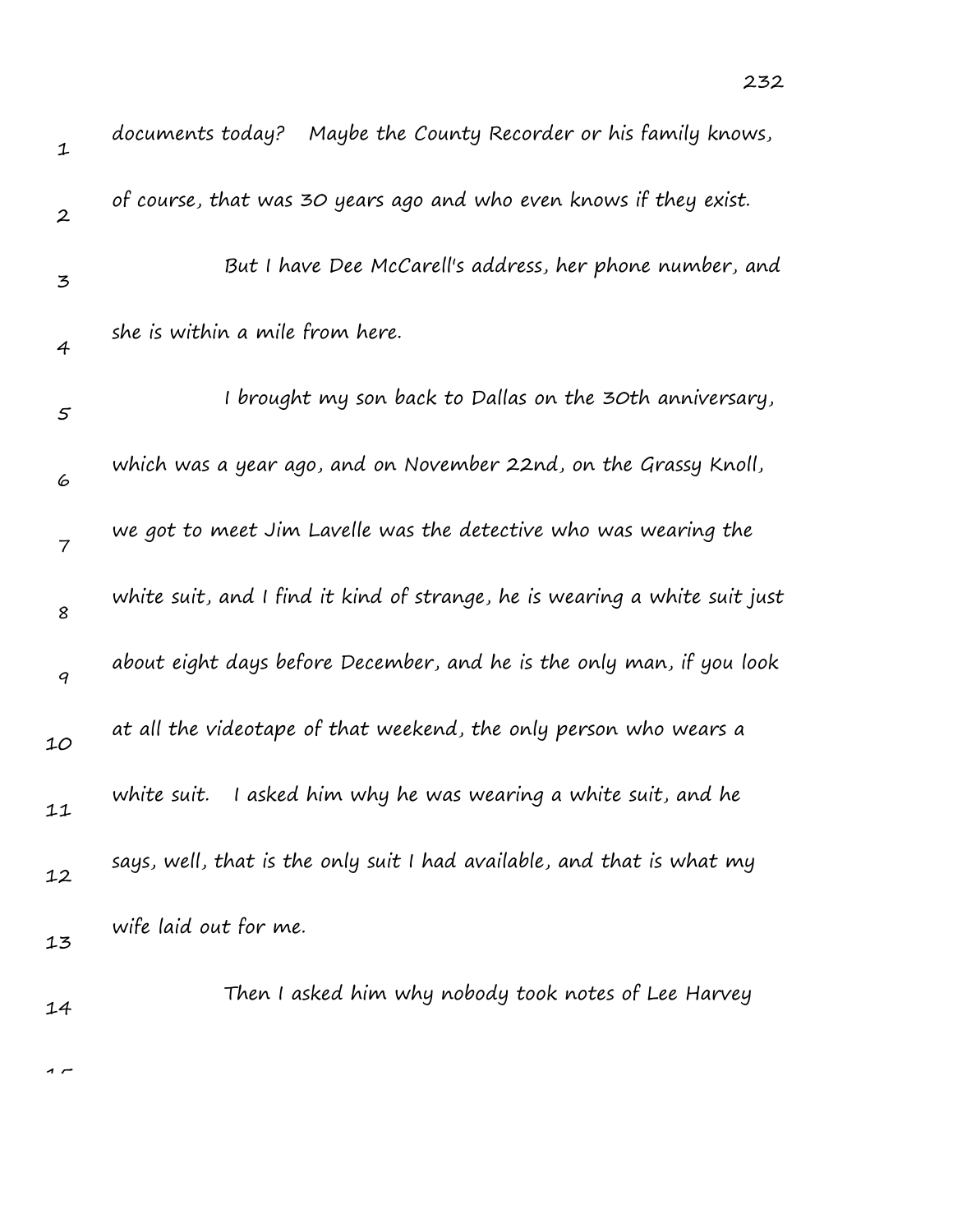| $\mathbf 1$      | Oswald during the interrogation of Oswald for the ten hours prior to      |
|------------------|---------------------------------------------------------------------------|
| $\boldsymbol{2}$ | his death, and he said, oh, we took notes.   We took notes, he said.    I |
| 3                | said what about your notes? He said, I still have my notes at home        |
| $\overline{4}$   | in my basement. I said, why didn't you turn them over to the              |
| $\varsigma$      | Warren Commission? He said, nobody asked me for them.                     |
| 6                | So if Officer Lavelle still has his notes as to what Lee                  |
| $\overline{7}$   | Harvey Oswald had to say during his ten hours of questioning before       |
| 8                | his own murder, I think that would be important for this Board to         |
| 9                | find out.                                                                 |
| 10               | Thank you very much for the opportunity.                                  |
| 11               | CHAIRMAN TUNHEIM:<br>Mr. Meros, thank you.                                |
| 12               | Any questions?                                                            |
| 13               | [No response.]                                                            |
| 14               | CHAIRMAN TUNHEIM: Thank you very much.<br>We                              |
|                  |                                                                           |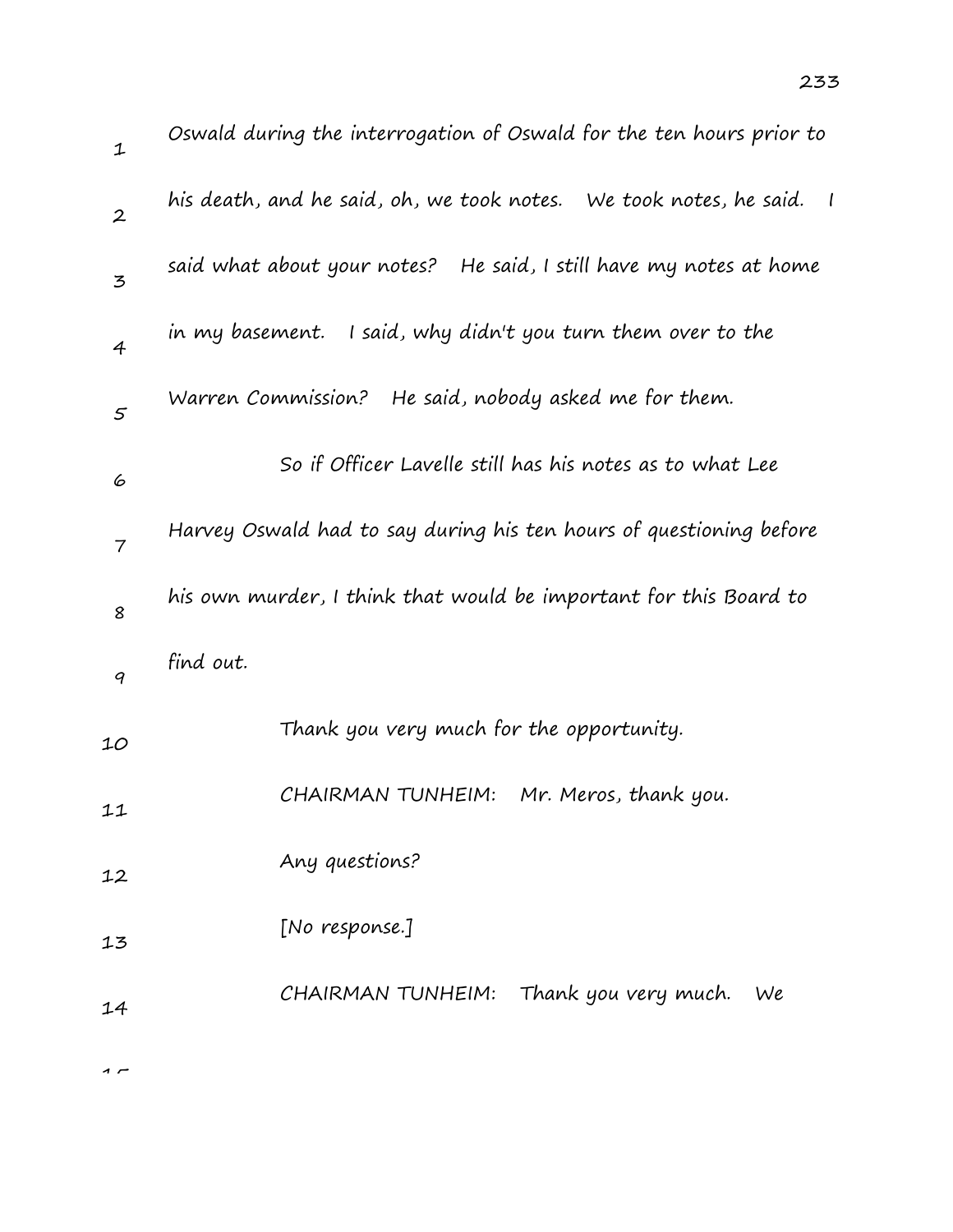| 1                | appreciate the help.                                                  |
|------------------|-----------------------------------------------------------------------|
| $\boldsymbol{2}$ | MR. MARWELL: Mr. Lawrence Sutherland.                                 |
| $\mathbf{z}$     | CHAIRMAN TUNHEIM:<br>Could you, Mr. Sutherland, spell                 |
| 4                | your name for our record?                                             |
| 5                | MR. SUTHERLAND: Yes, it is $S-u-t-h-e-r-l-a-n-d$ .                    |
| 6                | CHAIRMAN TUNHEIM: And Lawrence with a W?                              |
| $\overline{7}$   | MR. SUTHERLAND: Yes.                                                  |
| 8                | CHAIRMAN TUNHEIM: Go ahead.                                           |
| 9                | MR. SUTHERLAND: Okay.                                                 |
| 10               | My name is Lawrence Sutherland. I am a private citizen,               |
| 11               | and sometimes freelance writer, and I have written in the past on the |
| 12               | subject of the Kennedy assassination. I come before the Board today   |
| 13               | to urge the release of all documents, as have others, under the       |
| 14               | government control relating to the assassination of President John F. |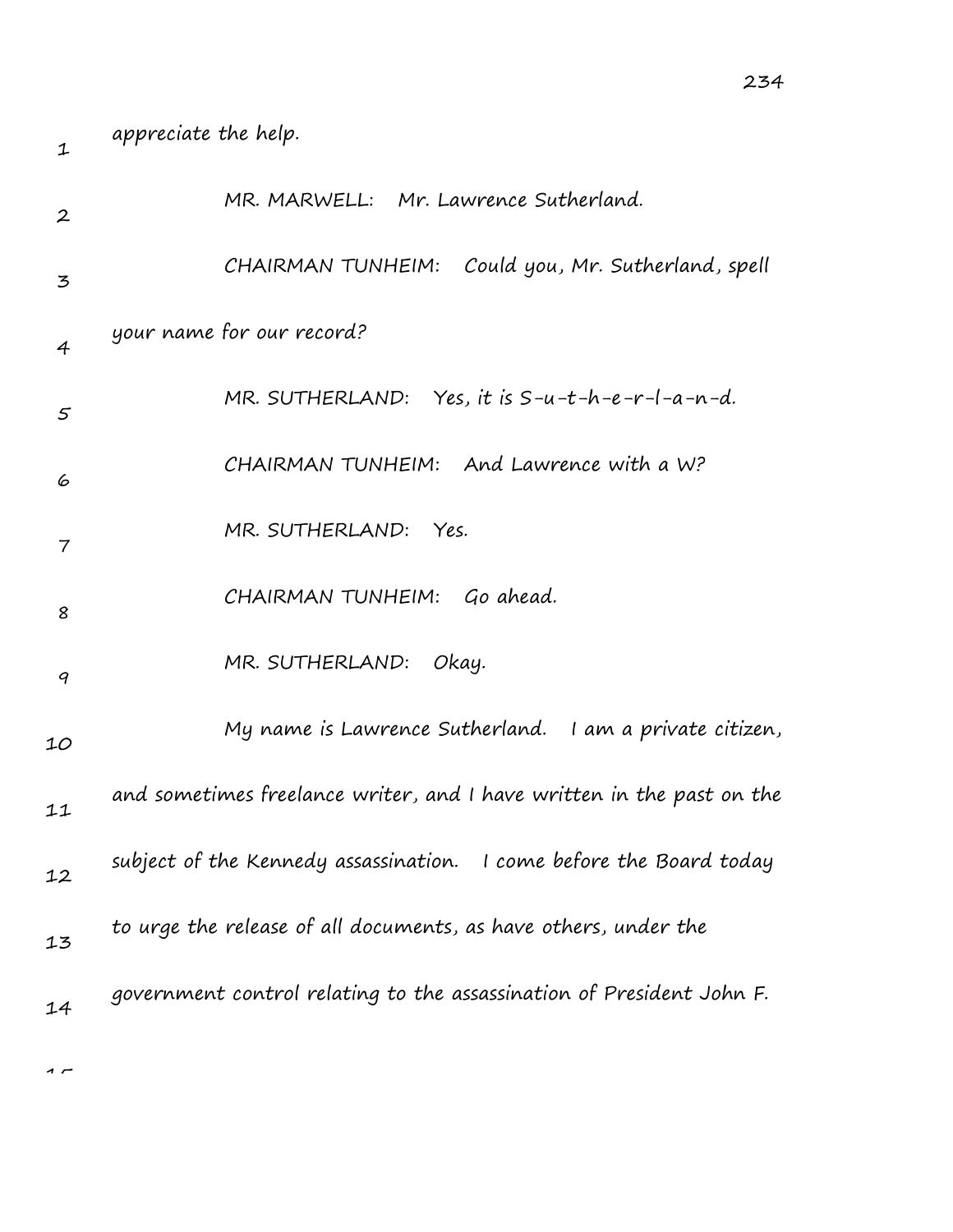| $\mathbf 1$      | Kennedy. If required, and I rather suspect it will be, additional                |
|------------------|----------------------------------------------------------------------------------|
| $\boldsymbol{2}$ | legislation should be enacted to accomplish this goal.                           |
| 3                | Such a request for full disclosure has often been heard in                       |
| 4                | the past and, of course, continues today. My perspective, however, is            |
| $\mathcal{S}$    | likely quite different from many who have addressed this Board.<br>$\frac{1}{2}$ |
| 6                | believe a full and complete disclosure of all heretofore secret                  |
| $\overline{7}$   | documents will fail to overturn the Warren Commission's conclusion               |
| 8                | that Lee Harvey Oswald acting alone killed President Kennedy. If I               |
| 9                | am wrong, then let the now hidden facts prove me wrong.<br>The                   |
| 10               | public deserves the truth.                                                       |
| 11               | To be sure, the uncovering of new information on the                             |
| 12               | assassination will hardly be enough to establish that there was no               |
| 13               | conspiracy, but it may, in some small measure, add to the credibility            |
| 14               | of government. The public deserves a government it can trust.                    |
|                  |                                                                                  |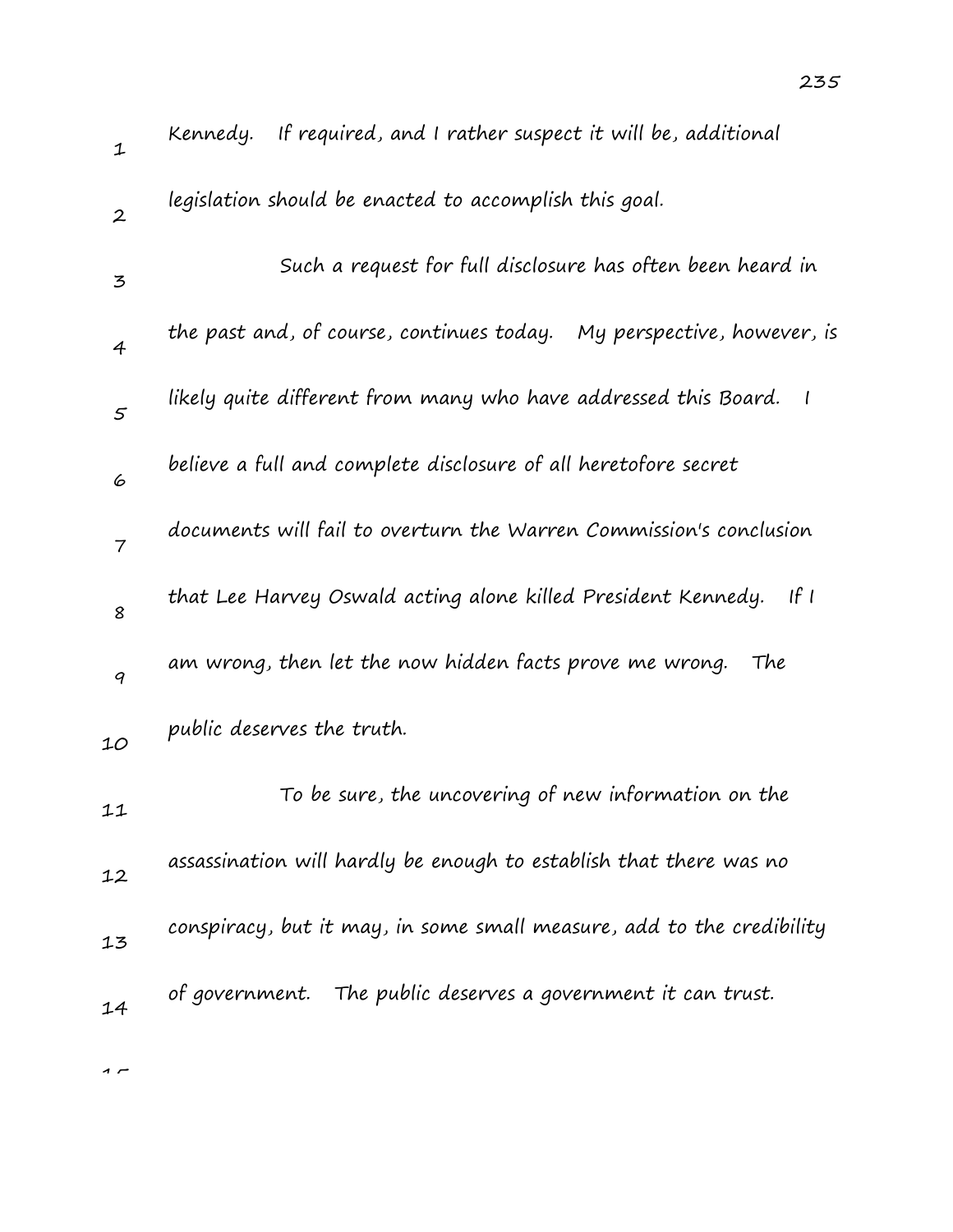| $\mathbf 1$      | Anything less than full disclosure of government documents will           |
|------------------|---------------------------------------------------------------------------|
| $\boldsymbol{2}$ | continue to allow doubts to be raised about who participated in the       |
| 3                | assassination, and for some the answer of who may never be                |
| 4                | satisfactorily resolved no matter what is disclosed, but we should try.   |
| $\varsigma$      | When public opinion polls consistently reveal high                        |
| 6                | percentages of the American people, as high as 90 percent, believing      |
| $\overline{7}$   | there was a conspiracy, then there is even more need to open the          |
| 8                | That so many accede to a conspiracy notion is not surprising in<br>files. |
| 9                | a wide range of media over the years, the public has had no shortage      |
| 10               | of outlets for pro-conspiracy viewpoints.                                 |
| 11               | Oliver Stone's propaganda in JFK is perhaps the most                      |
| 12               | prominent avenue, but is far from the only one. Bookstores, at least      |
| 13               | those in the Dallas-Fort Worth area, often offer half a dozen or more     |
| 14               | works espousing one conspiracy theory or another. All these theories      |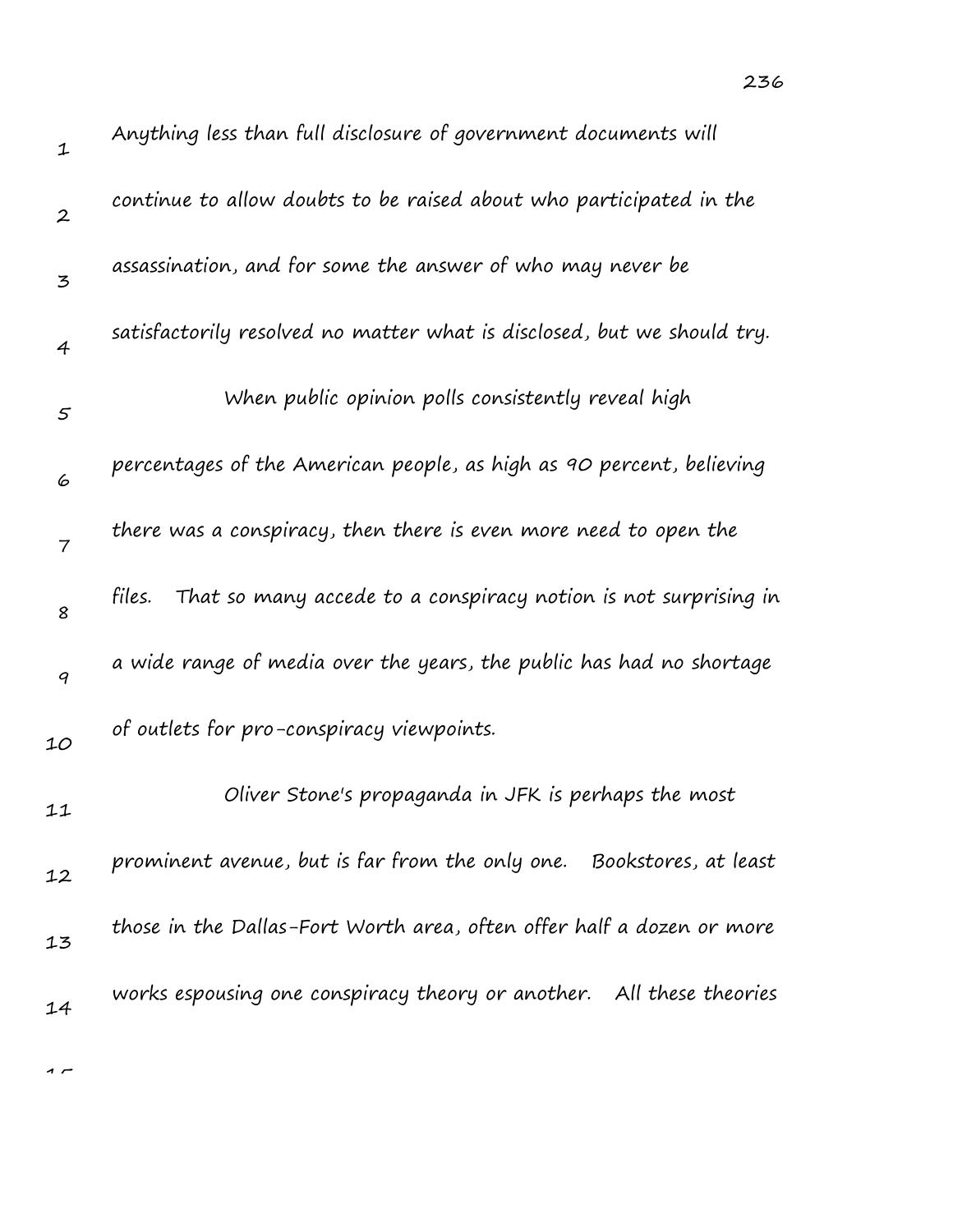| $\mathbf{1}$   | have given the American people a plethora, if you will, of mania.<br>We |
|----------------|-------------------------------------------------------------------------|
| $\overline{2}$ | have badge man, and umbrella man, and Dal-Tex man, and fake             |
| 3              | Oswald in Mexico City man, and something even I believe you call it a   |
| $\overline{4}$ | manhole cover man.                                                      |
| $\varsigma$    | Now it is right and proper that proponents of conspiracy                |
| 6              | theories be permitted to air their views.<br>They may well be wrong,    |
| $\overline{7}$ | but they have every right to be wrong. The public's interests are best  |
| 8              | served, however, by a search for hard facts that stand up to scrutiny.  |
| 9              | One can only hope that the unreleased documents will aid in that        |
| 10             | search.                                                                 |
| 11             | To that end, the Board should endeavor to open for public               |
| 12             | inspection all documents held by the House Select Committee on          |
| 13             | Assassinations. That Committee, of course, concluded that there         |
| 14             | were two gunmen firing at the President, to quote from the 1979         |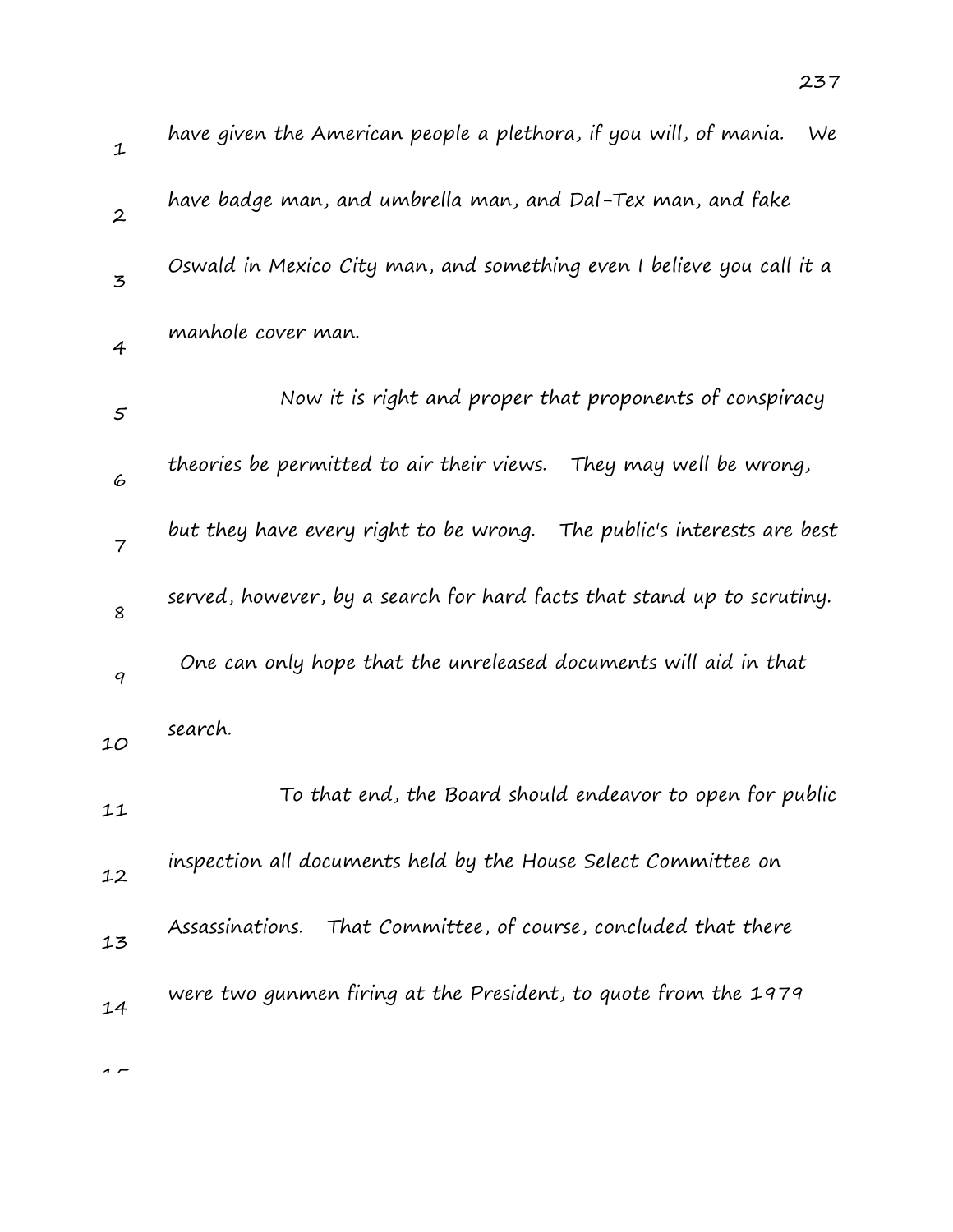| $\mathbf 1$      | The various scientific projects indicated that there was<br>final report: |
|------------------|---------------------------------------------------------------------------|
| $\boldsymbol{2}$ | a high probability that two gunmen were firing at the President           |
| 3                | Scientifically, the second gunman was established only by                 |
| $\overline{4}$   | the acoustical study. As you may know, three years after the report       |
| $\varsigma$      | was issued, the National Academy of Sciences issued its study seriously   |
| 6                | undermining the acoustical study.                                         |
| 7                | Furthermore, much of the expert testimony before the                      |
| 8                | House Select Committee in my opinion tends to downplay a                  |
| 9                | conspiracy possibility. I would hope that the release of any additional   |
| 10               | documents of the House Select Committee might resolve questions           |
| 11               | about the Committee's credibility. At the very least, we should open      |
| 12               | doors for knowledge about the assassination that have for too long        |
| 13               | remained closed.                                                          |
| 14               | Thank you.<br>CHAIRMAN TUNHEIM:                                           |
|                  |                                                                           |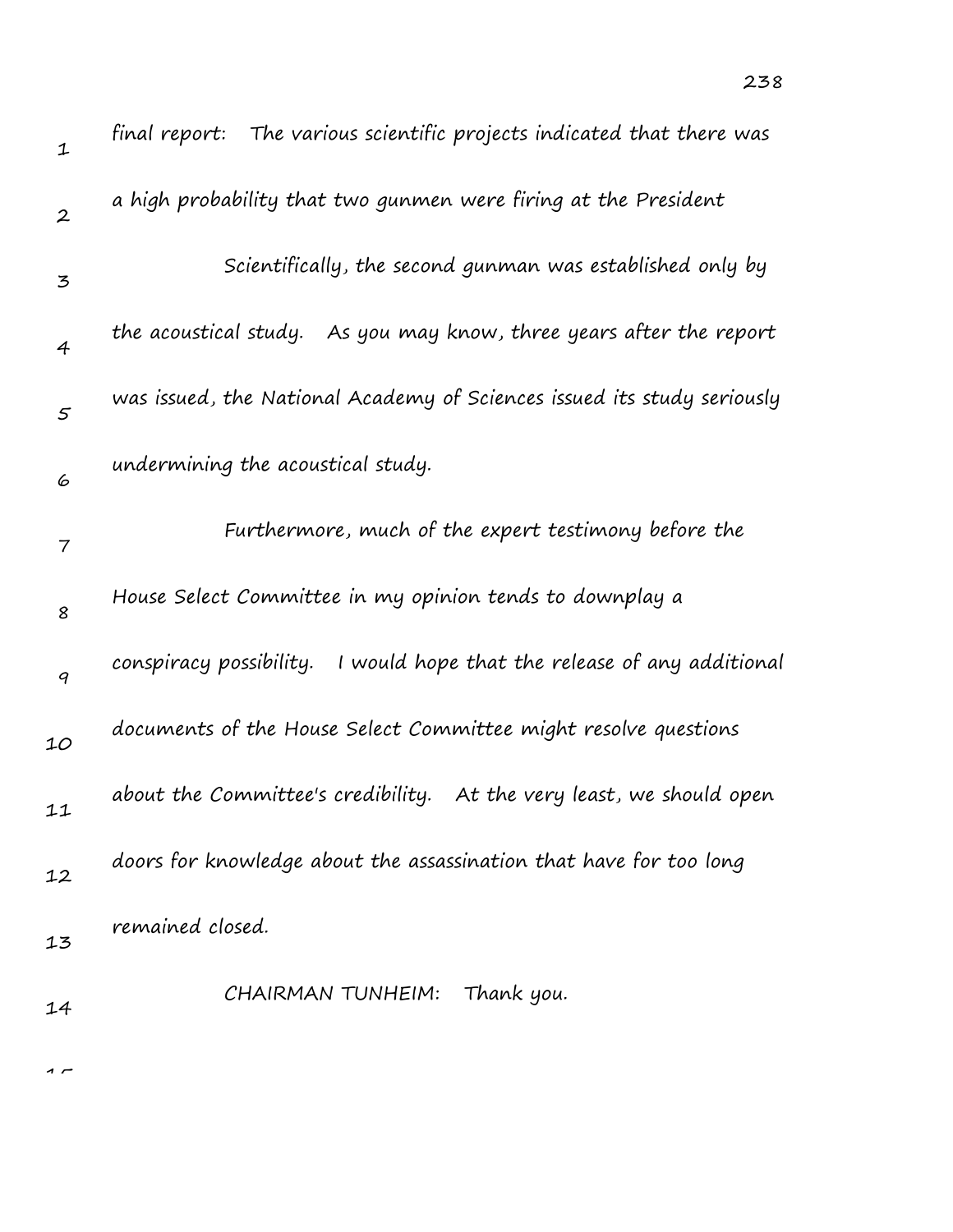| $\mathbf{1}$     | Any questions?                                                       |
|------------------|----------------------------------------------------------------------|
| $\boldsymbol{2}$ | DR. HALL: Mr. Sutherland, do you believe that it would               |
| 3                | be proper to disclose the names of informants, agents, or others     |
| $\overline{4}$   | working under the protection of the government of the United States  |
| 5                | who have information that bears upon the assassination but the       |
| 6                | disclosure of whose names might put in jeopardy themselves or their  |
| 7                | families?                                                            |
| 8                | MR. SUTHERLAND:<br>I think that would be perhaps the                 |
| 9                | only exception that I would not. But anything else, autopsy records, |
| 10               | photographs, anything among the dozens of cubic feet of documents I  |
| 11               | think should be released.<br>But not in that particular instance.    |
| 12               | CHAIRMAN TUNHEIM: Other questions?                                   |
| 13               | [No response.]                                                       |
| 14               | CHAIRMAN TUNHEIM: Thank you, Mr. Sutherland.<br>We                   |
|                  |                                                                      |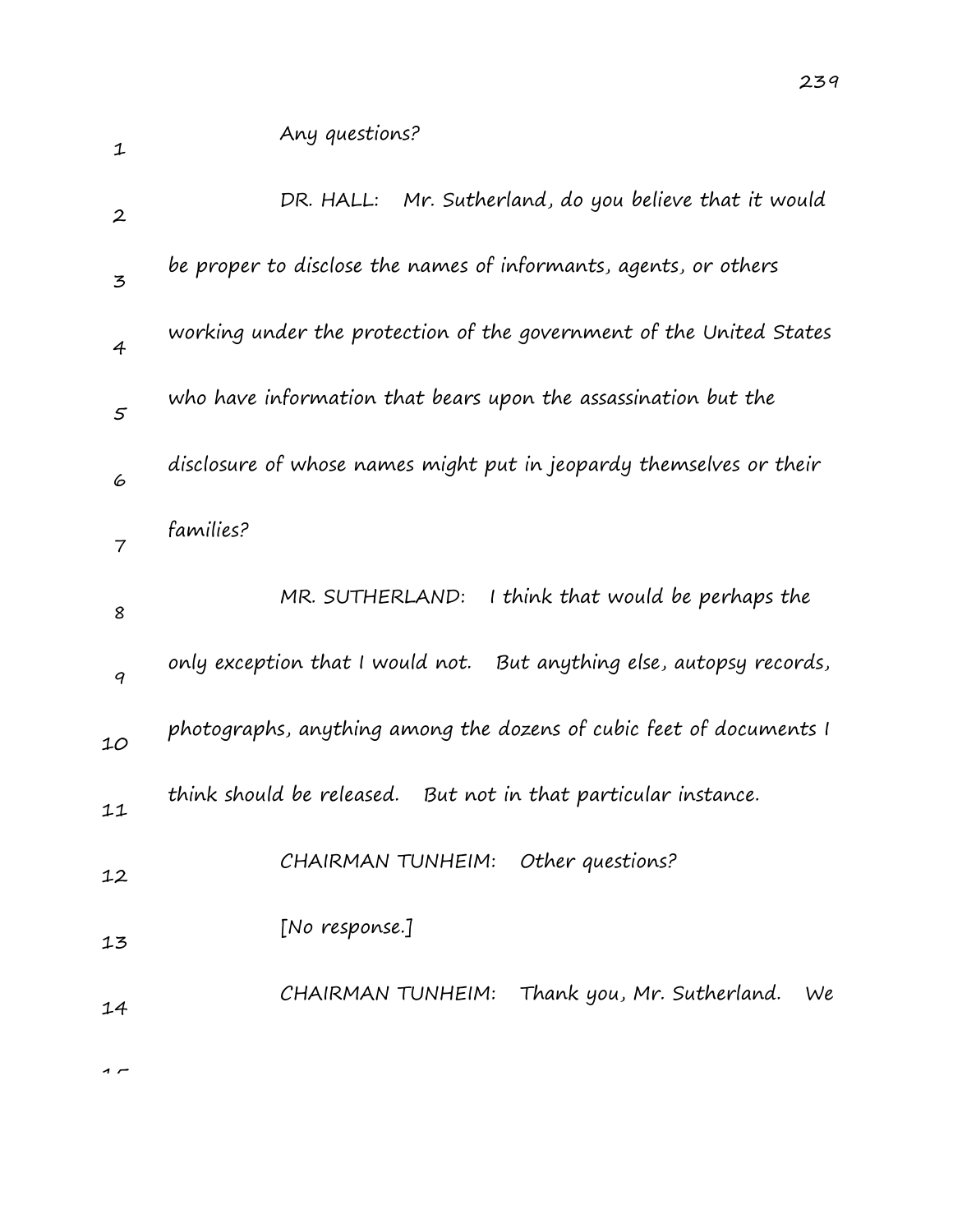| appreciate your testimony.                                                |
|---------------------------------------------------------------------------|
| MR. MARWELL: Mr. Joseph Backes.                                           |
| CHAIRMAN TUNHEIM: Good afternoon, Mr. Backes.                             |
| MR. BACKES: Thank you for the opportunity, Mr.                            |
| Chairman and panel members, for allowing me to speak today.               |
| didn't think I would get the chance.                                      |
| CHAIRMAN TUNHEIM: We need you to spell your name                          |
| for the record.                                                           |
| MR. BACKES: My name is Joseph Backes, B-a-c-k-e-s.                        |
| I am from Albany, New York. I am a private researcher into the            |
| case.                                                                     |
| I wanted to applaud the idea of lifting a gag order                       |
| universally across the board for all intelligence agencies and especially |
| Federal Commissions who have researched and looked into the               |
|                                                                           |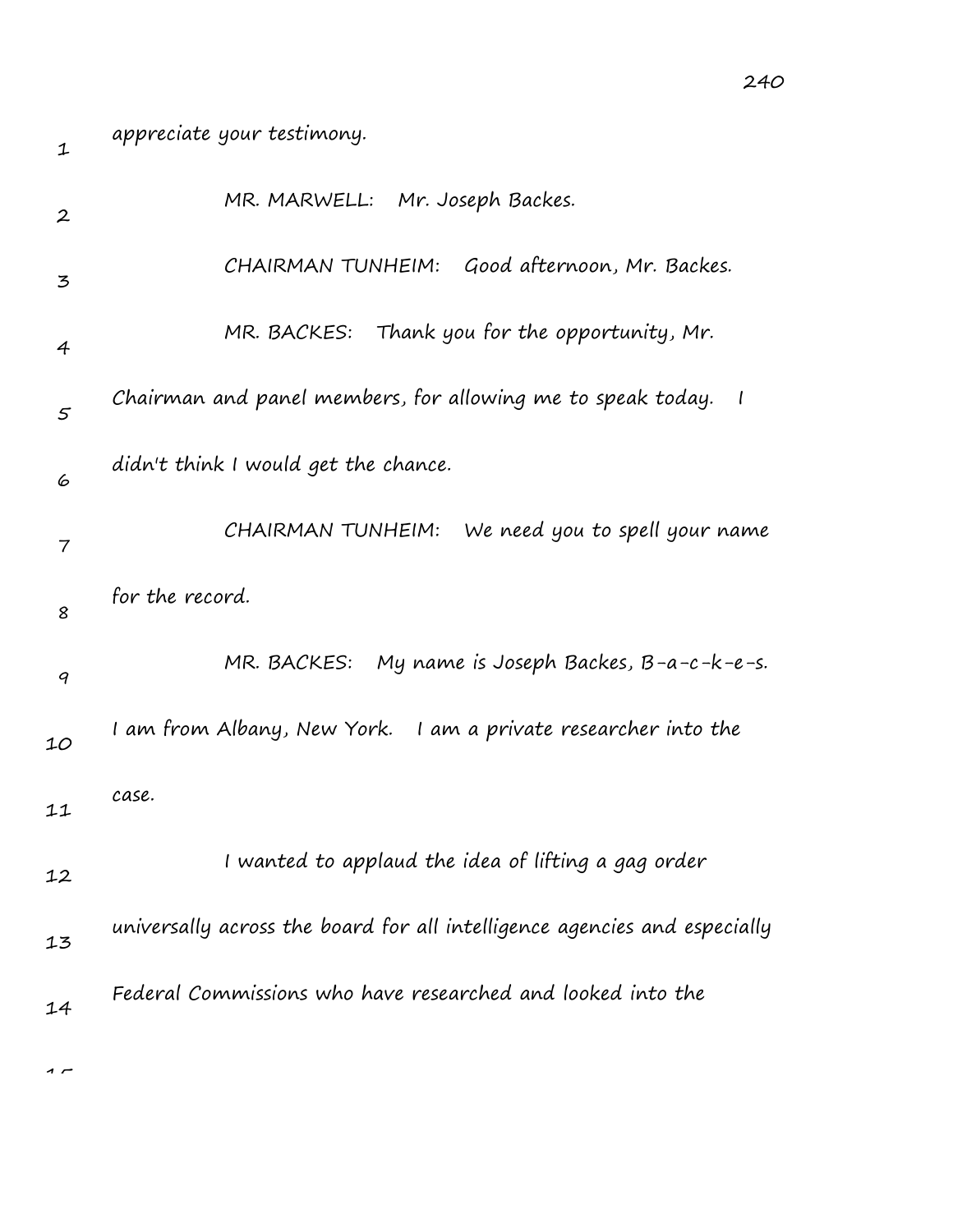| 1                        | assassination of President Kennedy, especially House Select Committee           |
|--------------------------|---------------------------------------------------------------------------------|
| $\boldsymbol{2}$         | members who would have a lot to say on this case.                               |
| 3                        | I also want to raise the issue of evidence being in the                         |
| $\overline{4}$           | hands of private individuals and private corporations and ask the               |
| $\varsigma$              | Review Board how they would go about acquiring such material.<br>$\overline{1}$ |
| 6                        | could corroborate that Detective Lavelle does have notes in regard to           |
| $\overline{\phantom{a}}$ | the interrogation of Lee Harvey Oswald. Asked in '92 on an                      |
| 8                        | eyewitness panel, he said as such, and the last sentence of that panel          |
| 9                        | was Detective Lavelle saying, I will not release mine.  So if you start         |
| 10                       | with him, I think we will see a lot of notes on that interrogation              |
| 11                       | suddenly start appearing.                                                       |
| 12                       | Several retired Dallas policemen have files and evidence                        |
| 13                       | relating to this case. So far there have been two books from Dallas             |
| 14                       | policemen, Jesse Curry's assassination file, recently there is a book by        |
|                          |                                                                                 |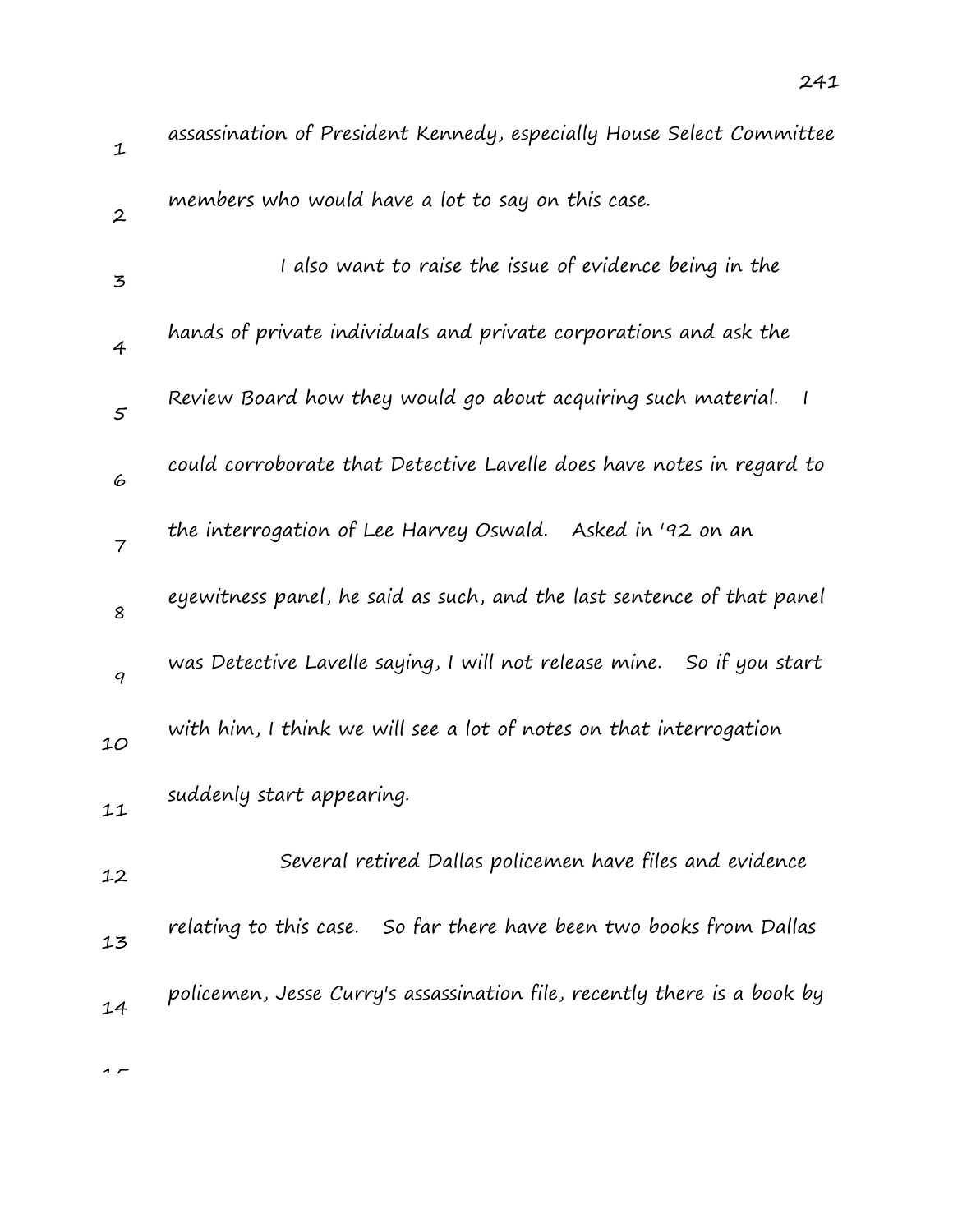| $\mathbf 1$    | Gary Savage, I believe, a nephew of Rusty Livingston who worked in                  |
|----------------|-------------------------------------------------------------------------------------|
| $\overline{2}$ | the crime lab. This book is called, First Day Evidence.<br>Rusty                    |
| 3              | Livingston would have a lot of evidence and files relating to the case              |
| $\overline{4}$ | that would be worth looking at.                                                     |
| 5              | Specifically in that book, he worked in the crime lab, he                           |
| 6              | mentions a camera which was used to take photographs of                             |
| $\overline{7}$ | photographs, and he mentions that they were of such good quality                    |
| 8              | that the photographs of the photographs could pass for originals.<br>$\overline{1}$ |
| 9              | find that very interesting, and I would ask the review panel if                     |
| 10             | somehow they could acquire that camera.<br>I would like people with                 |
| 11             | more scientific and photographic technical expertise than I have to                 |
| 12             | examine that camera. I would like to look at documents of the                       |
| 13             | Dallas police crime lab, how many photographs of photographs they                   |
| 14             | took, who saw them, where they went, were any used as an original                   |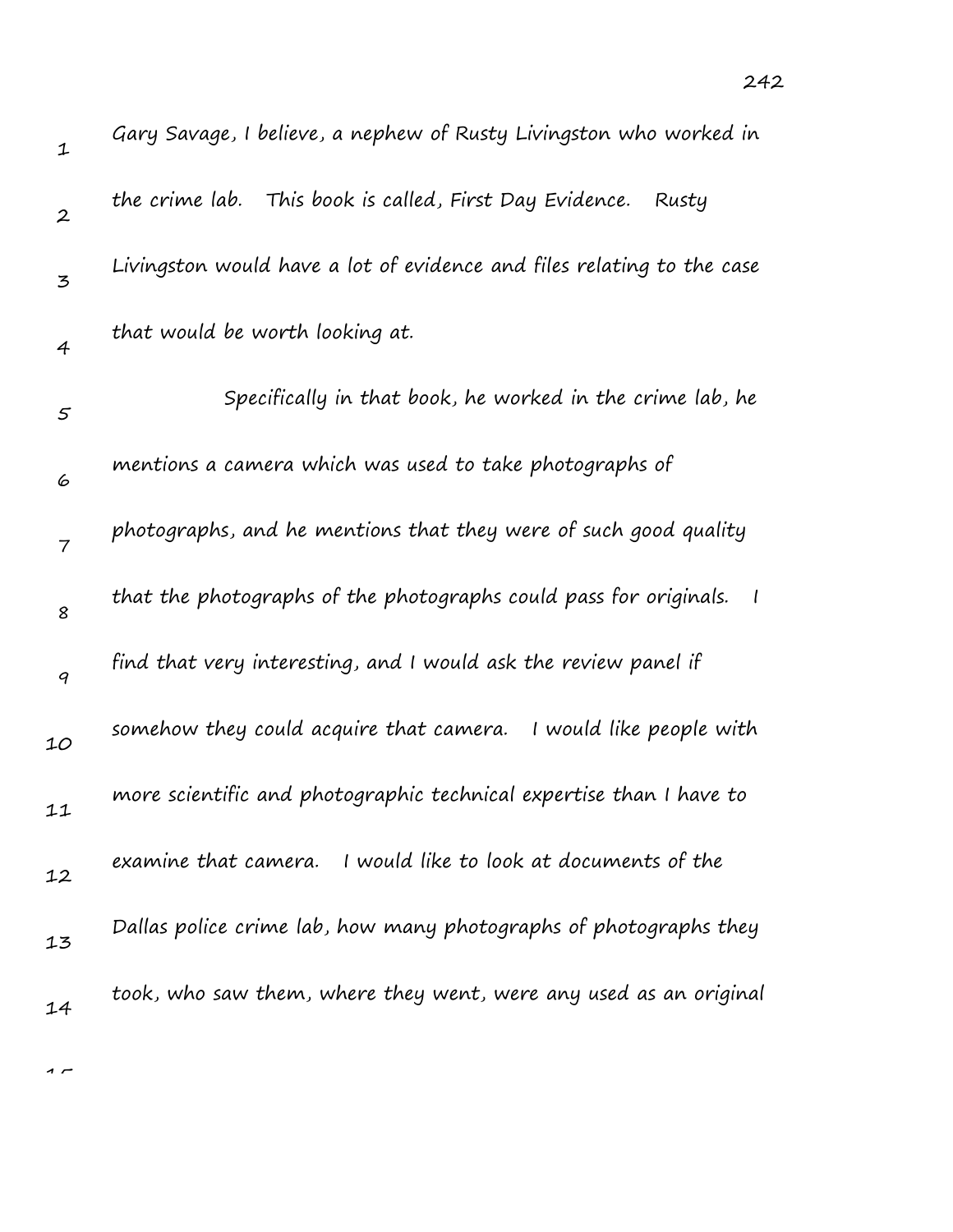| photograph, did that get into the official record, and such.            |
|-------------------------------------------------------------------------|
| I would also like to know if the review panel has been in               |
| contact with organizations that have photographic evidence like local   |
| television stations here in Dallas, the Sixth Floor Museum has a lot of |
| photographs, Southern Methodist University, Dallas Times Herald         |
| although no longer in existence as a newspaper must have their          |
| archives somewhere, the Dallas Morning News, Fort Worth Star            |
| Telegram, and things like that. How would you guys go about             |
| getting material from that, or would you need more specific             |
| information from someone like me asking them a question?                |
| Well, we simply are taking any<br>CHAIRMAN TUNHEIM:                     |
| input today that you might have. Those are good suggestions for us      |
| to follow-up on, and we certainly will do that. Whatever precision      |
| you can provide to us in terms of the kinds of records that you think   |
|                                                                         |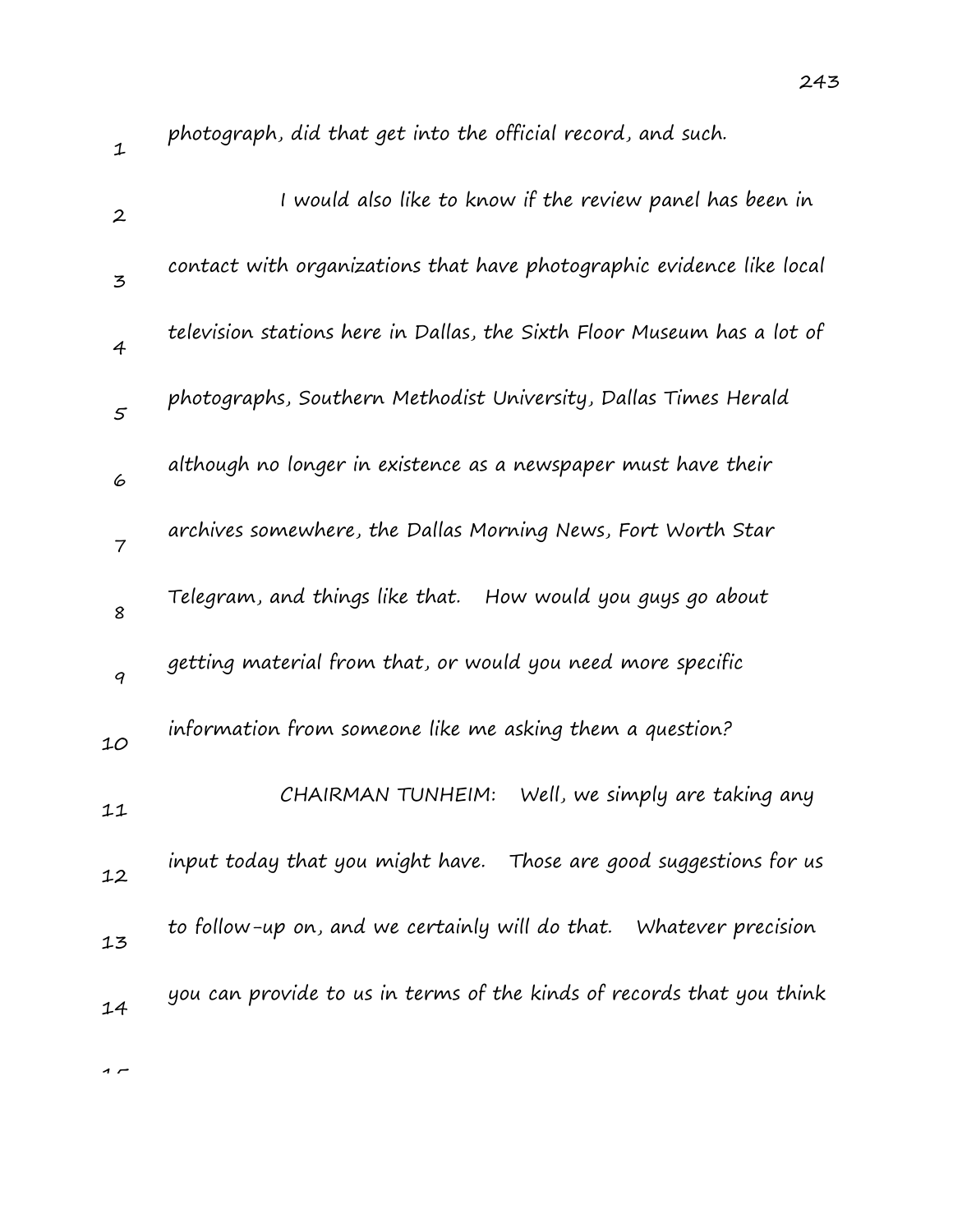are there is helpful to us.

| $\boldsymbol{2}$ | MR. BACKES: Along those lines, how much of                            |
|------------------|-----------------------------------------------------------------------|
| 3                | investigatory work would you do? Like if I have an opinion that       |
| $\overline{4}$   | there is a film or photograph at one of these places, and they come   |
| 5                | back to you or they deny it. I mean, I am not for certain that such   |
| 6                | a photograph may be there, but how much investigatory work would      |
| $\overline{7}$   | you do, or would you throw that back on a researcher such as myself?  |
| 8                | We certainly would make every<br>CHAIRMAN TUNHEIM:                    |
| 9                | effort to follow-up, but it would be very helpful for us to know the  |
| 10               | basis for which you believe that there are photographs or records at  |
| 11               | the location that you are asking us to seek.                          |
| 12               | I would also ask to look into the<br>MR. BACKES:<br>Okay.             |
| 13               | National Photographic Interpretation Center, which was like the CIA's |
| 14               | photo lab, basically. There are documents that they may have had      |
|                  |                                                                       |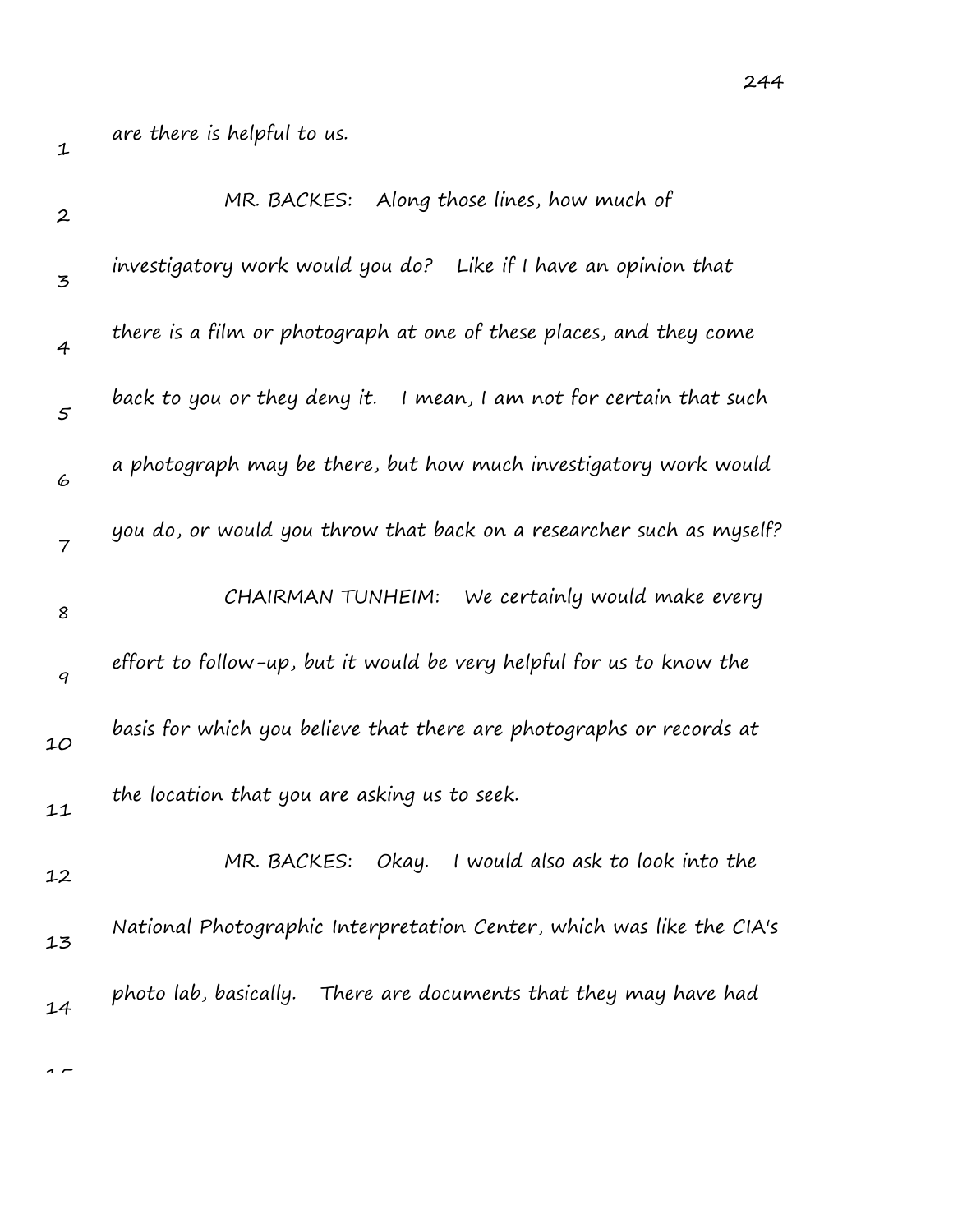| 1                | the Zapruder film on the night of the assassination that is somewhat  |
|------------------|-----------------------------------------------------------------------|
| $\boldsymbol{2}$ | in dispute, maybe it was a few days later, or something, but that, in |
| 3                | my opinion, would be part of their job.<br>I would want them to look  |
| $\overline{4}$   | at it. You know, I am sure there are honest people in the CIA, there  |
| 5                | are honest people in the FBI, and some of them are actually trying to |
| 6                | do a respectable job and trying to find out what happened, and some   |
| $\overline{7}$   | people say they are trying to mess around with the photographic       |
| 8                | evidence, but to get the documents from these organizations and to    |
| 9                | know that the names of the employees and who worked there, and        |
| 10               | what the hierarchy Washington, who was whose boss, and exactly        |
| 11               | what went on would be interesting to look at.                         |
| 12               | Also, radio is something that is often overlooked as a                |
| 13               | source of valuable information. I would ask to look at the FCC, if    |
| 14               | they have master copies of radio broadcasts that day, and similarly   |
|                  |                                                                       |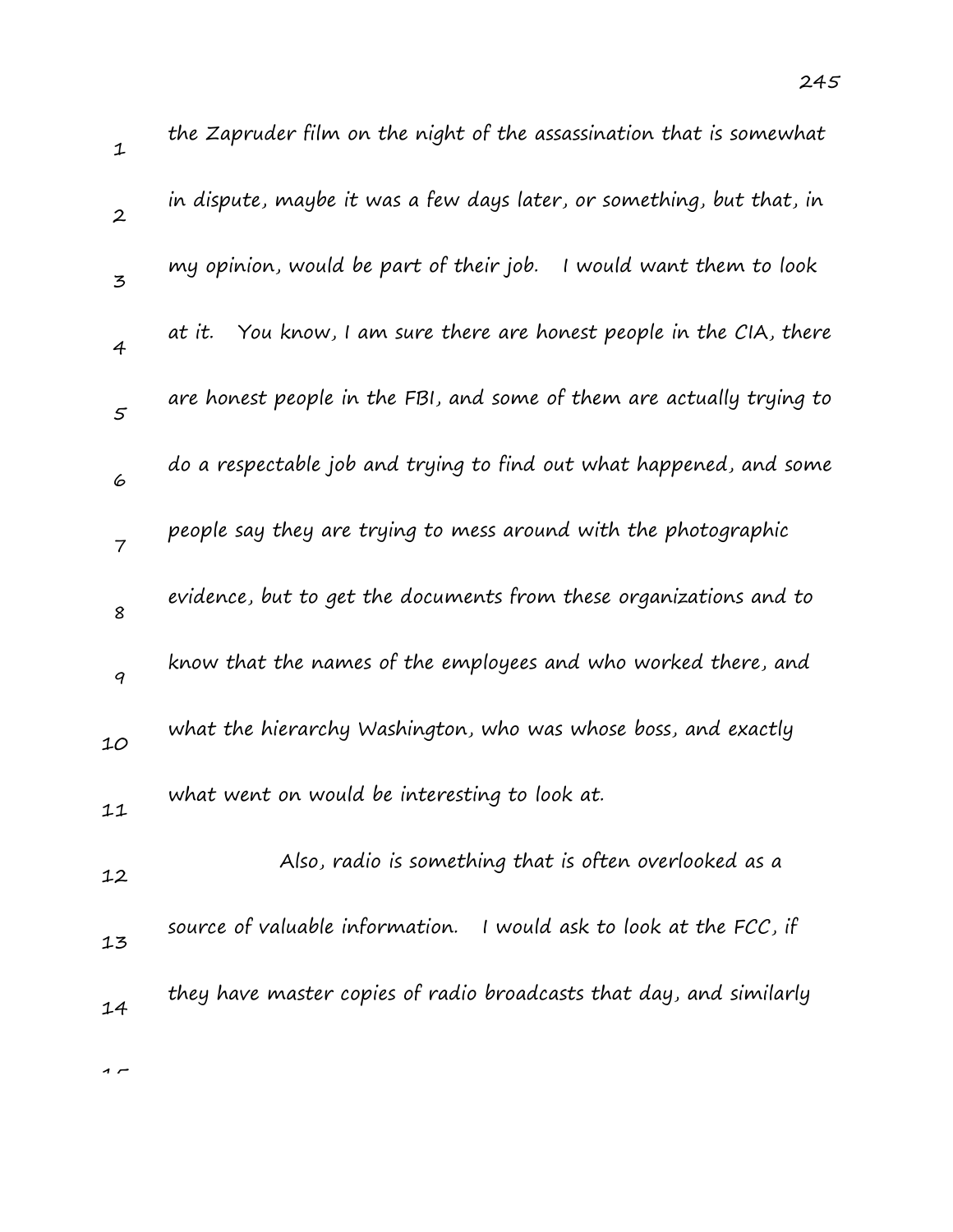| $\mathbf 1$      | like CBS News is kind of difficult to get material from, basically their    |
|------------------|-----------------------------------------------------------------------------|
| $\boldsymbol{2}$ | policy is, if they didn't air it, you can't see it.<br>I think they have an |
| 3                | archive in Fort Lee, New Jersey. That would be the number one               |
| $\overline{4}$   | network I would ask the Review Board to pay attention to, especially        |
| 5                | outtakes of interviews, like if it was ten minutes on a national            |
| 6                | program, there must be three or four hours with that person that            |
| 7                | didn't get on television that must be stored on tape somewhere.             |
| 8                | That is basically it.                                                       |
| 9                | MR. JOYCE: Mr. Backes, you described yourself as a                          |
| 10               | private researcher. In the course of your research on the                   |
| 11               | assassination, have you identified any records either in private hands,     |
| 12               | rather, or that are restricted in government that you specifically          |
| 13               | would wish us to go after that you know exist?                              |
| 14               | MR. BACKES: The Dallas policemen that I have                                |
|                  |                                                                             |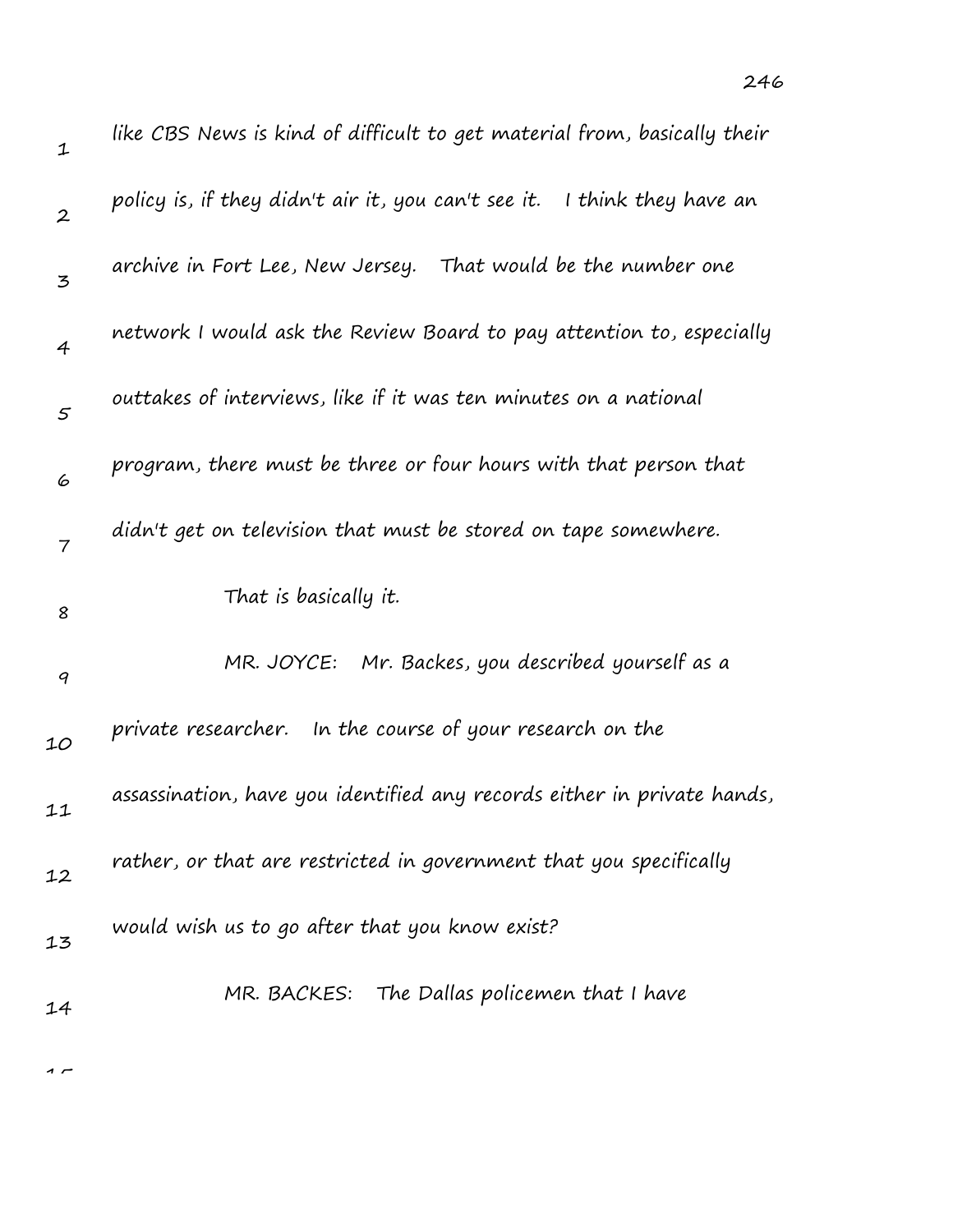| $\mathbf 1$      | mentioned, and I think that could start a snowball effect because          |
|------------------|----------------------------------------------------------------------------|
| $\boldsymbol{2}$ | people don't want to be out in the spotlight that they have been           |
| 3                | withholding documents for a long time. It is like, you know, what          |
| $\overline{4}$   | about him. Don't look at me, this is something that maybe their            |
| 5                | boss, Chief Curry, or Will Fritz says not to talk about it.                |
| 6                | Because at Bethesda also there was like a gag order to                     |
| $\overline{7}$   | people like Floyd Reeby, and Gerald Custer that David Lifton               |
| 8                | interviewed on film, you know, you are not to discuss this and you         |
| 9                | might be court-martialed if you do. There may have been something          |
| 10               | similar to that in the Dallas Police Department.                           |
| 11               | I know for a fact that Detective Lavelle has notes on the                  |
| 12               | interrogation of Lee Harvey Oswald because he said so publicly and I       |
| 13               | have it on videotape, and I will mail that videotape of that panel         |
| 14               | conference to you, and you can see for yourself.<br>He says:<br>I will not |
|                  |                                                                            |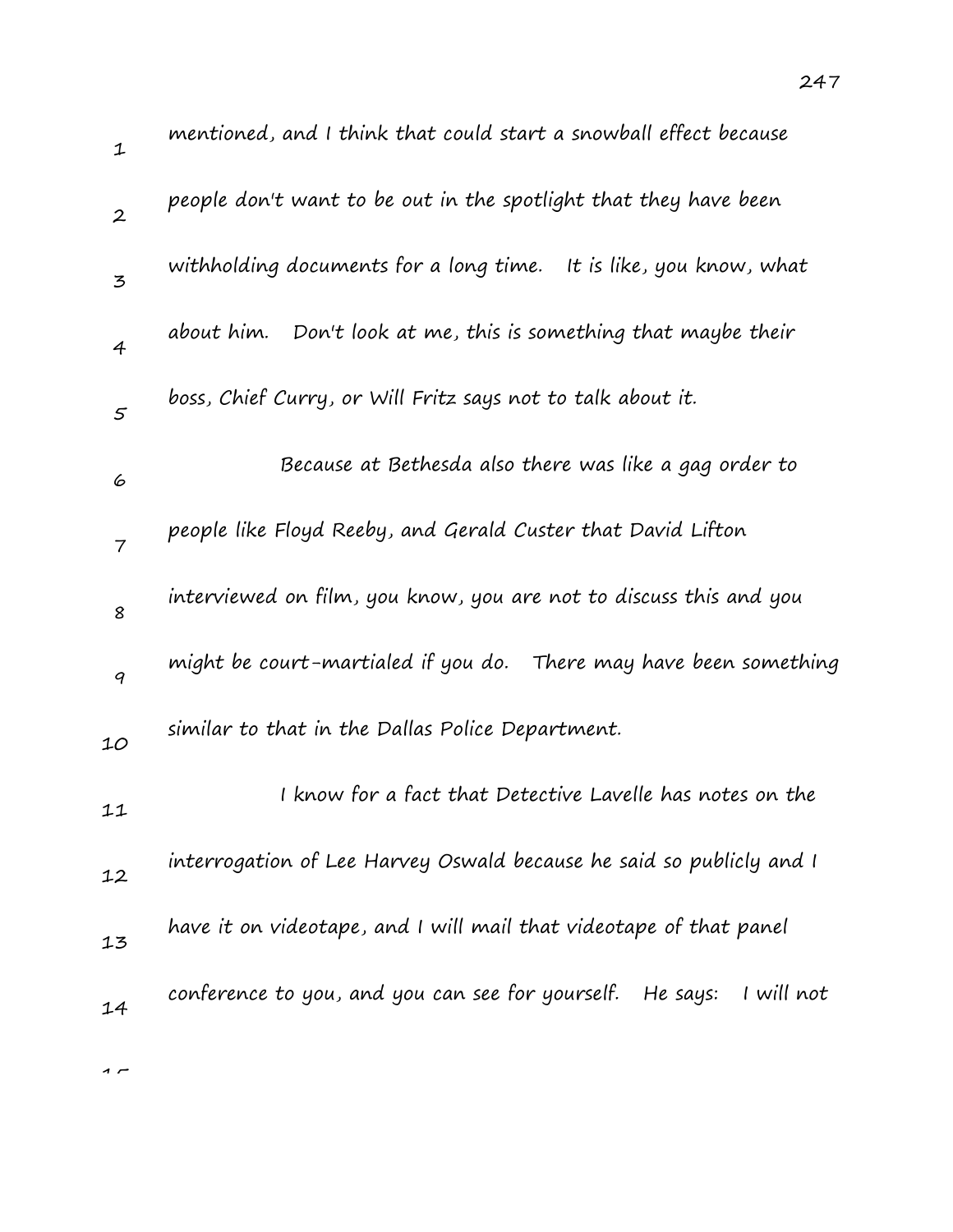| 1                | release mine. Well, if you don't have any, what are you talking        |
|------------------|------------------------------------------------------------------------|
| $\boldsymbol{2}$ | about.                                                                 |
| 3                | CHAIRMAN TUNHEIM: Further questions?                                   |
| $\overline{4}$   | DR. HALL: I do have a question.                                        |
| 5                | It is a question we haven't had the occasion to pose today,            |
| 6                | but I would like to pose it in a brief compass, and that is to ask you |
| $\overline{7}$   | whether, not as a matter of law or a matter of statutory authority,    |
| 8                | but as a matter of principle and good public policy, whether you       |
| 9                | believe it is appropriate for Federal agency, and an agency of the     |
| 10               | United States Government, to take the property of private              |
| 11               | individuals?                                                           |
| 12               | MR. BACKES: I think this is going to be a difficult,                   |
| 13               | probably your most difficult assignment in releasing documents. I      |
| 14               | am a little bit annoyed at how private ownership has been held up as   |

248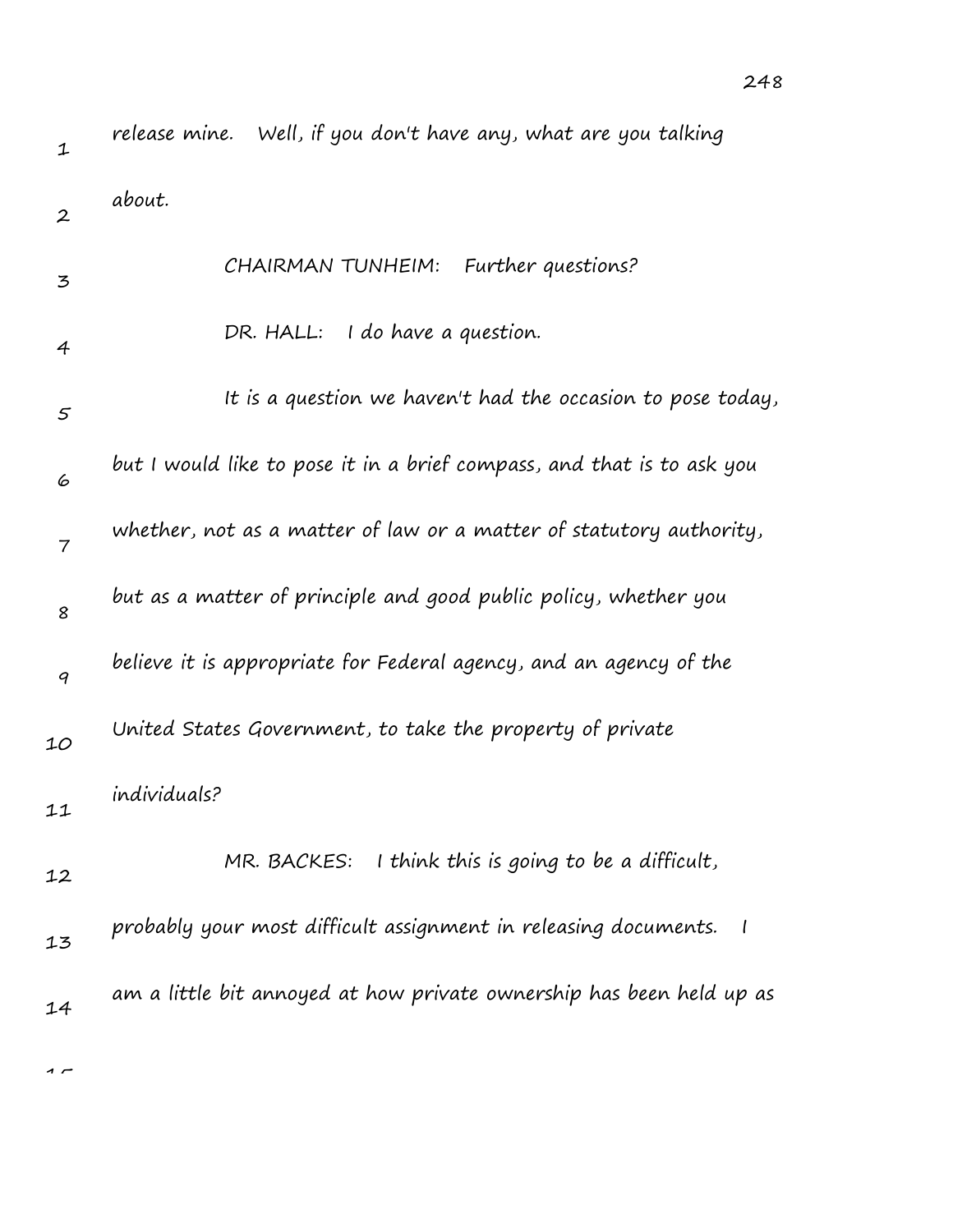| 1                | this sacred thing, especially with the Zapruder film, almost from day   |
|------------------|-------------------------------------------------------------------------|
| $\boldsymbol{2}$ | one, and I question that the Secret Service didn't say, hand it over,   |
| 3                | and how the right of private ownership throughout this case,            |
| $\overline{4}$   | especially with the photographic evidence had been used as a barrier    |
| 5                | to prevent honest research, and I would ask the Review Board if it is   |
| 6                | possible, they can keep the rights to the photographs, but I would like |
| $\overline{7}$   | them to be made more public, more available, maybe if you could         |
| 8                | somehow bend that, especially with organizations like CBS and           |
| 9                | Time-Life, because I believe there was a system set up to acquire the   |
| 10               | photographs and put them in the hands of these corporations to          |
| 11               | prevent public access to it.                                            |
| 12               | No one saw the Zapruder film until 1975, 13 years later.                |
| 13               | It was shown during the Garrison trial, but I would kind of ask if      |
| 14               | there is someway -- when we have really important evidence like the     |
|                  |                                                                         |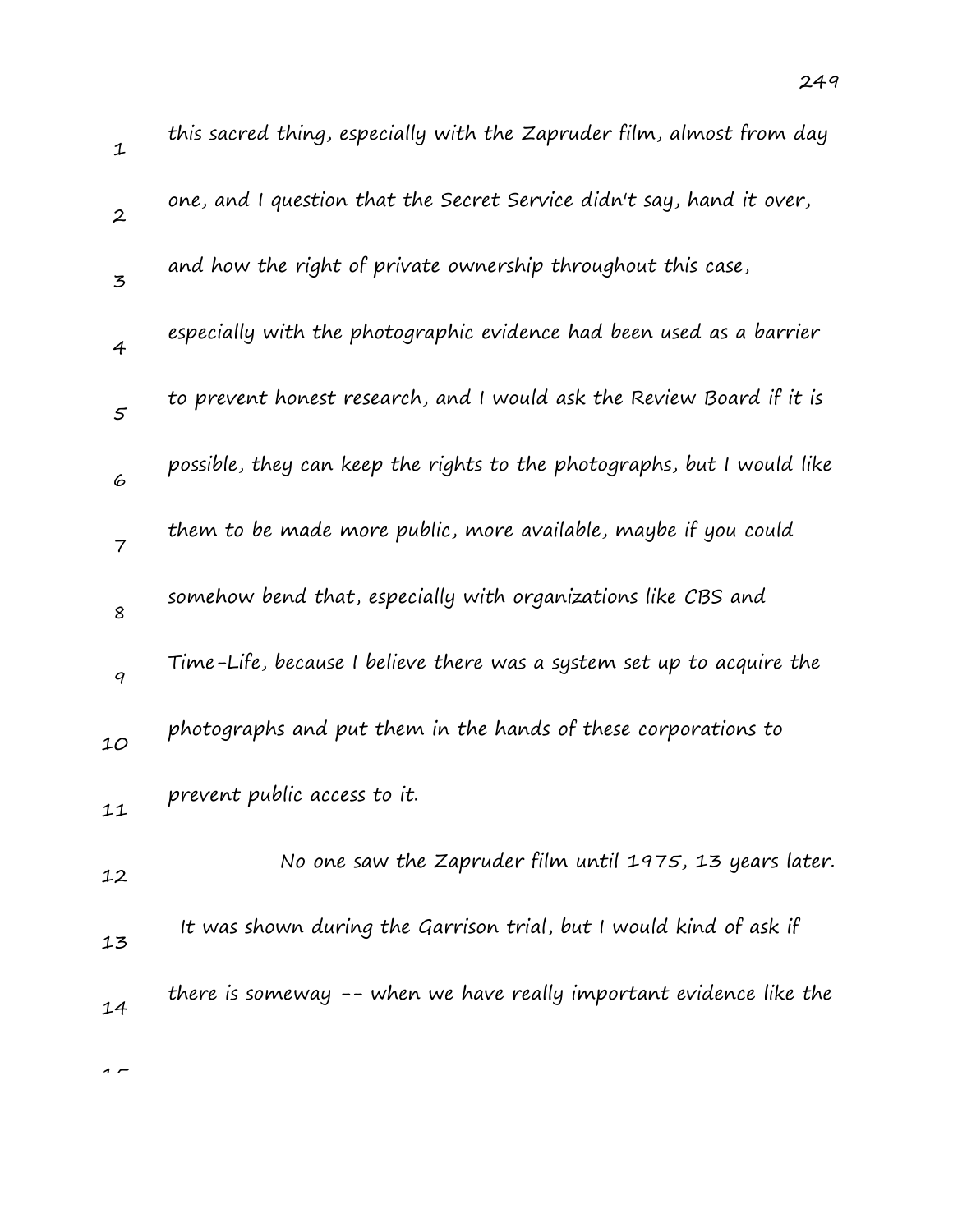| $\mathbf 1$      | Zapruder film or the Nix film, to kind of bend private ownership laws. |
|------------------|------------------------------------------------------------------------|
| $\boldsymbol{2}$ | They can have royalties or something, like a play, there are royalties |
| 3                | to the writer, but if you pay him a reasonable amount and you          |
| $\overline{4}$   | produce the show any way you want it, something like that should       |
| 5                | happen with the photographs. I mean pay the royalty to the owner,      |
| 6                | but the public should have them, be allowed to look at them.           |
| 7                | DR. HALL: Thank you.                                                   |
| 8                | MR. BACKES: Thank you very much.                                       |
| 9                | CHAIRMAN TUNHEIM:<br>Thank you, Mr. Backes.                            |
| 10               | MR. MARWELL: Martin Shackelford.                                       |
| 11               | CHAIRMAN TUNHEIM: Good afternoon, Mr. Shackelford.                     |
| 12               | MR. SHACKELFORD: Good afternoon. My name is                            |
| 13               | Martin Shackelford, that is $S-h-a-c-k-e-l-f-o-r-d.$ I am a            |
| 14               | delinguency social worker in Michigan with a Bachelor's Degree in      |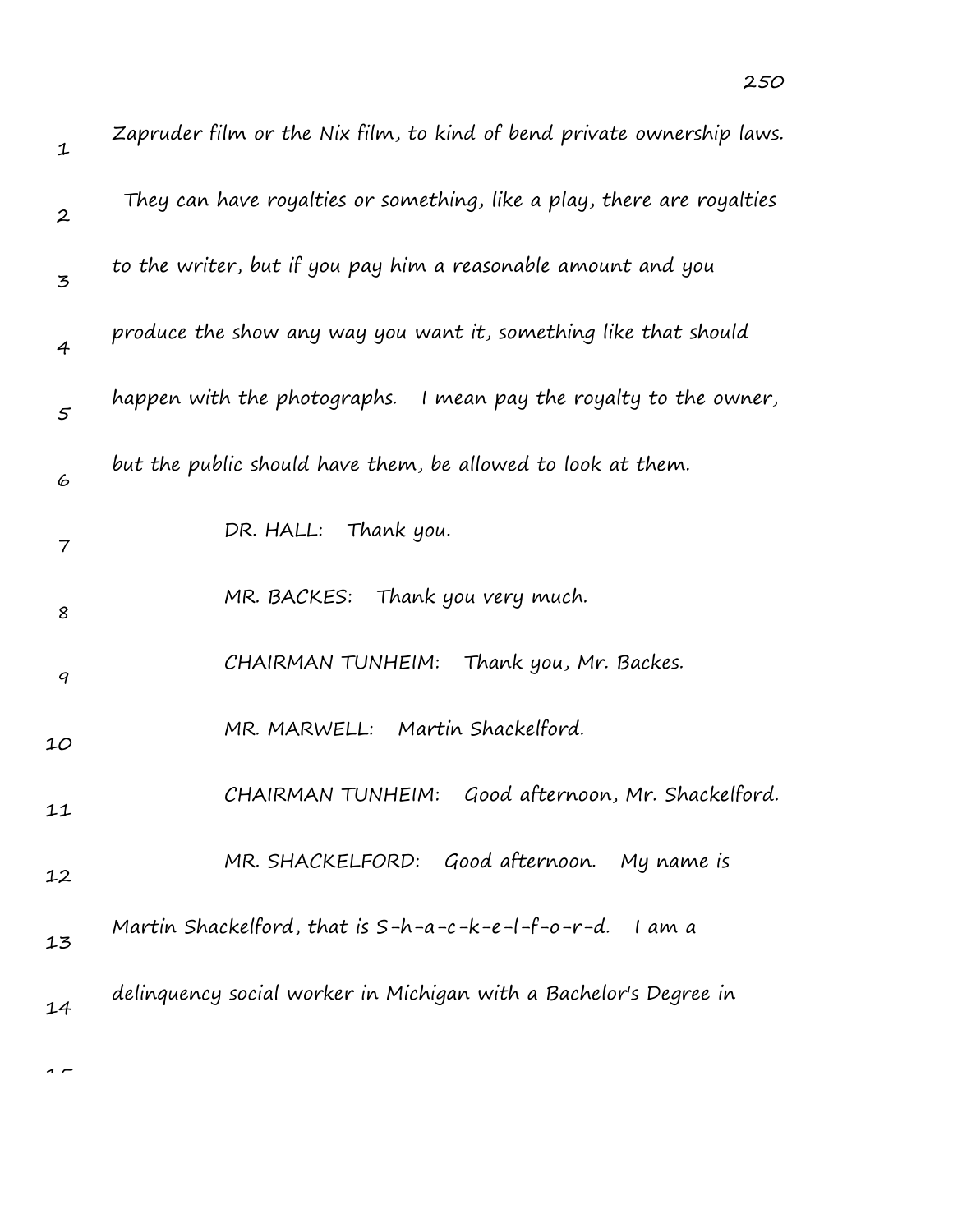| $\mathbf 1$      | History from the University of Michigan.<br>I have studied the JFK case |
|------------------|-------------------------------------------------------------------------|
| $\boldsymbol{2}$ | for 20 years with a primary focus on the photographic evidence, and     |
| 3                | I also try to keep up with the literature on the case.                  |
| 4                | Mr. Hall has been asking the question about agent                       |
| $\mathfrak{s}$   | identities, my own feeling is that if an employee of the U.S.           |
| 6                | Government has concealed information on this case, has covered up       |
| $\overline{7}$   | the facts in the case, the American public has the right to know who    |
| 8                | So in that type of situation, I would have no qualms<br>that person is. |
| 9                | about revealing the name.                                               |
| 10               | I gave a list of materials, sources of materials to the Board           |
| 11               | prior to the in Washington, D.C., hearing. A couple of things have      |
| 12               | come to my attention in the last few days. One was in an article in     |
| 13               | the Fourth Decade by Philip Coppins, a Belgian journalist that I have   |
|                  | been in correspondence with. He reports on an article written by        |

14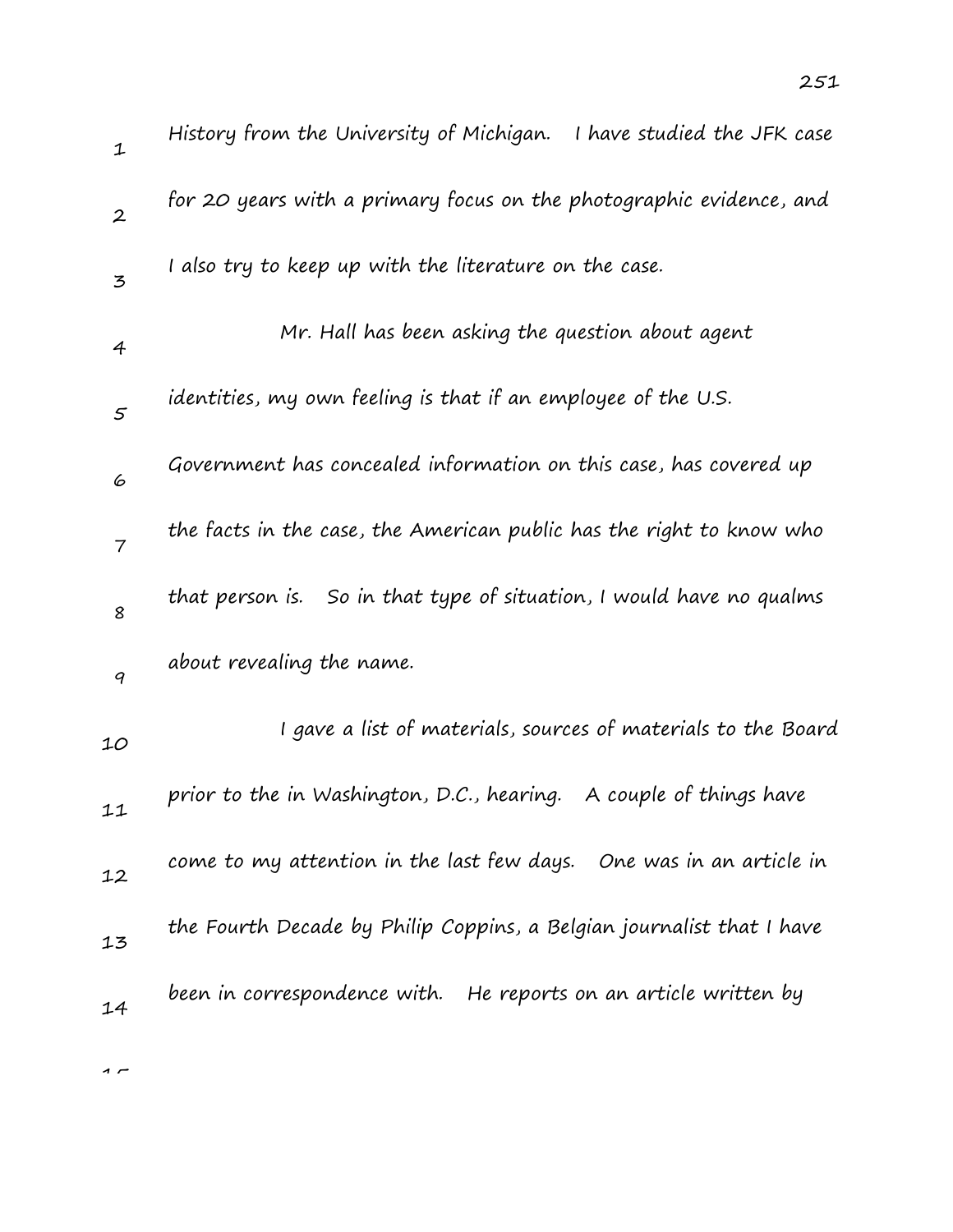| $\mathbf 1$      | two Dutch journalists about Lee Harvey Oswald's stay in Holland, and  |
|------------------|-----------------------------------------------------------------------|
| $\boldsymbol{2}$ | one of the things that came out of that is that there is an American  |
| 3                | Express file on Lee Harvey Oswald in the Rotterdam Branch Office of   |
| $\overline{4}$   | American Express. That might give some of the expenditures of the     |
| $\mathcal{S}$    | Oswalds while they were in Holland, it might give a little more       |
| 6                | information on an aspect of his return from the Soviet Union that we  |
| 7                | really don't have very much information on at this point.             |
| 8                | The American Express Office told the journalists that as              |
| 9                | far as they knew there was nothing of particular interest in the file |
|                  |                                                                       |
| 10               | and, therefore, they weren't going to show it to them.<br>But         |
| 11               | apparently there is such a file there. If Oswald had American         |
| 12               | Express, there may be other American Express files with information   |
| 13               | about him as well.                                                    |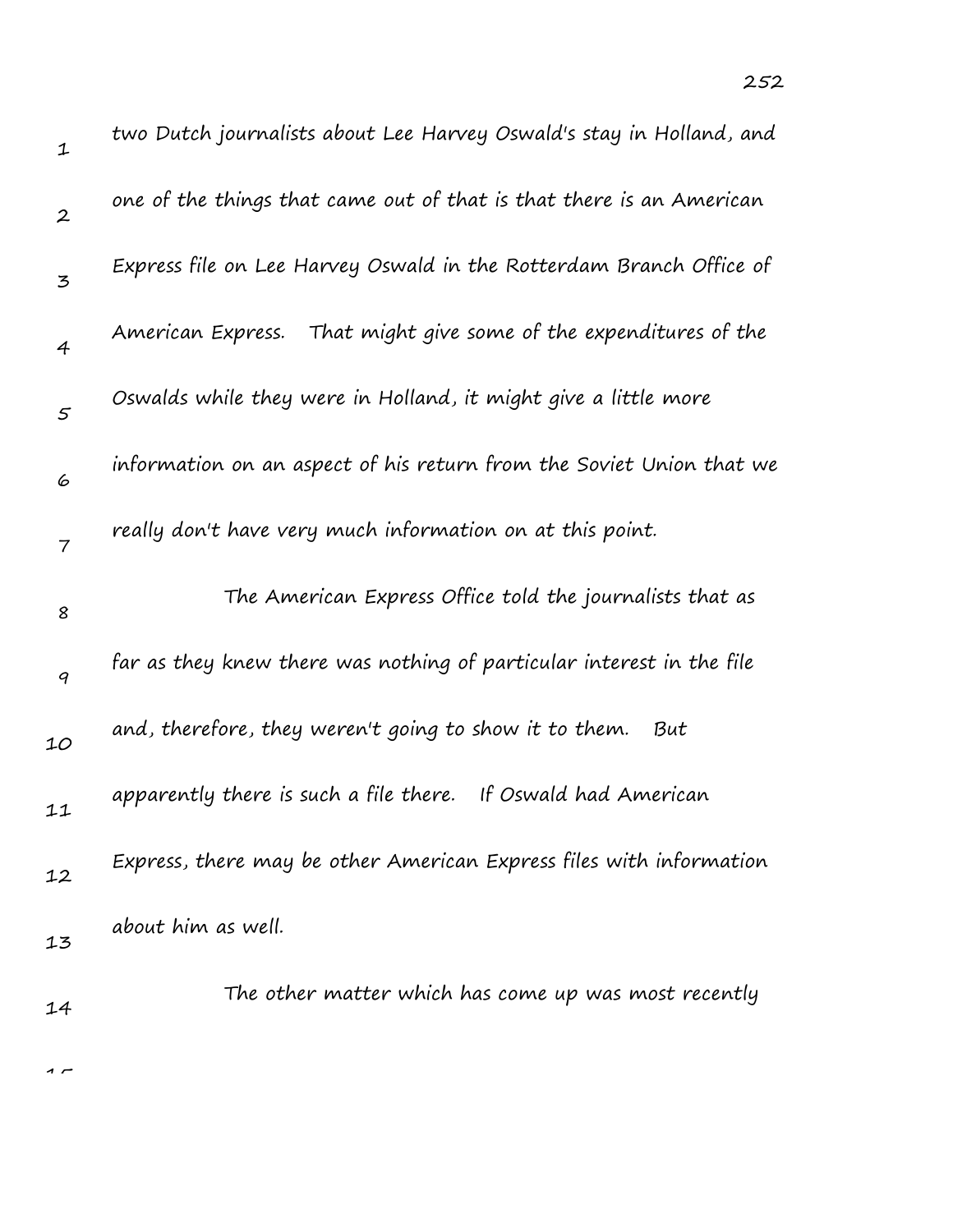| $\mathbf 1$      | mentioned in Anthony Sommers article in Vanity Fair is the CIA      |
|------------------|---------------------------------------------------------------------|
| $\boldsymbol{2}$ | project called Q K Enchant. Apparently Clay Shaw had a clearance    |
| 3                | for that project, apparently also the Director of the San Francisco |
| $\overline{4}$   | Trade Mart, who was Mr. Shaw's witness to say that he was in San    |
| $\mathfrak{s}$   | Francisco at the time of the assassination also had a clearance for |
| 6                | that project.                                                       |
| 7                | Right now there is nothing in the public record as far as I         |
| 8                | know about that project, what it was, what it was supposed to be    |
| $\boldsymbol{q}$ | doing, and I think it is important to clear that up and get some    |
| 10               | information out as to what the $Q$ K Enchant was.<br>I am sure      |
| 11               | something could be released on that that would satisfy the public   |
| 12               | interest.                                                           |
| 13               | Thanks very much.                                                   |
| 14               | CHAIRMAN TUNHEIM:<br>Thank you.                                     |
|                  |                                                                     |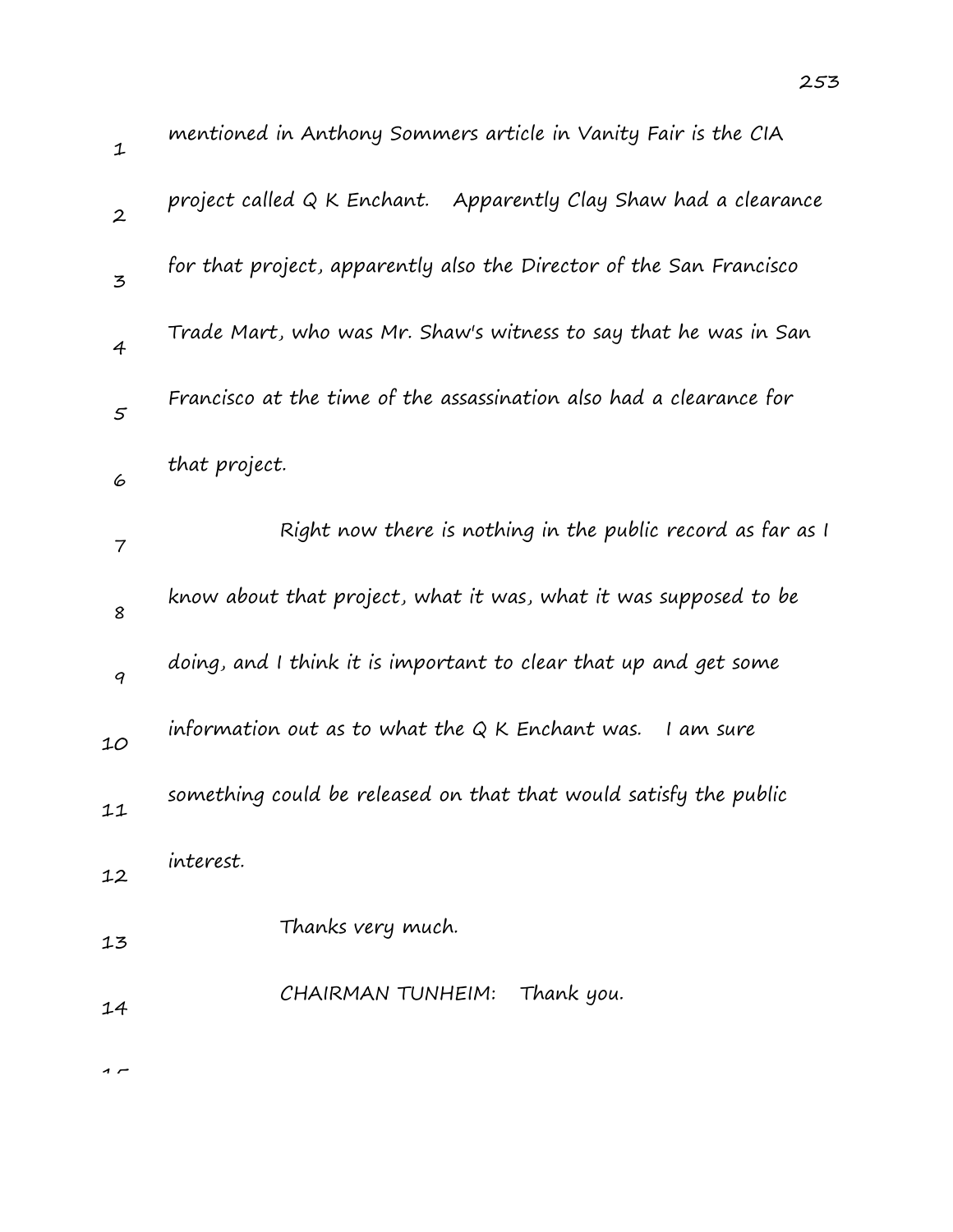| 1                 | Any questions?                                                   |
|-------------------|------------------------------------------------------------------|
| $\boldsymbol{2}$  | [No response.]                                                   |
| 3                 | Thank you, Mr. Shackelford.<br>CHAIRMAN TUNHEIM:<br>We           |
| $\overline{4}$    | appreciate your assistance.                                      |
| $\mathcal{F}_{0}$ | My name is Roy Schaeffer and I am a<br>MR. SCHAEFFER:            |
| 6                 | private citizen, and I never met Hal Verb, but I am --           |
| 7                 | Could you spell your name for<br>CHAIRMAN TUNHEIM:               |
| 8                 | the record?                                                      |
| 9                 | MR. SCHAEFFER: Okay, it is $S-c-h-a-e-f-e-r$ .                   |
| 10                | CHAIRMAN TUNHEIM:<br>Thank you.                                  |
| 11                | I am the person Hal Verb mentioned, I<br>MR. SCHAEFFER:          |
| 12                | am the person who replaced Oswald after he left El Toro in 1960. |
| 13                | He left in 1959, and I joined his unit. So I did have a crypt    |
| 14                | clearance. I don't want to get into that.                        |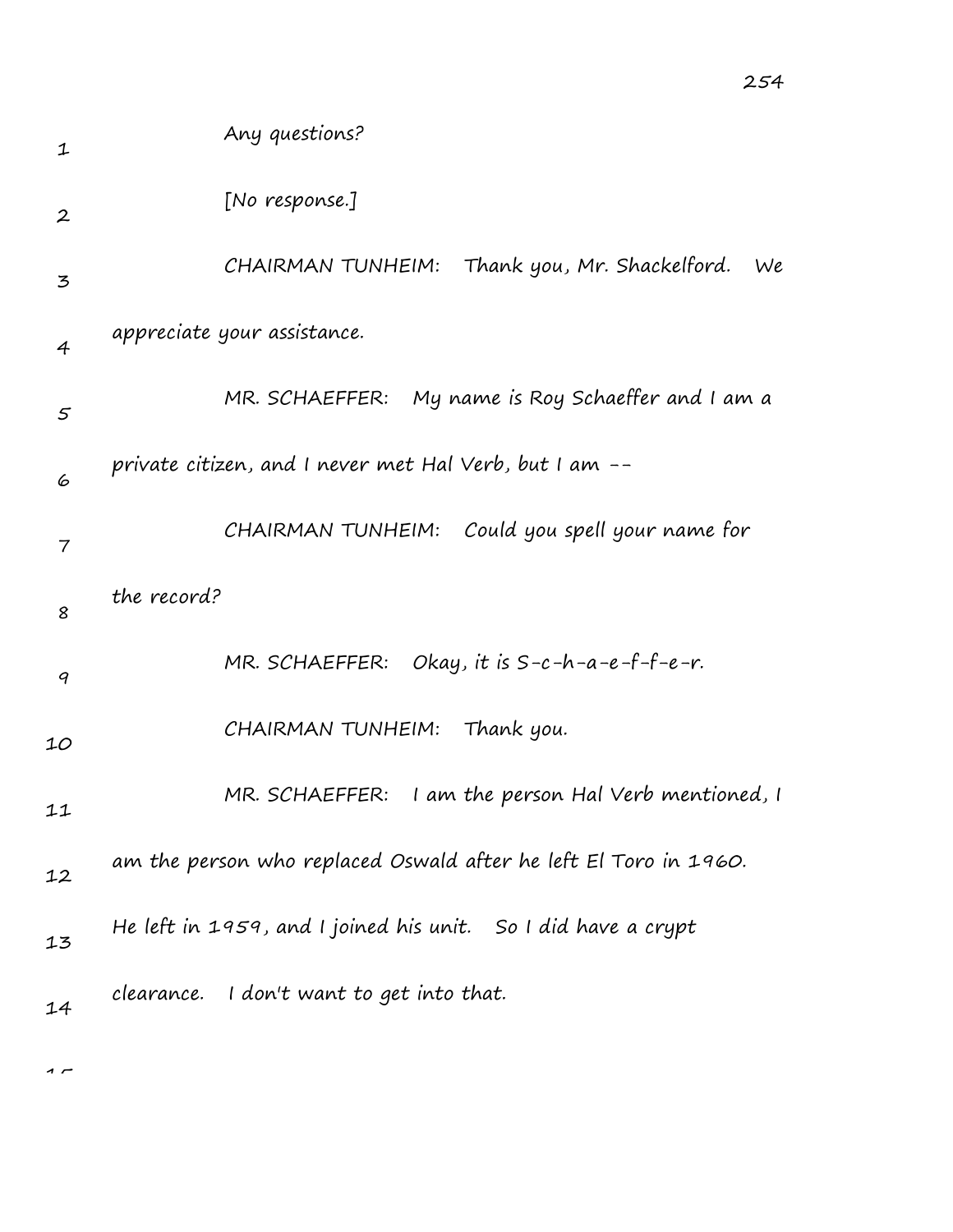| $\mathbf 1$      | Basically, what I would like to mention is, I am a private             |
|------------------|------------------------------------------------------------------------|
| $\boldsymbol{2}$ | probably an assassination buff more or less.<br>In 1986, I contacted   |
| $\overline{5}$   | Jim Garrison, and before he died he had sent -- well, when he got      |
| $\overline{4}$   | the Zapruder film down at the trial on '66, he ran off 100 copies.     |
| 5                | Sometime in 1989, you know, I received a copy from him, and then I     |
| 6                | have been researching using a copy of the 100 that was made.           |
| 7                | Now what I had found then at first, you know, I am                     |
| 8                | interested in this flawed editing of the Zapruder film, and I          |
| $\boldsymbol{q}$ | wondered, Zapruder said that he had set his camera on a film speed     |
| 10               | of 24, and so over the years it got me thinking. In 1963, I worked     |
| 11               | for the Dayton Daily News, and Hess & Eisenhart was the company        |
| 12               | that rebuilt the Presidential Limousine, so I had gone down there with |
| 13               | a fellow reporter because I had like a scientific background.          |
| 14               | Okay, so anyway what was unique about that time was                    |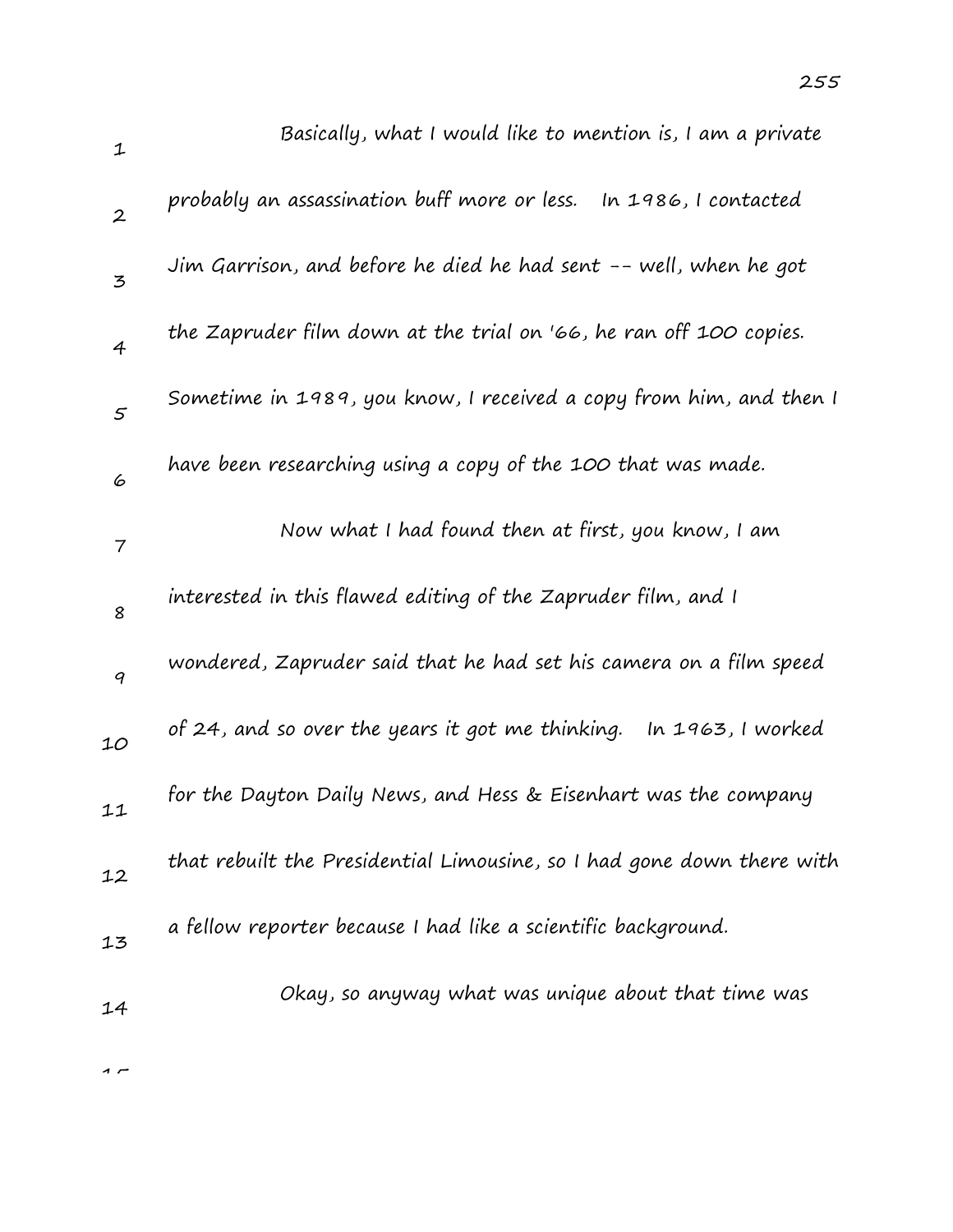| $\mathbf 1$      | the emergency lights on the Presidential car.  Now the lights were    |
|------------------|-----------------------------------------------------------------------|
| $\boldsymbol{2}$ | interesting in one aspect, they blinked, they would blink on one side |
| 3                | and then on the other. So one problem I had in $-$ - so I know there  |
| 4                | was a constant blink rate. Now, I have taken a lot of eight           |
| $\mathfrak{s}$   | millimeter film. In other words, if something has a constant blink    |
| 6                | rate and you are photographing it through, like Zapruder, that Bell & |
| 7                | Howell camera, then it would show a constant rate.                    |
| 8                | In other words, if it found that the blink rate was .41               |
| 9                | seconds, so it would show a rate of nine blinks in the film.<br>Now   |
| 10               | what I had submitted, I believe you have that record I gave to Mr.    |
| 11               | Gunn, I plotted from 133 to 238, and the pattern does not show up     |
| 12               | that way. So I am suggesting, you know, to yourselves that that       |
| 13               | proves that alterations was done to the Zapruder film.                |
| 14               | Also on the night of the assassination, what I believe, the           |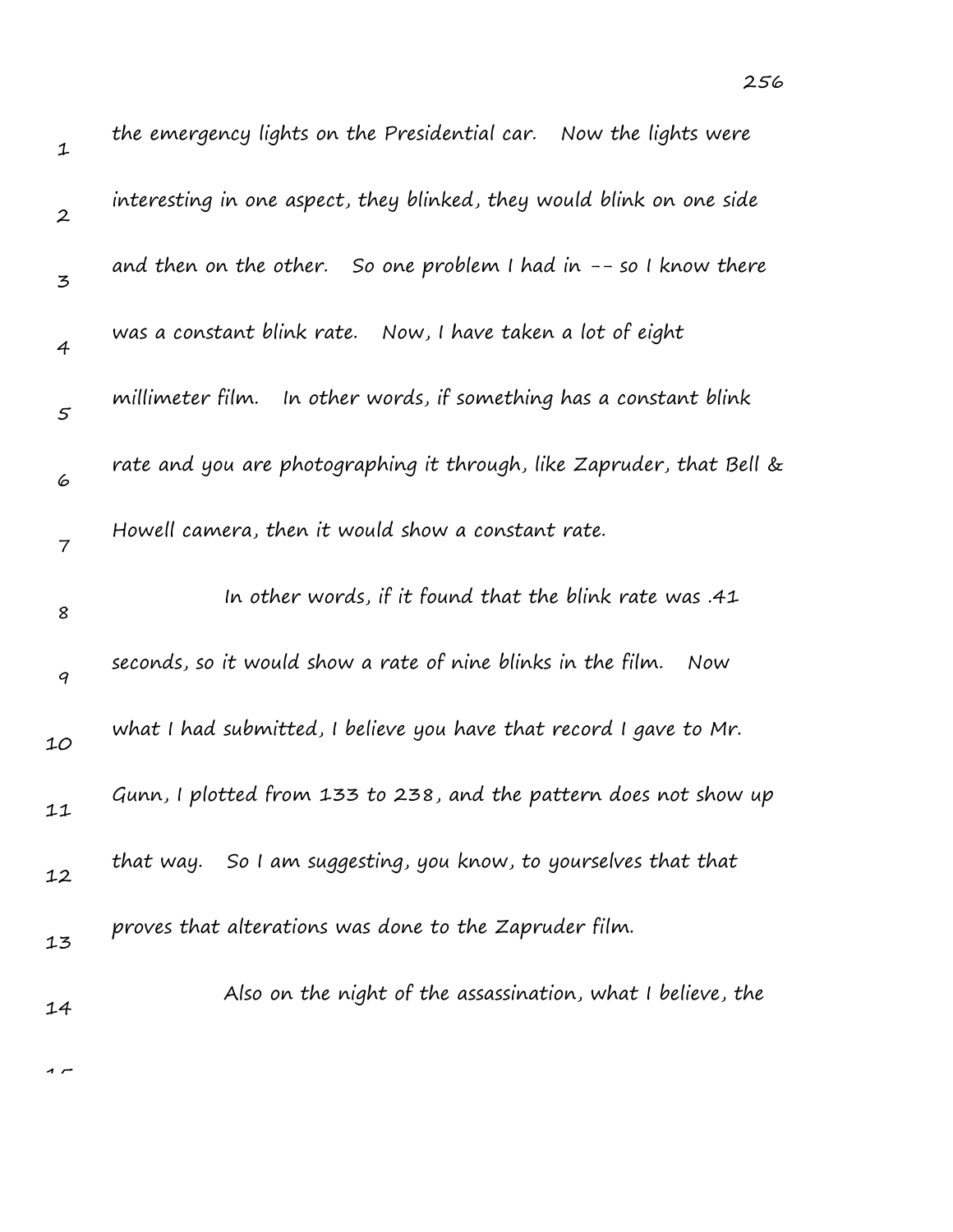| $\mathbf{1}$   | film -- in other words, Zapruder took the film to the Kodak lab in     |
|----------------|------------------------------------------------------------------------|
| $\mathbf{2}$   | Now I have some film expertise.<br>I served a six-year<br>Dallas.      |
| $\mathfrak{Z}$ | government sponsored apprenticeship in film, and that had what they    |
| $\overline{4}$ | call a 14K process. This 14K process is how they developed             |
| 5              | Kodachrome. It is quite complicated. At that time, the only place      |
| 6              | that had that process was here in Dallas next to Love Field, and that  |
| $\overline{7}$ | was at the Dallas Eastman-Kodak lab.                                   |
| 8              | From my information on the Max B. Phillips minimal, I                  |
| 9              | think Paul Halp talked about that on Commission Exhibit 450, that it   |
| 10             | shows that the Zapruder film, and I believe three copies were flown to |
| 11             | Washington the night of the assassination, I believe they were taken   |
| 12             | into -- they had five hours from my timetable. I worked with a Dr.     |
|                |                                                                        |
| 13             | James Fetzer on this, and also Mike Pinser, he is an attorney.<br>So   |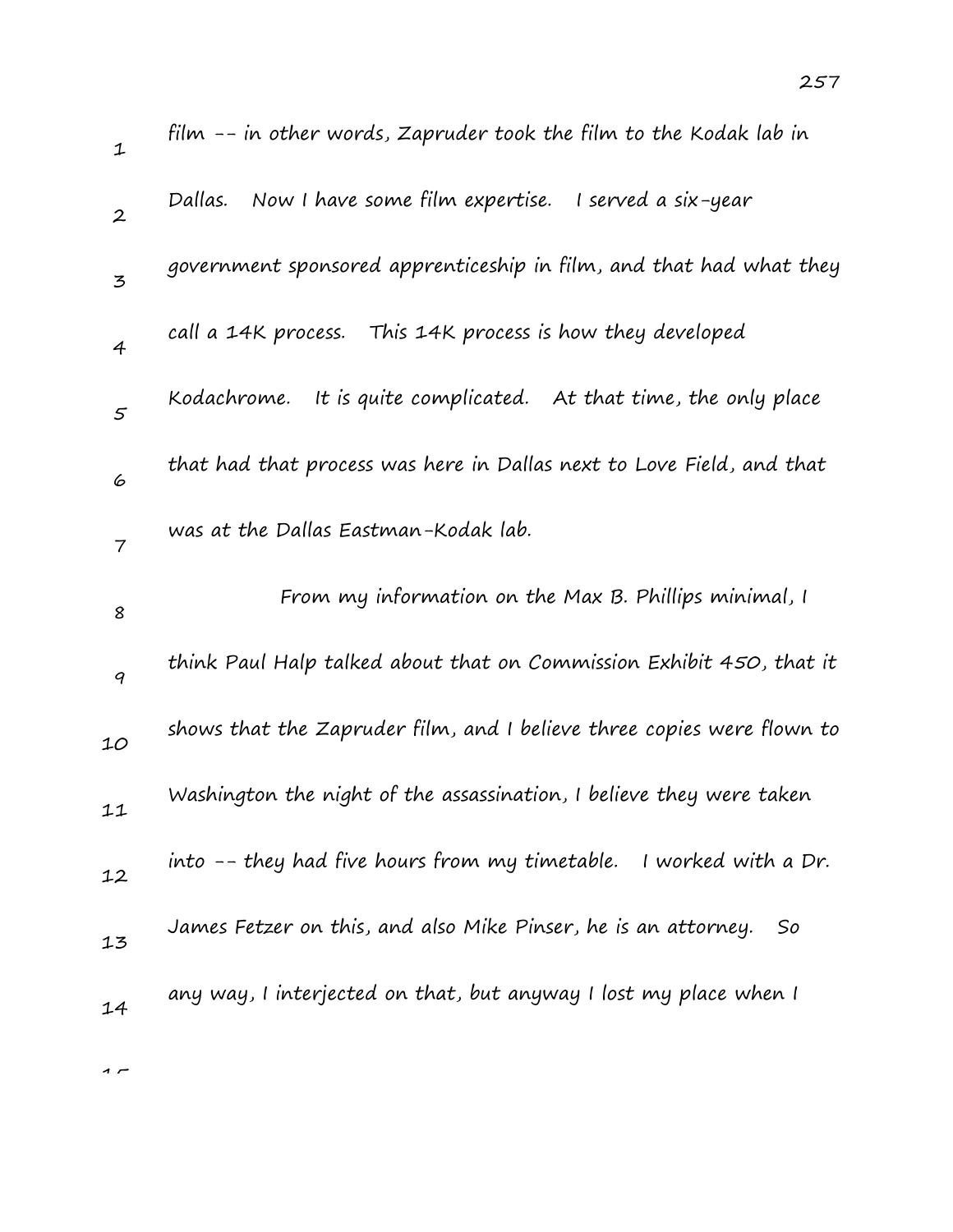| $\mathbf 1$      | said that. Could you help me? I lost my place.                           |
|------------------|--------------------------------------------------------------------------|
| $\boldsymbol{2}$ | DR. HALL: You were saying only the Dallas                                |
| 3                | Eastman-Kodak lab.                                                       |
| 4                | MR. SCHAEFFER: Okay. So anyway, it is a very                             |
| $\varsigma$      | complicated process, and it takes about 45 seconds, so it is called the  |
| 6                | K-14 but the 14K process because it is what they call a subtractive      |
| $\overline{7}$   | It is a reversal film that like comes into a color<br>process.           |
| 8                | transparency after it is developed. So, in other words, I believe that   |
| $\boldsymbol{q}$ | they took the original film to the National Interpretation Lab and at    |
| 10               | that point they altered it down to approximately 18 frames per           |
| 11               | Like I say, in $1960 - 50$ what I am saying is that I believe<br>second. |
| 12               | Frame $Z$ -133 to 238 is where they altered that.                        |
| 13               | Now the way I found that out was, I personally had the                   |
| 14               | film and I went through and I plotted each blinking light per frame,     |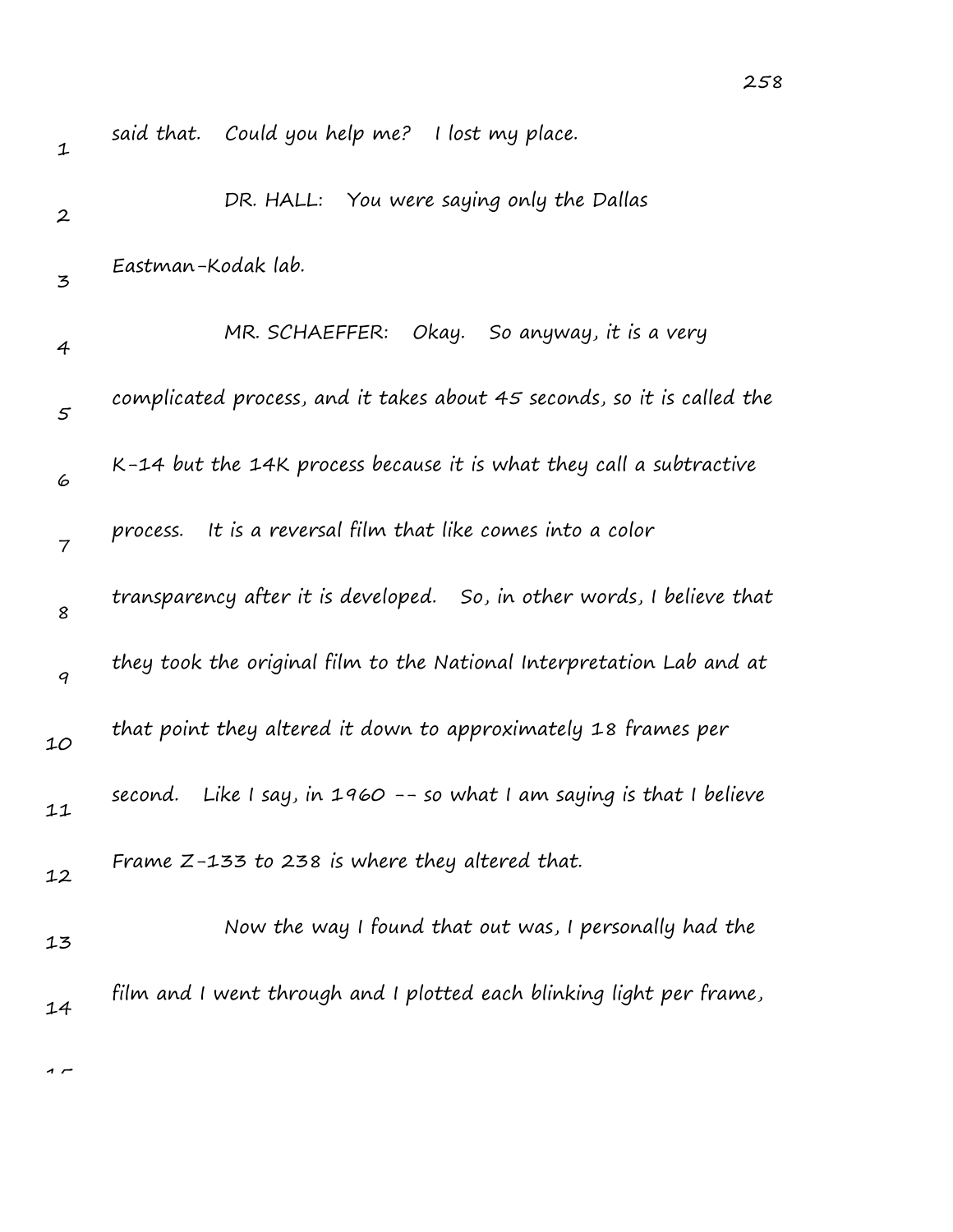| $\mathbf{1}$   | and that is how I derived that the film was altered.   Unless you have    |
|----------------|---------------------------------------------------------------------------|
| $\overline{2}$ | the actual film, you can't -- there is no way you can determine that.     |
| $\mathbf{z}$   | So that is pretty much what I had to say. I thank you                     |
| $\overline{4}$ | for your time.                                                            |
| $\varsigma$    | CHAIRMAN TUNHEIM: Any questions for Mr. Schaeffer?                        |
| 6              | I have one. You say you replaced Oswald,<br>DR. NELSON:                   |
| $\overline{7}$ | that is to say you took over all of his functions, his job?               |
| 8              | MR. SCHAEFFER: That's correct.                                            |
| 9              | DR. NELSON: Which were? What was the job                                  |
| 10             | assignment?                                                               |
| 11             | MR. SCHAEFFER: We worked at TACC, Tactical Air                            |
| 12             | Control Center, basically, and it was basically tracking IFF boxes.<br>In |
| 13             | other words Strategic Air Command, and then they had like IFF             |
| 14             | And then they would set those in the morning, and then your<br>boxes.     |
|                |                                                                           |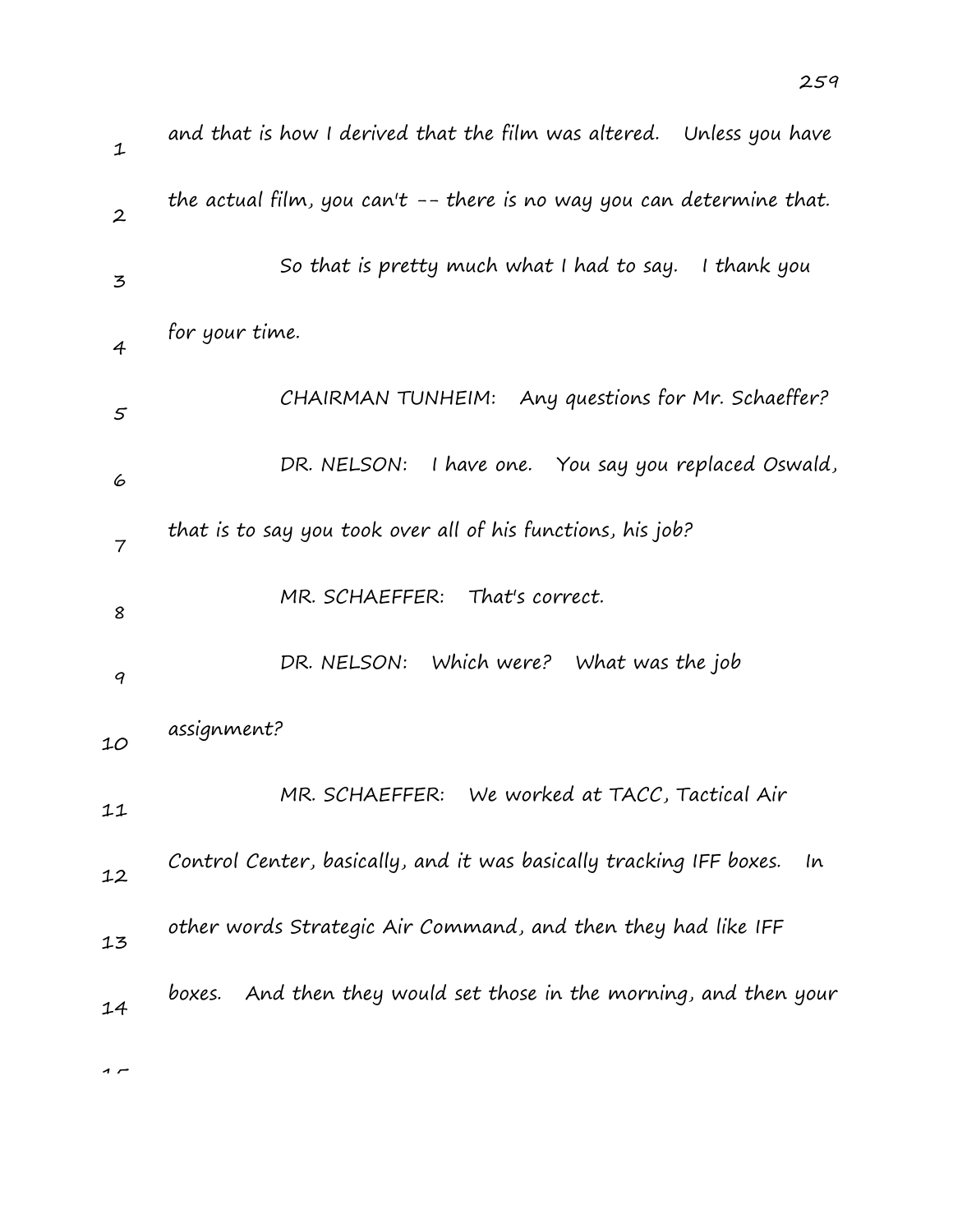| $\mathbf 1$      | crypt orders would come down from Washington, and they were like     |
|------------------|----------------------------------------------------------------------|
| $\boldsymbol{2}$ | Zulu Time Rated, 24-hour time, and then there was what you call      |
| 3                | authentifications. So that is what a person that has crypt does.     |
| 4                | So our job was, when the planes left the United States               |
| 5                | through the EDACs area was to clear them and plot them, and so       |
| 6                | that was basically what our job function was there at El Toro, and I |
| $\overline{7}$   | am sure Oswald did the same thing.                                   |
| 8                | MR. MARWELL:<br>Mr. Chairman, in fact, Mr. Smith had                 |
| 9                | signed up earlier.                                                   |
| 10               | CHAIRMAN TUNHEIM:<br>Thank you, Mr. Schaeffer, we                    |
| 11               | appreciate your help.                                                |
| 12               | MR. SCHAEFFER: Thank you.                                            |
| 13               | CHAIRMAN TUNHEIM: Go ahead.                                          |
| 14               | MR. SMITH: To follow-up here real quick, my name is                  |
|                  |                                                                      |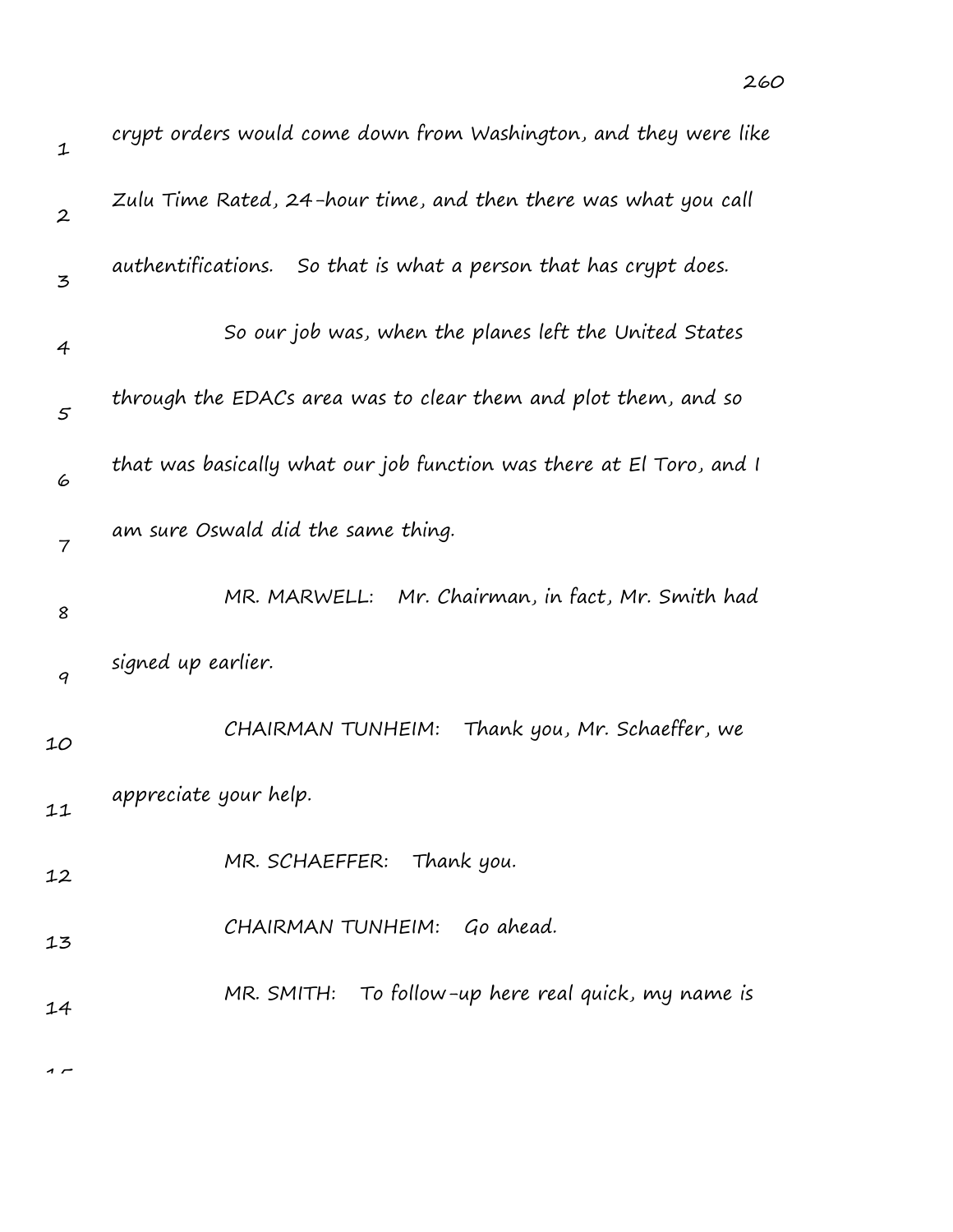| $\mathbf{1}$     | Kenneth Smith, and I had the privilege of just stopping up in            |
|------------------|--------------------------------------------------------------------------|
| $\boldsymbol{2}$ | Washington in-between assignments and looking at Mr. Oswald's file       |
| 3                | which was very difficult to locate being it was in a boxcar running      |
| 4                | around in the Peoria, Illinois, area, and the essence of what I was told |
| $\mathfrak{s}$   | to check on with Oswald was the U-2.                                     |
| 6                | You know, Gary Powers was shot down, and he was from                     |
| $\overline{7}$   | Jenkins, Kentucky, which wasn't too far away from where I lived and      |
| 8                | where my father's brother lived, my father's sister lived. They          |
| 9                | wanted to be sure that Oswald wasn't going to Russia and divulging       |
| 10               | anything about this radar bubble, or what this gentleman has just        |
| 11               | went through on his job assignment. That is where I entered the          |
| 12               | picture historically with Mr. Oswald.                                    |
| 13               | Now getting back to me personally, I collaborated with                   |
| 14               | Mr. Schweiker under his Intelligence investigation committee.            |
|                  |                                                                          |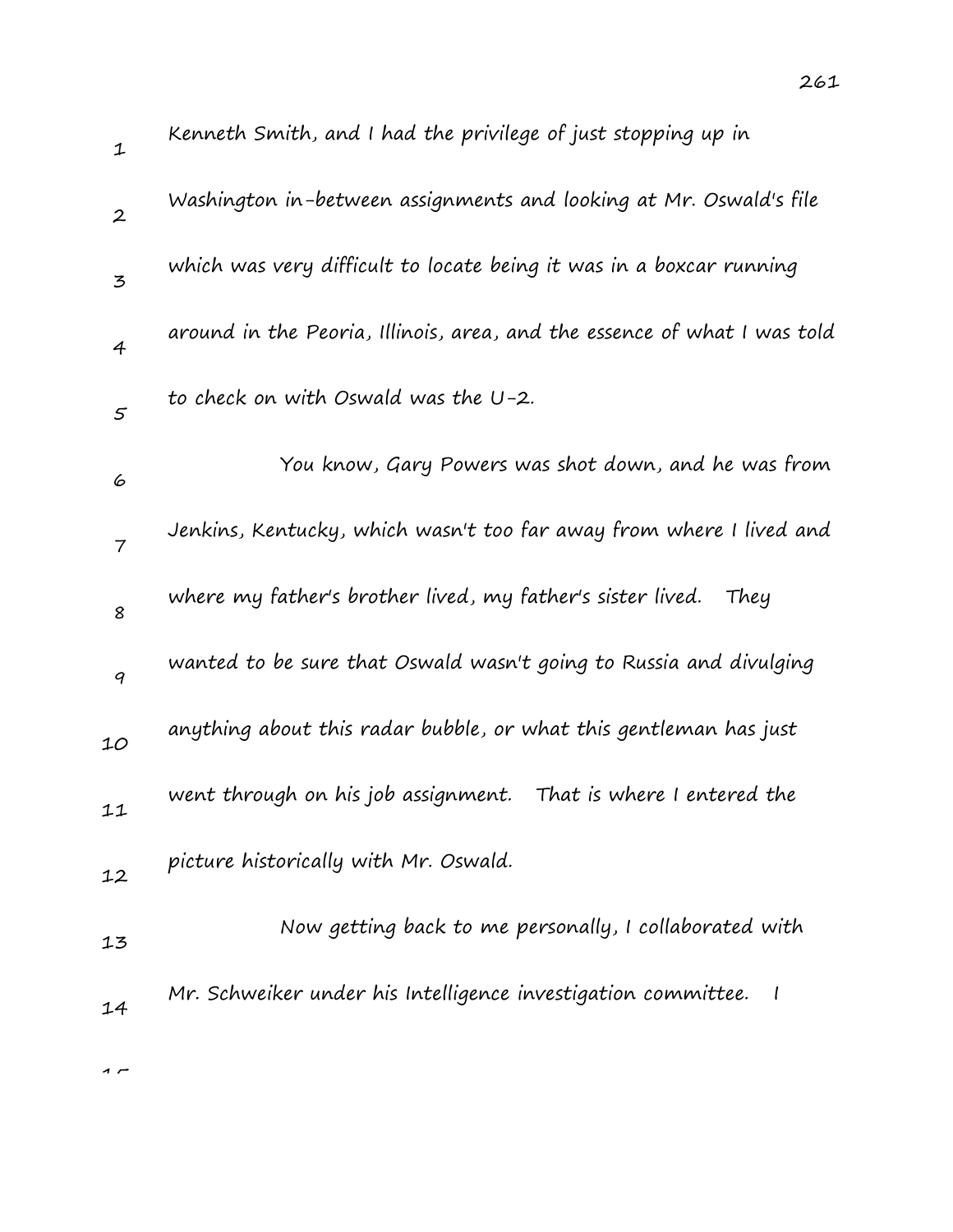| transported documents, and liaisoned and discussed matters of the         |
|---------------------------------------------------------------------------|
| Kennedy assassination with him under Congressional privilege starting     |
| in 1972 up until the time that he ran for President with Mr. Reagan,      |
| at which time they felt, because of political considerations, it would be |
|                                                                           |
|                                                                           |
| committee assignments as far as the people who felt I had the right       |
|                                                                           |
| Personally, I am involved -- personally I was misled to                   |
| believe that I could publish on the Kennedy assassination, and I did a    |
| considerable amount of investigative work which has continued from        |
| the time that I looked at Mr. Oswald's file before I came out here to     |
|                                                                           |
| M.K. Ultra is what you can look up in Crossfire, and the                  |
|                                                                           |

 $\overline{1}$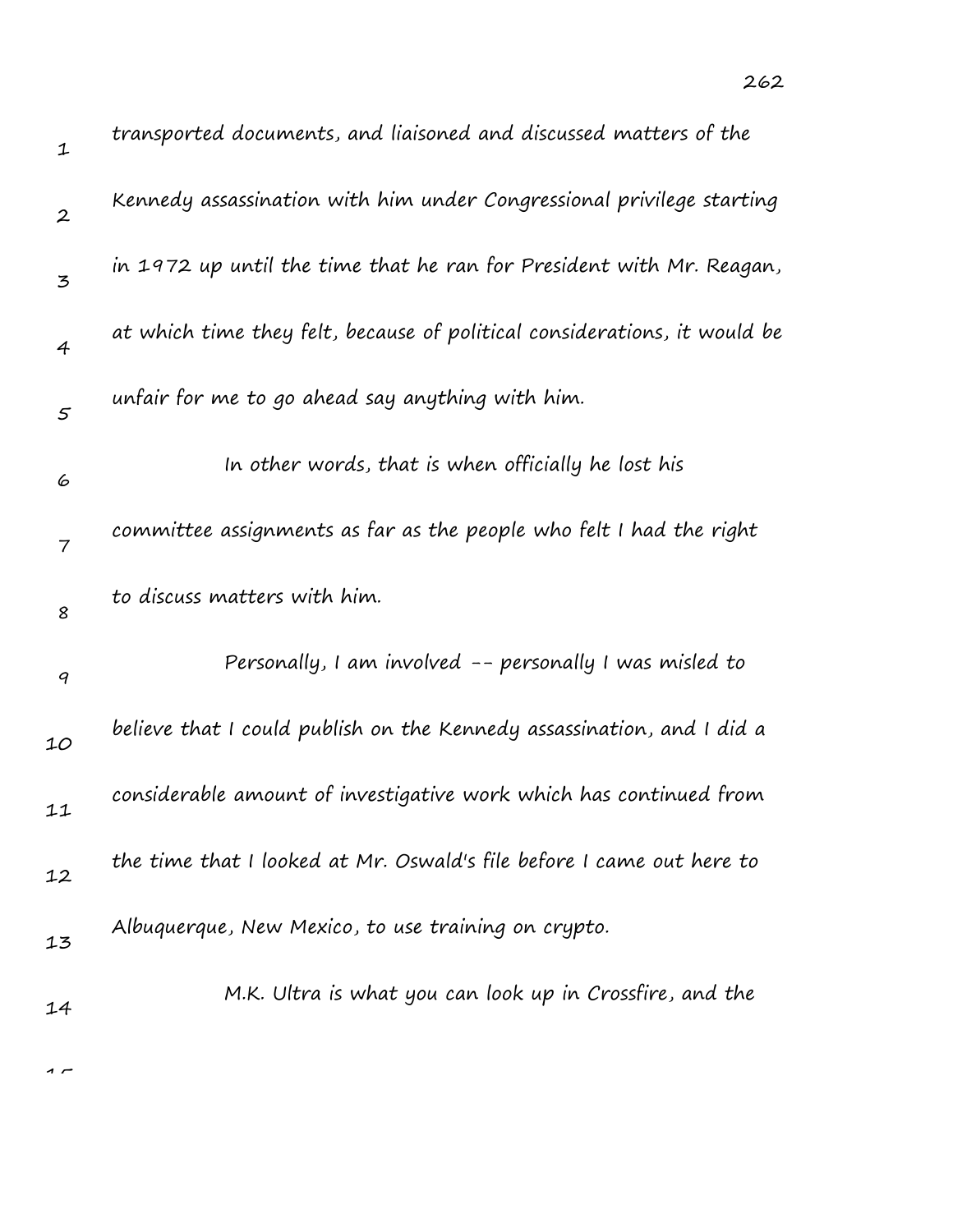| $\mathbf{1}$     | gentleman might be talking down here to ask about it, or Dick         |
|------------------|-----------------------------------------------------------------------|
| $\boldsymbol{2}$ | Russell's book that he has out on Oswald also.<br>But I was more      |
| 3                | involved in electronic aspects of the equipment, radar equipment,     |
| $\overline{4}$   | than this gentleman here. His job was completely different than       |
| 5                | I was interested in intelligence.<br>mine.                            |
| 6                | I had the privilege to talk with Mr. Kennedy when I was               |
| $\overline{7}$   | at Fort Mona Signal School. He confided in me that he was             |
| 8                | interested in running for the Presidency. He was campaigning in       |
| 9                | New Jersey at the time. I came out to New Mexico for a year, and      |
| 10               | then I went to Europe. But before I went to Europe I stopped by,      |
| 11               | and Kennedy was to have three speeches with Richard Nixon.<br>These   |
| 12               | speeches were to be carried on television, which was a new media.     |
| 13               | Military intelligence was interested in anything that had that amount |
| 14               | of national exposure.                                                 |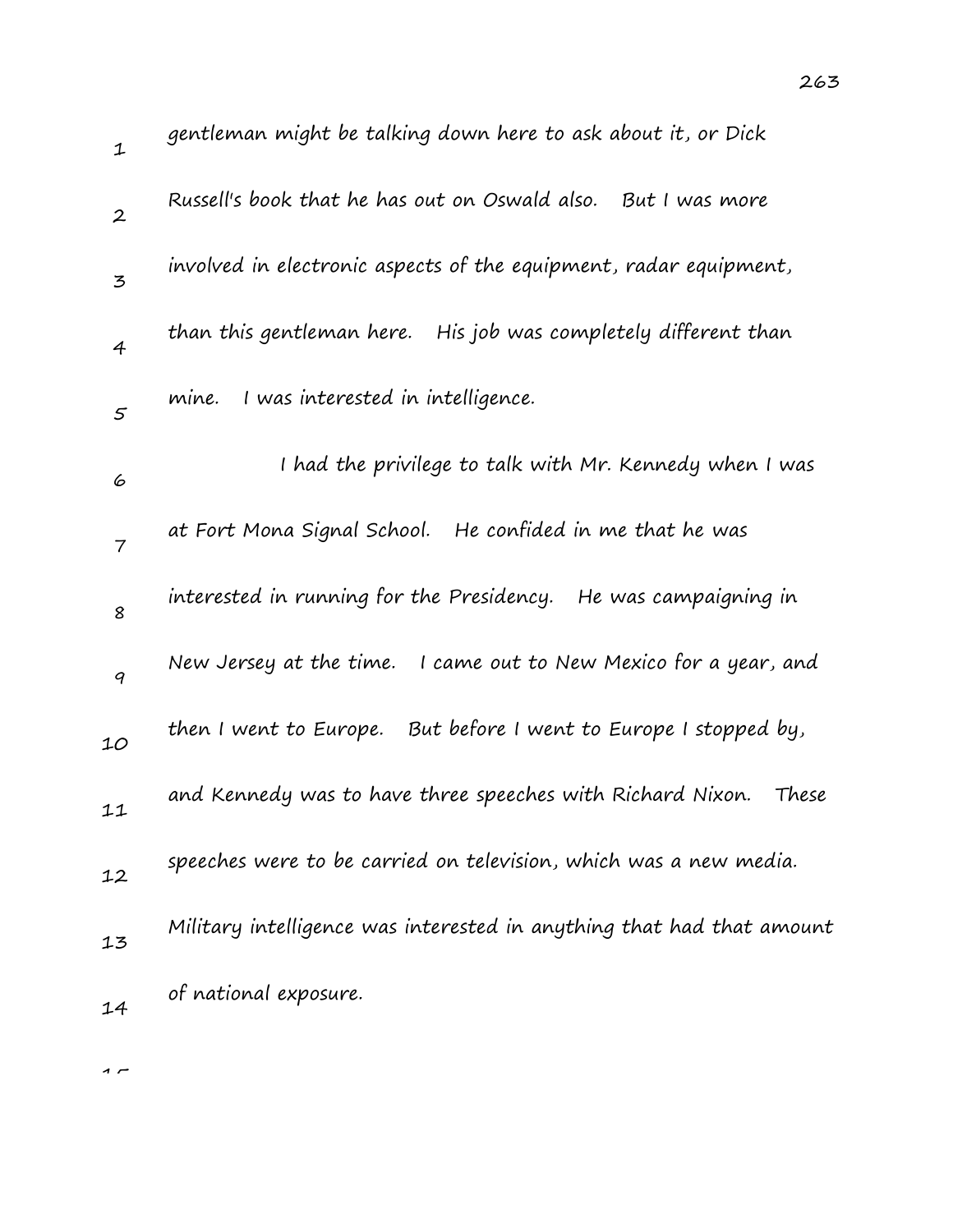| $\mathbf{1}$     | I attended the Geneva Disarmament Conferences that was                    |
|------------------|---------------------------------------------------------------------------|
| $\boldsymbol{2}$ | started at the end of the Nixon Administration. The gist of what          |
| 3                | happened on this follow-up was, there was an attempt on President         |
| $\overline{4}$   | Kennedy's life in Venice, Italy, which I don't want to go into at this    |
| $\mathfrak{s}$   | However, because of that, and other personal knowledge I had<br>time.     |
| 6                | concerning security, there was a bad problem for the CIA, military        |
| $\overline{7}$   | intelligence took over their own gathering of intelligence.               |
|                  |                                                                           |
| 8                | My job, to make it simple, was a nuclear football.                        |
| 9                | worked on NATO codes for nuclear weapons.<br>Robert McNamara, the         |
| 10               | Secretary of Defense, insisted these codes be strengthened.<br>I came     |
| 11               | Mostly warrant officers reported to me on intelligence.<br>into this job. |
| 12               | Because of this, I found the situation in Venice, Italy, which            |
| 13               | developed, and when I got out of the Service, I was asked by Military     |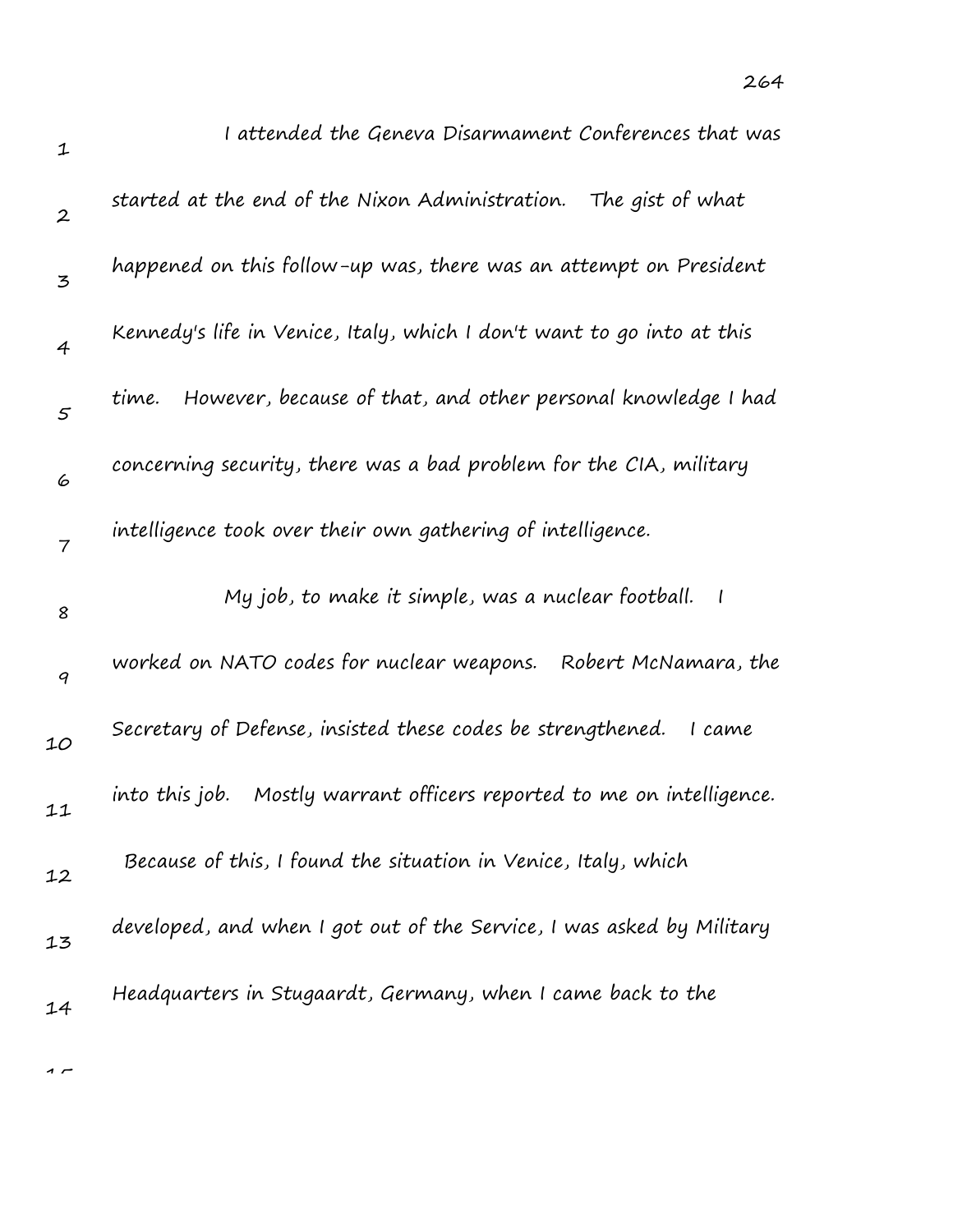| $\mathbf{1}$      | States, when I came back to the States, to Fort Harrison, to divulge   |
|-------------------|------------------------------------------------------------------------|
| $\boldsymbol{2}$  | This came down through the chain of military<br>what I knew.           |
| 3                 | intelligence.                                                          |
| 4                 | I did work for Naval Intelligence which other people have              |
| $\mathcal{F}_{0}$ | talked about here, and there was a possibility of a plot to kill       |
| 6                 | I knew that Oswald was in Minz, Russia. There is also<br>Kennedy.      |
| $\overline{7}$    | something nobody wants to say anything about, there were five          |
| 8                 | different Soviet spy schools in Minz.                                  |
| $\boldsymbol{q}$  | When I came out here, I was understanding that Oswald's                |
| 10                | file was going to be released, whether or not he had been working for  |
| 11                | an intelligence agency prior to the time of the Kennedy assassination. |
| 12                | This goes back to what another gentleman said about the District       |
| 13                | Court here.                                                            |
| 14                | I had to call the District Court in Dallas, and I might be             |
| 1 F               |                                                                        |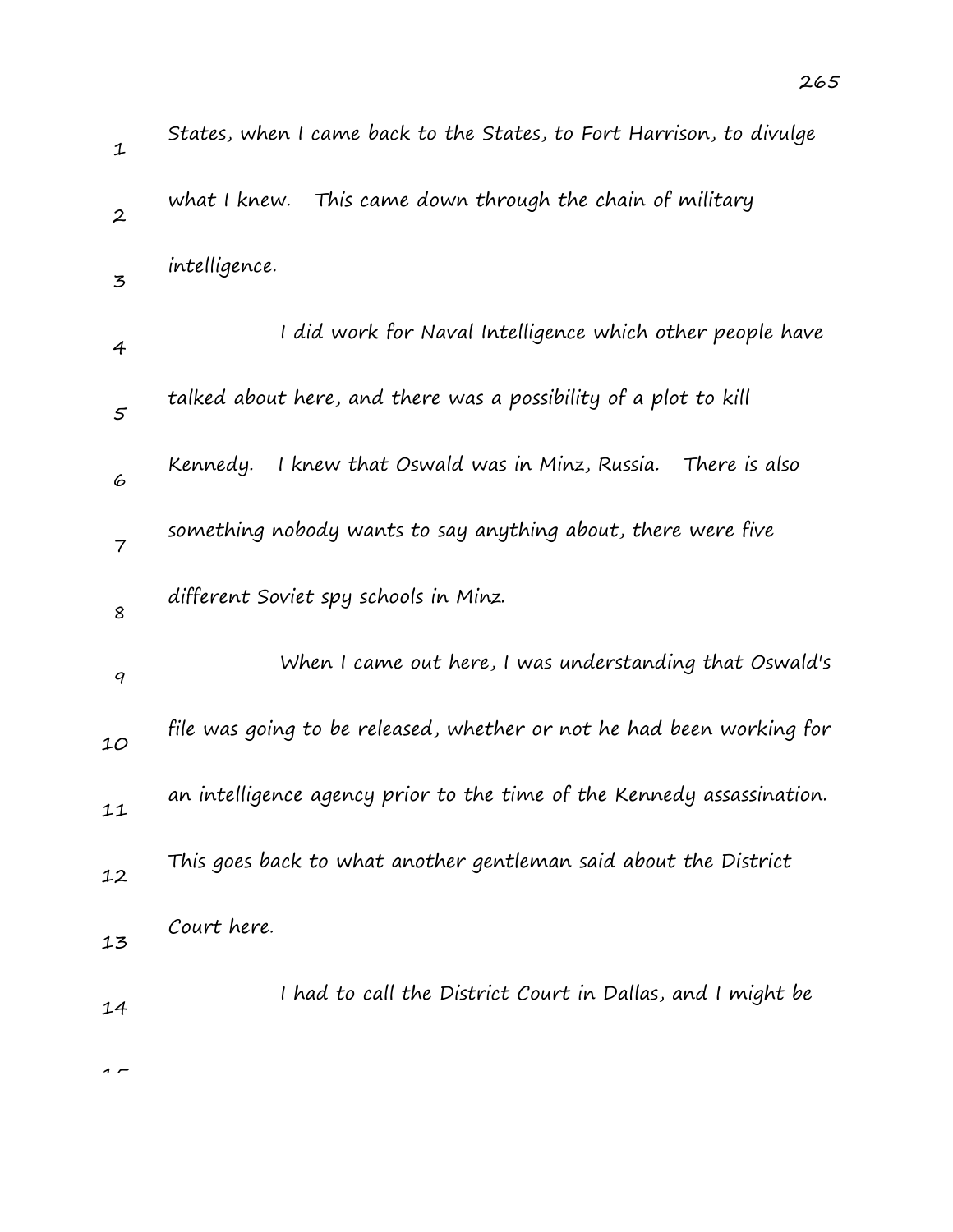| $\mathbf 1$      | your phantom witness one of these aays, about security precautions    |
|------------------|-----------------------------------------------------------------------|
| $\boldsymbol{2}$ | on the Kennedy assassination. I did a lot of work and tried very      |
| 3                | hard to convince Mr. Kennedy, through the chain of command, not       |
| $\overline{4}$   | personally, but it ended up at the White House, Jack Palance, you     |
| $\mathfrak{s}$   | know, of the Film Guild did a follow-up with me in Jenkins,           |
| 6                | Kentucky, and we looked into all this one time, which I intend to     |
| 7                | publish on.                                                           |
| 8                | In 1982, I attempted to publish my book, no go.<br>They               |
| 9                | didn't want me to publish it. All right. Now I have talked to Mr.     |
| 10               | Gates at CIA Headquarters after Mr. Bush signed his directive in      |
| 11               | 1992 saying that the CIA wanted all this brought out, and they        |
| 12               | would go along with anybody if they didn't get into national security |
| 13               | on the matter.                                                        |
| 14               | So that is the reason I feel I have the right to come here            |
|                  |                                                                       |

 $\overline{1}$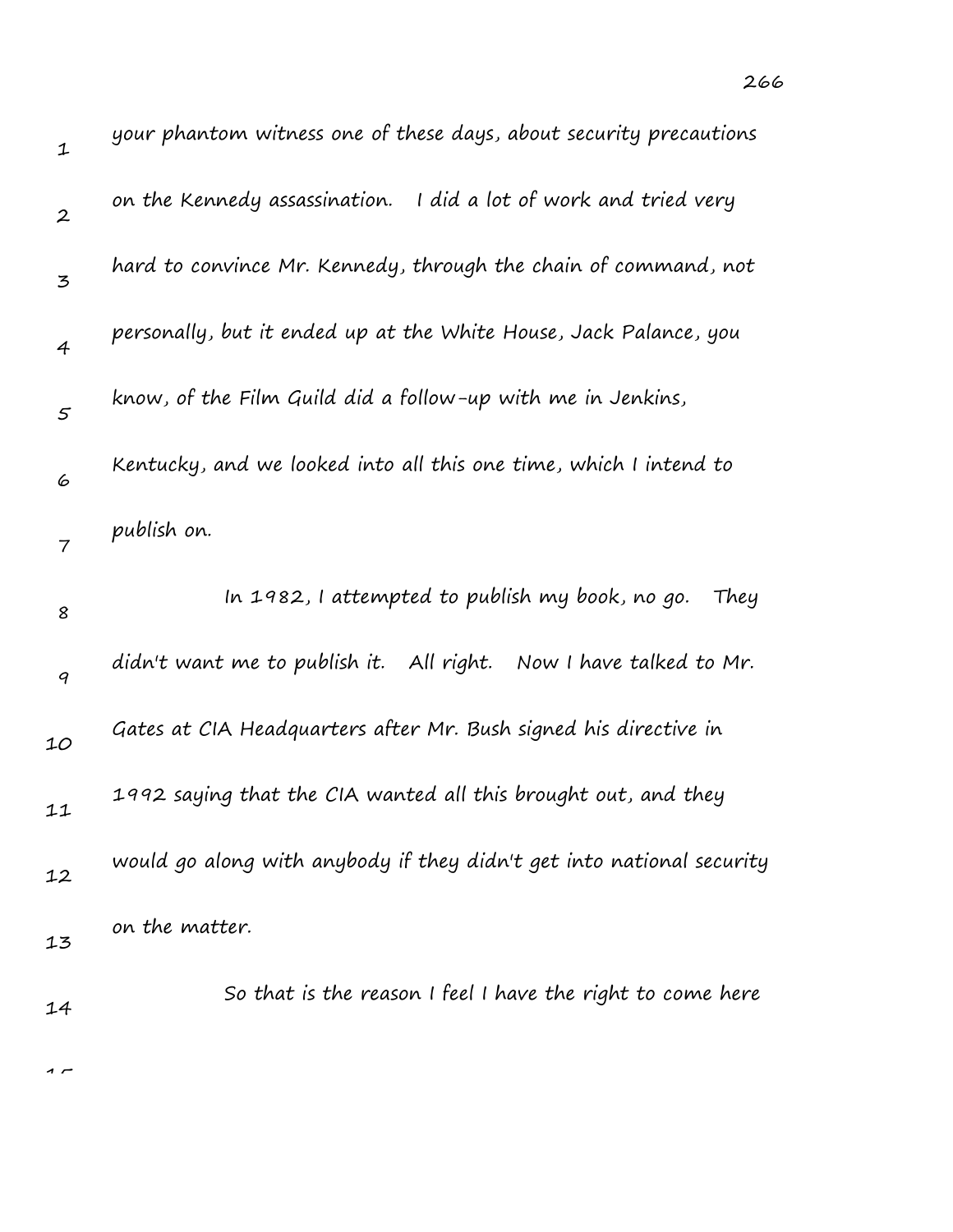| $\mathbf 1$      | now and tell you that I want to go ahead and publish my book as       |
|------------------|-----------------------------------------------------------------------|
| $\boldsymbol{2}$ | long as it doesn't jeopardize national security.                      |
| 3                | Now States Rights is where I am held in.<br>I obtained a              |
| 4                | Federal authentification through Marshall University, and the Dean of |
| 5                | the College at Marshall University, at the time and prior to the time |
| 6                | Kennedy was killed.   Now my Congressman was Ken Heckler, he is       |
| $\overline{7}$   | now West Virginia's Secretary of State. He advised me of the          |
| 8                | procedures that I was to go through with this so that later I could   |
| 9                | publish what I knew about this prior knowledge.<br>National security  |
| 10               | estimates are looked at six months and two weeks.<br>Now this was     |
| 11               | brought up on C-SPAN, by the way.<br>I am not telling any tales out   |
| 12               | of school, by the way.                                                |
| 13               | At the beginning of the William Gates confirmation                    |
| 14               | hearings, there was an agent that went into how you go about, if you  |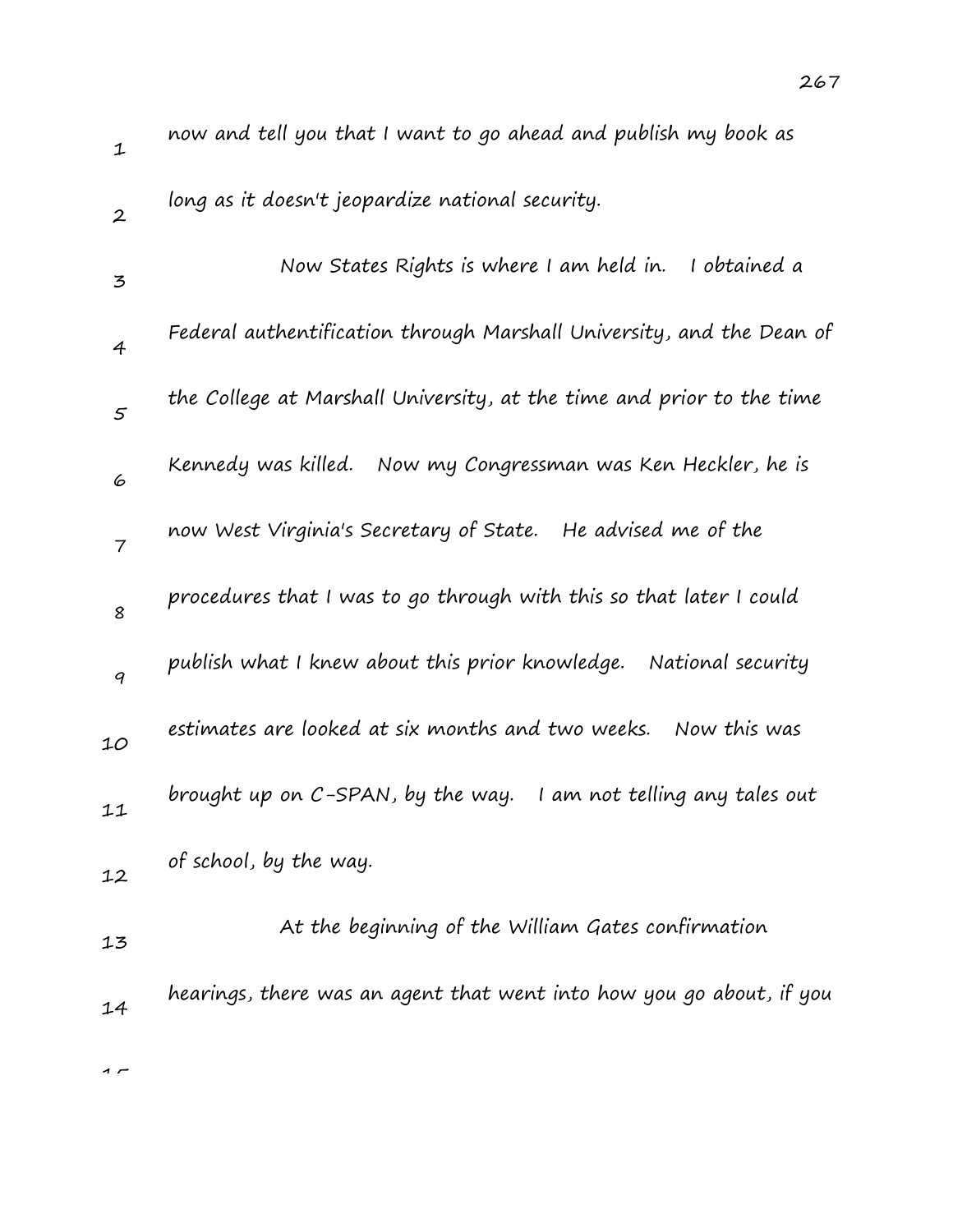| $\mathbf 1$    | are an agent and you feel somebody's life is in jeopardy.<br>I talked to |
|----------------|--------------------------------------------------------------------------|
| $\overline{2}$ | him on the phone and explained my situation to him, but I didn't         |
| 3              | have no way to explain what happened. So this is already in the          |
| $\overline{4}$ | public domain now.                                                       |
| $\varsigma$    | I went through the same procedures that an agent of the                  |
| 6              | CIA would have went through, and I didn't work for the CIA, I            |
| $\overline{7}$ | worked for Military Intelligence, I worked for Navy Intelligence, I have |
| 8              | made trips behind the Iron Curtain.                                      |
| 9              | But the gist of it is, to make a long story short today, the             |
| 10             | FBI knew that there was a plot to kill Kennedy at Dallas, and I have     |
| 11             | been held in limbo under States Rights.<br>I had to go to Charleston,    |
| 12             | West Virginia, which is my state capital, and appear at the beginning    |
| 13             | of the Warren Commission hearings for approximately a                    |
| 14             | day-and-a-half in court altogether, I was there more than that, but      |

 $\overline{1}$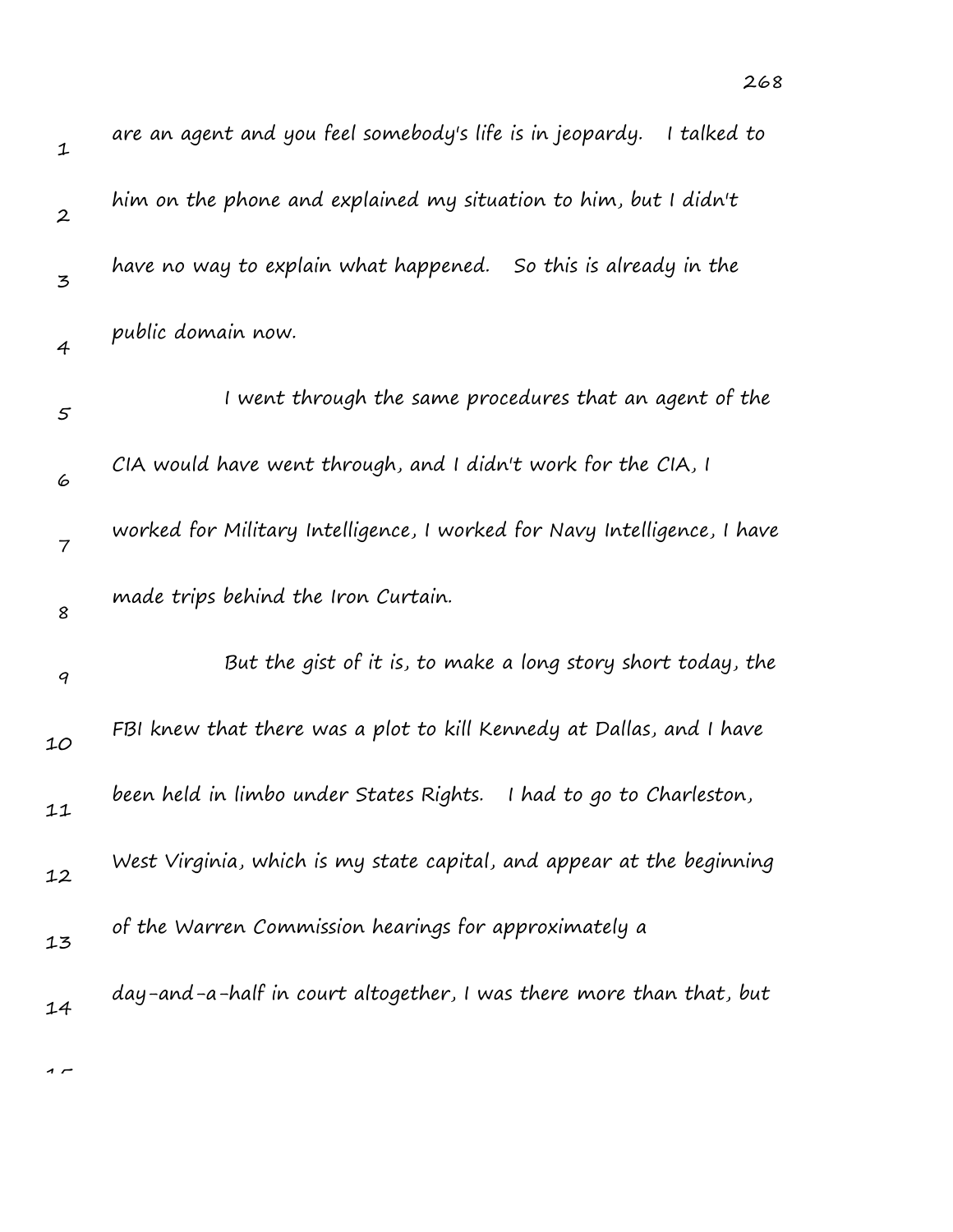| $\mathbf 1$      | my testimony would amount to a day-and-a-half, and I have never             |
|------------------|-----------------------------------------------------------------------------|
| $\boldsymbol{2}$ | been able to publish on any of this follow-up investigation.                |
| $\mathbf{z}$     | In 1969, Richard Nixon said, I want all this looked at                      |
| $\overline{4}$   | Well, I got a job as a long-haul truck driver.<br>I really didn't<br>aqain. |
| $\mathcal{F}$    | like the idea because I am a college graduate, but I went along with it,    |
| 6                | and I investigated up in the Chicago, and wherever the judges from          |
| $\overline{7}$   | Charleston felt it was appropriate for me to go to.                         |
| 8                | What I found and finally proved that I confided in Mr.                      |
| 9                | Schweiker about, Secret Service procedures were defeated at Dallas,         |
| 10               | and that is the reason the President stopped down here before he got        |
| 11               | to the Book Depository.<br>They were worrying about what was going          |
| 12               | to happen.                                                                  |
| 13               | I called Washington from Marshall University.<br>I had a                    |
| 14               | monitor set up. They let me monitor this. I had a monitor set up,           |
| $\sim$           |                                                                             |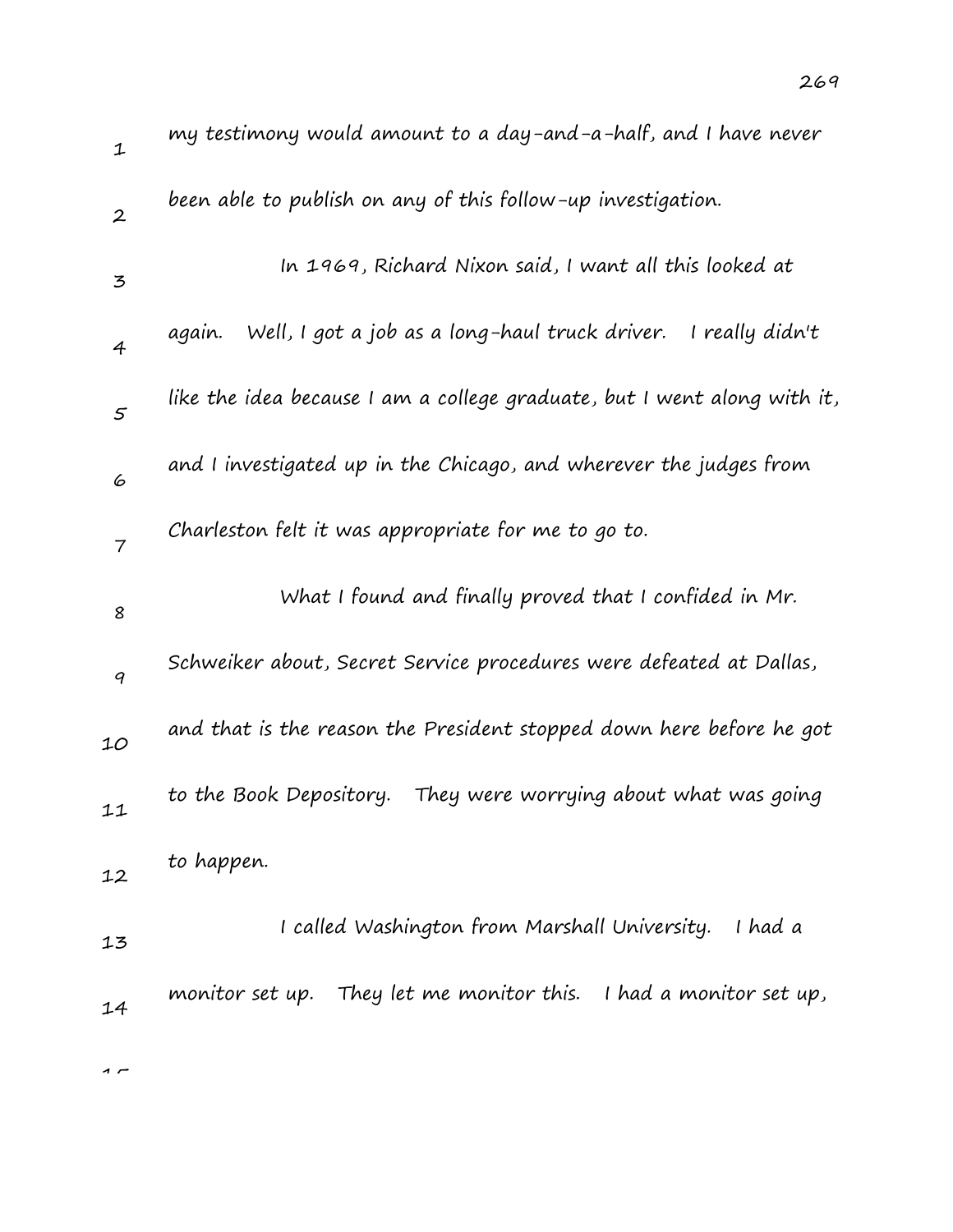| $\mathbf 1$      | and they said the Secret Service has been notified and Kennedy is                |
|------------------|----------------------------------------------------------------------------------|
| $\boldsymbol{2}$ | going ahead, and that is where the matter ended, and you know                    |
| 3                | what happened then on the news releases.                                         |
| 4                | But there was prior knowledge.<br>I was with the military.                       |
| $\varsigma$      | The military said, after 30 years, we are not hiding nothing as long             |
| 6                | as it don't have to do with national security. Stugaardt, Germany,               |
| $\overline{7}$   | was my battalion headquarters.<br>I was under the authority of the               |
| 8                | Provost Marshal, Heidelberg, Germany.                                            |
| 9                | I gave testimony to all of this in Charleston, West Virginia,                    |
| 10               | in February after Kennedy was assassination, and the attorney that               |
| 11               | represented the State was Mr. Opplinger.<br>He was the head of the               |
| 12               | Public Service Commission, and at one time they kept the files on this.          |
| 13               | Now, if you can get State files, everybody will get to see them.<br>$\mathsf{H}$ |
| 14               | not, I am still going to try to publish.                                         |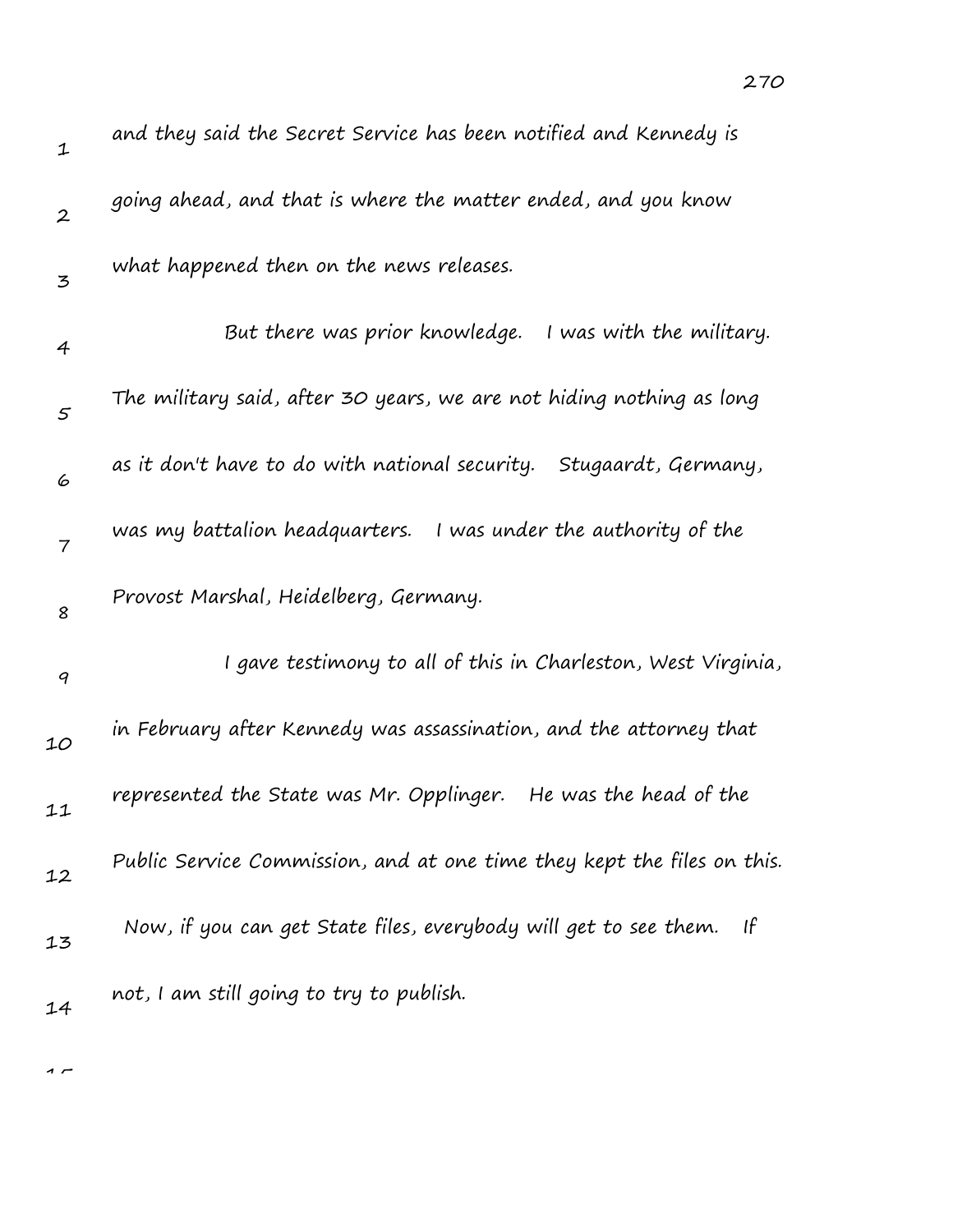| 1                | CHAIRMAN TUNHEIM: Thank you, Mr. Smith.                                   |
|------------------|---------------------------------------------------------------------------|
| $\boldsymbol{2}$ | Are there any questions?                                                  |
| 3                | [No response.]                                                            |
| $\overline{4}$   | CHAIRMAN TUNHEIM: Thank you very much.                                    |
| 5                | MR. SMITH: Bob Smith of Huntington, West Virginia,                        |
| 6                | WSAZ, showed your picture on TV and said he talked to you, that is        |
| $\overline{7}$   | where I approached the legal law clerk and started this procedure of      |
| 8                | obtaining this national security assessment.                              |
| 9                | CHAIRMAN TUNHEIM:<br>Thank you.                                           |
| 10               | MR. SMITH: You are welcome.                                               |
| 11               | CHAIRMAN TUNHEIM: We have reached the end of our                          |
| 12               | hearing today.     All of the witnesses who had signed up to testify have |
| 13               | testified, all the ones that were able to make it.                        |
| 14               | We do intend to publish a draft definition of the term                    |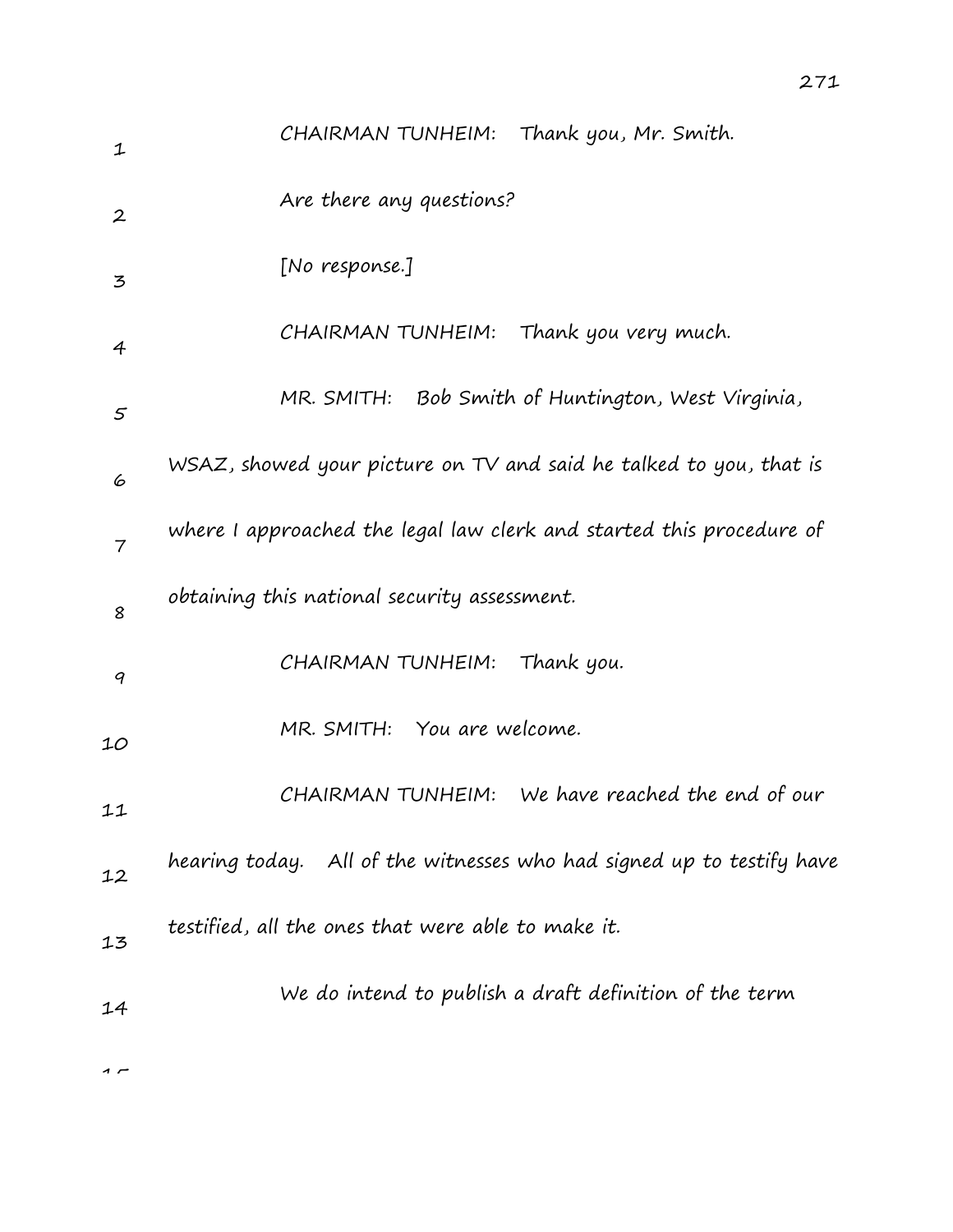| $\mathbf 1$      | "assassination record" hopefully by the middle part of December in the  |
|------------------|-------------------------------------------------------------------------|
| $\boldsymbol{2}$ | Federal Register for commentary. That is part of the Review Board       |
| 3                | to further define the words assassination record as they appear in the  |
| $\overline{4}$   | legislation which created this Board. So that really is one of the next |
| $\varsigma$      | items on our agenda.                                                    |
| 6                | But on behalf of the Review Board today, I would like to                |
| $\overline{7}$   | express my thanks to all of the witnesses for their assistance.<br>We   |
| 8                | appreciate your help and also your willingness to come forward and      |
| 9                | present testimony to us today.                                          |
| 10               | Anyone who is here today who has further information or                 |
| 11               | other information that might be relevant to the assassination of        |
| 12               | President Kennedy, we would encourage you to provide that               |
| 13               | information to the Review Board. We have offices in Washington,         |
| 14               | you can get our address here, if you would like it.                     |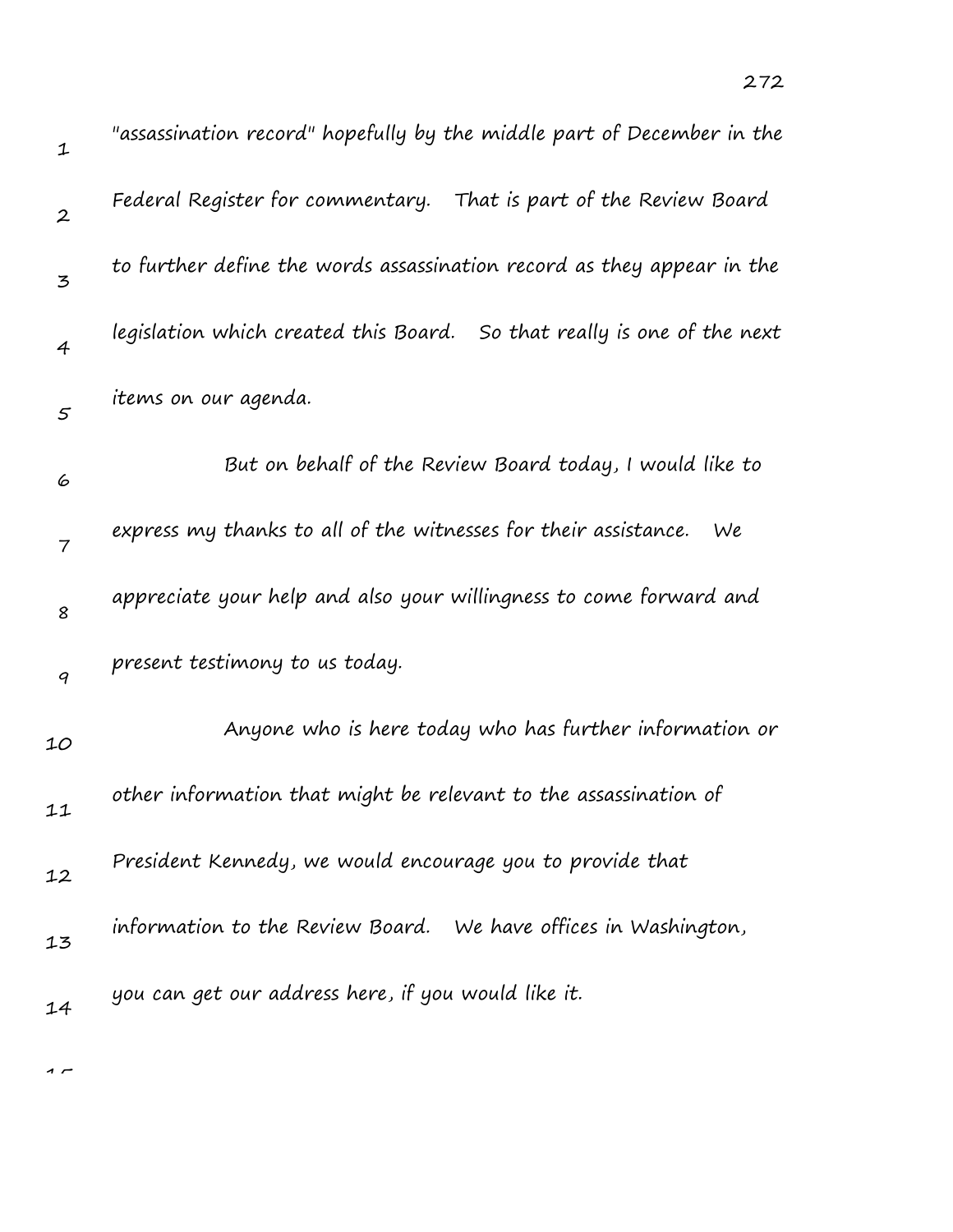| 1                |                                                                          |
|------------------|--------------------------------------------------------------------------|
| $\boldsymbol{2}$ | hope that all of you will continue to have an interest in the work of    |
| 3                | the Review Board, in the work that we are trying to do, and hope         |
| $\overline{4}$   | that you all will realize that your are our partners in this very        |
| $\mathfrak{s}$   | important effort as we move forward.                                     |
| 6                | Thank you very much for your attention and interest.                     |
| 7                | I just want to get back to the records of<br>MR. AGUILAR:                |
| 8                | notes that were taken during the interrogation of Oswald, my             |
| 9                | understanding of that would be these men were working in capacity,       |
| 10               | in an official capacity, at that time taking notes, and in that official |
| 11               | capacity, presumably, they were employed by the citizens of the          |
| 12               | United States, and any notes they might have been taking were being      |
| 13               | taken not on their own private personal time, but rather on their        |
| 14               | employed time. Inasmuch as we employed them, I would                     |
|                  |                                                                          |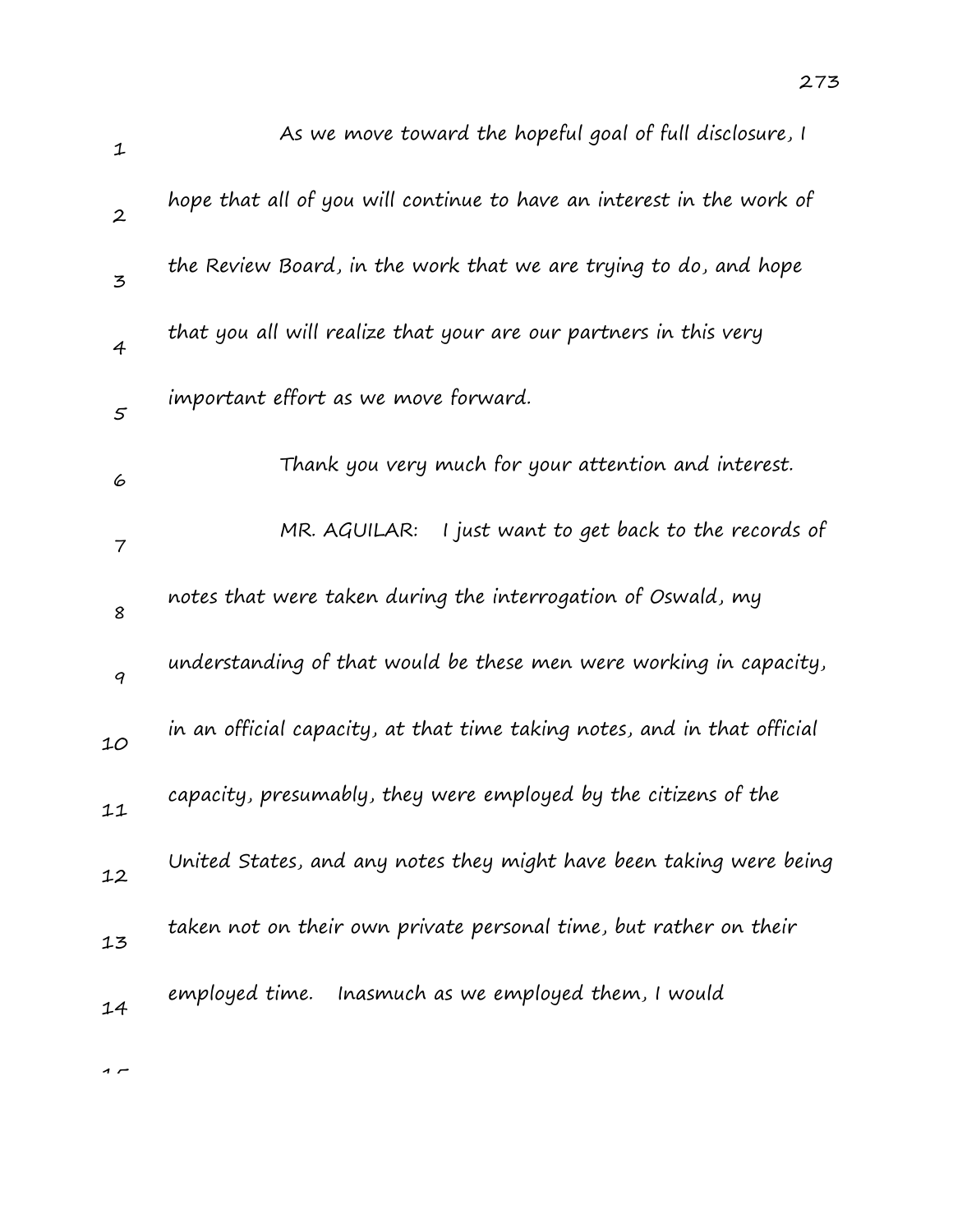| $\mathbf 1$      | expect -- but I am not an attorney, I certainly don't know how to       |
|------------------|-------------------------------------------------------------------------|
| $\boldsymbol{2}$ | say this -- that this is not their private property, it pertains to a   |
| 3                | murder and that, in fact, those records should be available and, in     |
| 4                | fact, it is stunning to me and surprising that they were not originally |
| $\mathfrak{s}$   | made available.<br>They should have been immediately requested, I       |
| 6                | would have thought, through legal channels.                             |
| 7                | Secondly, on the issue that I raised with respect to Mr                 |
| 8                | Posner, in the attachment I gave you, behind it is a letter I wrote to  |
| 9                | the Conyers Committee in which I, prior to having spoken with Dr.       |
| 10               | Boswell myself, I raised the questions about how they could have        |
| 11               | I just wanted to explain that.<br>reversed that.                        |
| 12               | The final thing is, I wanted to emphasize again the                     |
| 13               | importance of getting records from Parkland Hospital, the official      |
| 14               | medical records from Parkland Hospital, and also the question of the    |

274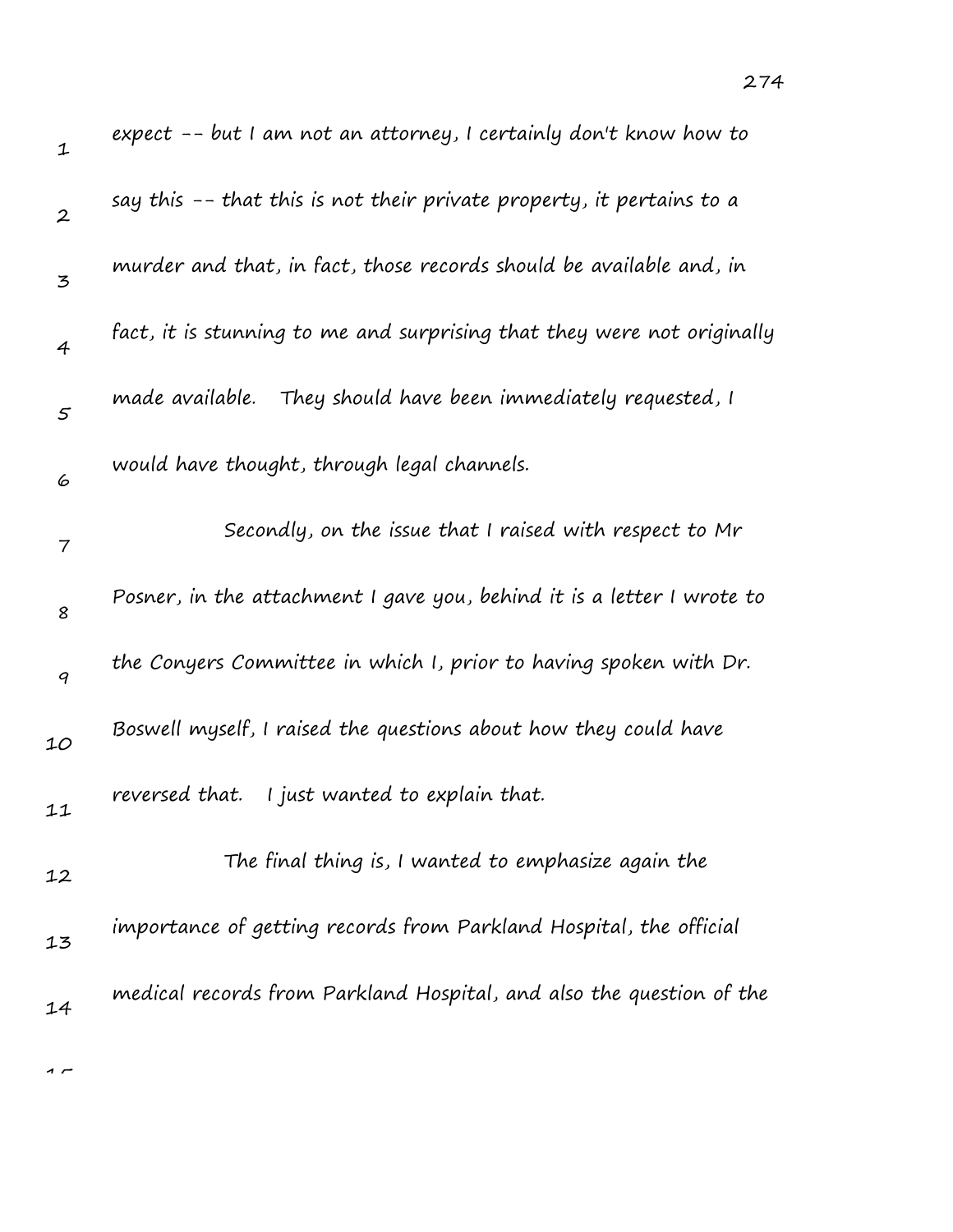| $\mathbf{1}$     | autopsy notes. There is a woman named Kathy Cunningham who              |
|------------------|-------------------------------------------------------------------------|
| $\boldsymbol{2}$ | has written a very lengthy and extraordinarily detailed thing about     |
| 3                | the presence of notes from the autopsy that are no longer in the        |
| $\overline{4}$   | record, and I would like to submit that to you.<br>I think she may have |
| $\mathfrak{s}$   | sent it to you under separate cover, but if it could be submitted to    |
| 6                | you formally today, I would like to do so.                              |
| 7                | CHAIRMAN TUNHEIM:<br>Absolutely.                                        |
| 8                | DR. HALL: If I may, just for the record here so that we                 |
| 9                | don't end up with a question mark, I share your concern about the       |
| 10               | holding of what are essentially public records in private hands. There  |
| 11               | is, however, a distinguishable issue between those kinds of records and |
| 12               | records that are generated entirely privately, and that is, I think, a  |
| 13               | matter of some concern.                                                 |
| 14               | With respect to the evidence, and I am<br>MR. AGUILAR:                  |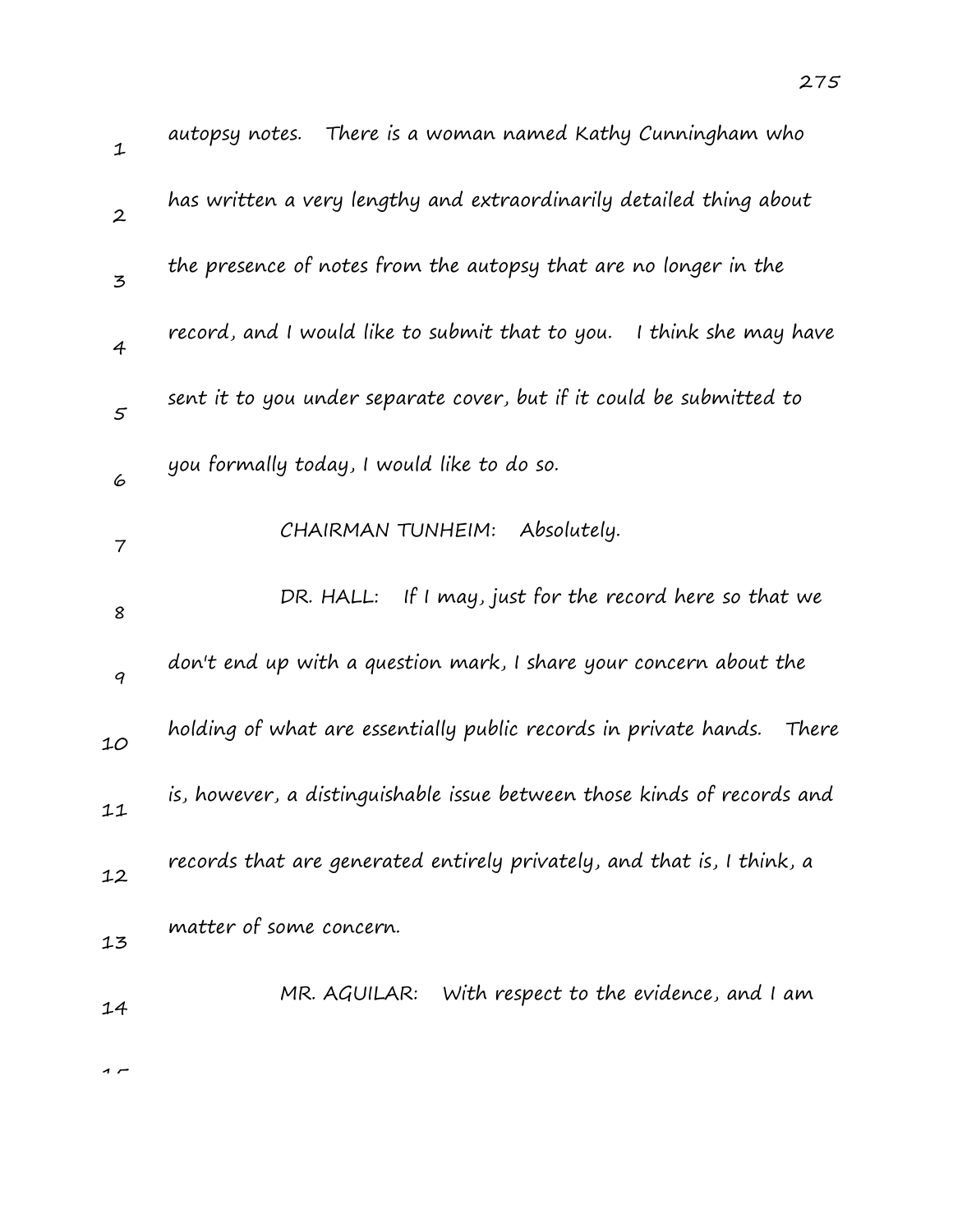| 1                | not knowledgeable that aspect of the evidence, but my understanding    |
|------------------|------------------------------------------------------------------------|
| $\boldsymbol{2}$ | is that there were many individuals taking contemporaneous notes       |
| 3                | during the interrogation. These are not reflections upon what          |
| 4                | happened at a later time, and a jotting down of a personal memoir.     |
| 5                | These are apparently notes that were taken contemporaneously.          |
| 6                | That, I think, separates them from what someone may reflect upon       |
| $\overline{7}$   | at a later time at his leisure during his private offduty hours, and I |
| 8                | think it is notes that were apparently taken during the time of the    |
| 9                | interrogation that is being spoken about here today, if I am not       |
| 10               | mistaken.                                                              |
| 11               | I believe, Mr. Aguilar, if you had been here<br>DR. HALL:              |
| 12               | earlier, you would have found that I pursued that line of questioning, |
| 13               | and the distinction I think you are trying to draw is an important     |
| 14               | one, one that I share with you, one that needs to be taken account of  |
|                  |                                                                        |